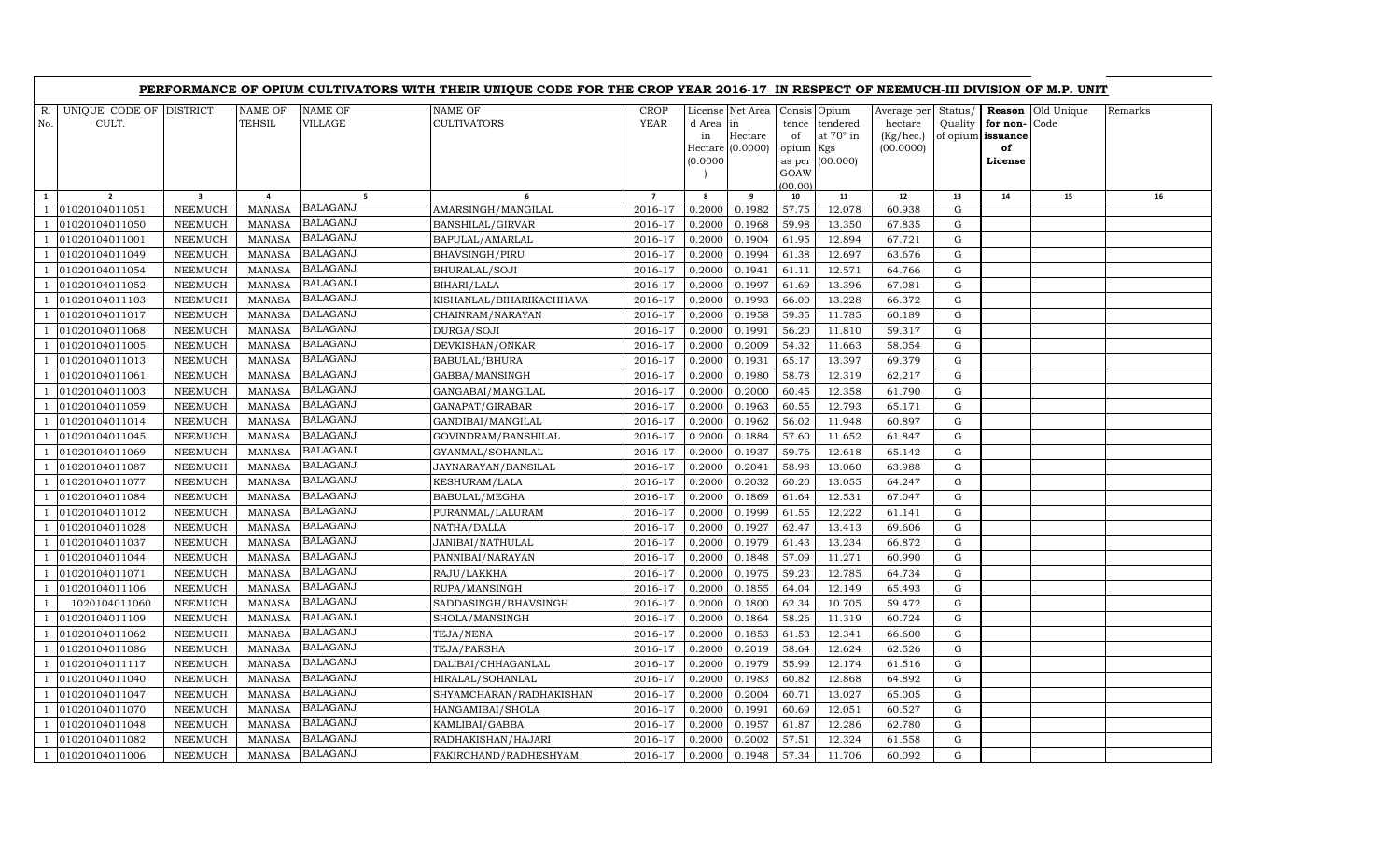| R.  | UNIQUE CODE OF DISTRICT |                 | <b>NAME OF</b> | NAME OF                 | NAME OF                   | CROP        |           | License Net Area |           | Consis Opium     | Average per Status/ |              |                   | Reason Old Unique | Remarks |
|-----|-------------------------|-----------------|----------------|-------------------------|---------------------------|-------------|-----------|------------------|-----------|------------------|---------------------|--------------|-------------------|-------------------|---------|
| No. | CULT.                   |                 | TEHSIL         | VILLAGE                 | CULTIVATORS               | <b>YEAR</b> | d Area in |                  | tence     | tendered         | hectare             | Quality      | for non-          | Code              |         |
|     |                         |                 |                |                         |                           |             | in        | Hectare          | of        | at $70^\circ$ in | (Kg/hec.)           |              | of opium issuance |                   |         |
|     |                         |                 |                |                         |                           |             |           | Hectare (0.0000) | opium Kgs |                  | (00.0000)           |              | of                |                   |         |
|     |                         |                 |                |                         |                           |             | (0.0000)  |                  | GOAW      | as per (00.000)  |                     |              | License           |                   |         |
|     |                         |                 |                |                         |                           |             |           |                  | (00.00)   |                  |                     |              |                   |                   |         |
|     | 01020104011016          | NEEMUCH         | <b>MANASA</b>  | BALAGANJ                | MITTULAL/NARAYAN          | 2016-17     | 0.2000    | 0.0984           | 64.76     | 6.661            | 67.693              | G            |                   |                   |         |
|     | 01020104011030          | NEEMUCH         | <b>MANASA</b>  | <b>BALAGANJ</b>         | MANNALAL/GABBA            | 2016-17     | 0.2000    | 0.1973           | 64.51     | 13.427           | 68.054              | G            |                   |                   |         |
|     | 01020104011085          | ${\tt NEEMUCH}$ | <b>MANASA</b>  | <b>BALAGANJ</b>         | LAXMICHAND/NARAYAN        | 2016-17     | 0.2000    | 0.1981           | 56.32     | 11.698           | 59.051              | G            |                   |                   |         |
|     | 01020104011119          | ${\tt NEEMUCH}$ | <b>MANASA</b>  | <b>BALAGANJ</b>         | SONIBAI/KESHYA/           | 2016-17     | 0.2000    | 0.2020           | 60.33     | 12.764           | 63.188              | ${\rm G}$    |                   |                   |         |
|     | 01020104011039          | NEEMUCH         | <b>MANASA</b>  | <b>BALAGANJ</b>         | DURGA/DALSINGH            | 2016-17     | 0.2000    | 0.2011           | 63.71     | 13.643           | 67.842              | G            |                   |                   |         |
|     | 01020104011112          | NEEMUCH         | <b>MANASA</b>  | <b>BALAGANJ</b>         | GOPAL/NANURAM             | 2016-17     | 0.2000    | 0.1907           | 61.52     | 12.612           | 66.135              | ${\rm G}$    |                   |                   |         |
|     | 01020104011096          | NEEMUCH         | <b>MANASA</b>  | <b>BALAGANJ</b>         | SHANTILAL/MANGILAL        | 2016-17     | 0.2000    | 0.1934           | 58.78     | 12.184           | 62.999              | G            |                   |                   |         |
|     | 01020104011010          | NEEMUCH         | <b>MANASA</b>  | <b>BALAGANJ</b>         | NANDUBAI/TEKCHAND         | 2016-17     | 0.1200    | 0.1145           | 65.10     | 7.989            | 69.773              | G            |                   |                   |         |
|     | 01020104011002          | NEEMUCH         | <b>MANASA</b>  | <b>BALAGANJ</b>         | PARASRAM/UDA              | 2016-17     | 0.1200    | 0.1140           | 61.43     | 7.398            | 64.895              | G            |                   |                   |         |
|     | 01020104011078          | NEEMUCH         | <b>MANASA</b>  | <b>BALAGANJ</b>         | INDRASINGH/GORA           | 2016-17     | 0.1200    | 0.1195           | 61.37     | 7.873            | 65.883              | G            |                   |                   |         |
|     | 01020104011114          | NEEMUCH         | <b>MANASA</b>  | <b>BALAGANJ</b>         | RAJENDRA/BANSILAL         | 2016-17     | 0.1200    | 0.1147           | 63.29     | 8.282            | 72.206              | G            |                   |                   |         |
|     | 01020104011032          | NEEMUCH         | <b>MANASA</b>  | <b>BALAGANJ</b>         | KAMLABAI/BHONA            | 2016-17     | 0.1200    | 0.1182           | 63.29     | 7.749            | 65.558              | G            |                   |                   |         |
|     | 01020104011038          | NEEMUCH         | <b>MANASA</b>  | <b>BALAGANJ</b>         | MOHANLAL/RUPA             | 2016-17     | 0.1200    | 0.1132           | 63.13     | 7.594            | 67.085              | ${\rm G}$    |                   |                   |         |
|     | 01020104011066          | NEEMUCH         | <b>MANASA</b>  | <b>BALAGANJ</b>         | MANNALAL/GOTAM            | 2016-17     | 0.1200    | 0.1104           | 68.81     | 7.933            | 71.857              | ${\rm G}$    |                   |                   |         |
|     | 01020104011113          | NEEMUCH         | <b>MANASA</b>  | <b>BALAGANJ</b>         | SAJNABAI/LAKHKHA          | 2016-17     | 0.1200    |                  |           |                  |                     | $\mathbf F$  |                   |                   |         |
|     | 01020104011042          | NEEMUCH         | <b>MANASA</b>  | <b>BALAGANJ</b>         | KESHARBAI/GANGA           | 2016-17     | 0.1200    | 0.1082           | 64.29     | 7.605            | 70.287              | G            |                   |                   |         |
|     | 01020104007058          | <b>NEEMUCH</b>  | <b>MANASA</b>  | <b>BALAJI KA KEHEDA</b> | HARIRAM/VARDICHAND        | 2016-17     | 0.2000    | 0.1929           | 61.09     | 12.541           | 65.013              | ${\rm G}$    |                   |                   |         |
|     | 01020104007037          | NEEMUCH         | <b>MANASA</b>  | BALAJI KA KEHEDA        | KHEMRAJ/RODA BHEEL        | 2016-17     | 0.2000    | 0.0929           | 60.00     | 5.897            | 63.477              | G            |                   |                   |         |
|     | 01020104007046          | NEEMUCH         | <b>MANASA</b>  | <b>BALAJI KA KEHEDA</b> | BHANWARLAL/TULSIRAM BHEEL | 2016-17     | 0.2000    | 0.1902           | 56.90     | 11.478           | 60.347              | G            |                   |                   |         |
|     | 01020104007027          | <b>NEEMUCH</b>  | <b>MANASA</b>  | BALAJI KA KEHEDA        | MOHANLAL/ GOPI            | 2016-17     | 0.2000    | 0.2028           | 52.89     | 10.661           | 52.569              | ${\rm G}$    | 04                |                   |         |
|     | 01020104007005          | NEEMUCH         | MANASA         | <b>BALAJI KA KEHEDA</b> | NANDLAL/VARDICHAND        | 2016-17     | 0.2000    | 0.1924           | 63.99     | 13.209           | 68.654              | ${\rm G}$    |                   |                   |         |
|     | 01020104007075          | NEEMUCH         | <b>MANASA</b>  | BALAJI KA KEHEDA        | DEUBAI/DEVA BHEEL         | 2016-17     | 0.2000    | 0.1916           | 57.31     | 11.495           | 59.995              | G            |                   |                   |         |
|     | 01020104007043          | NEEMUCH         | <b>MANASA</b>  | <b>BALAJI KA KEHEDA</b> | PANNALAL NARAYAN          | 2016-17     | 0.2000    | 0.0939           | 56.36     | 5.612            | 59.766              | G            |                   |                   |         |
|     | 01020104007039          | NEEMUCH         | <b>MANASA</b>  | <b>BALAJI KA KEHEDA</b> | MANGILAL DEVA             | 2016-17     | 0.1200    |                  |           |                  |                     | $\rm F$      |                   |                   |         |
|     | 01020104007077          | NEEMUCH         | <b>MANASA</b>  | BALAJI KA KEHEDA        | KANKUBAI BHERU            | 2016-17     | 0.1200    |                  |           |                  |                     | $\mathbf F$  |                   |                   |         |
|     | 01020104007050          | NEEMUCH         | <b>MANASA</b>  | <b>BALAJI KA KEHEDA</b> | SAGARMAL BHERULAL         | 2016-17     | 0.1200    |                  |           |                  |                     | $\rm F$      |                   |                   |         |
|     | 01020104007038          | NEEMUCH         | <b>MANASA</b>  | <b>BALAJI KA KEHEDA</b> | RADHESHYAM RAMCHANDRA     | 2016-17     | 0.1200    |                  |           |                  |                     | F            |                   |                   |         |
|     | 01020104007045          | <b>NEEMUCH</b>  | <b>MANASA</b>  | BALAJI KA KEHEDA        | SHANKAR BHANA             | 2016-17     | 0.1200    |                  |           |                  |                     | $\mathbf{F}$ |                   |                   |         |
|     | 01020104025052          | NEEMUCH         | MANASA         | BARKHEDA GHATA          | BHAGCHAND/HANSRAJ         | 2016-17     | 0.2000    | 0.1660           | 57.73     | 10.070           | 60.663              | G            |                   |                   |         |
|     | 01020104025043          | NEEMUCH         | <b>MANASA</b>  | <b>BARKHEDA GHATA</b>   | SURESHCHANDRA/ BHANWARLAL | 2016-17     | 0.2000    | 0.1874           | 61.89     | 11.927           | 63.645              | G            |                   |                   |         |
|     | 01020104025034          | NEEMUCH         | <b>MANASA</b>  | <b>BARKHEDA GHATA</b>   | MANGIBAI/CHAMPALAL        | 2016-17     | 0.2000    | 0.1786           | 61.11     | 11.689           | 65.448              | G            |                   |                   |         |
|     | 01020104025003          | <b>NEEMUCH</b>  | <b>MANASA</b>  | <b>BARKHEDA GHATA</b>   | CHHAGANLAL/BHAWARLAL      | 2016-17     | 0.2000    | 0.1980           | 61.44     | 12.867           | 64.985              | G            |                   |                   |         |
|     | 01020104025032          | NEEMUCH         | <b>MANASA</b>  | BARKHEDA GHATA          | KASTURIBAI/CHHAGANLAL     | 2016-17     | 0.2000    | 0.1881           | 57.36     | 11.480           | 61.031              | G            |                   |                   |         |
|     | 01020104025006          | NEEMUCH         | <b>MANASA</b>  | <b>BARKHEDA GHATA</b>   | JAMNI BAI/DAYARAM DHAKAR  | 2016-17     | 0.2000    | 0.1085           | 62.67     | 7.162            | 66.009              | G            |                   |                   |         |
|     | 01020104025048          | NEEMUCH         | <b>MANASA</b>  | <b>BARKHEDA GHATA</b>   | MANGIBAI/GIRDHARI         | 2016-17     | 0.2000    | 0.0992           | 58.16     | 5.534            | 55.786              | G            | 04                |                   |         |
|     | 01020104025020          | NEEMUCH         | <b>MANASA</b>  | BARKHEDA GHATA          | BHANWARLAL/GOPAL          | 2016-17     | 0.2000    | 0.1903           | 57.69     | 11.678           | 61.366              | ${\rm G}$    |                   |                   |         |
|     | 01020104025013          | NEEMUCH         | <b>MANASA</b>  | <b>BARKHEDA GHATA</b>   | HARLAL/MODA DHAKAR        | 2016-17     | 0.2000    | 0.1829           | 59.41     | 11.517           | 62.969              | G            |                   |                   |         |
|     | 01020104025007          | NEEMUCH         | <b>MANASA</b>  | <b>BARKHEDA GHATA</b>   | CHHITARIBAI/HEMRAJ        | 2016-17     | 0.2000    | 0.1739           | 57.42     | 9.532            | 54.813              | ${\rm G}$    | 04                |                   |         |
|     | 01020104025019          | NEEMUCH         | <b>MANASA</b>  | BARKHEDA GHATA          | KANHEIYALAL/CHOKHA        | 2016-17     | 0.2000    | 0.1868           | 65.70     | 12.999           | 69.588              | G            |                   |                   |         |
|     | 01020104025072          | NEEMUCH         | MANASA         | <b>BARKHEDA GHATA</b>   | KANHAIYALAL/MODA          | 2016-17     | 0.2000    | 0.1866           | 60.88     | 12.046           | 64.555              | G            |                   |                   |         |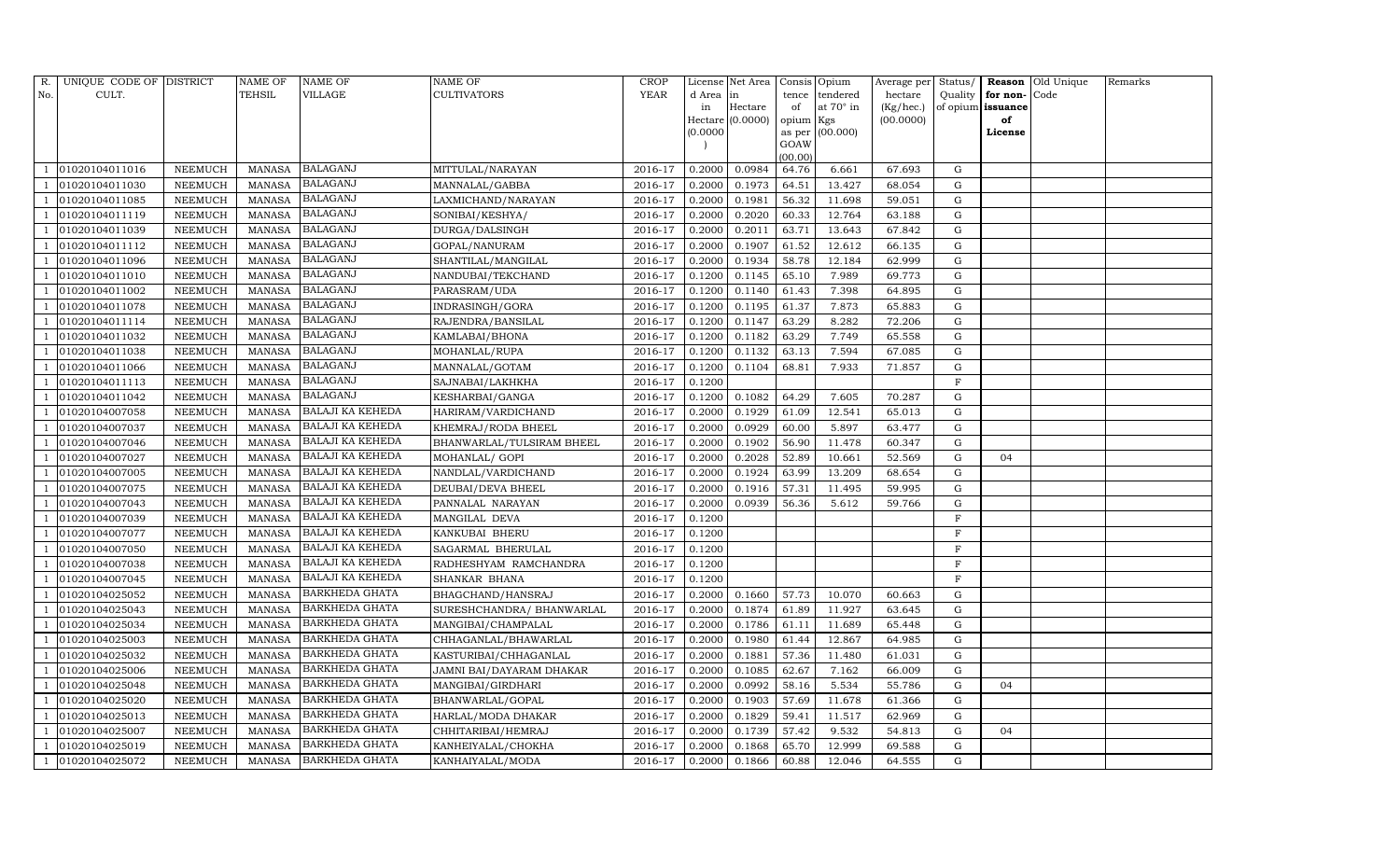| R.             | UNIQUE CODE OF DISTRICT |                | <b>NAME OF</b> | <b>NAME OF</b>        | <b>NAME OF</b>            | <b>CROP</b> |           | License Net Area        |           | Consis Opium    | Average per Status/ |             |                          | Reason Old Unique | Remarks                 |  |
|----------------|-------------------------|----------------|----------------|-----------------------|---------------------------|-------------|-----------|-------------------------|-----------|-----------------|---------------------|-------------|--------------------------|-------------------|-------------------------|--|
| No.            | CULT.                   |                | <b>TEHSIL</b>  | VILLAGE               | <b>CULTIVATORS</b>        | YEAR        | d Area in |                         |           | tence tendered  | hectare             |             | Quality for non-Code     |                   |                         |  |
|                |                         |                |                |                       |                           |             | in        | Hectare                 | of        | at 70° in       | (Kg/hec.)           |             | of opium <b>issuance</b> |                   |                         |  |
|                |                         |                |                |                       |                           |             | (0.0000)  | Hectare (0.0000)        | opium Kgs |                 | (00.0000)           |             | of<br>License            |                   |                         |  |
|                |                         |                |                |                       |                           |             |           |                         | GOAW      | as per (00.000) |                     |             |                          |                   |                         |  |
|                |                         |                |                |                       |                           |             |           |                         | (00.00)   |                 |                     |             |                          |                   |                         |  |
| $\overline{1}$ | 01020104025005          | NEEMUCH        | MANASA         | <b>BARKHEDA GHATA</b> | KASHIBAI/BOTLAL           | 2016-17     | 0.2000    | 0.1898                  | 63.10     | 12.764          | 67.250              | G           |                          |                   |                         |  |
|                | 01020104025024          | <b>NEEMUCH</b> | <b>MANASA</b>  | BARKHEDA GHATA        | LABHCHAND/CHATURBHUJ      | 2016-17     | 0.2000    | 0.1882                  | 61.31     | 12.323          | 65.478              | G           |                          |                   |                         |  |
|                | 01020104025018          | NEEMUCH        | <b>MANASA</b>  | BARKHEDA GHATA        | MEGHRAJ/MODA              | 2016-17     | 0.2000    | 0.1980                  | 64.47     | 13.603          | 68.702              | G           |                          |                   |                         |  |
| $\mathbf{1}$   | 01020104025021          | NEEMUCH        | <b>MANASA</b>  | BARKHEDA GHATA        | NANALAL/HANSRAJ           | 2016-17     | 0.2000    | 0.1519                  | 58.89     | 9.153           | 60.257              | G           |                          |                   |                         |  |
|                | 01020104025011          | <b>NEEMUCH</b> | <b>MANASA</b>  | BARKHEDA GHATA        | BHOLERAM/NANALAL          | 2016-17     | 0.2000    | 0.1939                  | 56.20     | 11.320          | 58.381              | G           |                          |                   |                         |  |
|                | 01020104025053          | <b>NEEMUCH</b> | <b>MANASA</b>  | BARKHEDA GHATA        | NATHULAL/NANALAL          | 2016-17     | 0.2000    | 0.1689                  | 52.57     | 5.174           | 30.634              | ${\rm G}$   | 04                       |                   |                         |  |
|                | 01020104025022          | NEEMUCH        | <b>MANASA</b>  | BARKHEDA GHATA        | PARVATIBAI PARBHULAL      | 2016-17     | 0.2000    | 0.1800                  | 60.15     | 11.626          | 64.589              | G           |                          |                   |                         |  |
| <sup>1</sup>   | 01020104025026          | NEEMUCH        | <b>MANASA</b>  | BARKHEDA GHATA        | SOHENLAL/MANGILAL         | 2016-17     | 0.2000    | 0.1977                  | 60.18     | 12.509          | 63.273              | G           |                          |                   | TRANFER KULTHANA BUJURG |  |
|                | 01020104025028          | NEEMUCH        | <b>MANASA</b>  | BARKHEDA GHATA        | NANDLAL/KALURAM           | 2016-17     | 0.2000    | 0.1828                  | 58.21     | 11.077          | 60.596              | G           |                          |                   |                         |  |
|                | 01020104025075          | <b>NEEMUCH</b> | <b>MANASA</b>  | <b>BARKHEDA GHATA</b> | GHEESA/CHHAGANLAL         | 2016-17     | 0.2000    | 0.1799                  | 56.82     | 10.958          | 60.912              | G           |                          |                   |                         |  |
| 1              | 01020104025002          | <b>NEEMUCH</b> | <b>MANASA</b>  | BARKHEDA GHATA        | NANDLAL/PYARCHAND         | 2016-17     | 0.2000    | 0.1965                  | 63.20     | 13.200          | 67.176              | G           |                          |                   |                         |  |
|                | 01020104025004          | NEEMUCH        | <b>MANASA</b>  | <b>BARKHEDA GHATA</b> | MANGILAL/RAMSUKH          | 2016-17     | 0.2000    | 0.0996                  | 62.69     | 6.475           | 65.010              | G           |                          |                   |                         |  |
|                | 01020104025041          | <b>NEEMUCH</b> | <b>MANASA</b>  | BARKHEDA GHATA        | GHEESALAL/ONKARLAL        | 2016-17     | 0.2000    | 0.1890                  | 57.46     | 10.999          | 58.196              | $\mathbf G$ |                          |                   |                         |  |
| $\mathbf{1}$   | 01020104025054          | NEEMUCH        | <b>MANASA</b>  | <b>BARKHEDA GHATA</b> | PARBHULAL/PREMCHAND       | 2016-17     | 0.2000    | 0.1980                  | 61.72     | 12.467          | 62.965              | G           |                          |                   |                         |  |
| $\mathbf{1}$   | 01020104025078          | NEEMUCH        | <b>MANASA</b>  | BARKHEDA GHATA        | KAILASH/BHANWARLAL        | 2016-17     | 0.2000    | 0.1802                  | 58.89     | 10.760          | 59.711              | G           |                          |                   |                         |  |
| $\overline{1}$ | 01020104025057          | NEEMUCH        | <b>MANASA</b>  | BARKHEDA GHATA        | KANHAIYALAL/SUKHLAL       | 2016-17     | 0.2000    | 0.1897                  | 61.91     | 12.939          | 68.208              | G           |                          |                   |                         |  |
|                | 01020104025023          | <b>NEEMUCH</b> | <b>MANASA</b>  | BARKHEDA GHATA        | NANIBAI/SHAMBHULAL        | 2016-17     | 0.2000    | 0.1906                  | 62.82     | 12.528          | 65.729              | G           |                          |                   |                         |  |
| $\mathbf{1}$   | 01020104025058          | NEEMUCH        | <b>MANASA</b>  | <b>BARKHEDA GHATA</b> | SHANTILAL/GHISALAL        | 2016-17     | 0.2000    | 0.0891                  | 62.38     | 5.088           | 57.104              | G           |                          |                   |                         |  |
| $\mathbf{1}$   | 01020104025051          | <b>NEEMUCH</b> | <b>MANASA</b>  | BARKHEDA GHATA        | BHURALAL DEVILAL          | 2016-17     | 0.2000    | 0.1867                  | 57.34     | 11.321          | 60.637              | G           |                          |                   |                         |  |
|                | 01020104025039          | NEEMUCH        | <b>MANASA</b>  | <b>BARKHEDA GHATA</b> | RAMNATH BHANVARLAL        | 2016-17     | 0.2000    | 0.1458                  | 55.53     | 8.337           | 57.181              | G           |                          |                   |                         |  |
|                | 01020104025040          | <b>NEEMUCH</b> | <b>MANASA</b>  | <b>BARKHEDA GHATA</b> | GHISIBAI PRABHULAL        | 2016-17     | 0.2000    | 0.1863                  | 57.20     | 11.268          | 60.483              | G           |                          |                   |                         |  |
| $\mathbf{1}$   | 01020104025067          | <b>NEEMUCH</b> | <b>MANASA</b>  | BARKHEDA GHATA        | NANALAL BARDICHAND        | 2016-17     | 0.1200    | 0.1027                  | 60.65     | 6.429           | 62.600              | G           |                          |                   |                         |  |
| $\overline{1}$ | 01020104025025          | <b>NEEMUCH</b> | <b>MANASA</b>  | BARKHEDA GHATA        | KESHRIMAL PARTHVIRAJ      | 2016-17     | 0.1200    | 0.0986                  | 55.89     | 5.661           | 57.414              | G           |                          |                   |                         |  |
| $\overline{1}$ | 01020104025049          | <b>NEEMUCH</b> | <b>MANASA</b>  | BARKHEDA GHATA        | SHANKARLAL KALURAM        | 2016-17     | 0.1200    | 0.0558                  | 57.95     | 3.469           | 62.168              | G           |                          |                   |                         |  |
|                | 01020104025012          | <b>NEEMUCH</b> | <b>MANASA</b>  | BARKHEDA GHATA        | GHISALAL MANGILAL         | 2016-17     | 0.1200    |                         |           |                 |                     | $\mathbf F$ |                          |                   |                         |  |
|                | 01020104025030          | <b>NEEMUCH</b> | <b>MANASA</b>  | BARKHEDA GHATA        | UDAYRAM NANALAL           | 2016-17     | 0.1200    |                         |           |                 |                     | $_{\rm F}$  |                          |                   |                         |  |
| 1              | 01020104025089          | <b>NEEMUCH</b> | <b>MANASA</b>  | BARKHEDA GHATA        | PANNALAL RUPA             | 2016-17     | 0.1200    | 0.0808                  | 55.31     | 2.797           | 34.616              | G           | 04                       |                   |                         |  |
|                | 01020104025065          | <b>NEEMUCH</b> | <b>MANASA</b>  | BARKHEDA GHATA        | CHANDRIBAI PYARCHAND      | 2016-17     | 0.1200    | 0.1099                  | 56.17     | 3.795           | 34.531              | G           | 04                       |                   |                         |  |
|                | 01020104025069          | <b>NEEMUCH</b> | MANASA         | <b>BARKHEDA GHATA</b> | DEVILAL ONKAR             | 2016-17     | 0.1200    | 0.1076                  | 57.62     | 3.408           | 31.673              | G           | 04                       |                   |                         |  |
| $\mathbf{1}$   | 01020104025077          | NEEMUCH        | <b>MANASA</b>  | BARKHEDA GHATA        | <b>BABULAL BHANWARLAL</b> | 2016-17     | 0.1200    | 0.1099                  | 64.14     | 6.982           | 63.530              | G           |                          |                   |                         |  |
| 1              | 01020104025070          | NEEMUCH        | <b>MANASA</b>  | BARKHEDA GHATA        | <b>BABULAL GHISALAL</b>   | 2016-17     | 0.1200    |                         |           |                 |                     | F           |                          |                   |                         |  |
|                | 01020104025029          | <b>NEEMUCH</b> | <b>MANASA</b>  | BARKHEDA GHATA        | DEVILAL RATNA (BADA)      | 2016-17     | 0.1200    | 0.1002                  | 60.66     | 6.196           | 61.836              | G           |                          |                   |                         |  |
|                | 01020104025036          | <b>NEEMUCH</b> | <b>MANASA</b>  | BARKHEDA GHATA        | MOHANLAL RAMSUKH          | 2016-17     | 0.1200    | 0.0390                  | 60.56     | 2.725           | 69.872              | G           |                          |                   |                         |  |
| $\mathbf{1}$   | 01020104025046          | NEEMUCH        | <b>MANASA</b>  | BARKHEDA GHATA        | BARDICHAND NANDLAL        | 2016-17     | 0.1200    |                         |           |                 |                     | $\mathbf F$ |                          |                   |                         |  |
| $\mathbf{1}$   | 01020104025071          | NEEMUCH        | <b>MANASA</b>  | <b>BARKHEDA GHATA</b> | SHIVRAM KHEMRAJ           | 2016-17     | 0.1200    | 0.1103                  | 60.94     | 7.086           | 64.243              | G           |                          |                   |                         |  |
|                | 01020104025016          | <b>NEEMUCH</b> | <b>MANASA</b>  | BARKHEDA GHATA        | KESHIBAI CHAGANLAL        | 2016-17     | 0.1200    | 0.0987                  | 47.58     | 4.411           | 44.691              | ${\rm G}$   | 04                       |                   |                         |  |
| $\mathbf{1}$   | 01020104025060          | NEEMUCH        | <b>MANASA</b>  | <b>BARKHEDA GHATA</b> | GHISALAL GOKUL            | 2016-17     | 0.1200    |                         |           |                 |                     | $_{\rm F}$  |                          |                   |                         |  |
| $\mathbf{1}$   | 01020104025079          | NEEMUCH        | <b>MANASA</b>  | BARKHEDA GHATA        | DHAPUBAI RATANLAL         | 2016-17     | 0.1200    |                         |           |                 |                     | $_{\rm F}$  |                          |                   |                         |  |
| $\mathbf{1}$   | 01020104025008          | NEEMUCH        | MANASA         | BARKHEDA GHATA        | MANGIBAI PYARCHAND        | 2016-17     | 0.1200    |                         |           |                 |                     | $_{\rm F}$  |                          |                   |                         |  |
| $\mathbf{1}$   | 01020104025038          | NEEMUCH        | <b>MANASA</b>  | <b>BARKHEDA GHATA</b> | NANDLAL NARAYAN           | 2016-17     |           | $0.1200$ $0.1104$ 52.98 |           | 5.919           | 53.614              | G           | 04                       |                   |                         |  |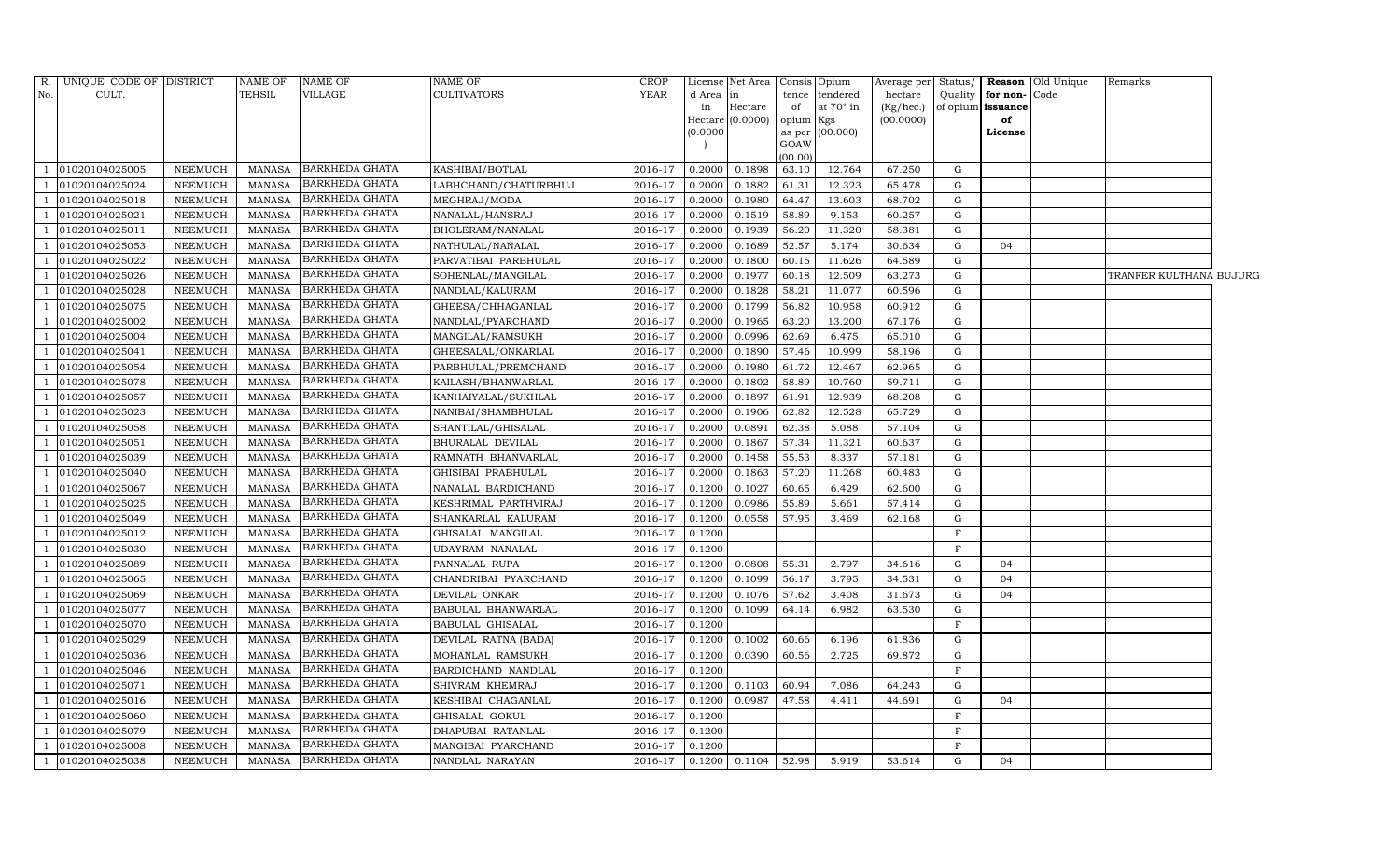| R.  | UNIQUE CODE OF DISTRICT |                 | <b>NAME OF</b> | NAME OF               | <b>NAME OF</b>               | <b>CROP</b> |           | License Net Area |                 | Consis Opium      | Average per | Status/     |                   | <b>Reason</b> Old Unique | Remarks |
|-----|-------------------------|-----------------|----------------|-----------------------|------------------------------|-------------|-----------|------------------|-----------------|-------------------|-------------|-------------|-------------------|--------------------------|---------|
| No. | CULT.                   |                 | TEHSIL         | VILLAGE               | <b>CULTIVATORS</b>           | YEAR        | d Area in |                  | tence           | tendered          | hectare     | Quality     | for non-          | Code                     |         |
|     |                         |                 |                |                       |                              |             | in        | Hectare          | of              | at $70^\circ$ in  | (Kg/hec.)   |             | of opium issuance |                          |         |
|     |                         |                 |                |                       |                              |             |           | Hectare (0.0000) | opium Kgs       |                   | (00.0000)   |             | of                |                          |         |
|     |                         |                 |                |                       |                              |             | (0.0000)  |                  |                 | as per $(00.000)$ |             |             | License           |                          |         |
|     |                         |                 |                |                       |                              |             |           |                  | GOAW<br>(00.00) |                   |             |             |                   |                          |         |
|     | 01020104025074          | NEEMUCH         | MANASA         | BARKHEDA GHATA        | KAMLIBAI LAXMICHAND          | 2016-17     | 0.1200    | 0.0531           | 60.84           | 3.468             | 65.311      | G           |                   |                          |         |
|     | 01020104025027          | NEEMUCH         | <b>MANASA</b>  | <b>BARKHEDA GHATA</b> | SHANKARLAL BHANWARLAL        | 2016-17     | 0.1200    |                  |                 |                   |             | F           |                   |                          |         |
|     | 01020104025044          | NEEMUCH         | <b>MANASA</b>  | BARKHEDA GHATA        | AMARCHAND KHEMRAJ            | 2016-17     | 0.1200    | 0.0398           | 61.22           | 2.746             | 68.995      | G           |                   |                          |         |
|     | 01020104028007          | NEEMUCH         | MANASA         | <b>BHATKHEDI - I</b>  | MODIRAM/BADRILAL             | 2016-17     | 0.2000    | 0.1991           | 66.53           | 14.256            | 71.602      | G           |                   |                          |         |
|     | 01020104028267          | NEEMUCH         | <b>MANASA</b>  | <b>BHATKHEDI - I</b>  | VARDISHANAKAR/RAMRATAN       | 2016-17     | 0.2000    | 0.1906           | 61.44           | 12.121            | 63.594      | G           |                   |                          |         |
|     | 01020104028060          | NEEMUCH         | <b>MANASA</b>  | <b>BHATKHEDI - I</b>  | BALURAM/KISHANLAL            | 2016-17     | 0.2000    | 0.1511           | 64.45           | 10.367            | 68.610      | G           |                   |                          |         |
|     | 01020104028004          | NEEMUCH         | MANASA         | <b>BHATKHEDI - I</b>  | <b>BABULAL/KACHRU</b>        | 2016-17     | 0.2000    | 0.1978           | 66.17           | 13.754            | 69.535      | G           |                   |                          |         |
|     | 01020104028058          | NEEMUCH         | MANASA         | <b>BHATKHEDI - I</b>  | BAPULAL/CHAMPALAL            | 2016-17     | 0.2000    | 0.1663           | 67.23           | 11.938            | 71.786      | G           |                   |                          |         |
|     | 01020104028008          | NEEMUCH         | <b>MANASA</b>  | <b>BHATKHEDI - I</b>  | VARDIBAI BHERULAL            | 2016-17     | 0.2000    | 0.1926           | 65.04           | 13.296            | 69.034      | $\mathbf G$ |                   |                          |         |
|     | 01020104028062          | NEEMUCH         | <b>MANASA</b>  | <b>BHATKHEDI - I</b>  | BHERULAL/JAGANNATH           | 2016-17     | 0.2000    | 0.2059           | 62.09           | 13.411            | 65.134      | G           |                   |                          |         |
|     | 01020104028273          | ${\tt NEEMUCH}$ | <b>MANASA</b>  | <b>BHATKHEDI - I</b>  | DHANJI/BHERAJI               | 2016-17     | 0.2000    | 0.1967           | 64.91           | 13.900            | 70.666      | G           |                   |                          |         |
|     | 01020104028259          | NEEMUCH         | <b>MANASA</b>  | BHATKHEDI - I         | DHAPUBAI BHAGWAN             | 2016-17     | 0.2000    | 0.2036           | 60.49           | 12.858            | 63.153      | $\mathbf G$ |                   |                          |         |
|     | 01020104028044          | <b>NEEMUCH</b>  | <b>MANASA</b>  | <b>BHATKHEDI - I</b>  | DINBANDHU/JAGANNATH          | 2016-17     | 0.2000    | 0.1991           | 63.63           | 13.217            | 66.384      | G           |                   |                          |         |
|     | 01020104028076          | NEEMUCH         | <b>MANASA</b>  | <b>BHATKHEDI - I</b>  | DINESHCHANDRA RAMNIWAS       | 2016-17     | 0.2000    | 0.2061           | 63.62           | 14.005            | 67.952      | G           |                   |                          |         |
|     | 01020104028100          | NEEMUCH         | <b>MANASA</b>  | <b>BHATKHEDI - I</b>  | ISHWARLAL/DURGASHANKAR       | 2016-17     | 0.2000    | 0.1630           | 61.46           | 10.764            | 66.037      | G           |                   |                          |         |
|     | 01020104028086          | NEEMUCH         | <b>MANASA</b>  | <b>BHATKHEDI - I</b>  | LAXMINARAYAN/BHAWARLAL       | 2016-17     | 0.2000    | 0.1016           | 60.47           | 6.609             | 65.049      | G           |                   |                          |         |
|     | 01020104028119          | NEEMUCH         | <b>MANASA</b>  | <b>BHATKHEDI - I</b>  | GHANSHYAM/BALURAM            | 2016-17     | 0.2000    | 0.0222           | 67.12           | 1.525             | 68.694      | G           |                   |                          |         |
|     | 01020104028023          | NEEMUCH         | <b>MANASA</b>  | <b>BHATKHEDI - I</b>  | GOPAL/BHAGCHAND              | 2016-17     | 0.2000    | 0.2002           | 64.25           | 13.759            | 68.726      | G           |                   |                          |         |
|     | 01020104028256          | NEEMUCH         | <b>MANASA</b>  | <b>BHATKHEDI - I</b>  | KANKUBAI DAMARLAL            | 2016-17     | 0.2000    | 0.1940           | 61.29           | 13.186            | 67.969      | ${\rm G}$   |                   |                          |         |
|     | 01020104028042          | <b>NEEMUCH</b>  | <b>MANASA</b>  | <b>BHATKHEDI - I</b>  | HIRALAL/MOHANLAL             | 2016-17     | 0.2000    | 0.1782           | 63.58           | 12.598            | 70.696      | $\mathbf G$ |                   |                          |         |
|     | 01020104028022          | NEEMUCH         | <b>MANASA</b>  | <b>BHATKHEDI - I</b>  | JAGDISH/KISHANLAL            | 2016-17     | 0.2000    | 0.1949           | 63.91           | 13.120            | 67.317      | ${\rm G}$   |                   |                          |         |
|     | 01020104028003          | NEEMUCH         | <b>MANASA</b>  | <b>BHATKHEDI - I</b>  | ONKARLAL/KACHRU              | 2016-17     | 0.2000    | 0.1759           | 67.33           | 12.600            | 71.632      | ${\rm G}$   |                   |                          |         |
|     | 01020104028024          | NEEMUCH         | MANASA         | <b>BHATKHEDI - I</b>  | KACHRU/MANGILAL              | 2016-17     | 0.2000    | 0.1506           | 59.80           | 9.594             | 63.705      | $\mathbf G$ |                   |                          |         |
|     | 01020104028045          | NEEMUCH         | <b>MANASA</b>  | <b>BHATKHEDI - I</b>  | KAILASHCHAND/ONKARLAL        | 2016-17     | 0.2000    | 0.1053           | 61.42           | 7.493             | 71.159      | G           |                   |                          |         |
|     | 01020104028088          | NEEMUCH         | <b>MANASA</b>  | <b>BHATKHEDI - I</b>  | KANHAIYALAL/LAXMICHAND       | 2016-17     | 0.2000    | 0.1908           | 58.13           | 11.817            | 61.934      | G           |                   |                          |         |
|     | 01020104028012          | NEEMUCH         | <b>MANASA</b>  | <b>BHATKHEDI - I</b>  | KANHAIYALAL/SHANKARLAL       | 2016-17     | 0.2000    | 0.1966           | 64.77           | 13.574            | 69.044      | ${\rm G}$   |                   |                          |         |
|     | 01020104028039          | NEEMUCH         | <b>MANASA</b>  | <b>BHATKHEDI - I</b>  | LAXMANSINGH/RAMSIGNH         | 2016-17     | 0.2000    | 0.1153           | 57.81           | 7.367             | 63.894      | ${\rm G}$   |                   |                          |         |
|     | 01020104028046          | <b>NEEMUCH</b>  | <b>MANASA</b>  | BHATKHEDI - I         | LAXMINARAYAN/KHEMRAJ         | 2016-17     | 0.2000    | 0.1978           | 59.44           | 12.542            | 63.407      | ${\rm G}$   |                   |                          |         |
|     | 01020104028030          | NEEMUCH         | MANASA         | <b>BHATKHEDI - I</b>  | MADANLAL/RATANLAL            | 2016-17     | 0.2000    | 0.2004           | 71.01           | 14.851            | 74.107      | G           |                   |                          |         |
|     | 01020104028074          | NEEMUCH         | <b>MANASA</b>  | <b>BHATKHEDI - I</b>  | MANGILAL/NATHU               | 2016-17     | 0.2000    | 0.1871           | 64.89           | 13.043            | 69.711      | ${\rm G}$   |                   |                          |         |
|     | 01020104028017          | NEEMUCH         | MANASA         | <b>BHATKHEDI - I</b>  | MANGILAL/SHIVLAL             | 2016-17     | 0.2000    | 0.2011           | 70.25           | 14.391            | 71.561      | G           |                   |                          |         |
|     | 01020104028319          | <b>NEEMUCH</b>  | <b>MANASA</b>  | <b>BHATKHEDI - I</b>  | MANISH JOSHI/RAMKARAN        | 2016-17     | 0.2000    | 0.1992           | 69.57           | 14.769            | 74.142      | G           |                   |                          |         |
|     | 01020104028059          | NEEMUCH         | <b>MANASA</b>  | <b>BHATKHEDI - I</b>  | GHISIBAI/MANNALAL            | 2016-17     | 0.2000    | 0.2056           | 59.47           | 12.922            | 62.850      | G           |                   |                          |         |
|     | 01020104028016          | NEEMUCH         | <b>MANASA</b>  | <b>BHATKHEDI - I</b>  | SATAYANARYAN/BHAGCHAND       | 2016-17     | 0.2000    | 0.1849           | 66.14           | 13.020            | 70.416      | G           |                   |                          |         |
|     | 01020104028063          | NEEMUCH         | <b>MANASA</b>  | <b>BHATKHEDI - I</b>  | MOHANLAL/RAMLAL              | 2016-17     | 0.2000    | 0.1772           | 59.26           | 11.344            | 64.018      | G           |                   |                          |         |
|     | 01020104028320          | NEEMUCH         | MANASA         | <b>BHATKHEDI - I</b>  | MUSHTAK/MOHAMMAD             | 2016-17     | 0.2000    | 0.1808           | 62.09           | 11.717            | 64.806      | G           |                   |                          |         |
|     | 01020104028035          | NEEMUCH         | <b>MANASA</b>  | <b>BHATKHEDI - I</b>  | MANGIBAI NANDLAL             | 2016-17     | 0.2000    | 0.1996           | 67.04           | 14.078            | 70.531      | G           |                   |                          |         |
|     | 01020104028078          | NEEMUCH         | <b>MANASA</b>  | <b>BHATKHEDI - I</b>  | DINESH/JAMAKLAL D.P.NATHULAL | 2016-17     | 0.2000    | 0.1909           | 62.02           | 12.794            | 67.019      | G           |                   |                          |         |
|     | 01020104028117          | NEEMUCH         | <b>MANASA</b>  | BHATKHEDI - I         | NATHULAL/DEVA                | 2016-17     | 0.2000    | 0.2006           | 61.94           | 12.972            | 64.666      | G           |                   |                          |         |
|     | 01020104028026          | NEEMUCH         |                | MANASA BHATKHEDI - I  | PARBHULAL/NARAYAN            | 2016-17     | 0.2000    | 0.2013           | 63.53           | 14.095            | 70.020      | G           |                   |                          |         |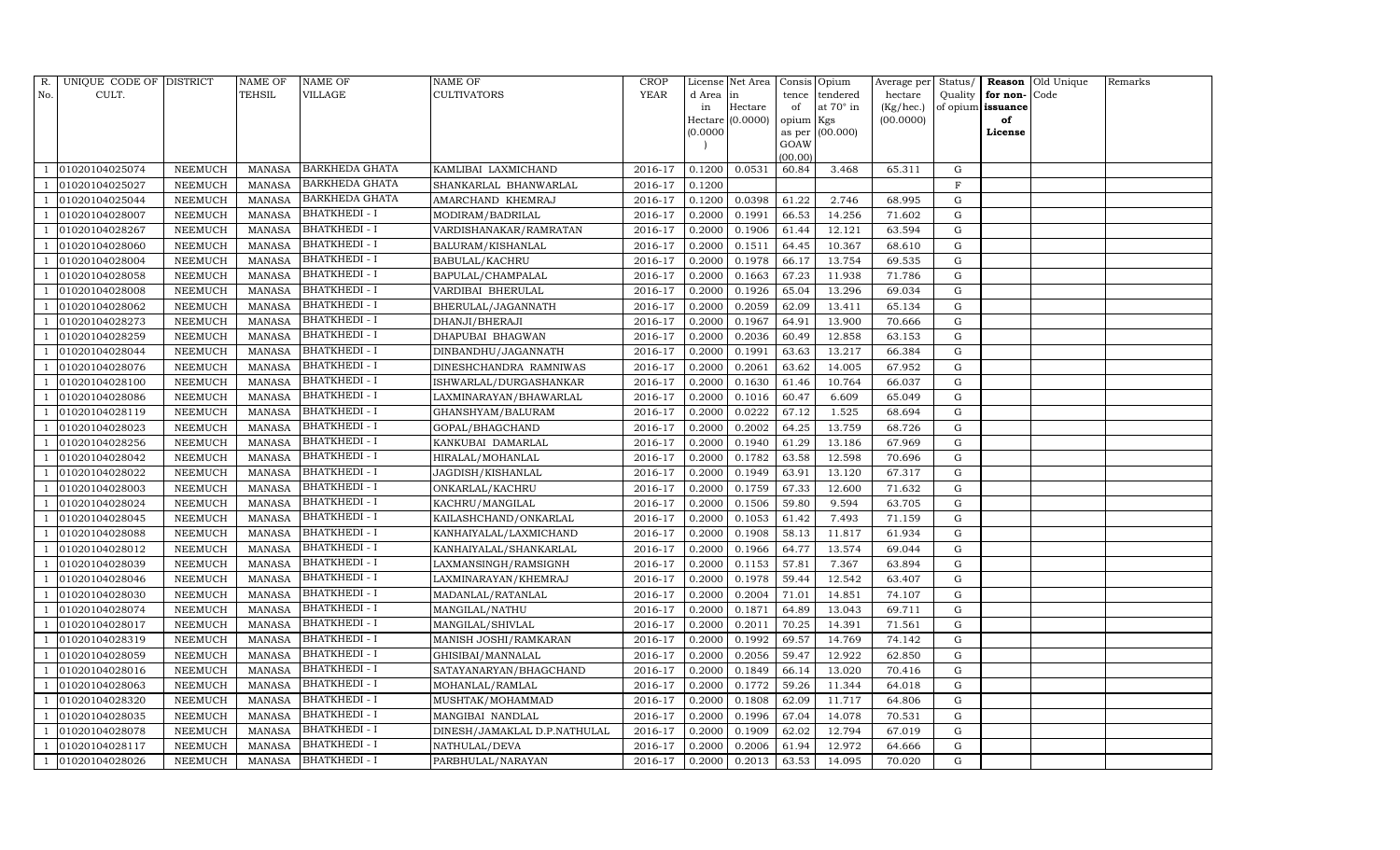| R.  | UNIQUE CODE OF DISTRICT |                | <b>NAME OF</b> | NAME OF              | NAME OF                | CROP        |           | License Net Area |           | Consis Opium     | Average per Status/ |             |          | Reason Old Unique | Remarks |
|-----|-------------------------|----------------|----------------|----------------------|------------------------|-------------|-----------|------------------|-----------|------------------|---------------------|-------------|----------|-------------------|---------|
| No. | CULT.                   |                | TEHSIL         | VILLAGE              | CULTIVATORS            | <b>YEAR</b> | d Area in |                  | tence     | tendered         | hectare             | Quality     | for non- | Code              |         |
|     |                         |                |                |                      |                        |             | in        | Hectare          | of        | at $70^\circ$ in | (Kg/hec.)           | of opium    | issuance |                   |         |
|     |                         |                |                |                      |                        |             |           | Hectare (0.0000) | opium Kgs |                  | (00.0000)           |             | of       |                   |         |
|     |                         |                |                |                      |                        |             | (0.0000)  |                  | GOAW      | as per (00.000)  |                     |             | License  |                   |         |
|     |                         |                |                |                      |                        |             |           |                  | (00.00)   |                  |                     |             |          |                   |         |
|     | 01020104028285          | NEEMUCH        | <b>MANASA</b>  | BHATKHEDI - I        | PARBHULAL/BALCHAND     | 2016-17     | 0.2000    | 0.1964           | 58.53     | 12.091           | 61.563              | G           |          |                   |         |
|     | 01020104028066          | NEEMUCH        | <b>MANASA</b>  | <b>BHATKHEDI - I</b> | RADHESHYAM/NANDRAM     | 2016-17     | 0.2000    | 0.2007           | 58.42     | 12.335           | 61.460              | G           |          |                   |         |
|     | 01020104028025          | NEEMUCH        | <b>MANASA</b>  | <b>BHATKHEDI - I</b> | RAMPARSAD/LAXMICHANDRA | 2016-17     | 0.2000    | 0.1675           | 59.70     | 10.507           | 62.728              | G           |          |                   |         |
|     | 01020104028009          | NEEMUCH        | <b>MANASA</b>  | <b>BHATKHEDI - I</b> | RAMPARSAD/MEGHA        | 2016-17     | 0.2000    | 0.1917           | 58.99     | 11.941           | 62.290              | G           |          |                   |         |
|     | 01020104028041          | NEEMUCH        | <b>MANASA</b>  | <b>BHATKHEDI - I</b> | MUKESH/RAMPRATAP       | 2016-17     | 0.2000    | 0.2000           | 65.90     | 14.121           | 70.605              | G           |          |                   |         |
|     | 01020104028101          | NEEMUCH        | <b>MANASA</b>  | BHATKHEDI - I        | RAMRATAN/BADRILAL      | 2016-17     | 0.2000    | 0.1403           | 62.71     | 9.442            | 67.299              | ${\rm G}$   |          |                   |         |
|     | 01020104028010          | NEEMUCH        | <b>MANASA</b>  | <b>BHATKHEDI - I</b> | RAMSUKH/RATANLAL       | 2016-17     | 0.2000    | 0.1862           | 62.44     | 13.335           | 71.617              | G           |          |                   |         |
|     | 01020104028071          | NEEMUCH        | <b>MANASA</b>  | <b>BHATKHEDI - I</b> | RAMVILAS MANGILAL      | 2016-17     | 0.2000    |                  |           |                  |                     | $\mathbf F$ |          |                   |         |
|     | 01020104028011          | NEEMUCH        | <b>MANASA</b>  | BHATKHEDI - I        | RUKHMANIBAI/RAMCHAND   | 2016-17     | 0.2000    | 0.1996           | 64.31     | 13.441           | 67.340              | G           |          |                   |         |
|     | 01020104028077          | NEEMUCH        | <b>MANASA</b>  | <b>BHATKHEDI - I</b> | SAMANDBAI/KANWARLAL    | 2016-17     | 0.2000    | 0.1728           | 62.97     | 11.748           | 67.986              | ${\rm G}$   |          |                   |         |
|     | 01020104028321          | NEEMUCH        | <b>MANASA</b>  | <b>BHATKHEDI - I</b> | SATAYANARYAN/RAMCHAND  | 2016-17     | 0.2000    | 0.1872           | 61.21     | 11.569           | 61.800              | G           |          |                   |         |
|     | 01020104028094          | NEEMUCH        | <b>MANASA</b>  | <b>BHATKHEDI - I</b> | RAMESHWAR/SHANKARLAL   | 2016-17     | 0.2000    | 0.1980           | 66.23     | 14.079           | 71.106              | G           |          |                   |         |
|     | 01020104028087          | <b>NEEMUCH</b> | <b>MANASA</b>  | <b>BHATKHEDI - I</b> | MANGILAL/NANURAM       | 2016-17     | 0.2000    | 0.1903           | 67.83     | 13.576           | 71.340              | ${\rm G}$   |          |                   |         |
|     | 01020104028103          | NEEMUCH        | MANASA         | <b>BHATKHEDI - I</b> | TULSIRAM TARACHANDRA   | 2016-17     | 0.2000    | 0.1510           | 63.63     | 10.626           | 70.371              | G           |          |                   |         |
|     | 01020104028095          | NEEMUCH        | <b>MANASA</b>  | <b>BHATKHEDI - I</b> | VIMLABAI/RUPCHANDRA    | 2016-17     | 0.2000    | 0.1908           | 65.20     | 12.928           | 67.757              | G           |          |                   |         |
|     | 01020104028084          | NEEMUCH        | <b>MANASA</b>  | <b>BHATKHEDI - I</b> | <b>BANSHILAL/BHERA</b> | 2016-17     | 0.2000    | 0.1885           | 58.45     | 12.659           | 67.156              | G           |          |                   |         |
|     | 01020104028048          | <b>NEEMUCH</b> | <b>MANASA</b>  | <b>BHATKHEDI - I</b> | BADAMBAI/ONKARLAL      | 2016-17     | 0.2000    | 0.2038           | 63.19     | 13.369           | 65.599              | G           |          |                   |         |
|     | 01020104028099          | NEEMUCH        | MANASA         | <b>BHATKHEDI - I</b> | BAGDIRAM/BHAWARLAL     | 2016-17     | 0.2000    | 0.2008           | 57.54     | 12.494           | 62.221              | G           |          |                   |         |
|     | 01020104028069          | NEEMUCH        | <b>MANASA</b>  | <b>BHATKHEDI - I</b> | KASTURIBAI/RAMESHWAR   | 2016-17     | 0.2000    | 0.2050           | 62.12     | 13.232           | 64.546              | G           |          |                   |         |
|     | 01020104028053          | NEEMUCH        | <b>MANASA</b>  | <b>BHATKHEDI - I</b> | KAMLABAI/MANGILAL      | 2016-17     | 0.2000    | 0.2004           | 65.78     | 13.824           | 69.117              | G           |          |                   |         |
|     | 01020104028272          | NEEMUCH        | <b>MANASA</b>  | <b>BHATKHEDI - I</b> | SHANTILAL/SHANKARLAL   | 2016-17     | 0.2000    | 0.1958           | 60.60     | 12.354           | 63.095              | ${\rm G}$   |          |                   |         |
|     | 01020104028096          | NEEMUCH        | <b>MANASA</b>  | <b>BHATKHEDI - I</b> | BADRILAL/LAXMICHAND    | 2016-17     | 0.2000    | 0.1866           | 63.92     | 12.811           | 68.655              | ${\rm G}$   |          |                   |         |
|     | 01020104028014          | NEEMUCH        | <b>MANASA</b>  | <b>BHATKHEDI - I</b> | BALMUKAND BHANWARLAL   | 2016-17     | 0.2000    | 0.1926           | 67.08     | 13.406           | 69.605              | G           |          |                   |         |
|     | 01020104028227          | NEEMUCH        | <b>MANASA</b>  | BHATKHEDI - I        | DINESH/GHISALAL        | 2016-17     | 0.2000    | 0.1764           | 62.96     | 13.698           | 77.653              | ${\rm G}$   |          |                   |         |
|     | 01020104028049          | NEEMUCH        | <b>MANASA</b>  | <b>BHATKHEDI - I</b> | GISHALAL/NARAYAN       | 2016-17     | 0.2000    | 0.1665           | 63.81     | 11.313           | 67.946              | ${\rm G}$   |          |                   |         |
|     | 01020104028102          | NEEMUCH        | <b>MANASA</b>  | <b>BHATKHEDI - I</b> | MOHANLAL/BHAWARLAL     | 2016-17     | 0.2000    | 0.1589           | 63.09     | 10.383           | 65.343              | G           |          |                   |         |
|     | 01020104028034          | NEEMUCH        | <b>MANASA</b>  | <b>BHATKHEDI - I</b> | NANDLAL/JAGANNATH      | 2016-17     | 0.2000    | 0.1707           | 62.59     | 11.552           | 67.674              | ${\rm G}$   |          |                   |         |
|     | 01020104028110          | <b>NEEMUCH</b> | <b>MANASA</b>  | BHATKHEDI - I        | KARULAL/TULSHIRAM      | 2016-17     | 0.2000    | 0.2007           | 63.10     | 13.098           | 65.262              | ${\rm G}$   |          |                   |         |
|     | 01020104028322          | NEEMUCH        | <b>MANASA</b>  | <b>BHATKHEDI - I</b> | RAMCHANDRA/MANGILAL    | 2016-17     | 0.2000    | 0.2048           | 62.19     | 13.175           | 64.331              | G           |          |                   |         |
|     | 01020104028006          | NEEMUCH        | <b>MANASA</b>  | <b>BHATKHEDI - I</b> | RAMCHANDRA/NANA        | 2016-17     | 0.2000    | 0.1902           | 62.82     | 12.726           | 66.909              | G           |          |                   |         |
|     | 01020104028092          | NEEMUCH        | <b>MANASA</b>  | <b>BHATKHEDI - I</b> | MANGILAL UDA           | 2016-17     | 0.2000    | 0.1010           | 49.27     | 5.342            | 52.891              | G           | 04       |                   |         |
|     | 01020104028270          | NEEMUCH        | <b>MANASA</b>  | <b>BHATKHEDI - I</b> | OMPRAKASH NAGJIRAM     | 2016-17     | 0.2000    | 0.1264           | 65.56     | 9.310            | 73.655              | G           |          |                   |         |
|     | 01020104028054          | NEEMUCH        | <b>MANASA</b>  | BHATKHEDI - I        | CHANDRAKALA BHERULAL   | 2016-17     | 0.2000    | 0.1509           | 51.37     | 9.159            | 60.696              | ${\rm G}$   |          |                   |         |
|     | 01020104028113          | NEEMUCH        | <b>MANASA</b>  | <b>BHATKHEDI - I</b> | HIRALAL KACHRULAL      | 2016-17     | 0.2000    | 0.1944           | 57.75     | 12.037           | 61.919              | G           |          |                   |         |
|     | 01020104028067          | NEEMUCH        | <b>MANASA</b>  | <b>BHATKHEDI - I</b> | SOHANIBAI MADANLAL     | 2016-17     | 0.2000    |                  |           |                  |                     | $\mathbf F$ |          |                   |         |
|     | 01020104028037          | <b>NEEMUCH</b> | <b>MANASA</b>  | BHATKHEDI - I        | JAMNALAL TARACHAND     | 2016-17     | 0.1200    | 0.1141           | 64.57     | 8.754            | 76.722              | ${\rm G}$   |          |                   |         |
|     | 01020104028055          | NEEMUCH        | MANASA         | <b>BHATKHEDI - I</b> | KALURAM LAXMICHAND     | 2016-17     | 0.1200    | 0.0929           | 64.07     | 6.920            | 74.489              | G           |          |                   |         |
|     | 01020104028052          | NEEMUCH        | MANASA         | <b>BHATKHEDI - I</b> | RUKMANIBAI MANGILAL    | 2016-17     | 0.1200    | 0.0996           | 56.23     | 5.976            | 60.000              | G           |          |                   |         |
|     | 01020104028082          | NEEMUCH        | <b>MANASA</b>  | <b>BHATKHEDI - I</b> | MAINABAI MANGILAL      | 2016-17     | 0.1200    | 0.1142           | 63.75     | 7.577            | 66.349              | G           |          |                   |         |
|     | 01020104028015          | NEEMUCH        | MANASA         | <b>BHATKHEDI - I</b> | SHRINIVAS NANDLAL      | 2016-17     | 0.1200    |                  |           |                  |                     | F           |          |                   |         |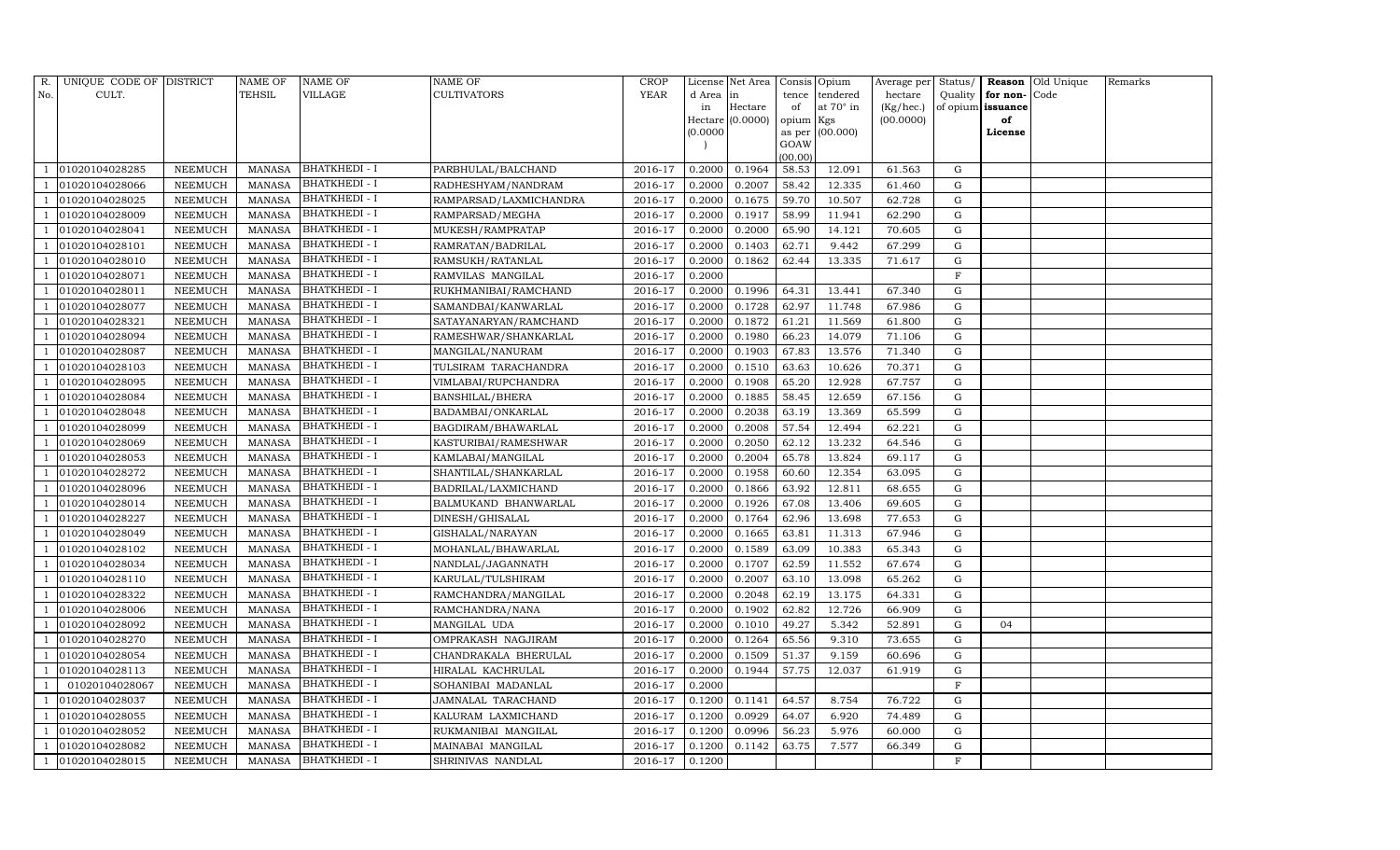| R.  | UNIQUE CODE OF DISTRICT |                | NAME OF       | <b>NAME OF</b>        | NAME OF                | <b>CROP</b> |          | License Net Area |           | Consis Opium     | Average per Status/ |              |                   | Reason Old Unique | Remarks |
|-----|-------------------------|----------------|---------------|-----------------------|------------------------|-------------|----------|------------------|-----------|------------------|---------------------|--------------|-------------------|-------------------|---------|
| No. | CULT.                   |                | TEHSIL        | VILLAGE               | <b>CULTIVATORS</b>     | YEAR        | d Area   | in               | tence     | tendered         | hectare             | Quality      | for non-Code      |                   |         |
|     |                         |                |               |                       |                        |             | in       | Hectare          | of        | at $70^\circ$ in | (Kg/hec.)           |              | of opium issuance |                   |         |
|     |                         |                |               |                       |                        |             |          | Hectare (0.0000) | opium Kgs |                  | (00.0000)           |              | of                |                   |         |
|     |                         |                |               |                       |                        |             | (0.0000) |                  | GOAW      | as per (00.000)  |                     |              | License           |                   |         |
|     |                         |                |               |                       |                        |             |          |                  | (00.00)   |                  |                     |              |                   |                   |         |
|     | 01020104028081          | NEEMUCH        | <b>MANASA</b> | <b>BHATKHEDI - I</b>  | SUNDARBAI NANDLAL      | 2016-17     | 0.1200   | 0.1200           | 58.80     | 7.459            | 62.158              | G            |                   |                   |         |
|     | 01020104028317          | NEEMUCH        | <b>MANASA</b> | <b>BHATKHEDI - I</b>  | JAMNABAI BOTHLAL       | 2016-17     | 0.1200   | 0.1097           | 63.89     | 7.329            | 66.809              | G            |                   |                   |         |
|     | 01020104028115          | NEEMUCH        | <b>MANASA</b> | <b>BHATKHEDI - I</b>  | JAGDISH GHEESALAL      | 2016-17     | 0.1200   | 0.0932           | 63.33     | 6.577            | 70.569              | G            |                   |                   |         |
|     | 01020104028079          | NEEMUCH        | <b>MANASA</b> | <b>BHATKHEDI - I</b>  | LALURAM RAMA           | 2016-17     | 0.1200   | 0.0988           | 58.85     | 6.423            | 65.010              | G            |                   |                   |         |
|     | 01020104028070          | NEEMUCH        | <b>MANASA</b> | <b>BHATKHEDI - I</b>  | PURANMAL SHANKARLAL    | 2016-17     | 0.1200   |                  |           |                  |                     | $\mathbf{F}$ |                   |                   |         |
|     | 01020104028065          | NEEMUCH        | <b>MANASA</b> | BHATKHEDI - I         | KHEMRAJ CHAGAN         | 2016-17     | 0.1200   | 0.0994           | 57.28     | 6.088            | 61.247              | G            |                   |                   |         |
|     | 01020104028098          | NEEMUCH        | <b>MANASA</b> | <b>BHATKHEDI - I</b>  | NANIBAI BALU           | 2016-17     | 0.1200   | 0.0528           | 61.10     | 3.579            | 67.784              | G            |                   |                   |         |
|     | 01020104028106          | <b>NEEMUCH</b> | <b>MANASA</b> | <b>BHATKHEDI - I</b>  | RADHESHYAM MANGILAL    | 2016-17     | 0.1200   | 0.1158           | 58.42     | 7.077            | 61.114              | $\mathbf G$  |                   |                   |         |
|     | 01020104028114          | <b>NEEMUCH</b> | <b>MANASA</b> | <b>BHATKHEDI - I</b>  | VISHNU MANGILAL        | 2016-17     | 0.1200   | 0.0881           | 62.72     | 5.779            | 65.596              | G            |                   |                   |         |
|     | 01020104028036          | NEEMUCH        | <b>MANASA</b> | <b>BHATKHEDI - I</b>  | NANDUBAI BHAGIRATH     | 2016-17     | 0.1200   | 0.1046           | 68.58     | 7.642            | 73.059              | $\mathbf G$  |                   |                   |         |
|     | 01020104028072          | NEEMUCH        | <b>MANASA</b> | <b>BHATKHEDI - I</b>  | SHANTIBAI GANPAT       | 2016-17     | 0.1200   |                  |           |                  |                     | $\mathbf{F}$ |                   |                   |         |
|     | 01020104028061          | NEEMUCH        | <b>MANASA</b> | BHATKHEDI - I         | GHEESALAL GOKUL        | 2016-17     | 0.1200   | 0.1125           | 61.64     | 7.238            | 64.338              | G            |                   |                   |         |
|     | 01020104028176          | <b>NEEMUCH</b> | <b>MANASA</b> | <b>BHATKHEDI - I</b>  | KARULAL UDAYRAM        | 2016-17     | 0.1200   | 0.1005           | 58.63     | 6.290            | 62.587              | G            |                   |                   |         |
|     | 01020104028032          | NEEMUCH        | <b>MANASA</b> | BHATKHEDI - I         | MANGILAL SHANKARLAL    | 2016-17     | 0.1200   | 0.1109           | 58.76     | 6.858            | 61.839              | G            |                   |                   |         |
|     | 01020104028019          | NEEMUCH        | <b>MANASA</b> | <b>BHATKHEDI - I</b>  | SOHNIBAI FOOLCHAND     | 2016-17     | 0.1200   | 0.1168           | 60.83     | 6.648            | 56.918              | G            |                   |                   |         |
|     | 01020104028020          | NEEMUCH        | <b>MANASA</b> | BHATKHEDI - I         | RADHAKISHAN CHHAGANLAL | 2016-17     | 0.1200   |                  |           |                  |                     | $\mathbf{F}$ |                   |                   |         |
|     | 01020104028068          | NEEMUCH        | <b>MANASA</b> | <b>BHATKHEDI - I</b>  | MANGIBAI CHOGA         | 2016-17     | 0.1200   | 0.0771           | 63.18     | 5.091            | 66.031              | G            |                   |                   |         |
|     | 01020104028162          | NEEMUCH        | <b>MANASA</b> | <b>BHATKHEDI - II</b> | KISHORE/BALCHANDRA     | 2016-17     | 0.2000   | 0.1934           | 66.07     | 14.368           | 71.887              | G            |                   |                   |         |
|     | 01020104028190          | NEEMUCH        | <b>MANASA</b> | <b>BHATKHEDI - II</b> | BANSHILAL/NANDLAL      | 2016-17     | 0.2000   | 0.2024           | 63.54     | 13.997           | 69.155              | G            |                   |                   |         |
|     | 01020104028203          | NEEMUCH        | <b>MANASA</b> | BHATKHEDI - II        | BHAGCHANDRA/PARBHULAL  | 2016-17     | 0.2000   | 0.1844           | 67.08     | 13.282           | 72.028              | G            |                   |                   |         |
|     | 01020104028080          | NEEMUCH        | <b>MANASA</b> | <b>BHATKHEDI - II</b> | BHAGWANSINGH/RAMCHAND  | 2016-17     | 0.2000   | 0.1811           | 63.37     | 12.556           | 69.332              | G            |                   |                   |         |
|     | 01020104028122          | NEEMUCH        | <b>MANASA</b> | <b>BHATKHEDI - II</b> | BHULIBAI/BANSHILAL     | 2016-17     | 0.2000   | 0.1980           | 65.28     | 13.578           | 68.576              | G            |                   |                   |         |
|     | 01020104028135          | NEEMUCH        | <b>MANASA</b> | <b>BHATKHEDI - II</b> | DEVKISHAN/BHERULAL     | 2016-17     | 0.2000   | 0.1054           | 61.28     | 6.995            | 66.366              | G            |                   |                   |         |
|     | 01020104028147          | NEEMUCH        | <b>MANASA</b> | <b>BHATKHEDI - II</b> | DAPHUBAI/MANNALAL      | 2016-17     | 0.2000   | 0.1523           | 65.27     | 10.714           | 70.348              | G            |                   |                   |         |
|     | 01020104028075          | <b>NEEMUCH</b> | <b>MANASA</b> | <b>BHATKHEDI - II</b> | DAPHUBAI/NARAYAN       | 2016-17     | 0.2000   | 0.1963           | 63.69     | 13.211           | 67.300              | G            |                   |                   |         |
|     | 01020104028298          | NEEMUCH        | <b>MANASA</b> | <b>BHATKHEDI - II</b> | MUNNABAI/ONKARLAL      | 2016-17     | 0.2000   | 0.1690           | 61.69     | 10.893           | 64.456              | G            |                   |                   |         |
|     | 01020104028173          | NEEMUCH        | <b>MANASA</b> | <b>BHATKHEDI - II</b> | GITABAI/MODIRAM        | 2016-17     | 0.2000   | 0.2043           | 63.03     | 14.110           | 69.065              | $\mathbf G$  |                   |                   |         |
|     | 01020104028177          | NEEMUCH        | <b>MANASA</b> | BHATKHEDI - II        | SHANTIBAI/GHISALAL     | 2016-17     | 0.2000   | 0.1994           | 64.24     | 13.344           | 66.921              | G            |                   |                   |         |
|     | 01020104028120          | NEEMUCH        | <b>MANASA</b> | <b>BHATKHEDI - II</b> | GITABAI/RAMNIVASH      | 2016-17     | 0.2000   | 0.2057           | 65.09     | 14.236           | 69.208              | G            |                   |                   |         |
|     | 01020104028216          | NEEMUCH        | <b>MANASA</b> | <b>BHATKHEDI - II</b> | GORDHAN/PYARCHAND      | 2016-17     | 0.2000   | 0.2025           | 57.76     | 12.402           | 61.244              | G            |                   |                   |         |
|     | 01020104028143          | NEEMUCH        | <b>MANASA</b> | <b>BHATKHEDI - II</b> | HIRALAL/KISHANA        | 2016-17     | 0.2000   | 0.1991           | 67.92     | 14.331           | 71.979              | G            |                   |                   |         |
|     | 01020104028235          | NEEMUCH        | <b>MANASA</b> | <b>BHATKHEDI - II</b> | MAGANBAI/JHAMAKLAL     | 2016-17     | 0.2000   | 0.1633           | 68.78     | 11.987           | 73.405              | G            |                   |                   |         |
|     | 01020104028151          | NEEMUCH        | <b>MANASA</b> | BHATKHEDI - II        | KAILASHBAI/ONKARLAL    | 2016-17     | 0.2000   | 0.1977           | 57.48     | 11.956           | 60.475              | G            |                   |                   |         |
|     | 01020104028152          | NEEMUCH        | <b>MANASA</b> | <b>BHATKHEDI - II</b> | KAILASHCHANDRA/NANDLAL | 2016-17     | 0.2000   | 0.2002           | 64.82     | 14.501           | 72.433              | G            |                   |                   |         |
|     | 01020104028182          | <b>NEEMUCH</b> | <b>MANASA</b> | <b>BHATKHEDI - II</b> | KAILASH/MANGILAL       | 2016-17     | 0.2000   | 0.1910           | 60.10     | 12.166           | 63.696              | $\mathbf G$  |                   |                   |         |
|     | 01020104028125          | <b>NEEMUCH</b> | <b>MANASA</b> | BHATKHEDI - II        | KARULAL/MULCHAND       | 2016-17     | 0.2000   | 0.1852           | 66.46     | 13.150           | 71.004              | G            |                   |                   |         |
|     | 01020104028134          | NEEMUCH        | MANASA        | <b>BHATKHEDI - II</b> | GHANSHYAM/RAMLAL       | 2016-17     | 0.2000   | 0.1997           | 59.63     | 12.420           | 62.193              | G            |                   |                   |         |
|     | 01020104028254          | NEEMUCH        | <b>MANASA</b> | <b>BHATKHEDI - II</b> | MANGIBAI/RAMCHANDRADAS | 2016-17     | 0.2000   | 0.2029           | 65.03     | 13.740           | 67.718              | G            |                   |                   |         |
|     | 01020104028123          | NEEMUCH        | <b>MANASA</b> | BHATKHEDI - II        | MANGILAL/BADRILAL      | 2016-17     | 0.2000   | 0.1426           | 64.36     | 10.013           | 70.217              | G            |                   |                   |         |
|     | 01020104028128          | <b>NEEMUCH</b> | MANASA        | <b>BHATKHEDI - II</b> | BADAMBAI/ MANGILAL     | 2016-17     | 0.2000   | 0.1981           | 64.23     | 13.406           | 67.673              | G            |                   |                   |         |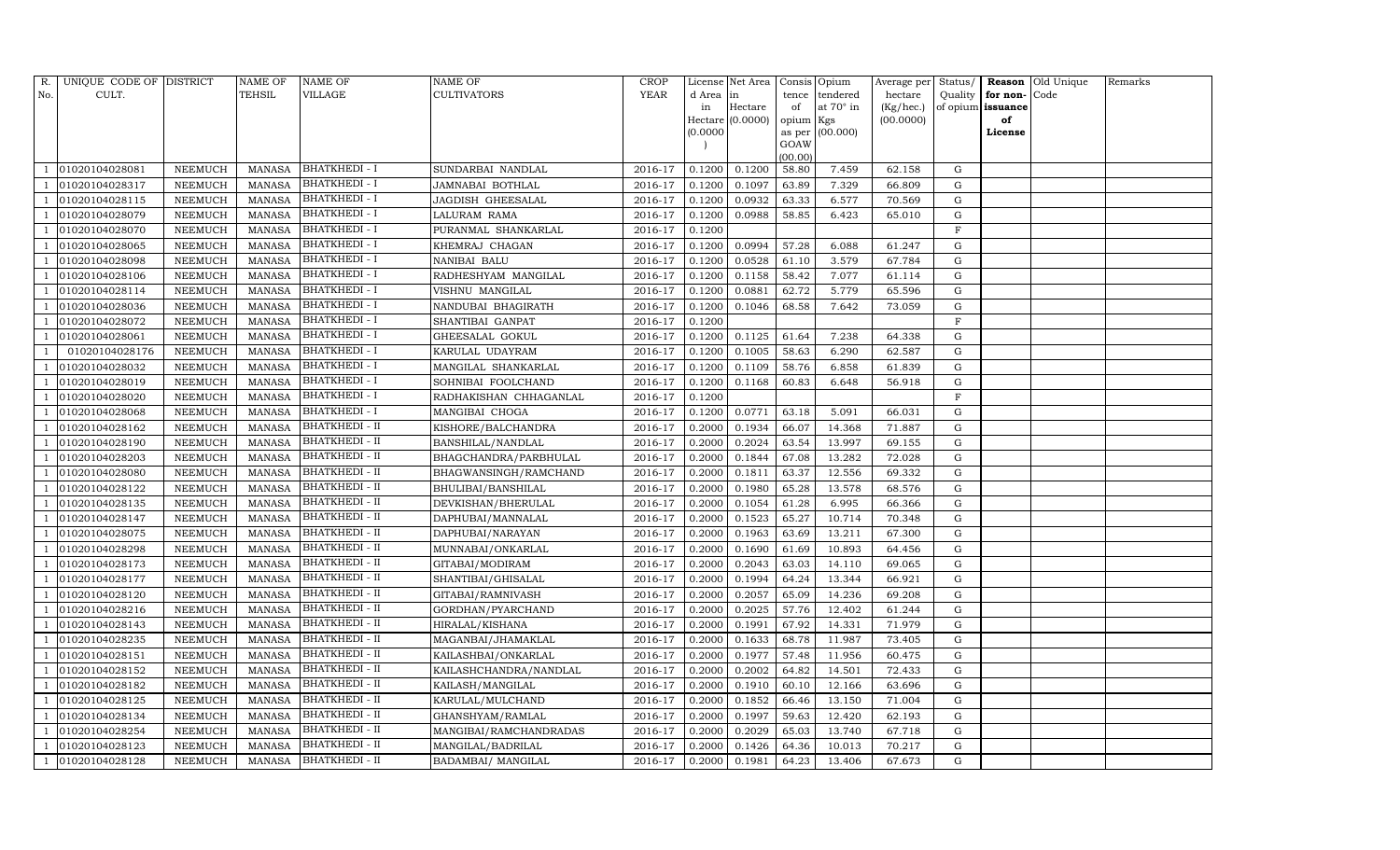| R.  | UNIQUE CODE OF DISTRICT |                | NAME OF       | <b>NAME OF</b>        | NAME OF                   | <b>CROP</b>    |          | License Net Area   |           | Consis Opium      | Average per | Status/     |                   | Reason Old Unique | Remarks                    |  |
|-----|-------------------------|----------------|---------------|-----------------------|---------------------------|----------------|----------|--------------------|-----------|-------------------|-------------|-------------|-------------------|-------------------|----------------------------|--|
| No. | CULT.                   |                | TEHSIL        | <b>VILLAGE</b>        | <b>CULTIVATORS</b>        | YEAR           | d Area   | in                 | tence     | tendered          | hectare     | Quality     | for non-Code      |                   |                            |  |
|     |                         |                |               |                       |                           |                | in       | Hectare            | of        | at $70^\circ$ in  | (Kg/hec.)   |             | of opium issuance |                   |                            |  |
|     |                         |                |               |                       |                           |                |          | Hectare $(0.0000)$ | opium Kgs |                   | (00.0000)   |             | of                |                   |                            |  |
|     |                         |                |               |                       |                           |                | (0.0000) |                    | GOAW      | as per $(00.000)$ |             |             | License           |                   |                            |  |
|     |                         |                |               |                       |                           |                |          |                    | (00.00)   |                   |             |             |                   |                   |                            |  |
|     | 01020104028168          | <b>NEEMUCH</b> | MANASA        | <b>BHATKHEDI - II</b> | PARASRAM/MOTYABAI         | 2016-17        | 0.2000   | 0.1805             | 63.65     | 12.966            | 71.834      | G           |                   |                   |                            |  |
|     | 01020104028129          | NEEMUCH        | <b>MANASA</b> | <b>BHATKHEDI - II</b> | NANDLAL/BHAGCHAND         | 2016-17        | 0.2000   | 0.2006             | 62.75     | 13.115            | 65.379      | G           |                   |                   |                            |  |
|     | 01020104028164          | <b>NEEMUCH</b> | <b>MANASA</b> | <b>BHATKHEDI - II</b> | LAXMINARYAN/KASHIRAM      | 2016-17        | 0.2000   | 0.1700             | 64.76     | 11.759            | 69.171      | G           |                   |                   |                            |  |
|     | 01020104028139          | <b>NEEMUCH</b> | <b>MANASA</b> | <b>BHATKHEDI - II</b> | PATASIBAI/BADRILAL        | 2016-17        | 0.2000   | 0.1978             | 65.78     | 14.086            | 71.213      | G           |                   |                   |                            |  |
|     | 01020104028225          | <b>NEEMUCH</b> | <b>MANASA</b> | <b>BHATKHEDI - II</b> | PARTAPSINGH/PARTHESINGH   | 2016-17        | 0.2000   | 0.1960             | 59.70     | 12.537            | 63.964      | G           |                   |                   |                            |  |
|     | 01020104028124          | <b>NEEMUCH</b> | <b>MANASA</b> | <b>BHATKHEDI - II</b> | RADHESHYAM/NANDLAL(BADA)  | 2016-17        | 0.2000   | 0.1910             | 64.91     | 12.620            | 66.073      | G           |                   |                   |                            |  |
|     | 01020104028161          | <b>NEEMUCH</b> | <b>MANASA</b> | <b>BHATKHEDI - II</b> | NANDUBAI/RAMCHNAD         | 2016-17        | 0.2000   | 0.1984             | 65.52     | 14.031            | 70.721      | G           |                   |                   |                            |  |
|     | 01020104028179          | <b>NEEMUCH</b> | <b>MANASA</b> | <b>BHATKHEDI - II</b> | RAMCHANDRA/MANGILAL       | 2016-17        | 0.2000   | 0.1650             | 61.08     | 10.724            | 64.994      | $\mathbf G$ |                   |                   |                            |  |
|     | 01020104028223          | NEEMUCH        | <b>MANASA</b> | <b>BHATKHEDI - II</b> | RAMNARYAN/BHONA           | 2016-17        | 0.2000   | 0.1970             | 66.11     | 13.798            | 70.041      | G           |                   |                   |                            |  |
|     | 01020104028132          | NEEMUCH        | <b>MANASA</b> | <b>BHATKHEDI - II</b> | SOHANBAI RAMNIVASH        | 2016-17        | 0.2000   | 0.1954             | 67.08     | 14.393            | 73.659      | G           |                   |                   |                            |  |
|     | 01020104028196          | <b>NEEMUCH</b> | <b>MANASA</b> | <b>BHATKHEDI - II</b> | RATNIBAI/RATANLAL         | 2016-17        | 0.2000   | 0.1465             | 63.24     | 10.335            | 70.546      | G           |                   |                   |                            |  |
|     | 01020104028185          | NEEMUCH        | <b>MANASA</b> | <b>BHATKHEDI - II</b> | RUGHNATH/DHANNA           | 2016-17        | 0.2000   | 0.1936             | 61.53     | 12.684            | 65.517      | G           |                   |                   |                            |  |
|     | 01020104028149          | <b>NEEMUCH</b> | <b>MANASA</b> | <b>BHATKHEDI - II</b> | SOBHARAM/RATANLAL         | 2016-17        | 0.2000   | 0.1936             | 59.92     | 12.275            | 63.404      | G           |                   |                   |                            |  |
|     | 01020104028160          | <b>NEEMUCH</b> | <b>MANASA</b> | <b>BHATKHEDI - II</b> | SHYAMSUNDAR/MANGILAL      | 2016-17        | 0.2000   | 0.1978             | 60.75     | 12.523            | 63.311      | G           |                   |                   |                            |  |
|     | 01020104028171          | <b>NEEMUCH</b> | <b>MANASA</b> | <b>BHATKHEDI - II</b> | SHYAMSUNDAR/ BHANWARLAL   | 2016-17        | 0.2000   | 0.1996             | 65.91     | 13.982            | 70.050      | G           |                   |                   |                            |  |
|     | 01020104028153          | <b>NEEMUCH</b> | <b>MANASA</b> | <b>BHATKHEDI - II</b> | YOGESH KUMAR/RAMCHAND     | 2016-17        | 0.2000   | 0.1971             | 63.36     | 13.251            | 67.230      | G           |                   |                   |                            |  |
|     | 01020104028209          | <b>NEEMUCH</b> | <b>MANASA</b> | <b>BHATKHEDI - II</b> | KOSHALYABAI/PARBHULAL     | 2016-17        | 0.2000   | 0.1942             | 59.68     | 12.976            | 66.818      | G           |                   |                   | TRANFER BORDIYA-II, NMH-II |  |
|     | 01020104028137          | <b>NEEMUCH</b> | <b>MANASA</b> | <b>BHATKHEDI - II</b> | MOHANLAL/JAGANNATH SUTHAR | 2016-17        | 0.2000   | 0.1905             | 57.86     | 11.878            | 62.352      | G           |                   |                   |                            |  |
|     | 01020104028327          | <b>NEEMUCH</b> | <b>MANASA</b> | <b>BHATKHEDI - II</b> | PARBHULAL/MOHANLAL        | 2016-17        | 0.2000   | 0.1799             | 64.28     | 12.516            | 69.572      | G           |                   |                   |                            |  |
|     | 01020104028142          | <b>NEEMUCH</b> | <b>MANASA</b> | <b>BHATKHEDI - II</b> | SHARDABAI/SHYAMLAL        | 2016-17        | 0.2000   | 0.1953             | 63.51     | 12.947            | 66.293      | G           |                   |                   |                            |  |
|     | 01020104028157          | <b>NEEMUCH</b> | <b>MANASA</b> | <b>BHATKHEDI - II</b> | KEILASHCHANDRA/VISHNULAL  | 2016-17        | 0.2000   | 0.1985             | 62.56     | 13.093            | 65.960      | G           |                   |                   |                            |  |
|     | 01020104028131          | <b>NEEMUCH</b> | <b>MANASA</b> | <b>BHATKHEDI - II</b> | SHYAM/UDAIRAM             | 2016-17        | 0.2000   | 0.1918             | 61.77     | 12.557            | 65.469      | G           |                   |                   |                            |  |
|     | 01020104028163          | <b>NEEMUCH</b> | MANASA        | <b>BHATKHEDI - II</b> | NANDLAL/VARDICHAND        | 2016-17        | 0.2000   | 0.1470             | 63.67     | 9.923             | 67.503      | G           |                   |                   |                            |  |
|     | 01020104028158          | <b>NEEMUCH</b> | <b>MANASA</b> | <b>BHATKHEDI - II</b> | GHISIBAI/RADHEYSHYAM      | 2016-17        | 0.2000   | 0.1938             | 61.76     | 12.899            | 66.558      | G           |                   |                   |                            |  |
|     | 01020104028324          | <b>NEEMUCH</b> | <b>MANASA</b> | <b>BHATKHEDI - II</b> | AMRATRAM/PARBHULAL        | 2016-17        | 0.2000   | 0.1683             | 61.85     | 10.859            | 64.522      | G           |                   |                   |                            |  |
|     | 01020104028226          | NEEMUCH        | <b>MANASA</b> | <b>BHATKHEDI - II</b> | SAMBHULAL/MANGILAL        | 2016-17        | 0.2000   | 0.2007             | 58.34     | 12.910            | 64.325      | G           |                   |                   |                            |  |
|     | 01020104028250          | NEEMUCH        | MANASA        | <b>BHATKHEDI - II</b> | PRAHLAD VARDICHAND        | 2016-17        | 0.2000   | 0.1991             | 63.40     | 13.559            | 68.101      | G           |                   |                   |                            |  |
|     | 01020104028148          | <b>NEEMUCH</b> | <b>MANASA</b> | <b>BHATKHEDI - II</b> | KALABAI/MOHANLAL          | 2016-17        | 0.2000   | 0.1903             | 67.84     | 13.529            | 71.093      | G           |                   |                   |                            |  |
|     | 01020104028326          | NEEMUCH        | <b>MANASA</b> | <b>BHATKHEDI - II</b> | PANNALAL/BHAGIRATH        | 2016-17        | 0.2000   | 0.2006             | 59.16     | 12.466            | 62.144      | G           |                   |                   |                            |  |
|     | 01020104028192          | <b>NEEMUCH</b> | <b>MANASA</b> | <b>BHATKHEDI - II</b> | VENKATESH LAXMINARAYAN    | 2016-17        | 0.2000   | 0.1336             | 61.40     | 8.885             | 66.504      | G           |                   |                   |                            |  |
|     | 01020104028215          | <b>NEEMUCH</b> | <b>MANASA</b> | <b>BHATKHEDI - II</b> | BHERULAL KHEMA            | 2016-17        | 0.1200   | 0.1203             | 65.05     | 8.085             | 67.207      | G           |                   |                   |                            |  |
|     | 01020104028166          | <b>NEEMUCH</b> | <b>MANASA</b> | <b>BHATKHEDI - II</b> | KISHANLAL NATHU           | 2016-17        | 0.1200   | 0.1103             | 68.77     | 8.085             | 73.300      | G           |                   |                   |                            |  |
|     | 01020104028180          | <b>NEEMUCH</b> | <b>MANASA</b> | <b>BHATKHEDI - II</b> | BAGDIRAM PARTHA           | 2016-17        | 0.1200   | 0.1122             | 69.47     | 8.416             | 75.009      | G           |                   |                   |                            |  |
|     | 01020104028175          | <b>NEEMUCH</b> | <b>MANASA</b> | <b>BHATKHEDI - II</b> | PARUBAI MATHURALAL        | 2016-17        | 0.1200   | 0.1140             | 64.47     | 7.847             | 68.833      | G           |                   |                   |                            |  |
|     | 01020104028178          | <b>NEEMUCH</b> | <b>MANASA</b> | <b>BHATKHEDI - II</b> | GHEESIBAI KASHIRAM        | 2016-17        | 0.1200   | 0.0606             | 59.67     | 3.665             | 60.479      | G           |                   |                   |                            |  |
|     | 01020104028144          | <b>NEEMUCH</b> | <b>MANASA</b> | <b>BHATKHEDI - II</b> | <b>BALCHAND BHERA</b>     | 2016-17        | 0.1200   |                    |           |                   |             | F           |                   |                   |                            |  |
|     | 01020104028234          | <b>NEEMUCH</b> | <b>MANASA</b> | <b>BHATKHEDI - II</b> | CHAMPABAI PARMANAND       | 2016-17        | 0.1200   | 0.1217             | 67.37     | 8.681             | 71.331      | G           |                   |                   |                            |  |
|     | 01020104028261          | <b>NEEMUCH</b> | <b>MANASA</b> | <b>BHATKHEDI - II</b> | GEETABAI CHAGANLAL        | 2016-17        | 0.1200   | 0.1200             | 63.71     | 7.991             | 66.592      | G           |                   |                   |                            |  |
|     | 01020104028170          | <b>NEEMUCH</b> | <b>MANASA</b> | <b>BHATKHEDI - II</b> | KANCHANBAI RAMESHWAR      | 2016-17        | 0.1200   | 0.0946             | 64.53     | 6.057             | 64.027      | G           |                   |                   |                            |  |
| -1  | 01020104028038          | NEEMUCH        | MANASA        | <b>BHATKHEDI - II</b> | KASHIRAM NARAYAN          | 2016-17 0.1200 |          | 0.1112             | 61.90     | 7.260             | 65.288      | G           |                   |                   |                            |  |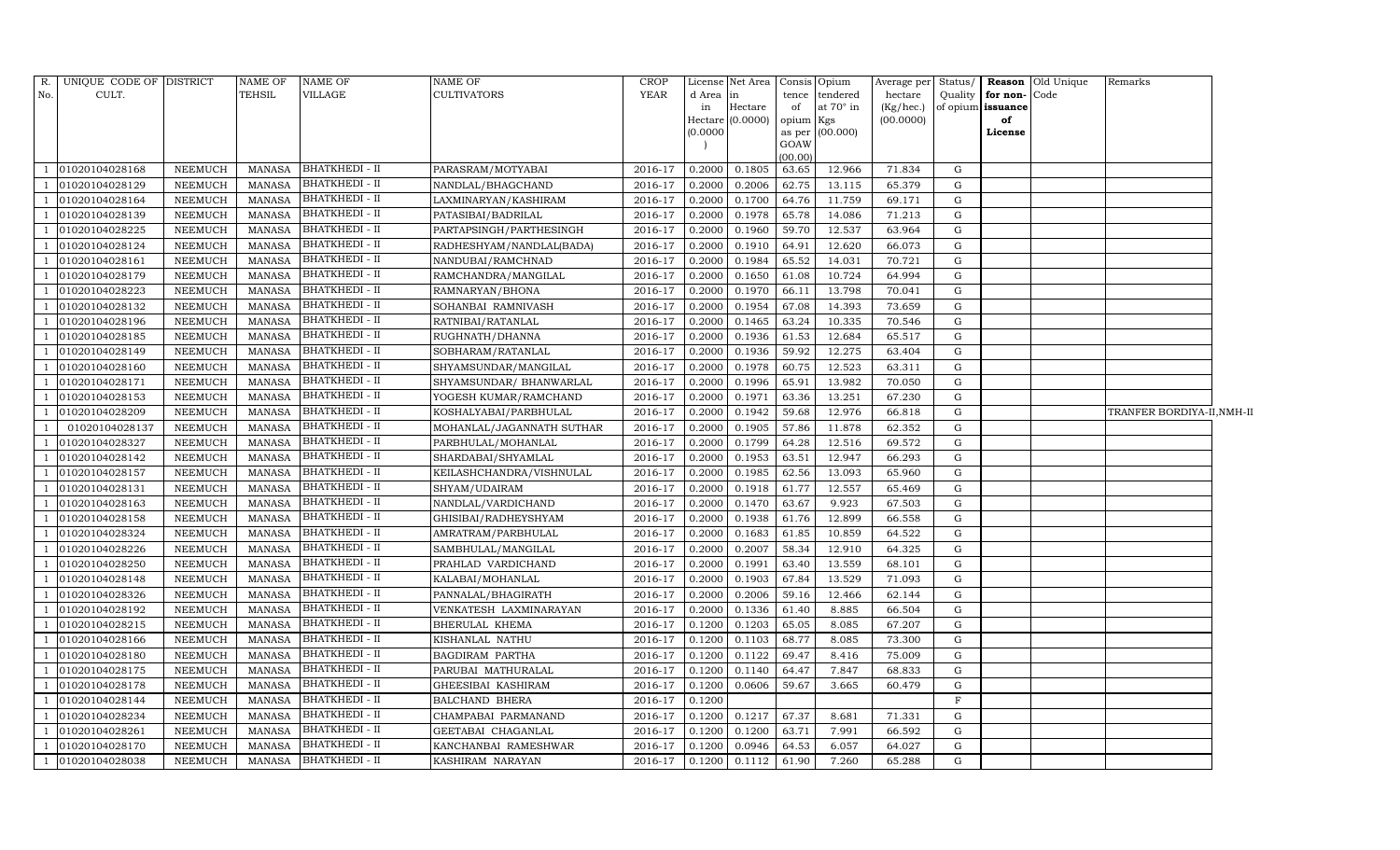| R.  | UNIQUE CODE OF DISTRICT |                | NAME OF       | NAME OF               | NAME OF                  | CROP        |           | License Net Area |           | Consis Opium     | Average per Status/ |           |                   | Reason Old Unique | Remarks |
|-----|-------------------------|----------------|---------------|-----------------------|--------------------------|-------------|-----------|------------------|-----------|------------------|---------------------|-----------|-------------------|-------------------|---------|
| No. | CULT.                   |                | TEHSIL        | VILLAGE               | CULTIVATORS              | <b>YEAR</b> | d Area in |                  | tence     | tendered         | hectare             | Quality   | for non-          | Code              |         |
|     |                         |                |               |                       |                          |             | in        | Hectare          | of        | at $70^\circ$ in | (Kg/hec.)           |           | of opium issuance |                   |         |
|     |                         |                |               |                       |                          |             |           | Hectare (0.0000) | opium Kgs |                  | (00.0000)           |           | of                |                   |         |
|     |                         |                |               |                       |                          |             | (0.0000)  |                  | GOAW      | as per (00.000)  |                     |           | License           |                   |         |
|     |                         |                |               |                       |                          |             |           |                  | (00.00)   |                  |                     |           |                   |                   |         |
|     | 01020104028150          | NEEMUCH        | <b>MANASA</b> | BHATKHEDI - II        | RAMCHANDRA KISHANA       | 2016-17     | 0.1200    | 0.0837           | 65.17     | 5.930            | 70.848              | G         |                   |                   |         |
|     | 01020104028251          | NEEMUCH        | <b>MANASA</b> | <b>BHATKHEDI - II</b> | RAMKISHAN BADRILAL       | 2016-17     | 0.1200    | 0.0793           | 64.28     | 5.703            | 71.917              | G         |                   |                   |         |
|     | 01020104028289          | NEEMUCH        | <b>MANASA</b> | <b>BHATKHEDI - II</b> | RODILAL POKHAR           | 2016-17     | 0.1200    | 0.1081           | 68.30     | 7.903            | 73.108              | G         |                   |                   |         |
|     | 01020104028201          | NEEMUCH        | <b>MANASA</b> | <b>BHATKHEDI - II</b> | PUSHPABAI UDAYRAM        | 2016-17     | 0.1200    | 0.1125           | 66.71     | 8.196            | 72.853              | ${\rm G}$ |                   |                   |         |
|     | 01020104028211          | NEEMUCH        | <b>MANASA</b> | <b>BHATKHEDI - II</b> | BHANWARLAL BALCHAND      | 2016-17     | 0.1200    | 0.0613           | 57.92     | 3.905            | 63.703              | G         |                   |                   |         |
|     | 01020104028236          | NEEMUCH        | <b>MANASA</b> | BHATKHEDI - II        | BHERULAL KACHRU          | 2016-17     | 0.1200    | 0.1134           | 53.75     | 6.266            | 55.256              | ${\rm G}$ | 04                |                   |         |
|     | 01020104028230          | NEEMUCH        | <b>MANASA</b> | <b>BHATKHEDI - II</b> | BIRAMCHAND FATTA (BALLA) | 2016-17     | 0.1200    | 0.1154           | 66.21     | 8.030            | 69.584              | G         |                   |                   |         |
|     | 01020104028240          | NEEMUCH        | <b>MANASA</b> | <b>BHATKHEDI - II</b> | RUKMANBAI DHANNA         | 2016-17     | 0.1200    | 0.1036           | 63.79     | 6.971            | 67.288              | G         |                   |                   |         |
|     | 01020104028214          | <b>NEEMUCH</b> | <b>MANASA</b> | BHATKHEDI - II        | PREMCHAND KARULAL        | 2016-17     | 0.1200    | 0.1020           | 55.26     | 6.671            | 65.402              | G         |                   |                   |         |
|     | 01020104028204          | NEEMUCH        | <b>MANASA</b> | <b>BHATKHEDI - II</b> | KISHANLAL MANA           | 2016-17     | 0.1200    | 0.1144           | 69.32     | 8.348            | 72.972              | ${\rm G}$ |                   |                   |         |
|     | 01020104028239          | NEEMUCH        | <b>MANASA</b> | <b>BHATKHEDI - II</b> | SADALAL MANGILAL         | 2016-17     | 0.1200    | 0.1167           | 62.11     | 7.675            | 65.767              | ${\rm G}$ |                   |                   |         |
|     | 01020104028210          | NEEMUCH        | MANASA        | <b>BHATKHEDI - II</b> | KANIBAI MANGILAL         | 2016-17     | 0.1200    | 0.0926           | 61.15     | 6.124            | 66.134              | G         |                   |                   |         |
|     | 01020104028195          | <b>NEEMUCH</b> | <b>MANASA</b> | <b>BHATKHEDI - II</b> | NANDKISHORE MANGILAL     | 2016-17     | 0.1200    | 0.1189           | 66.39     | 8.100            | 68.124              | ${\rm G}$ |                   |                   |         |
|     | 01020104028199          | NEEMUCH        | MANASA        | <b>BHATKHEDI - II</b> | ONKARLAL NARAYAN         | 2016-17     | 0.1200    | 0.0898           | 61.19     | 5.734            | 63.853              | G         |                   |                   |         |
|     | 01020104028133          | NEEMUCH        | MANASA        | <b>BHATKHEDI - II</b> | RUKMANBAI SEVA           | 2016-17     | 0.1200    | 0.1190           | 63.81     | 7.165            | 60.210              | G         |                   |                   |         |
|     | 01020104028130          | NEEMUCH        | <b>MANASA</b> | <b>BHATKHEDI - II</b> | KANHEIYALAL LAXMINARAYAN | 2016-17     | 0.1200    | 0.1213           | 71.51     | 9.072            | 74.790              | G         |                   |                   |         |
|     | 01020104028186          | <b>NEEMUCH</b> | <b>MANASA</b> | <b>BHATKHEDI - II</b> | HEERABAI NANDLAL         | 2016-17     | 0.1200    | 0.1008           | 68.85     | 7.593            | 75.327              | G         |                   |                   |         |
|     | 01020104020093          | NEEMUCH        | MANASA        | CHOWKADI              | AMRATRAM/SUKHLAL         | 2016-17     | 0.2000    | 0.1980           | 60.35     | 12.613           | 63.702              | G         |                   |                   |         |
|     | 01020104020148          | NEEMUCH        | <b>MANASA</b> | CHOWKADI              | BABULAL/SHANKARLAL       | 2016-17     | 0.2000    | 0.1939           | 64.05     | 13.524           | 69.747              | G         |                   |                   |         |
|     | 01020104020099          | NEEMUCH        | <b>MANASA</b> | CHOWKADI              | BADREELAL/BHANWARLAL     | 2016-17     | 0.2000    | 0.1902           | 60.84     | 12.168           | 63.975              | G         |                   |                   |         |
|     | 01020104020034          | NEEMUCH        | <b>MANASA</b> | <b>CHOWKADI</b>       | BANSHILAL/MOHANLAL       | 2016-17     | 0.2000    | 0.1869           | 57.89     | 11.297           | 60.444              | ${\rm G}$ |                   |                   |         |
|     | 01020104020038          | NEEMUCH        | <b>MANASA</b> | CHOWKADI              | LAXMIBAI/BHAGCHAND       | 2016-17     | 0.2000    | 0.0533           | 66.50     | 3.629            | 68.086              | ${\rm G}$ |                   |                   |         |
|     | 01020104020127          | NEEMUCH        | <b>MANASA</b> | CHOWKADI              | BASANTILAL/GORILAL       | 2016-17     | 0.2000    | 0.0626           | 58.69     | 3.949            | 63.083              | G         |                   |                   |         |
|     | 01020104020087          | NEEMUCH        | <b>MANASA</b> | CHOWKADI              | BHAWANISHANKAR PARTHA    | 2016-17     | 0.2000    | 0.1988           | 60.30     | 12.258           | 61.660              | G         |                   |                   |         |
|     | 01020104020129          | NEEMUCH        | <b>MANASA</b> | CHOWKADI              | DHAPUBAI/BHANWARLAL      | 2016-17     | 0.2000    | 0.1978           | 61.93     | 13.350           | 67.492              | ${\rm G}$ |                   |                   |         |
|     | 01020104020049          | NEEMUCH        | <b>MANASA</b> | CHOWKADI              | BHANVARLAL/GORILAL       | 2016-17     | 0.2000    | 0.0465           | 64.20     | 3.210            | 69.032              | G         |                   |                   |         |
|     | 01020104020113          | NEEMUCH        | <b>MANASA</b> | CHOWKADI              | BHAWARLAL KAJOD          | 2016-17     | 0.2000    | 0.0683           | 64.61     | 4.717            | 69.063              | G         |                   |                   |         |
|     | 01020104020042          | NEEMUCH        | <b>MANASA</b> | CHOWKADI              | BHANWARIBAI/MODIRAM      | 2016-17     | 0.2000    | 0.1663           | 61.69     | 10.963           | 65.923              | ${\rm G}$ |                   |                   |         |
|     | 01020104020012          | NEEMUCH        | <b>MANASA</b> | CHOWKADI              | BHAWARIBAI/NARAYAN       | 2016-17     | 0.2000    | 0.0599           | 63.67     | 4.075            | 68.030              | G         |                   |                   |         |
|     | 01020104020007          | NEEMUCH        | <b>MANASA</b> | CHOWKADI              | BHERULAL/MANGILAL        | 2016-17     | 0.2000    | 0.1729           | 59.57     | 10.714           | 61.966              | ${\rm G}$ |                   |                   |         |
|     | 01020104020013          | NEEMUCH        | <b>MANASA</b> | CHOWKADI              | CHHAGANLAL/BHERULAL      | 2016-17     | 0.2000    | 0.0935           | 55.68     | 5.655            | 60.481              | G         |                   |                   |         |
|     | 01020104020021          | NEEMUCH        | <b>MANASA</b> | <b>CHOWKADI</b>       | CHAGANLAL/MEGHA          | 2016-17     | 0.2000    | 0.1930           | 59.78     | 12.349           | 63.984              | G         |                   |                   |         |
|     | 01020104020118          | NEEMUCH        | <b>MANASA</b> | CHOWKADI              | PRABHULAL GHISALAL       | 2016-17     | 0.2000    | 0.1295           | 66.90     | 9.395            | 72.548              | ${\rm G}$ |                   |                   |         |
|     | 01020104020005          | NEEMUCH        | <b>MANASA</b> | CHOWKADI              | DAMARSI CHUNNILAL        | 2016-17     | 0.2000    | 0.0970           | 58.34     | 5.876            | 60.577              | G         |                   |                   |         |
|     | 01020104020024          | NEEMUCH        | <b>MANASA</b> | CHOWKADI              | BALIBAI/DEVILAL          | 2016-17     | 0.2000    | 0.1973           | 58.70     | 12.101           | 61.333              | ${\rm G}$ |                   |                   |         |
|     | 01020104020081          | <b>NEEMUCH</b> | <b>MANASA</b> | CHOWKADI              | DHAPUBAI/AMARCHAND       | 2016-17     | 0.2000    | 0.1928           | 55.48     | 11.278           | 58.496              | ${\rm G}$ |                   |                   |         |
|     | 01020104020191          | NEEMUCH        | MANASA        | <b>CHOWKADI</b>       | DINESH/KANHAIYALAL       | 2016-17     | 0.2000    | 0.1383           | 54.99     | 8.131            | 58.792              | G         |                   |                   |         |
|     | 01020104020189          | NEEMUCH        | <b>MANASA</b> | CHOWKADI              | GEETABAI/RADHESHYAM      | 2016-17     | 0.2000    | 0.1880           | 63.21     | 12.597           | 67.005              | G         |                   |                   |         |
|     | 01020104020224          | NEEMUCH        | MANASA        | CHOWKADI              | GHEESALAL/NANDA          | 2016-17     | 0.2000    | 0.1008           | 58.80     | 6.233            | 61.835              | G         |                   |                   |         |
|     | 01020104020076          | NEEMUCH        | MANASA        | CHOWKADI              | GOPALDAS/PRABHUDAS       | 2016-17     | 0.2000    | 0.1987           | 55.58     | 11.513           | 57.942              | G         |                   |                   |         |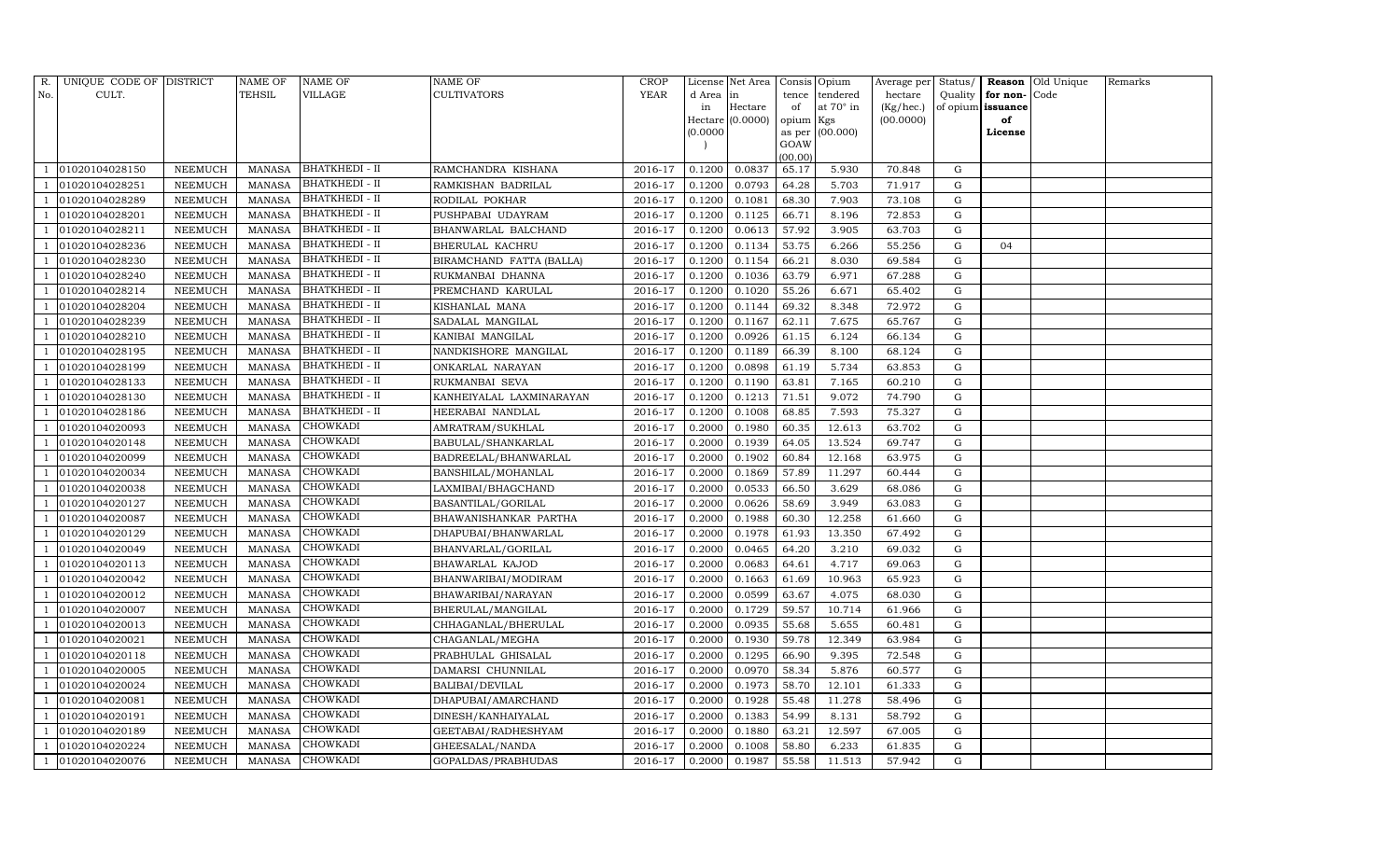| R.  | UNIQUE CODE OF DISTRICT |                 | <b>NAME OF</b> | NAME OF         | <b>NAME OF</b>          | <b>CROP</b> |           | License Net Area   |                 | Consis Opium | Average per | Status/     | Reason            | Old Unique | Remarks |
|-----|-------------------------|-----------------|----------------|-----------------|-------------------------|-------------|-----------|--------------------|-----------------|--------------|-------------|-------------|-------------------|------------|---------|
| No. | CULT.                   |                 | TEHSIL         | VILLAGE         | <b>CULTIVATORS</b>      | <b>YEAR</b> | d Area in |                    | tence           | tendered     | hectare     | Quality     | for non-          | Code       |         |
|     |                         |                 |                |                 |                         |             | in        | Hectare            | of              | at 70° in    | (Kg/hec.)   |             | of opium issuance |            |         |
|     |                         |                 |                |                 |                         |             |           | Hectare $(0.0000)$ | opium Kgs       |              | (00.0000)   |             | of                |            |         |
|     |                         |                 |                |                 |                         |             | (0.0000)  |                    | as per          | (00.000)     |             |             | License           |            |         |
|     |                         |                 |                |                 |                         |             |           |                    | GOAW<br>(00.00) |              |             |             |                   |            |         |
|     | 01020104020179          | ${\tt NEEMUCH}$ | <b>MANASA</b>  | CHOWKADI        | GOPAL/NANALAL           | 2016-17     | 0.2000    | 0.0560             | 62.95           | 3.813        | 68.089      | G           |                   |            |         |
|     | 01020104020107          | NEEMUCH         | <b>MANASA</b>  | <b>CHOWKADI</b> | HEERALAL/CHHAGANLAL     | 2016-17     | 0.2000    | 0.1890             | 60.70           | 12.357       | 65.381      | G           |                   |            |         |
|     | 01020104020190          | NEEMUCH         | <b>MANASA</b>  | <b>CHOWKADI</b> | JADAVCHAND/GORILAL      | 2016-17     | 0.2000    | 0.1912             | 60.66           | 12.609       | 65.947      | G           |                   |            |         |
|     | 01020104020045          | ${\tt NEEMUCH}$ | MANASA         | <b>CHOWKADI</b> | JADAVCHAND/UDAIRAM      | 2016-17     | 0.2000    | 0.1939             | 56.93           | 11.833       | 61.026      | ${\rm G}$   |                   |            |         |
|     | 01020104020178          | <b>NEEMUCH</b>  | <b>MANASA</b>  | CHOWKADI        | KANHIYALAL/KASHIRAM     | 2016-17     | 0.2000    | 0.0925             | 62.52           | 6.323        | 68.357      | G           |                   |            |         |
|     | 01020104020103          | NEEMUCH         | <b>MANASA</b>  | CHOWKADI        | KANKUBAI/CHHAGANLAL     | 2016-17     | 0.2000    | 0.1903             | 58.91           | 11.866       | 62.354      | G           |                   |            |         |
|     | 01020104020141          | NEEMUCH         | <b>MANASA</b>  | CHOWKADI        | KESHIBAI/MADANLAL       | 2016-17     | 0.2000    | 0.1759             | 57.96           | 10.830       | 61.569      | G           |                   |            |         |
|     | 01020104020003          | NEEMUCH         | <b>MANASA</b>  | CHOWKADI        | KESHURAM/LALURAM        | 2016-17     | 0.2000    | 0.1836             | 59.48           | 11.769       | 64.101      | G           |                   |            |         |
|     | 01020104020033          | NEEMUCH         | <b>MANASA</b>  | CHOWKADI        | KISHANLAL/BHAWARLAL     | 2016-17     | 0.2000    | 0.2028             | 60.35           | 12.570       | 61.982      | $\mathbf G$ |                   |            |         |
|     | 01020104020208          | NEEMUCH         | <b>MANASA</b>  | CHOWKADI        | SEETABAI LABHCHAND      | 2016-17     | 0.2000    | 0.1859             | 65.83           | 13.053       | 70.215      | G           |                   |            |         |
|     | 01020104020159          | NEEMUCH         | <b>MANASA</b>  | CHOWKADI        | LAXMICHAND/RODILAL      | 2016-17     | 0.2000    | 0.0825             | 70.51           | 6.185        | 74.970      | ${\rm G}$   |                   |            |         |
|     | 01020104020133          | NEEMUCH         | <b>MANASA</b>  | CHOWKADI        | SHANTIBAI/MANGILAL      | 2016-17     | 0.2000    | 0.1487             | 59.81           | 9.262        | 62.286      | $\mathbf G$ |                   |            |         |
|     | 01020104020001          | <b>NEEMUCH</b>  | <b>MANASA</b>  | <b>CHOWKADI</b> | MANGILAL/MAYACHAND      | 2016-17     | 0.2000    | 0.1865             | 62.49           | 12.935       | 69.357      | ${\rm G}$   |                   |            |         |
|     | 01020104020014          | NEEMUCH         | <b>MANASA</b>  | CHOWKADI        | MODIRAM/MEGHA           | 2016-17     | 0.2000    | 0.1976             | 60.81           | 12.996       | 65.769      | ${\rm G}$   |                   |            |         |
|     | 01020104020056          | NEEMUCH         | <b>MANASA</b>  | <b>CHOWKADI</b> | MODIRAM/UDAYRAM         | 2016-17     | 0.2000    | 0.1860             | 55.01           | 11.324       | 60.882      | ${\rm G}$   |                   |            |         |
|     | 01020104020156          | NEEMUCH         | <b>MANASA</b>  | CHOWKADI        | MOHANBAI/BANSHILAL      | 2016-17     | 0.2000    | 0.1476             | 53.74           | 8.299        | 56.226      | ${\rm G}$   |                   |            |         |
|     | 01020104020039          | <b>NEEMUCH</b>  | <b>MANASA</b>  | CHOWKADI        | MOHANLAL/GHASI          | 2016-17     | 0.2000    | 0.0540             | 58.24           | 3.303        | 61.167      | ${\rm G}$   |                   |            |         |
|     | 01020104020058          | NEEMUCH         | <b>MANASA</b>  | CHOWKADI        | CHAGANIBAI MOHANLAL     | 2016-17     | 0.2000    | 0.1992             | 61.69           | 12.726       | 63.886      | G           |                   |            |         |
|     | 01020104020031          | NEEMUCH         | <b>MANASA</b>  | CHOWKADI        | MOTILAL/NANDLAL         | 2016-17     | 0.2000    | 0.1881             | 62.09           | 12.516       | 66.539      | ${\rm G}$   |                   |            |         |
|     | 01020104020047          | NEEMUCH         | <b>MANASA</b>  | CHOWKADI        | BHANWARIBAI/NANDLAL     | 2016-17     | 0.2000    | 0.1934             | 59.27           | 11.981       | 61.949      | $\mathbf G$ |                   |            |         |
|     | 01020104020184          | NEEMUCH         | <b>MANASA</b>  | <b>CHOWKADI</b> | NANDLAL/PRATHVIRAJ      | 2016-17     | 0.2000    | 0.1805             | 57.52           | 11.389       | 63.097      | ${\rm G}$   |                   |            |         |
|     | 01020104020052          | NEEMUCH         | <b>MANASA</b>  | CHOWKADI        | NANDUBAI/DEVILAL        | 2016-17     | 0.2000    | 0.0600             | 61.94           | 4.115        | 68.583      | ${\rm G}$   |                   |            |         |
|     | 01020104020140          | NEEMUCH         | <b>MANASA</b>  | CHOWKADI        | NANIBAI/PYARCHAND       | 2016-17     | 0.2000    | 0.1824             | 59.47           | 11.597       | 63.580      | $\mathbf G$ |                   |            |         |
|     | 01020104020077          | NEEMUCH         | <b>MANASA</b>  | CHOWKADI        | NATHULAL/MANGILAL       | 2016-17     | 0.2000    | 0.0446             | 60.90           | 3.002        | 67.309      | ${\rm G}$   |                   |            |         |
|     | 01020104020062          | NEEMUCH         | <b>MANASA</b>  | CHOWKADI        | PANNALAL/BHARMAL        | 2016-17     | 0.2000    | 0.1784             | 61.42           | 11.942       | 66.939      | ${\rm G}$   |                   |            |         |
|     | 01020104020144          | NEEMUCH         | <b>MANASA</b>  | <b>CHOWKADI</b> | PANNALAL/MANGILAL       | 2016-17     | 0.2000    | 0.1913             | 59.92           | 12.224       | 63.900      | ${\rm G}$   |                   |            |         |
|     | 01020104020152          | NEEMUCH         | <b>MANASA</b>  | CHOWKADI        | PRABHULAL/BHANWARLAL    | 2016-17     | 0.2000    | 0.1829             | 56.17           | 10.624       | 58.086      | ${\rm G}$   |                   |            |         |
|     | 01020104020023          | <b>NEEMUCH</b>  | <b>MANASA</b>  | CHOWKADI        | SUNDARBAI/MANGILAL      | 2016-17     | 0.2000    | 0.1899             | 60.05           | 12.199       | 64.239      | $\mathbf G$ |                   |            |         |
|     | 01020104020092          | NEEMUCH         | <b>MANASA</b>  | <b>CHOWKADI</b> | RADHESHYAM/SUKHLAL      | 2016-17     | 0.2000    | 0.1961             | 60.40           | 12.641       | 64.462      | G           |                   |            |         |
|     | 01020104020209          | NEEMUCH         | <b>MANASA</b>  | CHOWKADI        | RADHESHYAM/VARDICHAND   | 2016-17     | 0.2000    | 0.0915             | 62.18           | 6.129        | 66.984      | ${\rm G}$   |                   |            |         |
|     | 01020104020171          | NEEMUCH         | MANASA         | CHOWKADI        | RAMCHAND/PANNALAL       | 2016-17     | 0.2000    | 0.1862             | 50.62           | 9.618        | 51.654      | $\mathbf G$ | 04                |            |         |
|     | 01020104020138          | <b>NEEMUCH</b>  | <b>MANASA</b>  | <b>CHOWKADI</b> | RAMLAL/JAIRAM           | 2016-17     | 0.2000    | 0.1980             | 60.12           | 12.110       | 61.162      | G           |                   |            |         |
|     | 01020104020080          | NEEMUCH         | <b>MANASA</b>  | CHOWKADI        | RAMNARAYAN/LAXMINARAYAN | 2016-17     | 0.2000    | 0.1867             | 58.01           | 11.312       | 60.589      | G           |                   |            |         |
|     | 01020104020160          | NEEMUCH         | <b>MANASA</b>  | CHOWKADI        | RAMESHWAR/DEVJI         | 2016-17     | 0.2000    | 0.0469             | 63.01           | 3.214        | 68.529      | G           |                   |            |         |
|     | 01020104020181          | NEEMUCH         | <b>MANASA</b>  | CHOWKADI        | RAMESHWAR/JAIRAM        | 2016-17     | 0.2000    | 0.1950             | 63.41           | 13.352       | 68.472      | G           |                   |            |         |
|     | 01020104020065          | NEEMUCH         | <b>MANASA</b>  | CHOWKADI        | RAMKUWARIBAI/SHANKARLAL | 2016-17     | 0.2000    | 0.1019             | 63.25           | 6.804        | 66.771      | G           |                   |            |         |
|     | 01020104020161          | NEEMUCH         | <b>MANASA</b>  | <b>CHOWKADI</b> | RATANLAL/MOHANLAL       | 2016-17     | 0.2000    | 0.1214             | 61.21           | 7.975        | 65.692      | G           |                   |            |         |
|     | 01020104020155          | NEEMUCH         | <b>MANASA</b>  | CHOWKADI        | SAMRATHLAL/MANGILAL     | 2016-17     | 0.2000    | 0.1967             | 56.91           | 11.854       | 60.264      | G           |                   |            |         |
|     | 01020104020088          | <b>NEEMUCH</b>  | <b>MANASA</b>  | CHOWKADI        | SHAMBHULAL/BHARMAL      | 2016-17     | 0.2000    | 0.1621             | 57.08           | 9.932        | 61.271      | G           |                   |            |         |
|     | 01020104020032          | NEEMUCH         |                | MANASA CHOWKADI | SHANKARLAL/GHISALAL     | 2016-17     | 0.2000    | 0.1804             | 60.77           | 11.607       | 64.340      | G           |                   |            |         |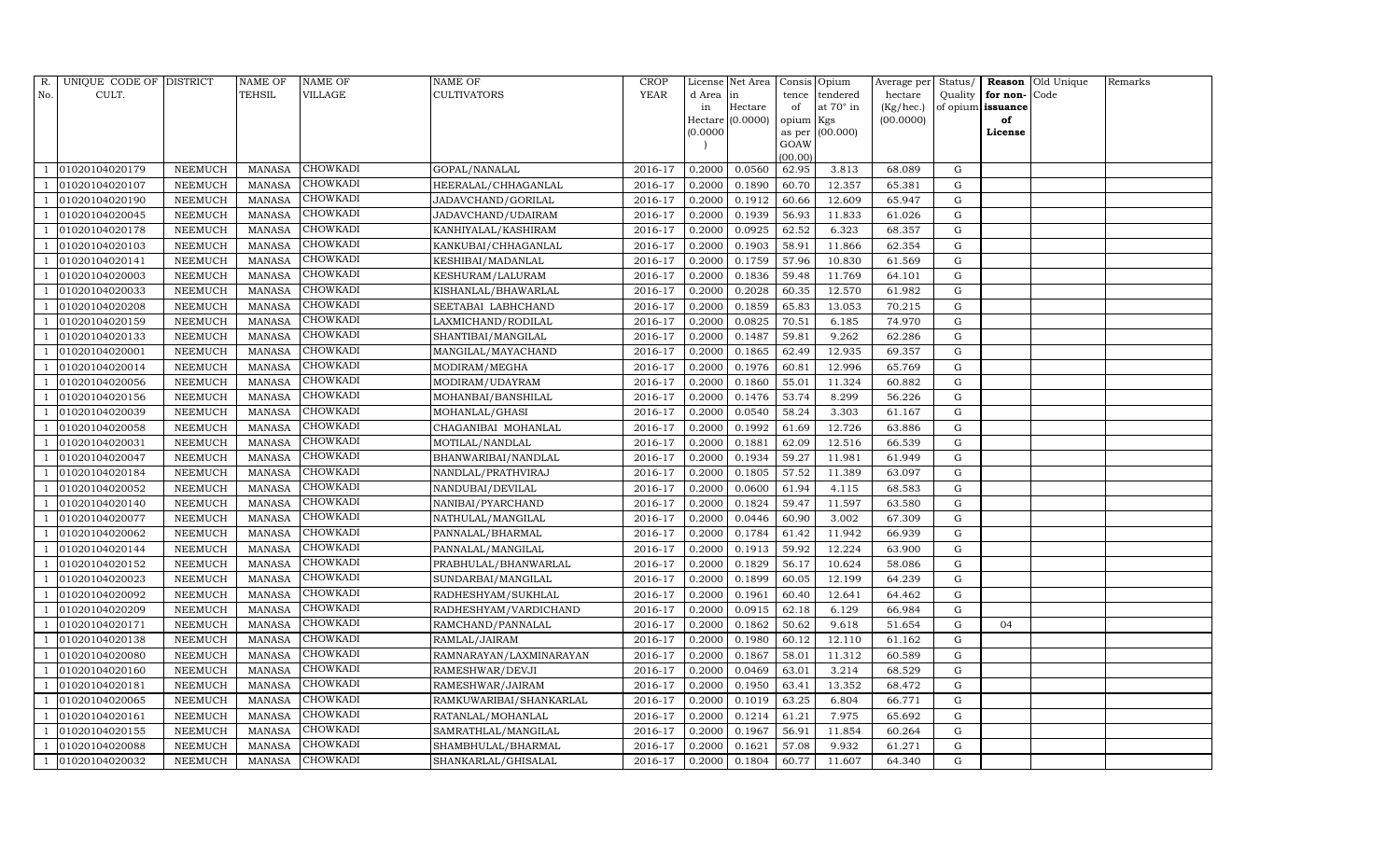| R.  | UNIQUE CODE OF DISTRICT |                 | <b>NAME OF</b> | NAME OF         | NAME OF                     | <b>CROP</b> |           | License Net Area |           | Consis Opium    | Average per | Status/   |          | Reason Old Unique | Remarks |
|-----|-------------------------|-----------------|----------------|-----------------|-----------------------------|-------------|-----------|------------------|-----------|-----------------|-------------|-----------|----------|-------------------|---------|
| No. | CULT.                   |                 | TEHSIL         | VILLAGE         | CULTIVATORS                 | <b>YEAR</b> | d Area in |                  | tence     | tendered        | hectare     | Quality   | for non- | Code              |         |
|     |                         |                 |                |                 |                             |             | in        | Hectare          | of        | at 70° in       | (Kg/hec.)   | of opium  | issuance |                   |         |
|     |                         |                 |                |                 |                             |             |           | Hectare (0.0000) | opium Kgs |                 | (00.0000)   |           | of       |                   |         |
|     |                         |                 |                |                 |                             |             | (0.0000)  |                  | GOAW      | as per (00.000) |             |           | License  |                   |         |
|     |                         |                 |                |                 |                             |             |           |                  | (00.00)   |                 |             |           |          |                   |         |
|     | 01020104020124          | NEEMUCH         | <b>MANASA</b>  | CHOWKADI        | SHANKARLA/NARAYAN           | 2016-17     | 0.2000    | 0.1875           | 59.94     | 12.176          | 64.939      | G         |          |                   |         |
|     | 01020104020078          | NEEMUCH         | <b>MANASA</b>  | <b>CHOWKADI</b> | SHANKARLAL/TULSIRAM         | 2016-17     | 0.2000    | 0.1895           | 59.78     | 12.195          | 64.354      | G         |          |                   |         |
|     | 01020104020176          | ${\tt NEEMUCH}$ | <b>MANASA</b>  | <b>CHOWKADI</b> | SHANKAR/CHAMPA              | 2016-17     | 0.2000    | 0.0894           | 61.27     | 5.864           | 65.593      | G         |          |                   |         |
|     | 01020104020125          | ${\tt NEEMUCH}$ | <b>MANASA</b>  | <b>CHOWKADI</b> | SHANTILAL/GORILAL           | 2016-17     | 0.2000    | 0.0604           | 56.89     | 3.730           | 61.755      | ${\rm G}$ |          |                   |         |
|     | 01020104020112          | NEEMUCH         | <b>MANASA</b>  | CHOWKADI        | SHANTILAL/NARAYAN           | 2016-17     | 0.2000    | 0.1885           | 59.25     | 12.070          | 64.032      | G         |          |                   |         |
|     | 01020104020169          | NEEMUCH         | <b>MANASA</b>  | CHOWKADI        | SHAUKIN/MANGILAL            | 2016-17     | 0.2000    | 0.1938           | 61.96     | 13.251          | 68.375      | ${\rm G}$ |          |                   |         |
|     | 01020104020094          | ${\tt NEEMUCH}$ | <b>MANASA</b>  | CHOWKADI        | SOHNIBAI/KESURAM            | 2016-17     | 0.2000    | 0.1876           | 61.00     | 12.409          | 66.146      | G         |          |                   |         |
|     | 01020104020002          | NEEMUCH         | <b>MANASA</b>  | CHOWKADI        | SOHNIBAI/MOTILAL            | 2016-17     | 0.2000    | 0.1830           | 59.79     | 11.557          | 63.153      | ${\rm G}$ |          |                   |         |
|     | 01020104020050          | NEEMUCH         | <b>MANASA</b>  | CHOWKADI        | SUKHLAL/GHISALAL            | 2016-17     | 0.2000    | 0.2033           | 59.83     | 12.940          | 63.650      | G         |          |                   |         |
|     | 01020104020084          | NEEMUCH         | <b>MANASA</b>  | CHOWKADI        | SURESHCHANDRA/BOTLAL        | 2016-17     | 0.2000    | 0.1937           | 58.11     | 12.004          | 61.972      | G         |          |                   |         |
|     | 01020104020011          | ${\tt NEEMUCH}$ | <b>MANASA</b>  | CHOWKADI        | TULSIRAM/JAYRAM             | 2016-17     | 0.2000    | 0.1936           | 57.71     | 12.028          | 62.128      | ${\rm G}$ |          |                   |         |
|     | 01020104020010          | NEEMUCH         | <b>MANASA</b>  | CHOWKADI        | PRKASHCHANDRA LABHCHANDRA P | 2016-17     | 0.2000    | 0.0626           | 56.66     | 3.772           | 60.256      | G         |          |                   |         |
|     | 01020104020085          | <b>NEEMUCH</b>  | <b>MANASA</b>  | <b>CHOWKADI</b> | VARJIBAI/TULSIRAM           | 2016-17     | 0.2000    | 0.0571           | 60.70     | 3.885           | 68.039      | ${\rm G}$ |          |                   |         |
|     | 01020104020102          | NEEMUCH         | <b>MANASA</b>  | CHOWKADI        | SATYANARAYAN/RAMCHANDRA     | 2016-17     | 0.2000    | 0.1783           | 54.74     | 10.338          | 57.981      | ${\rm G}$ |          |                   |         |
|     | 01020104020174          | NEEMUCH         | <b>MANASA</b>  | <b>CHOWKADI</b> | PRAKASH/BHERULAL            | 2016-17     | 0.2000    | 0.0837           | 57.53     | 5.367           | 64.122      | G         |          |                   |         |
|     | 01020104020020          | NEEMUCH         | <b>MANASA</b>  | CHOWKADI        | SHANKARLA/KASHIRAM          | 2016-17     | 0.2000    | 0.1837           | 57.15     | 10.736          | 58.443      | G         |          |                   |         |
|     | 01020104020048          | <b>NEEMUCH</b>  | <b>MANASA</b>  | CHOWKADI        | AMRATLAL/ PARTHIVRAJ        | 2016-17     | 0.2000    | 0.1830           | 57.82     | 11.324          | 61.880      | ${\rm G}$ |          |                   |         |
|     | 01020104020067          | NEEMUCH         | <b>MANASA</b>  | CHOWKADI        | PYARIBAI/DEVA               | 2016-17     | 0.2000    | 0.0674           | 61.23     | 4.365           | 64.763      | G         |          |                   |         |
|     | 01020104020070          | NEEMUCH         | <b>MANASA</b>  | CHOWKADI        | GITABAI/MANGILAL            | 2016-17     | 0.2000    | 0.1000           | 60.82     | 6.829           | 68.290      | G         |          |                   |         |
|     | 01020104020089          | <b>NEEMUCH</b>  | <b>MANASA</b>  | CHOWKADI        | SANTOSHIBAI/GOPAL           | 2016-17     | 0.2000    | 0.1955           | 56.14     | 11.773          | 60.220      | G         |          |                   |         |
|     | 01020104020123          | NEEMUCH         | <b>MANASA</b>  | CHOWKADI        | RAMCHANDRA/NARAYAN          | 2016-17     | 0.2000    | 0.0900           | 51.90     | 4.864           | 54.044      | ${\rm G}$ | 04       |                   |         |
|     | 01020104020225          | NEEMUCH         | <b>MANASA</b>  | CHOWKADI        | BHAWARLAL/GANGARAM          | 2016-17     | 0.2000    | 0.1899           | 57.17     | 11.491          | 60.511      | G         |          |                   |         |
|     | 01020104020061          | NEEMUCH         | <b>MANASA</b>  | CHOWKADI        | SUHAGIBAI/JAYRAM            | 2016-17     | 0.2000    | 0.0882           | 63.10     | 6.130           | 69.501      | ${\rm G}$ |          |                   |         |
|     | 01020104020083          | NEEMUCH         | <b>MANASA</b>  | CHOWKADI        | GOPAL/MANGILAL              | 2016-17     | 0.2000    | 0.1875           | 58.64     | 12.222          | 65.184      | ${\rm G}$ |          |                   |         |
|     | 01020104020115          | NEEMUCH         | <b>MANASA</b>  | CHOWKADI        | DHAPUBAI/MULCHAND           | 2016-17     | 0.2000    | 0.1965           | 55.35     | 11.853          | 60.321      | ${\rm G}$ |          |                   |         |
|     | 01020104020135          | NEEMUCH         | <b>MANASA</b>  | <b>CHOWKADI</b> | LABHCHAND/CHHAGANLAL BALAI  | 2016-17     | 0.2000    | 0.1992           | 57.90     | 12.366          | 62.078      | G         |          |                   |         |
|     | 01020104020157          | NEEMUCH         | <b>MANASA</b>  | CHOWKADI        | BAGDIRAM/MANGILAL           | 2016-17     | 0.2000    | 0.1863           | 54.26     | 10.821          | 58.084      | ${\rm G}$ |          |                   |         |
|     | 01020104020068          | <b>NEEMUCH</b>  | <b>MANASA</b>  | CHOWKADI        | BABULAL D.P.BABRU           | 2016-17     | 0.2000    | 0.1853           | 60.07     | 11.654          | 62.893      | ${\rm G}$ |          |                   |         |
|     | 01020104020026          | NEEMUCH         | MANASA         | <b>CHOWKADI</b> | BABRU/NANALAL               | 2016-17     | 0.2000    | 0.1431           | 57.80     | 8.744           | 61.104      | G         |          |                   |         |
|     | 01020104020105          | NEEMUCH         | <b>MANASA</b>  | CHOWKADI        | BOTLAL/GANGARAM             | 2016-17     | 0.2000    | 0.0685           | 60.10     | 4.336           | 63.299      | G         |          |                   |         |
|     | 01020104020037          | NEEMUCH         | <b>MANASA</b>  | CHOWKADI        | MOTYABAI/CHHAGANALAL        | 2016-17     | 0.2000    | 0.0912           | 58.69     | 5.500           | 60.307      | G         |          |                   |         |
|     | 01020104020126          | <b>NEEMUCH</b>  | <b>MANASA</b>  | CHOWKADI        | DINESHCHANDRA CHUNNILAL     | 2016-17     | 0.2000    | 0.1402           | 58.17     | 8.692           | 61.997      | G         |          |                   |         |
|     | 01020104020120          | NEEMUCH         | <b>MANASA</b>  | CHOWKADI        | GOVERDHANLAL/GORILAL        | 2016-17     | 0.2000    | 0.0814           | 56.69     | 4.956           | 60.885      | G         |          |                   |         |
|     | 01020104020036          | NEEMUCH         | <b>MANASA</b>  | CHOWKADI        | TULSIBAI HANSRAJ            | 2016-17     | 0.2000    | 0.1997           | 55.06     | 11.059          | 55.378      | G         | 04       |                   |         |
|     | 01020104020150          | NEEMUCH         | <b>MANASA</b>  | CHOWKADI        | HEMRAJ/RODILAL              | 2016-17     | 0.2000    | 0.0800           | 67.61     | 6.027           | 75.338      | G         |          |                   |         |
|     | 01020104020072          | NEEMUCH         | <b>MANASA</b>  | CHOWKADI        | KESHURAM/PARTHVIRAJ         | 2016-17     | 0.2000    | 0.1991           | 56.39     | 12.116          | 60.854      | ${\rm G}$ |          |                   |         |
|     | 01020104020168          | NEEMUCH         | <b>MANASA</b>  | <b>CHOWKADI</b> | KAMLIBAI/NATHULAL           | 2016-17     | 0.2000    | 0.1901           | 57.08     | 11.131          | 58.553      | G         |          |                   |         |
|     | 01020104020054          | NEEMUCH         | <b>MANASA</b>  | CHOWKADI        | KANHAIYALAL/MANGILAL        | 2016-17     | 0.2000    | 0.0833           | 57.26     | 5.153           | 61.861      | ${\rm G}$ |          |                   |         |
|     | 01020104020057          | NEEMUCH         | <b>MANASA</b>  | CHOWKADI        | KAMLIBAI/KESURAM            | 2016-17     | 0.2000    | 0.0981           | 63.97     | 7.073           | 72.100      | G         |          |                   |         |
|     | 01020104020004          | NEEMUCH         | MANASA         | <b>CHOWKADI</b> | LABHCHAND/MATHURALAL        | 2016-17     | 0.2000    | 0.1823           | 56.09     | 10.905          | 59.819      | G         |          |                   |         |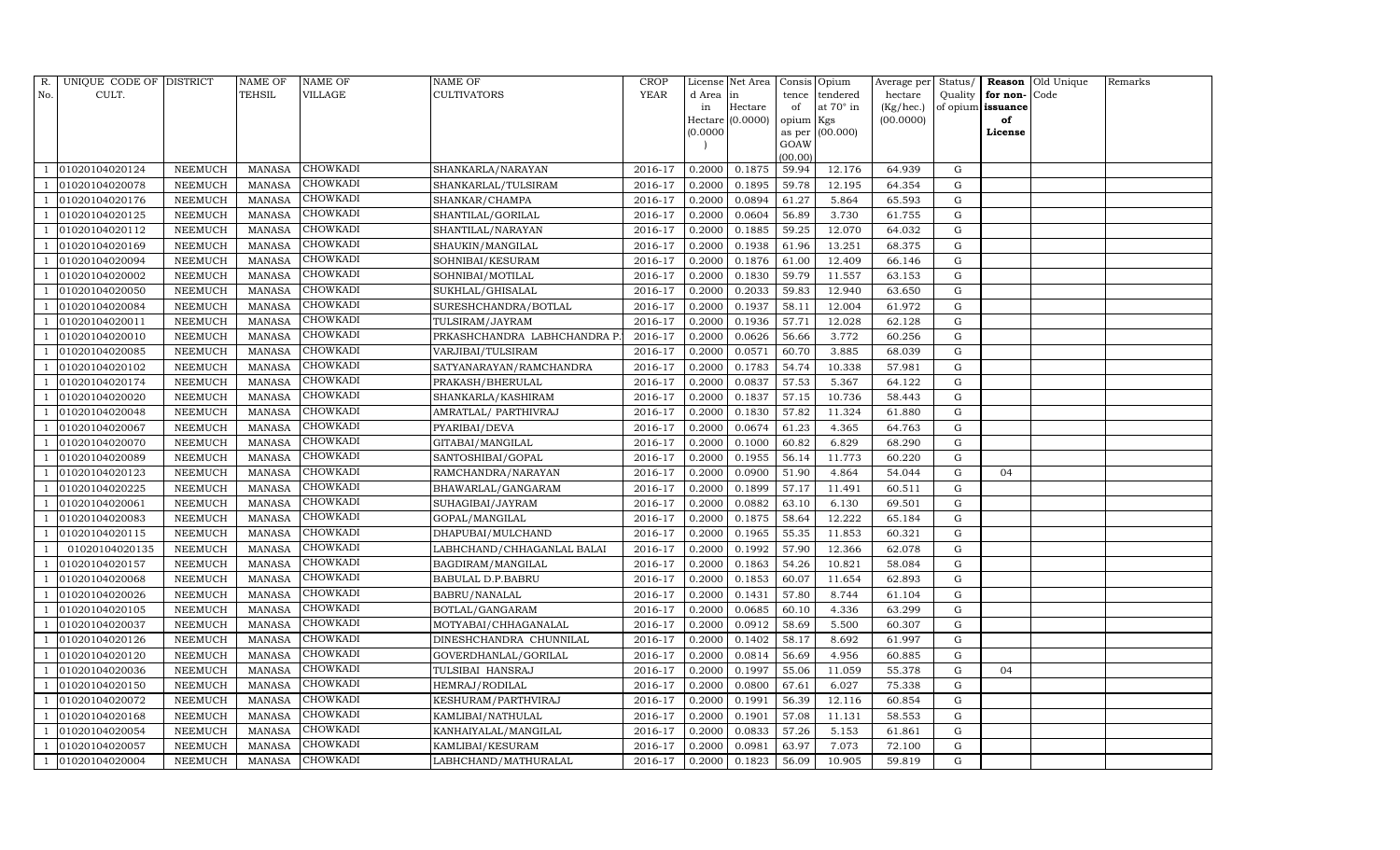| R.  | UNIQUE CODE OF DISTRICT |                | NAME OF       | NAME OF         | NAME OF                       | CROP        |           | License Net Area |                 | Consis Opium     | Average per Status/ |             |                   | Reason Old Unique | Remarks |
|-----|-------------------------|----------------|---------------|-----------------|-------------------------------|-------------|-----------|------------------|-----------------|------------------|---------------------|-------------|-------------------|-------------------|---------|
| No. | CULT.                   |                | TEHSIL        | VILLAGE         | CULTIVATORS                   | <b>YEAR</b> | d Area in |                  | tence           | tendered         | hectare             | Quality     | for non-          | Code              |         |
|     |                         |                |               |                 |                               |             | in        | Hectare          | of              | at $70^\circ$ in | (Kg/hec.)           |             | of opium issuance |                   |         |
|     |                         |                |               |                 |                               |             |           | Hectare (0.0000) | opium Kgs       |                  | (00.0000)           |             | of                |                   |         |
|     |                         |                |               |                 |                               |             | (0.0000)  |                  |                 | as per (00.000)  |                     |             | License           |                   |         |
|     |                         |                |               |                 |                               |             |           |                  | GOAW<br>(00.00) |                  |                     |             |                   |                   |         |
|     | 01020104020162          | NEEMUCH        | MANASA        | CHOWKADI        | LABHACHAND/SHANKARLAL         | 2016-17     | 0.2000    | 0.1008           | 63.11           | 7.672            | 76.111              | G           |                   |                   |         |
|     | 01020104020019          | NEEMUCH        | <b>MANASA</b> | CHOWKADI        | MANGILAL/VARDICHAND           | 2016-17     | 0.2000    | 0.1895           | 59.61           | 12.143           | 64.079              | G           |                   |                   |         |
|     | 01020104020017          | NEEMUCH        | <b>MANASA</b> | CHOWKADI        | MANGILAL/MODA                 | 2016-17     | 0.2000    | 0.0963           | 54.28           | 5.831            | 60.550              | G           |                   |                   |         |
|     | 01020104020027          | NEEMUCH        | <b>MANASA</b> | CHOWKADI        | KAMLIBAI/MATHURALAL           | 2016-17     | 0.2000    | 0.1646           | 55.37           | 9.706            | 58.967              | ${\rm G}$   |                   |                   |         |
|     | 01020104020109          | NEEMUCH        | <b>MANASA</b> | <b>CHOWKADI</b> | NANALAL/LAXMICHAND            | 2016-17     | 0.2000    | 0.1869           | 56.19           | 10.909           | 58.368              | G           |                   |                   |         |
|     | 01020104020066          | NEEMUCH        | <b>MANASA</b> | CHOWKADI        | PHULCHAND/NANALAL             | 2016-17     | 0.2000    | 0.2066           | 54.92           | 11.949           | 57.836              | $\mathbf G$ |                   |                   |         |
|     | 01020104020153          | NEEMUCH        | <b>MANASA</b> | CHOWKADI        | RAMLAL/PRABHULAL              | 2016-17     | 0.2000    | 0.0803           | 58.83           | 4.975            | 61.955              | G           |                   |                   |         |
|     | 01020104020082          | NEEMUCH        | <b>MANASA</b> | CHOWKADI        | SATYANARAYAN/RAMGOPAL         | 2016-17     | 0.2000    | 0.0858           | 60.42           | 5.559            | 64.790              | G           |                   |                   |         |
|     | 01020104020177          | <b>NEEMUCH</b> | <b>MANASA</b> | <b>CHOWKADI</b> | SHANKARLAL/BHANWARLAL         | 2016-17     | 0.2000    | 0.1950           | 57.17           | 11.736           | 60.185              | G           |                   |                   |         |
|     | 01020104020122          | NEEMUCH        | <b>MANASA</b> | CHOWKADI        | SHANKARLAL/MANGILAL           | 2016-17     | 0.2000    | 0.0596           | 57.15           | 3.641            | 61.091              | ${\rm G}$   |                   |                   |         |
|     | 01020104020134          | NEEMUCH        | <b>MANASA</b> | CHOWKADI        | DEVILAL/LALURAM               | 2016-17     | 0.2000    | 0.1000           | 57.60           | 6.188            | 61.880              | G           |                   |                   |         |
|     | 01020104020175          | NEEMUCH        | MANASA        | CHOWKADI        | TAKUBAI/MANGILAL              | 2016-17     | 0.2000    | 0.1841           | 57.47           | 11.264           | 61.184              | G           |                   |                   |         |
|     | 01020104020046          | <b>NEEMUCH</b> | <b>MANASA</b> | <b>CHOWKADI</b> | GHASEEGIR/DHULGIR             | 2016-17     | 0.2000    | 0.1881           | 64.16           | 13.244           | 70.409              | ${\rm G}$   |                   |                   |         |
|     | 01020104020193          | NEEMUCH        | MANASA        | CHOWKADI        | RADHESHYAM/HEMRAJ             | 2016-17     | 0.2000    | 0.1901           | 54.94           | 11.169           | 58.753              | G           |                   |                   |         |
|     | 01020104020166          | NEEMUCH        | <b>MANASA</b> | CHOWKADI        | SHANKARLAL/MANGILAL           | 2016-17     | 0.2000    | 0.1396           | 53.17           | 7.550            | 54.083              | G           | 04                |                   |         |
|     | 01020104020234          | NEEMUCH        | <b>MANASA</b> | CHOWKADI        | NARAYAN NANALAL               | 2016-17     | 0.2000    | 0.2041           | 57.72           | 12.270           | 60.118              | G           |                   |                   |         |
|     | 01020104020195          | NEEMUCH        | <b>MANASA</b> | CHOWKADI        | LABHCHAND MATHURALAL P.T.NATH | 2016-17     | 0.2000    | 0.0997           | 58.22           | 5.980            | 59.980              | G           |                   |                   |         |
|     | 01020104020029          | NEEMUCH        | MANASA        | CHOWKADI        | SHANTILAL LAXMICHAND          | 2016-17     | 0.2000    | 0.1000           | 67.88           | 7.312            | 73.120              | G           |                   |                   |         |
|     | 01020104020008          | NEEMUCH        | <b>MANASA</b> | CHOWKADI        | RAMIBAI NANDLAL               | 2016-17     | 0.1200    |                  |                 |                  |                     | F           |                   |                   |         |
|     | 01020104020188          | NEEMUCH        | <b>MANASA</b> | CHOWKADI        | MANGILAL RUPA                 | 2016-17     | 0.1200    |                  |                 |                  |                     | F           |                   |                   |         |
|     | 01020104020154          | NEEMUCH        | <b>MANASA</b> | <b>CHOWKADI</b> | JAGDISH NONDRAM               | 2016-17     | 0.1200    | 0.1148           | 60.57           | 7.407            | 64.521              | $\mathbf G$ |                   |                   |         |
|     | 01020104020170          | NEEMUCH        | <b>MANASA</b> | CHOWKADI        | KAILASH BHANWARLAL            | 2016-17     | 0.1200    | 0.1087           | 63.54           | 7.498            | 68.979              | G           |                   |                   |         |
|     | 01020104020059          | NEEMUCH        | <b>MANASA</b> | CHOWKADI        | MANGILAL SUKHLAL              | 2016-17     | 0.1200    | 0.1154           | 63.42           | 7.484            | 64.853              | G           |                   |                   |         |
|     | 01020104020095          | NEEMUCH        | <b>MANASA</b> | CHOWKADI        | KUKIBAI AMARCHAND             | 2016-17     | 0.1200    | 0.1105           | 57.02           | 6.802            | 61.557              | $\mathbf G$ |                   |                   |         |
|     | 01020104020117          | NEEMUCH        | <b>MANASA</b> | CHOWKADI        | BHANWARLAL SUKHLAL            | 2016-17     | 0.1200    |                  |                 |                  |                     | $\mathbf F$ |                   |                   |         |
|     | 01020104020071          | NEEMUCH        | <b>MANASA</b> | CHOWKADI        | DEVILAL BARDICHAND            | 2016-17     | 0.1200    | 0.1110           | 57.83           | 6.783            | 61.108              | G           |                   |                   |         |
|     | 01020104020098          | NEEMUCH        | <b>MANASA</b> | CHOWKADI        | HULASIBAI GHISALAL            | 2016-17     | 0.1200    |                  |                 |                  |                     | $\mathbf F$ |                   |                   |         |
|     | 01020104020119          | NEEMUCH        | <b>MANASA</b> | CHOWKADI        | HANSRAJ GANGARAM              | 2016-17     | 0.1200    |                  |                 |                  |                     | $\rm F$     |                   |                   |         |
|     | 01020104020132          | NEEMUCH        | <b>MANASA</b> | CHOWKADI        | NANALAL RUPA                  | 2016-17     | 0.1200    |                  |                 |                  |                     | $\mathbf F$ |                   |                   |         |
|     | 01020104020055          | NEEMUCH        | <b>MANASA</b> | CHOWKADI        | NATHULAL KISHANLAL            | 2016-17     | 0.1200    |                  |                 |                  |                     | $\mathbf F$ |                   |                   |         |
|     | 01020104020142          | NEEMUCH        | <b>MANASA</b> | CHOWKADI        | PREMCHAND BABU                | 2016-17     | 0.1200    | 0.1076           | 58.31           | 6.856            | 63.717              | G           |                   |                   |         |
|     | 01020104020022          | NEEMUCH        | <b>MANASA</b> | <b>CHOWKADI</b> | CHHAGANIBAI RAMA              | 2016-17     | 0.1200    |                  |                 |                  |                     | $\rm F$     |                   |                   |         |
|     | 01020104020016          | NEEMUCH        | <b>MANASA</b> | CHOWKADI        | KASTURCHAND RODU              | 2016-17     | 0.1200    |                  |                 |                  |                     | $\mathbf F$ |                   |                   |         |
|     | 01020104020114          | NEEMUCH        | <b>MANASA</b> | CHOWKADI        | SHIVNARAYAN NANDLAL           | 2016-17     | 0.1200    | 0.1106           | 55.35           | 6.452            | 58.336              | G           |                   |                   |         |
|     | 01020104020074          | NEEMUCH        | <b>MANASA</b> | CHOWKADI        | SHIVPRAKASH BALCHAND          | 2016-17     | 0.1200    | 0.0578           | 63.24           | 3.984            | 68.927              | ${\rm G}$   |                   |                   |         |
|     | 01020104020041          | <b>NEEMUCH</b> | <b>MANASA</b> | CHOWKADI        | KAMLABAI MODIGIR              | 2016-17     | 0.1200    | 0.0504           | 64.29           | 3.490            | 69.246              | ${\rm G}$   |                   |                   |         |
|     | 01020104020063          | NEEMUCH        | MANASA        | <b>CHOWKADI</b> | LILABAI MANGILAL              | 2016-17     | 0.1200    |                  |                 |                  |                     | $\mathbf F$ |                   |                   |         |
|     | 01020104020137          | NEEMUCH        | <b>MANASA</b> | CHOWKADI        | MANGIBAI NANDLAL              | 2016-17     | 0.1200    | 0.0988           | 52.41           | 4.650            | 47.065              | G           | 04                |                   |         |
|     | 01020104020139          | NEEMUCH        | <b>MANASA</b> | CHOWKADI        | GOPAL BHERULAL                | 2016-17     | 0.1200    |                  |                 |                  |                     | F           |                   |                   |         |
|     | 01020104020145          | NEEMUCH        | MANASA        | CHOWKADI        | <b>BADRIDAS NANADAS</b>       | 2016-17     |           | $0.1200$ 0.1030  | 47.02           | 5.481            | 53.214              | G           | 04                |                   |         |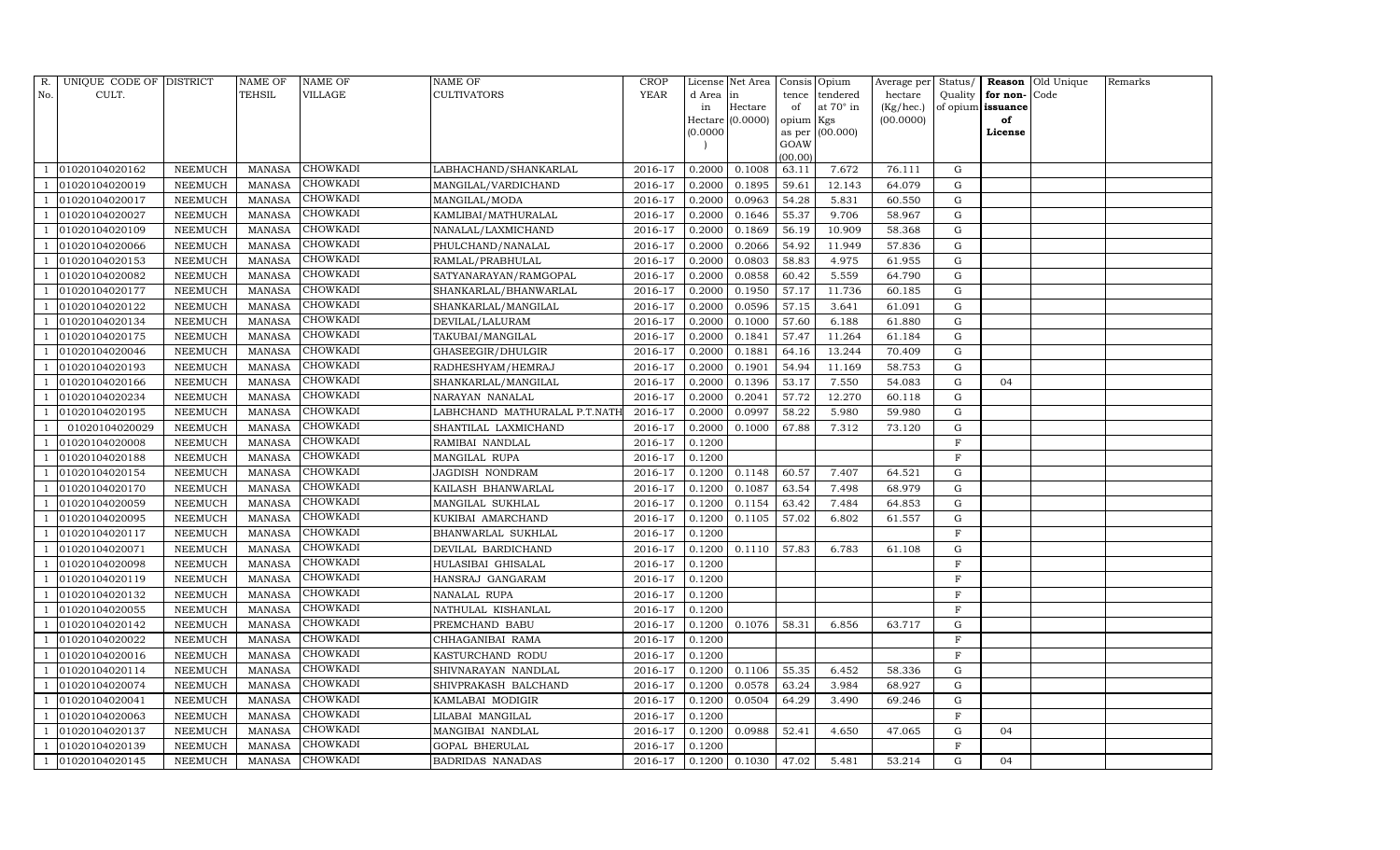|                | R. UNIQUE CODE OF DISTRICT |                | <b>NAME OF</b> | <b>NAME OF</b>     | NAME OF                  | CROP    |          | License Net Area   Consis   Opium |           |                  | Average per Status/ |             |                   | Reason Old Unique | Remarks                        |  |
|----------------|----------------------------|----------------|----------------|--------------------|--------------------------|---------|----------|-----------------------------------|-----------|------------------|---------------------|-------------|-------------------|-------------------|--------------------------------|--|
| No.            | CULT.                      |                | TEHSIL         | VILLAGE            | <b>CULTIVATORS</b>       | YEAR    | d Area   | in                                |           | tence tendered   | hectare             | Quality     | for non-Code      |                   |                                |  |
|                |                            |                |                |                    |                          |         | in       | Hectare                           | of        | at $70^\circ$ in | (Kg/hec.)           |             | of opium issuance |                   |                                |  |
|                |                            |                |                |                    |                          |         |          | Hectare $(0.0000)$                | opium Kgs |                  | (00.0000)           |             | of                |                   |                                |  |
|                |                            |                |                |                    |                          |         | (0.0000) |                                   | GOAW      | as per (00.000)  |                     |             | License           |                   |                                |  |
|                |                            |                |                |                    |                          |         |          |                                   | (00.00)   |                  |                     |             |                   |                   |                                |  |
|                | 01020104020165             | NEEMUCH        | MANASA         | <b>CHOWKADI</b>    | GOPAL BHUVANIRAM         | 2016-17 | 0.1200   |                                   |           |                  |                     | $_{\rm F}$  |                   |                   |                                |  |
|                | 01020104020186             | <b>NEEMUCH</b> | <b>MANASA</b>  | <b>CHOWKADI</b>    | BALURAM SURAJMAL         | 2016-17 | 0.1200   | 0.1101                            | 57.40     | 6.626            | 60.182              | $\mathbf G$ |                   |                   |                                |  |
|                | 01020104020060             | <b>NEEMUCH</b> | MANASA         | <b>CHOWKADI</b>    | DHAPUBAI MOTILAL         | 2016-17 | 0.1200   |                                   |           |                  |                     | $_{\rm F}$  |                   |                   |                                |  |
|                | 01020104020090             | NEEMUCH        | MANASA         | <b>CHOWKADI</b>    | GUDDIBAI JADAVCHAND      | 2016-17 | 0.1200   | 0.0429                            | 66.51     | 3.278            | 76.410              | $\mathbf G$ |                   |                   |                                |  |
|                | 01020104020121             | <b>NEEMUCH</b> | <b>MANASA</b>  | <b>CHOWKADI</b>    | PREMCHAND MANGILAL       | 2016-17 | 0.1200   |                                   |           |                  |                     | $\mathbf F$ |                   |                   |                                |  |
|                | 01020104020167             | <b>NEEMUCH</b> | MANASA         | <b>CHOWKADI</b>    | PREMCHAND NANDLAL        | 2016-17 | 0.1200   |                                   |           |                  |                     | $\rm F$     |                   |                   |                                |  |
|                | 01020104020173             | <b>NEEMUCH</b> | <b>MANASA</b>  | <b>CHOWKADI</b>    | BABRULAL RAMCHANDRA      | 2016-17 | 0.1200   | 0.0676                            | 60.11     | 4.294            | 63.521              | G           |                   |                   |                                |  |
|                | 01020104020136             | <b>NEEMUCH</b> | <b>MANASA</b>  | <b>CHOWKADI</b>    | SHANTIBAI RAMNARAYAN     | 2016-17 | 0.1200   | 0.0600                            | 60.12     | 3.873            | 64.550              | ${\rm G}$   |                   |                   |                                |  |
|                | 01020104032015             | NEEMUCH        | MANASA         | <b>DATLAI</b>      | SHANKARLAL/PANNA         | 2016-17 | 0.2000   | 0.0980                            | 57.94     | 6.125            | 62.500              | G           |                   |                   |                                |  |
|                | 01020104032010             | <b>NEEMUCH</b> | <b>MANASA</b>  | <b>DATLAI</b>      | NANURAM/PYARA            | 2016-17 | 0.2000   | 0.0975                            | 61.77     | 6.459            | 66.246              | G           |                   |                   |                                |  |
|                | 01020104032002             | NEEMUCH        | <b>MANASA</b>  | <b>DATLAI</b>      | NANALAL BHERU            | 2016-17 | 0.1200   |                                   |           |                  |                     | $_{\rm F}$  |                   |                   |                                |  |
|                | 01020104032001             | NEEMUCH        | <b>MANASA</b>  | <b>DATLAI</b>      | BHAGWAN NARAYAN          | 2016-17 | 0.1200   |                                   |           |                  |                     | F           |                   |                   | TRANSFER KANERA,CITTORGARH-III |  |
|                | 01020104032017             | <b>NEEMUCH</b> | <b>MANASA</b>  | <b>DATLAI</b>      | BHANWARIBAI GOORILAL     | 2016-17 | 0.1200   | 0.0540                            | 62.12     | 3.346            | 61.963              | G           |                   |                   | TRANSFER KHEDLI                |  |
|                | 01020104032016             | <b>NEEMUCH</b> | <b>MANASA</b>  | DATLAI             | <b>BHONIBAI GHISA</b>    | 2016-17 | 0.1200   |                                   |           |                  |                     | $_{\rm F}$  |                   |                   |                                |  |
|                | 01020104017119             | <b>NEEMUCH</b> | MANASA         | <b>DATOLI</b>      | DURGA NANURAM            | 2016-17 | 0.2000   | 0.1909                            | 56.39     | 11.906           | 62.368              | G           |                   |                   |                                |  |
|                | 01020104003033             | NEEMUCH        | <b>MANASA</b>  | <b>DATOLI</b>      | NARENDRA SURESHCHANDRA   | 2016-17 | 0.1200   | 0.1189                            | 55.10     | 3.196            | 26.880              | $\mathbf G$ | 04                |                   |                                |  |
|                | 01020104003017             | <b>NEEMUCH</b> | <b>MANASA</b>  | <b>DATOLI</b>      | SURESHCHANDRA KISHANLAL  | 2016-17 | 0.1200   | 0.1053                            | 62.11     | 7.391            | 70.190              | G           |                   |                   |                                |  |
|                | 01020104003007             | NEEMUCH        | <b>MANASA</b>  | <b>DATOLI</b>      | BALWANTSINGH MADHOSINGH  | 2016-17 | 0.1200   | 0.1178                            | 59.54     | 7.604            | 64.550              | G           |                   |                   |                                |  |
|                | 01020104003016             | <b>NEEMUCH</b> | MANASA         | <b>DATOLI</b>      | KOSHALENDRA BALWANTSINGH | 2016-17 | 0.1200   | 0.1131                            | 63.96     | 6.908            | 61.079              | G           |                   |                   |                                |  |
|                | 01020104003009             | NEEMUCH        | MANASA         | <b>DATOLI</b>      | DHAPUBAI LAKHA           | 2016-17 | 0.1200   | 0.1140                            | 56.51     | 6.652            | 58.351              | G           |                   |                   |                                |  |
|                | 01020104003029             | <b>NEEMUCH</b> | <b>MANASA</b>  | <b>DATOLI</b>      | SABUBAI KANIRAM          | 2016-17 | 0.1200   | 0.1212                            | 68.59     | 8.642            | 71.304              | G           |                   |                   | TRANSFER MALKHEDA              |  |
| - 1            | 01020104003027             | <b>NEEMUCH</b> | <b>MANASA</b>  | <b>DATOLI</b>      | <b>GENDIBAI NATHU</b>    | 2016-17 | 0.1200   | 0.1200                            | 49.39     | 6.343            | 52.858              | $\mathbf G$ | 04                | 01020104119034    |                                |  |
|                | 01020104013021             | <b>NEEMUCH</b> | MANASA         | <b>DEVRI-PARDA</b> | KHETA/KHEMA              | 2016-17 | 0.2000   | 0.1955                            | 58.11     | 12.303           | 62.931              | G           |                   |                   |                                |  |
| $\overline{1}$ | 01020104013007             | NEEMUCH        | MANASA         | <b>DEVRI-PARDA</b> | SHYAM LAL/BIHARI         | 2016-17 | 0.2000   | 0.1734                            | 63.26     | 11.522           | 66.448              | $\mathbf G$ |                   |                   |                                |  |
|                | 01020104013038             | NEEMUCH        | <b>MANASA</b>  | <b>DEVRI-PARDA</b> | GENDA LALA               | 2016-17 | 0.1200   | 0.1200                            | 61.45     | 7.866            | 65.550              | G           |                   |                   |                                |  |
|                | 01020104013018             | NEEMUCH        | <b>MANASA</b>  | DEVRI- PARDA       | KHEEMA MEGHA             | 2016-17 | 0.1200   | 0.1195                            | 62.81     | 7.896            | 66.075              | G           |                   |                   |                                |  |
|                | 01020104013024             | <b>NEEMUCH</b> | <b>MANASA</b>  | <b>DEVRI-PARDA</b> | MOHANLAL LALU            | 2016-17 | 0.1200   | 0.1225                            | 59.28     | 7.977            | 65.118              | G           |                   |                   |                                |  |
|                | 01020104013023             | NEEMUCH        | MANASA         | DEVRI- PARDA       | SEVA LALU                | 2016-17 | 0.1200   | 0.1210                            | 59.15     | 7.706            | 63.686              | G           |                   |                   |                                |  |
|                | 01020104013042             | <b>NEEMUCH</b> | MANASA         | <b>DEVRI-PARDA</b> | SHYAMLAL SHOLA           | 2016-17 | 0.1200   | 0.1193                            | 66.22     | 8.202            | 68.751              | $\mathbf G$ |                   |                   | TRANSFER POKHERDA              |  |
|                | 01020104013010             | <b>NEEMUCH</b> | <b>MANASA</b>  | <b>DEVRI-PARDA</b> | SONIBAI HEMA             | 2016-17 | 0.1200   | 0.1185                            | 63.02     | 7.796            | 65.789              | G           |                   |                   |                                |  |
|                | 01020104013019             | <b>NEEMUCH</b> | <b>MANASA</b>  | <b>DEVRI-PARDA</b> | CHAGAN/CHOGALAL          | 2016-17 | 0.1200   | 0.0602                            | 62.17     | 3.970            | 65.947              | $\mathbf G$ |                   |                   |                                |  |
|                | 01020104013041             | NEEMUCH        | MANASA         | <b>DEVRI-PARDA</b> | <b>GENDIBAI SHOJI</b>    | 2016-17 | 0.1200   | 0.1110                            | 63.49     | 7.329            | 66.027              | $\mathbf G$ |                   |                   |                                |  |
|                | 01020104013043             | <b>NEEMUCH</b> | <b>MANASA</b>  | DEVRI- PARDA       | RODILAL SHOLA            | 2016-17 | 0.1200   | 0.1112                            | 62.47     | 7.354            | 66.133              | G           |                   |                   |                                |  |
|                | 01020104013005             | <b>NEEMUCH</b> | <b>MANASA</b>  | <b>DEVRI-PARDA</b> | KANWARLAL LAKHA          | 2016-17 | 0.1200   | 0.1140                            | 59.24     | 6.821            | 59.833              | G           |                   |                   |                                |  |
| $\overline{1}$ | 01020104013004             | <b>NEEMUCH</b> | MANASA         | <b>DEVRI-PARDA</b> | SADALAL BIHARI           | 2016-17 | 0.1200   | 0.1205                            | 64.41     | 7.913            | 65.668              | G           |                   |                   |                                |  |
|                | 01020104013034             | <b>NEEMUCH</b> | <b>MANASA</b>  | DEVRI- PARDA       | BHANABAI BHEEMSINGH      | 2016-17 | 0.1200   | 0.1156                            | 65.42     | 7.981            | 69.040              | G           |                   |                   |                                |  |
|                | 01020104013035             | <b>NEEMUCH</b> | <b>MANASA</b>  | <b>DEVRI-PARDA</b> | SHANTILAL DEVA           | 2016-17 | 0.1200   | 0.1105                            | 66.04     | 7.179            | 64.968              | $\mathbf G$ |                   |                   |                                |  |
|                | 01020104024002             | <b>NEEMUCH</b> | <b>MANASA</b>  | <b>DHAKARKHEDI</b> | PREMCHAND DEVA           | 2016-17 | 0.1200   |                                   |           |                  |                     | $\mathbf F$ |                   |                   |                                |  |
|                | 01020104029016             | <b>NEEMUCH</b> | <b>MANASA</b>  | <b>DHAMNIA</b>     | GAYATRIDEVI/ASHOKKUMAR   | 2016-17 | 0.2000   | 0.1947                            | 68.70     | 13.583           | 69.764              | G           |                   |                   |                                |  |
| -1             | 01020104029048             | NEEMUCH        | MANASA         | <b>DHAMNIA</b>     | BHONIBAI/BHUWANA         | 2016-17 | 0.2000   | 0.1950                            | 61.82     | 12.832           | 65.805              | $\mathbf G$ |                   |                   |                                |  |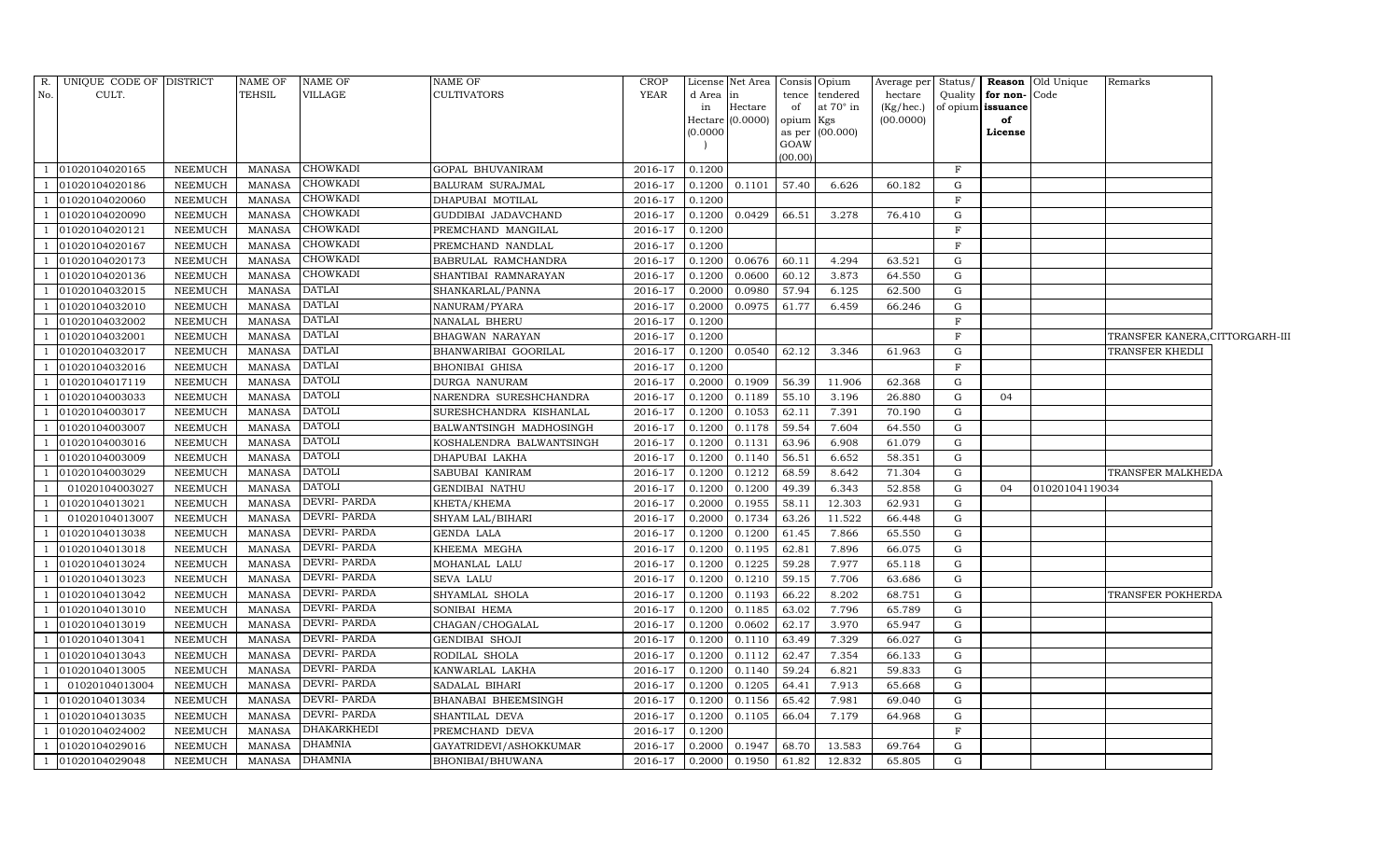| R.             | UNIQUE CODE OF DISTRICT |                | <b>NAME OF</b> | NAME OF        | <b>NAME OF</b>                 | <b>CROP</b> |           | License Net Area |                  | Consis Opium      | Average per | Status/     |                   | Reason Old Unique | Remarks |
|----------------|-------------------------|----------------|----------------|----------------|--------------------------------|-------------|-----------|------------------|------------------|-------------------|-------------|-------------|-------------------|-------------------|---------|
| No.            | CULT.                   |                | TEHSIL         | VILLAGE        | <b>CULTIVATORS</b>             | <b>YEAR</b> | d Area in |                  | tence            | tendered          | hectare     | Quality     | for non-          | Code              |         |
|                |                         |                |                |                |                                |             | in        | Hectare          | of               | at $70^\circ$ in  | (Kg/hec.)   |             | of opium issuance |                   |         |
|                |                         |                |                |                |                                |             |           | Hectare (0.0000) | opium Kgs        |                   | (00.0000)   |             | of                |                   |         |
|                |                         |                |                |                |                                |             | (0.0000)  |                  |                  | as per $(00.000)$ |             |             | License           |                   |         |
|                |                         |                |                |                |                                |             |           |                  | GOAW             |                   |             |             |                   |                   |         |
|                | 01020104029027          | NEEMUCH        | <b>MANASA</b>  | DHAMNIA        | DHANRAJ NARAYAN                | 2016-17     | 0.2000    | 0.1984           | (00.00)<br>58.37 | 12.166            | 61.321      | G           |                   |                   |         |
|                | 01020104029003          | NEEMUCH        | <b>MANASA</b>  | <b>DHAMNIA</b> | KACHRULAL/DEVILAL MATA JANIBAI | 2016-17     | 0.2000    | 0.1945           | 65.51            | 13.261            | 68.180      | G           |                   |                   |         |
|                | 01020104029066          | NEEMUCH        | <b>MANASA</b>  | DHAMNIA        | RUKMANIBAI/NARAYAN             | 2016-17     | 0.2000    | 0.1919           | 63.91            | 12.627            | 65.800      | G           |                   |                   |         |
|                | 01020104029032          | NEEMUCH        | <b>MANASA</b>  | <b>DHAMNIA</b> | PANNALAL/KAWARLAL              | 2016-17     | 0.2000    | 0.1901           | 61.99            | 12.336            | 64.892      | ${\rm G}$   |                   |                   |         |
|                | 01020104029024          | NEEMUCH        | <b>MANASA</b>  | <b>DHAMNIA</b> | RAJU/MANGILAL                  | 2016-17     | 0.2000    | 0.2005           | 65.00            | 14.077            | 70.209      | ${\rm G}$   |                   |                   |         |
|                | 01020104029045          | NEEMUCH        | <b>MANASA</b>  | <b>DHAMNIA</b> | SHANTLAL/JAYSINGH              | 2016-17     | 0.2000    | 0.1814           | 60.16            | 11.276            | 62.161      | ${\rm G}$   |                   |                   |         |
|                | 01020104029029          | NEEMUCH        | MANASA         | <b>DHAMNIA</b> | SHANTILAL/MANNALAL             | 2016-17     | 0.2000    | 0.1929           | 59.54            | 11.695            | 60.627      | G           |                   |                   |         |
|                | 01020104029035          | NEEMUCH        | <b>MANASA</b>  | <b>DHAMNIA</b> | KAMLABAI/THULSIRAM             | 2016-17     | 0.2000    | 0.1996           | 66.57            | 13.580            | 68.036      | ${\rm G}$   |                   |                   |         |
|                | 01020104029010          | NEEMUCH        | <b>MANASA</b>  | <b>DHAMNIA</b> | KISHANLAL/ASHU                 | 2016-17     | 0.2000    | 0.2011           | 63.52            | 13.321            | 66.241      | G           |                   |                   |         |
|                | 01020104029017          | NEEMUCH        | <b>MANASA</b>  | <b>DHAMNIA</b> | HANSHRAJ/PYARA                 | 2016-17     | 0.2000    | 0.1985           | 63.36            | 13.351            | 67.259      | G           |                   |                   |         |
|                | 01020104029040          | NEEMUCH        | <b>MANASA</b>  | <b>DHAMNIA</b> | SHIVLAL/RUGHNATH               | 2016-17     | 0.2000    | 0.2072           | 59.06            | 12.892            | 62.220      | G           |                   |                   |         |
|                | 01020104029012          | NEEMUCH        | MANASA         | <b>DHAMNIA</b> | GANGARAM DUDHNATH              | 2016-17     | 0.1200    | 0.1112           | 65.12            | 7.340             | 66.007      | $\mathbf G$ |                   |                   |         |
|                | 01020104029033          | NEEMUCH        | <b>MANASA</b>  | <b>DHAMNIA</b> | SUNDARBAI KARULAL              | 2016-17     | 0.1200    | 0.1170           | 68.00            | 7.907             | 67.581      | G           |                   |                   |         |
|                | 01020104029057          | NEEMUCH        | <b>MANASA</b>  | <b>DHAMNIA</b> | MEHTABBAI MANGILAL             | 2016-17     | 0.1200    | 0.1195           | 60.57            | 7.294             | 61.038      | G           |                   |                   |         |
|                | 01020104029002          | NEEMUCH        | MANASA         | <b>DHAMNIA</b> | GEETABAI RAMLAL                | 2016-17     | 0.1200    | 0.1197           | 64.19            | 7.437             | 62.130      | G           |                   |                   |         |
|                | 01020104029039          | NEEMUCH        | <b>MANASA</b>  | <b>DHAMNIA</b> | RAMSINGH AANSHU                | 2016-17     | 0.1200    |                  |                  |                   |             | $\mathbf F$ |                   |                   |         |
|                | 01020104029013          | <b>NEEMUCH</b> | <b>MANASA</b>  | DHAMNIA        | KAMLABAI JEERA                 | 2016-17     | 0.1200    | 0.1144           | 63.29            | 7.631             | 66.705      | $\mathbf G$ |                   |                   |         |
|                | 01020104029022          | NEEMUCH        | <b>MANASA</b>  | <b>DHAMNIA</b> | RAMSINGH MANGILAL              | 2016-17     | 0.1200    |                  |                  |                   |             | $\mathbf F$ |                   |                   |         |
|                | 01020104029015          | NEEMUCH        | <b>MANASA</b>  | <b>DHAMNIA</b> | RAMESH PYARELAL                | 2016-17     | 0.1200    | 0.1060           | 69.18            | 7.126             | 67.226      | G           |                   |                   |         |
|                | 01020104021021          | NEEMUCH        | <b>MANASA</b>  | DUDHWA         | OMPRAKASH NARAYAN              | 2016-17     | 0.1200    | 0.1099           | 60.69            | 7.335             | 66.742      | G           |                   |                   |         |
|                | 01020104021009          | <b>NEEMUCH</b> | <b>MANASA</b>  | <b>DUDHWA</b>  | RAMESHWAR BALA                 | 2016-17     | 0.1200    | 0.1049           | 56.27            | 6.503             | 61.992      | ${\rm G}$   |                   |                   |         |
|                | 01020104021010          | NEEMUCH        | <b>MANASA</b>  | DUDHWA         | HEMDAN DEVRAN                  | 2016-17     | 0.1200    | 0.0920           | 51.75            | 5.205             | 56.576      | G           |                   |                   |         |
|                | 01020104021016          | NEEMUCH        | <b>MANASA</b>  | <b>DUDHWA</b>  | KUKKA NANAJI                   | 2016-17     | 0.1200    | 0.1097           | 53.63            | 6.374             | 58.104      | G           |                   |                   |         |
|                | 01020104023052          | NEEMUCH        | MANASA         | <b>GAFARDA</b> | KACHRULAL/MODA                 | 2016-17     | 0.2000    | 0.1960           | 58.17            | 11.908            | 60.755      | G           |                   |                   |         |
|                | 01020104023006          | NEEMUCH        | <b>MANASA</b>  | <b>GAFARDA</b> | LAHRIBAI/NANALAL               | 2016-17     | 0.2000    | 0.1035           | 56.54            | 6.510             | 62.899      | G           |                   |                   |         |
|                | 01020104023004          | NEEMUCH        | <b>MANASA</b>  | <b>GAFARDA</b> | MANGIBAI/MODIRAM               | 2016-17     | 0.2000    | 0.1974           | 60.52            | 12.917            | 65.436      | G           |                   |                   |         |
|                | 01020104023043          | NEEMUCH        | <b>MANASA</b>  | <b>GAFARDA</b> | AMRATLAL/NANDLAL               | 2016-17     | 0.2000    | 0.2029           | 57.30            | 12.606            | 62.129      | G           |                   |                   |         |
|                | 01020104023009          | NEEMUCH        | MANASA         | <b>GAFARDA</b> | SHANTILAL/MODIRAM              | 2016-17     | 0.2000    | 0.2016           | 59.60            | 12.542            | 62.212      | G           |                   |                   |         |
|                | 01020104023041          | NEEMUCH        | <b>MANASA</b>  | <b>GAFARDA</b> | MOTILAL/NARAYAN                | 2016-17     | 0.2000    | 0.0966           | 56.12            | 5.933             | 61.418      | G           |                   |                   |         |
|                | 01020104023053          | NEEMUCH        | <b>MANASA</b>  | <b>GAFARDA</b> | BHANWARLAL/NONDRAM             | 2016-17     | 0.2000    | 0.1936           | 59.02            | 11.964            | 61.798      | G           |                   |                   |         |
|                | 01020104023067          | NEEMUCH        | <b>MANASA</b>  | <b>GAFARDA</b> | MATHURA/RAMA                   | 2016-17     | 0.2000    | 0.1954           | 63.26            | 12.164            | 62.252      | G           |                   |                   |         |
|                | 01020104023008          | NEEMUCH        | <b>MANASA</b>  | GAFARDA        | BHUWANIRAM MODIRAM             | 2016-17     | 0.2000    | 0.1935           | 54.60            | 11.037            | 57.039      | ${\rm G}$   |                   |                   |         |
|                | 01020104023014          | NEEMUCH        | <b>MANASA</b>  | <b>GAFARDA</b> | RAMLAL KESHURAM                | 2016-17     | 0.1200    | 0.0613           | 64.93            | 4.183             | 68.238      | G           |                   |                   |         |
|                | 01020104023001          | NEEMUCH        | <b>MANASA</b>  | <b>GAFARDA</b> | TULSIBAI NONDRAM               | 2016-17     | 0.1200    |                  |                  |                   |             | $\mathbf F$ |                   |                   |         |
|                | 01020104023056          | NEEMUCH        | <b>MANASA</b>  | <b>GAFARDA</b> | DEUBAI NARAYAN                 | 2016-17     | 0.1200    | 0.1116           | 50.60            | 3.000             | 26.882      | G           | 04                |                   |         |
|                | 01020104023027          | NEEMUCH        | <b>MANASA</b>  | <b>GAFARDA</b> | NONDRAM HARIRAM                | 2016-17     | 0.1200    | 0.1200           | 57.41            | 6.660             | 55.500      | G           | 04                |                   |         |
|                | 01020104023051          | NEEMUCH        | <b>MANASA</b>  | <b>GAFARDA</b> | OMPRAKASH GOURILAL             | 2016-17     | 0.1200    |                  |                  |                   |             | $\mathbf F$ |                   |                   |         |
|                | 01020104023010          | NEEMUCH        | <b>MANASA</b>  | <b>GAFARDA</b> | KALURAM BHURA                  | 2016-17     | 0.1200    | 0.1144           | 63.70            | 8.154             | 71.276      | ${\rm G}$   |                   |                   |         |
|                | 01020104023025          | NEEMUCH        | MANASA         | <b>GAFARDA</b> | LALURAM MANGILAL               | 2016-17     | 0.1200    | 0.1085           | 55.29            | 6.311             | 58.166      | G           |                   |                   |         |
| $\overline{1}$ | 01020104023033          | NEEMUCH        | MANASA         | <b>GAFARDA</b> | ONKARLAL NANALAL               | 2016-17     | 0.1200    |                  |                  |                   |             | $\mathbf F$ |                   |                   |         |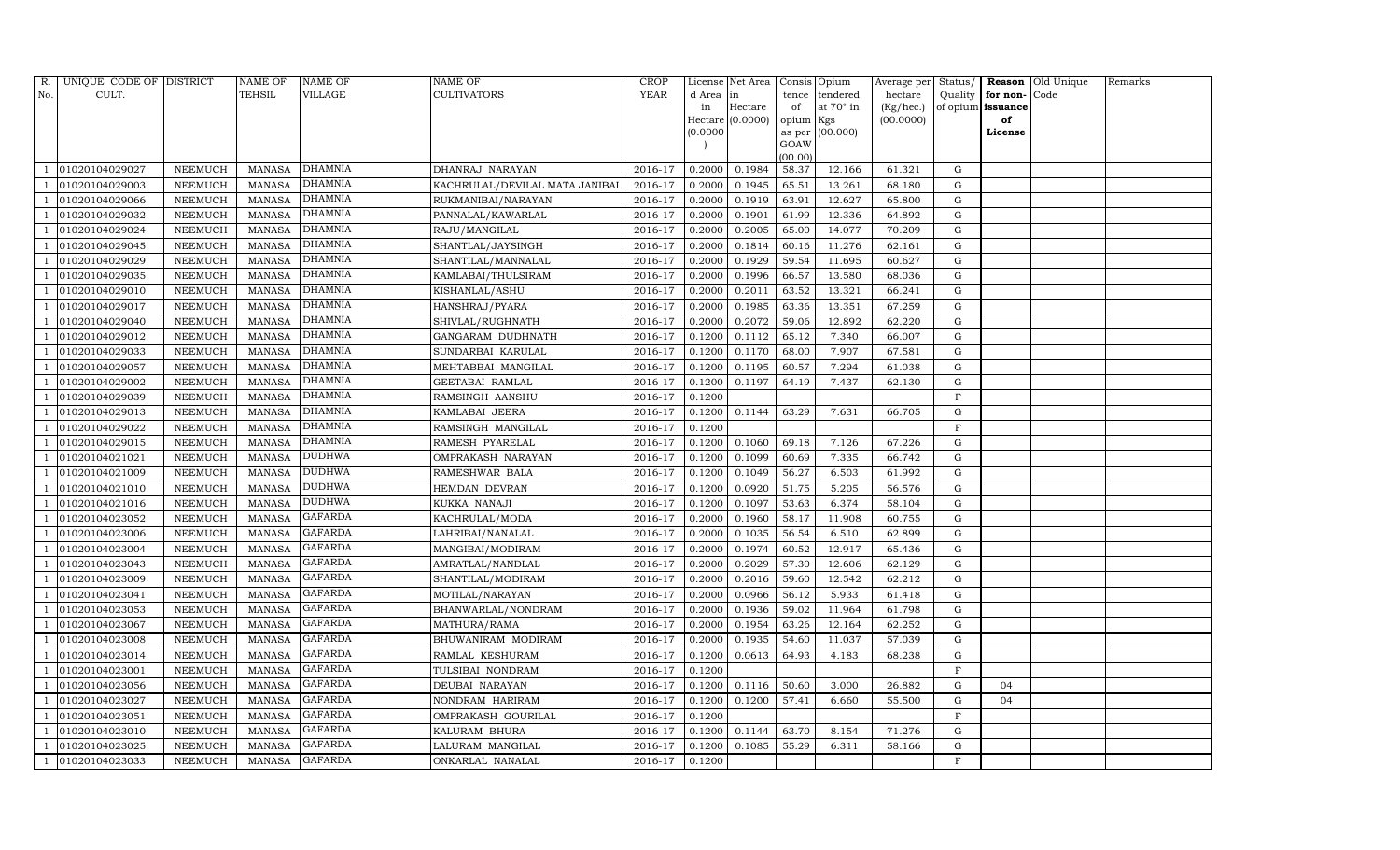| R.  | UNIQUE CODE OF DISTRICT |                | NAME OF       | <b>NAME OF</b> | NAME OF                 | CROP        |          | License Net Area   |           | Consis Opium     | Average per Status/ |              |                   | Reason Old Unique | Remarks |
|-----|-------------------------|----------------|---------------|----------------|-------------------------|-------------|----------|--------------------|-----------|------------------|---------------------|--------------|-------------------|-------------------|---------|
| No. | CULT.                   |                | TEHSIL        | VILLAGE        | <b>CULTIVATORS</b>      | <b>YEAR</b> | d Area   | in                 |           | tence tendered   | hectare             | Quality      | for non-Code      |                   |         |
|     |                         |                |               |                |                         |             | in       | Hectare            | of        | at $70^\circ$ in | (Kg/hec.)           |              | of opium issuance |                   |         |
|     |                         |                |               |                |                         |             |          | Hectare $(0.0000)$ | opium Kgs |                  | (00.0000)           |              | of                |                   |         |
|     |                         |                |               |                |                         |             | (0.0000) |                    | GOAW      | as per (00.000)  |                     |              | License           |                   |         |
|     |                         |                |               |                |                         |             |          |                    | (00.00)   |                  |                     |              |                   |                   |         |
|     | 01020104023003          | NEEMUCH        | MANASA        | <b>GAFARDA</b> | RUPPIBAI RAMA           | 2016-17     | 0.1200   | 0.1211             | 59.17     | 6.957            | 57.448              | G            |                   |                   |         |
|     | 01020104023005          | NEEMUCH        | <b>MANASA</b> | <b>GAFARDA</b> | KASTURIBAI HEERARAM     | 2016-17     | 0.1200   | 0.1159             | 56.52     | 4.320            | 37.274              | G            | 04                |                   |         |
|     | 01020104023018          | NEEMUCH        | <b>MANASA</b> | <b>GAFARDA</b> | RADHESHYAM ONKARLAL     | 2016-17     | 0.1200   | 0.1100             | 54.52     | 2.999            | 27.264              | G            | 04                |                   |         |
|     | 01020104023011          | NEEMUCH        | <b>MANASA</b> | <b>GAFARDA</b> | RUPA HARIRAM            | 2016-17     | 0.1200   | 0.1132             | 61.83     | 6.236            | 55.088              | G            | 04                |                   |         |
|     | 01020104023012          | NEEMUCH        | <b>MANASA</b> | <b>GAFARDA</b> | NARAYAN BHERULAL        | 2016-17     | 0.1200   | 0.1150             | 57.62     | 5.820            | 50.609              | G            | 04                |                   |         |
|     | 01020104023015          | NEEMUCH        | <b>MANASA</b> | GAFARDA        | RAMNARAYAN GOURILAL     | 2016-17     | 0.1200   |                    |           |                  |                     | $\mathbf F$  |                   |                   |         |
|     | 01020104023016          | NEEMUCH        | <b>MANASA</b> | <b>GAFARDA</b> | MAGNIBAI NANURAM        | 2016-17     | 0.1200   | 0.1182             | 56.47     | 6.672            | 56.447              | G            |                   |                   |         |
|     | 01020104023017          | NEEMUCH        | <b>MANASA</b> | <b>GAFARDA</b> | MOTILAL RAJMAL          | 2016-17     | 0.1200   | 0.1046             | 56.03     | 5.827            | 55.707              | G            | 04                |                   |         |
|     | 01020104023021          | <b>NEEMUCH</b> | <b>MANASA</b> | <b>GAFARDA</b> | <b>BABULAL GORILAL</b>  | 2016-17     | 0.1200   | 0.1105             | 40.52     | 4.446            | 40.235              | G            | 04                |                   |         |
|     | 01020104023023          | NEEMUCH        | <b>MANASA</b> | <b>GAFARDA</b> | BHAGIRATH RAJMAL        | 2016-17     | 0.1200   | 0.1068             | 52.63     | 5.534            | 51.816              | G            | 04                |                   |         |
|     | 01020104023024          | NEEMUCH        | <b>MANASA</b> | <b>GAFARDA</b> | PYARJI HANSA            | 2016-17     | 0.1200   | 0.1168             | 57.60     | 6.846            | 58.613              | G            |                   |                   |         |
|     | 01020104023013          | NEEMUCH        | <b>MANASA</b> | GAFARDA        | KANWARLAL NARAYAN       | 2016-17     | 0.1200   | 0.1190             | 54.48     | 4.997            | 41.992              | G            | 04                |                   |         |
|     | 01020104023020          | NEEMUCH        | <b>MANASA</b> | <b>GAFARDA</b> | AMARCHAND MEGHA         | 2016-17     | 0.1200   | 0.1048             | 49.65     | 2.575            | 24.571              | G            | 04                |                   |         |
|     | 01020104023026          | NEEMUCH        | <b>MANASA</b> | <b>GAFARDA</b> | KANHAIYARAM HARIRAM     | 2016-17     | 0.1200   | 0.1080             | 60.74     | 6.976            | 64.593              | G            |                   |                   |         |
|     | 01020104023032          | NEEMUCH        | <b>MANASA</b> | <b>GAFARDA</b> | SHAUKIN GOORILAL        | 2016-17     | 0.1200   | 0.1120             | 54.88     | 6.029            | 53.830              | G            | 04                |                   |         |
|     | 01020104023038          | NEEMUCH        | <b>MANASA</b> | <b>GAFARDA</b> | KANKUBAI GANGARAM       | 2016-17     | 0.1200   | 0.1188             | 45.79     | 3.526            | 29.680              | G            | 04                |                   |         |
|     | 01020104018004          | NEEMUCH        | <b>MANASA</b> | <b>GOTHRA</b>  | BHERU HEMA              | 2016-17     | 0.1200   |                    |           |                  |                     | $\mathbf F$  |                   |                   |         |
|     | 01020104018010          | NEEMUCH        | <b>MANASA</b> | <b>GOTHRA</b>  | MANGILAL VENNA          | 2016-17     | 0.1200   | 0.1084             | 59.74     | 5.470            | 50.461              | G            | 04                |                   |         |
|     | 01020104018008          | NEEMUCH        | <b>MANASA</b> | <b>GOTHRA</b>  | PANNALAL DEVA           | 2016-17     | 0.1200   | 0.1084             | 49.28     | 4.484            | 41.365              | $\mathbf G$  | 04                |                   |         |
|     | 01020104018013          | NEEMUCH        | <b>MANASA</b> | GOTHRA         | JANIBAI SUNDARJI        | 2016-17     | 0.1200   |                    |           |                  |                     | $\mathbf{F}$ |                   |                   |         |
|     | 01020104026014          | NEEMUCH        | <b>MANASA</b> | KANJARDA-I     | AMARCHAND/CHAGANLAL     | 2016-17     | 0.2000   | 0.1969             | 63.19     | 13.423           | 68.172              | $\mathbf G$  |                   |                   |         |
|     | 01020104026100          | NEEMUCH        | <b>MANASA</b> | KANJARDA-I     | BABULAL/RAMAKISHAN      | 2016-17     | 0.2000   | 0.1920             | 58.51     | 12.722           | 66.260              | G            |                   |                   |         |
|     | 01020104026043          | NEEMUCH        | <b>MANASA</b> | KANJARDA-I     | BABULAL/RAMNARAYAN      | 2016-17     | 0.2000   | 0.1955             | 56.99     | 11.602           | 59.345              | G            |                   |                   |         |
|     | 01020104026080          | NEEMUCH        | <b>MANASA</b> | KANJARDA-I     | BADRILAL/BHERULAL       | 2016-17     | 0.2000   | 0.1010             | 68.00     | 7.325            | 72.525              | $\mathbf G$  |                   |                   |         |
|     | 01020104026074          | NEEMUCH        | <b>MANASA</b> | KANJARDA-I     | BANSHILAL/SUKHLAL       | 2016-17     | 0.2000   | 0.1972             | 59.14     | 12.293           | 62.338              | G            |                   |                   |         |
|     | 01020104026012          | NEEMUCH        | <b>MANASA</b> | KANJARDA-I     | KALABAI/DAMARSEELAL     | 2016-17     | 0.2000   | 0.1362             | 59.90     | 8.711            | 63.957              | G            |                   |                   |         |
|     | 01020104026334          | NEEMUCH        | <b>MANASA</b> | KANJARDA-I     | DEVILAL/NARAYAN         | 2016-17     | 0.2000   | 0.1958             | 57.88     | 12.188           | 62.247              | $\mathbf G$  |                   |                   |         |
|     | 01020104026006          | <b>NEEMUCH</b> | <b>MANASA</b> | KANJARDA-I     | BABULAL/BANSHILAL       | 2016-17     | 0.2000   | 0.1931             | 56.65     | 11.427           | 59.177              | G            |                   |                   |         |
|     | 01020104026328          | NEEMUCH        | <b>MANASA</b> | KANJARDA-I     | GOPAL/BHURALAL          | 2016-17     | 0.2000   | 0.1998             | 58.70     | 12.252           | 61.321              | G            |                   |                   |         |
|     | 01020104026082          | NEEMUCH        | <b>MANASA</b> | KANJARDA-I     | GOPAL/SITARAM           | 2016-17     | 0.2000   | 0.1911             | 56.34     | 11.252           | 58.880              | $\mathbf G$  |                   |                   |         |
|     | 01020104026040          | NEEMUCH        | MANASA        | KANJARDA-I     | GORILAL/KANHAIYALAL     | 2016-17     | 0.2000   | 0.1980             | 60.02     | 12.921           | 65.258              | G            |                   |                   |         |
|     | 01020104026105          | <b>NEEMUCH</b> | <b>MANASA</b> | KANJARDA-I     | HARISHCHANDRA/PREMCHAND | 2016-17     | 0.2000   | 0.1916             | 57.56     | 11.824           | 61.712              | G            |                   |                   |         |
|     | 01020104026016          | <b>NEEMUCH</b> | <b>MANASA</b> | KANJARDA-I     | JHAMAKLAL/PARTHVIRAJ    | 2016-17     | 0.2000   | 0.2008             | 59.25     | 12.629           | 62.893              | G            |                   |                   |         |
|     | 01020104026061          | NEEMUCH        | <b>MANASA</b> | KANJARDA-I     | MADANLAL/NANALAL        | 2016-17     | 0.2000   | 0.1825             | 62.45     | 12.285           | 67.315              | G            |                   |                   |         |
|     | 01020104026058          | NEEMUCH        | <b>MANASA</b> | KANJARDA-I     | PRABHULAL/MANGILAL      | 2016-17     | 0.2000   | 0.2012             | 58.42     | 12.510           | 62.177              | G            |                   |                   |         |
|     | 01020104026033          | NEEMUCH        | <b>MANASA</b> | KANJARDA-I     | MANGILAL/GOPI           | 2016-17     | 0.2000   | 0.1987             | 63.03     | 13.272           | 66.794              | G            |                   |                   |         |
|     | 01020104026002          | NEEMUCH        | <b>MANASA</b> | KANJARDA-I     | MODIRAM/DEVA            | 2016-17     | 0.2000   | 0.1627             | 57.05     | 9.919            | 60.965              | G            |                   |                   |         |
|     | 01020104026051          | NEEMUCH        | <b>MANASA</b> | KANJARDA-I     | MOHANLAL/NANDALAL       | 2016-17     | 0.2000   | 0.1860             | 61.47     | 12.031           | 64.683              | ${\rm G}$    |                   |                   |         |
|     | 01020104026085          | NEEMUCH        | <b>MANASA</b> | KANJARDA-I     | MOTILAL/BHANWARLAL      | 2016-17     | 0.2000   | 0.1935             | 62.18     | 12.631           | 65.276              | G            |                   |                   |         |
|     | 01020104026091          | NEEMUCH        | MANASA        | KANJARDA-I     | NANDKISHORE/ONKARLAL    | 2016-17     | 0.2000   | 0.1887             | 58.94     | 12.150           | 64.388              | G            |                   |                   |         |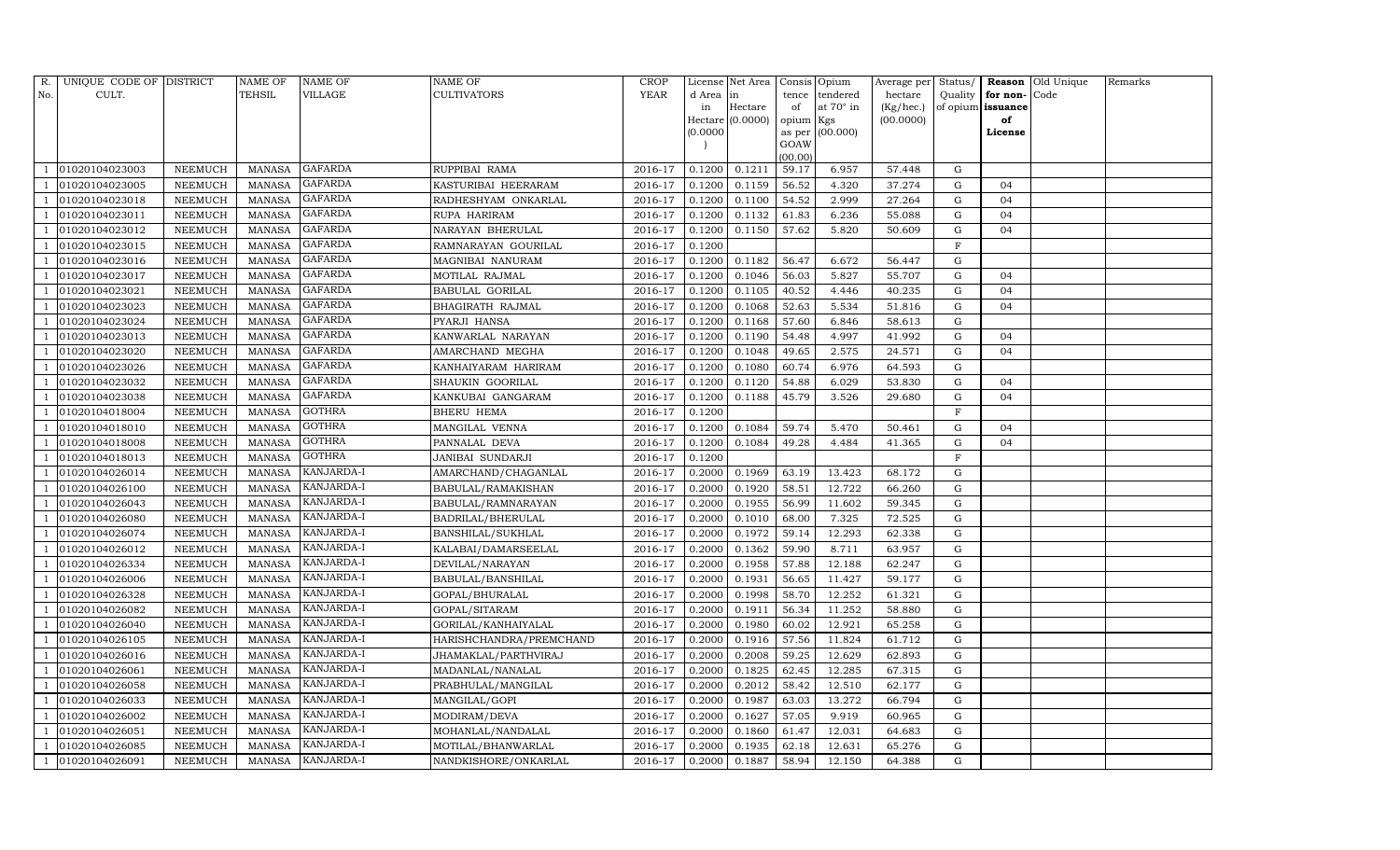| R.  | UNIQUE CODE OF DISTRICT |                 | <b>NAME OF</b> | NAME OF    | NAME OF                  | <b>CROP</b> |           | License Net Area |           | Consis Opium    | Average per | Status/   |          | Reason Old Unique | Remarks |
|-----|-------------------------|-----------------|----------------|------------|--------------------------|-------------|-----------|------------------|-----------|-----------------|-------------|-----------|----------|-------------------|---------|
| No. | CULT.                   |                 | TEHSIL         | VILLAGE    | CULTIVATORS              | <b>YEAR</b> | d Area in |                  | tence     | tendered        | hectare     | Quality   | for non- | Code              |         |
|     |                         |                 |                |            |                          |             | in        | Hectare          | of        | at 70° in       | (Kg/hec.)   | of opium  | issuance |                   |         |
|     |                         |                 |                |            |                          |             |           | Hectare (0.0000) | opium Kgs |                 | (00.0000)   |           | of       |                   |         |
|     |                         |                 |                |            |                          |             | (0.0000)  |                  | GOAW      | as per (00.000) |             |           | License  |                   |         |
|     |                         |                 |                |            |                          |             |           |                  | (00.00)   |                 |             |           |          |                   |         |
|     | 01020104026111          | ${\tt NEEMUCH}$ | <b>MANASA</b>  | KANJARDA-I | NANDLAL/MANGILAL         | 2016-17     | 0.2000    | 0.1008           | 64.87     | 6.923           | 68.681      | G         |          |                   |         |
|     | 01020104026112          | NEEMUCH         | <b>MANASA</b>  | KANJARDA-I | NANIBAI/RAMESHWAR        | 2016-17     | 0.2000    | 0.1945           | 63.56     | 12.975          | 66.710      | G         |          |                   |         |
|     | 01020104026114          | NEEMUCH         | <b>MANASA</b>  | KANJARDA-I | OMPARKASH/RAMCHANDRA     | 2016-17     | 0.2000    | 0.2004           | 57.81     | 12.512          | 62.435      | G         |          |                   |         |
|     | 01020104026097          | NEEMUCH         | <b>MANASA</b>  | KANJARDA-I | PRAKASHCHAND/SEVARAM     | 2016-17     | 0.2000    | 0.1905           | 57.97     | 12.033          | 63.165      | ${\rm G}$ |          |                   |         |
|     | 01020104026019          | NEEMUCH         | <b>MANASA</b>  | KANJARDA-I | RADHESHYAM/RATANLAL      | 2016-17     | 0.2000    | 0.1952           | 58.92     | 12.348          | 63.258      | G         |          |                   |         |
|     | 01020104026042          | NEEMUCH         | <b>MANASA</b>  | KANJARDA-I | RAJARAM/JAGANNATH        | 2016-17     | 0.2000    | 0.2053           | 53.88     | 11.453          | 55.787      | ${\rm G}$ | 04       |                   |         |
|     | 01020104026095          | NEEMUCH         | <b>MANASA</b>  | KANJARDA-I | RAMCHANDRRA/SEWARAM      | 2016-17     | 0.2000    | 0.1947           | 58.76     | 12.709          | 65.275      | G         |          |                   |         |
|     | 01020104026103          | NEEMUCH         | <b>MANASA</b>  | KANJARDA-I | RAMLAL MANGILAL          | 2016-17     | 0.2000    | 0.1752           | 60.37     | 11.177          | 63.796      | G         |          |                   |         |
|     | 01020104026076          | NEEMUCH         | <b>MANASA</b>  | KANJARDA-I | RAMNARAYAN/SHIVRAM       | 2016-17     | 0.2000    | 0.0983           | 65.97     | 7.106           | 72.289      | G         |          |                   |         |
|     | 01020104026007          | NEEMUCH         | MANASA         | KANJARDA-I | RAMSUKH/LALURAM          | 2016-17     | 0.2000    | 0.1916           | 59.76     | 11.884          | 62.025      | G         |          |                   |         |
|     | 01020104026022          | NEEMUCH         | <b>MANASA</b>  | KANJARDA-I | SHANKARLAL/CHAGANLAL     | 2016-17     | 0.2000    | 0.2023           | 58.70     | 12.411          | 61.349      | G         |          |                   |         |
|     | 01020104026330          | NEEMUCH         | <b>MANASA</b>  | KANJARDA-I | SHOBHALAL/JAGANNATH      | 2016-17     | 0.2000    | 0.1929           | 64.35     | 13.008          | 67.434      | G         |          |                   |         |
|     | 01020104026009          | NEEMUCH         | <b>MANASA</b>  | KANJARDA-I | SHOKIN KUMAR RAMNARAYAN  | 2016-17     | 0.2000    | 0.1985           | 50.13     | 4.361           | 21.970      | ${\rm G}$ | 04       |                   |         |
|     | 01020104026065          | NEEMUCH         | <b>MANASA</b>  | KANJARDA-I | SUNDERBAI BANSILAL       | 2016-17     | 0.2000    | 0.2000           | 57.58     | 12.018          | 60.090      | ${\rm G}$ |          |                   |         |
|     | 01020104026030          | NEEMUCH         | <b>MANASA</b>  | KANJARDA-I | SUNDERLAL/SHIVLAL        | 2016-17     | 0.2000    | 0.1940           | 60.92     | 12.523          | 64.552      | ${\rm G}$ |          |                   |         |
|     | 01020104026096          | NEEMUCH         | <b>MANASA</b>  | KANJARDA-I | SURAJMAL/NARAYAN         | 2016-17     | 0.2000    | 0.1990           | 59.70     | 12.742          | 64.030      | ${\rm G}$ |          |                   |         |
|     | 01020104026023          | NEEMUCH         | <b>MANASA</b>  | KANJARDA-I | TEJMAL/GORILAL           | 2016-17     | 0.2000    | 0.1939           | 58.91     | 12.228          | 63.063      | ${\rm G}$ |          |                   |         |
|     | 01020104026500          | NEEMUCH         | <b>MANASA</b>  | KANJARDA-I | JAGDISH/BHURALAL         | 2016-17     | 0.2000    | 0.1928           | 55.05     | 11.183          | 58.003      | G         |          |                   |         |
|     | 01020104026503          | NEEMUCH         | <b>MANASA</b>  | KANJARDA-I | RAMESH/MANGILAL          | 2016-17     | 0.2000    | 0.1941           | 60.80     | 12.481          | 64.302      | ${\rm G}$ |          |                   |         |
|     | 01020104026055          | NEEMUCH         | <b>MANASA</b>  | KANJARDA-I | SHAMBHUNATH/SHANKARNATH  | 2016-17     | 0.2000    | 0.2040           | 53.04     | 11.426          | 56.010      | G         |          |                   |         |
|     | 01020104026010          | NEEMUCH         | MANASA         | KANJARDA-I | RAMESHCHANDRA/CHUNNILAL  | 2016-17     | 0.2000    | 0.0993           | 61.06     | 6.394           | 64.391      | G         |          |                   |         |
|     | 01020104026044          | NEEMUCH         | <b>MANASA</b>  | KANJARDA-I | RAMCHANDRA/PYARCHAND     | 2016-17     | 0.2000    | 0.2001           | 57.31     | 12.166          | 60.800      | ${\rm G}$ |          |                   |         |
|     | 01020104026063          | NEEMUCH         | MANASA         | KANJARDA-I | CHHAGANI BAI/ BHAWARLAL  | 2016-17     | 0.2000    | 0.2008           | 61.02     | 12.823          | 63.860      | G         |          |                   |         |
|     | 01020104026090          | NEEMUCH         | <b>MANASA</b>  | KANJARDA-I | HARIRAM/KANHAIYALAL      | 2016-17     | 0.2000    | 0.2056           | 45.95     | 10.083          | 49.042      | ${\rm G}$ | 04       |                   |         |
|     | 01020104026098          | NEEMUCH         | <b>MANASA</b>  | KANJARDA-I | RAMESHCHANDRA RAMKRISHNA | 2016-17     | 0.2000    | 0.1861           | 58.92     | 12.112          | 65.083      | ${\rm G}$ |          |                   |         |
|     | 01020104026106          | NEEMUCH         | <b>MANASA</b>  | KANJARDA-I | PARBHULAL/PARTHVIRAJ     | 2016-17     | 0.2000    | 0.1985           | 61.56     | 12.769          | 64.327      | G         |          |                   |         |
|     | 01020104026110          | NEEMUCH         | <b>MANASA</b>  | KANJARDA-I | BABULAL/NANALAL          | 2016-17     | 0.2000    | 0.2011           | 61.79     | 12.764          | 63.471      | G         |          |                   |         |
|     | 01020104026300          | NEEMUCH         | <b>MANASA</b>  | KANJARDA-I | JAGANNATH/PYARCHAND      | 2016-17     | 0.2000    | 0.0817           | 62.09     | 5.251           | 64.272      | ${\rm G}$ |          |                   |         |
|     | 01020104026038          | NEEMUCH         | <b>MANASA</b>  | KANJARDA-I | AMRITRAM LALURAM         | 2016-17     | 0.2000    | 0.1906           | 61.98     | 12.405          | 65.084      | G         |          |                   |         |
|     | 01020104026302          | NEEMUCH         | <b>MANASA</b>  | KANJARDA-I | BADRILAL/BHAWARLAL       | 2016-17     | 0.2000    | 0.0954           | 64.29     | 6.622           | 69.413      | ${\rm G}$ |          |                   |         |
|     | 01020104026290          | NEEMUCH         | <b>MANASA</b>  | KANJARDA-I | BHURALAL/GORILAL         | 2016-17     | 0.2000    | 0.1905           | 58.42     | 12.135          | 63.701      | G         |          |                   |         |
|     | 01020104026037          | NEEMUCH         | <b>MANASA</b>  | KANJARDA-I | GIRJABAI/BABRU           | 2016-17     | 0.2000    | 0.1706           | 58.79     | 10.817          | 63.406      | G         |          |                   |         |
|     | 01020104026077          | NEEMUCH         | <b>MANASA</b>  | KANJARDA-I | JANIBAI/DEVILAL          | 2016-17     | 0.2000    | 0.1902           | 57.77     | 11.513          | 60.531      | G         |          |                   |         |
|     | 01020104026072          | NEEMUCH         | <b>MANASA</b>  | KANJARDA-I | KANHAIYALAL/RAMSUKH      | 2016-17     | 0.2000    | 0.1004           | 65.75     | 6.829           | 68.018      | ${\rm G}$ |          |                   |         |
|     | 01020104026094          | NEEMUCH         | <b>MANASA</b>  | KANJARDA-I | PUKHRAJ/CHUNNILAL        | 2016-17     | 0.2000    | 0.1979           | 62.58     | 13.455          | 67.989      | ${\rm G}$ |          |                   |         |
|     | 01020104026069          | NEEMUCH         | <b>MANASA</b>  | KANJARDA-I | KANCHANBAI/BHURALAL      | 2016-17     | 0.2000    | 0.1845           | 57.87     | 11.252          | 60.986      | ${\rm G}$ |          |                   |         |
|     | 01020104026005          | NEEMUCH         | <b>MANASA</b>  | KANJARDA-I | SITABAI/MANGILAL         | 2016-17     | 0.2000    | 0.1878           | 60.99     | 11.971          | 63.743      | G         |          |                   |         |
|     | 01020104026070          | NEEMUCH         | <b>MANASA</b>  | KANJARDA-I | SUNDARLALA/DEVA          | 2016-17     | 0.2000    | 0.0801           | 63.19     | 5.624           | 70.212      | ${\rm G}$ |          |                   |         |
|     | 01020104026089          | NEEMUCH         | <b>MANASA</b>  | KANJARDA-I | DEVKISHAN/GORILAL        | 2016-17     | 0.2000    | 0.1323           | 54.30     | 8.013           | 60.567      | G         |          |                   |         |
| -1  | 01020104026509          | NEEMUCH         | MANASA         | KANJARDA-I | DASHRATH/MANGILAL        | 2016-17     | 0.2000    | 0.1948           | 59.83     | 11.966          | 61.427      | G         |          |                   |         |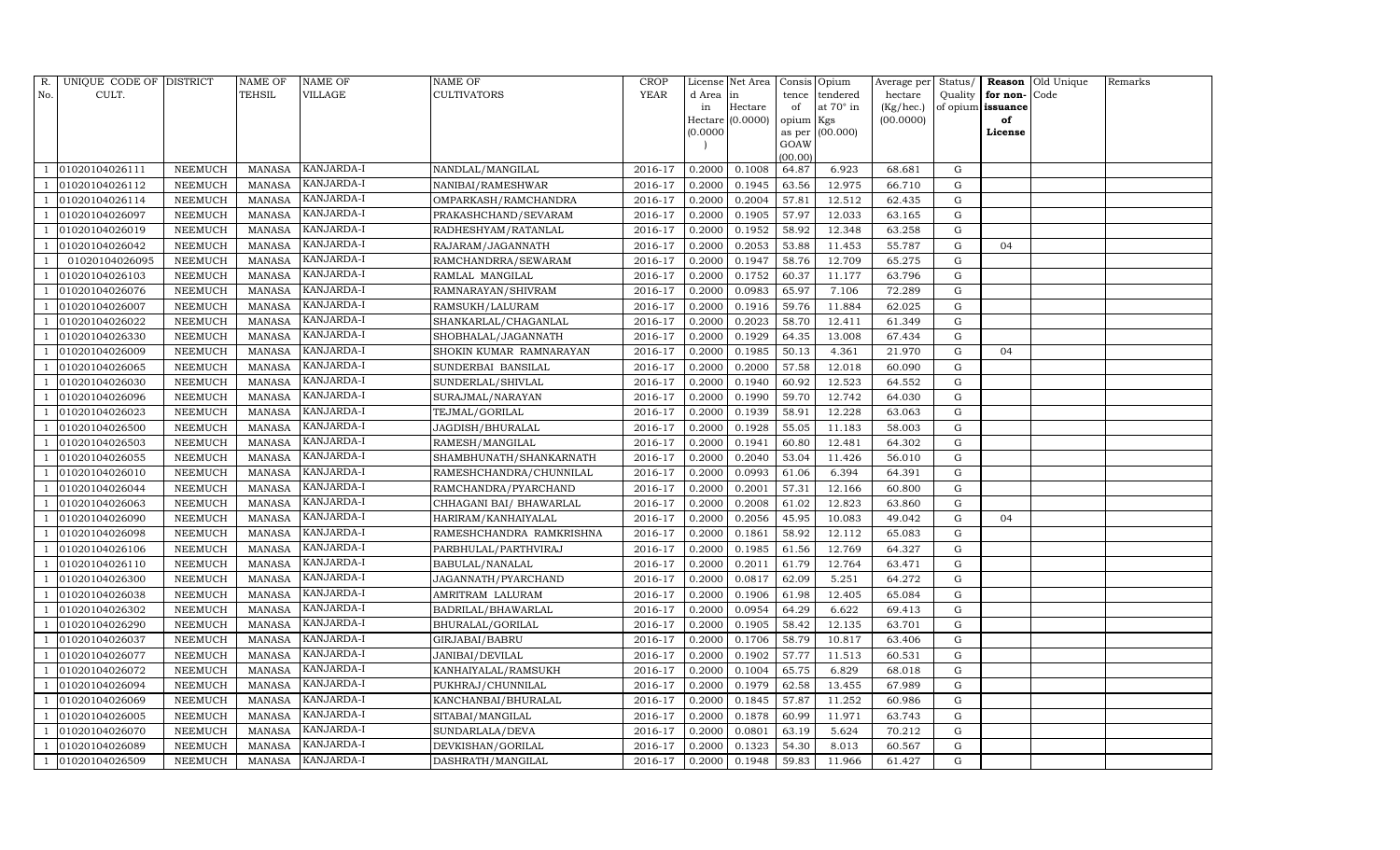|                          | R. UNIQUE CODE OF DISTRICT |                 | <b>NAME OF</b> | <b>NAME OF</b>    | <b>NAME OF</b>             | <b>CROP</b>    |           | License Net Area   Consis   Opium |           |                 |           |              |                   | Average per Status/ Reason Old Unique | Remarks                          |  |
|--------------------------|----------------------------|-----------------|----------------|-------------------|----------------------------|----------------|-----------|-----------------------------------|-----------|-----------------|-----------|--------------|-------------------|---------------------------------------|----------------------------------|--|
| No.                      | CULT.                      |                 | <b>TEHSIL</b>  | VILLAGE           | <b>CULTIVATORS</b>         | YEAR           | d Area in |                                   | tence     | tendered        | hectare   | Quality      | for non-Code      |                                       |                                  |  |
|                          |                            |                 |                |                   |                            |                | in        | Hectare                           | of        | at 70° in       | (Kg/hec.) |              | of opium issuance |                                       |                                  |  |
|                          |                            |                 |                |                   |                            |                |           | Hectare (0.0000)                  | opium Kgs |                 | (00.0000) |              | of                |                                       |                                  |  |
|                          |                            |                 |                |                   |                            |                | (0.0000)  |                                   | GOAW      | as per (00.000) |           |              | License           |                                       |                                  |  |
|                          |                            |                 |                |                   |                            |                |           |                                   | (00.00)   |                 |           |              |                   |                                       |                                  |  |
|                          | 01020104026506             | NEEMUCH         | MANASA         | <b>KANJARDA-I</b> | NANDUBAI/PAYARCHANDA       | 2016-17        | 0.2000    | 0.1971                            | 59.32     | 13.008          | 65.997    | G            |                   |                                       |                                  |  |
|                          | 01020104026054             | NEEMUCH         | <b>MANASA</b>  | KANJARDA-I        | AMOLAKCHAND/NANDLAL        | 2016-17        | 0.2000    | 0.0490                            | 65.13     | 3.675           | 75.000    | G            |                   |                                       |                                  |  |
|                          | 01020104026017             | NEEMUCH         | MANASA         | KANJARDA-I        | NANDUBAI/MOTILAL           | 2016-17        | 0.2000    | 0.1800                            | 57.93     | 11.329          | 62.939    | G            |                   |                                       |                                  |  |
| $\overline{1}$           | 01020104026041             | NEEMUCH         | <b>MANASA</b>  | KANJARDA-I        | LAXMAN/RAMSUKH             | 2016-17        | 0.2000    | 0.1893                            | 61.26     | 12.593          | 66.524    | G            |                   |                                       |                                  |  |
|                          | 01020104026507             | NEEMUCH         | <b>MANASA</b>  | KANJARDA-I        | MODIRAM/NARAYAN            | 2016-17        | 0.2000    | 0.1976                            | 57.87     | 11.830          | 59.868    | G            |                   |                                       |                                  |  |
|                          | 01020104026505             | NEEMUCH         | <b>MANASA</b>  | KANJARDA-I        | RAMLAL/MATHURALAL          | 2016-17        | 0.2000    | 0.1829                            | 58.86     | 11.864          | 64.866    | G            |                   |                                       |                                  |  |
|                          | 01020104026511             | NEEMUCH         | <b>MANASA</b>  | KANJARDA-I        | GOPAL/GANGARAM             | 2016-17        | 0.2000    | 0.1975                            | 58.35     | 12.320          | 62.380    | G            |                   |                                       | TRANFER KOCHWA, CHITTORGARH-III  |  |
| $\overline{\phantom{0}}$ | 01020104026515             | NEEMUCH         | <b>MANASA</b>  | KANJARDA-I        | KHEMRAJ/HEERA              | 2016-17        | 0.2000    | 0.2037                            | 53.87     | 11.320          | 55.572    | G            | 04                |                                       |                                  |  |
|                          | 01020104026532             | NEEMUCH         | <b>MANASA</b>  | KANJARDA-I        | KHEMARAJ/NANALAL           | 2016-17        | 0.2000    | 0.1810                            | 57.78     | 11.069          | 61.155    | G            |                   |                                       |                                  |  |
|                          | 01020104026535             | NEEMUCH         | <b>MANASA</b>  | KANJARDA-I        | SHANKARLAL/GAURILAL        | 2016-17        | 0.2000    | 0.1956                            | 55.58     | 11.346          | 58.006    | G            |                   |                                       |                                  |  |
|                          | 01020104026536             | NEEMUCH         | <b>MANASA</b>  | KANJARDA-I        | DEVILAL/NANALAL            | 2016-17        | 0.2000    | 0.1989                            | 60.14     | 12.879          | 64.751    | G            |                   |                                       |                                  |  |
| $\overline{1}$           | 01020104026537             | NEEMUCH         | <b>MANASA</b>  | KANJARDA-I        | SOKIN KUMAR MODIRAM        | 2016-17        | 0.2000    | 0.1950                            | 58.87     | 12.094          | 62.021    | G            | 01                |                                       |                                  |  |
|                          | 01020104026032             | NEEMUCH         | <b>MANASA</b>  | KANJARDA-I        | RAMLAL/KANHAIYALAL         | 2016-17        | 0.2000    | 0.1950                            | 61.07     | 12.982          | 66.574    | G            |                   |                                       |                                  |  |
|                          | 01020104026538             | NEEMUCH         | <b>MANASA</b>  | KANJARDA-I        | MOHAN/NANURAM              | 2016-17        | 0.2000    | 0.0980                            | 62.91     | 6.677           | 68.133    | G            |                   |                                       |                                  |  |
|                          | 01020104026539             | NEEMUCH         | <b>MANASA</b>  | KANJARDA-I        | KAILASH MANGILAL           | 2016-17        | 0.2000    | 0.1944                            | 61.20     | 12.695          | 65.303    | G            |                   |                                       |                                  |  |
|                          | 01020104026540             | NEEMUCH         | MANASA         | KANJARDA-I        | MOHANLAL BADRILAL          | 2016-17        | 0.2000    | 0.1938                            | 60.35     | 12.467          | 64.329    | G            |                   |                                       |                                  |  |
|                          | 01020104026335             | NEEMUCH         | <b>MANASA</b>  | KANJARDA-I        | CHAGANLAL RUPA             | 2016-17        | 0.2000    | 0.1905                            | 60.56     | 12.657          | 66.441    | G            |                   |                                       |                                  |  |
|                          | 01020104026499             | NEEMUCH         | <b>MANASA</b>  | KANJARDA-I        | SURESHCHANDRA YAMUNASHANKA | 2016-17        | 0.2000    | 0.1777                            | 61.70     | 11.503          | 64.733    | G            |                   |                                       |                                  |  |
|                          | 01020104026028             | NEEMUCH         | <b>MANASA</b>  | KANJARDA-I        | GOPAL BHANWARLAL           | 2016-17        | 0.1200    | 0.1106                            | 60.65     | 7.131           | 64.476    | G            |                   |                                       |                                  |  |
| $\overline{1}$           | 01020104026039             | NEEMUCH         | <b>MANASA</b>  | KANJARDA-I        | PREMSHANKAR LAXMAN         | 2016-17        | 0.1200    | 0.0406                            | 61.79     | 2.789           | 68.695    | G            |                   |                                       |                                  |  |
|                          | 01020104026257             | NEEMUCH         | <b>MANASA</b>  | KANJARDA-I        | GAURILAL DAULAJI           | 2016-17        | 0.1200    | 0.1168                            | 57.92     | 7.323           | 62.697    | G            |                   |                                       |                                  |  |
|                          | 01020104026045             | <b>NEEMUCH</b>  | <b>MANASA</b>  | KANJARDA-I        | JANIBAI GULABCHAND         | 2016-17        | 0.1200    |                                   |           |                 |           | $\rm F$      |                   |                                       |                                  |  |
|                          | 01020104026109             | NEEMUCH         | MANASA         | KANJARDA-I        | LAXMAN GAURILAL            | 2016-17        | 0.1200    | 0.1172                            | 61.08     | 7.644           | 65.222    | G            |                   |                                       |                                  |  |
| -1                       | 01020104026534             | NEEMUCH         | MANASA         | KANJARDA-I        | JAGDISH/PRABHULAL          | 2016-17        | 0.1200    | 0.0391                            | 60.72     | 2.715           | 69.437    | G            |                   |                                       |                                  |  |
|                          | 01020104026531             | NEEMUCH         | <b>MANASA</b>  | KANJARDA-I        | RAMESH SHOBHALAL           | 2016-17        | 0.1200    | 0.0466                            | 59.30     | 2.999           | 64.356    | G            |                   |                                       |                                  |  |
| - 1                      | 01020104026047             | NEEMUCH         | <b>MANASA</b>  | KANJARDA-I        | RAMCHANDRA VARDICHANDRA    | 2016-17        | 0.1200    | 0.1177                            | 62.69     | 7.926           | 67.341    | G            |                   |                                       |                                  |  |
|                          | 01020104026093             | NEEMUCH         | <b>MANASA</b>  | KANJARDA-I        | MANGILAL NANALAL           | 2016-17        | 0.1200    |                                   |           |                 |           | F            |                   |                                       |                                  |  |
| $\overline{1}$           | 01020104026498             | NEEMUCH         | <b>MANASA</b>  | <b>KANJARDA-I</b> | PREMCHANDRA KANHAIYALAL    | 2016-17        | 0.1200    |                                   |           |                 |           | $_{\rm F}$   |                   |                                       | TRANSFER KOCHWA, CHITTORGARH-III |  |
|                          | 01020104026073             | NEEMUCH         | <b>MANASA</b>  | KANJARDA-I        | BHAGIRATH GOBINDRAM        | 2016-17        | 0.1200    | 0.1093                            | 60.98     | 7.501           | 68.628    | G            |                   |                                       |                                  |  |
|                          | 01020104026003             | NEEMUCH         | <b>MANASA</b>  | KANJARDA-I        | BHERULAL NARAYAN           | 2016-17        | 0.1200    |                                   |           |                 |           | $\rm F$      |                   |                                       |                                  |  |
|                          | 01020104026021             | NEEMUCH         | <b>MANASA</b>  | KANJARDA-I        | NANIBAI PHULCHAND          | $2016 - 17$    | 0.1200    | 0.1014                            | 64.10     | 6.840           | 67.456    | G            |                   |                                       |                                  |  |
|                          | 01020104026004             | NEEMUCH         | <b>MANASA</b>  | KANJARDA-I        | KANHAIYALAL MOTILAL        | 2016-17        | 0.1200    |                                   |           |                 |           | $\mathbf{F}$ |                   |                                       |                                  |  |
|                          | 01020104026029             | <b>NEEMUCH</b>  | <b>MANASA</b>  | KANJARDA-I        | KUSUMBAI GIRIJASHANKAR     | 2016-17        | 0.1200    |                                   |           |                 |           | $\mathbf{F}$ |                   |                                       |                                  |  |
|                          | 01020104026079             | NEEMUCH         | <b>MANASA</b>  | KANJARDA-I        | LAXMAN RAMLAL              | 2016-17        | 0.1200    | 0.1180                            | 60.63     | 7.579           | 64.229    | G            |                   |                                       |                                  |  |
| $\overline{1}$           | 01020104026102             | NEEMUCH         | <b>MANASA</b>  | KANJARDA-I        | MOHANGIR ONKARGIR          | 2016-17        | 0.1200    | 0.1167                            | 55.02     | 6.799           | 58.260    | G            |                   |                                       |                                  |  |
|                          | 01020104026001             | ${\tt NEEMUCH}$ | <b>MANASA</b>  | KANJARDA-I        | NANALAL BHURALAL           | 2016-17        | 0.1200    |                                   |           |                 |           | $\mathbf{F}$ |                   |                                       |                                  |  |
|                          | 01020104026020             | NEEMUCH         | <b>MANASA</b>  | KANJARDA-I        | NATHULAL MEGHRAJ           | 2016-17        | 0.1200    | 0.1168                            | 56.06     | 6.879           | 58.896    | G            |                   |                                       |                                  |  |
| - 1                      | 01020104026489             | NEEMUCH         | <b>MANASA</b>  | KANJARDA-I        | RAMCHANDRA KANWARLAL       | 2016-17        | 0.1200    | 0.1200                            | 58.56     | 7.538           | 62.817    | G            |                   |                                       |                                  |  |
| $\overline{1}$           | 01020104026018             | NEEMUCH         | <b>MANASA</b>  | KANJARDA-I        | RAMLAL NATHU               | 2016-17        | 0.1200    | 0.0462                            | 65.32     | 3.387           | 73.312    | G            |                   |                                       |                                  |  |
| $\overline{1}$           | 01020104026027             | <b>NEEMUCH</b>  | <b>MANASA</b>  | KANJARDA-I        | RUKMANIBAI KANHAIYALAL     | 2016-17 0.1200 |           | 0.1104                            | 59.93     | 7.363           | 66.694    | G            |                   |                                       |                                  |  |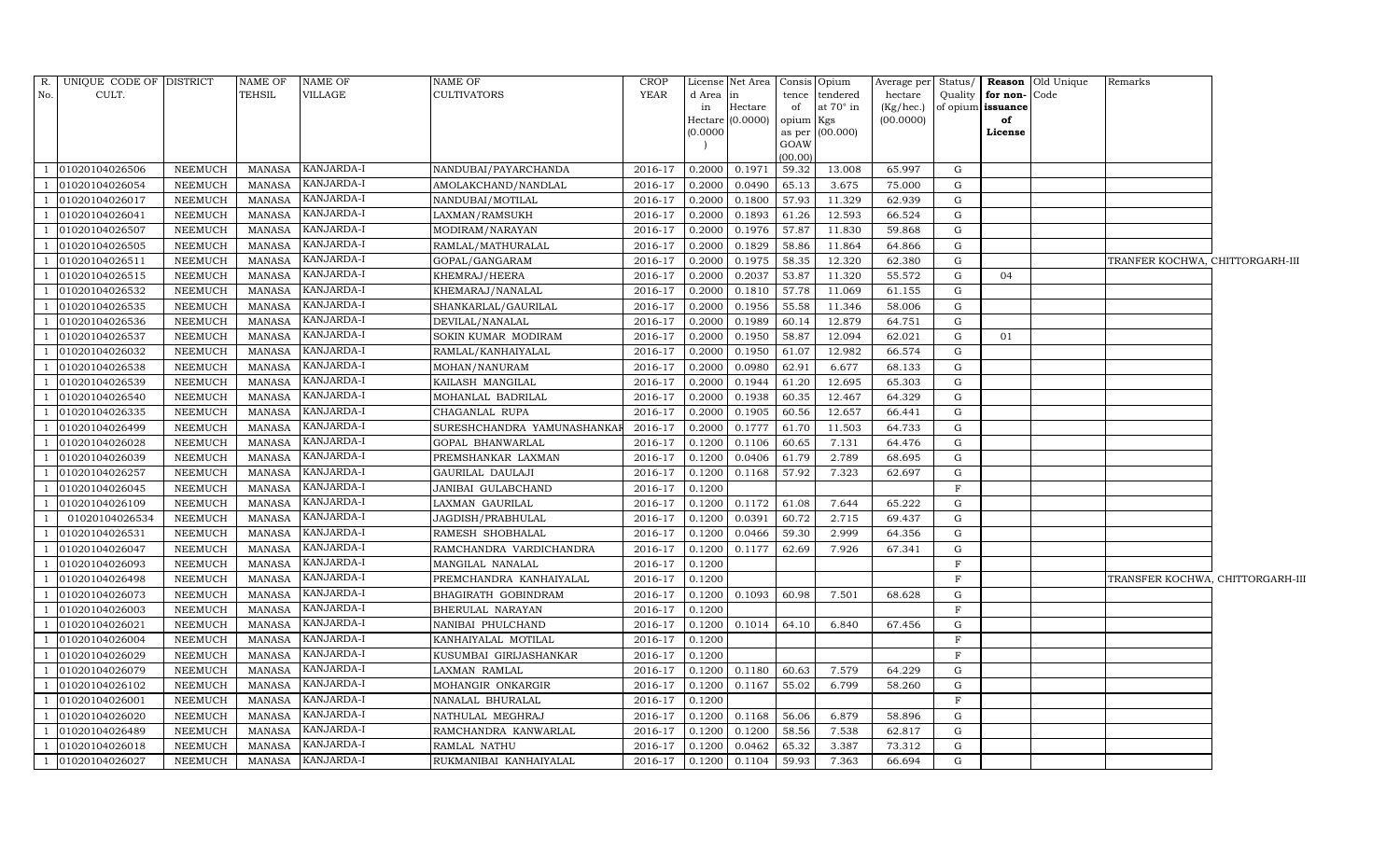| R.  | UNIQUE CODE OF DISTRICT |                | NAME OF       | <b>NAME OF</b> | NAME OF                | <b>CROP</b> |          | License Net Area |           | Consis Opium     | Average per Status/ |              |                   | Reason Old Unique | Remarks |
|-----|-------------------------|----------------|---------------|----------------|------------------------|-------------|----------|------------------|-----------|------------------|---------------------|--------------|-------------------|-------------------|---------|
| No. | CULT.                   |                | TEHSIL        | VILLAGE        | <b>CULTIVATORS</b>     | YEAR        | d Area   | in               | tence     | tendered         | hectare             | Quality      | for non-Code      |                   |         |
|     |                         |                |               |                |                        |             | in       | Hectare          | of        | at $70^\circ$ in | (Kg/hec.)           |              | of opium issuance |                   |         |
|     |                         |                |               |                |                        |             |          | Hectare (0.0000) | opium Kgs |                  | (00.0000)           |              | of                |                   |         |
|     |                         |                |               |                |                        |             | (0.0000) |                  | GOAW      | as per (00.000)  |                     |              | License           |                   |         |
|     |                         |                |               |                |                        |             |          |                  | (00.00)   |                  |                     |              |                   |                   |         |
|     | 01020104026036          | NEEMUCH        | <b>MANASA</b> | KANJARDA-I     | GODAVARIBAI BHANWARLAL | 2016-17     | 0.1200   | 0.1070           | 49.09     | 5.737            | 53.617              | G            | 04                |                   |         |
|     | 01020104026053          | NEEMUCH        | <b>MANASA</b> | KANJARDA-I     | SHAUKIN KUMAR RUGHNATH | 2016-17     | 0.1200   | 0.1115           | 52.98     | 5.903            | 52.942              | G            | 04                |                   |         |
|     | 01020104026060          | NEEMUCH        | <b>MANASA</b> | KANJARDA-I     | MOTYABAI AASHARAM      | 2016-17     | 0.1200   | 0.1201           | 57.73     | 7.068            | 58.851              | G            |                   |                   |         |
|     | 01020104026066          | NEEMUCH        | <b>MANASA</b> | KANJARDA-I     | UDAYRAM NANDLAL        | 2016-17     | 0.1200   | 0.1140           | 58.86     | 6.878            | 60.333              | G            |                   |                   |         |
|     | 01020104026075          | NEEMUCH        | <b>MANASA</b> | KANJARDA-I     | KANHAIYALAL MODA       | 2016-17     | 0.1200   | 0.1114           | 55.37     | 6.375            | 57.226              | G            |                   |                   |         |
|     | 01020104026078          | NEEMUCH        | <b>MANASA</b> | KANJARDA-I     | FULCHAND PRABHULAL     | 2016-17     | 0.1200   |                  |           |                  |                     | $\mathbf F$  |                   |                   |         |
|     | 01020104026081          | NEEMUCH        | <b>MANASA</b> | KANJARDA-I     | SUKHLAL RAMLAL         | 2016-17     | 0.1200   | 0.1113           | 51.60     | 6.015            | 54.043              | G            | 04                |                   |         |
|     | 01020104026084          | NEEMUCH        | <b>MANASA</b> | KANJARDA-I     | MOHANLAL BHANWARLAL    | 2016-17     | 0.1200   | 0.0419           | 59.79     | 2.776            | 66.253              | G            |                   |                   |         |
|     | 01020104026104          | <b>NEEMUCH</b> | <b>MANASA</b> | KANJARDA-I     | CHUNNILAL NANALAL      | 2016-17     | 0.1200   | 0.1200           | 61.64     | 7.740            | 64.500              | G            |                   |                   |         |
|     | 01020104026227          | NEEMUCH        | <b>MANASA</b> | KANJARDA-I     | MANGILAL PRATHVIRAJ    | 2016-17     | 0.1200   | 0.1182           | 61.02     | 7.906            | 66.887              | G            |                   |                   |         |
|     | 01020104026013          | NEEMUCH        | <b>MANASA</b> | KANJARDA-I     | AMRITLAL SUNDARLAL     | 2016-17     | 0.1200   | 0.1188           | 61.34     | 7.694            | 64.764              | G            |                   |                   |         |
|     | 01020104026046          | NEEMUCH        | <b>MANASA</b> | KANJARDA-I     | NATHULAL RUPA          | 2016-17     | 0.1200   | 0.1159           | 54.89     | 6.493            | 56.022              | G            |                   |                   |         |
|     | 01020104026048          | <b>NEEMUCH</b> | <b>MANASA</b> | KANJARDA-I     | BIHARILAL SHANKAR      | 2016-17     | 0.1200   | 0.1176           | 57.54     | 7.456            | 63.401              | G            |                   |                   |         |
|     | 01020104026056          | NEEMUCH        | <b>MANASA</b> | KANJARDA-I     | MANGILAL GHISA         | 2016-17     | 0.1200   |                  |           |                  |                     | $\,$ F       |                   |                   |         |
|     | 01020104026050          | NEEMUCH        | <b>MANASA</b> | KANJARDA-I     | VISHNULAL LALU         | 2016-17     | 0.1200   | 0.1088           | 56.32     | 6.565            | 60.340              | G            |                   |                   |         |
|     | 01020104026363          | NEEMUCH        | MANASA        | KANJARDA-I     | BHANWARLAL KALU        | 2016-17     | 0.1200   | 0.1050           | 54.88     | 6.280            | 59.810              | G            |                   |                   |         |
|     | 01020104025033          | NEEMUCH        | <b>MANASA</b> | KANJARDA-I     | ONKARLAL GOURILAL      | 2016-17     | 0.1200   |                  |           |                  |                     | F            |                   |                   |         |
|     | 01020104007074          | NEEMUCH        | <b>MANASA</b> | KANJARDA-I     | DHAPUBAI MOHANLAL      | 2016-17     | 0.1200   |                  |           |                  |                     | $\mathbf{F}$ |                   |                   |         |
|     | 01020104026127          | NEEMUCH        | <b>MANASA</b> | KANJARDA-II    | AMARCHAND/MOHANLAL     | 2016-17     | 0.2000   | 0.1830           | 65.09     | 13.009           | 71.087              | G            |                   |                   |         |
|     | 01020104026123          | NEEMUCH        | <b>MANASA</b> | KANJARDA-II    | AMARTIBAI/MANGILAL     | 2016-17     | 0.2000   | 0.1911           | 60.81     | 12.284           | 64.280              | G            |                   |                   |         |
|     | 01020104026120          | NEEMUCH        | <b>MANASA</b> | KANJARDA-II    | BANSILAL/GOPI          | 2016-17     | 0.2000   | 0.2025           | 62.31     | 13.566           | 66.993              | G            |                   |                   |         |
|     | 01020104026141          | NEEMUCH        | <b>MANASA</b> | KANJARDA-II    | BHAGIRATH/KHEMRAJ      | 2016-17     | 0.2000   | 0.1826           | 59.54     | 12.308           | 67.404              | G            |                   |                   |         |
|     | 01020104026130          | NEEMUCH        | <b>MANASA</b> | KANJARDA-II    | BHEEMARAJ/JALAM        | 2016-17     | 0.2000   | 0.1970           | 53.81     | 11.023           | 55.954              | G            | 04                |                   |         |
|     | 01020104026212          | NEEMUCH        | <b>MANASA</b> | KANJARDA-II    | CHATRIBAI/GISHALAL     | 2016-17     | 0.2000   | 0.2006           | 61.36     | 13.964           | 69.611              | G            |                   |                   |         |
|     | 01020104026119          | NEEMUCH        | <b>MANASA</b> | KANJARDA-II    | GANGRAM/HIRA           | 2016-17     | 0.2000   | 0.2049           | 63.84     | 13.799           | 67.345              | G            |                   |                   |         |
|     | 01020104026245          | NEEMUCH        | <b>MANASA</b> | KANJARDA-II    | GISHALAL/KALU          | 2016-17     | 0.2000   | 0.1847           | 59.79     | 12.394           | 67.103              | G            |                   |                   |         |
|     | 01020104026168          | NEEMUCH        | <b>MANASA</b> | KANJARDA-II    | GISHALAL/NARAYAN       | 2016-17     | 0.2000   | 0.1933           | 54.86     | 11.630           | 60.166              | $\mathbf G$  |                   |                   |         |
|     | 01020104026126          | NEEMUCH        | <b>MANASA</b> | KANJARDA-II    | HARKUBAI/BHAWARLAL     | 2016-17     | 0.2000   | 0.1856           | 59.53     | 12.110           | 65.248              | G            |                   |                   |         |
|     | 01020104026183          | NEEMUCH        | <b>MANASA</b> | KANJARDA-II    | JAGANNATH/CHAGAN       | 2016-17     | 0.2000   | 0.1456           | 60.43     | 9.911            | 68.070              | G            |                   |                   |         |
|     | 01020104026129          | NEEMUCH        | <b>MANASA</b> | KANJARDA-II    | JANIBAI/NANDLAL        | 2016-17     | 0.2000   | 0.0885           | 62.86     | 6.035            | 68.192              | G            |                   |                   |         |
|     | 01020104026142          | NEEMUCH        | <b>MANASA</b> | KANJARDA-II    | KAILASHCHAND/DAULATRAM | 2016-17     | 0.2000   | 0.1924           | 60.21     | 12.386           | 64.376              | G            |                   |                   |         |
|     | 01020104026131          | NEEMUCH        | <b>MANASA</b> | KANJARDA-II    | MANGILAL/JAGANNATH     | 2016-17     | 0.2000   | 0.2000           | 63.00     | 12.996           | 64.980              | $\mathbf G$  |                   |                   |         |
|     | 01020104026144          | NEEMUCH        | <b>MANASA</b> | KANJARDA-II    | MANGILAL/KHEMA         | 2016-17     | 0.2000   | 0.2000           | 58.30     | 12.584           | 62.920              | G            |                   |                   |         |
|     | 01020104026121          | NEEMUCH        | <b>MANASA</b> | KANJARDA-II    | MEGHRAJ/PARTHVIRAJ     | 2016-17     | 0.2000   | 0.1715           | 61.08     | 11.370           | 66.297              | G            |                   |                   |         |
|     | 01020104026124          | NEEMUCH        | <b>MANASA</b> | KANJARDA-II    | MODIRAM/MAYACHAND      | 2016-17     | 0.2000   | 0.1974           | 58.56     | 12.180           | 61.702              | $\mathbf G$  |                   |                   |         |
|     | 01020104026146          | <b>NEEMUCH</b> | <b>MANASA</b> | KANJARDA-II    | MOTILAL/BALU           | 2016-17     | 0.2000   | 0.1955           | 59.26     | 12.191           | 62.358              | $\mathbf G$  |                   |                   |         |
|     | 01020104026260          | NEEMUCH        | MANASA        | KANJARDA-II    | NANALAL/MODA CHOUDHARY | 2016-17     | 0.2000   | 0.1968           | 61.95     | 13.364           | 67.907              | G            |                   |                   |         |
|     | 01020104026223          | NEEMUCH        | <b>MANASA</b> | KANJARDA-II    | GHANSHAYAM/NANDLAL     | 2016-17     | 0.2000   | 0.1918           | 53.25     | 11.274           | 58.780              | G            |                   |                   |         |
|     | 01020104026246          | NEEMUCH        | MANASA        | KANJARDA-II    | NANDUBAI/SEVARAM       | 2016-17     | 0.2000   | 0.1900           | 58.83     | 12.279           | 64.626              | G            |                   |                   |         |
|     | 01020104026323          | <b>NEEMUCH</b> | MANASA        | KANJARDA-II    | NATHULAL/GANDMAL       | 2016-17     | 0.2000   | 0.2016           | 55.00     | 11.872           | 58.889              | G            |                   |                   |         |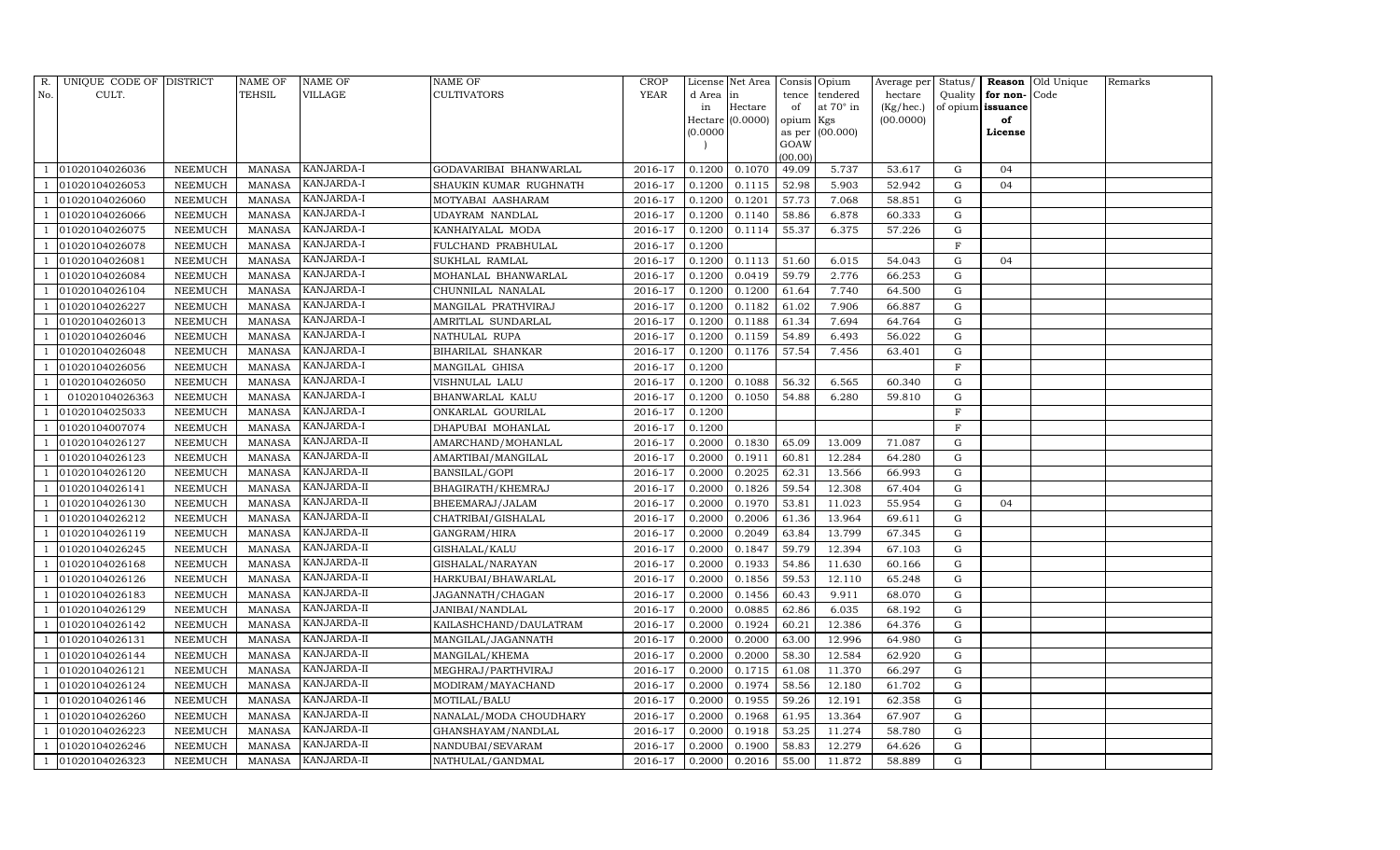| R.             | UNIQUE CODE OF DISTRICT |                | <b>NAME OF</b> | NAME OF     | NAME OF                       | <b>CROP</b> |           | License Net Area |                 | Consis Opium | Average per | Status/   |          | Reason Old Unique | Remarks |
|----------------|-------------------------|----------------|----------------|-------------|-------------------------------|-------------|-----------|------------------|-----------------|--------------|-------------|-----------|----------|-------------------|---------|
| No.            | CULT.                   |                | TEHSIL         | VILLAGE     | CULTIVATORS                   | <b>YEAR</b> | d Area in |                  | tence           | tendered     | hectare     | Quality   | for non- | Code              |         |
|                |                         |                |                |             |                               |             | in        | Hectare          | of              | at 70° in    | (Kg/hec.)   | of opium  | issuance |                   |         |
|                |                         |                |                |             |                               |             |           | Hectare (0.0000) | opium Kgs       |              | (00.0000)   |           | of       |                   |         |
|                |                         |                |                |             |                               |             | (0.0000)  |                  | as per          | (00.000)     |             |           | License  |                   |         |
|                |                         |                |                |             |                               |             |           |                  | GOAW<br>(00.00) |              |             |           |          |                   |         |
|                | 01020104026222          | NEEMUCH        | <b>MANASA</b>  | KANJARDA-II | NATHULAL/KASHIRAM             | 2016-17     | 0.2000    | 0.1876           | 54.87           | 10.778       | 57.452      | G         |          |                   |         |
|                | 01020104026137          | NEEMUCH        | <b>MANASA</b>  | KANJARDA-II | NANIBAI NATHULAL              | 2016-17     | 0.2000    | 0.1917           | 59.67           | 12.258       | 63.944      | G         |          |                   |         |
|                | 01020104026117          | NEEMUCH        | <b>MANASA</b>  | KANJARDA-II | ONKAR/NATHULAL                | 2016-17     | 0.2000    | 0.1960           | 59.81           | 12.475       | 63.648      | G         |          |                   |         |
|                | 01020104026268          | NEEMUCH        | <b>MANASA</b>  | KANJARDA-II | PRAHLAD/RAMSUKH               | 2016-17     | 0.2000    | 0.1975           | 58.31           | 11.679       | 59.134      | ${\rm G}$ |          |                   |         |
|                | 01020104026188          | NEEMUCH        | <b>MANASA</b>  | KANJARDA-II | PYARCHAND/UDA                 | 2016-17     | 0.2000    | 0.1911           | 57.15           | 12.148       | 63.569      | G         |          |                   |         |
|                | 01020104026309          | NEEMUCH        | <b>MANASA</b>  | KANJARDA-II | RADHESHYAM/NANALAL            | 2016-17     | 0.2000    | 0.1923           | 61.13           | 11.763       | 61.170      | ${\rm G}$ |          |                   |         |
|                | 01020104026306          | NEEMUCH        | <b>MANASA</b>  | KANJARDA-II | CHANDIBAI/RAMCHANDRA          | 2016-17     | 0.2000    | 0.0675           | 58.99           | 4.348        | 64.415      | G         |          |                   |         |
|                | 01020104026287          | NEEMUCH        | <b>MANASA</b>  | KANJARDA-II | RAMESHCHANDRA/MOTILAL         | 2016-17     | 0.2000    | 0.2019           | 61.13           | 12.907       | 63.928      | ${\rm G}$ |          |                   |         |
|                | 01020104026266          | <b>NEEMUCH</b> | <b>MANASA</b>  | KANJARDA-II | RATANLAL/MADHOLAL             | 2016-17     | 0.2000    | 0.1929           | 56.47           | 12.149       | 62.981      | G         |          |                   |         |
|                | 01020104026201          | NEEMUCH        | <b>MANASA</b>  | KANJARDA-II | SHANKARLAL/MODA               | 2016-17     | 0.2000    | 0.1898           | 60.34           | 12.628       | 66.533      | ${\rm G}$ |          |                   |         |
|                | 01020104026138          | NEEMUCH        | <b>MANASA</b>  | KANJARDA-II | SUKHALAL RAMLAL               | 2016-17     | 0.2000    | 0.2027           | 59.36           | 12.779       | 63.044      | ${\rm G}$ |          |                   |         |
|                | 01020104026145          | NEEMUCH        | <b>MANASA</b>  | KANJARDA-II | MURLI/GOPI                    | 2016-17     | 0.2000    | 0.2016           | 56.78           | 12.175       | 60.392      | G         |          |                   |         |
|                | 01020104026169          | <b>NEEMUCH</b> | <b>MANASA</b>  | KANJARDA-II | AANIBAI/NANDLAL               | 2016-17     | 0.2000    | 0.1850           | 60.10           | 12.424       | 67.157      | ${\rm G}$ |          |                   |         |
|                | 01020104026229          | NEEMUCH        | MANASA         | KANJARDA-II | DEVILAL/KANWARLAL             | 2016-17     | 0.2000    | 0.1932           | 60.07           | 12.512       | 64.762      | G         |          |                   |         |
|                | 01020104026242          | NEEMUCH        | <b>MANASA</b>  | KANJARDA-II | GHISALAL/NANURAM              | 2016-17     | 0.2000    | 0.1980           | 57.73           | 12.767       | 64.480      | G         |          |                   |         |
|                | 01020104026247          | NEEMUCH        | <b>MANASA</b>  | KANJARDA-II | SURESHCHANDRA/MANGILAL        | 2016-17     | 0.2000    | 0.2004           | 55.40           | 11.697       | 58.368      | G         |          |                   |         |
|                | 01020104026252          | <b>NEEMUCH</b> | <b>MANASA</b>  | KANJARDA-II | PANNALAL/AMARCHAND            | 2016-17     | 0.2000    | 0.1954           | 54.10           | 11.253       | 57.590      | G         |          |                   |         |
|                | 01020104026276          | NEEMUCH        | MANASA         | KANJARDA-II | GANDIBAI/BHAWARLAL            | 2016-17     | 0.2000    | 0.1954           | 58.05           | 11.809       | 60.435      | G         |          |                   |         |
|                | 01020104026322          | NEEMUCH        | <b>MANASA</b>  | KANJARDA-II | RUGHNATH/NARAYAN              | 2016-17     | 0.2000    | 0.1613           | 64.10           | 11.565       | 71.699      | G         |          |                   |         |
|                | 01020104026491          | NEEMUCH        | <b>MANASA</b>  | KANJARDA-II | TULSIRAM/KISHANLAL            | 2016-17     | 0.2000    | 0.1857           | 62.94           | 12.831       | 69.095      | G         |          |                   |         |
|                | 01020104026493          | NEEMUCH        | <b>MANASA</b>  | KANJARDA-II | BALU/BHERULAL                 | 2016-17     | 0.2000    | 0.2000           | 58.16           | 12.546       | 62.730      | ${\rm G}$ |          |                   |         |
|                | 01020104026133          | NEEMUCH        | <b>MANASA</b>  | KANJARDA-II | PRABHULAL/NARAYAN             | 2016-17     | 0.2000    | 0.1008           | 60.00           | 6.326        | 62.758      | ${\rm G}$ |          |                   |         |
|                | 01020104026147          | NEEMUCH        | <b>MANASA</b>  | KANJARDA-II | NANDKISHORE/KACHRU            | 2016-17     | 0.2000    | 0.1977           | 38.26           | 7.887        | 39.894      | G         | 04       |                   |         |
|                | 01020104026191          | NEEMUCH        | <b>MANASA</b>  | KANJARDA-II | GORILAL/GANGARAM              | 2016-17     | 0.2000    | 0.1876           | 57.69           | 11.719       | 62.468      | G         |          |                   |         |
|                | 01020104026211          | NEEMUCH        | <b>MANASA</b>  | KANJARDA-II | GISHALAL/HARLAL               | 2016-17     | 0.2000    | 0.1953           | 59.94           | 12.904       | 66.073      | ${\rm G}$ |          |                   |         |
|                | 01020104026163          | NEEMUCH        | <b>MANASA</b>  | KANJARDA-II | JANIBAI/RATANLAL              | 2016-17     | 0.2000    | 0.1912           | 56.67           | 12.127       | 63.426      | G         |          |                   |         |
|                | 01020104026140          | NEEMUCH        | <b>MANASA</b>  | KANJARDA-II | ABDUL SATTAR/MOHAMMAD         | 2016-17     | 0.2000    | 0.1994           | 58.28           | 11.889       | 59.624      | ${\rm G}$ |          |                   |         |
|                | 01020104026228          | <b>NEEMUCH</b> | <b>MANASA</b>  | KANJARDA-II | BADRILAL/GANGARAM             | 2016-17     | 0.2000    | 0.1959           | 56.42           | 11.679       | 59.617      | ${\rm G}$ |          |                   |         |
|                | 01020104026149          | NEEMUCH        | <b>MANASA</b>  | KANJARDA-II | BANSHILAL/GOBARLAL            | 2016-17     | 0.2000    | 0.1953           | 58.13           | 12.448       | 63.738      | G         |          |                   |         |
|                | 01020104026308          | NEEMUCH        | <b>MANASA</b>  | KANJARDA-II | BASHANTILAL/MADHOLAL          | 2016-17     | 0.2000    | 0.0492           | 60.05           | 3.311        | 67.297      | G         |          |                   |         |
|                | 01020104026332          | NEEMUCH        | <b>MANASA</b>  | KANJARDA-II | PYARCHAND KAJODIMAL           | 2016-17     | 0.2000    | 0.1981           | 46.45           | 8.806        | 44.452      | G         | 04       |                   |         |
|                | 01020104026196          | <b>NEEMUCH</b> | <b>MANASA</b>  | KANJARDA-II | DEVKISHAN/LAHARMAL            | 2016-17     | 0.2000    | 0.1973           | 56.91           | 12.496       | 63.335      | G         |          |                   |         |
|                | 01020104026198          | NEEMUCH        | <b>MANASA</b>  | KANJARDA-II | MANGILAL/MADHAVLAL            | 2016-17     | 0.2000    | 0.1493           | 62.28           | 10.196       | 68.292      | ${\rm G}$ |          |                   |         |
|                | 01020104026316          | NEEMUCH        | <b>MANASA</b>  | KANJARDA-II | MOHANLAL/KANHAIYALAL          | 2016-17     | 0.2000    | 0.2035           | 60.10           | 12.827       | 63.032      | G         |          |                   |         |
|                | 01020104026184          | NEEMUCH        | <b>MANASA</b>  | KANJARDA-II | MANGIBAI/MADANLAL D O MOTYAB  | 2016-17     | 0.2000    | 0.1861           | 59.12           | 12.322       | 66.212      | ${\rm G}$ |          |                   |         |
|                | 01020104026264          | <b>NEEMUCH</b> | <b>MANASA</b>  | KANJARDA-II | PRAKASH/GOBAR                 | 2016-17     | 0.2000    | 0.0979           | 60.11           | 6.329        | 64.648      | ${\rm G}$ |          |                   |         |
|                | 01020104026494          | NEEMUCH        | <b>MANASA</b>  | KANJARDA-II | SUNILKUMAR/RAGHUNATH D.P. DHA | 2016-17     | 0.2000    | 0.1918           | 65.65           | 13.486       | 70.313      | G         |          |                   |         |
|                | 01020104026136          | NEEMUCH        | <b>MANASA</b>  | KANJARDA-II | KASHIBAI/MATHURALAL           | 2016-17     | 0.2000    | 0.1910           | 58.40           | 11.455       | 59.974      | G         |          |                   |         |
|                | 01020104026517          | NEEMUCH        | <b>MANASA</b>  | KANJARDA-II | LALURAM/BHANVARLAL            | 2016-17     | 0.2000    | 0.1968           | 51.09           | 10.379       | 52.739      | G         | 04       |                   |         |
| $\overline{1}$ | 01020104026522          | NEEMUCH        | MANASA         | KANJARDA-II | BHAGUBAI/HARIRAM              | 2016-17     | 0.2000    | 0.2009           | 58.52           | 12.615       | 62.792      | G         |          |                   |         |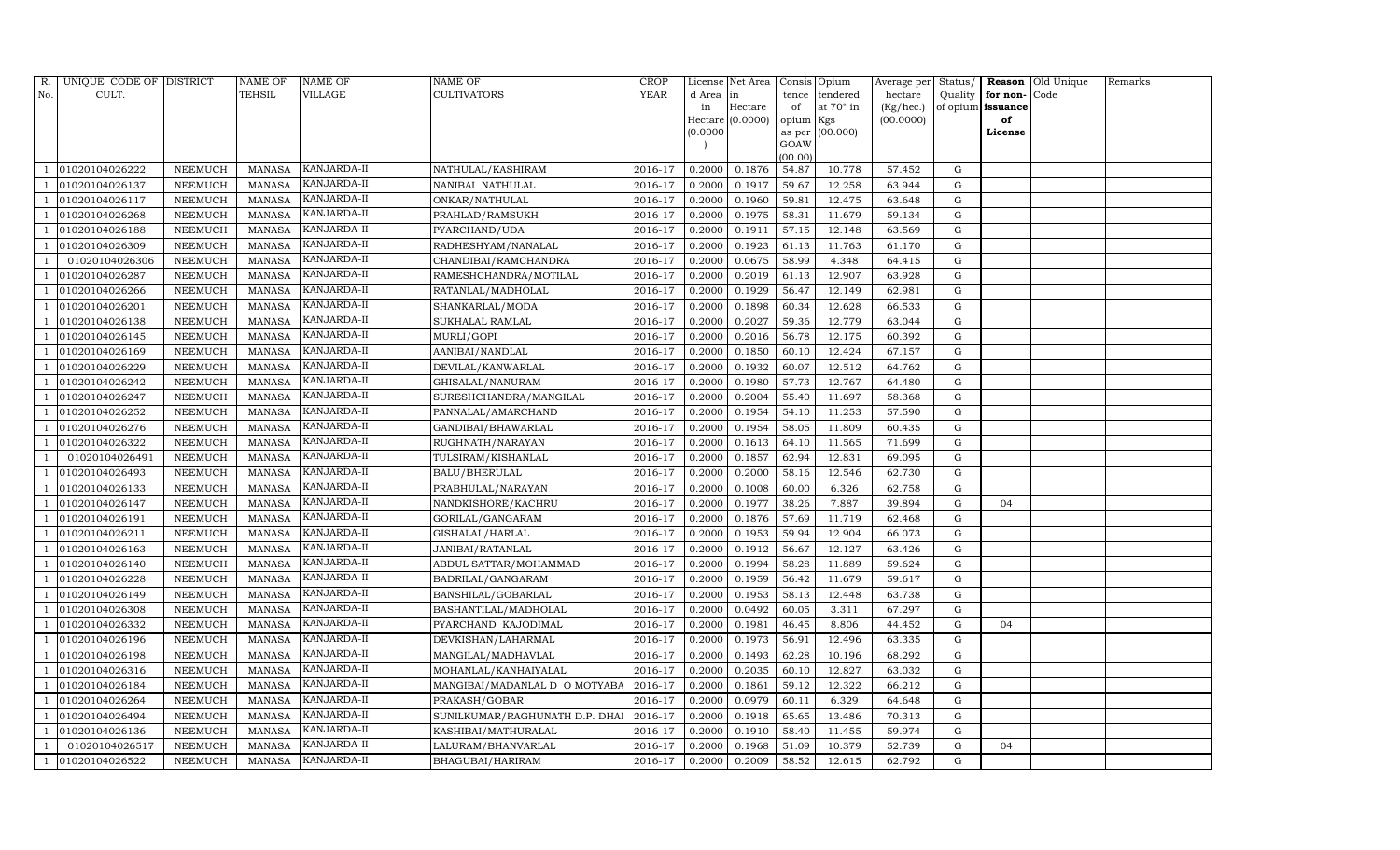| R.  | UNIQUE CODE OF DISTRICT |                | NAME OF       | <b>NAME OF</b> | NAME OF                 | <b>CROP</b> |          | License Net Area Consis Opium |           |                  | Average per Status/ |              |                   | <b>Reason</b> Old Unique | Remarks |
|-----|-------------------------|----------------|---------------|----------------|-------------------------|-------------|----------|-------------------------------|-----------|------------------|---------------------|--------------|-------------------|--------------------------|---------|
| No. | CULT.                   |                | TEHSIL        | VILLAGE        | <b>CULTIVATORS</b>      | YEAR        | d Area   | in                            |           | tence tendered   | hectare             | Quality      | for non-Code      |                          |         |
|     |                         |                |               |                |                         |             | in       | Hectare                       | of        | at $70^\circ$ in | (Kg/hec.)           |              | of opium issuance |                          |         |
|     |                         |                |               |                |                         |             |          | Hectare $(0.0000)$            | opium Kgs |                  | (00.0000)           |              | of                |                          |         |
|     |                         |                |               |                |                         |             | (0.0000) |                               | GOAW      | as per (00.000)  |                     |              | License           |                          |         |
|     |                         |                |               |                |                         |             |          |                               | (00.00)   |                  |                     |              |                   |                          |         |
|     | 01020104026526          | NEEMUCH        | MANASA        | KANJARDA-II    | RAMESHCHANDRA/HARLAL    | 2016-17     | 0.2000   | 0.1882                        | 60.42     | 12.110           | 64.346              | G            |                   |                          |         |
|     | 01020104026527          | NEEMUCH        | <b>MANASA</b> | KANJARDA-II    | RAMLAL/BADRILAL         | 2016-17     | 0.2000   | 0.1958                        | 60.17     | 12.447           | 63.570              | G            |                   |                          |         |
|     | 01020104026528          | NEEMUCH        | <b>MANASA</b> | KANJARDA-II    | PRABHULAL/SUNDERLAL     | 2016-17     | 0.2000   | 0.1959                        | 58.79     | 12.136           | 61.950              | G            |                   |                          |         |
|     | 01020104026529          | NEEMUCH        | <b>MANASA</b> | KANJARDA-II    | DHAPUBAI/NANALAL        | 2016-17     | 0.2000   | 0.2004                        | 61.33     | 13.677           | 68.249              | G            |                   |                          |         |
|     | 01020104026284          | NEEMUCH        | <b>MANASA</b> | KANJARDA-II    | BHANVARLAL SITARAM      | 2016-17     | 0.2000   | 0.1874                        | 56.07     | 11.382           | 60.736              | G            |                   |                          |         |
|     | 01020104026518          | NEEMUCH        | <b>MANASA</b> | KANJARDA-II    | SUKHIBAI AMRA           | 2016-17     | 0.2000   | 0.1926                        | 58.36     | 12.231           | 63.505              | G            |                   |                          |         |
|     | 01020104026321          | NEEMUCH        | <b>MANASA</b> | KANJARDA-II    | SURAJMAL PRATHVIRAJ     | 2016-17     | 0.2000   | 0.1851                        | 57.90     | 12.192           | 65.867              | G            |                   |                          |         |
|     | 01020104026128          | <b>NEEMUCH</b> | <b>MANASA</b> | KANJARDA-II    | CHAGANLAL MOHANLAL      | 2016-17     | 0.2000   | 0.0816                        | 64.53     | 5.448            | 66.765              | G            |                   |                          |         |
|     | 01020104026513          | <b>NEEMUCH</b> | <b>MANASA</b> | KANJARDA-II    | BHONIRAM JAGANNATH      | 2016-17     | 0.2000   | 0.1954                        | 56.53     | 11.839           | 60.589              | G            |                   |                          |         |
|     | 01020104026232          | NEEMUCH        | <b>MANASA</b> | KANJARDA-II    | KANVARLAL BHURALAL      | 2016-17     | 0.2000   | 0.2009                        | 58.23     | 12.752           | 63.474              | G            |                   |                          |         |
|     | 01020104026307          | NEEMUCH        | <b>MANASA</b> | KANJARDA-II    | LAHARMAL GHEESALAL      | 2016-17     | 0.2000   | 0.1804                        | 61.64     | 11.800           | 65.410              | G            |                   |                          |         |
|     | 01020104026237          | NEEMUCH        | <b>MANASA</b> | KANJARDA-II    | HITESH RAMCHANDRA       | 2016-17     | 0.2000   | 0.1374                        | 60.09     | 9.142            | 66.536              | G            |                   |                          |         |
|     | 01020104026317          | <b>NEEMUCH</b> | <b>MANASA</b> | KANJARDA-II    | BANSHILAL LALURAM       | 2016-17     | 0.1200   | 0.0787                        | 64.47     | 5.710            | 72.554              | G            |                   |                          |         |
|     | 01020104026261          | NEEMUCH        | MANASA        | KANJARDA-II    | BHANWARLAL NANDA        | 2016-17     | 0.1200   | 0.1142                        | 60.58     | 7.443            | 65.175              | G            |                   |                          |         |
|     | 01020104026288          | NEEMUCH        | <b>MANASA</b> | KANJARDA-II    | DEVKISHAN POKHAR        | 2016-17     | 0.1200   | 0.1213                        | 63.14     | 8.497            | 70.049              | G            |                   |                          |         |
|     | 01020104026153          | NEEMUCH        | MANASA        | KANJARDA-II    | GOURILAL JADAVCHAND     | 2016-17     | 0.1200   |                               |           |                  |                     | $\mathbf{F}$ |                   |                          |         |
|     | 01020104026195          | NEEMUCH        | <b>MANASA</b> | KANJARDA-II    | LALURAM RAMA            | 2016-17     | 0.1200   | 0.1196                        | 63.24     | 8.348            | 69.799              | G            |                   |                          |         |
|     | 01020104026210          | NEEMUCH        | MANASA        | KANJARDA-II    | MANGILAL GORILAL        | 2016-17     | 0.1200   | 0.1163                        | 61.82     | 8.090            | 69.561              | G            |                   |                          |         |
|     | 01020104026216          | NEEMUCH        | <b>MANASA</b> | KANJARDA-II    | NANALAL DAULARAM        | 2016-17     | 0.1200   | 0.1206                        | 61.82     | 8.125            | 67.371              | G            |                   |                          |         |
|     | 01020104026215          | NEEMUCH        | <b>MANASA</b> | KANJARDA-II    | NANIBAI NANDLAL         | 2016-17     | 0.1200   | 0.1154                        | 58.60     | 7.216            | 62.530              | G            |                   |                          |         |
|     | 01020104026233          | NEEMUCH        | <b>MANASA</b> | KANJARDA-II    | NARAYAN GORILAL         | 2016-17     | 0.1200   | 0.1103                        | 62.85     | 7.937            | 71.958              | G            |                   |                          |         |
|     | 01020104026473          | NEEMUCH        | <b>MANASA</b> | KANJARDA-II    | PRABHULAL HEERALAL      | 2016-17     | 0.1200   | 0.1154                        | 60.50     | 6.871            | 59.541              | G            |                   |                          |         |
|     | 01020104026176          | NEEMUCH        | <b>MANASA</b> | KANJARDA-II    | RAMLAL PYARA            | 2016-17     | 0.1200   | 0.1021                        | 63.27     | 7.204            | 70.558              | G            |                   |                          |         |
|     | 01020104026490          | NEEMUCH        | <b>MANASA</b> | KANJARDA-II    | RAMESHCHANDRA KACHRULAL | 2016-17     | 0.1200   | 0.1170                        | 54.52     | 6.496            | 55.521              | G            | 04                |                          |         |
|     | 01020104026220          | NEEMUCH        | <b>MANASA</b> | KANJARDA-II    | SHANTILAL BHANWARLAL    | 2016-17     | 0.1200   | 0.1205                        | 58.57     | 7.781            | 64.573              | G            |                   |                          |         |
|     | 01020104026262          | NEEMUCH        | <b>MANASA</b> | KANJARDA-II    | PRATHVIRAJ BHURALAL     | 2016-17     | 0.1200   | 0.1164                        | 61.79     | 8.006            | 68.780              | G            |                   |                          |         |
|     | 01020104026243          | NEEMUCH        | <b>MANASA</b> | KANJARDA-II    | GHEESALAL MEGHRAJ       | 2016-17     | 0.1200   | 0.1152                        | 63.59     | 7.903            | 68.602              | G            |                   |                          |         |
|     | 01020104026305          | NEEMUCH        | <b>MANASA</b> | KANJARDA-II    | BARDICHAND MEGHRAJ      | 2016-17     | 0.1200   |                               |           |                  |                     | $\mathbf{F}$ |                   |                          |         |
|     | 01020104026310          | NEEMUCH        | <b>MANASA</b> | KANJARDA-II    | MOTYABAI KANHAIYALAL    | 2016-17     | 0.1200   | 0.1097                        | 55.07     | 6.097            | 55.579              | G            | 04                |                          |         |
|     | 01020104026152          | NEEMUCH        | <b>MANASA</b> | KANJARDA-II    | BHURALAL AMARCHAND      | 2016-17     | 0.1200   | 0.1152                        | 60.52     | 7.997            | 69.418              | G            |                   |                          |         |
|     | 01020104026235          | NEEMUCH        | <b>MANASA</b> | KANJARDA-II    | DEVILAL GAURILAL        | 2016-17     | 0.1200   | 0.1205                        | 58.27     | 7.533            | 62.515              | G            |                   |                          |         |
|     | 01020104026174          | <b>NEEMUCH</b> | <b>MANASA</b> | KANJARDA-II    | BHERULAL NARAYAN        | 2016-17     | 0.1200   | 0.1128                        | 58.45     | 7.548            | 66.915              | G            |                   |                          |         |
|     | 01020104026299          | NEEMUCH        | <b>MANASA</b> | KANJARDA-II    | DEUBAI KACHRU           | 2016-17     | 0.1200   | 0.1189                        | 59.77     | 7.702            | 64.777              | G            |                   |                          |         |
|     | 01020104026239          | NEEMUCH        | <b>MANASA</b> | KANJARDA-II    | HARIRAM MOTILAL         | 2016-17     | 0.1200   | 0.0550                        | 60.47     | 3.680            | 66.909              | G            |                   |                          |         |
|     | 01020104026148          | NEEMUCH        | <b>MANASA</b> | KANJARDA-II    | RUPCHAND MADHO          | 2016-17     | 0.1200   |                               |           |                  |                     | $\mathbf F$  |                   |                          |         |
|     | 01020104026207          | <b>NEEMUCH</b> | <b>MANASA</b> | KANJARDA-II    | SHANTIBAI NATHULAL      | 2016-17     | 0.1200   | 0.0600                        | 56.24     | 3.712            | 61.867              | G            |                   |                          |         |
|     | 01020104026311          | NEEMUCH        | MANASA        | KANJARDA-II    | PRAKASHCHAND MADHOLAL   | 2016-17     | 0.1200   |                               |           |                  |                     | $\mathbf{F}$ |                   |                          |         |
|     | 01020104026213          | NEEMUCH        | <b>MANASA</b> | KANJARDA-II    | RADHESHYAM GORILAL      | 2016-17     | 0.1200   | 0.0947                        | 59.95     | 6.860            | 72.439              | G            |                   |                          |         |
|     | 01020104026519          | NEEMUCH        | MANASA        | KANJARDA-II    | RAMCHANDRA DAULATRAM    | 2016-17     | 0.1200   | 0.1148                        | 60.28     | 7.371            | 64.207              | G            |                   |                          |         |
|     | 01020104026521          | <b>NEEMUCH</b> | MANASA        | KANJARDA-II    | CHAGANLAL PYARCHAND     | 2016-17     | 0.1200   | 0.1183                        | 62.92     | 7.919            | 66.940              | G            |                   |                          |         |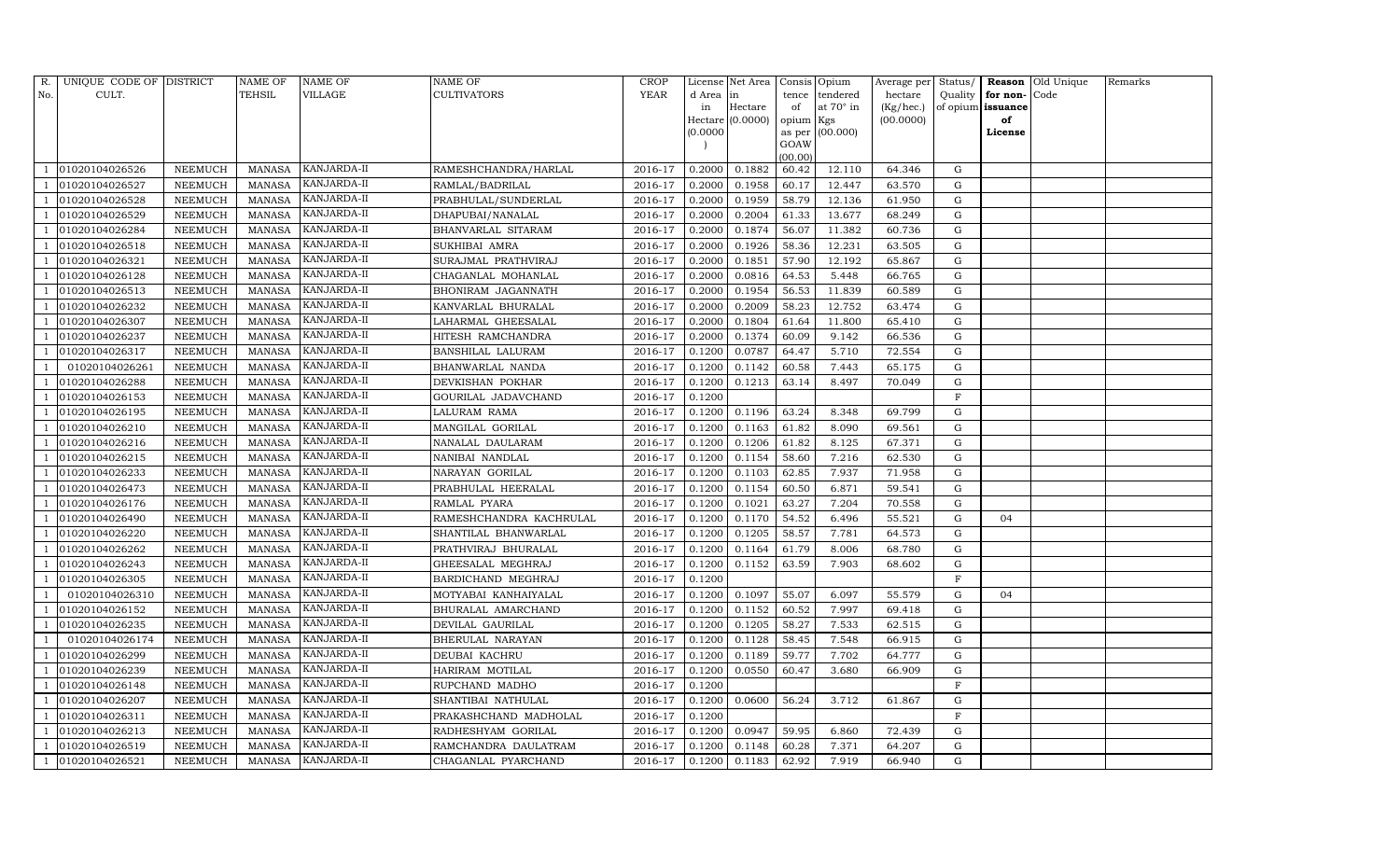| R.  | UNIQUE CODE OF DISTRICT |                 | NAME OF       | <b>NAME OF</b>     | <b>NAME OF</b>          | <b>CROP</b> |           | License Net Area   Consis   Opium |                 |                   | Average per Status/           |             |                          | <b>Reason</b> Old Unique | Remarks |
|-----|-------------------------|-----------------|---------------|--------------------|-------------------------|-------------|-----------|-----------------------------------|-----------------|-------------------|-------------------------------|-------------|--------------------------|--------------------------|---------|
| No. | CULT.                   |                 | TEHSIL        | VILLAGE            | <b>CULTIVATORS</b>      | YEAR        | d Area in |                                   | tence           | tendered          | hectare                       |             | Quality $\vert$ for non- | Code                     |         |
|     |                         |                 |               |                    |                         |             | in        | Hectare                           | of              | at 70° in         | $(Kg/hec.)$ of opium issuance |             |                          |                          |         |
|     |                         |                 |               |                    |                         |             |           | Hectare (0.0000)                  | opium Kgs       |                   | (00.0000)                     |             | of                       |                          |         |
|     |                         |                 |               |                    |                         |             | (0.0000)  |                                   |                 | as per $(00.000)$ |                               |             | License                  |                          |         |
|     |                         |                 |               |                    |                         |             |           |                                   | GOAW<br>(00.00) |                   |                               |             |                          |                          |         |
|     | 01020104026524          | NEEMUCH         | MANASA        | KANJARDA-II        | CHHAGANLAL BHANWARLAL   | 2016-17     | 0.1200    |                                   |                 |                   |                               | $\mathbf F$ |                          |                          |         |
|     | 01020104026180          | NEEMUCH         | <b>MANASA</b> | KANJARDA-II        | HUDDIBAI SHANTILAL      | 2016-17     | 0.1200    | 0.1167                            | 56.79           | 7.277             | 62.356                        | G           |                          |                          |         |
|     | 01020104026231          | NEEMUCH         | MANASA        | KANJARDA-II        | NANALAL BABRU           | 2016-17     | 0.1200    | 0.1192                            | 59.32           | 7.915             | 66.401                        | G           |                          |                          |         |
|     | 01020104026520          | NEEMUCH         | MANASA        | KANJARDA-II        | BASANTILAL UDAYRAM      | 2016-17     | 0.1200    | 0.1072                            | 58.47           | 6.281             | 58.591                        | G           |                          |                          |         |
|     | 01020104026156          | NEEMUCH         | <b>MANASA</b> | KANJARDA-II        | KUSHALBAI SUNDARLAL     | 2016-17     | 0.1200    | 0.0800                            | 48.92           | 1.943             | 24.288                        | G           | 04                       |                          |         |
|     | 01020104026271          | NEEMUCH         | MANASA        | KANJARDA-II        | SUNDARLAL KANA          | 2016-17     | 0.1200    | 0.1221                            | 38.25           | 4.497             | 36.830                        | G           | 04                       |                          |         |
|     | 01020104026234          | NEEMUCH         | MANASA        | KANJARDA-II        | BHONIRAM BHERULAL       | 2016-17     | 0.1200    | 0.1200                            | 61.64           | 8.163             | 68.025                        | G           |                          |                          |         |
|     | 01020104026159          | NEEMUCH         | <b>MANASA</b> | KANJARDA-II        | <b>BALIBAI GORILAL</b>  | 2016-17     | 0.1200    | 0.1157                            | 49.45           | 6.096             | 52.688                        | G           | 04                       |                          |         |
|     | 01020104026182          | NEEMUCH         | <b>MANASA</b> | KANJARDA-II        | NONDRAM GORILAL         | 2016-17     | 0.1200    | 0.1106                            | 54.55           | 6.873             | 62.143                        | G           |                          |                          |         |
|     | 01020104026162          | NEEMUCH         | MANASA        | KANJARDA-II        | MOTYABAI AMARCHAND      | 2016-17     | 0.1200    | 0.1145                            | 58.27           | 7.950             | 69.432                        | G           |                          |                          |         |
|     | 01020104026318          | NEEMUCH         | MANASA        | KANJARDA-II        | HANSRAJ MODA            | 2016-17     | 0.1200    | 0.1195                            | 62.29           | 8.018             | 67.096                        | G           |                          |                          |         |
|     | 01020104026208          | NEEMUCH         | MANASA        | KANJARDA-II        | PRABHULAL NANALAL       | 2016-17     | 0.1200    | 0.1185                            | 64.66           | 8.092             | 68.287                        | G           |                          |                          |         |
|     | 01020104026143          | <b>NEEMUCH</b>  | <b>MANASA</b> | KANJARDA-II        | RAMCHANDRA BALU         | 2016-17     | 0.1200    | 0.1200                            | 60.80           | 7.504             | 62.533                        | $\mathbf G$ |                          |                          |         |
|     | 01020104026206          | NEEMUCH         | MANASA        | KANJARDA-II        | BHURALAL GANGARAM       | 2016-17     | 0.1200    | 0.1169                            | 56.43           | 7.368             | 63.028                        | G           |                          |                          |         |
|     | 01020104026320          | NEEMUCH         |               | MANASA KANJARDA-II | CHANDIBAI NANDLAL       | 2016-17     | 0.1200    | 0.1170                            | 56.58           | 7.129             | 60.932                        | G           |                          |                          |         |
|     | 01020104026218          | NEEMUCH         | MANASA        | KANJARDA-II        | JAGANNATH GORILAL       | 2016-17     | 0.1200    | 0.1095                            | 61.18           | 7.648             | 69.845                        | G           |                          |                          |         |
|     | 01020104026244          | NEEMUCH         | <b>MANASA</b> | KANJARDA-II        | NARAYANIBAI KANHAIYALAL | 2016-17     | 0.1200    | 0.1160                            | 57.02           | 7.233             | 62.353                        | G           |                          |                          |         |
|     | 01020104026209          | NEEMUCH         | MANASA        | KANJARDA-II        | LALURAM BHANWARLAL      | 2016-17     | 0.1200    | 0.1175                            | 63.72           | 8.393             | 71.430                        | G           |                          |                          |         |
|     | 01020104026151          | NEEMUCH         | MANASA        | KANJARDA-II        | MOTILAL DEVILAL         | 2016-17     | 0.1200    | 0.1167                            | 63.55           | 8.289             | 71.028                        | G           |                          |                          |         |
|     | 01020104026172          | ${\tt NEEMUCH}$ | MANASA        | KANJARDA-II        | UDAYRAM NANDLAL         | 2016-17     | 0.1200    | 0.1091                            | 56.86           | 6.644             | 60.898                        | G           |                          |                          |         |
|     | 01020104026230          | NEEMUCH         | MANASA        | KANJARDA-II        | GHEESALAL NANDLAL       | 2016-17     | 0.1200    | 0.1003                            | 59.37           | 6.480             | 64.606                        | G           |                          |                          |         |
|     | 01020104026177          | NEEMUCH         | <b>MANASA</b> | KANJARDA-II        | BHURIBAI PANNALAL       | 2016-17     | 0.1200    | 0.1243                            | 54.36           | 7.090             | 57.039                        | G           |                          |                          |         |
|     | 01020104026256          | NEEMUCH         | MANASA        | KANJARDA-II        | SHANTILAL GHEESALAL     | 2016-17     | 0.1200    | 0.1165                            | 61.05           | 7.867             | 67.528                        | G           |                          |                          |         |
|     | 01020104026118          | NEEMUCH         | <b>MANASA</b> | KANJARDA-II        | MEGHA KASHIRAM          | 2016-17     | 0.1200    | 0.1176                            | 62.89           | 7.807             | 66.386                        | G           |                          |                          |         |
|     | 01020104026160          | NEEMUCH         | <b>MANASA</b> | KANJARDA-II        | BABULAL NANDLAL         | 2016-17     | 0.1200    | 0.1184                            | 48.57           | 5.586             | 47.179                        | G           | 04                       |                          |         |
|     | 01020104026165          | NEEMUCH         | MANASA        | KANJARDA-II        | HEERALAL GHEESALAL      | 2016-17     | 0.1200    | 0.1197                            | 55.71           | 6.629             | 55.380                        | G           | 04                       |                          |         |
|     | 01020104026178          | NEEMUCH         | <b>MANASA</b> | KANJARDA-II        | KANWARLAL KALU          | 2016-17     | 0.1200    | 0.1129                            | 57.95           | 6.706             | 59.398                        | G           |                          |                          |         |
|     | 01020104026181          | NEEMUCH         | <b>MANASA</b> | KANJARDA-II        | NATHULAL NANDLAL        | 2016-17     | 0.1200    | 0.0883                            | 60.99           | 5.576             | 63.148                        | G           |                          |                          |         |
|     | 01020104026193          | NEEMUCH         | MANASA        | KANJARDA-II        | RAMLAL GHEESALAL KHATI  | 2016-17     | 0.1200    | 0.1106                            | 54.00           | 6.665             | 60.262                        | G           |                          |                          |         |
|     | 01020104026194          | NEEMUCH         | MANASA        | KANJARDA-II        | NONDRAM ONKARLAL        | 2016-17     | 0.1200    | 0.1090                            | 50.75           | 6.148             | 56.404                        | G           |                          |                          |         |
|     | 01020104026199          | NEEMUCH         | MANASA        | KANJARDA-II        | MANGILAL BHURALAL       | 2016-17     | 0.1200    | 0.0883                            | 58.53           | 5.677             | 64.292                        | G           |                          |                          |         |
|     | 01020104026203          | NEEMUCH         | <b>MANASA</b> | KANJARDA-II        | BHAWANILAL CHUNNILAL    | 2016-17     | 0.1200    | 0.1182                            | 56.23           | 7.037             | 59.535                        | G           |                          |                          |         |
|     | 01020104026241          | NEEMUCH         | MANASA        | KANJARDA-II        | GOPAL BHANWARLAL        | 2016-17     | 0.1200    | 0.1203                            | 63.39           | 7.951             | 66.093                        | G           |                          |                          |         |
|     | 01020104026249          | NEEMUCH         | <b>MANASA</b> | KANJARDA-II        | SHANKARLAL NATHULAL     | 2016-17     | 0.1200    | 0.1187                            | 51.88           | 6.544             | 55.131                        | G           | 04                       |                          |         |
|     | 01020104026263          | NEEMUCH         | <b>MANASA</b> | KANJARDA-II        | <b>BABULAL NANDRAM</b>  | 2016-17     | 0.1200    | 0.1125                            | 55.55           | 6.531             | 58.053                        | G           |                          |                          |         |
|     | 01020104026267          | <b>NEEMUCH</b>  | <b>MANASA</b> | KANJARDA-II        | RAMESH BHANWARLAL       | 2016-17     | 0.1200    | 0.0855                            | 63.28           | 5.804             | 67.883                        | G           |                          |                          |         |
|     | 01020104026269          | NEEMUCH         | MANASA        | KANJARDA-II        | GOPAL RAMCHANDRA        | 2016-17     | 0.1200    | 0.1163                            | 59.83           | 7.145             | 61.436                        | G           |                          |                          |         |
|     | 01020104026272          | NEEMUCH         | MANASA        | KANJARDA-II        | MOHANLAL PRABHULAL      | 2016-17     | 0.1200    | 0.1160                            | 52.51           | 6.384             | 55.034                        | G           | 04                       |                          |         |
|     | 01020104026274          | NEEMUCH         | MANASA        | KANJARDA-II        | YUVRAJ NARAYAN          | 2016-17     | 0.1200    |                                   |                 |                   |                               | F           |                          |                          |         |
|     | 01020104026285          | NEEMUCH         |               | MANASA KANJARDA-II | SUNDARBAI MANGILAL      | 2016-17     | 0.1200    |                                   |                 |                   |                               | F           |                          |                          |         |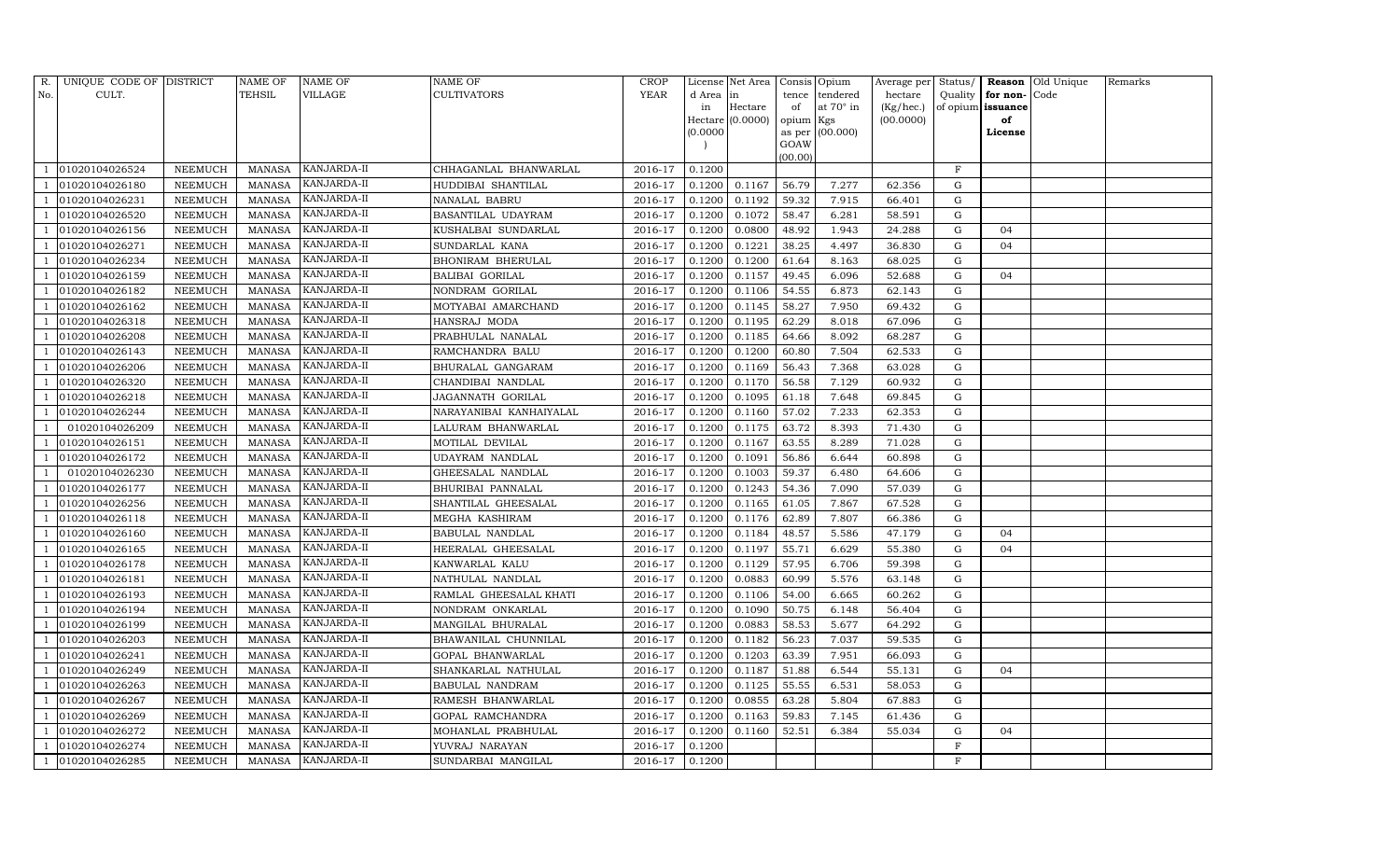| R.  | UNIQUE CODE OF DISTRICT |                | NAME OF       | NAME OF     | NAME OF                    | CROP        |           | License Net Area |           | Consis Opium    | Average per Status/ |             |          | Reason Old Unique | Remarks |
|-----|-------------------------|----------------|---------------|-------------|----------------------------|-------------|-----------|------------------|-----------|-----------------|---------------------|-------------|----------|-------------------|---------|
| No. | CULT.                   |                | TEHSIL        | VILLAGE     | CULTIVATORS                | <b>YEAR</b> | d Area in |                  | tence     | tendered        | hectare             | Quality     | for non- | Code              |         |
|     |                         |                |               |             |                            |             | in        | Hectare          | of        | at 70° in       | (Kg/hec.)           | of opium    | issuance |                   |         |
|     |                         |                |               |             |                            |             |           | Hectare (0.0000) | opium Kgs |                 | (00.0000)           |             | of       |                   |         |
|     |                         |                |               |             |                            |             | (0.0000)  |                  | GOAW      | as per (00.000) |                     |             | License  |                   |         |
|     |                         |                |               |             |                            |             |           |                  | (00.00)   |                 |                     |             |          |                   |         |
|     | 01020104026291          | NEEMUCH        | <b>MANASA</b> | KANJARDA-II | KAILASH RAMCHANDRA         | 2016-17     | 0.1200    | 0.1171           | 61.38     | 8.242           | 70.384              | G           |          |                   |         |
|     | 01020104026313          | NEEMUCH        | <b>MANASA</b> | KANJARDA-II | BHAGATRAM NANALAL          | 2016-17     | 0.1200    | 0.1156           | 58.19     | 7.008           | 60.623              | G           |          |                   |         |
|     | 01020104026314          | NEEMUCH        | <b>MANASA</b> | KANJARDA-II | CHUNNILAL MODA             | 2016-17     | 0.1200    | 0.1206           | 52.62     | 6.841           | 56.725              | G           |          |                   |         |
|     | 01020104026125          | NEEMUCH        | <b>MANASA</b> | KANJARDA-II | RAMLAL GHEESALAL DHAKAD    | 2016-17     | 0.1200    | 0.1189           | 61.51     | 7.944           | 66.812              | G           |          |                   |         |
|     | 01020104026171          | NEEMUCH        | <b>MANASA</b> | KANJARDA-II | PRAKASHCHANDRA MOHANLAL    | 2016-17     | 0.1200    | 0.1129           | 52.22     | 5.990           | 53.056              | G           | 04       |                   |         |
|     | 01020104026255          | NEEMUCH        | <b>MANASA</b> | KANJARDA-II | RADHESHYAM GANGARAM        | 2016-17     | 0.1200    | 0.1138           | 61.51     | 7.759           | 68.181              | ${\rm G}$   |          |                   |         |
|     | 01020104026116          | NEEMUCH        | <b>MANASA</b> | KANJARDA-II | BALURAM CHAMPA             | 2016-17     | 0.1200    |                  |           |                 |                     | $\mathbf F$ |          |                   |         |
|     | 01020104031010          | NEEMUCH        | <b>MANASA</b> | KHEDA MODI  | HARIRAM/RODMAL URF RODILAL | 2016-17     | 0.2000    | 0.1962           | 54.40     | 12.022          | 61.274              | G           |          |                   |         |
|     | 01020104031015          | NEEMUCH        | <b>MANASA</b> | KHEDA MODI  | JAYSINGH/KALYANSINGH       | 2016-17     | 0.2000    | 0.1989           | 58.95     | 13.154          | 66.134              | G           |          |                   |         |
|     | 01020104031022          | NEEMUCH        | <b>MANASA</b> | KHEDA MODI  | GANGABAI BHURALAL          | 2016-17     | 0.2000    | 0.2030           | 56.16     | 12.395          | 61.059              | ${\rm G}$   |          |                   |         |
|     | 01020104031004          | NEEMUCH        | <b>MANASA</b> | KHEDA MODI  | GHISALAL CHUNNILAL         | 2016-17     | 0.2000    | 0.1942           | 51.80     | 11.019          | 56.740              | ${\rm G}$   |          |                   |         |
|     | 01020104031011          | NEEMUCH        | <b>MANASA</b> | KHEDA MODI  | BHANWARIBAI MANGILAL       | 2016-17     | 0.1200    | 0.1160           | 46.35     | 5.297           | 45.664              | G           | 04       |                   |         |
|     | 01020104031013          | <b>NEEMUCH</b> | <b>MANASA</b> | KHEDA MODI  | JAMNASHANKAR KHEMRAJ       | 2016-17     | 0.1200    | 0.1213           | 52.17     | 6.521           | 53.759              | ${\rm G}$   | 04       |                   |         |
|     | 01020104031012          | NEEMUCH        | MANASA        | KHEDA MODI  | RADHESHYAM NARAYAN         | 2016-17     | 0.1200    | 0.1134           | 57.79     | 7.570           | 66.755              | G           |          |                   |         |
|     | 01020104031002          | NEEMUCH        | <b>MANASA</b> | KHEDA MODI  | KARULAL BHANWARLAL         | 2016-17     | 0.1200    | 0.0931           | 49.23     | 4.951           | 53.179              | G           | 04       |                   |         |
|     | 01020104031005          | NEEMUCH        | <b>MANASA</b> | KHEDA MODI  | PYARCHAND LAKHMA           | 2016-17     | 0.1200    | 0.1012           | 55.64     | 6.128           | 60.553              | G           |          |                   |         |
|     | 01020104031006          | <b>NEEMUCH</b> | <b>MANASA</b> | KHEDA MODI  | KAMLABAI MOHANLAL          | 2016-17     | 0.1200    | 0.1111           | 55.20     | 6.324           | 56.922              | G           |          |                   |         |
|     | 01020104031016          | NEEMUCH        | MANASA        | KHEDA MODI  | MANGILAL GANGARAM          | 2016-17     | 0.1200    | 0.0987           | 54.82     | 6.062           | 61.418              | G           |          |                   |         |
|     | 01020104031017          | NEEMUCH        | <b>MANASA</b> | KHEDA MODI  | BHARATSINGH JAYSINGH       | 2016-17     | 0.1200    | 0.0990           | 56.37     | 6.265           | 63.283              | G           |          |                   |         |
|     | 01020104010074          | NEEMUCH        | <b>MANASA</b> | KHEDA MODI  | JASKUNWAR MADANSINGH       | 2016-17     | 0.1200    | 0.1135           | 56.43     | 7.239           | 63.780              | G           |          |                   |         |
|     | 01020104010283          | NEEMUCH        | <b>MANASA</b> | KHEDLI      | BHANVARLAL/KANHAIYALAL     | 2016-17     | 0.2000    | 0.1931           | 49.86     | 10.406          | 53.889              | ${\rm G}$   | 04       |                   |         |
|     | 01020104010279          | NEEMUCH        | <b>MANASA</b> | KHEDLI      | GANGABAI/GULABHCHAND       | 2016-17     | 0.2000    | 0.1951           | 54.29     | 11.866          | 60.820              | G           |          |                   |         |
|     | 01020104010095          | NEEMUCH        | <b>MANASA</b> | KHEDLI      | GHISIBAI/NANALAL           | 2016-17     | 0.2000    | 0.1931           | 58.85     | 12.300          | 63.698              | G           |          |                   |         |
|     | 01020104010056          | NEEMUCH        | <b>MANASA</b> | KHEDLI      | RASHAMKUNVAR/HARISINGH     | 2016-17     | 0.2000    | 0.1908           | 59.39     | 12.226          | 64.078              | G           |          |                   |         |
|     | 01020104010037          | NEEMUCH        | <b>MANASA</b> | KHEDLI      | JUJHARSINGH/PRATHVISINGH   | 2016-17     | 0.2000    | 0.1912           | 54.71     | 10.848          | 56.736              | ${\rm G}$   |          |                   |         |
|     | 01020104010003          | NEEMUCH        | <b>MANASA</b> | KHEDLI      | LALURAM/NARAYAN            | 2016-17     | 0.2000    | 0.1021           | 61.89     | 6.790           | 66.503              | G           |          |                   |         |
|     | 01020104010075          | NEEMUCH        | <b>MANASA</b> | KHEDLI      | MOHAN/PYARA MEGHWAL        | 2016-17     | 0.2000    | 0.1888           | 54.69     | 11.540          | 61.123              | ${\rm G}$   |          |                   |         |
|     | 01020104010046          | NEEMUCH        | <b>MANASA</b> | KHEDLI      | MULCHAND/MOHANLAL          | 2016-17     | 0.2000    | 0.1588           | 57.73     | 11.958          | 75.302              | ${\rm G}$   |          |                   |         |
|     | 01020104010080          | NEEMUCH        | <b>MANASA</b> | KHEDLI      | NANALAL/KALU DHOBI         | 2016-17     | 0.2000    | 0.2025           | 65.48     | 14.003          | 69.151              | G           |          |                   |         |
|     | 01020104010013          | NEEMUCH        | <b>MANASA</b> | KHEDLI      | NATHULAL/DUDHA             | 2016-17     | 0.2000    | 0.2088           | 61.21     | 13.038          | 62.443              | ${\rm G}$   |          |                   |         |
|     | 01020104010038          | NEEMUCH        | <b>MANASA</b> | KHEDLI      | PURANSINGH/VIJAYSINGH      | 2016-17     | 0.2000    | 0.1872           | 65.70     | 13.722          | 73.301              | G           |          |                   |         |
|     | 01020104010106          | NEEMUCH        | <b>MANASA</b> | KHEDLI      | RAJKUMAR/SUKHLAL           | 2016-17     | 0.2000    | 0.1999           | 60.66     | 12.739          | 63.727              | G           |          |                   |         |
|     | 01020104010281          | NEEMUCH        | <b>MANASA</b> | KHEDLI      | RAMCHANDRA/GOBARLAL        | 2016-17     | 0.2000    | 0.1543           | 61.09     | 10.481          | 67.926              | ${\rm G}$   |          |                   |         |
|     | 01020104010287          | NEEMUCH        | <b>MANASA</b> | KHEDLI      | RODILAL/DEVA               | 2016-17     | 0.2000    | 0.1955           | 59.27     | 12.921          | 66.092              | G           |          |                   |         |
|     | 01020104010019          | NEEMUCH        | <b>MANASA</b> | KHEDLI      | RUKAMANIBAI/GAURILAL       | 2016-17     | 0.2000    | 0.2019           | 57.08     | 12.737          | 63.086              | ${\rm G}$   |          |                   |         |
|     | 01020104010065          | <b>NEEMUCH</b> | <b>MANASA</b> | KHEDLI      | SUNDARLAL/BHAWARLAL        | 2016-17     | 0.2000    | 0.1868           | 55.90     | 11.260          | 60.278              | ${\rm G}$   |          |                   |         |
|     | 01020104010124          | NEEMUCH        | <b>MANASA</b> | KHEDLI      | TULSIRAM/MODIRAM           | 2016-17     | 0.2000    | 0.1833           | 62.22     | 13.004          | 70.944              | G           |          |                   |         |
|     | 01020104010005          | NEEMUCH        | <b>MANASA</b> | KHEDLI      | YASHODABAI/BHAVANILAL      | 2016-17     | 0.2000    | 0.1984           | 57.31     | 12.543          | 63.221              | G           |          |                   |         |
|     | 01020104010008          | NEEMUCH        | <b>MANASA</b> | KHEDLI      | MOHANSINGH RATANSINGH      | 2016-17     | 0.2000    | 0.1996           | 63.67     | 14.153          | 70.907              | G           |          |                   |         |
|     | 01020104010021          | NEEMUCH        | <b>MANASA</b> | KHEDLI      | SUGANBAI ARJUNSINGH        | 2016-17     | 0.2000    | 0.1988           | 54.57     | 11.842          | 59.567              | G           |          |                   |         |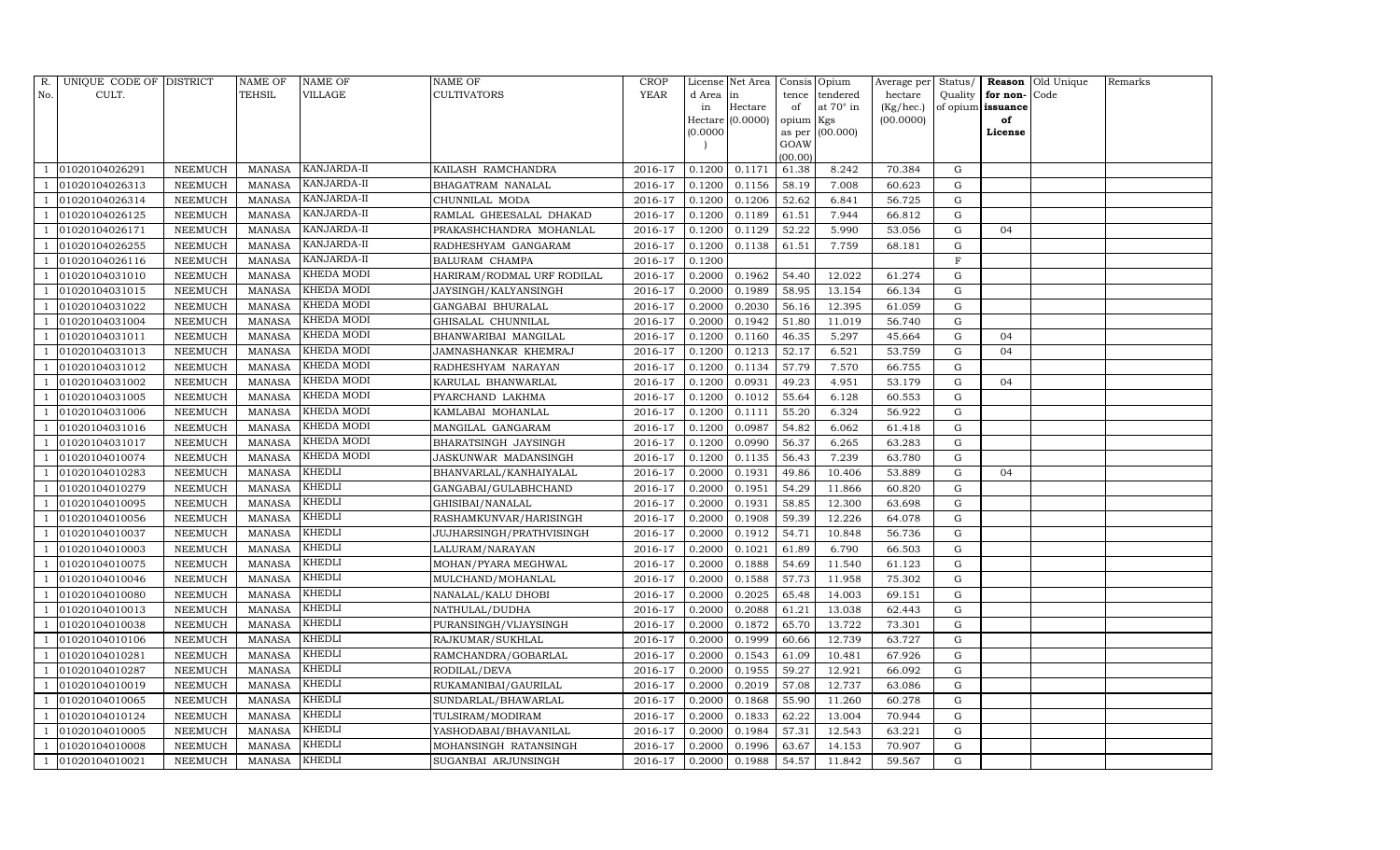| R.  | UNIQUE CODE OF DISTRICT |                | <b>NAME OF</b> | NAME OF       | <b>NAME OF</b>                 | <b>CROP</b> |           | License Net Area |                | Consis Opium | Average per | Status/     | Reason            | Old Unique | Remarks         |
|-----|-------------------------|----------------|----------------|---------------|--------------------------------|-------------|-----------|------------------|----------------|--------------|-------------|-------------|-------------------|------------|-----------------|
| No. | CULT.                   |                | TEHSIL         | VILLAGE       | <b>CULTIVATORS</b>             | <b>YEAR</b> | d Area in |                  | tence          | tendered     | hectare     | Quality     | for non-          | Code       |                 |
|     |                         |                |                |               |                                |             | in        | Hectare          | of             | at 70° in    | (Kg/hec.)   |             | of opium issuance |            |                 |
|     |                         |                |                |               |                                |             |           | Hectare (0.0000) | opium Kgs      |              | (00.0000)   |             | of                |            |                 |
|     |                         |                |                |               |                                |             | (0.0000)  |                  | as per<br>GOAW | (00.000)     |             |             | License           |            |                 |
|     |                         |                |                |               |                                |             |           |                  | (00.00)        |              |             |             |                   |            |                 |
|     | 01020104010022          | NEEMUCH        | <b>MANASA</b>  | KHEDLI        | GHEESALAL/DUDHA                | 2016-17     | 0.2000    | 0.1968           | 62.55          | 14.011       | 71.194      | G           |                   |            |                 |
|     | 01020104010023          | NEEMUCH        | <b>MANASA</b>  | KHEDLI        | SHAMBHURAM/GANGRAM             | 2016-17     | 0.2000    | 0.1837           | 60.19          | 12.812       | 69.744      | G           |                   |            |                 |
|     | 01020104010026          | NEEMUCH        | <b>MANASA</b>  | <b>KHEDLI</b> | KASTURIBAI/BHANVARALAL         | 2016-17     | 0.2000    | 0.1861           | 58.07          | 12.120       | 65.126      | G           |                   |            |                 |
|     | 01020104010031          | NEEMUCH        | <b>MANASA</b>  | KHEDLI        | VIJAYSINGH/RAMSINGH            | 2016-17     | 0.2000    | 0.1957           | 64.64          | 13.981       | 71.441      | ${\rm G}$   |                   |            |                 |
|     | 01020104010048          | <b>NEEMUCH</b> | <b>MANASA</b>  | KHEDLI        | SURESH/BHAWANILAL              | 2016-17     | 0.2000    | 0.1970           | 57.99          | 12.592       | 63.919      | ${\rm G}$   |                   |            |                 |
|     | 01020104010009          | NEEMUCH        | <b>MANASA</b>  | KHEDLI        | RADHESHYAM/PYRCHAND            | 2016-17     | 0.2000    | 0.1983           | 51.98          | 11.554       | 58.265      | ${\rm G}$   |                   |            |                 |
|     | 01020104010011          | NEEMUCH        | <b>MANASA</b>  | <b>KHEDLI</b> | JAMNASHANKAR/PRABHULAL         | 2016-17     | 0.2000    | 0.1897           | 61.09          | 12.523       | 66.015      | ${\rm G}$   |                   |            |                 |
|     | 01020104010017          | NEEMUCH        | <b>MANASA</b>  | KHEDLI        | RAMSINGH/NATHUSINGH            | 2016-17     | 0.2000    | 0.1948           | 50.75          | 10.940       | 56.160      | ${\rm G}$   |                   |            |                 |
|     | 01020104010018          | <b>NEEMUCH</b> | <b>MANASA</b>  | KHEDLI        | DULHESINGH/NATHUSINGH          | 2016-17     | 0.2000    | 0.1958           | 54.21          | 11.872       | 60.633      | $\mathbf G$ |                   |            |                 |
|     | 01020104010041          | NEEMUCH        | <b>MANASA</b>  | KHEDLI        | SHAMBHUSINGH/DEVISINGH         | 2016-17     | 0.2000    | 0.1972           | 55.13          | 12.176       | 61.744      | ${\rm G}$   |                   |            |                 |
|     | 01020104010043          | NEEMUCH        | <b>MANASA</b>  | KHEDLI        | MANGUSINGH/HAMERSINGH          | 2016-17     | 0.2000    | 0.2043           | 61.89          | 13.439       | 65.781      | ${\rm G}$   |                   |            |                 |
|     | 01020104010049          | NEEMUCH        | <b>MANASA</b>  | KHEDLI        | HARISINGH/JORAVARSINGH         | 2016-17     | 0.2000    | 0.1953           | 53.60          | 11.784       | 60.338      | G           |                   |            |                 |
|     | 01020104010077          | <b>NEEMUCH</b> | <b>MANASA</b>  | KHEDLI        | BAPUSINGH/DHULASINGH           | 2016-17     | 0.2000    | 0.1759           | 54.05          | 10.632       | 60.443      | ${\rm G}$   |                   |            |                 |
|     | 01020104010284          | NEEMUCH        | <b>MANASA</b>  | KHEDLI        | SHAYALUBAI/PRABHULAL           | 2016-17     | 0.2000    | 0.2000           | 58.96          | 13.072       | 65.360      | G           |                   |            |                 |
|     | 01020104010099          | NEEMUCH        | <b>MANASA</b>  | <b>KHEDLI</b> | RAMCHNADRA/SHANKARLAL          | 2016-17     | 0.2000    | 0.1672           | 62.59          | 12.017       | 71.872      | G           |                   |            |                 |
|     | 01020104010120          | NEEMUCH        | <b>MANASA</b>  | KHEDLI        | GUDDIBAI/MADANLAL MATA BHULIB. | 2016-17     | 0.2000    | 0.1926           | 55.31          | 11.789       | 61.210      | G           |                   |            |                 |
|     | 01020104010289          | <b>NEEMUCH</b> | <b>MANASA</b>  | KHEDLI        | MADANKUWAR/AMARSINGH           | 2016-17     | 0.2000    | 0.1883           | 54.19          | 11.101       | 58.954      | G           |                   |            |                 |
|     | 01020104010029          | NEEMUCH        | MANASA         | KHEDLI        | GEETABAI/TARACHAND             | 2016-17     | 0.2000    | 0.1974           | 54.90          | 12.109       | 61.342      | G           |                   |            |                 |
|     | 01020104010114          | NEEMUCH        | <b>MANASA</b>  | <b>KHEDLI</b> | BHANWARLAL/BHERRULAL           | 2016-17     | 0.2000    | 0.2002           | 56.31          | 12.058       | 60.230      | G           |                   |            |                 |
|     | 01020104010116          | NEEMUCH        | <b>MANASA</b>  | KHEDLI        | RODA/HEMA                      | 2016-17     | 0.2000    | 0.1872           | 55.33          | 11.920       | 63.675      | G           |                   |            |                 |
|     | 01020104010291          | NEEMUCH        | <b>MANASA</b>  | KHEDLI        | PRAKASHCHANDRA PUTRA RAMLAL I  | 2016-17     | 0.2000    | 0.2029           | 61.21          | 13.650       | 67.275      | G           |                   |            |                 |
|     | 01020104010012          | NEEMUCH        | <b>MANASA</b>  | KHEDLI        | UDAYERAM/MADHU                 | 2016-17     | 0.2000    | 0.2000           | 58.26          | 12.484       | 62.420      | G           |                   |            | TRANSFER DUDHWA |
|     | 01020104010292          | NEEMUCH        | <b>MANASA</b>  | KHEDLI        | VAJJIBAI/HARIRAM               | 2016-17     | 0.2000    | 0.1820           | 59.26          | 11.124       | 61.121      | G           |                   |            |                 |
|     | 01020104010028          | NEEMUCH        | <b>MANASA</b>  | KHEDLI        | RAMKISHAN DOULATRAM            | 2016-17     | 0.2000    | 0.1906           | 53.80          | 11.260       | 59.077      | ${\rm G}$   |                   |            |                 |
|     | 01020104010216          | NEEMUCH        | <b>MANASA</b>  | KHEDLI        | UDAYSINGH MANSINGH             | 2016-17     | 0.2000    | 0.1980           | 47.28          | 10.489       | 52.975      | G           | 04                |            |                 |
|     | 01020104010108          | NEEMUCH        | <b>MANASA</b>  | KHEDLI        | RAMCHANDRA CHUNNILAL           | 2016-17     | 0.1200    | 0.1197           | 59.85          | 7.781        | 65.004      | G           |                   |            |                 |
|     | 01020104010115          | NEEMUCH        | <b>MANASA</b>  | KHEDLI        | DEVA/GANGARAM                  | 2016-17     | 0.1200    | 0.1203           | 56.95          | 7.566        | 62.893      | ${\rm G}$   |                   |            |                 |
|     | 01020104010006          | NEEMUCH        | <b>MANASA</b>  | KHEDLI        | NATHULAL GOKUL                 | 2016-17     | 0.1200    | 0.1199           | 62.64          | 8.134        | 67.840      | $\mathbf G$ |                   |            |                 |
|     | 01020104010025          | NEEMUCH        | <b>MANASA</b>  | KHEDLI        | GANGABAI PRABHULAL             | 2016-17     | 0.1200    | 0.1080           | 54.29          | 6.476        | 59.963      | G           |                   |            |                 |
|     | 01020104010125          | NEEMUCH        | <b>MANASA</b>  | KHEDLI        | NATHULAL MODIRAM               | 2016-17     | 0.1200    | 0.1138           | 61.76          | 8.064        | 70.861      | ${\rm G}$   |                   |            |                 |
|     | 01020104010187          | NEEMUCH        | <b>MANASA</b>  | KHEDLI        | NATHULAL KALU                  | 2016-17     | 0.1200    | 0.1089           | 62.94          | 7.562        | 69.440      | $\mathbf G$ |                   |            |                 |
|     | 01020104010188          | <b>NEEMUCH</b> | <b>MANASA</b>  | KHEDLI        | GANGARAM GOBAR                 | 2016-17     | 0.1200    | 0.1096           | 58.15          | 7.036        | 64.197      | $\mathbf G$ |                   |            |                 |
|     | 01020104010036          | NEEMUCH        | <b>MANASA</b>  | KHEDLI        | BADRINATH NATHULAL             | 2016-17     | 0.1200    | 0.1200           | 60.12          | 7.558        | 62.983      | ${\rm G}$   |                   |            |                 |
|     | 01020104010010          | NEEMUCH        | <b>MANASA</b>  | KHEDLI        | RAMCHANDRA SUNDARLAL           | 2016-17     | 0.1200    | 0.1150           | 58.42          | 7.561        | 65.748      | ${\rm G}$   |                   |            |                 |
|     | 01020104010039          | NEEMUCH        | <b>MANASA</b>  | KHEDLI        | MADANSINGH PRATHVISINGH        | 2016-17     | 0.1200    | 0.1203           | 57.01          | 7.387        | 61.405      | ${\rm G}$   |                   |            |                 |
|     | 01020104010076          | <b>NEEMUCH</b> | <b>MANASA</b>  | KHEDLI        | SOHANLAL LALURAM               | 2016-17     | 0.1200    | 0.1201           | 58.44          | 7.672        | 63.880      | ${\rm G}$   |                   |            |                 |
|     | 01020104010290          | NEEMUCH        | <b>MANASA</b>  | KHEDLI        | KANWARLAL MODA                 | 2016-17     | 0.1200    | 0.1170           | 60.07          | 7.432        | 63.521      | G           |                   |            |                 |
|     | 01020104010050          | NEEMUCH        | <b>MANASA</b>  | <b>KHEDLI</b> | KISHANKUNWAR BHERUSINGH        | 2016-17     | 0.1200    | 0.1130           | 54.30          | 6.687        | 59.177      | G           |                   |            |                 |
|     | 01020104010069          | NEEMUCH        | <b>MANASA</b>  | KHEDLI        | BHARATSINGH AMARSINGH          | 2016-17     | 0.1200    | 0.1037           | 58.26          | 6.775        | 65.333      | G           |                   |            |                 |
|     | 01020104010052          | <b>NEEMUCH</b> | <b>MANASA</b>  | <b>KHEDLI</b> | DEUBAI JAMNALAL                | 2016-17     | 0.1200    | 0.1192           | 57.14          | 7.722        | 64.782      | G           |                   |            |                 |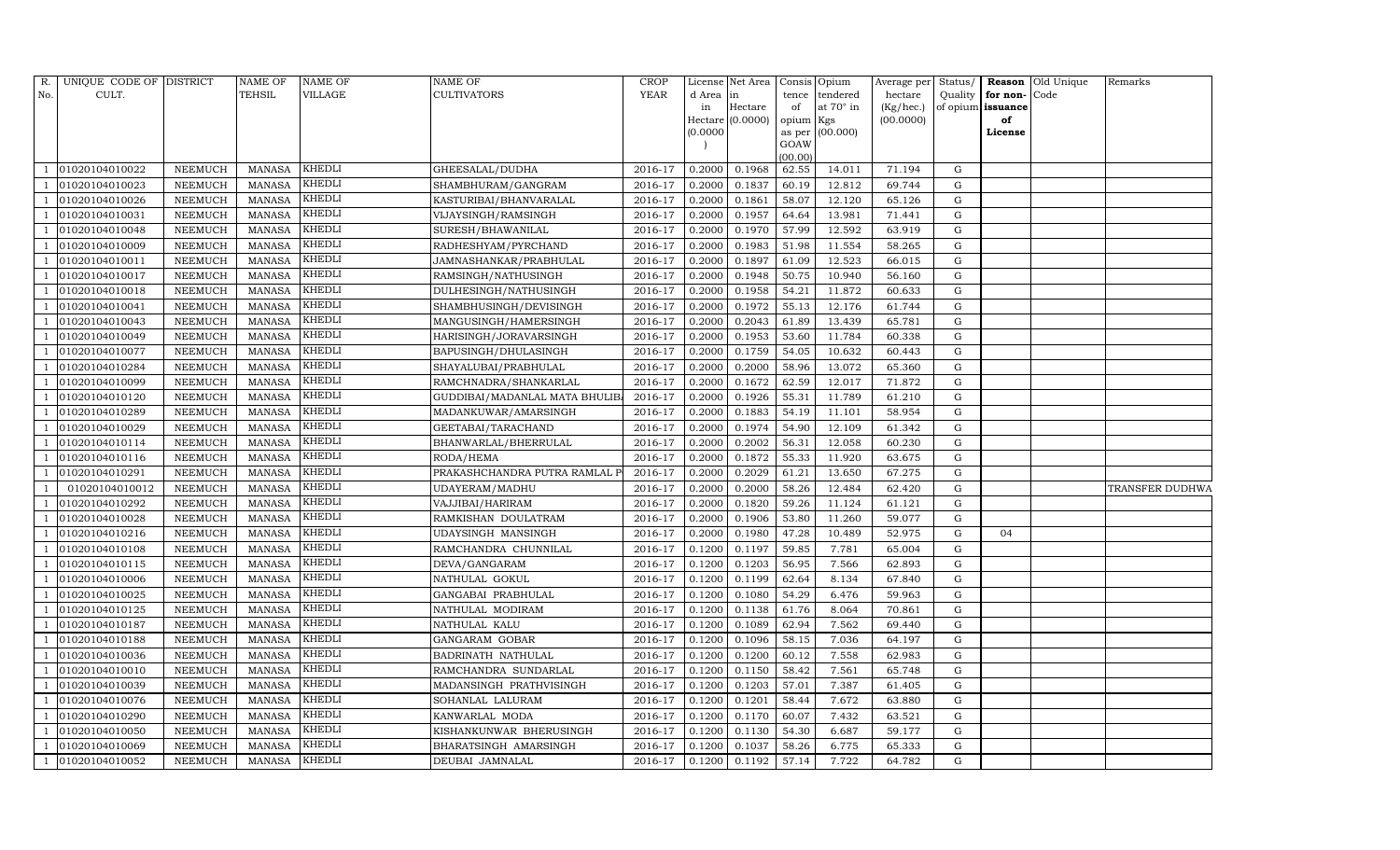| No.          | R. UNIQUE CODE OF DISTRICT<br>CULT. |                | <b>NAME OF</b><br><b>TEHSIL</b> | NAME OF<br>VILLAGE | NAME OF<br><b>CULTIVATORS</b> | CROP<br>YEAR | d Area   | License Net Area   Consis   Opium<br>in | tence          | tendered         | hectare   |              | Quality $\vert$ for non- $\vert$ Code | Average per Status/ Reason Old Unique | Remarks           |                                      |
|--------------|-------------------------------------|----------------|---------------------------------|--------------------|-------------------------------|--------------|----------|-----------------------------------------|----------------|------------------|-----------|--------------|---------------------------------------|---------------------------------------|-------------------|--------------------------------------|
|              |                                     |                |                                 |                    |                               |              | in       | Hectare                                 | of             | at $70^\circ$ in | (Kg/hec.) |              | of opium issuance                     |                                       |                   |                                      |
|              |                                     |                |                                 |                    |                               |              | Hectare  | (0.0000)                                | opium Kgs      |                  | (00.0000) |              | of                                    |                                       |                   |                                      |
|              |                                     |                |                                 |                    |                               |              | (0.0000) |                                         | as per<br>GOAW | (00.000)         |           |              | License                               |                                       |                   |                                      |
|              |                                     |                |                                 |                    |                               |              |          |                                         | (00.00)        |                  |           |              |                                       |                                       |                   |                                      |
|              | 01020104010278                      | <b>NEEMUCH</b> | <b>MANASA</b>                   | KHEDLI             | NARAYANSINGH MANGUSINGH       | 2016-17      | 0.1200   | 0.1110                                  | 40.31          | 4.826            | 43.477    | G            | 04                                    |                                       |                   |                                      |
|              | 01020104010082                      | <b>NEEMUCH</b> | <b>MANASA</b>                   | KHEDLI             | MANGILAL NANURAM              | 2016-17      | 0.1200   | 0.1104                                  | 61.97          | 6.604            | 59.819    | G            |                                       |                                       |                   |                                      |
|              | 01020104010107                      | NEEMUCH        | <b>MANASA</b>                   | KHEDLI             | GIRIJAKUNWAR NARENDRA         | 2016-17      | 0.1200   | 0.1043                                  | 54.90          | 6.337            | 60.757    | G            |                                       |                                       |                   |                                      |
|              | 01020104010090                      | <b>NEEMUCH</b> | <b>MANASA</b>                   | KHEDLI             | PYARIBAI MOTILAL              | 2016-17      | 0.1200   | 0.1200                                  | 58.56          | 7.688            | 64.067    | G            |                                       |                                       |                   |                                      |
|              | 01020104010047                      | <b>NEEMUCH</b> | <b>MANASA</b>                   | <b>KHEDLI</b>      | VIKRAMSINGH RAMSINGH          | 2016-17      | 0.1200   | 0.1205                                  | 63.02          | 8.319            | 69.037    | G            |                                       |                                       |                   |                                      |
|              | 01020104010035                      | <b>NEEMUCH</b> | <b>MANASA</b>                   | KHEDLI             | AMARSINGH DHULSINGH           | 2016-17      | 0.1200   | 0.1160                                  | 62.82          | 8.337            | 71.871    | G            |                                       |                                       |                   |                                      |
|              | 01020104010055                      | <b>NEEMUCH</b> | <b>MANASA</b>                   | <b>KHEDLI</b>      | MANGILAL BHERA                | 2016-17      | 0.1200   | 0.1141                                  | 57.14          | 7.502            | 65.749    | G            |                                       |                                       |                   |                                      |
|              | 01020104010016                      | <b>NEEMUCH</b> | <b>MANASA</b>                   | KHEDLI             | JAYBABU NARAYAN               | 2016-17      | 0.1200   | 0.1108                                  | 51.73          | 5.816            | 52.491    | G            | 04                                    |                                       |                   |                                      |
|              | 01020104010045                      | NEEMUCH        | <b>MANASA</b>                   | KHEDLI             | SARDARSINGH GOPALSINGH        | 2016-17      | 0.1200   | 0.1104                                  | 55.31          | 6.606            | 59.837    | G            |                                       |                                       |                   |                                      |
|              | 01020104010062                      | <b>NEEMUCH</b> | <b>MANASA</b>                   | KHEDLI             | TEJMAL NATHULAL               | 2016-17      | 0.1200   | 0.1140                                  | 53.20          | 6.422            | 56.333    | G            |                                       |                                       |                   |                                      |
|              | 01020104010064                      | <b>NEEMUCH</b> | <b>MANASA</b>                   | KHEDLI             | DEVILAL MANGILAL              | 2016-17      | 0.1200   | 0.1080                                  | 53.52          | 6.445            | 59.676    | G            |                                       |                                       |                   |                                      |
|              | 01020104010071                      | <b>NEEMUCH</b> | <b>MANASA</b>                   | KHEDLI             | KANHAIYALAL LALURAM           | 2016-17      | 0.1200   | 0.1170                                  | 49.66          | 6.562            | 56.085    | G            |                                       |                                       |                   |                                      |
|              | 01020104010078                      | <b>NEEMUCH</b> | <b>MANASA</b>                   | KHEDLI             | BHERULAL MANGILAL             | 2016-17      | 0.1200   | 0.1000                                  | 58.50          | 6.602            | 66.020    | G            |                                       |                                       |                   |                                      |
|              | 01020104010085                      | <b>NEEMUCH</b> | <b>MANASA</b>                   | KHEDLI             | NAHARSINGH GULABSINGH         | 2016-17      | 0.1200   | 0.1040                                  | 55.37          | 6.383            | 61.375    | G            |                                       |                                       |                   |                                      |
|              | 01020104010097                      | <b>NEEMUCH</b> | <b>MANASA</b>                   | KHEDLI             | MODIRAM MADHU JI              | 2016-17      | 0.1200   | 0.1200                                  | 57.73          | 6.944            | 57.867    | G            |                                       |                                       |                   |                                      |
|              | 01020104010105                      | NEEMUCH        | <b>MANASA</b>                   | KHEDLI             | NARAYAN TEKA                  | 2016-17      | 0.1200   | 0.1204                                  | 54.92          | 7.328            | 60.864    | G            |                                       |                                       |                   |                                      |
|              | 01020104010277                      | <b>NEEMUCH</b> | <b>MANASA</b>                   | KHEDLI             | KANKUBAI RATANLAL             | 2016-17      | 0.1200   | 0.1113                                  | 57.52          | 6.689            | 60.099    | G            |                                       |                                       |                   |                                      |
|              | 01020104010282                      | NEEMUCH        | <b>MANASA</b>                   | KHEDLI             | BHANWARSINGH SHERSINGH        | 2016-17      | 0.1200   | 0.1133                                  | 55.44          | 7.136            | 62.983    | G            |                                       |                                       |                   |                                      |
|              | 01020104010054                      | <b>NEEMUCH</b> | <b>MANASA</b>                   | KHEDLI             | NAHARSINGH ONKARSINGH         | 2016-17      | 0.1200   | 0.1159                                  | 52.99          | 6.949            | 59.957    | G            |                                       |                                       |                   |                                      |
|              | 01020104010058                      | <b>NEEMUCH</b> | <b>MANASA</b>                   | KHEDLI             | DEVISINGH BHURSINGH           | 2016-17      | 0.1200   | 0.1028                                  | 49.93          | 5.742            | 55.856    | G            | 04                                    |                                       |                   |                                      |
|              | 01020104022010                      | <b>NEEMUCH</b> | <b>MANASA</b>                   | KULTHANA BUJURG    | GOPAL/KANHAIYALAL             | 2016-17      | 0.2000   | 0.0968                                  | 58.42          | 6.476            | 66.901    | G            |                                       |                                       |                   |                                      |
|              | 01020104022017                      | <b>NEEMUCH</b> | <b>MANASA</b>                   | KULTHANA BUJURG    | RAMESH CHANDRA/PARTHAVIRAJ    | 2016-17      | 0.2000   | 0.1967                                  | 61.50          | 12.977           | 65.974    | G            |                                       |                                       |                   |                                      |
|              | 01020104022019                      | <b>NEEMUCH</b> | <b>MANASA</b>                   | KULTHANA BUJURG    | NANDLAL/JAYRAM                | 2016-17      | 0.2000   | 0.1300                                  | 58.10          | 8.292            | 63.785    | G            |                                       |                                       |                   | TRANSFER BENIPURIYA, CHITTORGARH-III |
|              | 01020104022006                      | <b>NEEMUCH</b> | <b>MANASA</b>                   | KULTHANA BUJURG    | BANSHILAL/AMARCHAND           | 2016-17      | 0.2000   | 0.1927                                  | 57.16          | 11.742           | 60.934    | G            |                                       |                                       |                   |                                      |
|              | 01020104022001                      | NEEMUCH        | <b>MANASA</b>                   | KULTHANA BUJURG    | BHANWARLAL/HAJARI             | 2016-17      | 0.2000   | 0.1775                                  | 48.79          | 9.186            | 51.752    | G            | 04                                    |                                       |                   |                                      |
|              | 01020104022004                      | <b>NEEMUCH</b> | <b>MANASA</b>                   | KULTHANA BUJURG    | LABHCHAND/GHISALAL            | 2016-17      | 0.2000   | 0.1944                                  | 55.77          | 11.584           | 59.588    | G            |                                       |                                       |                   |                                      |
|              | 01020104022012                      | <b>NEEMUCH</b> | <b>MANASA</b>                   | KULTHANA BUJURG    | MOTILAL/JAYRAM                | 2016-17      | 0.2000   | 0.1959                                  | 60.05          | 12.705           | 64.855    | G            |                                       |                                       |                   |                                      |
|              | 01020104022002                      | <b>NEEMUCH</b> | <b>MANASA</b>                   | KULTHANA BUJURG    | SHRILAL/HAJARILAL             | 2016-17      | 0.2000   | 0.1793                                  | 63.73          | 12.364           | 68.957    | G            |                                       |                                       |                   |                                      |
|              | 01020104022027                      | <b>NEEMUCH</b> | <b>MANASA</b>                   | KULTHANA BUJURG    | MUKESH/KANHAIYALAL            | 2016-17      | 0.2000   | 0.1894                                  | 58.14          | 11.877           | 62.709    | G            |                                       |                                       |                   |                                      |
|              | 01020104022028                      | <b>NEEMUCH</b> | <b>MANASA</b>                   | KULTHANA BUJURG    | <b>BOTLAL NARAYAN</b>         | 2016-17      | 0.2000   | 0.1764                                  | 61.52          | 11.074           | 62.778    | G            |                                       |                                       | TRANSFER CHOUWKDI |                                      |
|              | 01020104022025                      | <b>NEEMUCH</b> | <b>MANASA</b>                   | KULTHANA BUJURG    | NATHULAL DAMARSI              | 2016-17      | 0.2000   | 0.0646                                  | 60.67          | 4.212            | 65.201    | G            |                                       |                                       |                   |                                      |
|              | 01020104022018                      | NEEMUCH        | <b>MANASA</b>                   | KULTHANA BUJURG    | PARMANAND PYARCHAND           | 2016-17      | 0.1200   |                                         |                |                  |           | $\mathbf{F}$ |                                       |                                       |                   |                                      |
|              | 01020104022022                      | <b>NEEMUCH</b> | <b>MANASA</b>                   | KULTHANA BUJURG    | NANIBAI KASIM KHA             | 2016-17      | 0.1200   |                                         |                |                  |           | F            |                                       |                                       |                   |                                      |
|              | 01020104022011                      | <b>NEEMUCH</b> | <b>MANASA</b>                   | KULTHANA BUJURG    | CHAGNIBAI NANDLAL             | 2016-17      | 0.1200   | 0.0967                                  | 57.24          | 5.667            | 58.604    | G            |                                       |                                       |                   |                                      |
|              | 01020104022009                      | <b>NEEMUCH</b> | <b>MANASA</b>                   | KULTHANA BUJURG    | MAGANIBAI MANGILAL            | 2016-17      | 0.1200   |                                         |                |                  |           | F            |                                       |                                       |                   |                                      |
|              | 01020104022024                      | <b>NEEMUCH</b> | <b>MANASA</b>                   | KULTHANA BUJURG    | RAMCHANDRA MANGILAL           | 2016-17      | 0.1200   |                                         |                |                  |           | $_{\rm F}$   |                                       |                                       |                   |                                      |
|              | 01020104006011                      | <b>NEEMUCH</b> | <b>MANASA</b>                   | KUNDALIYA          | KESHURAM MOTI                 | 2016-17      | 0.1200   | 0.1061                                  | 62.97          | 6.666            | 62.828    | G            |                                       |                                       |                   |                                      |
|              | 01020104009030                      | <b>NEEMUCH</b> | <b>MANASA</b>                   | MALKHEDA           | DHAPUBAI MANGILAL             | 2016-17      | 0.2000   | 0.1900                                  | 55.86          | 10.661           | 56.111    | G            |                                       |                                       |                   |                                      |
|              | 01020104009003                      | <b>NEEMUCH</b> | <b>MANASA</b>                   | MALKHEDA           | JAYSINGH PARSA                | 2016-17      | 0.1200   | 0.1185                                  | 67.16          | 8.241            | 69.544    | G            |                                       |                                       |                   |                                      |
| $\mathbf{1}$ | 01020104009024                      | NEEMUCH        | <b>MANASA</b>                   | <b>MALKHEDA</b>    | RAKHIBAI RUPA                 | 2016-17      | 0.1200   | 0.1105                                  | 58.55          | 6.616            | 59.873    | G            |                                       |                                       |                   |                                      |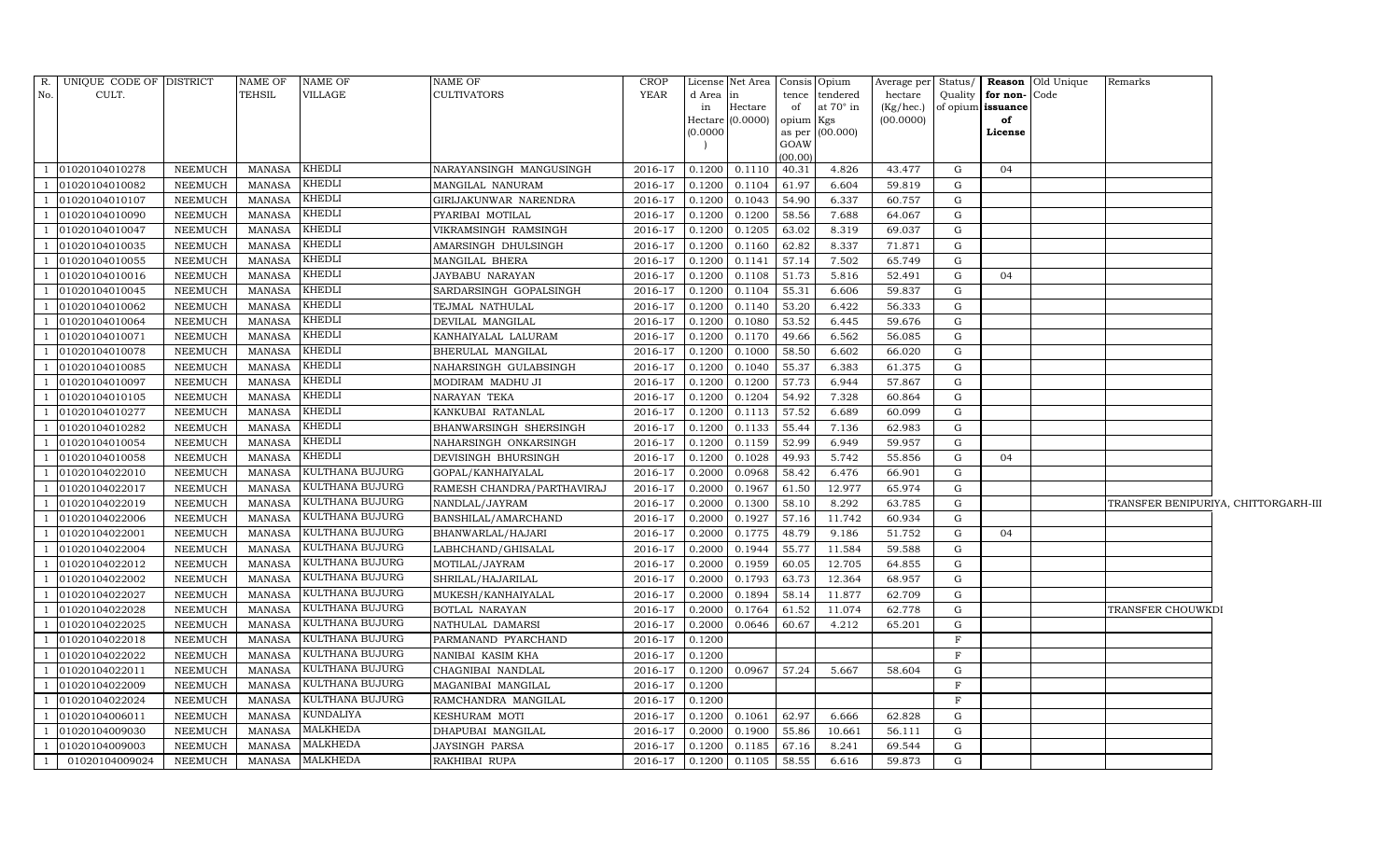| R.           | UNIQUE CODE OF DISTRICT |                | <b>NAME OF</b> | NAME OF      | NAME OF               | <b>CROP</b> |           | License Net Area |           | Consis Opium    | Average per | Status/      |                   | <b>Reason</b> Old Unique | Remarks              |
|--------------|-------------------------|----------------|----------------|--------------|-----------------------|-------------|-----------|------------------|-----------|-----------------|-------------|--------------|-------------------|--------------------------|----------------------|
| No.          | CULT.                   |                | <b>TEHSIL</b>  | VILLAGE      | <b>CULTIVATORS</b>    | YEAR        | d Area in |                  |           | tence tendered  | hectare     | Quality      | for non-Code      |                          |                      |
|              |                         |                |                |              |                       |             | in        | Hectare          | of        | at 70° in       | (Kg/hec.)   |              | of opium issuance |                          |                      |
|              |                         |                |                |              |                       |             | (0.0000)  | Hectare (0.0000) | opium Kgs | as per (00.000) | (00.0000)   |              | of<br>License     |                          |                      |
|              |                         |                |                |              |                       |             |           |                  | GOAW      |                 |             |              |                   |                          |                      |
|              |                         |                |                |              |                       |             |           |                  | (00.00)   |                 |             |              |                   |                          |                      |
|              | 01020104009055          | <b>NEEMUCH</b> | MANASA         | MALKHEDA     | SHOLA MANGILAL        | 2016-17     | 0.1200    | 0.1144           | 60.60     | 7.488           | 65.455      | G            |                   |                          |                      |
|              | 01020104009006          | <b>NEEMUCH</b> | <b>MANASA</b>  | MALKHEDA     | KAJODMAL BALA         | 2016-17     | 0.1200    | 0.1180           | 61.05     | 7.867           | 66.669      | G            |                   |                          |                      |
|              | 01020104016003          | <b>NEEMUCH</b> | <b>MANASA</b>  | MOKALPURA    | KANWARLAL LAKHMICHAND | 2016-17     | 0.1200    |                  |           |                 |             | N            |                   |                          |                      |
|              | 01020104027071          | <b>NEEMUCH</b> | <b>MANASA</b>  | PARDA        | GIRJASHANKAR/BHERULAL | 2016-17     | 0.2000    | 0.1848           | 55.03     | 11.179          | 60.492      | G            |                   |                          |                      |
|              | 01020104027001          | <b>NEEMUCH</b> | <b>MANASA</b>  | PARDA        | KESHURAM/GOKUL        | 2016-17     | 0.2000    | 0.1840           | 56.74     | 11.680          | 63.478      | G            |                   |                          |                      |
|              | 01020104027089          | <b>NEEMUCH</b> | <b>MANASA</b>  | PARDA        | NIRMAL/KACHARULAL     | 2016-17     | 0.2000    | 0.1283           | 64.10     | 9.212           | 71.800      | G            |                   |                          |                      |
|              | 01020104027094          | <b>NEEMUCH</b> | <b>MANASA</b>  | PARDA        | DHAPUBAI/GANGARAM     | 2016-17     | 0.2000    | 0.1753           | 57.62     | 11.252          | 64.187      | G            |                   |                          |                      |
|              | 01020104027156          | <b>NEEMUCH</b> | <b>MANASA</b>  | PARDA        | SUNDARLAL/NANALAL     | 2016-17     | 0.2000    | 0.1950           | 55.81     | 11.624          | 59.610      | G            |                   |                          |                      |
|              | 01020104027066          | <b>NEEMUCH</b> | <b>MANASA</b>  | PARDA        | KAILASH PRABHULAL     | 2016-17     | 0.2000    | 0.1638           | 61.40     | 10.929          | 66.722      | G            |                   |                          |                      |
|              | 01020104027211          | <b>NEEMUCH</b> | <b>MANASA</b>  | <b>PARDA</b> | SHANTILAL/UDAYRAM     | 2016-17     | 0.2000    | 0.1872           | 56.28     | 12.108          | 64.679      | G            |                   |                          |                      |
|              | 01020104027121          | <b>NEEMUCH</b> | <b>MANASA</b>  | PARDA        | KANHAIYALAL/NANALAL   | 2016-17     | 0.2000    | 0.1879           | 40.87     | 8.121           | 43.220      | G            | 04                |                          |                      |
|              | 01020104027113          | <b>NEEMUCH</b> | <b>MANASA</b>  | PARDA        | FAKIRCHANDRA/MANGILAL | 2016-17     | 0.2000    | 0.1499           | 48.97     | 7.807           | 52.081      | G            | 04                |                          |                      |
|              | 01020104027132          | <b>NEEMUCH</b> | <b>MANASA</b>  | PARDA        | RUPCHANDRA GULAB      | 2016-17     | 0.2000    |                  |           |                 |             | $\mathbf N$  |                   |                          | TRANSFER KANJARDA-II |
|              | 01020104027176          | <b>NEEMUCH</b> | <b>MANASA</b>  | <b>PARDA</b> | KACHRU/KANIRAM        | 2016-17     | 0.2000    | 0.1830           | 50.37     | 9.311           | 50.880      | G            | 04                |                          |                      |
|              | 01020104027055          | NEEMUCH        | <b>MANASA</b>  | PARDA        | BHANWARLAL KISHNA     | 2016-17     | 0.1200    | 0.1104           | 56.67     | 6.711           | 60.788      | G            |                   |                          |                      |
|              | 01020104027157          | NEEMUCH        | <b>MANASA</b>  | PARDA        | TULSIBAI MOHANLAL     | 2016-17     | 0.1200    | 0.1178           | 63.15     | 7.804           | 66.248      | G            |                   |                          |                      |
|              | 01020104027164          | <b>NEEMUCH</b> | <b>MANASA</b>  | PARDA        | KACHRULAL RUPA        | 2016-17     | 0.1200    | 0.1163           | 59.57     | 7.463           | 64.170      | G            |                   |                          |                      |
|              | 01020104027005          | <b>NEEMUCH</b> | <b>MANASA</b>  | PARDA        | DHAPUBAI BABRU        | 2016-17     | 0.1200    | 0.1167           | 64.59     | 7.732           | 66.255      | G            |                   |                          |                      |
|              | 01020104027002          | NEEMUCH        | <b>MANASA</b>  | <b>PARDA</b> | BALMUKUND GABUR       | 2016-17     | 0.1200    | 0.0972           | 63.88     | 7.072           | 72.757      | G            |                   |                          |                      |
|              | 01020104027082          | NEEMUCH        | <b>MANASA</b>  | PARDA        | KANHAIYALAL HEERALAL  | 2016-17     | 0.1200    | 0.1165           | 58.95     | 7.040           | 60.429      | G            |                   |                          |                      |
|              | 01020104027022          | <b>NEEMUCH</b> | <b>MANASA</b>  | <b>PARDA</b> | PRABHULAL GHASI       | 2016-17     | 0.1200    | 0.0900           | 58.25     | 5.825           | 64.722      | G            |                   |                          |                      |
|              | 01020104027011          | <b>NEEMUCH</b> | <b>MANASA</b>  | PARDA        | GHANSHYAM SALAGRAM    | 2016-17     | 0.1200    | 0.1068           | 58.35     | 6.393           | 59.860      | G            |                   |                          |                      |
|              | 01020104027056          | <b>NEEMUCH</b> | <b>MANASA</b>  | PARDA        | DHAPUBAI SEVARAM      | 2016-17     | 0.1200    |                  |           |                 |             | $\mathbf{F}$ |                   |                          |                      |
|              | 01020104027068          | NEEMUCH        | <b>MANASA</b>  | PARDA        | KARULAL BHAGIRATH     | 2016-17     | 0.1200    | 0.1102           | 53.87     | 5.880           | 53.358      | G            | 04                |                          |                      |
|              | 01020104027044          | <b>NEEMUCH</b> | <b>MANASA</b>  | PARDA        | SHYAMLAL SHANKARLAL   | 2016-17     | 0.1200    | 0.0892           | 53.15     | 4.442           | 49.798      | G            | 04                |                          |                      |
|              | 01020104027026          | <b>NEEMUCH</b> | <b>MANASA</b>  | PARDA        | HIRA NANURAM          | 2016-17     | 0.1200    |                  |           |                 |             | $\mathbf N$  |                   |                          |                      |
|              | 01020104027085          | <b>NEEMUCH</b> | <b>MANASA</b>  | PARDA        | MANGIBAI SATYANARAYAN | 2016-17     | 0.1200    | 0.1092           | 61.16     | 6.981           | 63.929      | G            |                   |                          |                      |
|              | 01020104027043          | <b>NEEMUCH</b> | <b>MANASA</b>  | PARDA        | RAMCHANDRA GABUR      | 2016-17     | 0.1200    |                  |           |                 |             | $\mathbf F$  |                   |                          |                      |
|              | 01020104027064          | <b>NEEMUCH</b> | <b>MANASA</b>  | PARDA        | KANWARIBAI SUNDARLAL  | 2016-17     | 0.1200    | 0.1093           | 55.48     | 5.508           | 50.393      | G            | 04                |                          |                      |
|              | 01020104027191          | <b>NEEMUCH</b> | <b>MANASA</b>  | PARDA        | BABULAL MANGILAL      | 2016-17     | 0.1200    | 0.1047           | 53.77     | 6.030           | 57.593      | G            |                   |                          |                      |
|              | 01020104027053          | <b>NEEMUCH</b> | <b>MANASA</b>  | PARDA        | KANHAIYALAL NARAYAN   | 2016-17     | 0.1200    | 0.1112           | 54.16     | 6.329           | 56.915      | G            |                   |                          |                      |
|              | 01020104027041          | <b>NEEMUCH</b> | <b>MANASA</b>  | PARDA        | KISHNA/AMRA           | 2016-17     | 0.1200    |                  |           |                 |             | $\mathbf F$  |                   |                          |                      |
|              | 01020104027182          | <b>NEEMUCH</b> | <b>MANASA</b>  | PARDA        | JAYCHAND RATNA        | 2016-17     | 0.1200    |                  |           |                 |             | $\,$ N       |                   |                          |                      |
|              | 01020104027160          | <b>NEEMUCH</b> | <b>MANASA</b>  | PARDA        | KANWARLAL UDAYRAM     | 2016-17     | 0.1200    | 0.1058           | 65.15     | 6.562           | 62.023      | G            |                   |                          |                      |
|              | 01020104027175          | <b>NEEMUCH</b> | <b>MANASA</b>  | PARDA        | KARU/AMRA             | 2016-17     | 0.1200    | 0.1175           | 63.63     | 7.399           | 62.970      | ${\rm G}$    |                   |                          |                      |
|              | 01020104027127          | <b>NEEMUCH</b> | <b>MANASA</b>  | PARDA        | MANGILAL UDAYRAM      | 2016-17     | 0.1200    | 0.1024           | 62.47     | 6.158           | 60.137      | $\mathbf G$  |                   |                          |                      |
|              | 01020104027078          | <b>NEEMUCH</b> | <b>MANASA</b>  | PARDA        | VISHNU BALMUKUND      | 2016-17     | 0.1200    | 0.0972           | 63.16     | 6.921           | 71.204      | G            |                   |                          |                      |
|              | 01020104027020          | NEEMUCH        | <b>MANASA</b>  | <b>PARDA</b> | AMARLAL BHANWARLAL    | 2016-17     | 0.1200    | 0.1085           | 65.98     | 6.966           | 64.203      | G            |                   |                          |                      |
|              | 01020104027141          | NEEMUCH        | <b>MANASA</b>  | PARDA        | DAYARAM CHAGANLAL     | 2016-17     | 0.1200    | 0.1181           | 54.40     | 6.777           | 57.384      | G            |                   |                          |                      |
| $\mathbf{1}$ | 01020104027100          | <b>NEEMUCH</b> | <b>MANASA</b>  | <b>PARDA</b> | GANPAT GABURLAL       | 2016-17     | 0.1200    | 0.1100           | 58.12     | 6.949           | 63.173      | G            |                   |                          |                      |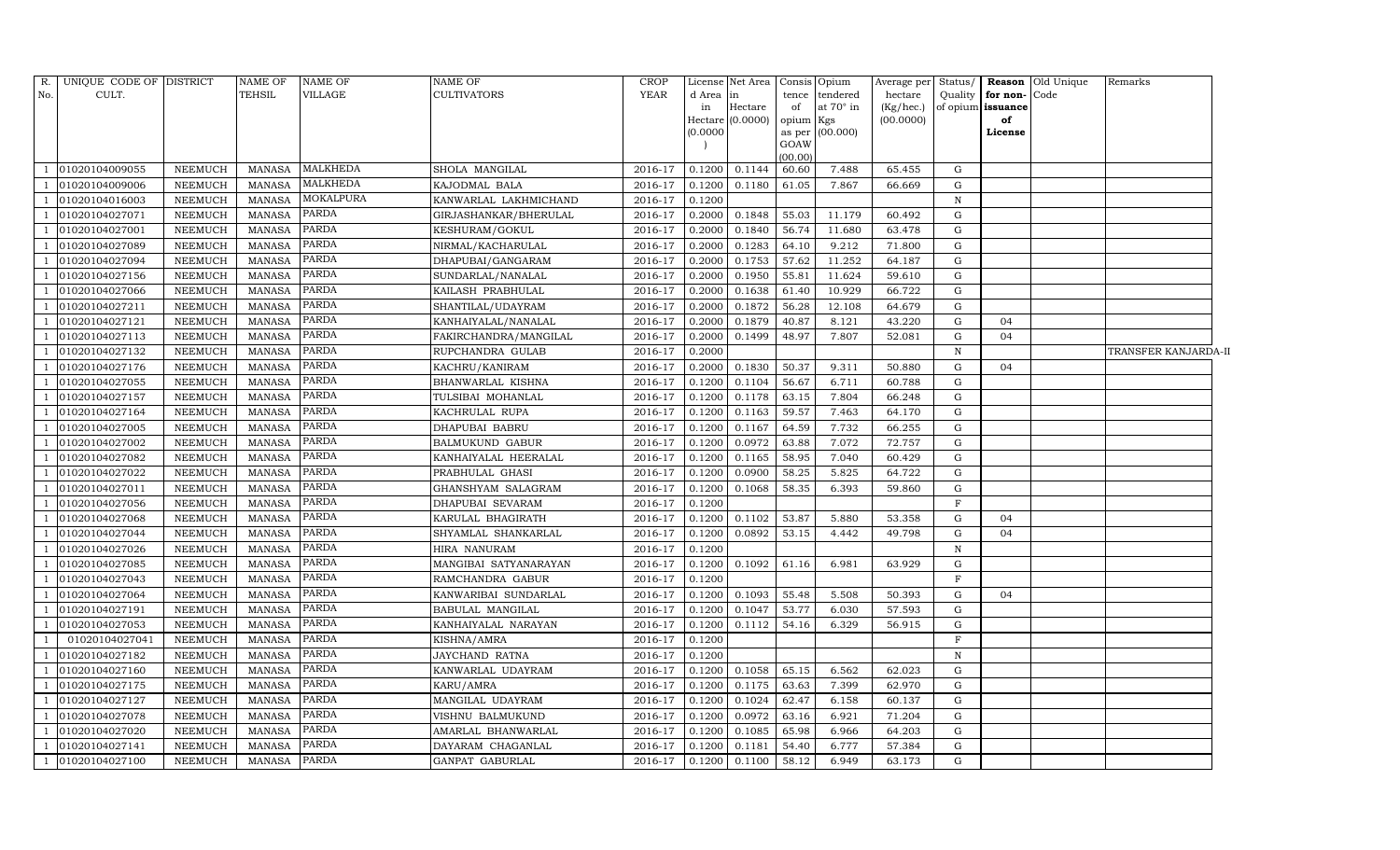| R.  | UNIQUE CODE OF DISTRICT |                | NAME OF       | <b>NAME OF</b> | <b>NAME OF</b>            | <b>CROP</b> |           | License Net Area   Consis   Opium |                 |                   | Average per Status/ |              |                          | <b>Reason</b> Old Unique | Remarks |
|-----|-------------------------|----------------|---------------|----------------|---------------------------|-------------|-----------|-----------------------------------|-----------------|-------------------|---------------------|--------------|--------------------------|--------------------------|---------|
| No. | CULT.                   |                | TEHSIL        | VILLAGE        | <b>CULTIVATORS</b>        | YEAR        | d Area in |                                   | tence           | tendered          | hectare             |              | Quality $\vert$ for non- | Code                     |         |
|     |                         |                |               |                |                           |             | in        | Hectare                           | of              | at 70° in         | (Kg/hec.)           |              | of opium issuance        |                          |         |
|     |                         |                |               |                |                           |             |           | Hectare (0.0000)                  | opium Kgs       |                   | (00.0000)           |              | of                       |                          |         |
|     |                         |                |               |                |                           |             | (0.0000)  |                                   |                 | as per $(00.000)$ |                     |              | License                  |                          |         |
|     |                         |                |               |                |                           |             |           |                                   | GOAW<br>(00.00) |                   |                     |              |                          |                          |         |
|     | 01020104027168          | NEEMUCH        | MANASA        | PARDA          | GHEESALAL CHAGANLAL       | 2016-17     | 0.1200    | 0.1135                            | 51.14           | 5.793             | 51.040              | G            | 04                       |                          |         |
|     | 01020104027174          | NEEMUCH        | <b>MANASA</b> | PARDA          | KACHRIBAI MOHANLAL        | 2016-17     | 0.1200    |                                   |                 |                   |                     | $\mathbf F$  |                          |                          |         |
|     | 01020104027119          | NEEMUCH        | MANASA        | PARDA          | KANHAIYALAL AMRA          | 2016-17     | 0.1200    |                                   |                 |                   |                     | $\mathbf F$  |                          |                          |         |
|     | 01020104027167          | NEEMUCH        | MANASA        | PARDA          | LEELABAI RATANLAL         | 2016-17     | 0.1200    | 0.1122                            | 46.64           | 4.637             | 41.328              | G            | 04                       |                          |         |
|     | 01020104027101          | NEEMUCH        | <b>MANASA</b> | PARDA          | MATHURALAL BHONA          | 2016-17     | 0.1200    |                                   |                 |                   |                     | $\, {\rm N}$ |                          |                          |         |
|     | 01020104027083          | NEEMUCH        | MANASA        | PARDA          | MOHANLAL BANSILAL         | 2016-17     | 0.1200    | 0.1015                            | 58.23           | 6.347             | 62.532              | G            |                          |                          |         |
|     | 01020104027074          | NEEMUCH        | MANASA        | <b>PARDA</b>   | UMESHCHAND NANALAL        | 2016-17     | 0.1200    | 0.1161                            | 60.41           | 7.336             | 63.187              | G            |                          |                          |         |
|     | 01020104027016          | NEEMUCH        | <b>MANASA</b> | PARDA          | <b>BANSILAL JAGANNATH</b> | 2016-17     | 0.1200    | 0.1002                            | 56.21           | 6.047             | 60.349              | G            |                          |                          |         |
|     | 01020104027201          | NEEMUCH        | <b>MANASA</b> | PARDA          | <b>BANSILAL NANALAL</b>   | 2016-17     | 0.1200    | 0.1198                            | 63.04           | 7.736             | 64.574              | G            |                          |                          |         |
|     | 01020104027077          | NEEMUCH        | MANASA        | PARDA          | GHANSHYAM NANALAL         | 2016-17     | 0.1200    | 0.1227                            | 56.16           | 7.213             | 58.786              | G            |                          |                          |         |
|     | 01020104027208          | NEEMUCH        | MANASA        | PARDA          | GHEESALAL BALMUKUND       | 2016-17     | 0.1200    | 0.0998                            | 56.80           | 5.948             | 59.599              | G            |                          |                          |         |
|     | 01020104027051          | NEEMUCH        | MANASA        | PARDA          | AMARLAL HARIRAM           | 2016-17     | 0.1200    | 0.1091                            | 56.37           | 6.595             | 60.449              | G            |                          |                          |         |
|     | 01020104027059          | <b>NEEMUCH</b> | <b>MANASA</b> | <b>PARDA</b>   | MANNALAL RATANLAL         | 2016-17     | 0.1200    | 0.1091                            | 58.68           | 6.203             | 56.856              | $\mathbf{G}$ |                          |                          |         |
|     | 01020104027054          | NEEMUCH        | MANASA        | PARDA          | NATHU NAVAL               | 2016-17     | 0.1200    | 0.0996                            | 56.13           | 5.813             | 58.363              | G            |                          |                          |         |
|     | 01020104027067          | NEEMUCH        | MANASA        | <b>PARDA</b>   | RADHAKISHAN BHAGIRATH     | 2016-17     | 0.1200    | 0.1140                            | 59.25           | 7.279             | 63.851              | G            |                          |                          |         |
|     | 01020104027070          | NEEMUCH        | MANASA        | PARDA          | RAJMAL HEERALAL           | 2016-17     | 0.1200    | 0.1139                            | 57.80           | 6.845             | 60.097              | G            |                          |                          |         |
|     | 01020104027004          | NEEMUCH        | <b>MANASA</b> | PARDA          | RAMLAL KANA               | 2016-17     | 0.1200    |                                   |                 |                   |                     | $\mathbf{F}$ |                          |                          |         |
|     | 01020104027048          | NEEMUCH        | MANASA        | <b>PARDA</b>   | RATANLAL RADHAKISHAN      | 2016-17     | 0.1200    | 0.0942                            | 52.18           | 6.105             | 64.809              | G            |                          |                          |         |
|     | 01020104027072          | NEEMUCH        | MANASA        | <b>PARDA</b>   | SATYANARAYAN NANALAL      | 2016-17     | 0.1200    | 0.1100                            | 57.25           | 6.551             | 59.555              | G            |                          |                          |         |
|     | 01020104027095          | NEEMUCH        | MANASA        | PARDA          | MOHANLAL HARIRAM          | 2016-17     | 0.1200    |                                   |                 |                   |                     | $\, {\rm F}$ |                          |                          |         |
|     | 01020104027116          | NEEMUCH        | <b>MANASA</b> | PARDA          | SATYANARAYAN SHANKARLAL   | 2016-17     | 0.1200    |                                   |                 |                   |                     | $\mathbf N$  |                          |                          |         |
|     | 01020104027110          | NEEMUCH        | <b>MANASA</b> | PARDA          | MANGILAL NATHU            | 2016-17     | 0.1200    | 0.1060                            | 57.36           | 6.736             | 63.547              | G            |                          |                          |         |
|     | 01020104027114          | NEEMUCH        | MANASA        | PARDA          | KASTURIBAI JAGNNATH       | 2016-17     | 0.1200    |                                   |                 |                   |                     | F            |                          |                          |         |
|     | 01020104027134          | NEEMUCH        | <b>MANASA</b> | PARDA          | BABULAL MANGILAL          | 2016-17     | 0.1200    |                                   |                 |                   |                     | $\, {\rm N}$ |                          |                          |         |
|     | 01020104027159          | NEEMUCH        | <b>MANASA</b> | PARDA          | BHERU MEGHA               | 2016-17     | 0.1200    | 0.1186                            | 60.45           | 7.461             | 62.909              | G            |                          |                          |         |
|     | 01020104027165          | NEEMUCH        | MANASA        | PARDA          | RAMIBAI BARDICHAND        | 2016-17     | 0.1200    | 0.1071                            | 58.62           | 6.800             | 63.492              | G            |                          |                          |         |
|     | 01020104027030          | NEEMUCH        | <b>MANASA</b> | PARDA          | DHAPUBAI NANALAL          | 2016-17     | 0.1200    | 0.1101                            | 59.15           | 6.878             | 62.470              | G            |                          |                          |         |
|     | 01020104027052          | NEEMUCH        | <b>MANASA</b> | PARDA          | ONKARLAL BARDA            | 2016-17     | 0.1200    | 0.1100                            | 53.18           | 6.085             | 55.318              | G            | 04                       |                          |         |
|     | 01020104027063          | NEEMUCH        | MANASA        | PARDA          | KACHRULAL BHONA           | 2016-17     | 0.1200    | 0.1207                            | 52.46           | 6.700             | 55.510              | G            | 04                       |                          |         |
|     | 01020104027073          | NEEMUCH        | <b>MANASA</b> | PARDA          | SEETARAM NARAYAN          | 2016-17     | 0.1200    | 0.1078                            | 54.55           | 6.016             | 55.807              | G            | 04                       |                          |         |
|     | 01020104027135          | NEEMUCH        | MANASA        | PARDA          | RAMNATH SHANKARNATH       | 2016-17     | 0.1200    | 0.1116                            | 52.88           | 5.794             | 51.918              | G            | 04                       |                          |         |
|     | 01020104027149          | NEEMUCH        | <b>MANASA</b> | PARDA          | RAMGOPAL RAMCHANDRA       | 2016-17     | 0.1200    | 0.1165                            | 58.86           | 7.072             | 60.704              | G            |                          |                          |         |
|     | 01020104027151          | NEEMUCH        | MANASA        | PARDA          | BASANTILAL MEGHA          | 2016-17     | 0.1200    |                                   |                 |                   |                     | $\rm F$      |                          |                          |         |
|     | 01020104027188          | NEEMUCH        | <b>MANASA</b> | PARDA          | VAHIDKHAN HASANALI        | 2016-17     | 0.1200    |                                   |                 |                   |                     | N            |                          |                          |         |
|     | 01020104027010          | NEEMUCH        | <b>MANASA</b> | PARDA          | KACHRULAL BHANWARLAL      | 2016-17     | 0.1200    |                                   |                 |                   |                     | $\mathbf F$  |                          |                          |         |
|     | 01020104027097          | <b>NEEMUCH</b> | <b>MANASA</b> | PARDA          | KANHAIYALAL CHAGANLAL     | 2016-17     | 0.1200    | 0.1155                            | 50.89           | 6.172             | 53.437              | G            | 04                       |                          |         |
|     | 01020104015002          | NEEMUCH        | MANASA        | <b>PIPLON</b>  | MOTILAL/BHAGIRATH         | 2016-17     | 0.2000    | 0.1857                            | 57.35           | 12.814            | 69.004              | G            |                          |                          |         |
|     | 01020104015010          | NEEMUCH        | MANASA        | PIPLON         | BALIBAI MANGILAL          | 2016-17     | 0.2000    | 0.1920                            | 49.53           | 10.932            | 56.938              | G            |                          |                          |         |
|     | 01020104015032          | NEEMUCH        | MANASA        | PIPLON         | HAJARILAL/VARDA           | 2016-17     | 0.2000    | 0.1973                            | 58.19           | 12.145            | 61.556              | G            |                          |                          |         |
|     | 01020104015024          | NEEMUCH        | MANASA        | <b>PIPLON</b>  | HARISHANKAR/BADRILAL      | 2016-17     | 0.2000    | 0.1794                            | 55.50           | 10.894            | 60.725              | G            |                          |                          |         |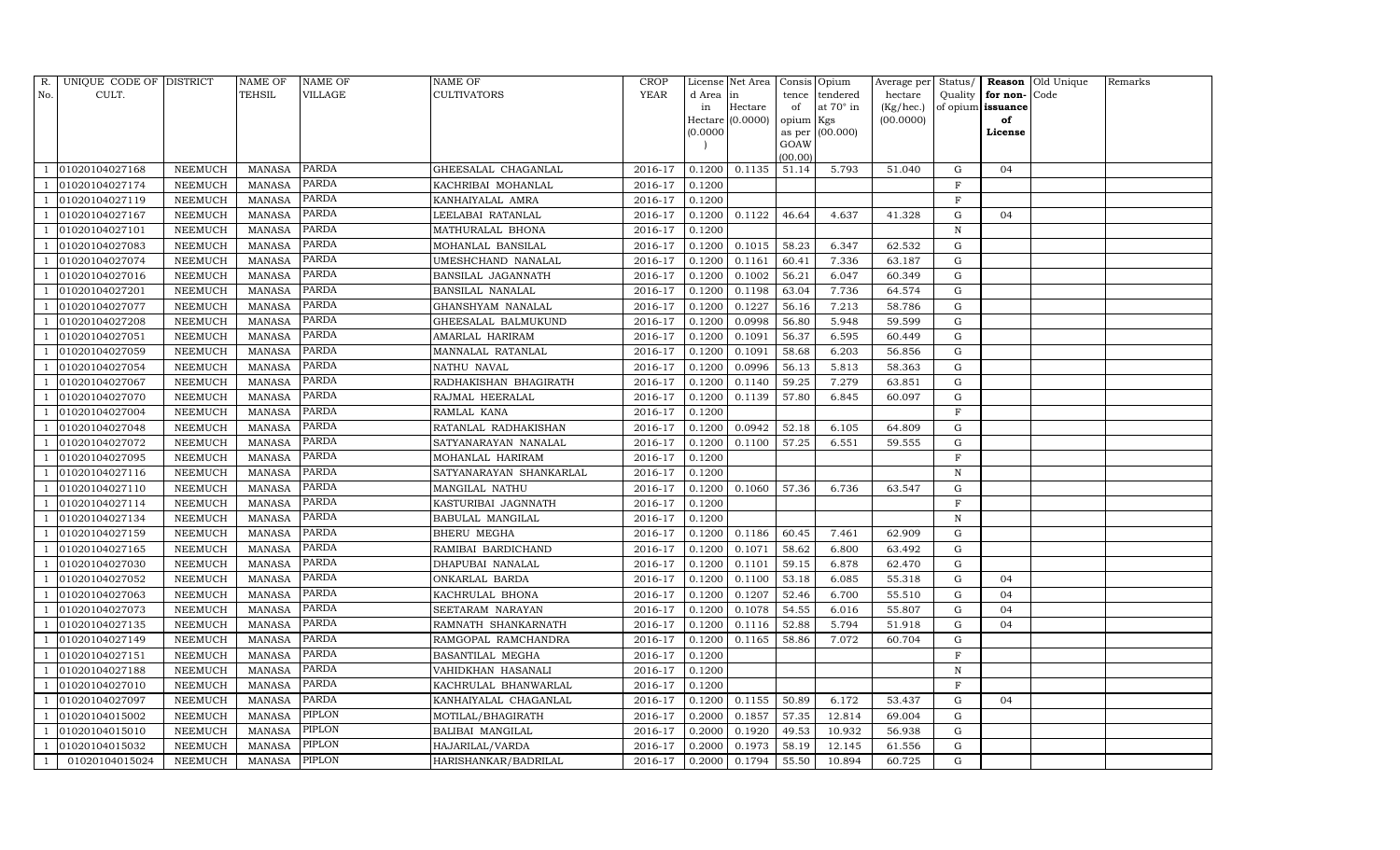| R.  | UNIQUE CODE OF DISTRICT |                | NAME OF       | NAME OF               | NAME OF                | CROP        |           | License Net Area |           | Consis Opium     | Average per Status/ |             |                   | Reason Old Unique | Remarks                  |
|-----|-------------------------|----------------|---------------|-----------------------|------------------------|-------------|-----------|------------------|-----------|------------------|---------------------|-------------|-------------------|-------------------|--------------------------|
| No. | CULT.                   |                | TEHSIL        | VILLAGE               | CULTIVATORS            | <b>YEAR</b> | d Area in |                  | tence     | tendered         | hectare             | Quality     | for non-Code      |                   |                          |
|     |                         |                |               |                       |                        |             | in        | Hectare          | of        | at $70^\circ$ in | (Kg/hec.)           |             | of opium issuance |                   |                          |
|     |                         |                |               |                       |                        |             |           | Hectare (0.0000) | opium Kgs |                  | (00.0000)           |             | of                |                   |                          |
|     |                         |                |               |                       |                        |             | (0.0000)  |                  | GOAW      | as per (00.000)  |                     |             | License           |                   |                          |
|     |                         |                |               |                       |                        |             |           |                  | (00.00)   |                  |                     |             |                   |                   |                          |
|     | 01020104015031          | NEEMUCH        | MANASA        | PIPLON                | GANESHRAM/RUGHANATH    | 2016-17     | 0.2000    | 0.1940           | 52.92     | 11.499           | 59.273              | G           |                   |                   |                          |
|     | 01020104015029          | NEEMUCH        | <b>MANASA</b> | PIPLON                | KALABAI SURESH         | 2016-17     | 0.1200    |                  |           |                  |                     | F           |                   |                   |                          |
|     | 01020104015067          | NEEMUCH        | MANASA        | PIPLON                | SAGARBAI GHEESALAL     | 2016-17     | 0.1200    | 0.1024           | 58.32     | 6.698            | 65.410              | G           |                   |                   |                          |
|     | 01020104015004          | NEEMUCH        | MANASA        | PIPLON                | NANDLAL BHAGIRATH      | 2016-17     | 0.1200    | 0.0974           | 64.46     | 7.183            | 73.747              | G           |                   |                   |                          |
|     | 01020104015014          | NEEMUCH        | <b>MANASA</b> | PIPLON                | RAMCHANDRA KANHAIYALAL | 2016-17     | 0.1200    |                  |           |                  |                     | F           |                   |                   |                          |
|     | 01020104015015          | NEEMUCH        | <b>MANASA</b> | PIPLON                | BAGDIRAM MANGILAL      | 2016-17     | 0.1200    | 0.1083           | 57.21     | 5.762            | 53.204              | $\mathbf G$ | 04                |                   |                          |
|     | 01020104015026          | NEEMUCH        | <b>MANASA</b> | PIPLON                | BAPULAL MANGILAL       | 2016-17     | 0.1200    |                  |           |                  |                     | $\mathbf F$ |                   |                   |                          |
|     | 01020104015062          | NEEMUCH        | <b>MANASA</b> | PIPLON                | <b>BAPULAL DEVA</b>    | 2016-17     | 0.1200    | 0.0816           | 45.57     | 3.893            | 47.708              | G           | 04                |                   |                          |
|     | 01020104015030          | NEEMUCH        | <b>MANASA</b> | PIPLON                | DEVILAL BHAGIRATH      | 2016-17     | 0.1200    |                  |           |                  |                     | F           |                   |                   |                          |
|     | 01020104015045          | NEEMUCH        | <b>MANASA</b> | PIPLON                | KANHAIYALAL KALU       | 2016-17     | 0.1200    | 0.0800           | 42.99     | 3.525            | 44.063              | $\mathbf G$ | 04                |                   |                          |
|     | 01020104015037          | NEEMUCH        | <b>MANASA</b> | PIPLON                | RAMCHANDRA KASHIRAM    | 2016-17     | 0.1200    | 0.1000           | 62.92     | 7.128            | 71.280              | G           |                   |                   |                          |
|     | 01020104015064          | NEEMUCH        | <b>MANASA</b> | PIPLON                | UNKARIBAI MANGILAL     | 2016-17     | 0.1200    | 0.0988           | 52.19     | 5.704            | 57.733              | G           |                   |                   |                          |
|     | 01020104015027          | NEEMUCH        | <b>MANASA</b> | PIPLON                | SHIVLAL VARDICHAND     | 2016-17     | 0.1200    | 0.1113           | 51.55     | 5.162            | 46.379              | G           | 04                |                   |                          |
|     | 01020104015005          | NEEMUCH        | <b>MANASA</b> | PIPLON                | DEVILAL HIRA           | 2016-17     | 0.1200    |                  |           |                  |                     | $\rm F$     |                   |                   |                          |
|     | 01020104015009          | NEEMUCH        | MANASA        | PIPLON                | KAMLABAI GHISALAL      | 2016-17     | 0.1200    |                  |           |                  |                     | F           |                   |                   |                          |
|     | 01020104015013          | NEEMUCH        | <b>MANASA</b> | PIPLON                | RAMCHANDRA MADANLAL    | 2016-17     | 0.1200    | 0.1027           | 60.28     | 7.079            | 68.929              | G           |                   |                   |                          |
|     | 01020104015023          | NEEMUCH        | <b>MANASA</b> | PIPLON                | GANESHRAM FULCHAND     | 2016-17     | 0.1200    | 0.0966           | 57.51     | 5.472            | 56.646              | G           |                   |                   |                          |
|     | 01020104015025          | NEEMUCH        | <b>MANASA</b> | PIPLON                | GHEESALAL NARAYAN      | 2016-17     | 0.1200    | 0.1190           | 56.15     | 6.586            | 55.345              | G           | 04                |                   |                          |
|     | 01020104015042          | NEEMUCH        | <b>MANASA</b> | PIPLON                | MANGILAL DEVA          | 2016-17     | 0.1200    | 0.1000           | 56.35     | 5.804            | 58.040              | G           |                   |                   |                          |
|     | 01020104012003          | NEEMUCH        | <b>MANASA</b> | POKHARDA              | JETRAM D.P. KHEMRAJ    | 2016-17     | 0.1200    | 0.1136           | 57.34     | 6.881            | 60.572              | G           |                   |                   |                          |
|     | 01020104014019          | <b>NEEMUCH</b> | <b>MANASA</b> | PROTPIPLIA            | JAMNABAI/DULICHAND     | 2016-17     | 0.2000    | 0.1874           | 46.06     | 9.613            | 51.297              | G           | 04                |                   |                          |
|     | 01020104014005          | NEEMUCH        | <b>MANASA</b> | PROTPIPLIA            | BABULAL/KESHURAM       | 2016-17     | 0.2000    | 0.1980           | 41.56     | 8.918            | 45.040              | G           | 04                |                   |                          |
|     | 01020104014001          | NEEMUCH        | <b>MANASA</b> | PROTPIPLIA            | GHISALAL/JAGANNATH     | 2016-17     | 0.2000    | 0.1894           | 44.07     | 9.179            | 48.464              | G           | 04                |                   |                          |
|     | 01020104014012          | NEEMUCH        | <b>MANASA</b> | PROTPIPLIA            | BASANTIBAI KACHRU      | 2016-17     | 0.1200    | 0.0987           | 60.22     | 5.910            | 59.878              | G           |                   |                   |                          |
|     | 01020104014024          | <b>NEEMUCH</b> | <b>MANASA</b> | PROTPIPLIA            | KANHAIYALAL NANALAL    | 2016-17     | 0.1200    | 0.1047           | 50.68     | 5.901            | 56.361              | G           |                   |                   |                          |
|     | 01020104014016          | NEEMUCH        | <b>MANASA</b> | PROTPIPLIA            | SHANTIBAI ONKAR        | 2016-17     | 0.1200    |                  |           |                  |                     | $\mathbf F$ |                   |                   |                          |
|     | 01020104014020          | NEEMUCH        | <b>MANASA</b> | <b>PROTPIPLIA</b>     | GHANSHYAM KISHAN       | 2016-17     | 0.1200    | 0.1047           | 47.35     | 5.148            | 49.169              | G           | 04                |                   |                          |
|     | 01020104008013          | NEEMUCH        | <b>MANASA</b> | RAWATPURA             | BAPULAL BHANWARLAL     | 2016-17     | 0.1200    | 0.1099           | 62.04     | 6.594            | 60.000              | G           |                   |                   |                          |
|     | 01020104008016          | NEEMUCH        | <b>MANASA</b> | <b>RAWATPURA</b>      | CHERAM DHURA           | 2016-17     | 0.1200    |                  |           |                  |                     | $\mathbf F$ |                   |                   |                          |
|     | 01020104008022          | NEEMUCH        | <b>MANASA</b> | <b>RAWATPURA</b>      | JANIBAI GABBA          | 2016-17     | 0.1200    | 0.1154           | 55.22     | 6.082            | 52.704              | ${\rm G}$   | 04                |                   |                          |
|     | 01020104008025          | NEEMUCH        | <b>MANASA</b> | <b>RAWATPURA</b>      | CHATRA LAKHA           | 2016-17     | 0.1200    | 0.1053           | 62.96     | 7.339            | 69.696              | G           |                   |                   |                          |
|     | 01020104008004          | NEEMUCH        | <b>MANASA</b> | <b>RAWATPURA</b>      | LILARAM GHASI          | 2016-17     | 0.1200    |                  |           |                  |                     | $\mathbf F$ |                   |                   |                          |
|     | 01020104008009          | NEEMUCH        | MANASA        | <b>RAWATPURA</b>      | RAMLAL KANWARLAL       | 2016-17     | 0.1200    | 0.1103           | 53.68     | 5.958            | 54.016              | ${\rm G}$   | 04                |                   |                          |
|     | 01020104104002          | NEEMUCH        | <b>MANASA</b> | SUVASRA BUJURG        | HARIRAM SURAJMAL       | 2016-17     | 0.1200    | 0.1025           | 62.92     | 6.625            | 64.634              | G           |                   |                   |                          |
|     | 01020104007073          | NEEMUCH        | MANASA        | SUVASRA BUJURG        | <b>BHULIBAI RAMA</b>   | 2016-17     | 0.1200    | 0.1106           | 61.48     | 6.780            | 61.302              | G           |                   |                   |                          |
|     | 01020104104005          | <b>NEEMUCH</b> | <b>MANASA</b> | <b>SUVASRA BUJURG</b> | DAKHIBAI MODIRAM       | 2016-17     | 0.1200    | 0.1125           | 65.23     | 7.446            | 66.187              | G           |                   |                   | 010201040070 NAME CHANGE |
|     | 01020104104001          | NEEMUCH        | MANASA        | <b>SUVASRA BUJURG</b> | SUNDARLAL KASHIRAM     | 2016-17     | 0.1200    | 0.1056           | 61.53     | 5.898            | 55.852              | G           | 04                |                   |                          |
|     | 01020104002004          | NEEMUCH        | <b>MANASA</b> | <b>TILSAWRA</b>       | BALURAM SUKHA          | 2016-17     | 0.1200    | 0.1248           | 57.85     | 7.240            | 58.013              | G           |                   |                   |                          |
|     | 01020104004039          | NEEMUCH        | MANASA        | AKHEPUR               | DEVILAL/KANWARLAL      | 2016-17     | 0.2000    | 0.1980           | 59.73     | 12.381           | 62.530              | G           |                   |                   |                          |
|     | 01020104004063          | NEEMUCH        | <b>MANASA</b> | <b>AKHEPUR</b>        | KAUSHLAYABAI/BANSHILAL | 2016-17     | 0.2000    | 0.1980           | 56.48     | 11.966           | 60.434              | G           |                   |                   |                          |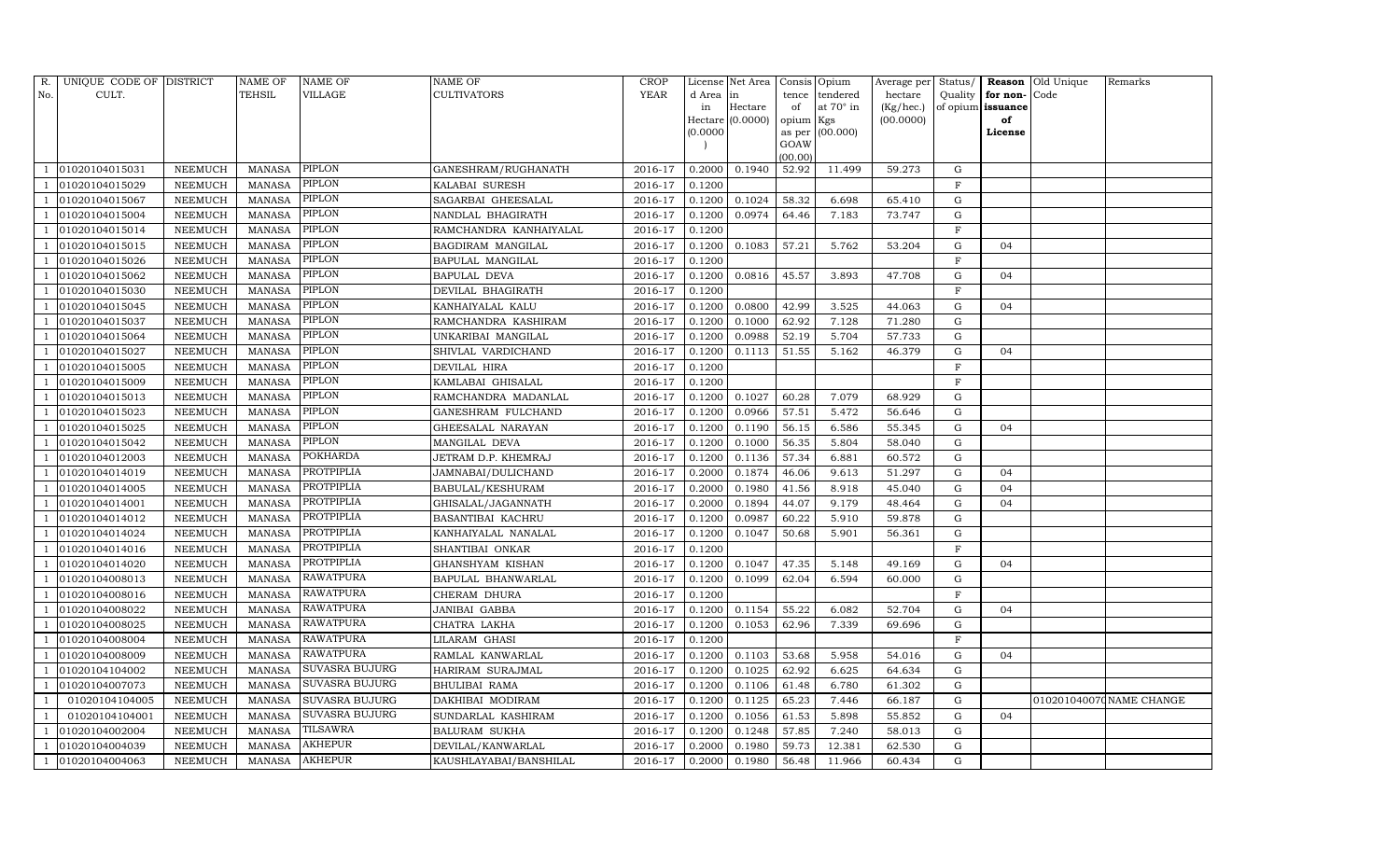| R.             | UNIQUE CODE OF DISTRICT |                | NAME OF         | <b>NAME OF</b>       | NAME OF                        | <b>CROP</b>    |          | License Net Area   Consis   Opium |                |                  | Average per     | Status/     |                   | <b>Reason</b> Old Unique | Remarks                    |  |
|----------------|-------------------------|----------------|-----------------|----------------------|--------------------------------|----------------|----------|-----------------------------------|----------------|------------------|-----------------|-------------|-------------------|--------------------------|----------------------------|--|
| No.            | CULT.                   |                | <b>TEHSIL</b>   | <b>VILLAGE</b>       | CULTIVATORS                    | YEAR           | d Area   | in                                | tence          | tendered         | hectare         | Quality     | for non-Code      |                          |                            |  |
|                |                         |                |                 |                      |                                |                | in       | Hectare                           | of             | at $70^\circ$ in | $(Kg/$ hec. $)$ |             | of opium issuance |                          |                            |  |
|                |                         |                |                 |                      |                                |                |          | Hectare (0.0000)                  | opium Kgs      |                  | (00.0000)       |             | of                |                          |                            |  |
|                |                         |                |                 |                      |                                |                | (0.0000) |                                   | as per<br>GOAW | (00.000)         |                 |             | License           |                          |                            |  |
|                |                         |                |                 |                      |                                |                |          |                                   | (00.00)        |                  |                 |             |                   |                          |                            |  |
|                | 01020104004057          | <b>NEEMUCH</b> | <b>MANASA</b>   | <b>AKHEPUR</b>       | PRABHULAL/PYARJI               | 2016-17        | 0.2000   | 0.2037                            | 56.49          | 11.467           | 56.294          | G           |                   |                          |                            |  |
|                | 01020104004067          | <b>NEEMUCH</b> | <b>MANASA</b>   | <b>AKHEPUR</b>       | BILASBAI MADHULAL              | 2016-17        | 0.2000   | 0.1968                            | 57.34          | 11.542           | 58.648          | G           |                   |                          |                            |  |
|                | 01020104014069          | <b>NEEMUCH</b> | <b>MANASA</b>   | <b>AKHEPUR</b>       | VISHNUKUMAR/RADHESHYAM         | 2016-17        | 0.2000   | 0.1949                            | 60.64          | 12.578           | 64.536          | G           |                   |                          |                            |  |
|                | 01020104004016          | <b>NEEMUCH</b> | <b>MANASA</b>   | AKHEPUR              | LAXMAN/KACHRU                  | 2016-17        | 0.2000   | 0.1936                            | 61.83          | 12.578           | 64.969          | G           |                   |                          |                            |  |
|                | 01020104004002          | <b>NEEMUCH</b> | <b>MANASA</b>   | <b>AKHEPUR</b>       | MANGIBAI/BHAGIRATH             | 2016-17        | 0.2000   | 0.1892                            | 53.07          | 10.576           | 55.899          | G           | 04                |                          |                            |  |
|                | 01020104004019          | <b>NEEMUCH</b> | <b>MANASA</b>   | <b>AKHEPUR</b>       | GANGARAM/DHANNALAL             | 2016-17        | 0.2000   | 0.1905                            | 61.11          | 12.894           | 67.685          | G           |                   |                          |                            |  |
|                | 01020104004017          | NEEMUCH        | MANASA          | <b>AKHEPUR</b>       | JAGDISH/PURALAL                | 2016-17        | 0.2000   | 0.1953                            | 53.67          | 10.995           | 56.298          | G           |                   |                          |                            |  |
|                | 01020104004026          | NEEMUCH        | <b>MANASA</b>   | <b>AKHEPUR</b>       | PURALAL/KACHRULAL              | 2016-17        | 0.2000   | 0.1950                            | 56.81          | 11.662           | 59.805          | G           |                   |                          |                            |  |
|                | 01020104004048          | <b>NEEMUCH</b> | <b>MANASA</b>   | <b>AKHEPUR</b>       | JAGDISH SHANKARLAL             | 2016-17        | 0.1200   | 0.1110                            | 57.01          | 6.743            | 60.748          | G           |                   |                          |                            |  |
|                | 01020104004027          | NEEMUCH        | MANASA          | <b>AKHEPUR</b>       | HEERALAL RUPA                  | 2016-17        | 0.1200   | 0.1119                            | 60.10          | 7.100            | 63.450          | G           |                   |                          |                            |  |
|                | 01020104004066          | NEEMUCH        | MANASA          | <b>AKHEPUR</b>       | BADRILAL BIHARILAL             | 2016-17        | 0.1200   | 0.1044                            | 61.99          | 7.076            | 67.778          | G           |                   |                          |                            |  |
|                | 01020104004037          | NEEMUCH        | <b>MANASA</b>   | <b>AKHEPUR</b>       | KANHAIYALAL KANWARLAL          | 2016-17        | 0.1200   | 0.1062                            | 63.22          | 7.171            | 67.524          | G           |                   |                          |                            |  |
|                | 01020104004030          | <b>NEEMUCH</b> | <b>MANASA</b>   | <b>AKHEPUR</b>       | SUNITABAI GOPAL                | 2016-17        | 0.1200   | 0.1189                            | 65.88          | 8.160            | 68.629          | G           |                   |                          |                            |  |
|                | 01020104004013          | NEEMUCH        | <b>MANASA</b>   | <b>AKHEPUR</b>       | MOHANLAL RADHAKISHAN           | 2016-17        | 0.1200   | 0.1104                            | 56.89          | 7.152            | 64.783          | G           |                   |                          |                            |  |
|                | 01020104004047          | <b>NEEMUCH</b> | $\mbox{MANASA}$ | <b>AKHEPUR</b>       | RAMESHCHANDRA BALURAM          | 2016-17        | 0.1200   | 0.1092                            | 64.10          | 7.390            | 67.674          | G           |                   |                          |                            |  |
| 2              | 01020104052230          | <b>NEEMUCH</b> | <b>MANASA</b>   | <b>ALHED JAGIR-I</b> | AMBARAM/RAMCHAND               | 2016-17        | 0.2000   | 0.1791                            | 65.30          | 12.407           | 69.274          | G           |                   |                          |                            |  |
| $\overline{2}$ | 01020104052223          | <b>NEEMUCH</b> | <b>MANASA</b>   | ALHED JAGIR-I        | BHONILAL/MANGILAL              | 2016-17        | 0.2000   | 0.1785                            | 63.07          | 11.226           | 62.891          | G           |                   |                          |                            |  |
| 2              | 01020104052018          | <b>NEEMUCH</b> | <b>MANASA</b>   | ALHED JAGIR-I        | BHONIRAM/BHERULAL              | 2016-17        | 0.2000   | 0.1820                            | 62.03          | 11.954           | 65.681          | G           |                   |                          |                            |  |
| $\overline{2}$ | 01020104052023          | <b>NEEMUCH</b> | <b>MANASA</b>   | ALHED JAGIR-I        | BHUVANA KESHURAM               | 2016-17        | 0.2000   | 0.2043                            | 64.75          | 13.773           | 67.416          | G           |                   |                          |                            |  |
| $\overline{a}$ | 01020104052205          | <b>NEEMUCH</b> | <b>MANASA</b>   | ALHED JAGIR-I        | DASHRATH/BALKISHAN             | 2016-17        | 0.2000   | 0.1980                            | 70.49          | 14.058           | 71.000          | G           |                   |                          |                            |  |
| 2              | 01020104052222          | <b>NEEMUCH</b> | <b>MANASA</b>   | ALHED JAGIR-I        | DHANRAJ/BHAGATRAM              | 2016-17        | 0.2000   | 0.1932                            | 63.03          | 12.993           | 67.252          | ${\rm G}$   |                   |                          | TRANSFER GWALDEVIYA,NMH-II |  |
| 2              | 01020104052206          | <b>NEEMUCH</b> | <b>MANASA</b>   | <b>ALHED JAGIR-I</b> | DINESHCHANDRA/CHAGANLAL        | 2016-17        | 0.2000   | 0.1880                            | 60.14          | 12.157           | 64.665          | G           |                   |                          |                            |  |
| 2              | 01020104052202          | NEEMUCH        | MANASA          | ALHED JAGIR-I        | DULICHANDRA RAMNARAYAN         | 2016-17        | 0.2000   | 0.1928                            | 66.38          | 12.479           | 64.725          | G           |                   |                          |                            |  |
| 2              | 01020104052142          | <b>NEEMUCH</b> | <b>MANASA</b>   | <b>ALHED JAGIR-I</b> | GANESGLAL MANGILAL             | 2016-17        | 0.2000   | 0.2013                            | 64.12          | 13.300           | 66.071          | G           |                   |                          |                            |  |
| $\overline{2}$ | 01020104052009          | NEEMUCH        | MANASA          | ALHED JAGIR-I        | GONDAWARIBAI/JAHARILAL         | 2016-17        | 0.2000   | 0.1980                            | 64.31          | 13.018           | 65.747          | G           |                   |                          |                            |  |
| $\overline{a}$ | 01020104052238          | NEEMUCH        | <b>MANASA</b>   | ALHED JAGIR-I        | JAGDISH/KANHEYALAL             | 2016-17        | 0.2000   | 0.1823                            | 67.14          | 13.476           | 73.922          | G           |                   |                          |                            |  |
| $\overline{2}$ | 01020104052204          | NEEMUCH        | MANASA          | ALHED JAGIR-I        | LAXMINARAYAN/BHONIRAM          | 2016-17        | 0.2000   | 0.2000                            | 65.86          | 13.671           | 68.355          | G           |                   |                          |                            |  |
| $\overline{2}$ | 01020104052172          | <b>NEEMUCH</b> | <b>MANASA</b>   | ALHED JAGIR-I        | LAXMINARAYAN/KAWARLAL          | 2016-17        | 0.2000   | 0.1702                            | 67.29          | 11.555           | 67.891          | G           |                   |                          |                            |  |
| 2              | 01020104052011          | NEEMUCH        | <b>MANASA</b>   | ALHED JAGIR-I        | MANGILAL/DOOLA                 | 2016-17        | 0.2000   | 0.1788                            | 64.14          | 11.481           | 64.211          | G           |                   |                          |                            |  |
| $\overline{2}$ | 01020104052245          | <b>NEEMUCH</b> | <b>MANASA</b>   | ALHED JAGIR-I        | MOHANLAL/PRABHULAL             | 2016-17        | 0.2000   | 0.2020                            | 62.48          | 13.139           | 65.045          | G           |                   |                          |                            |  |
| $\overline{2}$ | 01020104052008          | NEEMUCH        | MANASA          | ALHED JAGIR-I        | ONKARLAL/SITARAM POTRA NOJIBAI | 2016-17        | 0.2000   | 0.1990                            | 64.12          | 13.245           | 66.558          | G           |                   |                          |                            |  |
| 2              | 01020104052212          | <b>NEEMUCH</b> | <b>MANASA</b>   | ALHED JAGIR-I        | OMPRAKASH/BALKISHAN            | 2016-17        | 0.2000   | 0.2024                            | 61.68          | 13.534           | 66.868          | G           |                   |                          |                            |  |
| 2              | 01020104052016          | NEEMUCH        | <b>MANASA</b>   | ALHED JAGIR-I        | PHULKUWAR RAMESHWAR            | 2016-17        | 0.2000   | 0.1967                            | 63.61          | 13.195           | 67.082          | G           |                   |                          |                            |  |
| 2              | 01020104052031          | <b>NEEMUCH</b> | MANASA          | ALHED JAGIR-I        | DEVPRASHAD BADRILAL            | 2016-17        | 0.2000   | 0.1854                            | 60.06          | 11.677           | 62.983          | G           |                   |                          |                            |  |
| 2              | 01020104052001          | <b>NEEMUCH</b> | <b>MANASA</b>   | ALHED JAGIR-I        | SAJJANBAI/RAMCHANDRA           | 2016-17        | 0.2000   | 0.1984                            | 69.08          | 14.201           | 71.578          | G           |                   |                          |                            |  |
| $\overline{2}$ | 01020104052221          | <b>NEEMUCH</b> | <b>MANASA</b>   | ALHED JAGIR-I        | RAMCHANDRA/GHISALAL            | 2016-17        | 0.2000   | 0.1865                            | 61.00          | 11.790           | 63.217          | G           |                   |                          |                            |  |
| 2              | 01020104052207          | <b>NEEMUCH</b> | <b>MANASA</b>   | <b>ALHED JAGIR-I</b> | RAMPRASD/BHONIRAM              | 2016-17        | 0.2000   | 0.1994                            | 61.77          | 12.645           | 63.415          | G           |                   |                          |                            |  |
| 2              | 01020104052203          | <b>NEEMUCH</b> | <b>MANASA</b>   | ALHED JAGIR-I        | GUDDUBAI/RAMLAL                | 2016-17        | 0.2000   | 0.1929                            | 62.39          | 12.924           | 66.998          | $\mathbf G$ |                   |                          |                            |  |
| 2              | 01020104052171          | NEEMUCH        | MANASA          | ALHED JAGIR-I        | SITARAM GHASILAL               | 2016-17        | 0.2000   | 0.1980                            | 63.86          | 13.155           | 66.439          | G           |                   |                          |                            |  |
|                | 2 01020104052239        | <b>NEEMUCH</b> | MANASA          | <b>ALHED JAGIR-I</b> | SHANTILAL/PRABHULAL            | 2016-17 0.2000 |          | 0.1806                            | 66.85          | 13.026           | 72.126          | G           |                   |                          |                            |  |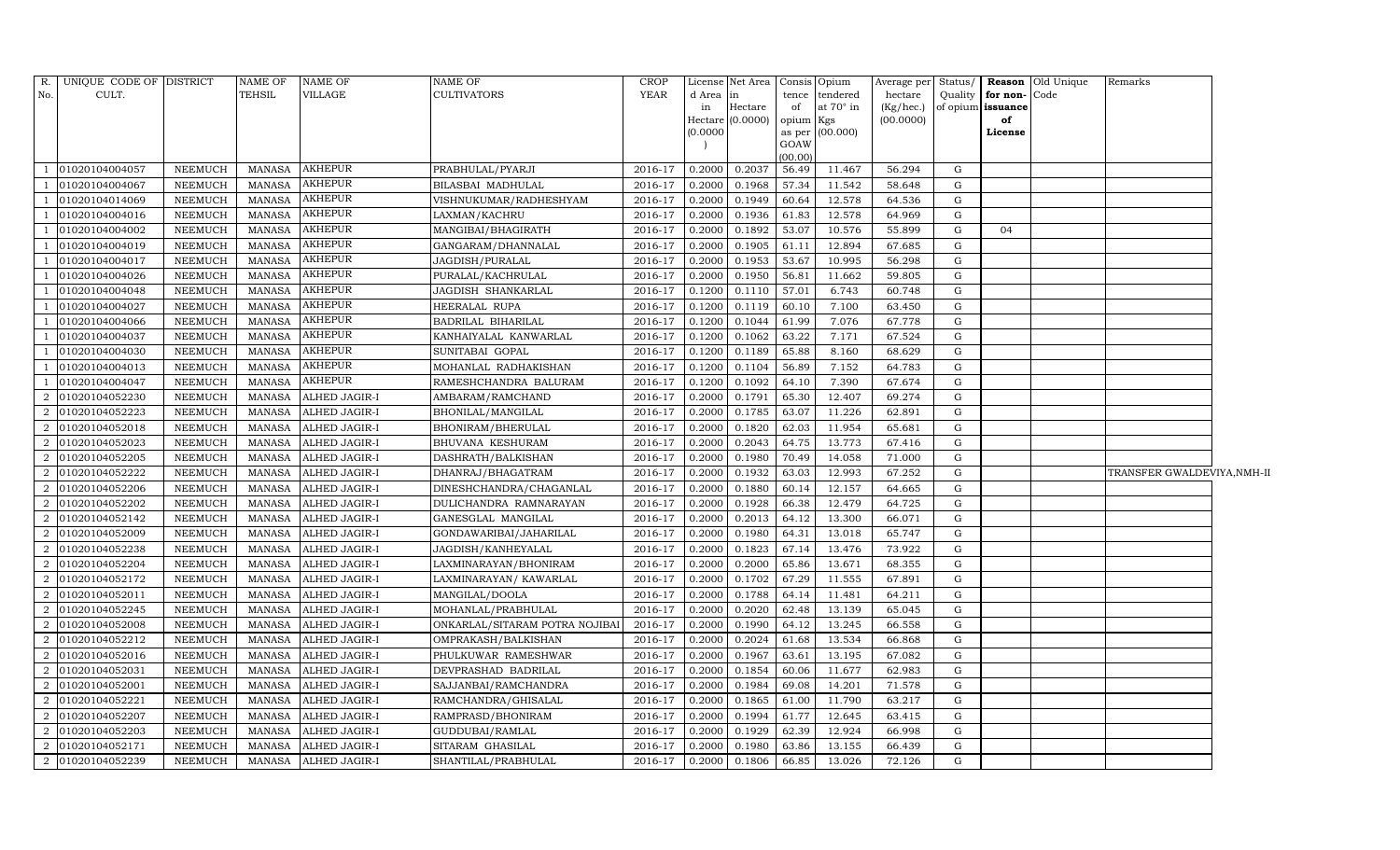| R.                          | UNIQUE CODE OF DISTRICT |                | NAME OF       | <b>NAME OF</b>        | NAME OF                       | <b>CROP</b> |          | License Net Area |           | Consis Opium    | Average per | Status/     |                          | <b>Reason</b> Old Unique | Remarks               |  |
|-----------------------------|-------------------------|----------------|---------------|-----------------------|-------------------------------|-------------|----------|------------------|-----------|-----------------|-------------|-------------|--------------------------|--------------------------|-----------------------|--|
| No.                         | CULT.                   |                | <b>TEHSIL</b> | VILLAGE               | CULTIVATORS                   | <b>YEAR</b> | d Area   | in               | tence     | tendered        | hectare     | Quality     | for non-Code             |                          |                       |  |
|                             |                         |                |               |                       |                               |             | in       | Hectare          | of        | at 70° in       | (Kg/hec.)   |             | of opium <b>issuance</b> |                          |                       |  |
|                             |                         |                |               |                       |                               |             |          | Hectare (0.0000) | opium Kgs |                 | (00.0000)   |             | of                       |                          |                       |  |
|                             |                         |                |               |                       |                               |             | (0.0000) |                  | GOAW      | as per (00.000) |             |             | License                  |                          |                       |  |
|                             |                         |                |               |                       |                               |             |          |                  | (00.00)   |                 |             |             |                          |                          |                       |  |
| $\overline{2}$              | 01020104052243          | NEEMUCH        | <b>MANASA</b> | ALHED JAGIR-I         | SHIVNARAYAN/BALKSIHAN         | 2016-17     | 0.2000   | 0.1980           | 69.50     | 13.860          | 70.000      | G           |                          |                          |                       |  |
|                             | 01020104052033          | NEEMUCH        | <b>MANASA</b> | ALHED JAGIR-I         | PURANMAL/SURATRAM             | 2016-17     | 0.2000   | 0.1841           | 64.10     | 12.527          | 68.045      | G           |                          |                          |                       |  |
| $\overline{2}$              | 01020104052232          | NEEMUCH        | <b>MANASA</b> | ALHED JAGIR-I         | TULSIRAM/MODIRAM              | 2016-17     | 0.2000   | 0.1949           | 59.93     | 12.072          | 61.939      | G           |                          |                          |                       |  |
| 2                           | 01020104052175          | NEEMUCH        | <b>MANASA</b> | ALHED JAGIR-I         | UDAYRAM/PRABHULAL             | 2016-17     | 0.2000   | 0.2000           | 63.87     | 13.458          | 67.290      | G           |                          |                          |                       |  |
| $\overline{2}$              | 01020104052017          | NEEMUCH        | <b>MANASA</b> | ALHED JAGIR-I         | BHAGWANTIBAI/MANGILAL         | 2016-17     | 0.2000   | 0.1846           | 63.91     | 11.896          | 64.442      | G           |                          |                          |                       |  |
| $\overline{2}$              | 01020104052192          | NEEMUCH        | <b>MANASA</b> | ALHED JAGIR-I         | BANSHILAL/RAMNARYAN           | 2016-17     | 0.2000   | 0.2023           | 68.02     | 14.168          | 70.035      | ${\rm G}$   |                          |                          | TRANSFER BELARI,NMH-I |  |
| $\overline{2}$              | 01020104052224          | NEEMUCH        | <b>MANASA</b> | ALHED JAGIR-I         | RADHESHYAM/CHATARBHUJ MALI    | 2016-17     | 0.2000   | 0.1958           | 60.72     | 12.578          | 64.239      | G           |                          |                          |                       |  |
| $\overline{2}$              | 01020104052021          | NEEMUCH        | <b>MANASA</b> | ALHED JAGIR-I         | BADAMBAI/RAMLAL               | 2016-17     | 0.2000   | 0.0867           | 62.81     | 5.707           | 65.825      | G           |                          |                          |                       |  |
| $\overline{2}$              | 01020104052210          | <b>NEEMUCH</b> | <b>MANASA</b> | ALHED JAGIR-I         | PRABHULAL/JAGGA               | 2016-17     | 0.2000   | 0.1659           | 61.60     | 10.446          | 62.966      | G           |                          |                          |                       |  |
| $\overline{2}$              | 01020104052186          | NEEMUCH        | <b>MANASA</b> | ALHED JAGIR-I         | RAMNIWASH/KANHAIYALAL         | 2016-17     | 0.2000   | 0.1953           | 56.39     | 11.125          | 56.964      | ${\rm G}$   |                          |                          |                       |  |
| $\overline{2}$              | 01020104052234          | NEEMUCH        | <b>MANASA</b> | ALHED JAGIR-I         | GEETABAI/BASANTILAL           | 2016-17     | 0.2000   | 0.1990           | 63.33     | 13.001          | 65.332      | G           |                          |                          |                       |  |
| $\overline{2}$              | 01020104052242          | NEEMUCH        | <b>MANASA</b> | ALHED JAGIR-I         | BHONIRAM URF BHAWANILAL/RATAN | 2016-17     | 0.2000   | 0.1953           | 61.37     | 11.730          | 60.061      | G           |                          |                          |                       |  |
| $\overline{2}$              | 01020104052183          | <b>NEEMUCH</b> | <b>MANASA</b> | ALHED JAGIR-I         | HARIKISHAN/CHATURBHUJ         | 2016-17     | 0.2000   | 0.2000           | 53.57     | 11.028          | 55.140      | G           | 04                       |                          |                       |  |
| 2                           | 01020104052256          | NEEMUCH        | <b>MANASA</b> | ALHED JAGIR-I         | MANGILAL SUKHLAL              | 2016-17     | 0.2000   | 0.1976           | 63.41     | 12.709          | 64.317      | G           |                          |                          |                       |  |
| $\overline{2}$              | 01020104052241          | NEEMUCH        | <b>MANASA</b> | ALHED JAGIR-I         | RAMESHCHANDRA BHONIRAM        | 2016-17     | 0.1200   | 0.1050           | 68.58     | 7.377           | 70.257      | G           |                          |                          |                       |  |
| 2                           | 01020104052190          | NEEMUCH        | <b>MANASA</b> | ALHED JAGIR-I         | BHONIBAI MANGILAL             | 2016-17     | 0.1200   | 0.1123           | 61.39     | 7.577           | 67.471      | G           |                          |                          |                       |  |
| $\mathcal{D}_{\mathcal{L}}$ | 01020104052201          | NEEMUCH        | <b>MANASA</b> | ALHED JAGIR-I         | SAJNIBAI SHIVLAL              | 2016-17     | 0.1200   | 0.1099           | 65.27     | 7.870           | 71.611      | G           |                          |                          |                       |  |
| 2                           | 01020104052227          | NEEMUCH        | <b>MANASA</b> | ALHED JAGIR-I         | DINDYAL HARIVALLABH           | 2016-17     | 0.1200   |                  |           |                 |             | N           |                          |                          |                       |  |
| 2                           | 01020104052184          | NEEMUCH        | <b>MANASA</b> | ALHED JAGIR-I         | PURANMAL PYAR JI              | 2016-17     | 0.1200   | 0.1052           | 60.74     | 6.621           | 62.937      | G           |                          |                          |                       |  |
| $\overline{2}$              | 01020104052240          | NEEMUCH        | <b>MANASA</b> | ALHED JAGIR-I         | BALAKDAS BHUWANIDAS           | 2016-17     | 0.1200   | 0.1173           | 62.91     | 7.621           | 64.970      | G           |                          |                          |                       |  |
| $\overline{2}$              | 01020104052028          | NEEMUCH        | <b>MANASA</b> | ALHED JAGIR-I         | TEJRAM AMRA JI                | 2016-17     | 0.1200   | 0.0796           | 65.92     | 4.322           | 54.296      | G           | 04                       |                          |                       |  |
| $\overline{2}$              | 01020104052174          | NEEMUCH        | <b>MANASA</b> | ALHED JAGIR-I         | KANHAIYALAL NANDA             | 2016-17     | 0.1200   |                  |           |                 |             | $\mathbf F$ |                          |                          |                       |  |
| $\overline{2}$              | 01020104052173          | NEEMUCH        | <b>MANASA</b> | ALHED JAGIR-I         | HEERALAL RUPA                 | 2016-17     | 0.1200   | 0.1089           | 62.59     | 7.082           | 65.032      | G           |                          |                          |                       |  |
| $\overline{2}$              | 01020104052228          | <b>NEEMUCH</b> | <b>MANASA</b> | ALHED JAGIR-I         | KANWARLAL MANGILAL            | 2016-17     | 0.1200   | 0.1134           | 59.34     | 7.028           | 61.975      | G           |                          |                          |                       |  |
| $\mathcal{D}_{1}^{(1)}$     | 01020104052196          | NEEMUCH        | <b>MANASA</b> | ALHED JAGIR-I         | MUKUND RUPA                   | 2016-17     | 0.1200   | 0.0972           | 59.46     | 6.073           | 62.479      | G           |                          |                          |                       |  |
| $\overline{2}$              | 01020104052012          | NEEMUCH        | <b>MANASA</b> | ALHED JAGIR-I         | PRABHULAL HARIRAM             | 2016-17     | 0.1200   | 0.0957           | 66.76     | 6.752           | 70.554      | G           |                          |                          |                       |  |
| $\overline{2}$              | 01020104052178          | NEEMUCH        | <b>MANASA</b> | ALHED JAGIR-I         | RATANLAL MANGILAL             | 2016-17     | 0.1200   | 0.1078           | 64.66     | 7.491           | 69.490      | G           |                          |                          |                       |  |
| $\overline{2}$              | 01020104052197          | NEEMUCH        | <b>MANASA</b> | ALHED JAGIR-I         | SURESH KUMAR RATANLAL         | 2016-17     | 0.1200   | 0.1200           | 62.96     | 7.798           | 64.983      | G           |                          |                          |                       |  |
| $\overline{2}$              | 01020104052029          | NEEMUCH        | <b>MANASA</b> | ALHED JAGIR-I         | BHANWARLAL RUPA               | 2016-17     | 0.1200   | 0.1210           | 53.81     | 7.064           | 58.380      | $\mathbf G$ |                          |                          |                       |  |
| $\overline{2}$              | 01020104052041          | NEEMUCH        | <b>MANASA</b> | ALHED JAGIR-I         | KESHARBAI BHERULAL            | 2016-17     | 0.1200   | 0.0620           | 68.24     | 4.250           | 68.548      | G           |                          |                          |                       |  |
| 2                           | 01020104052225          | NEEMUCH        | <b>MANASA</b> | ALHED JAGIR-I         | PANNALAL POKHAR               | 2016-17     | 0.1200   | 0.1200           | 55.42     | 6.452           | 53.767      | G           | 04                       |                          |                       |  |
| $\overline{2}$              | 01020104052002          | NEEMUCH        | <b>MANASA</b> | ALHED JAGIR-I         | RATANLAL FAKIRCHAND           | 2016-17     | 0.1200   | 0.1220           | 63.66     | 8.076           | 66.197      | G           |                          |                          |                       |  |
| $\overline{2}$              | 01020104052055          | NEEMUCH        | <b>MANASA</b> | ALHED JAGIR-II        | MANGUBAI/NANDLAL              | 2016-17     | 0.2000   | 0.1937           | 65.20     | 13.236          | 68.332      | ${\rm G}$   |                          |                          |                       |  |
| 2                           | 01020104052085          | NEEMUCH        | <b>MANASA</b> | ALHED JAGIR-II        | CHENRAM/NANDLAL               | 2016-17     | 0.2000   | 0.2001           | 70.63     | 14.388          | 71.904      | G           |                          |                          |                       |  |
| 2                           | 01020104052070          | NEEMUCH        | MANASA        | ALHED JAGIR-II        | VIMALKUMAR/JAGDISH POTRA KANH | 2016-17     | 0.2000   | 0.1788           | 65.67     | 11.633          | 65.062      | G           |                          |                          |                       |  |
| $\mathcal{D}_{\mathcal{L}}$ | 01020104052158          | NEEMUCH        | <b>MANASA</b> | ALHED JAGIR-II        | KISHORILAL/BHUWANIRAM         | 2016-17     | 0.2000   | 0.2040           | 64.54     | 13.157          | 64.495      | $\mathbf G$ |                          |                          |                       |  |
| 2                           | 01020104052010          | NEEMUCH        | <b>MANASA</b> | ALHED JAGIR-II        | LAXMINARAYAN/NANURAM          | 2016-17     | 0.2000   | 0.1921           | 60.18     | 11.967          | 62.296      | G           |                          |                          |                       |  |
| $\overline{2}$              | 01020104052251          | NEEMUCH        | <b>MANASA</b> | ALHED JAGIR-II        | MANGIBAI/KRISHNAGOPAL         | 2016-17     | 0.2000   | 0.2000           | 61.76     | 13.225          | 66.125      | G           |                          |                          |                       |  |
| $\overline{2}$              | 01020104052082          | NEEMUCH        | MANASA        | ALHED JAGIR-II        | JAGDISH/MANGILAL              | 2016-17     | 0.2000   | 0.1888           | 62.42     | 12.413          | 65.747      | G           |                          |                          |                       |  |
|                             | 2 01020104052094        | NEEMUCH        | <b>MANASA</b> | <b>ALHED JAGIR-II</b> | RADHABAI/ONKAR                | 2016-17     | 0.2000   | 0.1980           | 62.10     | 12.518          | 63.222      | G           |                          |                          |                       |  |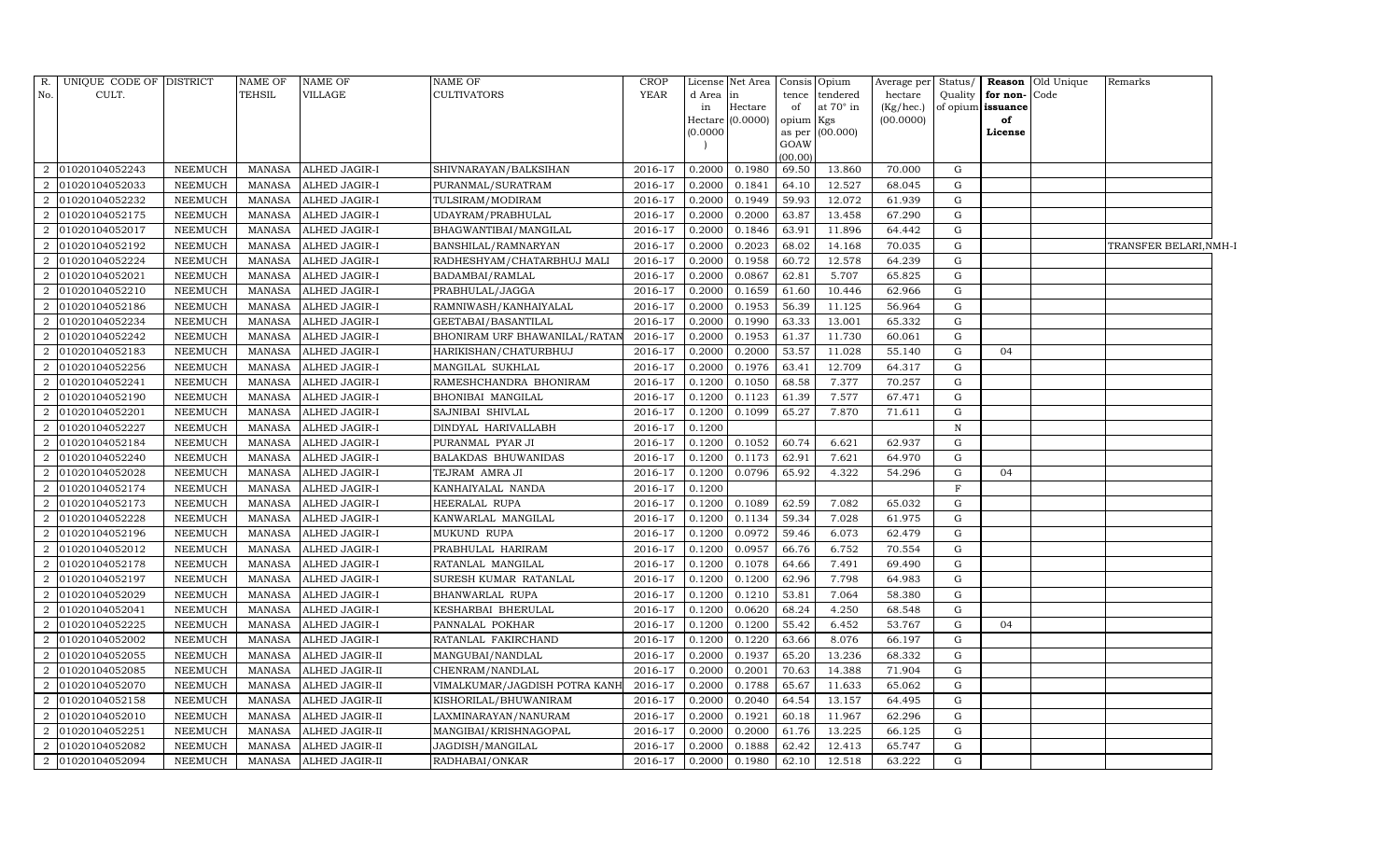| R.                          | UNIQUE CODE OF DISTRICT |                | <b>NAME OF</b> | NAME OF        | <b>NAME OF</b>              | <b>CROP</b> |           | License Net Area |                 | Consis Opium      | Average per | Status/      |                   | <b>Reason</b> Old Unique | Remarks |
|-----------------------------|-------------------------|----------------|----------------|----------------|-----------------------------|-------------|-----------|------------------|-----------------|-------------------|-------------|--------------|-------------------|--------------------------|---------|
| No.                         | CULT.                   |                | TEHSIL         | VILLAGE        | <b>CULTIVATORS</b>          | YEAR        | d Area in |                  | tence           | tendered          | hectare     | Quality      | for non-          | Code                     |         |
|                             |                         |                |                |                |                             |             | in        | Hectare          | of              | at $70^\circ$ in  | (Kg/hec.)   |              | of opium issuance |                          |         |
|                             |                         |                |                |                |                             |             |           | Hectare (0.0000) | opium Kgs       |                   | (00.0000)   |              | of                |                          |         |
|                             |                         |                |                |                |                             |             | (0.0000)  |                  |                 | as per $(00.000)$ |             |              | License           |                          |         |
|                             |                         |                |                |                |                             |             |           |                  | GOAW<br>(00.00) |                   |             |              |                   |                          |         |
| 2                           | 01020104052127          | NEEMUCH        | MANASA         | ALHED JAGIR-II | RAMNARAYAN/LAXMAN           | 2016-17     | 0.2000    | 0.1945           | 66.71           | 12.827            | 65.949      | G            |                   |                          |         |
|                             | 01020104052064          | NEEMUCH        | <b>MANASA</b>  | ALHED JAGIR-II | KALABAI/RAMPRASAD           | 2016-17     | 0.2000    | 0.1733           | 63.05           | 11.394            | 65.747      | G            |                   |                          |         |
| $\overline{2}$              | 01020104052137          | NEEMUCH        | <b>MANASA</b>  | ALHED JAGIR-II | LEELABAI/RAMRATAN           | 2016-17     | 0.2000    | 0.1920           | 66.52           | 13.371            | 69.641      | G            |                   |                          |         |
| $\overline{2}$              | 01020104052050          | NEEMUCH        | MANASA         | ALHED JAGIR-II | GOPAL/LAXMICHAND            | 2016-17     | 0.2000    | 0.1959           | 58.07           | 11.614            | 59.285      | ${\rm G}$    |                   |                          |         |
| $\overline{2}$              | 01020104052067          | <b>NEEMUCH</b> | <b>MANASA</b>  | ALHED JAGIR-II | BAGDIRAM/SAWALA             | 2016-17     | 0.2000    | 0.1755           | 62.25           | 11.303            | 64.405      | G            |                   |                          |         |
|                             | 01020104052098          | NEEMUCH        | MANASA         | ALHED JAGIR-II | CHAINSUKH/DEVILAL           | 2016-17     | 0.2000    | 0.1986           | 58.89           | 12.333            | 62.100      | G            |                   |                          |         |
| $\overline{2}$              | 01020104052099          | NEEMUCH        | MANASA         | ALHED JAGIR-II | BAPULAL/CHATURBHUJ          | 2016-17     | 0.2000    | 0.1934           | 59.56           | 12.320            | 63.702      | G            |                   |                          |         |
| 2                           | 01020104052046          | NEEMUCH        | MANASA         | ALHED JAGIR-II | KAMLABAI/BHAGATRAM          | 2016-17     | 0.2000    | 0.1713           | 71.75           | 12.536            | 73.182      | G            |                   |                          |         |
| $\overline{2}$              | 01020104052048          | NEEMUCH        | MANASA         | ALHED JAGIR-II | NANURAM/LAXMAN              | 2016-17     | 0.2000    | 0.1788           | 65.93           | 12.291            | 68.742      | $\mathbf G$  |                   |                          |         |
|                             | 01020104052078          | NEEMUCH        | MANASA         | ALHED JAGIR-II | SHOKIN/SHANTILAL            | 2016-17     | 0.2000    | 0.1668           | 67.96           | 11.951            | 71.649      | ${\rm G}$    |                   |                          |         |
| $\mathcal{D}_{\alpha}$      | 01020104052072          | NEEMUCH        | <b>MANASA</b>  | ALHED JAGIR-II | RUGHNATH/BHERULAL           | 2016-17     | 0.2000    | 0.1920           | 61.49           | 12.254            | 63.823      | ${\rm G}$    |                   |                          |         |
| 2                           | 01020104052065          | NEEMUCH        | MANASA         | ALHED JAGIR-II | RUGNATH/LAXMAN              | 2016-17     | 0.2000    | 0.1716           | 65.39           | 11.770            | 68.590      | G            |                   |                          |         |
|                             | 01020104052255          | <b>NEEMUCH</b> | <b>MANASA</b>  | ALHED JAGIR-II | VISHNUPRASAD RAMPRASAD      | 2016-17     | 0.2000    | 0.1734           | 63.33           | 11.463            | 66.107      | ${\rm G}$    |                   |                          |         |
| $\mathcal{D}_{\mathcal{L}}$ | 01020104052244          | NEEMUCH        | MANASA         | ALHED JAGIR-II | RADHESHYAM/KANWARLAL        | 2016-17     | 0.2000    | 0.1513           | 65.93           | 9.447             | 62.439      | G            |                   |                          |         |
| 2                           | 01020104052095          | NEEMUCH        | MANASA         | ALHED JAGIR-II | JADAVBAI/BHAGIRATH          | 2016-17     | 0.2000    | 0.1843           | 59.13           | 11.311            | 61.373      | G            |                   |                          |         |
| 2                           | 01020104052049          | NEEMUCH        | MANASA         | ALHED JAGIR-II | GEETABAI NANDLAL            | 2016-17     | 0.1200    | 0.1189           | 64.71           | 7.858             | 66.089      | G            |                   |                          |         |
| $\overline{2}$              | 01020104052252          | NEEMUCH        | <b>MANASA</b>  | ALHED JAGIR-II | MANGIBAI BHAGIRATH          | 2016-17     | 0.1200    | 0.0891           | 64.93           | 6.168             | 69.226      | G            |                   |                          |         |
| 2                           | 01020104052101          | NEEMUCH        | MANASA         | ALHED JAGIR-II | RATANBAI NAGJI              | 2016-17     | 0.1200    | 0.1191           | 63.06           | 7.657             | 64.291      | G            |                   |                          |         |
| $\mathcal{D}_{\alpha}$      | 01020104052076          | NEEMUCH        | <b>MANASA</b>  | ALHED JAGIR-II | GIRDHARI KESHURAM           | 2016-17     | 0.1200    | 0.1152           | 65.41           | 8.737             | 75.842      | G            |                   |                          |         |
| $\overline{2}$              | 01020104052092          | NEEMUCH        | MANASA         | ALHED JAGIR-II | KACHRULAL ONKAR             | 2016-17     | 0.1200    | 0.1148           | 68.35           | 8.143             | 70.932      | G            |                   |                          |         |
| $\overline{2}$              | 01020104052056          | NEEMUCH        | <b>MANASA</b>  | ALHED JAGIR-II | KANHAIYALAL/NANURAM RATHORE | 2016-17     | 0.1200    | 0.1180           | 65.79           | 8.243             | 69.856      | G            |                   |                          |         |
| $\mathcal{D}_{\mathcal{L}}$ | 01020104052122          | NEEMUCH        | <b>MANASA</b>  | ALHED JAGIR-II | NANIBAI SAWALA              | 2016-17     | 0.1200    | 0.1013           | 63.48           | 5.904             | 58.282      | G            |                   |                          |         |
| 2                           | 01020104052139          | NEEMUCH        | MANASA         | ALHED JAGIR-II | DOLATRAM BHANWARLAL         | 2016-17     | 0.1200    |                  |                 |                   |             | $\mathbf F$  |                   |                          |         |
| $\mathcal{D}_{\mathcal{L}}$ | 01020104052059          | NEEMUCH        | <b>MANASA</b>  | ALHED JAGIR-II | BHUVANIRAM MAGNIRAM         | 2016-17     | 0.1200    |                  |                 |                   |             | $\mathbf F$  |                   |                          |         |
|                             | 01020104052074          | NEEMUCH        | MANASA         | ALHED JAGIR-II | GOPAL MAGNA                 | 2016-17     | 0.1200    |                  |                 |                   |             | $\mathbf{F}$ |                   |                          |         |
|                             | 01020104052043          | NEEMUCH        | <b>MANASA</b>  | ALHED JAGIR-II | BASANTIBAI SHAMBHULAL       | 2016-17     | 0.1200    | 0.1200           | 66.99           | 8.182             | 68.183      | G            |                   |                          |         |
| $\overline{2}$              | 01020104052157          | NEEMUCH        | <b>MANASA</b>  | ALHED JAGIR-II | NARULAL BHANWARLAL          | 2016-17     | 0.1200    | 0.1254           | 67.38           | 8.798             | 70.159      | G            |                   |                          |         |
| 2                           | 01020104052237          | NEEMUCH        | <b>MANASA</b>  | ALHED JAGIR-II | CHANDRASHEKHAR KACHRULAL    | 2016-17     | 0.1200    | 0.1200           | 63.85           | 8.310             | 69.250      | ${\rm G}$    |                   |                          |         |
| $\overline{2}$              | 01020104052229          | NEEMUCH        | MANASA         | ALHED JAGIR-II | MOHANBAI HARILAL            | 2016-17     | 0.1200    | 0.1200           | 64.36           | 8.128             | 67.733      | G            |                   |                          |         |
| $\overline{2}$              | 01020104052167          | NEEMUCH        | <b>MANASA</b>  | ALHED JAGIR-II | HARIRAM BHUWANIRAM          | 2016-17     | 0.1200    | 0.1189           | 63.66           | 7.503             | 63.103      | G            |                   |                          |         |
| 2                           | 01020104052131          | NEEMUCH        | MANASA         | ALHED JAGIR-II | KAMLABAI HARLAL             | 2016-17     | 0.1200    | 0.0912           | 59.60           | 5.653             | 61.985      | $\mathbf G$  |                   |                          |         |
| $\overline{2}$              | 01020104052103          | NEEMUCH        | <b>MANASA</b>  | ALHED JAGIR-II | JADAVBAI NANDLAL MALI       | 2016-17     | 0.1200    | 0.0802           | 64.24           | 5.405             | 67.394      | G            |                   |                          |         |
|                             | 01020104052053          | NEEMUCH        | <b>MANASA</b>  | ALHED JAGIR-II | JAGDISHCHAND MANGILAL       | 2016-17     | 0.1200    | 0.1044           | 60.72           | 6.645             | 63.649      | ${\rm G}$    |                   |                          |         |
| 2                           | 01020104052119          | NEEMUCH        | MANASA         | ALHED JAGIR-II | MANGILAL JAGANNATH          | 2016-17     | 0.1200    | 0.1176           | 60.64           | 7.398             | 62.908      | ${\rm G}$    |                   |                          |         |
| 2                           | 01020104052086          | NEEMUCH        | <b>MANASA</b>  | ALHED JAGIR-II | KAMLABAI RATANLAL           | 2016-17     | 0.1200    |                  |                 |                   |             | $\mathbf F$  |                   |                          |         |
| $\mathcal{D}_{\mathcal{L}}$ | 01020104052013          | <b>NEEMUCH</b> | <b>MANASA</b>  | ALHED JAGIR-II | PRABHULAL BHANWARLAL        | 2016-17     | 0.1200    | 0.1127           | 67.20           | 7.978             | 70.790      | ${\rm G}$    |                   |                          |         |
| 2                           | 01020104052125          | NEEMUCH        | MANASA         | ALHED JAGIR-II | NANALAL GOPI                | 2016-17     | 0.1200    |                  |                 |                   |             | $\mathbf F$  |                   |                          |         |
| $\overline{2}$              | 01020104052071          | NEEMUCH        | <b>MANASA</b>  | ALHED JAGIR-II | NANDLAL GIRDHARI            | 2016-17     | 0.1200    | 0.1152           | 66.45           | 8.116             | 70.451      | G            |                   |                          |         |
| 2                           | 01020104052110          | NEEMUCH        | MANASA         | ALHED JAGIR-II | SITARAM MANGILAL            | 2016-17     | 0.1200    | 0.0614           | 60.47           | 4.069             | 66.270      | G            |                   |                          |         |
| $\overline{2}$              | 01020104052154          | NEEMUCH        | MANASA         | ALHED JAGIR-II | BHANWARIBAI RAMESHWAR       | 2016-17     | 0.1200    | 0.1075           | 69.09           | 7.501             | 69.777      | G            |                   |                          |         |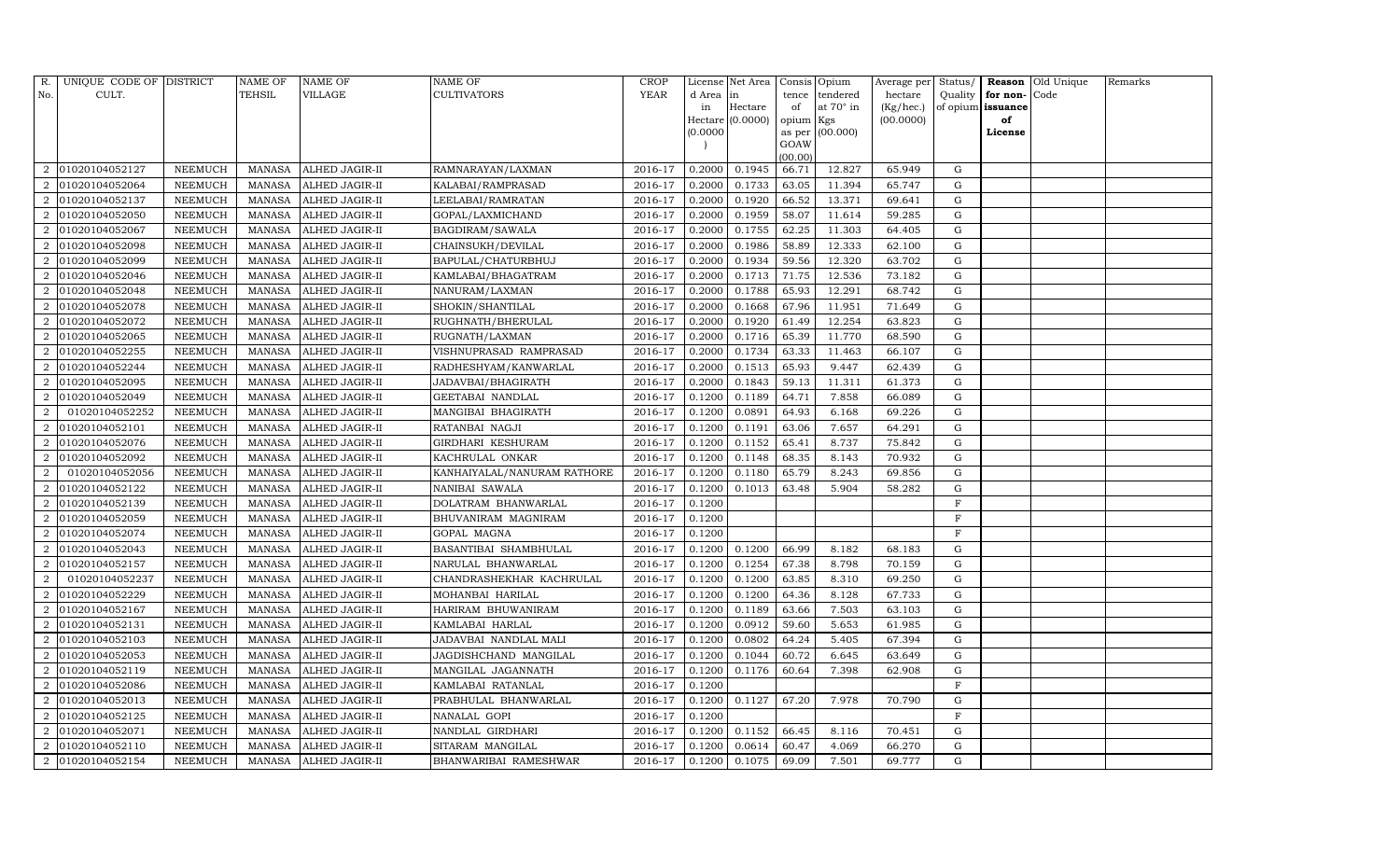| R.                          | UNIQUE CODE OF DISTRICT |                | NAME OF       | <b>NAME OF</b> | NAME OF                       | <b>CROP</b> |          | License Net Area |                 | Consis Opium    | Average per | Status/   | Reason   | Old Unique | Remarks |
|-----------------------------|-------------------------|----------------|---------------|----------------|-------------------------------|-------------|----------|------------------|-----------------|-----------------|-------------|-----------|----------|------------|---------|
| No.                         | CULT.                   |                | TEHSIL        | VILLAGE        | <b>CULTIVATORS</b>            | YEAR        | d Area   | in               | tence           | tendered        | hectare     | Quality   | for non- | Code       |         |
|                             |                         |                |               |                |                               |             | in       | Hectare          | of              | at 70° in       | (Kg/hec.)   | of opium  | issuance |            |         |
|                             |                         |                |               |                |                               |             |          | Hectare (0.0000) | opium Kgs       |                 | (00.0000)   |           | of       |            |         |
|                             |                         |                |               |                |                               |             | (0.0000) |                  |                 | as per (00.000) |             |           | License  |            |         |
|                             |                         |                |               |                |                               |             |          |                  | GOAW<br>(00.00) |                 |             |           |          |            |         |
| $\overline{2}$              | 01020104052104          | NEEMUCH        | <b>MANASA</b> | ALHED JAGIR-II | NARAYAN NANDA                 | 2016-17     | 0.1200   | 0.1152           | 66.87           | 8.168           | 70.903      | G         |          |            |         |
|                             | 01020104052181          | NEEMUCH        | MANASA        | ALHED JAGIR-II | GOPILAL HEERA                 | 2016-17     | 0.1200   | 0.1050           | 62.63           | 6.898           | 65.695      | G         |          |            |         |
| $\overline{2}$              | 01020104040005          | <b>NEEMUCH</b> | <b>MANASA</b> | BANI           | AMBARAM/BAPULAL               | 2016-17     | 0.2000   | 0.1526           | 59.80           | 9.414           | 61.691      | G         |          |            |         |
| $\overline{2}$              | 01020104040009          | NEEMUCH        | <b>MANASA</b> | <b>BANI</b>    | AMBARAM/PURALAL               | 2016-17     | 0.2000   | 0.0975           | 62.51           | 6.206           | 63.651      | ${\rm G}$ |          |            |         |
| $\mathcal{D}$               | 01020104040036          | <b>NEEMUCH</b> | <b>MANASA</b> | <b>BANI</b>    | MANGILAL AASHARAM             | 2016-17     | 0.2000   | 0.1248           | 63.30           | 7.903           | 63.325      | G         |          |            |         |
| $\mathcal{D}_{\mathcal{L}}$ | 01020104040016          | NEEMUCH        | <b>MANASA</b> | <b>BANI</b>    | BANSHILAL/BHAGIRATH           | 2016-17     | 0.2000   | 0.1965           | 61.71           | 12.536          | 63.796      | ${\rm G}$ |          |            |         |
| $\overline{2}$              | 01020104040047          | NEEMUCH        | <b>MANASA</b> | <b>BANI</b>    | BHERULAL/PHULCHAND            | 2016-17     | 0.2000   | 0.1908           | 61.91           | 11.851          | 62.112      | G         |          |            |         |
| $\overline{2}$              | 01020104040011          | <b>NEEMUCH</b> | <b>MANASA</b> | <b>BANI</b>    | MANGILAL/BHANWARLAL           | 2016-17     | 0.2000   | 0.1822           | 67.91           | 12.554          | 68.902      | ${\rm G}$ |          |            |         |
| $\mathcal{D}$               | 01020104040019          | <b>NEEMUCH</b> | <b>MANASA</b> | <b>BANI</b>    | BHUWANIRAM/JAGANNATH D.P. MAI | 2016-17     | 0.2000   | 0.1858           | 66.54           | 12.386          | 66.663      | G         |          |            |         |
|                             | 01020104040020          | NEEMUCH        | <b>MANASA</b> | <b>BANI</b>    | BHUWANIRAM/MATHURALAL         | 2016-17     | 0.2000   | 0.1512           | 64.22           | 9.679           | 64.015      | G         |          |            |         |
| $\mathcal{D}_{\mathcal{L}}$ | 01020104040038          | NEEMUCH        | <b>MANASA</b> | <b>BANI</b>    | BALKISHAN/HITARLAL            | 2016-17     | 0.2000   | 0.1903           | 66.22           | 13.490          | 70.888      | ${\rm G}$ |          |            |         |
| $\overline{2}$              | 01020104040002          | NEEMUCH        | <b>MANASA</b> | <b>BANI</b>    | SUMITRABAI/DEVRAM             | 2016-17     | 0.2000   | 0.1510           | 64.61           | 9.811           | 64.974      | G         |          |            |         |
|                             | 01020104040006          | NEEMUCH        | <b>MANASA</b> | BANI           | JARILAL/HARCHAND              | 2016-17     | 0.2000   | 0.1958           | 60.50           | 12.411          | 63.386      | ${\rm G}$ |          |            |         |
| $\overline{2}$              | 01020104040022          | <b>NEEMUCH</b> | <b>MANASA</b> | <b>BANI</b>    | KARULAL/MOTILAL               | 2016-17     | 0.2000   | 0.1518           | 63.74           | 10.189          | 67.121      | ${\rm G}$ |          |            |         |
| 2                           | 01020104040003          | NEEMUCH        | <b>MANASA</b> | <b>BANI</b>    | MANGILAL/RAMCHANDRA           | 2016-17     | 0.2000   | 0.1081           | 66.24           | 7.277           | 67.317      | ${\rm G}$ |          |            |         |
| $\overline{2}$              | 01020104040040          | NEEMUCH        | <b>MANASA</b> | <b>BANI</b>    | MOHANLAL/RATANLAL             | 2016-17     | 0.2000   | 0.1768           | 58.93           | 10.801          | 61.092      | ${\rm G}$ |          |            |         |
|                             | 01020104040012          | NEEMUCH        | <b>MANASA</b> | <b>BANI</b>    | MOTILAL/AMARATRAM             | 2016-17     | 0.2000   | 0.1323           | 62.78           | 8.789           | 66.432      | ${\rm G}$ |          |            |         |
| $\overline{2}$              | 01020104040018          | NEEMUCH        | <b>MANASA</b> | <b>BANI</b>    | NANDLAL/JARILAL               | 2016-17     | 0.2000   | 0.1022           | 64.41           | 6.892           | 67.436      | G         |          |            |         |
| $\overline{2}$              | 01020104040046          | NEEMUCH        | <b>MANASA</b> | <b>BANI</b>    | RADHESHYAM/BHAGIRATH          | 2016-17     | 0.2000   | 0.1406           | 65.44           | 9.292           | 66.088      | ${\rm G}$ |          |            |         |
| $\mathcal{D}$               | 01020104040025          | <b>NEEMUCH</b> | <b>MANASA</b> | BANI           | RAJENDRA KUMAR/RADHESHYAM     | 2016-17     | 0.2000   | 0.1530           | 63.82           | 9.774           | 63.882      | G         |          |            |         |
|                             | 01020104040004          | NEEMUCH        | <b>MANASA</b> | <b>BANI</b>    | PHULKUWAR/RAMNARAYAN          | 2016-17     | 0.2000   | 0.1601           | 63.52           | 10.236          | 63.935      | ${\rm G}$ |          |            |         |
| $\overline{2}$              | 01020104040039          | NEEMUCH        | <b>MANASA</b> | <b>BANI</b>    | RAMNIWASH/NATHURAM            | 2016-17     | 0.2000   | 0.1625           | 60.26           | 10.132          | 62.351      | ${\rm G}$ |          |            |         |
| $\overline{2}$              | 01020104040055          | <b>NEEMUCH</b> | <b>MANASA</b> | <b>BANI</b>    | BHANWARLAL/LAXMINARAYAN       | 2016-17     | 0.2000   | 0.2012           | 65.88           | 13.600          | 67.594      | G         |          |            |         |
|                             | 01020104040056          | <b>NEEMUCH</b> | <b>MANASA</b> | <b>BANI</b>    | MADANLAL/LAXMINARAYAN         | 2016-17     | 0.2000   | 0.1995           | 64.69           | 13.160          | 65.965      | ${\rm G}$ |          |            |         |
|                             | 01020104040059          | NEEMUCH        | <b>MANASA</b> | <b>BANI</b>    | SAMPATBAI/DEVILAL             | 2016-17     | 0.2000   | 0.1710           | 61.63           | 10.706          | 62.608      | ${\rm G}$ |          |            |         |
| $\overline{2}$              | 01020104040034          | NEEMUCH        | <b>MANASA</b> | <b>BANI</b>    | RAMESHCHANDRA KASHIRAM        | 2016-17     | 0.2000   | 0.1791           | 62.49           | 11.382          | 63.551      | G         |          |            |         |
| $\overline{2}$              | 01020104040041          | NEEMUCH        | <b>MANASA</b> | <b>BANI</b>    | BHONIBAI/DULICHANDRA          | 2016-17     | 0.2000   | 0.1711           | 62.13           | 10.979          | 64.167      | G         |          |            |         |
|                             | 01020104040007          | <b>NEEMUCH</b> | <b>MANASA</b> | BANI           | BHULIBAI/RAMLAL               | 2016-17     | 0.2000   | 0.1824           | 64.58           | 11.790          | 64.638      | ${\rm G}$ |          |            |         |
| $\overline{2}$              | 01020104040008          | NEEMUCH        | <b>MANASA</b> | <b>BANI</b>    | DYARAM/HITARMAL               | 2016-17     | 0.2000   | 0.1870           | 65.04           | 12.478          | 66.727      | G         |          |            |         |
| $\overline{2}$              | 01020104040014          | <b>NEEMUCH</b> | <b>MANASA</b> | <b>BANI</b>    | KOUSHLYABAI/KISHANLAL         | 2016-17     | 0.2000   | 0.1734           | 64.14           | 11.344          | 65.421      | ${\rm G}$ |          |            |         |
| $\overline{2}$              | 01020104040048          | NEEMUCH        | <b>MANASA</b> | BANI           | RAMPRAHLAD/BHAWARLAL          | 2016-17     | 0.2000   | 0.1832           | 65.47           | 12.542          | 68.461      | G         |          |            |         |
|                             | 01020104040045          | NEEMUCH        | <b>MANASA</b> | <b>BANI</b>    | RAMPRATAP/HIRALAL             | 2016-17     | 0.2000   | 0.1881           | 65.99           | 12.783          | 67.959      | ${\rm G}$ |          |            |         |
| $\overline{2}$              | 01020104040021          | <b>NEEMUCH</b> | <b>MANASA</b> | <b>BANI</b>    | BAGDIBAI/BHUWANIRAM           | 2016-17     | 0.2000   | 0.1950           | 64.97           | 13.161          | 67.492      | G         |          |            |         |
| $\overline{2}$              | 01020104040010          | NEEMUCH        | MANASA        | <b>BANI</b>    | LAXMINARAYAN/BAPULAL          | 2016-17     | 0.2000   | 0.1995           | 66.63           | 13.488          | 67.609      | ${\rm G}$ |          |            |         |
| $\overline{2}$              | 01020104040060          | <b>NEEMUCH</b> | <b>MANASA</b> | <b>BANI</b>    | UDAYLAL/BHAGIRATH             | 2016-17     | 0.2000   | 0.1950           | 70.06           | 13.782          | 70.677      | ${\rm G}$ |          |            |         |
| $\mathcal{D}$               | 01020104040031          | <b>NEEMUCH</b> | <b>MANASA</b> | <b>BANI</b>    | MULCHAND/PURALAL              | 2016-17     | 0.2000   | 0.1652           | 65.21           | 10.871          | 65.805      | ${\rm G}$ |          |            |         |
| $\overline{2}$              | 01020104040026          | NEEMUCH        | <b>MANASA</b> | <b>BANI</b>    | RAMPRASAD/RATANLAL            | 2016-17     | 0.2000   | 0.1640           | 69.46           | 11.669          | 71.152      | ${\rm G}$ |          |            |         |
| $\overline{2}$              | 01020104040061          | <b>NEEMUCH</b> | <b>MANASA</b> | <b>BANI</b>    | RADHAKISHAN/BAPULAL           | 2016-17     | 0.2000   | 0.1926           | 63.51           | 12.412          | 64.444      | ${\rm G}$ |          |            |         |
| $\mathcal{D}$               | 01020104040062          | NEEMUCH        | <b>MANASA</b> | BANI           | RAMKISHAN/PRATHAVIRAJ         | 2016-17     | 0.2000   | 0.1198           | 66.10           | 8.026           | 66.995      | G         |          |            |         |
| $\overline{2}$              | 01020104040051          | NEEMUCH        | <b>MANASA</b> | <b>BANI</b>    | KANHAIYALAL/DEVILAL           | 2016-17     | 0.2000   | 0.1938           | 62.62           | 12.587          | 64.948      | G         |          |            |         |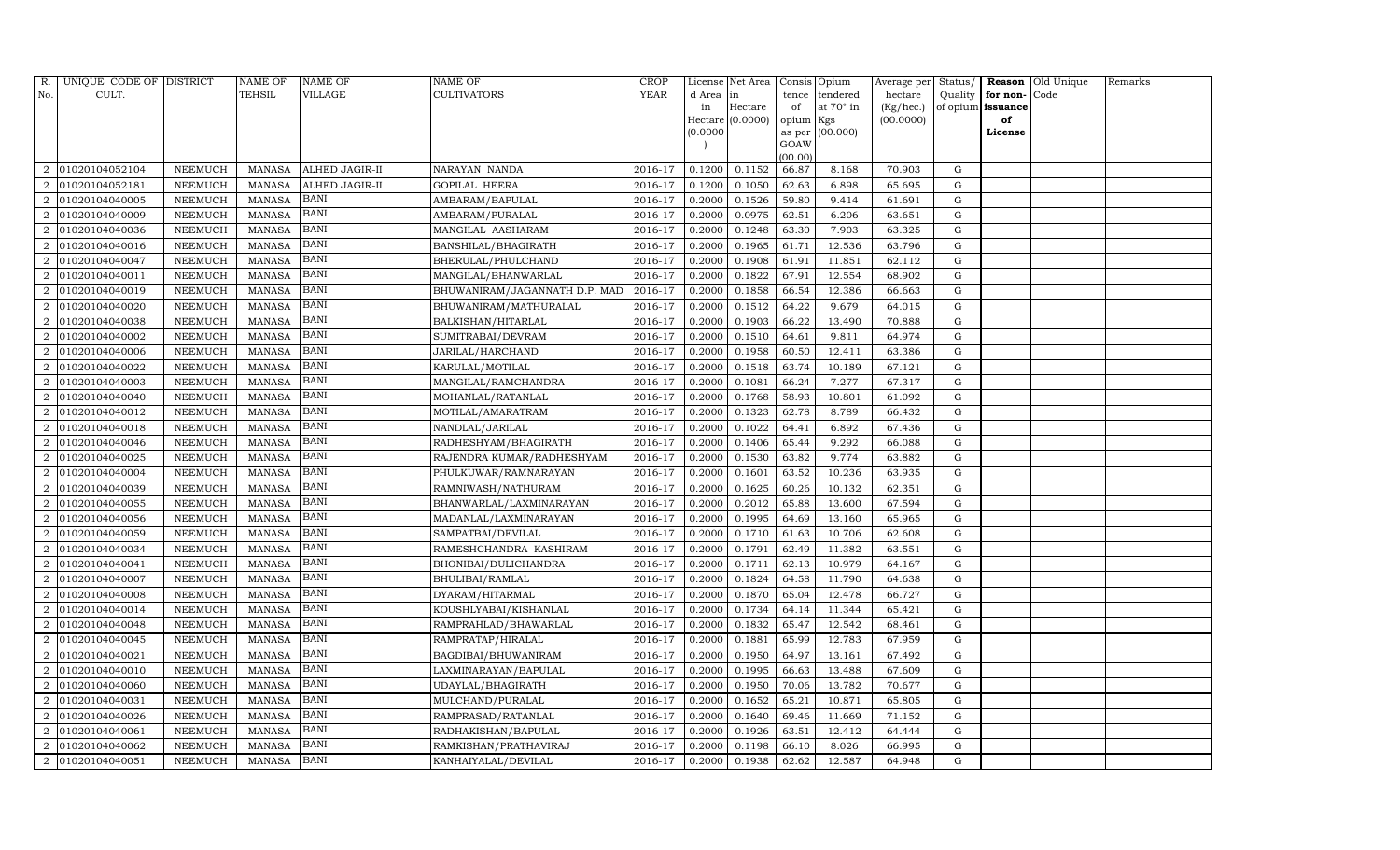| R.                          | UNIQUE CODE OF DISTRICT |                | NAME OF       | NAME OF             | NAME OF                       | <b>CROP</b> |          | License Net Area |           | Consis Opium     | Average per | Status/      |                   | Reason Old Unique | Remarks |
|-----------------------------|-------------------------|----------------|---------------|---------------------|-------------------------------|-------------|----------|------------------|-----------|------------------|-------------|--------------|-------------------|-------------------|---------|
| No.                         | CULT.                   |                | TEHSIL        | VILLAGE             | <b>CULTIVATORS</b>            | <b>YEAR</b> | d Area   | in               | tence     | tendered         | hectare     | Quality      | for non-Code      |                   |         |
|                             |                         |                |               |                     |                               |             | in       | Hectare          | of        | at $70^\circ$ in | (Kg/hec.)   |              | of opium issuance |                   |         |
|                             |                         |                |               |                     |                               |             |          | Hectare (0.0000) | opium Kgs |                  | (00.0000)   |              | of                |                   |         |
|                             |                         |                |               |                     |                               |             | (0.0000) |                  | GOAW      | as per (00.000)  |             |              | License           |                   |         |
|                             |                         |                |               |                     |                               |             |          |                  | (00.00)   |                  |             |              |                   |                   |         |
| 2                           | 01020104040063          | NEEMUCH        | <b>MANASA</b> | BANI                | RAMSUKH/DEVILAL               | 2016-17     | 0.2000   | 0.1997           | 62.93     | 13.036           | 65.278      | G            |                   |                   |         |
|                             | 01020104040037          | NEEMUCH        | <b>MANASA</b> | BANI                | JAMNALAL/RAMCHANDRA           | 2016-17     | 0.2000   | 0.1788           | 60.09     | 10.928           | 61.119      | G            |                   |                   |         |
| $\overline{2}$              | 01020104040064          | NEEMUCH        | <b>MANASA</b> | BANI                | SHAMBHULAL/PRATHAVIRAJ        | 2016-17     | 0.2000   | 0.0963           | 66.23     | 6.651            | 69.065      | G            |                   |                   |         |
| 2                           | 01020104040049          | NEEMUCH        | <b>MANASA</b> | BANI                | FATEHSINGH NATHUSINGH         | 2016-17     | 0.1200   | 0.1189           | 67.36     | 8.179            | 68.789      | G            |                   |                   |         |
| $\overline{2}$              | 01020104040013          | NEEMUCH        | <b>MANASA</b> | BANI                | KARULAL RAMDAYAL              | 2016-17     | 0.1200   | 0.1155           | 59.19     | 6.807            | 58.935      | G            |                   |                   |         |
|                             | 01020104040050          | NEEMUCH        | <b>MANASA</b> | BANI                | MANOHARSINGH NATHUSINGH       | 2016-17     | 0.1200   | 0.1064           | 63.55     | 7.272            | 68.346      | G            |                   |                   |         |
| $\overline{2}$              | 01020104131046          | NEEMUCH        | <b>MANASA</b> | <b>BANI</b>         | DEVILAL VARDICHAND            | 2016-17     | 0.1200   | 0.0988           | 65.98     | 6.947            | 70.314      | G            |                   |                   |         |
| 2                           | 01020104054007          | <b>NEEMUCH</b> | <b>MANASA</b> | <b>BARDIA CANTT</b> | AMRATRAM RAMLAL               | 2016-17     | 0.2000   | 0.1896           | 61.60     | 11.818           | 62.331      | G            |                   |                   |         |
| $\overline{2}$              | 01020104054010          | <b>NEEMUCH</b> | <b>MANASA</b> | <b>BARDIA CANTT</b> | BHULIBAI/KANWARLAL            | 2016-17     | 0.2000   | 0.1500           | 62.61     | 10.044           | 66.960      | G            |                   |                   |         |
|                             | 01020104054035          | NEEMUCH        | <b>MANASA</b> | <b>BARDIA CANTT</b> | CHAMPALAL/MEGHANA             | 2016-17     | 0.2000   | 0.1905           | 58.04     | 11.260           | 59.108      | G            |                   |                   |         |
| 2                           | 01020104054018          | NEEMUCH        | <b>MANASA</b> | <b>BARDIA CANTT</b> | SURAJMAL/GORILAL MATA DHAPUB. | 2016-17     | 0.2000   | 0.1894           | 66.37     | 13.094           | 69.134      | $\mathbf G$  |                   |                   |         |
| 2                           | 01020104054029          | NEEMUCH        | <b>MANASA</b> | <b>BARDIA CANTT</b> | GHISALAL/KACHRU               | 2016-17     | 0.2000   | 0.1995           | 67.95     | 12.454           | 62.426      | G            |                   |                   |         |
|                             | 01020104054005          | <b>NEEMUCH</b> | <b>MANASA</b> | <b>BARDIA CANTT</b> | KESHARBAI NANALAL             | 2016-17     | 0.2000   | 0.1951           | 61.79     | 12.446           | 63.793      | G            |                   |                   |         |
| $\mathcal{D}$               | 01020104054004          | NEEMUCH        | <b>MANASA</b> | <b>BARDIA CANTT</b> | SHIVLAL/LALA                  | 2016-17     | 0.2000   | 0.1924           | 62.99     | 13.084           | 68.004      | G            |                   |                   |         |
| $\overline{2}$              | 01020104054006          | NEEMUCH        | <b>MANASA</b> | <b>BARDIA CANTT</b> | MOHANLAL LAXMAN MATA SUNDARE  | 2016-17     | 0.2000   | 0.1888           | 63.09     | 12.979           | 68.745      | G            |                   |                   |         |
| 2                           | 01020104054031          | NEEMUCH        | <b>MANASA</b> | <b>BARDIA CANTT</b> | GANPAT/KARULAL                | 2016-17     | 0.2000   | 0.1808           | 58.91     | 11.218           | 62.046      | G            |                   |                   |         |
| $\mathcal{D}_{\mathcal{L}}$ | 01020104054015          | NEEMUCH        | <b>MANASA</b> | <b>BARDIA CANTT</b> | <b>BALCHAND HEERA</b>         | 2016-17     | 0.1200   | 0.0853           | 62.59     | 5.883            | 68.968      | G            |                   |                   |         |
|                             | 01020104054030          | NEEMUCH        | <b>MANASA</b> | <b>BARDIA CANTT</b> | GANGARAM KARULAL              | 2016-17     | 0.1200   | 0.1039           | 62.97     | 6.702            | 64.504      | G            |                   |                   |         |
| $\mathcal{D}_{\mathcal{L}}$ | 01020104054011          | NEEMUCH        | <b>MANASA</b> | <b>BARDIA CANTT</b> | SHYAMUBAI KARU                | 2016-17     | 0.1200   |                  |           |                  |             | $\mathbf{F}$ |                   |                   |         |
| $\overline{2}$              | 01020104054002          | NEEMUCH        | <b>MANASA</b> | <b>BARDIA CANTT</b> | PARWATIBAI NANALAL            | 2016-17     | 0.1200   | 0.1122           | 58.00     | 6.711            | 59.813      | G            |                   |                   |         |
|                             | 01020104054041          | NEEMUCH        | <b>MANASA</b> | <b>BARDIA CANTT</b> | BHAGIRATH KARULAL             | 2016-17     | 0.1200   | 0.1236           | 59.31     | 7.558            | 61.149      | G            |                   |                   |         |
| $\mathcal{D}_{\mathcal{L}}$ | 01020104054014          | NEEMUCH        | <b>MANASA</b> | <b>BARDIA CANTT</b> | DEVICHAND HIRA                | 2016-17     | 0.1200   |                  |           |                  |             | $\mathbf{F}$ |                   |                   |         |
| 2                           | 01020104054028          | NEEMUCH        | <b>MANASA</b> | <b>BARDIA CANTT</b> | KARULAL MEGHA                 | 2016-17     | 0.1200   | 0.1218           | 58.72     | 7.550            | 61.987      | G            |                   |                   |         |
| $\mathcal{D}_{\mathcal{L}}$ | 01020104054001          | <b>NEEMUCH</b> | <b>MANASA</b> | <b>BARDIA CANTT</b> | <b>BANSHILAL MODA</b>         | 2016-17     | 0.1200   | 0.1017           | 59.71     | 6.713            | 66.008      | G            |                   |                   |         |
| $\mathcal{D}$               | 01020104054013          | <b>NEEMUCH</b> | <b>MANASA</b> | <b>BARDIA CANTT</b> | KANHAIYALAL PYARAJI           | 2016-17     | 0.1200   | 0.1110           | 60.73     | 6.802            | 61.279      | G            |                   |                   |         |
| 2                           | 01020104050038          | NEEMUCH        | <b>MANASA</b> | <b>BARDIA JAGIR</b> | BALARAM/MADHURAM              | 2016-17     | 0.2000   | 0.2089           | 62.42     | 13.599           | 65.098      | G            |                   |                   |         |
| $\overline{2}$              | 01020104050057          | NEEMUCH        | <b>MANASA</b> | <b>BARDIA JAGIR</b> | BASANTILAL/KANHAIYALAL        | 2016-17     | 0.2000   | 0.2061           | 60.61     | 13.784           | 66.880      | $\mathbf G$  |                   |                   |         |
| $\overline{2}$              | 01020104050049          | <b>NEEMUCH</b> | <b>MANASA</b> | BARDIA JAGIR        | BHANWARLAL/MANGILAL           | 2016-17     | 0.2000   | 0.1930           | 57.91     | 11.648           | 60.352      | G            |                   |                   |         |
|                             | 01020104050011          | NEEMUCH        | <b>MANASA</b> | <b>BARDIA JAGIR</b> | BHANWARLAL PRABHULAL          | 2016-17     | 0.2000   | 0.1734           | 62.37     | 11.592           | 66.851      | G            |                   |                   |         |
| $\overline{2}$              | 01020104050009          | NEEMUCH        | <b>MANASA</b> | <b>BARDIA JAGIR</b> | BHANWARLAL RADHAKISHAN        | 2016-17     | 0.2000   | 0.1980           | 55.84     | 10.961           | 55.359      | G            | 04                |                   |         |
| 2                           | 01020104050046          | NEEMUCH        | <b>MANASA</b> | <b>BARDIA JAGIR</b> | CHATARSINGH ARJUNSINGH        | 2016-17     | 0.2000   | 0.1936           | 59.91     | 13.172           | 68.037      | G            |                   |                   |         |
| $\overline{2}$              | 01020104050012          | <b>NEEMUCH</b> | <b>MANASA</b> | <b>BARDIA JAGIR</b> | CHAGANLAL PRABHULAL           | 2016-17     | 0.2000   | 0.2000           | 61.26     | 13.206           | 66.030      | G            |                   |                   |         |
| $\overline{2}$              | 01020104050023          | NEEMUCH        | <b>MANASA</b> | BARDIA JAGIR        | DHANRAJ/NANDRAM               | 2016-17     | 0.2000   | 0.1960           | 64.20     | 14.344           | 73.184      | G            |                   |                   |         |
| 2                           | 01020104050052          | NEEMUCH        | <b>MANASA</b> | <b>BARDIA JAGIR</b> | JAGANNATH/RAMLAL              | 2016-17     | 0.2000   | 0.1970           | 62.11     | 13.318           | 67.604      | G            |                   |                   |         |
| 2                           | 01020104050070          | <b>NEEMUCH</b> | <b>MANASA</b> | <b>BARDIA JAGIR</b> | KAMLESHKUMAR KESHRIMAL        | 2016-17     | 0.2000   | 0.2006           | 53.90     | 11.612           | 57.886      | $\mathbf G$  |                   |                   |         |
| $\mathcal{D}_{\mathcal{L}}$ | 01020104050004          | <b>NEEMUCH</b> | <b>MANASA</b> | BARDIA JAGIR        | BASANTIBAI KANHAIYALAL        | 2016-17     | 0.2000   | 0.1955           | 59.52     | 13.171           | 67.371      | G            |                   |                   |         |
| 2                           | 01020104050059          | NEEMUCH        | <b>MANASA</b> | BARDIA JAGIR        | MADANLAL/LAXMAN               | 2016-17     | 0.2000   | 0.1800           | 59.02     | 13.187           | 73.261      | G            |                   |                   |         |
| $\overline{2}$              | 01020104050040          | NEEMUCH        | <b>MANASA</b> | <b>BARDIA JAGIR</b> | MULCHANDRA/NANDRAM            | 2016-17     | 0.2000   | 0.1992           | 61.37     | 13.212           | 66.325      | G            |                   |                   |         |
| 2                           | 01020104050001          | <b>NEEMUCH</b> | <b>MANASA</b> | BARDIA JAGIR        | MOTILAL RATANLAL              | 2016-17     | 0.2000   | 0.2000           | 67.57     | 15.078           | 75.390      | G            |                   |                   |         |
| $\overline{a}$              | 01020104050073          | <b>NEEMUCH</b> | MANASA        | <b>BARDIA JAGIR</b> | BABULAL/LAXMAN                | 2016-17     | 0.2000   | 0.1116           | 63.19     | 7.312            | 65.520      | G            |                   |                   |         |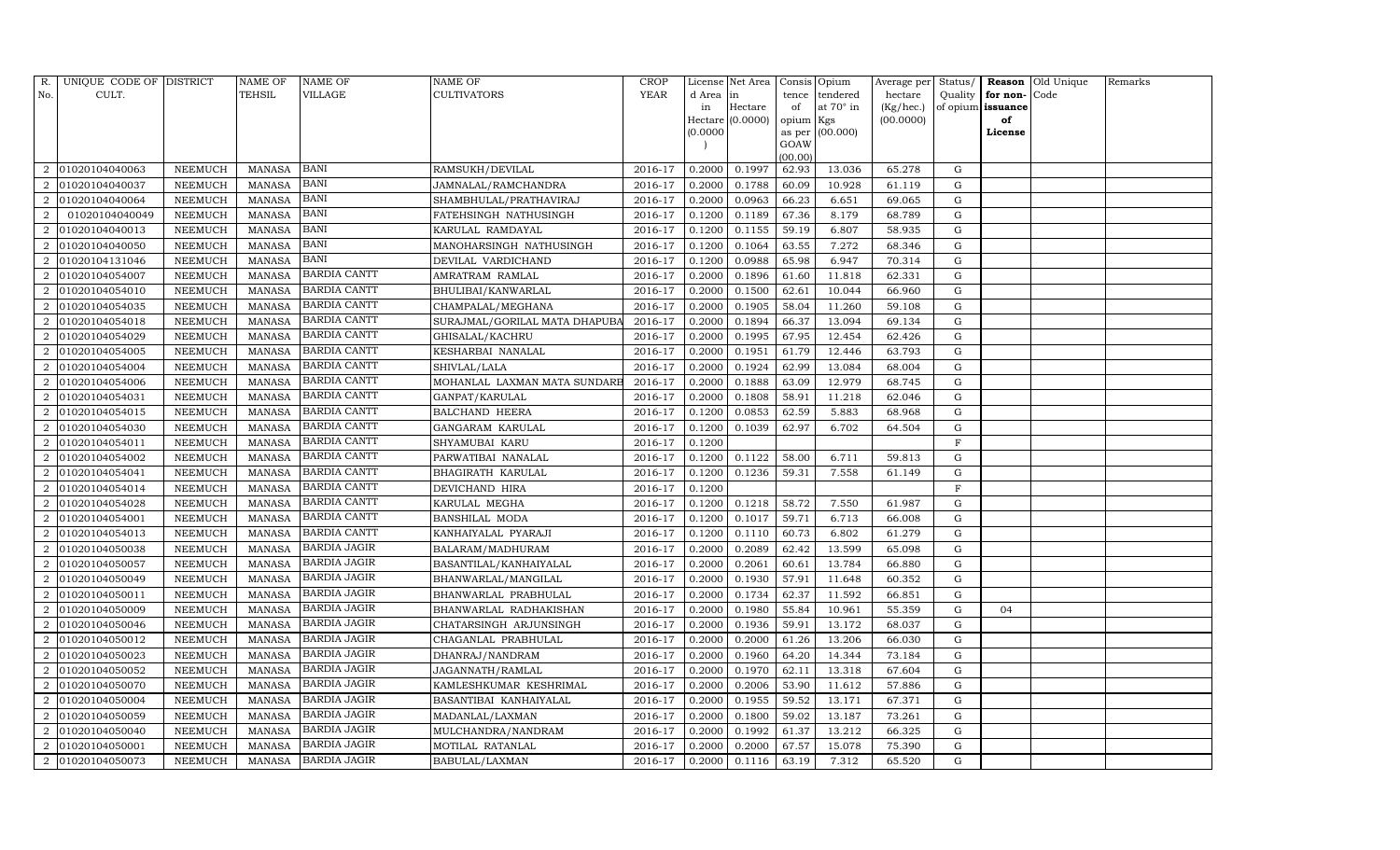| R.                          | UNIQUE CODE OF DISTRICT |                | <b>NAME OF</b> | NAME OF             | <b>NAME OF</b>                | <b>CROP</b> |           | License Net Area |                 | Consis Opium     | Average per | Status/     |                   | <b>Reason</b> Old Unique | Remarks |
|-----------------------------|-------------------------|----------------|----------------|---------------------|-------------------------------|-------------|-----------|------------------|-----------------|------------------|-------------|-------------|-------------------|--------------------------|---------|
| No.                         | CULT.                   |                | TEHSIL         | VILLAGE             | <b>CULTIVATORS</b>            | YEAR        | d Area in |                  | tence           | tendered         | hectare     | Quality     | for non-          | Code                     |         |
|                             |                         |                |                |                     |                               |             | in        | Hectare          | of              | at $70^\circ$ in | (Kg/hec.)   |             | of opium issuance |                          |         |
|                             |                         |                |                |                     |                               |             |           | Hectare (0.0000) | opium Kgs       |                  | (00.0000)   |             | of                |                          |         |
|                             |                         |                |                |                     |                               |             | (0.0000)  |                  | as per          | (00.000)         |             |             | License           |                          |         |
|                             |                         |                |                |                     |                               |             |           |                  | GOAW<br>(00.00) |                  |             |             |                   |                          |         |
| 2                           | 01020104050024          | NEEMUCH        | <b>MANASA</b>  | <b>BARDIA JAGIR</b> | RADHIBAI MULCHAND             | 2016-17     | 0.2000    | 0.1993           | 59.14           | 12.656           | 63.502      | G           |                   |                          |         |
|                             | 01020104050039          | NEEMUCH        | <b>MANASA</b>  | <b>BARDIA JAGIR</b> | RAJIBAI/KARULAL               | 2016-17     | 0.2000    | 0.1990           | 58.25           | 12.715           | 63.894      | G           |                   |                          |         |
| $\overline{2}$              | 01020104050027          | NEEMUCH        | <b>MANASA</b>  | <b>BARDIA JAGIR</b> | RANCHHOD RATANLAL             | 2016-17     | 0.2000    | 0.2000           | 55.92           | 12.502           | 62.510      | G           |                   |                          |         |
| $\overline{2}$              | 01020104050037          | NEEMUCH        | MANASA         | <b>BARDIA JAGIR</b> | SURAJBAI/RATANNATH            | 2016-17     | 0.2000    | 0.1992           | 66.26           | 12.552           | 63.012      | G           |                   |                          |         |
| $\overline{2}$              | 01020104050020          | NEEMUCH        | <b>MANASA</b>  | <b>BARDIA JAGIR</b> | MOHANBAI/TULSIRAM             | 2016-17     | 0.2000    | 0.2028           | 60.86           | 13.494           | 66.538      | G           |                   |                          |         |
| $\overline{2}$              | 01020104050021          | NEEMUCH        | <b>MANASA</b>  | <b>BARDIA JAGIR</b> | UDAYRAM NANDRAM               | 2016-17     | 0.2000    | 0.1995           | 62.05           | 13.279           | 66.561      | G           |                   |                          |         |
| $\overline{2}$              | 01020104050003          | NEEMUCH        | <b>MANASA</b>  | <b>BARDIA JAGIR</b> | SUNDERBAI MOHANLAL            | 2016-17     | 0.2000    | 0.1980           | 61.15           | 13.165           | 66.490      | G           |                   |                          |         |
| 2                           | 01020104050008          | NEEMUCH        | <b>MANASA</b>  | <b>BARDIA JAGIR</b> | SUKHIBAI/RAMCHAND             | 2016-17     | 0.2000    | 0.2016           | 60.17           | 12.971           | 64.340      | G           |                   |                          |         |
| $\overline{2}$              | 01020104050061          | NEEMUCH        | <b>MANASA</b>  | <b>BARDIA JAGIR</b> | KANKUBAI/KESHURAM             | 2016-17     | 0.2000    | 0.1984           | 58.39           | 13.255           | 66.809      | $\mathbf G$ |                   |                          |         |
|                             | 01020104050033          | NEEMUCH        | <b>MANASA</b>  | <b>BARDIA JAGIR</b> | SOHANBAI AMIRCHAND            | 2016-17     | 0.2000    | 0.1535           | 62.39           | 10.981           | 71.537      | G           |                   |                          |         |
| $\mathcal{D}_{\alpha}$      | 01020104050053          | NEEMUCH        | <b>MANASA</b>  | <b>BARDIA JAGIR</b> | BHANWARNATH/RATANNATH         | $2016 - 17$ | 0.2000    | 0.1943           | 58.33           | 12.624           | 64.972      | ${\rm G}$   |                   |                          |         |
| 2                           | 01020104050068          | NEEMUCH        | MANASA         | <b>BARDIA JAGIR</b> | DAMARLAL/CHOGALAL             | 2016-17     | 0.2000    | 0.1953           | 59.92           | 13.165           | 67.409      | G           |                   |                          |         |
|                             | 01020104050080          | <b>NEEMUCH</b> | <b>MANASA</b>  | <b>BARDIA JAGIR</b> | BANSHILAL/CHATRA              | 2016-17     | 0.2000    | 0.2000           | 54.57           | 11.616           | 58.080      | ${\rm G}$   |                   |                          |         |
| $\mathcal{D}_{\mathcal{L}}$ | 01020104050074          | NEEMUCH        | MANASA         | <b>BARDIA JAGIR</b> | GANPAT/BHUVANA                | 2016-17     | 0.2000    | 0.1856           | 46.66           | 9.305            | 50.135      | G           | 04                |                          |         |
| 2                           | 01020104050041          | NEEMUCH        | MANASA         | <b>BARDIA JAGIR</b> | KANHAIYALAL/ONKARLAL          | 2016-17     | 0.2000    | 0.1963           | 56.27           | 12.436           | 63.352      | G           |                   |                          |         |
| $\overline{2}$              | 01020104050054          | NEEMUCH        | <b>MANASA</b>  | <b>BARDIA JAGIR</b> | RAJMAL/LAXMAN                 | 2016-17     | 0.2000    | 0.1890           | 64.30           | 13.540           | 71.640      | G           |                   |                          |         |
| $\mathcal{D}$               | 01020104050079          | <b>NEEMUCH</b> | <b>MANASA</b>  | <b>BARDIA JAGIR</b> | JAGDISH BHANWARLAL            | 2016-17     | 0.1200    | 0.1155           | 62.90           | 7.737            | 66.987      | G           |                   |                          |         |
| 2                           | 01020104050006          | NEEMUCH        | MANASA         | <b>BARDIA JAGIR</b> | KANHAIYALAL GHEESALAL         | 2016-17     | 0.1200    | 0.1057           | 63.18           | 6.778            | 64.125      | G           |                   |                          |         |
| $\mathcal{D}_{\mathcal{L}}$ | 01020104050036          | NEEMUCH        | <b>MANASA</b>  | <b>BARDIA JAGIR</b> | MATHARIBAI UDA                | 2016-17     | 0.1200    | 0.1068           | 62.90           | 7.665            | 71.770      | G           |                   |                          |         |
| $\overline{2}$              | 01020104050060          | NEEMUCH        | MANASA         | <b>BARDIA JAGIR</b> | NATHULAL SHANKARLAL           | 2016-17     | 0.1200    | 0.1151           | 64.12           | 8.290            | 72.024      | G           |                   |                          |         |
|                             | 01020104050069          | NEEMUCH        | <b>MANASA</b>  | <b>BARDIA JAGIR</b> | RADHESHYAM KANWARLAL          | 2016-17     | 0.1200    | 0.0952           | 56.57           | 6.069            | 63.750      | G           |                   |                          |         |
| $\mathcal{D}_{\mathcal{L}}$ | 01020104050018          | NEEMUCH        | <b>MANASA</b>  | <b>BARDIA JAGIR</b> | NANDRAM MADHURAM              | 2016-17     | 0.1200    | 0.1188           | 61.80           | 8.016            | 67.475      | G           |                   |                          |         |
| 2                           | 01020104050015          | NEEMUCH        | <b>MANASA</b>  | <b>BARDIA JAGIR</b> | BHANWARLAL NANURAM            | 2016-17     | 0.1200    | 0.1200           | 56.36           | 7.592            | 63.267      | G           |                   |                          |         |
| $\mathcal{D}_{\mathcal{L}}$ | 01020104050017          | NEEMUCH        | <b>MANASA</b>  | <b>BARDIA JAGIR</b> | LEELABAI GORDHANDAS           | 2016-17     | 0.1200    | 0.1132           | 58.80           | 7.451            | 65.822      | G           |                   |                          |         |
|                             | 01020104050022          | NEEMUCH        | <b>MANASA</b>  | <b>BARDIA JAGIR</b> | BHARATKUMAR BADRILAL          | 2016-17     | 0.1200    | 0.0810           | 65.39           | 5.381            | 66.432      | G           |                   |                          |         |
|                             | 01020104050035          | NEEMUCH        | <b>MANASA</b>  | <b>BARDIA JAGIR</b> | BAPULAL BHAGATRAM             | 2016-17     | 0.1200    | 0.1160           | 60.01           | 7.741            | 66.733      | G           |                   |                          |         |
| $\overline{2}$              | 01020104050043          | NEEMUCH        | <b>MANASA</b>  | <b>BARDIA JAGIR</b> | FAKIRCHAND BAJERAM            | 2016-17     | 0.1200    | 0.1131           | 62.60           | 8.066            | 71.317      | G           |                   |                          |         |
| $\overline{2}$              | 01020104050063          | NEEMUCH        | <b>MANASA</b>  | <b>BARDIA JAGIR</b> | MEGHARAJ CHOGA JI             | 2016-17     | 0.1200    | 0.1054           | 60.64           | 7.233            | 68.624      | $\mathbf G$ |                   |                          |         |
|                             | 01020104050002          | NEEMUCH        | <b>MANASA</b>  | <b>BARDIA JAGIR</b> | KELASHCHANDRA GHEESA          | 2016-17     | 0.1200    | 0.1200           | 61.18           | 8.277            | 68.975      | G           |                   |                          |         |
| $\overline{2}$              | 01020104050048          | NEEMUCH        | <b>MANASA</b>  | <b>BARDIA JAGIR</b> | MANGIBAI RAMESHAWAR           | 2016-17     | 0.1200    | 0.1050           | 58.91           | 6.859            | 65.324      | G           |                   |                          |         |
| 2                           | 01020104050044          | NEEMUCH        | <b>MANASA</b>  | <b>BARDIA JAGIR</b> | BIRAMSINGH RAMSINGH           | 2016-17     | 0.1200    | 0.1127           | 60.81           | 7.384            | 65.519      | $\mathbf G$ |                   |                          |         |
| $\overline{2}$              | 01020104050013          | <b>NEEMUCH</b> | <b>MANASA</b>  | <b>BARDIA JAGIR</b> | FATEHSHANKAR D.P. ISHWARLAL   | 2016-17     | 0.1200    | 0.1004           | 66.84           | 7.362            | 73.327      | G           |                   |                          |         |
|                             | 01020104043080          | NEEMUCH        | <b>MANASA</b>  | <b>BARTHUN</b>      | BALRAM BHANWARLAL             | 2016-17     | 0.2000    | 0.1876           | 57.80           | 11.799           | 62.894      | G           |                   |                          |         |
| 2                           | 01020104043067          | NEEMUCH        | <b>MANASA</b>  | <b>BARTHUN</b>      | SOHANBAI BHANWARLAL           | 2016-17     | 0.2000    | 0.1480           | 56.91           | 8.748            | 59.108      | G           |                   |                          |         |
| 2                           | 01020104043112          | NEEMUCH        | <b>MANASA</b>  | <b>BARTHUN</b>      | BHERULAL/MADHAVALAL           | 2016-17     | 0.2000    | 0.1932           | 63.52           | 12.241           | 63.359      | G           |                   |                          |         |
| $\mathcal{D}_{\mathcal{L}}$ | 01020104043149          | <b>NEEMUCH</b> | <b>MANASA</b>  | <b>BARTHUN</b>      | NANDLAL/MAGNIRAM S O BHULIBAI | 2016-17     | 0.2000    | 0.0610           | 64.52           | 3.982            | 65.279      | ${\rm G}$   |                   |                          |         |
| 2                           | 01020104043146          | NEEMUCH        | <b>MANASA</b>  | <b>BARTHUN</b>      | GOPAL/BHERULAL                | 2016-17     | 0.2000    | 0.1144           | 64.82           | 7.565            | 66.128      | G           |                   |                          |         |
| $\overline{2}$              | 01020104043013          | NEEMUCH        | <b>MANASA</b>  | <b>BARTHUN</b>      | GOVINDSINGH SHIVSINGH         | 2016-17     | 0.2000    | 0.2075           | 59.46           | 12.300           | 59.277      | G           |                   |                          |         |
| 2                           | 01020104043113          | NEEMUCH        | MANASA         | <b>BARTHUN</b>      | INDRABAI/ KANHAIYALAL         | 2016-17     | 0.2000    | 0.1714           | 67.84           | 11.998           | 70.000      | G           |                   |                          |         |
| 2                           | 01020104043064          | NEEMUCH        | MANASA         | <b>BARTHUN</b>      | KANWARLAL/BIHARILAL           | 2016-17     | 0.2000    | 0.1190           | 60.65           | 7.347            | 61.739      | G           |                   |                          |         |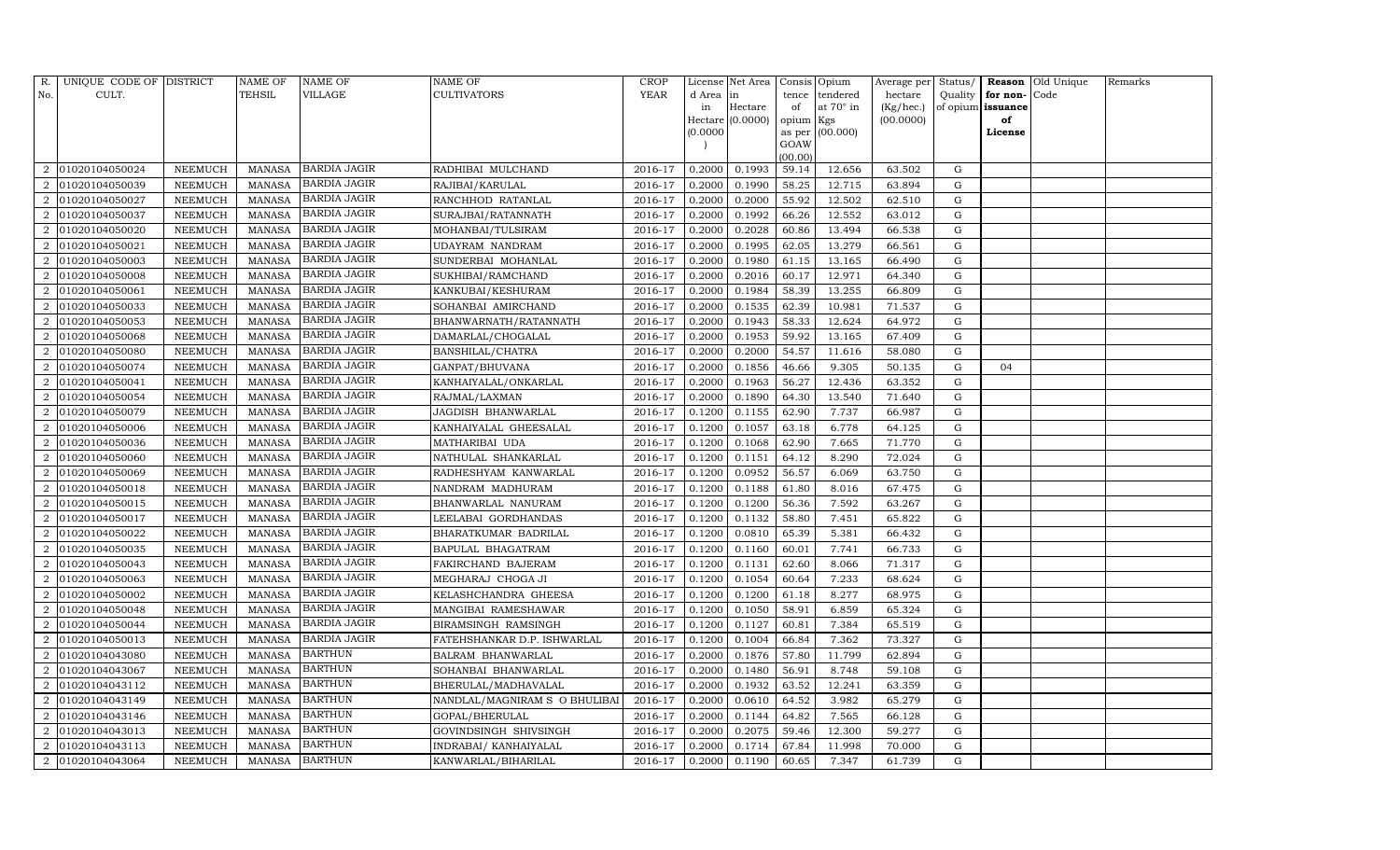| R.                          | UNIQUE CODE OF DISTRICT |                | <b>NAME OF</b> | NAME OF        | <b>NAME OF</b>             | <b>CROP</b> |           | License Net Area |                 | Consis Opium | Average per | Status/     |                   | Reason Old Unique | Remarks |
|-----------------------------|-------------------------|----------------|----------------|----------------|----------------------------|-------------|-----------|------------------|-----------------|--------------|-------------|-------------|-------------------|-------------------|---------|
| No.                         | CULT.                   |                | TEHSIL         | VILLAGE        | <b>CULTIVATORS</b>         | <b>YEAR</b> | d Area in |                  | tence           | tendered     | hectare     | Quality     | for non-          | Code              |         |
|                             |                         |                |                |                |                            |             | in        | Hectare          | of              | at 70° in    | (Kg/hec.)   |             | of opium issuance |                   |         |
|                             |                         |                |                |                |                            |             |           | Hectare (0.0000) | opium Kgs       |              | (00.0000)   |             | of                |                   |         |
|                             |                         |                |                |                |                            |             | (0.0000)  |                  | as per          | (00.000)     |             |             | License           |                   |         |
|                             |                         |                |                |                |                            |             |           |                  | GOAW<br>(00.00) |              |             |             |                   |                   |         |
| 2                           | 01020104043148          | NEEMUCH        | <b>MANASA</b>  | <b>BARTHUN</b> | MANGILAL/SHANKARLAL        | 2016-17     | 0.2000    | 0.2088           | 61.19           | 13.637       | 65.311      | G           |                   |                   |         |
|                             | 01020104043137          | NEEMUCH        | <b>MANASA</b>  | <b>BARTHUN</b> | RAMKISHAN/SHITAL           | 2016-17     | 0.2000    | 0.1911           | 64.90           | 12.693       | 66.421      | G           |                   |                   |         |
| $\overline{2}$              | 01020104043147          | NEEMUCH        | <b>MANASA</b>  | <b>BARTHUN</b> | BALARAM/BAPULAL            | 2016-17     | 0.2000    | 0.1890           | 64.23           | 12.369       | 65.444      | G           |                   |                   |         |
| $\overline{2}$              | 01020104043130          | NEEMUCH        | <b>MANASA</b>  | <b>BARTHUN</b> | SUKHIBAI/MANGILAL          | 2016-17     | 0.2000    | 0.1960           | 60.57           | 13.005       | 66.352      | ${\rm G}$   |                   |                   |         |
| $\overline{2}$              | 01020104043042          | <b>NEEMUCH</b> | <b>MANASA</b>  | <b>BARTHUN</b> | SURESHCHANDRA AMRITRAM     | 2016-17     | 0.2000    | 0.1480           | 64.55           | 9.470        | 63.986      | G           |                   |                   |         |
|                             | 01020104043094          | NEEMUCH        | <b>MANASA</b>  | <b>BARTHUN</b> | KANHAIYALAL MAGNIRAM       | 2016-17     | 0.2000    | 0.1602           | 65.88           | 10.964       | 68.439      | G           |                   |                   |         |
| $\overline{2}$              | 01020104043081          | NEEMUCH        | <b>MANASA</b>  | <b>BARTHUN</b> | JAGDISH/MANGILAL           | 2016-17     | 0.2000    | 0.1845           | 63.64           | 12.210       | 66.179      | G           |                   |                   |         |
| 2                           | 01020104043004          | NEEMUCH        | <b>MANASA</b>  | <b>BARTHUN</b> | GULABBAI MANGILAL          | 2016-17     | 0.2000    | 0.1763           | 60.89           | 11.752       | 66.659      | ${\rm G}$   |                   |                   |         |
| $\overline{2}$              | 01020104043087          | <b>NEEMUCH</b> | <b>MANASA</b>  | BARTHUN        | JAMNABAI/MOHANLAL          | 2016-17     | 0.2000    | 0.1833           | 60.43           | 11.931       | 65.090      | $\mathbf G$ |                   |                   |         |
|                             | 01020104043003          | NEEMUCH        | <b>MANASA</b>  | <b>BARTHUN</b> | ASHOKKUMAR/JAGANNATH       | 2016-17     | 0.2000    | 0.1500           | 59.32           | 9.313        | 62.087      | ${\rm G}$   |                   |                   |         |
| $\mathcal{D}_{\alpha}$      | 01020104043031          | NEEMUCH        | <b>MANASA</b>  | <b>BARTHUN</b> | RAMPRAHLAD/JAGANNATH       | 2016-17     | 0.2000    | 0.1310           | 63.67           | 8.504        | 64.916      | ${\rm G}$   |                   |                   |         |
| 2                           | 01020104043092          | NEEMUCH        | MANASA         | <b>BARTHUN</b> | DASHRATHSINGH/BHOPALSINGH  | 2016-17     | 0.2000    | 0.1980           | 66.49           | 12.168       | 61.455      | G           |                   |                   |         |
|                             | 01020104043048          | <b>NEEMUCH</b> | <b>MANASA</b>  | <b>BARTHUN</b> | BHAGIRATH/KACHRULAL        | 2016-17     | 0.2000    | 0.1910           | 62.03           | 12.725       | 66.623      | ${\rm G}$   |                   |                   |         |
| $\mathcal{D}_{\mathcal{L}}$ | 01020104043059          | NEEMUCH        | MANASA         | <b>BARTHUN</b> | DILIPSINGH/GOVERDHANSINGH  | 2016-17     | 0.2000    | 0.1848           | 61.60           | 12.162       | 65.812      | G           |                   |                   |         |
| 2                           | 01020104043061          | NEEMUCH        | MANASA         | <b>BARTHUN</b> | RAMSINGH/RANSINGH          | 2016-17     | 0.2000    | 0.1944           | 61.81           | 13.395       | 68.904      | G           |                   |                   |         |
| $\overline{2}$              | 01020104043088          | NEEMUCH        | <b>MANASA</b>  | <b>BARTHUN</b> | LAXMINARAYAN SHANKARLAL    | 2016-17     | 0.2000    | 0.1980           | 60.80           | 12.933       | 65.318      | G           |                   |                   |         |
| $\mathcal{D}$               | 01020104043098          | <b>NEEMUCH</b> | <b>MANASA</b>  | <b>BARTHUN</b> | GULABSINGH SWARUPSINGH     | 2016-17     | 0.2000    | 0.1904           | 62.35           | 12.755       | 66.991      | G           |                   |                   |         |
|                             | 01020104043022          | NEEMUCH        | MANASA         | <b>BARTHUN</b> | KANHAIYALAL/RAMAJI         | 2016-17     | 0.2000    | 0.1892           | 63.32           | 12.610       | 66.649      | G           |                   |                   |         |
| $\mathcal{D}_{\mathcal{L}}$ | 01020104043155          | NEEMUCH        | <b>MANASA</b>  | <b>BARTHUN</b> | KANHAIYALAL/BAGDIRAM       | 2016-17     | 0.2000    | 0.1739           | 65.82           | 12.120       | 69.695      | G           |                   |                   |         |
| $\overline{2}$              | 01020104043056          | NEEMUCH        | <b>MANASA</b>  | <b>BARTHUN</b> | GOVINDSINGH/SAJJANSINGH    | 2016-17     | 0.2000    | 0.1964           | 59.64           | 13.121       | 66.808      | G           |                   |                   |         |
|                             | 01020104043100          | NEEMUCH        | <b>MANASA</b>  | <b>BARTHUN</b> | PURALAL/BHAGIRATH          | 2016-17     | 0.2000    | 0.1911           | 61.46           | 11.976       | 62.669      | G           |                   |                   |         |
| $\mathcal{D}_{\mathcal{L}}$ | 01020104043024          | NEEMUCH        | <b>MANASA</b>  | <b>BARTHUN</b> | KOMALSINGH/AMARSINGH       | 2016-17     | 0.2000    | 0.1548           | 62.38           | 3.538        | 22.855      | G           | 04                |                   |         |
| 2                           | 01020104043040          | NEEMUCH        | <b>MANASA</b>  | <b>BARTHUN</b> | MOHANLAL GANGARAM          | 2016-17     | 0.1200    |                  |                 |              |             | $\mathbf F$ |                   |                   |         |
| $\mathcal{D}_{\mathcal{L}}$ | 01020104043164          | NEEMUCH        | <b>MANASA</b>  | <b>BARTHUN</b> | HAMID KHAN KAJU KHAN       | 2016-17     | 0.1200    | 0.1036           | 63.36           | 6.752        | 65.174      | G           |                   |                   |         |
|                             | 01020104043105          | NEEMUCH        | <b>MANASA</b>  | <b>BARTHUN</b> | KARULAL BASANTILAL         | 2016-17     | 0.1200    | 0.1000           | 62.65           | 6.498        | 64.980      | G           |                   |                   |         |
|                             | 01020104043142          | NEEMUCH        | <b>MANASA</b>  | <b>BARTHUN</b> | PRAHALADSINGH BAHADURSINGH | 2016-17     | 0.1200    | 0.0980           | 64.32           | 6.836        | 69.755      | G           |                   |                   |         |
| $\overline{2}$              | 01020104043036          | NEEMUCH        | <b>MANASA</b>  | <b>BARTHUN</b> | RAMPAL RAMNARAYAN          | 2016-17     | 0.1200    | 0.1196           | 65.35           | 8.057        | 67.366      | G           |                   |                   |         |
| $\overline{2}$              | 01020104043153          | NEEMUCH        | <b>MANASA</b>  | <b>BARTHUN</b> | DASHRATHSINGH JUJJARSINGH  | 2016-17     | 0.1200    | 0.1068           | 61.79           | 7.026        | 65.787      | $\mathbf G$ |                   |                   |         |
|                             | 01020104043143          | NEEMUCH        | <b>MANASA</b>  | <b>BARTHUN</b> | BHANWARIBAI HEERALAL       | 2016-17     | 0.1200    | 0.1144           | 62.96           | 7.249        | 63.365      | G           |                   |                   |         |
| $\mathcal{D}_{\alpha}$      | 01020104043018          | NEEMUCH        | <b>MANASA</b>  | <b>BARTHUN</b> | JITRAM NANDA               | 2016-17     | 0.1200    |                  |                 |              |             | $\mathbf F$ |                   |                   |         |
| 2                           | 01020104043135          | NEEMUCH        | <b>MANASA</b>  | <b>BARTHUN</b> | KARULAL JAGGANATH          | 2016-17     | 0.1200    | 0.1008           | 63.14           | 6.305        | 62.550      | $\mathbf G$ |                   |                   |         |
| $\overline{2}$              | 01020104043118          | NEEMUCH        | <b>MANASA</b>  | <b>BARTHUN</b> | MADANSINGH SWARUPSINGH     | 2016-17     | 0.1200    | 0.1224           | 56.55           | 6.786        | 55.441      | $\mathbf G$ | 04                |                   |         |
|                             | 01020104043025          | NEEMUCH        | <b>MANASA</b>  | <b>BARTHUN</b> | MADHOSINGH AMARSINGH       | 2016-17     | 0.1200    | 0.1150           | 63.44           | 7.323        | 63.678      | ${\rm G}$   |                   |                   |         |
| 2                           | 01020104043053          | NEEMUCH        | <b>MANASA</b>  | <b>BARTHUN</b> | NAGUSINGH PARWATSINGH      | 2016-17     | 0.1200    | 0.1084           | 62.86           | 7.310        | 67.435      | ${\rm G}$   |                   |                   |         |
| 2                           | 01020104043138          | NEEMUCH        | <b>MANASA</b>  | <b>BARTHUN</b> | ONKARLAL UDA               | 2016-17     | 0.1200    |                  |                 |              |             | $\mathbf F$ |                   |                   |         |
| $\mathcal{D}_{\mathcal{L}}$ | 01020104043084          | <b>NEEMUCH</b> | <b>MANASA</b>  | <b>BARTHUN</b> | PARMANAND BAPULAL          | 2016-17     | 0.1200    | 0.0993           | 65.18           | 6.648        | 66.949      | ${\rm G}$   |                   |                   |         |
| 2                           | 01020104043023          | NEEMUCH        | MANASA         | <b>BARTHUN</b> | RADHABAI RADHESHYAM        | 2016-17     | 0.1200    | 0.0990           | 67.21           | 7.105        | 71.768      | G           |                   |                   |         |
| $\overline{2}$              | 01020104043028          | NEEMUCH        | <b>MANASA</b>  | <b>BARTHUN</b> | RAMPRASHAD PRABHULAL       | 2016-17     | 0.1200    |                  |                 |              |             | F           |                   |                   |         |
| 2                           | 01020104043052          | NEEMUCH        | <b>MANASA</b>  | <b>BARTHUN</b> | SAMRATHLAL MANGILAL        | 2016-17     | 0.1200    | 0.1185           | 66.49           | 8.083        | 68.211      | G           |                   |                   |         |
| $\overline{2}$              | 01020104043133          | NEEMUCH        | MANASA         | <b>BARTHUN</b> | <b>ASHARAM NARAYAN</b>     | 2016-17     | 0.1200    |                  |                 |              |             | F           |                   |                   |         |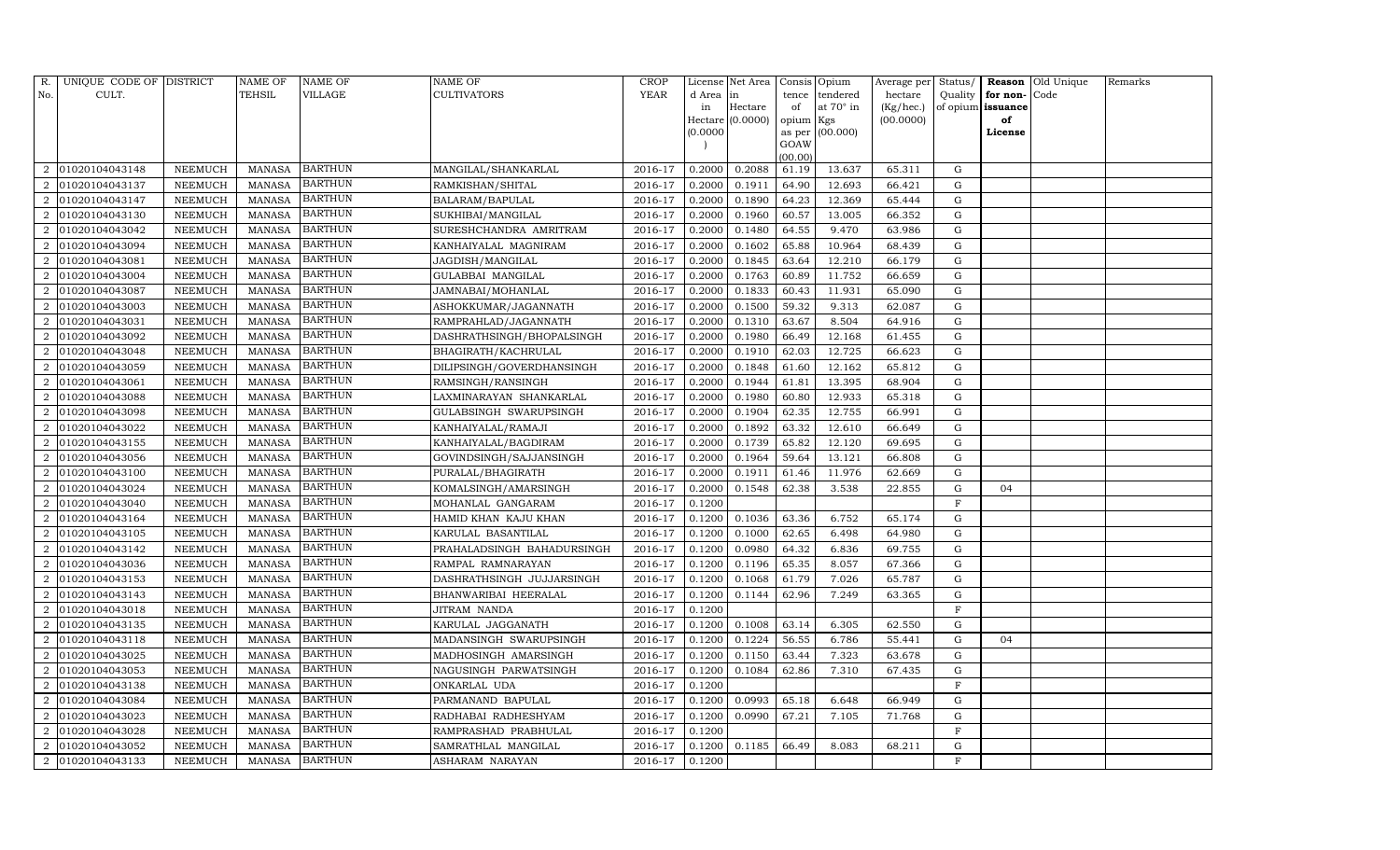| R.                          | UNIQUE CODE OF DISTRICT |                 | <b>NAME OF</b> | NAME OF        | <b>NAME OF</b>                | <b>CROP</b> |           | License Net Area |           | Consis Opium | Average per | Status/     |                   | Reason Old Unique | Remarks |
|-----------------------------|-------------------------|-----------------|----------------|----------------|-------------------------------|-------------|-----------|------------------|-----------|--------------|-------------|-------------|-------------------|-------------------|---------|
| No.                         | CULT.                   |                 | TEHSIL         | VILLAGE        | <b>CULTIVATORS</b>            | YEAR        | d Area in |                  | tence     | tendered     | hectare     | Quality     | for non-          | Code              |         |
|                             |                         |                 |                |                |                               |             | in        | Hectare          | of        | at 70° in    | (Kg/hec.)   |             | of opium issuance |                   |         |
|                             |                         |                 |                |                |                               |             |           | Hectare (0.0000) | opium Kgs |              | (00.0000)   |             | of                |                   |         |
|                             |                         |                 |                |                |                               |             | (0.0000)  |                  | as per    | (00.000)     |             |             | License           |                   |         |
|                             |                         |                 |                |                |                               |             |           |                  | GOAW      |              |             |             |                   |                   |         |
| 2                           | 01020104043151          | ${\tt NEEMUCH}$ | <b>MANASA</b>  | BARTHUN        | VISHNULAL GANGARAM            | 2016-17     | 0.1200    |                  | (00.00)   |              |             | $\mathbf F$ |                   |                   |         |
|                             | 01020104033005          | NEEMUCH         | <b>MANASA</b>  | <b>BAWADA</b>  | BADRILAL/MANGILAL POTRA BHUWA | 2016-17     | 0.2000    | 0.2000           | 57.83     | 12.078       | 60.390      | G           |                   |                   |         |
| $\mathcal{D}_{\mathcal{L}}$ | 01020104033021          | NEEMUCH         | <b>MANASA</b>  | <b>BAWADA</b>  | GANESHGIR/KACHRUGIR           | 2016-17     | 0.2000    | 0.1990           | 59.92     | 12.575       | 63.191      | G           |                   |                   |         |
| 2                           | 01020104033042          | NEEMUCH         | MANASA         | <b>BAWADA</b>  | GOPALGIR/KACHRUGIR            | 2016-17     | 0.2000    | 0.1998           | 55.74     | 11.777       | 58.944      | G           |                   |                   |         |
| $\mathcal{D}_{\mathcal{L}}$ | 01020104033006          | NEEMUCH         | <b>MANASA</b>  | <b>BAWADA</b>  | LEELABAI/GOVINDRAM            | 2016-17     | 0.2000    | 0.1992           | 55.62     | 11.521       | 57.836      | G           |                   |                   |         |
| $\mathcal{D}_{\mathcal{L}}$ | 01020104033044          | NEEMUCH         | <b>MANASA</b>  | BAWADA         | JAGDISH/JAYNARAYAN            | 2016-17     | 0.2000    | 0.1968           | 58.70     | 12.193       | 61.956      | G           |                   |                   |         |
| 2                           | 01020104033004          | ${\tt NEEMUCH}$ | <b>MANASA</b>  | <b>BAWADA</b>  | KISHANLAL/BAPULAL             | 2016-17     | 0.2000    | 0.1926           | 52.92     | 11.227       | 58.292      | G           |                   |                   |         |
| 2                           | 01020104033037          | NEEMUCH         | <b>MANASA</b>  | <b>BAWADA</b>  | MOHANLAL/NANDLAL              | 2016-17     | 0.2000    | 0.1963           | 60.25     | 12.472       | 63.535      | G           |                   |                   |         |
| $\overline{2}$              | 01020104033013          | NEEMUCH         | <b>MANASA</b>  | BAWADA         | NATHULAL/RAMLAL               | 2016-17     | 0.2000    | 0.2020           | 58.40     | 12.414       | 61.455      | $\mathbf G$ |                   |                   |         |
|                             | 01020104033019          | NEEMUCH         | <b>MANASA</b>  | <b>BAWADA</b>  | OMPARKASH/SHRILAL             | 2016-17     | 0.2000    | 0.1955           | 61.87     | 13.594       | 69.535      | G           |                   |                   |         |
| $\overline{2}$              | 01020104033009          | ${\tt NEEMUCH}$ | <b>MANASA</b>  | <b>BAWADA</b>  | RAMPRATAP/LAXMINARAYAN        | 2016-17     | 0.2000    | 0.1870           | 59.35     | 11.607       | 62.070      | G           |                   |                   |         |
| 2                           | 01020104033011          | NEEMUCH         | <b>MANASA</b>  | BAWADA         | RATANLAL/BAPULAL              | 2016-17     | 0.2000    | 0.2021           | 54.86     | 11.184       | 55.339      | $\mathbf G$ | 04                |                   |         |
|                             | 01020104033010          | <b>NEEMUCH</b>  | <b>MANASA</b>  | <b>BAWADA</b>  | PARASRAM/SHRILAL              | 2016-17     | 0.2000    | 0.1950           | 63.88     | 13.880       | 71.179      | G           |                   |                   |         |
| $\overline{2}$              | 01020104033026          | NEEMUCH         | <b>MANASA</b>  | <b>BAWADA</b>  | SURESH/DHARMRAJ               | 2016-17     | 0.2000    | 0.2057           | 62.34     | 13.180       | 64.074      | G           |                   |                   |         |
| $\overline{2}$              | 01020104033025          | NEEMUCH         | <b>MANASA</b>  | <b>BAWADA</b>  | VISHNU/RAMPRASAD              | 2016-17     | 0.2000    | 0.1903           | 57.53     | 11.416       | 59.989      | G           |                   |                   |         |
| 2                           | 01020104033028          | NEEMUCH         | <b>MANASA</b>  | <b>BAWADA</b>  | RADHESHYAM/BAPULAL            | 2016-17     | 0.2000    | 0.1927           | 61.83     | 12.728       | 66.051      | G           |                   |                   |         |
|                             | 01020104033012          | <b>NEEMUCH</b>  | <b>MANASA</b>  | <b>BAWADA</b>  | KANHAIYALAL/PUNNA             | 2016-17     | 0.2000    | 0.1901           | 58.52     | 11.478       | 60.379      | ${\rm G}$   |                   |                   |         |
|                             | 01020104033001          | NEEMUCH         | <b>MANASA</b>  | <b>BAWADA</b>  | BHARATRAM/BHAGIRATH           | 2016-17     | 0.2000    | 0.2031           | 61.36     | 12.938       | 63.703      | G           |                   |                   |         |
| $\mathcal{D}_{\mathcal{L}}$ | 01020104033045          | NEEMUCH         | <b>MANASA</b>  | <b>BAWADA</b>  | RUKMANBAI/KANHAIYALAL         | 2016-17     | 0.2000    | 0.1914           | 61.38     | 12.267       | 64.091      | ${\rm G}$   |                   |                   |         |
| $\overline{2}$              | 01020104033003          | <b>NEEMUCH</b>  | <b>MANASA</b>  | BAWADA         | SHANTILAL CHAGANLAL           | 2016-17     | 0.1200    | 0.0961           | 61.42     | 6.282        | 65.369      | $\mathbf G$ |                   |                   |         |
|                             | 01020104033040          | NEEMUCH         | <b>MANASA</b>  | <b>BAWADA</b>  | MANNALAL PREMCHAND            | 2016-17     | 0.1200    | 0.0513           | 63.24     | 3.397        | 66.218      | ${\rm G}$   |                   |                   |         |
| $\mathcal{D}_{\alpha}$      | 01020104033014          | NEEMUCH         | <b>MANASA</b>  | <b>BAWADA</b>  | RAMGOPAL NANDLAL              | 2016-17     | 0.1200    | 0.1200           | 56.50     | 7.071        | 58.925      | ${\rm G}$   |                   |                   |         |
| 2                           | 01020104059007          | NEEMUCH         | <b>MANASA</b>  | <b>BHOPALI</b> | RADHESHYAM/DALLA              | 2016-17     | 0.2000    | 0.1847           | 56.91     | 11.561       | 62.593      | $\mathbf G$ |                   |                   |         |
| $\mathcal{D}_{\mathcal{L}}$ | 01020104059009          | NEEMUCH         | <b>MANASA</b>  | <b>BHOPALI</b> | BHANWARLAL BHAGIRATH          | 2016-17     | 0.1200    | 0.1210           | 63.43     | 7.838        | 64.777      | $\mathbf G$ |                   |                   |         |
|                             | 01020104054040          | NEEMUCH         | <b>MANASA</b>  | <b>BHOPALI</b> | CHUNNILAL KASHYA              | 2016-17     | 0.1200    | 0.1180           | 56.60     | 7.261        | 61.534      | G           |                   |                   |         |
| 2                           | 01020104061034          | NEEMUCH         | <b>MANASA</b>  | CHUKNI         | EKRILAL GULAB                 | 2016-17     | 0.2000    | 0.2016           | 64.35     | 13.311       | 66.027      | ${\rm G}$   |                   |                   |         |
| 2                           | 01020104061047          | NEEMUCH         | <b>MANASA</b>  | CHUKNI         | BADRILAL/RAJARAM              | 2016-17     | 0.2000    | 0.2051           | 66.68     | 14.451       | 70.458      | $\mathbf G$ |                   |                   |         |
| $\mathcal{D}_{\mathcal{L}}$ | 01020104061082          | <b>NEEMUCH</b>  | <b>MANASA</b>  | <b>CHUKNI</b>  | <b>BAGDIRAM SHAVRUP</b>       | 2016-17     | 0.2000    | 0.1943           | 65.63     | 13.276       | 68.327      | $\mathbf G$ |                   |                   |         |
|                             | 01020104061035          | NEEMUCH         | <b>MANASA</b>  | CHUKNI         | RUKMANBAI/BAPULAL             | 2016-17     | 0.2000    | 0.2040           | 68.28     | 14.036       | 68.804      | ${\rm G}$   |                   |                   |         |
| $\mathcal{D}_{\mathcal{L}}$ | 01020104061023          | NEEMUCH         | <b>MANASA</b>  | CHUKNI         | JAGDISH BHERULAL              | 2016-17     | 0.2000    | 0.1950           | 66.82     | 13.202       | 67.703      | ${\rm G}$   |                   |                   |         |
| 2                           | 01020104061114          | NEEMUCH         | MANASA         | <b>CHUKNI</b>  | CHANDMAL/MANGILAL             | 2016-17     | 0.2000    | 0.2042           | 64.79     | 13.847       | 67.811      | G           |                   |                   |         |
| $\mathcal{D}_{\mathcal{L}}$ | 01020104061109          | <b>NEEMUCH</b>  | <b>MANASA</b>  | CHUKNI         | BHONIRAM/CHATURBHUJ           | 2016-17     | 0.2000    | 0.1989           | 69.24     | 14.333       | 72.061      | G           |                   |                   |         |
| $\mathcal{D}_{\mathcal{L}}$ | 01020104061072          | <b>NEEMUCH</b>  | <b>MANASA</b>  | CHUKNI         | DASHRATHDAS/MANGUDAS          | 2016-17     | 0.2000    | 0.1888           | 62.15     | 12.705       | 67.293      | G           |                   |                   |         |
| 2                           | 01020104061074          | NEEMUCH         | <b>MANASA</b>  | CHUKNI         | DEVPRaSAD/KANIRAM             | 2016-17     | 0.2000    | 0.2041           | 62.13     | 13.367       | 65.492      | G           |                   |                   |         |
| $\overline{2}$              | 01020104061014          | NEEMUCH         | <b>MANASA</b>  | CHUKNI         | DEVILAL/VARDICHAND            | 2016-17     | 0.2000    | 0.1980           | 66.31     | 13.821       | 69.803      | G           |                   |                   |         |
| $\mathcal{D}$               | 01020104061070          | NEEMUCH         | <b>MANASA</b>  | CHUKNI         | GHANSHYAM/MATHURALAL          | 2016-17     | 0.2000    | 0.2000           | 70.01     | 14.582       | 72.910      | G           |                   |                   |         |
| 2                           | 01020104061033          | NEEMUCH         | <b>MANASA</b>  | <b>CHUKNI</b>  | HEERALAL/GULABCHANDRA         | 2016-17     | 0.2000    | 0.2021           | 64.16     | 13.492       | 66.759      | G           |                   |                   |         |
| 2                           | 01020104061005          | NEEMUCH         | <b>MANASA</b>  | CHUKNI         | KACHRULAL/GAMER               | 2016-17     | 0.2000    | 0.1509           | 61.16     | 10.118       | 67.051      | G           |                   |                   |         |
| $\overline{2}$              | 01020104061081          | <b>NEEMUCH</b>  | <b>MANASA</b>  | CHUKNI         | ASHOK POTRA KANIRAM DEVPRASAL | 2016-17     | 0.2000    | 0.2012           | 63.81     | 13.318       | 66.193      | G           |                   |                   |         |
| $\overline{a}$              | 01020104061032          | NEEMUCH         | MANASA         | <b>CHUKNI</b>  | SITABAI/KANWARLAL             | 2016-17     | 0.2000    | 0.1722           | 63.75     | 11.612       | 67.433      | G           |                   |                   |         |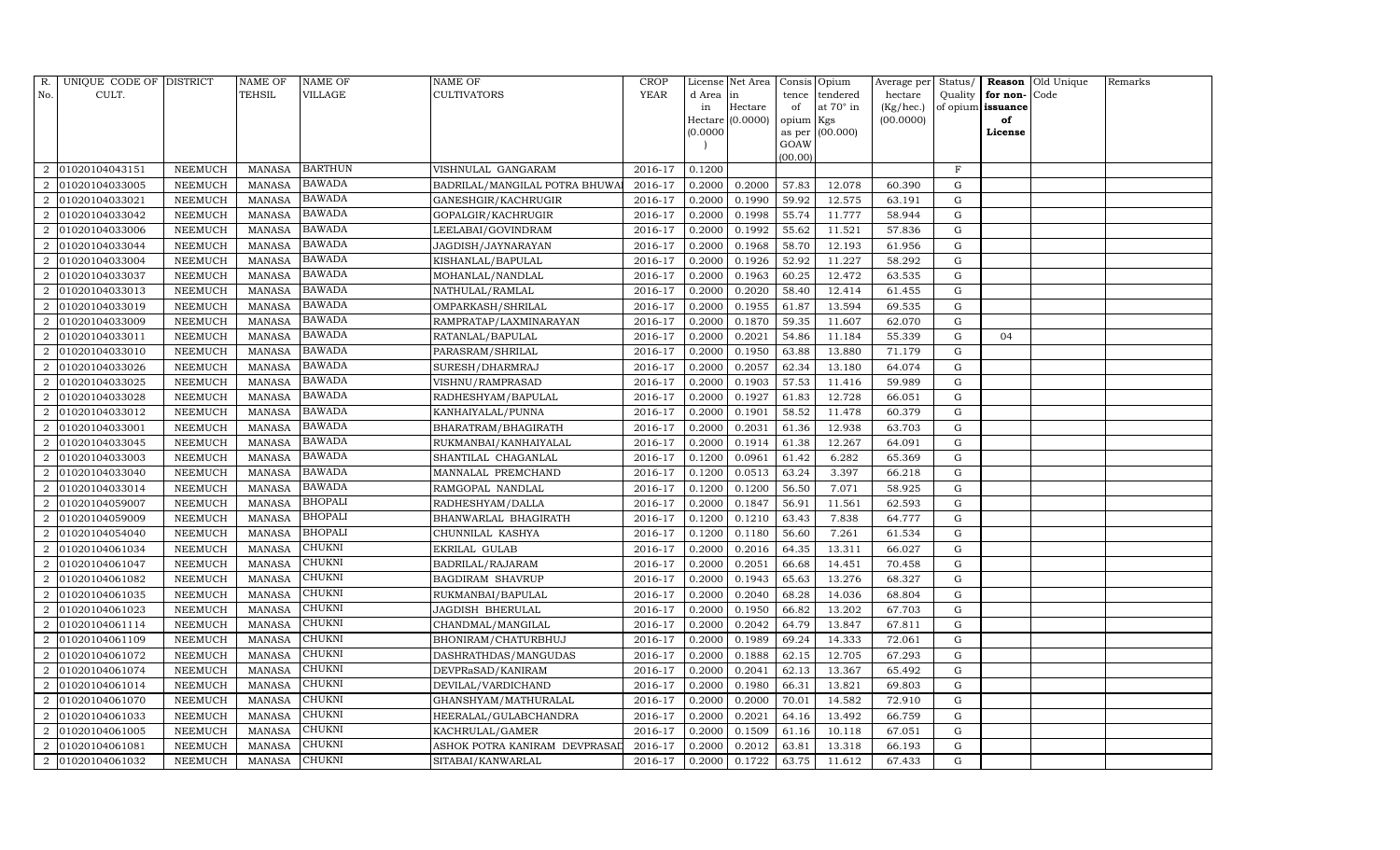| R.                          | UNIQUE CODE OF DISTRICT |                 | NAME OF       | NAME OF       | NAME OF                     | <b>CROP</b> |           | License Net Area |                 | Consis Opium | Average per | Status/   |          | Reason Old Unique | Remarks |
|-----------------------------|-------------------------|-----------------|---------------|---------------|-----------------------------|-------------|-----------|------------------|-----------------|--------------|-------------|-----------|----------|-------------------|---------|
| No.                         | CULT.                   |                 | TEHSIL        | VILLAGE       | CULTIVATORS                 | <b>YEAR</b> | d Area in |                  | tence           | tendered     | hectare     | Quality   | for non- | Code              |         |
|                             |                         |                 |               |               |                             |             | in        | Hectare          | of              | at 70° in    | (Kg/hec.)   | of opium  | issuance |                   |         |
|                             |                         |                 |               |               |                             |             |           | Hectare (0.0000) | opium Kgs       |              | (00.0000)   |           | of       |                   |         |
|                             |                         |                 |               |               |                             |             | (0.0000)  |                  | as per          | (00.000)     |             |           | License  |                   |         |
|                             |                         |                 |               |               |                             |             |           |                  | GOAW<br>(00.00) |              |             |           |          |                   |         |
| 2                           | 01020104061038          | ${\tt NEEMUCH}$ | <b>MANASA</b> | CHUKNI        | NANDUBAI/KISHANLAL          | 2016-17     | 0.2000    | 0.1584           | 63.57           | 10.998       | 69.432      | G         |          |                   |         |
|                             | 01020104061086          | ${\tt NEEMUCH}$ | <b>MANASA</b> | CHUKNI        | KISHANLAL/PANNALAL          | 2016-17     | 0.2000    | 0.1972           | 60.20           | 12.788       | 64.848      | G         |          |                   |         |
| $\mathcal{D}_{\mathcal{L}}$ | 01020104061076          | NEEMUCH         | <b>MANASA</b> | CHUKNI        | MANGILAL/BHANWARLAL PATIDAR | 2016-17     | 0.2000    | 0.2023           | 67.41           | 14.763       | 72.976      | G         |          |                   |         |
| 2                           | 01020104061026          | NEEMUCH         | <b>MANASA</b> | CHUKNI        | MANGILAL/BHANWERLAL RATHORE | 2016-17     | 0.2000    | 0.1958           | 63.75           | 13.023       | 66.512      | ${\rm G}$ |          |                   |         |
| $\mathcal{D}_{\mathcal{L}}$ | 01020104061105          | NEEMUCH         | <b>MANASA</b> | <b>CHUKNI</b> | MANGILAL/CHAGANLAL          | 2016-17     | 0.2000    | 0.1920           | 63.17           | 12.824       | 66.792      | ${\rm G}$ |          |                   |         |
| $\mathcal{D}_{\mathcal{L}}$ | 01020104061037          | NEEMUCH         | <b>MANASA</b> | CHUKNI        | MANGILAL/GULABCHAND         | 2016-17     | 0.2000    | 0.2060           | 63.99           | 12.798       | 62.126      | ${\rm G}$ |          |                   |         |
| $\overline{2}$              | 01020104061003          | NEEMUCH         | <b>MANASA</b> | CHUKNI        | DASHRATH/MANGILAL           | 2016-17     | 0.2000    | 0.2000           | 59.18           | 12.715       | 63.575      | G         |          |                   |         |
| 2                           | 01020104061001          | NEEMUCH         | <b>MANASA</b> | CHUKNI        | MANGILAL/KHYALIRAM          | 2016-17     | 0.2000    | 0.2028           | 64.03           | 13.702       | 67.564      | ${\rm G}$ |          |                   |         |
| $\mathcal{D}_{\mathcal{L}}$ | 01020104061011          | NEEMUCH         | <b>MANASA</b> | CHUKNI        | MANGILAL/MODA               | 2016-17     | 0.2000    | 0.1886           | 66.45           | 13.119       | 69.560      | G         |          |                   |         |
|                             | 01020104061013          | NEEMUCH         | <b>MANASA</b> | CHUKNI        | MANGILAL/RAJARAM            | 2016-17     | 0.2000    | 0.1995           | 62.37           | 13.392       | 67.128      | G         |          |                   |         |
| $\mathcal{D}_{\alpha}$      | 01020104061055          | NEEMUCH         | <b>MANASA</b> | CHUKNI        | MANGUDAS/KISHANDAS          | 2016-17     | 0.2000    | 0.1820           | 61.22           | 11.789       | 64.775      | ${\rm G}$ |          |                   |         |
| $\overline{2}$              | 01020104061050          | NEEMUCH         | <b>MANASA</b> | CHUKNI        | MANNALAL/KANWARLAL          | 2016-17     | 0.2000    | 0.1890           | 62.17           | 12.665       | 67.011      | G         |          |                   |         |
|                             | 01020104061098          | NEEMUCH         | <b>MANASA</b> | <b>CHUKNI</b> | MATHARIBAI/GORA             | 2016-17     | 0.2000    | 0.1997           | 62.77           | 13.110       | 65.648      | ${\rm G}$ |          |                   |         |
| $\mathcal{D}_{\mathcal{L}}$ | 01020104061061          | NEEMUCH         | <b>MANASA</b> | CHUKNI        | MOJAMBAI/CHANDA             | 2016-17     | 0.2000    | 0.1951           | 57.25           | 11.720       | 60.072      | ${\rm G}$ |          |                   |         |
| 2                           | 01020104061024          | NEEMUCH         | <b>MANASA</b> | CHUKNI        | DHAPUBAI/NAGJIRAM           | 2016-17     | 0.2000    | 0.1974           | 69.09           | 14.321       | 72.548      | ${\rm G}$ |          |                   |         |
| $\overline{2}$              | 01020104061002          | NEEMUCH         | <b>MANASA</b> | CHUKNI        | NANDLAL/AMRITRAM            | 2016-17     | 0.2000    | 0.1924           | 67.39           | 14.768       | 76.757      | ${\rm G}$ |          |                   |         |
|                             | 01020104061022          | NEEMUCH         | <b>MANASA</b> | CHUKNI        | DEVKISHAN NARAYAN           | 2016-17     | 0.2000    | 0.1911           | 60.95           | 11.981       | 62.695      | ${\rm G}$ |          |                   |         |
| $\mathcal{D}_{\mathcal{L}}$ | 01020104061027          | NEEMUCH         | <b>MANASA</b> | <b>CHUKNI</b> | NATHULAL/MULCHANDRA         | 2016-17     | 0.2000    | 0.1710           | 61.76           | 11.143       | 65.164      | G         |          |                   |         |
| $\mathcal{D}_{\mathcal{L}}$ | 01020104061077          | NEEMUCH         | <b>MANASA</b> | CHUKNI        | OMPRAKASH/BHAGATRAM         | 2016-17     | 0.2000    | 0.1917           | 61.67           | 12.290       | 64.111      | ${\rm G}$ |          |                   |         |
| $\mathcal{D}_{\alpha}$      | 01020104061069          | NEEMUCH         | <b>MANASA</b> | CHUKNI        | VIDHYABAI ONKARLAL          | 2016-17     | 0.2000    | 0.1980           | 62.35           | 13.450       | 67.929      | G         |          |                   |         |
|                             | 01020104061063          | NEEMUCH         | <b>MANASA</b> | <b>CHUKNI</b> | ONKARLAL/MATHARALAL         | 2016-17     | 0.2000    | 0.2006           | 66.75           | 14.151       | 70.543      | G         |          |                   |         |
| $\mathcal{D}_{\alpha}$      | 01020104061044          | NEEMUCH         | <b>MANASA</b> | <b>CHUKNI</b> | PURALAL/MEGHA               | 2016-17     | 0.2000    | 0.2020           | 68.43           | 14.449       | 71.530      | ${\rm G}$ |          |                   |         |
| 2                           | 01020104061071          | NEEMUCH         | <b>MANASA</b> | CHUKNI        | PYARCHANDRA/RAMPRASAD       | 2016-17     | 0.2000    | 0.1883           | 67.63           | 13.719       | 72.857      | G         |          |                   |         |
| $\mathcal{D}_{\mathcal{L}}$ | 01020104061060          | NEEMUCH         | <b>MANASA</b> | CHUKNI        | RAJMAL/BALARAM              | 2016-17     | 0.2000    | 0.1938           | 56.58           | 11.470       | 59.185      | ${\rm G}$ |          |                   |         |
| $\overline{2}$              | 01020104061059          | NEEMUCH         | <b>MANASA</b> | CHUKNI        | RAJMAL/BHAVSINGH            | 2016-17     | 0.2000    | 0.1953           | 66.21           | 13.308       | 68.141      | ${\rm G}$ |          |                   |         |
| 2                           | 01020104061041          | NEEMUCH         | <b>MANASA</b> | <b>CHUKNI</b> | RAMKRISHNA/MOTILAL          | 2016-17     | 0.2000    | 0.1785           | 63.15           | 11.809       | 66.157      | ${\rm G}$ |          |                   |         |
| $\overline{2}$              | 01020104061025          | NEEMUCH         | <b>MANASA</b> | <b>CHUKNI</b> | RAMKUVARBAI/PYARCHAND       | 2016-17     | 0.2000    | 0.2011           | 60.91           | 12.869       | 63.993      | G         |          |                   |         |
|                             | 01020104061020          | NEEMUCH         | <b>MANASA</b> | CHUKNI        | RAMPRASAD/SALAGRAM          | 2016-17     | 0.2000    | 0.1943           | 69.21           | 14.060       | 72.362      | ${\rm G}$ |          |                   |         |
| $\mathcal{D}_{\mathcal{L}}$ | 01020104061075          | NEEMUCH         | <b>MANASA</b> | <b>CHUKNI</b> | RAMPRATAP/KISHANLAL         | 2016-17     | 0.2000    | 0.1972           | 61.73           | 13.122       | 66.542      | G         |          |                   |         |
| $\mathcal{D}_{\mathcal{L}}$ | 01020104061009          | NEEMUCH         | <b>MANASA</b> | CHUKNI        | RAMESHCHANDRA MATA SITABAI  | 2016-17     | 0.2000    | 0.2028           | 63.58           | 13.216       | 65.168      | ${\rm G}$ |          |                   |         |
| $\overline{2}$              | 01020104061049          | NEEMUCH         | <b>MANASA</b> | CHUKNI        | RAMESHWAR/KHAYALIRAM        | 2016-17     | 0.2000    | 0.1998           | 64.29           | 13.584       | 67.988      | G         |          |                   |         |
|                             | 01020104061066          | NEEMUCH         | <b>MANASA</b> | <b>CHUKNI</b> | RAMESHWAR/KISHANLAL         | 2016-17     | 0.2000    | 0.1972           | 62.65           | 13.318       | 67.535      | ${\rm G}$ |          |                   |         |
| $\mathcal{D}_{\mathcal{L}}$ | 01020104061036          | NEEMUCH         | <b>MANASA</b> | CHUKNI        | SABUBAI/JAGANNATH           | 2016-17     | 0.2000    | 0.1980           | 62.80           | 13.762       | 69.505      | G         |          |                   |         |
| 2                           | 01020104061006          | NEEMUCH         | <b>MANASA</b> | CHUKNI        | SAJJANBAI/HIRALAL           | 2016-17     | 0.2000    | 0.2000           | 63.78           | 13.303       | 66.515      | ${\rm G}$ |          |                   |         |
| $\mathcal{D}_{\mathcal{L}}$ | 01020104061028          | <b>NEEMUCH</b>  | <b>MANASA</b> | <b>CHUKNI</b> | SHANTILAL/SALAGRAM          | 2016-17     | 0.2000    | 0.1978           | 65.22           | 14.032       | 70.940      | ${\rm G}$ |          |                   |         |
| 2                           | 01020104061048          | NEEMUCH         | <b>MANASA</b> | CHUKNI        | SHANKARLAL VARDICHAND       | 2016-17     | 0.2000    | 0.2000           | 63.71           | 13.852       | 69.260      | ${\rm G}$ |          |                   |         |
| $\overline{2}$              | 01020104061073          | NEEMUCH         | <b>MANASA</b> | CHUKNI        | SHOBHARAM/PRABHULAL         | 2016-17     | 0.2000    | 0.1918           | 67.67           | 13.756       | 71.721      | G         |          |                   |         |
| 2                           | 01020104061112          | <b>NEEMUCH</b>  | <b>MANASA</b> | CHUKNI        | SURAJBAI/RAMESHWAR          | 2016-17     | 0.2000    | 0.1995           | 62.50           | 12.893       | 64.627      | ${\rm G}$ |          |                   |         |
| $\mathcal{D}_{\mathcal{L}}$ | 01020104061021          | NEEMUCH         | <b>MANASA</b> | CHUKNI        | SURESHKUMAR/GORISHANKAR     | 2016-17     | 0.2000    | 0.2028           | 65.60           | 14.132       | 69.684      | G         |          |                   |         |
| $\overline{2}$              | 01020104061008          | NEEMUCH         | MANASA        | <b>CHUKNI</b> | TULSIRAM/BAPULAL            | 2016-17     | 0.2000    | 0.1986           | 61.46           | 12.986       | 65.388      | G         |          |                   |         |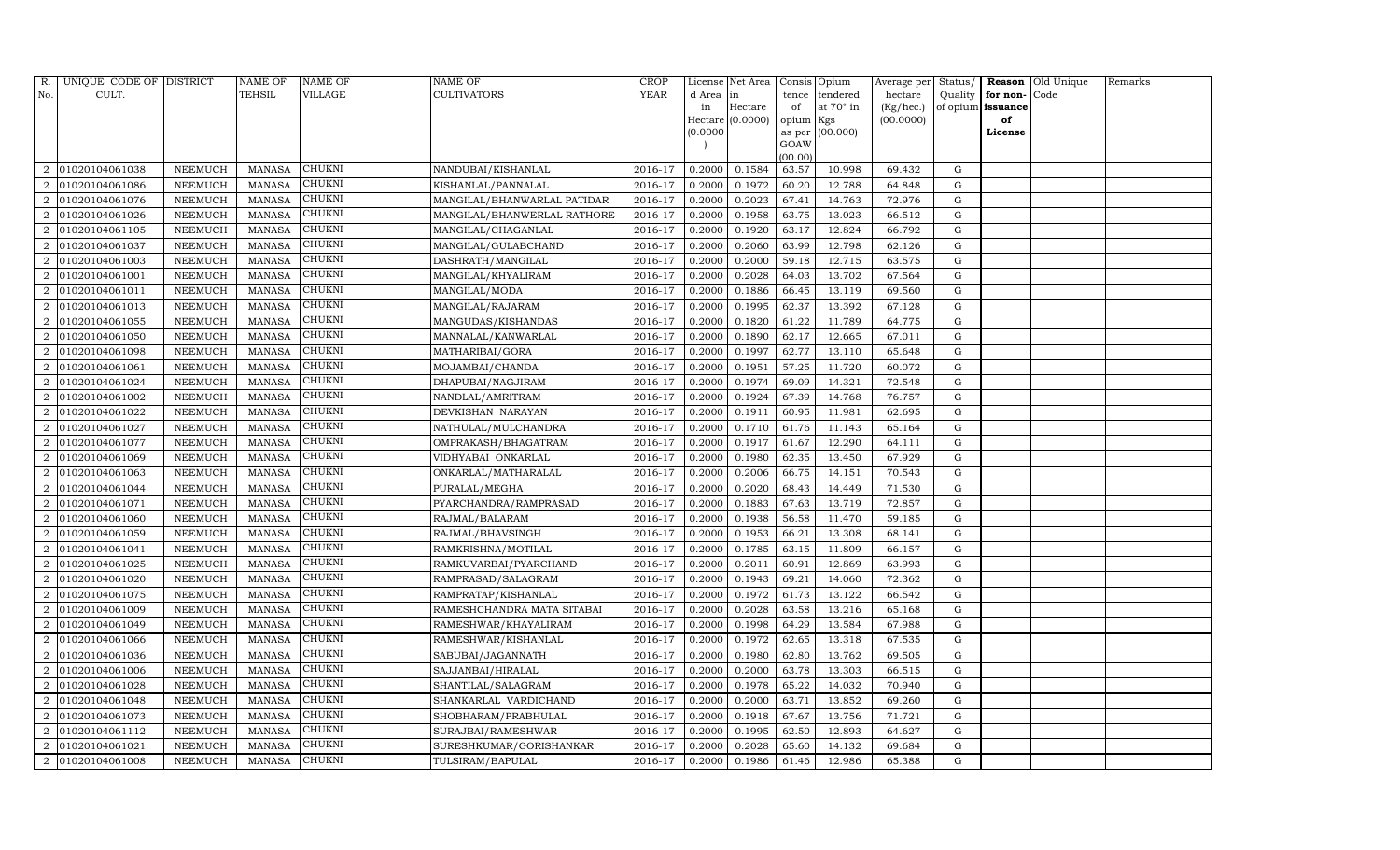| R.                          | UNIQUE CODE OF DISTRICT |                 | NAME OF       | NAME OF         | NAME OF                      | <b>CROP</b> |          | License Net Area |           | Consis Opium    | Average per | Status/   |                   | Reason Old Unique | Remarks          |
|-----------------------------|-------------------------|-----------------|---------------|-----------------|------------------------------|-------------|----------|------------------|-----------|-----------------|-------------|-----------|-------------------|-------------------|------------------|
| No.                         | CULT.                   |                 | TEHSIL        | VILLAGE         | <b>CULTIVATORS</b>           | <b>YEAR</b> | d Area   | in               | tence     | tendered        | hectare     | Quality   | for non-Code      |                   |                  |
|                             |                         |                 |               |                 |                              |             | in       | Hectare          | of        | at 70° in       | (Kg/hec.)   |           | of opium issuance |                   |                  |
|                             |                         |                 |               |                 |                              |             |          | Hectare (0.0000) | opium Kgs |                 | (00.0000)   |           | of                |                   |                  |
|                             |                         |                 |               |                 |                              |             | (0.0000) |                  | GOAW      | as per (00.000) |             |           | License           |                   |                  |
|                             |                         |                 |               |                 |                              |             |          |                  | (00.00)   |                 |             |           |                   |                   |                  |
| 2                           | 01020104061029          | NEEMUCH         | <b>MANASA</b> | <b>CHUKNI</b>   | PRABHULAL/TULSIRAM           | 2016-17     | 0.2000   | 0.1984           | 64.68     | 13.592          | 68.508      | G         |                   |                   |                  |
|                             | 01020104061065          | NEEMUCH         | <b>MANASA</b> | <b>CHUKNI</b>   | MANGILAL/CHATARBHUJ          | 2016-17     | 0.2000   | 0.1980           | 68.09     | 14.036          | 70.889      | ${\rm G}$ |                   |                   |                  |
| $\mathcal{D}_{\mathcal{L}}$ | 01020104061111          | NEEMUCH         | <b>MANASA</b> | CHUKNI          | KAMLABAI/JERILAL             | 2016-17     | 0.2000   | 0.1775           | 61.76     | 11.505          | 64.817      | G         |                   |                   |                  |
| 2                           | 01020104061042          | NEEMUCH         | <b>MANASA</b> | CHUKNI          | RAMNIVAS/KESHURAM            | 2016-17     | 0.2000   | 0.1968           | 65.78     | 13.569          | 68.948      | G         |                   |                   |                  |
| $\mathcal{D}_{\mathcal{L}}$ | 01020104061120          | NEEMUCH         | <b>MANASA</b> | <b>CHUKNI</b>   | KESHARLAL/UDA                | 2016-17     | 0.2000   | 0.1560           | 60.17     | 10.237          | 65.622      | G         |                   |                   |                  |
| $\mathcal{D}_{\mathcal{L}}$ | 01020104061113          | NEEMUCH         | <b>MANASA</b> | CHUKNI          | PRABHULAL/VARDICHAND         | 2016-17     | 0.2000   | 0.1479           | 58.95     | 9.221           | 62.346      | G         |                   |                   |                  |
| $\overline{2}$              | 01020104061119          | NEEMUCH         | <b>MANASA</b> | <b>CHUKNI</b>   | MOHANBAI/SHAMBHUNATH         | 2016-17     | 0.2000   | 0.1960           | 64.65     | 13.955          | 71.199      | G         |                   |                   | TRANSFER KACHOLI |
| 2                           | 01020104061031          | <b>NEEMUCH</b>  | <b>MANASA</b> | <b>CHUKNI</b>   | NONDRAM/CHANGANLAL           | 2016-17     | 0.2000   | 0.1172           | 69.25     | 8.815           | 75.213      | G         |                   |                   |                  |
| $\mathcal{D}_{\mathcal{L}}$ | 01020104061058          | <b>NEEMUCH</b>  | <b>MANASA</b> | CHUKNI          | BASANTILAL BHAVSINGH         | 2016-17     | 0.2000   | 0.1927           | 65.12     | 13.591          | 70.529      | G         |                   |                   |                  |
|                             | 01020104061096          | NEEMUCH         | MANASA        | CHUKNI          | BHERU MANNA                  | 2016-17     | 0.1200   | 0.1225           | 57.29     | 7.513           | 61.331      | G         |                   |                   |                  |
| $\mathcal{D}_{\alpha}$      | 01020104061118          | NEEMUCH         | <b>MANASA</b> | <b>CHUKNI</b>   | MOHANLAL NARAYAN             | 2016-17     | 0.1200   | 0.1200           | 53.91     | 7.501           | 62.508      | G         |                   |                   |                  |
| $\overline{2}$              | 01020104061053          | NEEMUCH         | MANASA        | CHUKNI          | HEERALAL SALAGRAM            | 2016-17     | 0.1200   | 0.1176           | 62.16     | 7.912           | 67.279      | G         |                   |                   |                  |
|                             | 01020104061102          | NEEMUCH         | <b>MANASA</b> | <b>CHUKNI</b>   | TULSIBAI KANHAIYALAL         | 2016-17     | 0.1200   | 0.1025           | 67.36     | 7.554           | 73.698      | G         |                   |                   |                  |
| $\mathcal{D}_{\mathcal{L}}$ | 01020104061046          | NEEMUCH         | <b>MANASA</b> | CHUKNI          | AMBARAM MEGHRAJ              | 2016-17     | 0.1200   | 0.1122           | 62.26     | 8.049           | 71.738      | G         |                   |                   |                  |
| 2                           | 01020104061087          | NEEMUCH         | <b>MANASA</b> | <b>CHUKNI</b>   | GANGABAI GANGARAM            | 2016-17     | 0.1200   | 0.1007           | 63.58     | 7.475           | 74.230      | G         |                   |                   |                  |
| $\mathcal{D}_{\mathcal{L}}$ | 01020104061083          | NEEMUCH         | <b>MANASA</b> | <b>CHUKNI</b>   | GOPAL KHEMRAJ                | 2016-17     | 0.1200   | 0.1147           | 65.87     | 8.206           | 71.543      | G         |                   |                   |                  |
|                             | 01020104061084          | NEEMUCH         | <b>MANASA</b> | CHUKNI          | RAMIBAI DEVA                 | 2016-17     | 0.1200   | 0.1088           | 66.59     | 7.420           | 68.199      | ${\rm G}$ |                   |                   |                  |
| $\mathcal{D}_{\mathcal{L}}$ | 01020104061016          | NEEMUCH         | <b>MANASA</b> | <b>CHUKNI</b>   | PANNALAL NANDA               | 2016-17     | 0.1200   | 0.1211           | 62.05     | 7.783           | 64.269      | G         |                   |                   |                  |
| $\mathcal{D}_{\mathcal{L}}$ | 01020104061095          | NEEMUCH         | <b>MANASA</b> | <b>CHUKNI</b>   | UDAYRAM LAKHMICHAND URF LAKH | 2016-17     | 0.1200   | 0.0854           | 63.91     | 5.715           | 66.920      | G         |                   |                   |                  |
| $\mathcal{D}_{\alpha}$      | 01020104045039          | <b>NEEMUCH</b>  | <b>MANASA</b> | DEVRI-KHAWASA-I | DEVILAL/KASHIRAM             | 2016-17     | 0.2000   | 0.1920           | 62.03     | 12.566          | 65.448      | G         |                   |                   |                  |
|                             | 01020104045001          | NEEMUCH         | <b>MANASA</b> | DEVRI-KHAWASA-I | BALMUKUND/PANNALAL           | 2016-17     | 0.2000   | 0.1997           | 65.09     | 13.502          | 67.611      | G         |                   |                   |                  |
| 2                           | 01020104045018          | NEEMUCH         | <b>MANASA</b> | DEVRI-KHAWASA-I | BANSHILAL/SUKHLAL            | 2016-17     | 0.2000   | 0.1983           | 66.25     | 13.458          | 67.867      | G         |                   |                   |                  |
| 2                           | 01020104045006          | ${\tt NEEMUCH}$ | <b>MANASA</b> | DEVRI-KHAWASA-I | BANSILAL/JETRAM              | 2016-17     | 0.2000   | 0.1985           | 64.02     | 12.722          | 64.091      | G         |                   |                   |                  |
| $\mathcal{D}_{\mathcal{L}}$ | 01020104045071          | <b>NEEMUCH</b>  | <b>MANASA</b> | DEVRI-KHAWASA-I | BHANWARBAI/DEVILAL           | 2016-17     | 0.2000   | 0.1992           | 59.46     | 12.079          | 60.638      | G         |                   |                   |                  |
| $\overline{2}$              | 01020104045020          | NEEMUCH         | <b>MANASA</b> | DEVRI-KHAWASA-I | BHANWARLAL/DEVILAL           | 2016-17     | 0.2000   | 0.1971           | 69.13     | 13.253          | 67.240      | G         |                   |                   |                  |
| 2                           | 01020104045044          | NEEMUCH         | <b>MANASA</b> | DEVRI-KHAWASA-I | FATEHLAL/MATHURALAL          | 2016-17     | 0.2000   | 0.1921           | 62.83     | 12.001          | 62.473      | G         |                   |                   |                  |
| 2                           | 01020104045008          | NEEMUCH         | <b>MANASA</b> | DEVRI-KHAWASA-I | GANGABAI/MANGILAL            | 2016-17     | 0.2000   | 0.1980           | 59.20     | 12.161          | 61.419      | G         |                   |                   |                  |
|                             | 01020104045036          | <b>NEEMUCH</b>  | <b>MANASA</b> | DEVRI-KHAWASA-I | KAILASHCHANDRA/LAXMAN        | 2016-17     | 0.2000   | 0.1959           | 55.74     | 11.729          | 59.872      | G         |                   |                   |                  |
| $\mathcal{D}_{\mathcal{L}}$ | 01020104045068          | NEEMUCH         | <b>MANASA</b> | DEVRI-KHAWASA-I | JAGANNATH/RAMKISAN           | 2016-17     | 0.2000   | 0.1920           | 63.18     | 12.627          | 65.766      | G         |                   |                   |                  |
| $\mathcal{D}_{\mathcal{L}}$ | 01020104045015          | NEEMUCH         | <b>MANASA</b> | DEVRI-KHAWASA-I | JANKILAL/ONKARLAL            | 2016-17     | 0.2000   | 0.1883           | 65.11     | 12.808          | 68.019      | G         |                   |                   |                  |
| $\overline{2}$              | 01020104045038          | NEEMUCH         | <b>MANASA</b> | DEVRI-KHAWASA-I | JAYCHAND SURATRAM            | 2016-17     | 0.2000   | 0.1960           | 66.47     | 13.683          | 69.811      | G         |                   |                   |                  |
|                             | 01020104045002          | NEEMUCH         | <b>MANASA</b> | DEVRI-KHAWASA-I | GYARSILAL/KISORE             | 2016-17     | 0.2000   | 0.1050           | 61.61     | 6.812           | 64.876      | G         |                   |                   |                  |
| $\mathcal{D}_{\mathcal{L}}$ | 01020104045031          | NEEMUCH         | <b>MANASA</b> | DEVRI-KHAWASA-I | LAXMINARAYAN SUKHLAL         | 2016-17     | 0.2000   | 0.2005           | 63.61     | 13.231          | 65.990      | G         |                   |                   |                  |
| 2                           | 01020104045078          | NEEMUCH         | <b>MANASA</b> | DEVRI-KHAWASA-I | MOHANLAL/SHRINIVASH          | 2016-17     | 0.2000   | 0.1960           | 65.69     | 12.922          | 65.929      | G         |                   |                   |                  |
| $\mathcal{D}_{\mathcal{L}}$ | 01020104045003          | <b>NEEMUCH</b>  | <b>MANASA</b> | DEVRI-KHAWASA-I | MOTYABAI/BANSILAL            | 2016-17     | 0.2000   | 0.1967           | 63.85     | 12.834          | 65.247      | G         |                   |                   |                  |
| 2                           | 01020104045101          | <b>NEEMUCH</b>  | <b>MANASA</b> | DEVRI-KHAWASA-I | MANGILAL/PREMCHAND           | 2016-17     | 0.2000   | 0.1943           | 65.08     | 12.765          | 65.697      | G         |                   |                   |                  |
| 2                           | 01020104045065          | NEEMUCH         | <b>MANASA</b> | DEVRI-KHAWASA-I | NATHULAL/KALURAM             | 2016-17     | 0.2000   | 0.1944           | 64.03     | 12.833          | 66.013      | G         |                   |                   |                  |
| 2                           | 01020104045017          | <b>NEEMUCH</b>  | <b>MANASA</b> | DEVRI-KHAWASA-I | RAJARAM/SUKHLAL              | 2016-17     | 0.2000   | 0.2001           | 67.44     | 14.105          | 70.490      | G         |                   |                   |                  |
| $\mathcal{D}_{\mathcal{L}}$ | 01020104045154          | <b>NEEMUCH</b>  | <b>MANASA</b> | DEVRI-KHAWASA-I | RAMNIVASH/BANSILAL           | 2016-17     | 0.2000   | 0.1962           | 60.04     | 12.137          | 61.860      | G         |                   |                   |                  |
| $\overline{2}$              | 01020104045014          | NEEMUCH         | MANASA        | DEVRI-KHAWASA-I | RAMESHWAR/NANDLAL            | 2016-17     | 0.2000   | 0.1650           | 61.51     | 10.184          | 61.721      | G         |                   |                   |                  |
|                             |                         |                 |               |                 |                              |             |          |                  |           |                 |             |           |                   |                   |                  |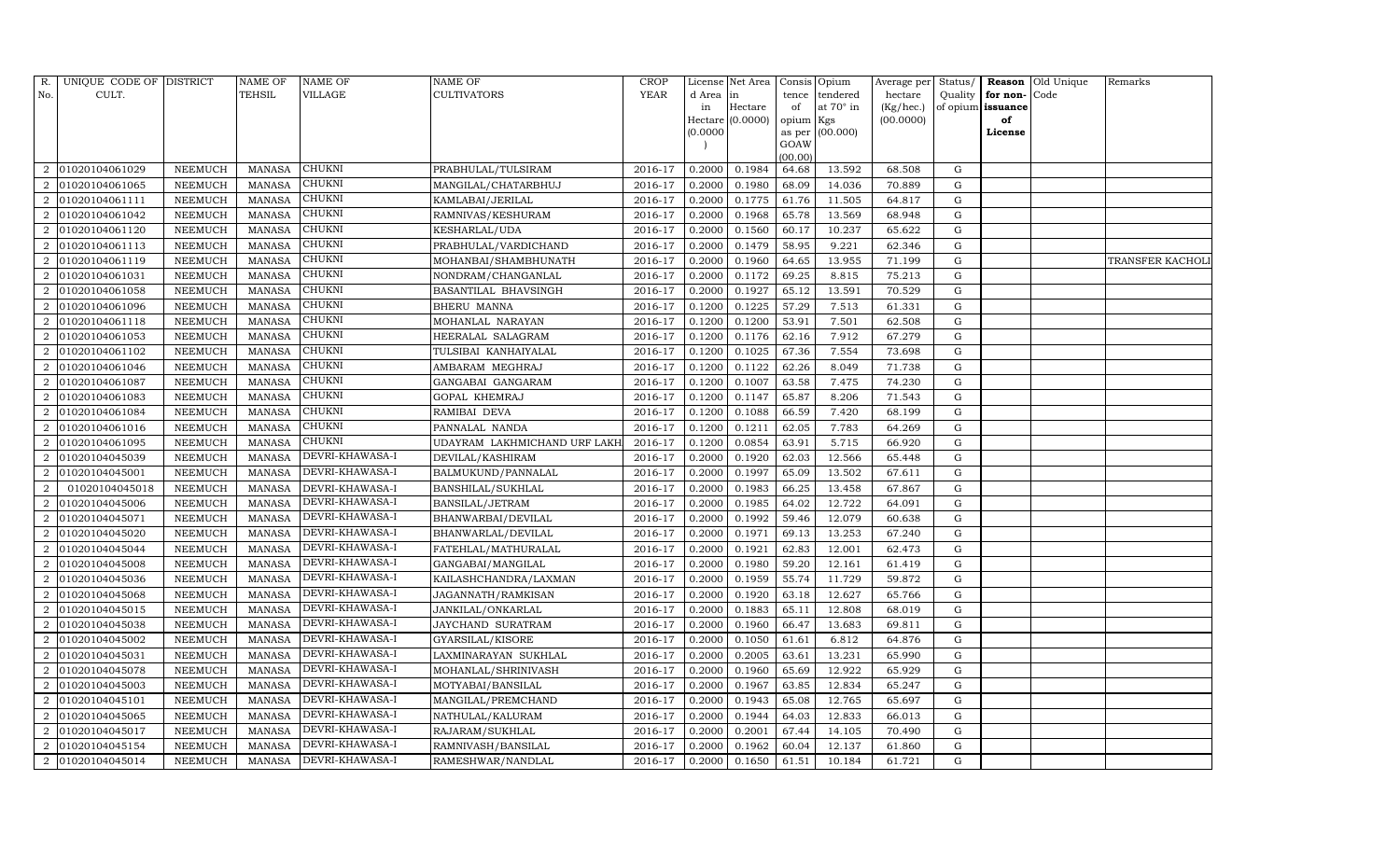| R.                          | UNIQUE CODE OF DISTRICT |                | NAME OF       | NAME OF          | NAME OF                    | <b>CROP</b> |          | License Net Area |           | Consis Opium     | Average per | Status/     |                   | Reason Old Unique | Remarks |
|-----------------------------|-------------------------|----------------|---------------|------------------|----------------------------|-------------|----------|------------------|-----------|------------------|-------------|-------------|-------------------|-------------------|---------|
| No.                         | CULT.                   |                | TEHSIL        | VILLAGE          | <b>CULTIVATORS</b>         | YEAR        | d Area   | in               | tence     | tendered         | hectare     | Quality     | for non-Code      |                   |         |
|                             |                         |                |               |                  |                            |             | in       | Hectare          | of        | at $70^\circ$ in | (Kg/hec.)   |             | of opium issuance |                   |         |
|                             |                         |                |               |                  |                            |             |          | Hectare (0.0000) | opium Kgs |                  | (00.0000)   |             | of                |                   |         |
|                             |                         |                |               |                  |                            |             | (0.0000) |                  | GOAW      | as per (00.000)  |             |             | License           |                   |         |
|                             |                         |                |               |                  |                            |             |          |                  | (00.00)   |                  |             |             |                   |                   |         |
| 2                           | 01020104045063          | NEEMUCH        | <b>MANASA</b> | DEVRI-KHAWASA-I  | RAMVILAS SALAGRAM          | 2016-17     | 0.2000   | 0.1988           | 60.95     | 12.190           | 61.318      | G           |                   |                   |         |
|                             | 01020104045009          | NEEMUCH        | MANASA        | DEVRI-KHAWASA-I  | RAMKUNVAR/SHANKARLAL       | 2016-17     | 0.2000   | 0.2020           | 62.70     | 13.695           | 67.797      | ${\rm G}$   |                   |                   |         |
| $\mathcal{D}_{\mathcal{L}}$ | 01020104045059          | NEEMUCH        | <b>MANASA</b> | DEVRI-KHAWASA-I  | YASHWANTKUMAR/RAMPRASAD    | 2016-17     | 0.2000   | 0.1985           | 60.10     | 12.329           | 62.111      | G           |                   |                   |         |
| 2                           | 01020104045052          | NEEMUCH        | <b>MANASA</b> | DEVRI-KHAWASA-I  | OMPRAKASH/SALGRAM          | 2016-17     | 0.2000   | 0.1958           | 65.90     | 12.276           | 62.697      | G           |                   |                   |         |
| $\mathcal{D}_{\mathcal{L}}$ | 01020104045035          | <b>NEEMUCH</b> | <b>MANASA</b> | DEVRI-KHAWASA-I  | RUKMANIBAI/BAGDIRAM        | 2016-17     | 0.2000   | 0.1970           | 63.17     | 12.426           | 63.076      | G           |                   |                   |         |
| $\mathcal{D}_{\mathcal{L}}$ | 01020104045075          | NEEMUCH        | MANASA        | DEVRI-KHAWASA-I  | KESARBAI/GOPALDAS          | 2016-17     | 0.2000   | 0.1816           | 60.05     | 11.195           | 61.646      | G           |                   |                   |         |
| $\overline{2}$              | 01020104045041          | NEEMUCH        | <b>MANASA</b> | DEVRI-KHAWASA-I  | AMBARAM/KANIRAM            | 2016-17     | 0.2000   | 0.2043           | 57.99     | 12.045           | 58.957      | G           |                   |                   |         |
| 2                           | 01020104045032          | <b>NEEMUCH</b> | <b>MANASA</b> | DEVRI-KHAWASA-I  | VARDICHAND SURATRAM        | 2016-17     | 0.2000   | 0.1959           | 62.08     | 12.123           | 61.884      | G           |                   |                   |         |
| $\mathcal{D}_{\mathcal{L}}$ | 01020104045033          | <b>NEEMUCH</b> | <b>MANASA</b> | DEVRI-KHAWASA-I  | BADRILAL/BHUWANA           | 2016-17     | 0.2000   | 0.1962           | 60.44     | 12.520           | 63.812      | G           |                   |                   |         |
|                             | 01020104045025          | NEEMUCH        | MANASA        | DEVRI-KHAWASA-I  | KALURAM BHUWANIRAM         | 2016-17     | 0.1200   | 0.1200           | 63.49     | 8.236            | 68.633      | G           |                   |                   |         |
| $\mathcal{D}_{\alpha}$      | 01020104045051          | NEEMUCH        | <b>MANASA</b> | DEVRI-KHAWASA-I  | KALABAI GOTAMRAM           | 2016-17     | 0.1200   | 0.1080           | 63.59     | 5.614            | 51.981      | G           | 04                |                   |         |
| $\mathcal{D}_{\mathcal{L}}$ | 01020104045111          | NEEMUCH        | <b>MANASA</b> | DEVRI-KHAWASA-I  | JAGDISH ONKARLAL           | 2016-17     | 0.1200   | 0.1100           | 65.04     | 7.154            | 65.036      | G           |                   |                   |         |
|                             | 01020104045011          | NEEMUCH        | <b>MANASA</b> | DEVRI-KHAWASA-I  | RAMNIWAS CHAMPALAL         | 2016-17     | 0.1200   | 0.1146           | 63.99     | 7.971            | 69.555      | G           |                   |                   |         |
| $\mathcal{D}_{\mathcal{L}}$ | 01020104045027          | NEEMUCH        | <b>MANASA</b> | DEVRI-KHAWASA-I  | MANGILAL RATANLAL          | 2016-17     | 0.1200   | 0.1140           | 66.84     | 8.403            | 73.711      | G           |                   |                   |         |
| 2                           | 01020104045040          | NEEMUCH        | <b>MANASA</b> | DEVRI-KHAWASA-I  | JANIBAI GIRDHARI           | 2016-17     | 0.1200   | 0.1032           | 57.21     | 5.754            | 55.756      | G           | 04                |                   |         |
| $\mathcal{D}_{\mathcal{L}}$ | 01020104045045          | NEEMUCH        | <b>MANASA</b> | DEVRI-KHAWASA-I  | KALURAM/RAMCHANDRA PATIDAR | 2016-17     | 0.1200   | 0.1065           | 60.52     | 6.943            | 65.192      | G           |                   |                   |         |
|                             | 01020104045058          | NEEMUCH        | <b>MANASA</b> | DEVRI-KHAWASA-I  | RAMPRASAD HAJARILAL        | 2016-17     | 0.1200   | 0.1190           | 60.62     | 7.534            | 63.311      | ${\rm G}$   |                   |                   |         |
| $\mathcal{D}_{\mathcal{L}}$ | 01020104045066          | NEEMUCH        | <b>MANASA</b> | DEVRI-KHAWASA-I  | RUKMANIBAI HEMRAJ          | 2016-17     | 0.1200   | 0.0700           | 64.26     | 4.700            | 67.143      | G           |                   |                   |         |
| $\mathcal{D}_{\mathcal{L}}$ | 01020104045136          | NEEMUCH        | <b>MANASA</b> | DEVRI-KHAWASA-II | ANOKHIBAI AMBARAM          | 2016-17     | 0.2000   | 0.1980           | 60.00     | 12.506           | 63.162      | G           |                   |                   |         |
| $\mathcal{D}_{\mathcal{L}}$ | 01020104045159          | <b>NEEMUCH</b> | <b>MANASA</b> | DEVRI-KHAWASA-II | BALCHAND/BHAGAWAN          | 2016-17     | 0.2000   | 0.2039           | 56.56     | 11.191           | 54.885      | G           | 04                |                   |         |
|                             | 01020104045156          | NEEMUCH        | MANASA        | DEVRI-KHAWASA-II | BHAGIRATH/MODIRAM          | 2016-17     | 0.2000   | 0.1984           | 65.70     | 13.206           | 66.563      | G           |                   |                   |         |
| $\mathcal{D}_{\mathcal{L}}$ | 01020104045098          | NEEMUCH        | <b>MANASA</b> | DEVRI-KHAWASA-II | OMPRAKASH CHAGANLAL        | 2016-17     | 0.2000   | 0.1992           | 67.68     | 13.304           | 66.787      | G           |                   |                   |         |
| 2                           | 01020104045147          | NEEMUCH        | <b>MANASA</b> | DEVRI-KHAWASA-II | GHASIRAM/BHAGIRATH         | 2016-17     | 0.2000   | 0.1918           | 64.41     | 12.597           | 65.678      | G           |                   |                   |         |
| $\mathcal{D}_{\mathcal{L}}$ | 01020104045118          | NEEMUCH        | <b>MANASA</b> | DEVRI-KHAWASA-II | GOPAL ONKARLAL             | 2016-17     | 0.2000   | 0.2000           | 62.34     | 12.949           | 64.745      | G           |                   |                   |         |
| $\overline{2}$              | 01020104045103          | NEEMUCH        | <b>MANASA</b> | DEVRI-KHAWASA-II | HIRALAL/RUPRAM             | 2016-17     | 0.2000   | 0.1864           | 65.55     | 11.808           | 63.348      | G           |                   |                   |         |
| 2                           | 01020104045124          | NEEMUCH        | <b>MANASA</b> | DEVRI-KHAWASA-II | INDERMAL UDAYRAM           | 2016-17     | 0.2000   | 0.1978           | 62.64     | 12.510           | 63.246      | G           |                   |                   |         |
| 2                           | 01020104045117          | NEEMUCH        | <b>MANASA</b> | DEVRI-KHAWASA-II | KAILASHCHANDRA ONKARLAL    | 2016-17     | 0.2000   | 0.1590           | 59.57     | 9.948            | 62.566      | G           |                   |                   |         |
|                             | 01020104045131          | <b>NEEMUCH</b> | <b>MANASA</b> | DEVRI-KHAWASA-II | KALURAM CHAGANLAL          | 2016-17     | 0.2000   | 0.1949           | 69.72     | 13.675           | 70.164      | $\mathbf G$ |                   |                   |         |
| $\mathcal{D}_{\mathcal{L}}$ | 01020104045137          | NEEMUCH        | <b>MANASA</b> | DEVRI-KHAWASA-II | KALURAM/RAMNARAYAN         | 2016-17     | 0.2000   | 0.1969           | 64.81     | 12.481           | 63.388      | G           |                   |                   |         |
| $\mathcal{D}_{\mathcal{L}}$ | 01020104045123          | NEEMUCH        | <b>MANASA</b> | DEVRI-KHAWASA-II | KALURAM/SALAGARAM          | 2016-17     | 0.2000   | 0.1230           | 65.85     | 8.570            | 69.675      | G           |                   |                   |         |
| $\overline{2}$              | 01020104045125          | NEEMUCH        | <b>MANASA</b> | DEVRI-KHAWASA-II | KANWARLAL/RAJARAM          | 2016-17     | 0.2000   | 0.1890           | 58.85     | 11.678           | 61.788      | G           |                   |                   |         |
|                             | 01020104045113          | NEEMUCH        | <b>MANASA</b> | DEVRI-KHAWASA-II | VISHNULAL/MANNALAL         | 2016-17     | 0.2000   | 0.1820           | 60.23     | 12.046           | 66.187      | G           |                   |                   |         |
| $\mathcal{D}_{\mathcal{L}}$ | 01020104045084          | NEEMUCH        | <b>MANASA</b> | DEVRI-KHAWASA-II | MOHANLAL/KALURAM           | 2016-17     | 0.2000   | 0.1208           | 59.92     | 7.208            | 59.669      | G           |                   |                   |         |
| 2                           | 01020104045109          | NEEMUCH        | <b>MANASA</b> | DEVRI-KHAWASA-II | OMPRAKASH BHUWANILAL       | 2016-17     | 0.2000   | 0.2036           | 66.99     | 13.676           | 67.171      | G           |                   |                   |         |
| $\mathcal{D}_{\mathcal{L}}$ | 01020104045042          | <b>NEEMUCH</b> | <b>MANASA</b> | DEVRI-KHAWASA-II | DHAPUBAI/ONKARLAL          | 2016-17     | 0.2000   | 0.1900           | 59.33     | 12.078           | 63.568      | G           |                   |                   |         |
| 2                           | 01020104045166          | <b>NEEMUCH</b> | <b>MANASA</b> | DEVRI-KHAWASA-II | GAMERIBAI/RAMLAL           | 2016-17     | 0.2000   | 0.1986           | 59.15     | 11.686           | 58.842      | G           |                   |                   |         |
| 2                           | 01020104045116          | NEEMUCH        | <b>MANASA</b> | DEVRI-KHAWASA-II | RAMNATH/PYARCHAND          | 2016-17     | 0.2000   | 0.1960           | 64.68     | 12.631           | 64.444      | G           |                   |                   |         |
| 2                           | 01020104045089          | <b>NEEMUCH</b> | <b>MANASA</b> | DEVRI-KHAWASA-II | RAMESHWAR/PYARCHAND        | 2016-17     | 0.2000   | 0.1970           | 63.38     | 12.685           | 64.391      | G           |                   |                   |         |
| $\mathcal{D}_{\mathcal{L}}$ | 01020104045053          | <b>NEEMUCH</b> | <b>MANASA</b> | DEVRI-KHAWASA-II | RATANLAL/RAMCHANDRA        | 2016-17     | 0.2000   | 0.1862           | 65.95     | 12.644           | 67.905      | $\mathbf G$ |                   |                   |         |
| $\overline{2}$              | 01020104045100          | NEEMUCH        | MANASA        | DEVRI-KHAWASA-II | KANWARLAL/BHAGIRATH        | 2016-17     | 0.2000   | 0.1958           | 61.65     | 12.048           | 61.532      | G           |                   |                   |         |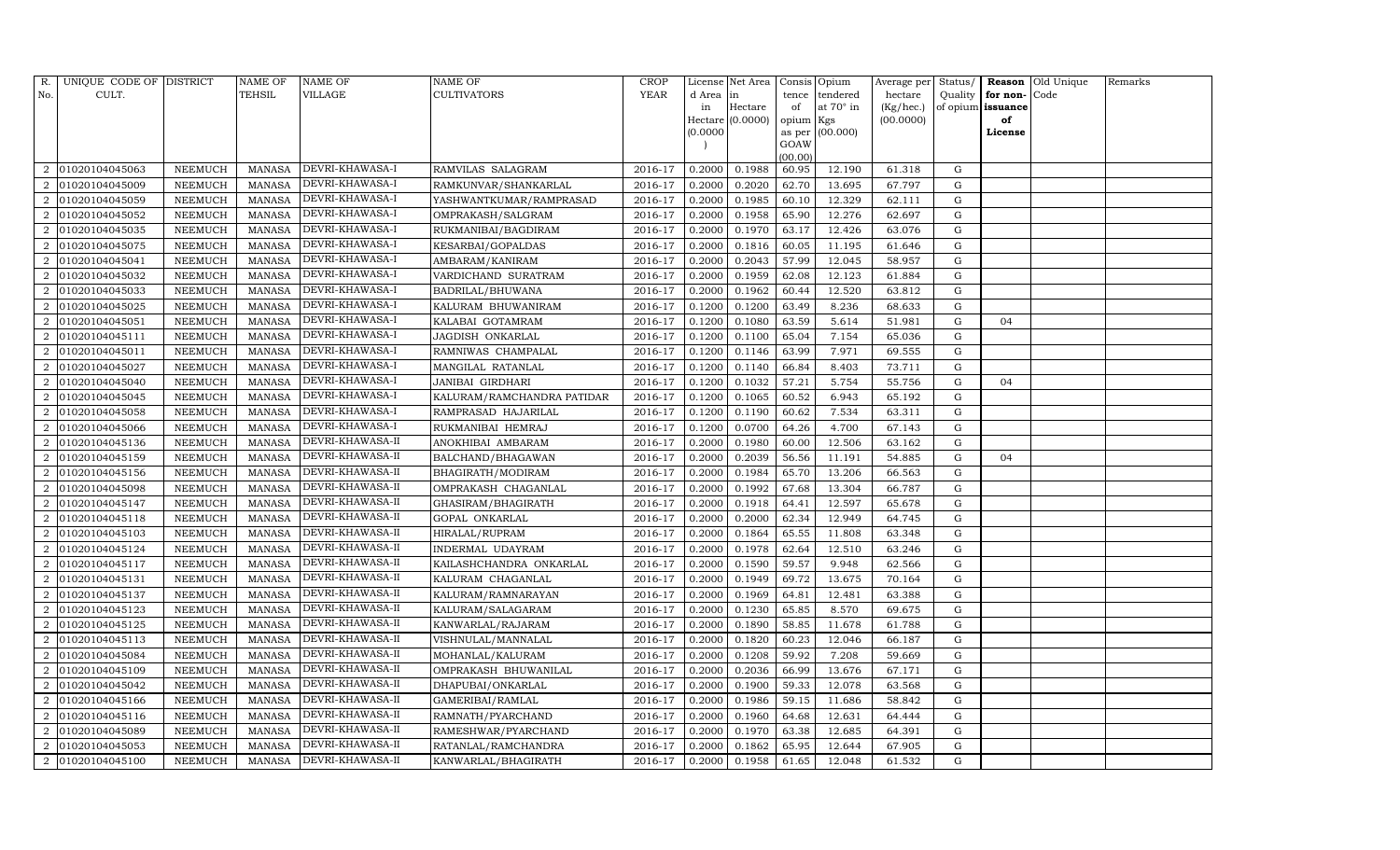| R.                          | UNIQUE CODE OF DISTRICT |                | <b>NAME OF</b> | <b>NAME OF</b>   | NAME OF                 | <b>CROP</b> |           | License Net Area   Consis   Opium |           |                 | Average per Status/ |             |                   | <b>Reason</b> Old Unique | Remarks               |
|-----------------------------|-------------------------|----------------|----------------|------------------|-------------------------|-------------|-----------|-----------------------------------|-----------|-----------------|---------------------|-------------|-------------------|--------------------------|-----------------------|
| No.                         | CULT.                   |                | TEHSIL         | <b>VILLAGE</b>   | <b>CULTIVATORS</b>      | YEAR        | d Area in |                                   | tence     | tendered        | hectare             | Quality     | for non-Code      |                          |                       |
|                             |                         |                |                |                  |                         |             | in        | Hectare                           | of        | at 70° in       | (Kg/hec.)           |             | of opium issuance |                          |                       |
|                             |                         |                |                |                  |                         |             |           | Hectare (0.0000)                  | opium Kgs |                 | (00.0000)           |             | of                |                          |                       |
|                             |                         |                |                |                  |                         |             | (0.0000)  |                                   | GOAW      | as per (00.000) |                     |             | License           |                          |                       |
|                             |                         |                |                |                  |                         |             |           |                                   | (00.00)   |                 |                     |             |                   |                          |                       |
| $\mathcal{D}_{\mathcal{L}}$ | 01020104045087          | <b>NEEMUCH</b> | <b>MANASA</b>  | DEVRI-KHAWASA-II | SATYANARAYAN/MOOLCHAND  | 2016-17     | 0.2000    | 0.1978                            | 62.85     | 11.071          | 55.971              | G           | 04                |                          |                       |
|                             | 01020104045043          | NEEMUCH        | <b>MANASA</b>  | DEVRI-KHAWASA-II | SURESHCHANDARA UDAYARAM | 2016-17     | 0.2000    | 0.2013                            | 60.48     | 12.243          | 60.820              | G           |                   |                          |                       |
| $\mathcal{D}$               | 01020104045062          | <b>NEEMUCH</b> | <b>MANASA</b>  | DEVRI-KHAWASA-II | GEETABAI/RAMRATAN       | 2016-17     | 0.2000    | 0.1998                            | 62.66     | 12.935          | 64.740              | G           |                   |                          |                       |
| 2                           | 01020104045026          | NEEMUCH        | <b>MANASA</b>  | DEVRI-KHAWASA-II | SATYANARAYAN/PYARCHAND  | 2016-17     | 0.2000    | 0.1983                            | 59.58     | 12.197          | 61.508              | G           |                   |                          |                       |
| $\mathcal{D}$               | 01020104045094          | <b>NEEMUCH</b> | <b>MANASA</b>  | DEVRI-KHAWASA-II | SHYAMSUNDAR/BANSHILAL   | 2016-17     | 0.2000    | 0.1962                            | 64.76     | 13.526          | 68.940              | G           |                   |                          |                       |
| $\mathcal{D}$               | 01020104045081          | <b>NEEMUCH</b> | <b>MANASA</b>  | DEVRI-KHAWASA-II | DHAPUBAI SAJJANNATH     | 2016-17     | 0.2000    | 0.1995                            | 61.52     | 12.612          | 63.218              | G           |                   |                          | MOKHAM PURA KACHI     |
| 2                           | 01020104045139          | <b>NEEMUCH</b> | <b>MANASA</b>  | DEVRI-KHAWASA-II | NIVASIBAI BAPULAL       | 2016-17     | 0.1200    | 0.1000                            | 66.28     | 6.855           | 68.550              | G           |                   |                          |                       |
| $\overline{2}$              | 01020104045128          | <b>NEEMUCH</b> | <b>MANASA</b>  | DEVRI-KHAWASA-II | BHERULAL PARTHA         | 2016-17     | 0.1200    | 0.0688                            | 66.85     | 4.832           | 70.233              | G           |                   |                          |                       |
| $\mathcal{D}$               | 01020104045093          | NEEMUCH        | <b>MANASA</b>  | DEVRI-KHAWASA-II | BANSHIDAS ONKARDAS      | 2016-17     | 0.1200    | 0.1100                            | 64.58     | 7.196           | 65.418              | G           |                   |                          |                       |
|                             | 01020104041006          | <b>NEEMUCH</b> | <b>MANASA</b>  | <b>DURGPURA</b>  | BAGDURAM GHASI          | 2016-17     | 0.2000    | 0.2000                            | 55.89     | 11.729          | 58.645              | G           |                   |                          |                       |
| $\mathcal{D}_{\mathcal{L}}$ | 01020104041002          | <b>NEEMUCH</b> | <b>MANASA</b>  | <b>DURGPURA</b>  | KANHAIYALAL CHAMPA      | 2016-17     | 0.2000    | 0.1997                            | 54.48     | 11.690          | 58.538              | G           |                   |                          |                       |
| $\mathcal{D}_{\mathcal{L}}$ | 01020104041003          | NEEMUCH        | <b>MANASA</b>  | DURGPURA         | KHAYALIRAM RAMRATAN     | 2016-17     | 0.2000    | 0.1961                            | 58.19     | 11.788          | 60.112              | G           |                   |                          |                       |
|                             | 01020104041007          | <b>NEEMUCH</b> | <b>MANASA</b>  | <b>DURGPURA</b>  | VARDICHANDRA KASHIRAM   | 2016-17     | 0.2000    | 0.1910                            | 59.84     | 11.729          | 61.408              | G           |                   |                          |                       |
| $\mathcal{D}$               | 01020104041039          | <b>NEEMUCH</b> | <b>MANASA</b>  | <b>DURGPURA</b>  | NEMICHAND RAMGOPAL      | 2016-17     | 0.2000    | 0.1056                            | 64.28     | 7.108           | 67.311              | G           |                   |                          |                       |
| 2                           | 01020104041004          | NEEMUCH        | <b>MANASA</b>  | <b>DURGPURA</b>  | PREMCHAND/KALU          | 2016-17     | 0.2000    | 0.1848                            | 49.74     | 10.190          | 55.141              | G           | 04                |                          |                       |
| $\overline{2}$              | 01020104041017          | <b>NEEMUCH</b> | <b>MANASA</b>  | <b>DURGPURA</b>  | RAMKISHAN/KARU          | 2016-17     | 0.2000    | 0.1905                            | 54.87     | 11.993          | 62.955              | G           |                   |                          |                       |
|                             | 01020104041015          | NEEMUCH        | <b>MANASA</b>  | <b>DURGPURA</b>  | RAMESHWAR NATHURAM      | 2016-17     | 0.2000    | 0.1985                            | 62.01     | 12.393          | 62.433              | G           |                   |                          |                       |
| $\mathcal{D}$               | 01020104041021          | NEEMUCH        | <b>MANASA</b>  | <b>DURGPURA</b>  | TULSIRAM KANWARLAL      | 2016-17     | 0.2000    | 0.1953                            | 59.16     | 12.914          | 66.124              | G           |                   |                          |                       |
| 2                           | 01020104041042          | NEEMUCH        | <b>MANASA</b>  | <b>DURGPURA</b>  | RADHESHYAM/KISHANLAL    | 2016-17     | 0.2000    | 0.1980                            | 55.09     | 12.088          | 61.051              | G           |                   |                          | <b>TRANSFER SUNDI</b> |
| $\mathcal{D}$               | 01020104041040          | <b>NEEMUCH</b> | <b>MANASA</b>  | DURGPURA         | RAMNATH DEVA            | 2016-17     | 0.1200    | 0.1108                            | 58.26     | 6.950           | 62.726              | G           |                   |                          |                       |
|                             | 01020104041009          | <b>NEEMUCH</b> | <b>MANASA</b>  | <b>DURGPURA</b>  | KAMLABAI LAXMINARAYAN   | 2016-17     | 0.1200    |                                   |           |                 |                     | $\mathbf F$ |                   |                          |                       |
| $\mathcal{D}_{\mathcal{L}}$ | 01020104041005          | <b>NEEMUCH</b> | <b>MANASA</b>  | <b>DURGPURA</b>  | RAJARAM GIRDHARI        | 2016-17     | 0.1200    | 0.1079                            | 57.10     | 6.412           | 59.425              | G           |                   |                          |                       |
| 2                           | 01020104041018          | NEEMUCH        | <b>MANASA</b>  | DURGPURA         | SURAJMAL KESHURAM       | 2016-17     | 0.1200    | 0.1099                            | 57.93     | 6.290           | 57.234              | G           |                   |                          |                       |
| $\mathcal{D}$               | 01020104039078          | NEEMUCH        | <b>MANASA</b>  | <b>HASPUR</b>    | AMRITRAM/GHASIRAM       | 2016-17     | 0.2000    | 0.1833                            | 61.01     | 11.627          | 63.432              | G           |                   |                          |                       |
| $\mathcal{D}$               | 01020104039013          | <b>NEEMUCH</b> | <b>MANASA</b>  | HASPUR           | AVANTIBAI/DEVILAL       | 2016-17     | 0.2000    | 0.1292                            | 59.83     | 8.017           | 62.051              | G           |                   |                          |                       |
| $\overline{2}$              | 01020104039031          | NEEMUCH        | <b>MANASA</b>  | <b>HASPUR</b>    | BAGDIRAM RAMA           | 2016-17     | 0.2000    | 0.1714                            | 56.10     | 10.467          | 61.068              | G           |                   |                          |                       |
| $\overline{2}$              | 01020104039059          | <b>NEEMUCH</b> | <b>MANASA</b>  | <b>HASPUR</b>    | BHERULAL/RATANLAL       | 2016-17     | 0.2000    | 0.1836                            | 59.37     | 11.603          | 63.197              | G           |                   |                          |                       |
|                             | 01020104039030          | NEEMUCH        | <b>MANASA</b>  | <b>HASPUR</b>    | HARISHANKAR/CHATURBHUJ  | 2016-17     | 0.2000    | 0.1870                            | 60.42     | 12.119          | 64.807              | G           |                   |                          |                       |
| $\mathcal{D}$               | 01020104039001          | <b>NEEMUCH</b> | <b>MANASA</b>  | <b>HASPUR</b>    | DAKHIBAI CHUNNILAL      | 2016-17     | 0.2000    | 0.1258                            | 63.05     | 8.197           | 65.159              | G           |                   |                          |                       |
| $\mathcal{D}_{\mathcal{L}}$ | 01020104039010          | NEEMUCH        | <b>MANASA</b>  | <b>HASPUR</b>    | DALURAM/CHUNNILAL       | 2016-17     | 0.2000    | 0.1920                            | 62.59     | 12.581          | 65.526              | G           |                   |                          |                       |
| $\mathcal{D}$               | 01020104039088          | NEEMUCH        | <b>MANASA</b>  | HASPUR           | DEVILAL/BHERULAL        | 2016-17     | 0.2000    | 0.1947                            | 59.42     | 12.215          | 62.738              | G           |                   |                          |                       |
|                             | 01020104039032          | <b>NEEMUCH</b> | <b>MANASA</b>  | <b>HASPUR</b>    | DHANNA/BHAGWAN          | 2016-17     | 0.2000    | 0.1173                            | 59.43     | 7.335           | 62.532              | G           |                   |                          |                       |
| $\mathcal{D}_{\mathcal{L}}$ | 01020104039020          | <b>NEEMUCH</b> | <b>MANASA</b>  | <b>HASPUR</b>    | GORDHANLAL SHANKARLAL   | 2016-17     | 0.2000    | 0.1820                            | 63.58     | 12.371          | 67.973              | G           |                   |                          |                       |
| 2                           | 01020104039002          | NEEMUCH        | <b>MANASA</b>  | <b>HASPUR</b>    | MATHARIBAI/HARLAL       | 2016-17     | 0.2000    | 0.1920                            | 54.60     | 11.123          | 57.932              | G           |                   |                          |                       |
| $\mathcal{D}_{\mathcal{L}}$ | 01020104039038          | <b>NEEMUCH</b> | <b>MANASA</b>  | <b>HASPUR</b>    | JANIBAI/BHERULAL        | 2016-17     | 0.2000    | 0.1715                            | 61.29     | 11.023          | 64.274              | G           |                   |                          |                       |
| $\mathcal{D}$               | 01020104039082          | <b>NEEMUCH</b> | <b>MANASA</b>  | <b>HASPUR</b>    | KANWARLAL DEVILAL       | 2016-17     | 0.2000    | 0.1354                            | 58.04     | 8.084           | 59.705              | G           |                   |                          |                       |
| 2                           | 01020104039029          | <b>NEEMUCH</b> | <b>MANASA</b>  | <b>HASPUR</b>    | KANWARLAL RODILAL       | 2016-17     | 0.2000    | 0.1938                            | 59.27     | 11.956          | 61.692              | G           |                   |                          |                       |
| 2                           | 01020104039091          | <b>NEEMUCH</b> | <b>MANASA</b>  | <b>HASPUR</b>    | KASHIRAM/HIRALAL        | 2016-17     | 0.2000    | 0.1838                            | 65.44     | 12.452          | 67.748              | G           |                   |                          |                       |
| $\mathcal{D}_{\mathcal{L}}$ | 01020104039007          | <b>NEEMUCH</b> | <b>MANASA</b>  | <b>HASPUR</b>    | MANGILAL/KACHRU         | 2016-17     | 0.2000    | 0.1840                            | 63.93     | 12.695          | 68.995              | G           |                   |                          |                       |
| $\overline{2}$              | 01020104039044          | NEEMUCH        | MANASA HASPUR  |                  | MOHANLAL KALU           | 2016-17     | 0.2000    | 0.1884                            | 62.62     | 13.034          | 69.183              | G           |                   |                          |                       |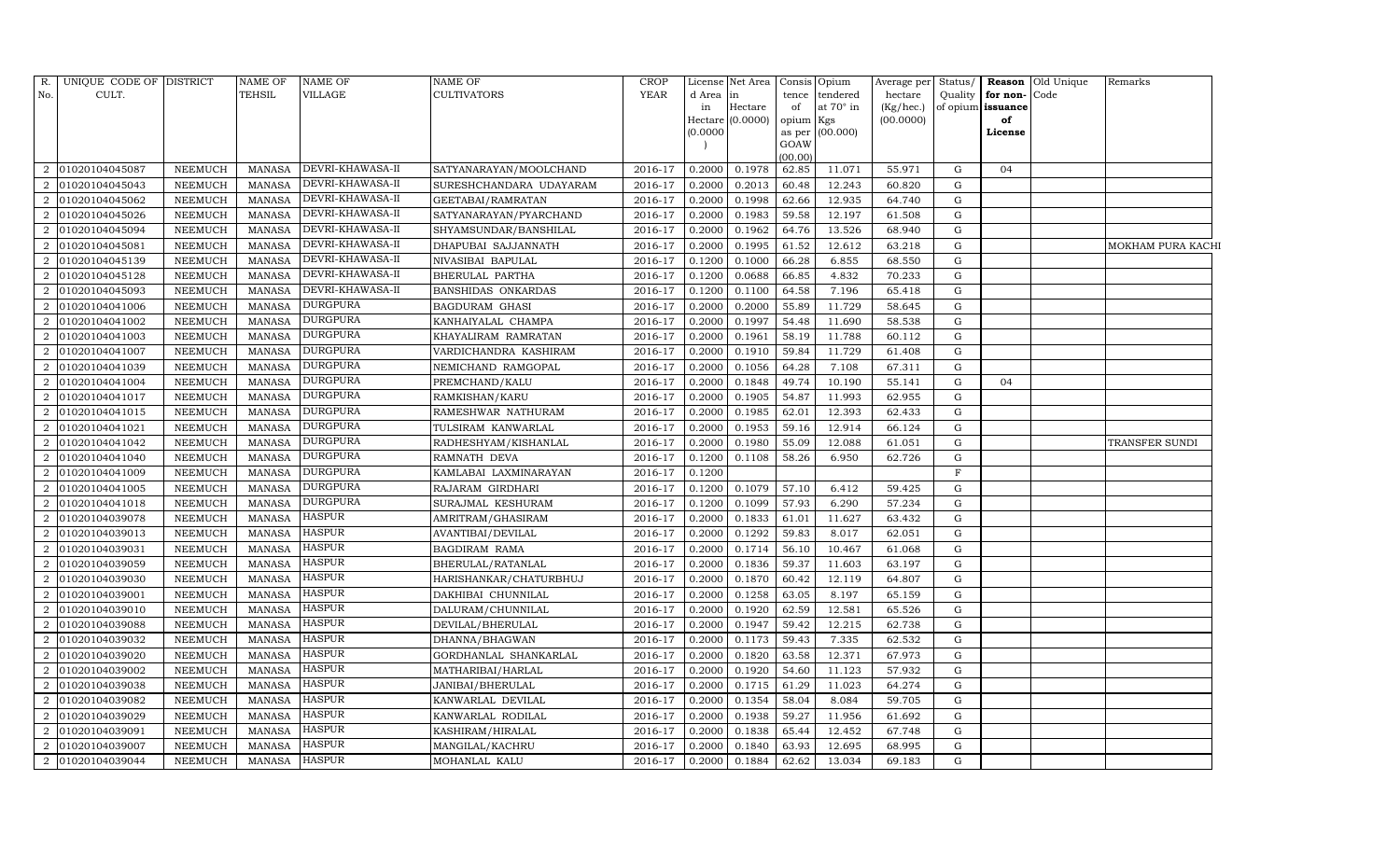| R.             | UNIQUE CODE OF DISTRICT |                | NAME OF       | <b>NAME OF</b>   | NAME OF                 | CROP        |          | License Net Area   Consis   Opium |                  |                 | Average per | Status/   |          | Reason Old Unique | Remarks |
|----------------|-------------------------|----------------|---------------|------------------|-------------------------|-------------|----------|-----------------------------------|------------------|-----------------|-------------|-----------|----------|-------------------|---------|
| No.            | CULT.                   |                | TEHSIL        | VILLAGE          | <b>CULTIVATORS</b>      | <b>YEAR</b> | d Area   | lin                               | tence            | tendered        | hectare     | Quality   | for non- | Code              |         |
|                |                         |                |               |                  |                         |             | in       | Hectare                           | of               | at 70° in       | (Kg/hec.)   | of opium  | issuance |                   |         |
|                |                         |                |               |                  |                         |             |          | Hectare $(0.0000)$                | opium Kgs        |                 | (00.0000)   |           | of       |                   |         |
|                |                         |                |               |                  |                         |             | (0.0000) |                                   |                  | as per (00.000) |             |           | License  |                   |         |
|                |                         |                |               |                  |                         |             |          |                                   | GOAW             |                 |             |           |          |                   |         |
| $\overline{2}$ | 01020104039012          | NEEMUCH        | <b>MANASA</b> | <b>HASPUR</b>    | NANDLAL UDA             | 2016-17     | 0.2000   | 0.1836                            | (00.00)<br>62.67 | 12.794          | 69.684      | G         |          |                   |         |
|                | 01020104039074          | NEEMUCH        | <b>MANASA</b> | <b>HASPUR</b>    | FULCHAND KANWARLAL      | 2016-17     | 0.2000   | 0.1926                            | 61.49            | 11.973          | 62.165      | G         |          |                   |         |
| $\overline{2}$ | 01020104039035          | <b>NEEMUCH</b> | <b>MANASA</b> | <b>HASPUR</b>    | RAMCHANDRA/NARAYAN      | 2016-17     | 0.2000   | 0.1051                            | 57.71            | 6.472           | 61.579      | G         |          |                   |         |
| 2              | 01020104039075          | NEEMUCH        | <b>MANASA</b> | <b>HASPUR</b>    | RAMPRASAD/DEVRAM        | 2016-17     | 0.2000   | 0.1809                            | 63.56            | 11.895          | 65.755      | G         |          |                   |         |
| 2              | 01020104039103          | <b>NEEMUCH</b> | <b>MANASA</b> | <b>HASPUR</b>    | SHANTIBAI/MOTILAL       | 2016-17     | 0.2000   | 0.1911                            | 61.81            | 12.000          | 62.794      | G         |          |                   |         |
| $\mathcal{D}$  | 01020104039025          | <b>NEEMUCH</b> | <b>MANASA</b> | HASPUR           | SHRIRAM/DAMARLAL        | 2016-17     | 0.2000   | 0.1950                            | 63.90            | 12.771          | 65.492      | ${\rm G}$ |          |                   |         |
| $\overline{2}$ | 01020104039079          | NEEMUCH        | <b>MANASA</b> | <b>HASPUR</b>    | SURESH MOHANLAL         | 2016-17     | 0.2000   | 0.1663                            | 66.39            | 11.154          | 67.072      | G         |          |                   |         |
| $\overline{2}$ | 01020104039080          | <b>NEEMUCH</b> | <b>MANASA</b> | <b>HASPUR</b>    | MANGILAL/UDA            | 2016-17     | 0.2000   | 0.1959                            | 60.61            | 12.884          | 65.768      | G         |          |                   |         |
| $\mathcal{D}$  | 01020104039037          | <b>NEEMUCH</b> | <b>MANASA</b> | <b>HASPUR</b>    | BOTHLAL BHANVARLAL      | 2016-17     | 0.2000   | 0.1936                            | 54.16            | 10.623          | 54.871      | G         | 04       |                   |         |
| $\overline{2}$ | 01020104039106          | NEEMUCH        | <b>MANASA</b> | <b>HASPUR</b>    | MANGILAL/PARTHA         | 2016-17     | 0.2000   | 0.1932                            | 51.68            | 11.008          | 56.977      | G         |          |                   |         |
| 2              | 01020104039083          | NEEMUCH        | <b>MANASA</b> | <b>HASPUR</b>    | MANNALAL/KASHIRAM       | 2016-17     | 0.2000   | 0.1512                            | 55.36            | 8.873           | 58.684      | G         |          |                   |         |
| $\overline{2}$ | 01020104039094          | <b>NEEMUCH</b> | <b>MANASA</b> | <b>HASPUR</b>    | MOHANLAL/NARAYAN        | 2016-17     | 0.2000   | 0.1800                            | 58.27            | 11.038          | 61.322      | G         |          |                   |         |
|                | 01020104039039          | <b>NEEMUCH</b> | <b>MANASA</b> | <b>HASPUR</b>    | BHERU UDA               | 2016-17     | 0.1200   | 0.0513                            | 58.48            | 3.317           | 64.659      | G         |          |                   |         |
|                | 01020104039026          | <b>NEEMUCH</b> | <b>MANASA</b> | <b>HASPUR</b>    | KACHRIBAI BHONIRAM      | 2016-17     | 0.1200   | 0.0688                            | 62.27            | 4.537           | 65.945      | G         |          |                   |         |
| 2              | 01020104039021          | NEEMUCH        | <b>MANASA</b> | <b>HASPUR</b>    | GEETABAI BHANWARLAL     | 2016-17     | 0.1200   | 0.1070                            | 56.98            | 6.154           | 57.514      | G         |          |                   |         |
| $\overline{2}$ | 01020104039006          | <b>NEEMUCH</b> | <b>MANASA</b> | <b>HASPUR</b>    | KAMERIBAI RAMLAL        | 2016-17     | 0.1200   | 0.1100                            | 59.37            | 6.989           | 63.536      | G         |          |                   |         |
|                | 01020104039009          | <b>NEEMUCH</b> | <b>MANASA</b> | <b>HASPUR</b>    | RAMLAL BHOLERAM         | 2016-17     | 0.1200   | 0.1005                            | 66.01            | 7.016           | 69.811      | ${\rm G}$ |          |                   |         |
|                | 01020104039113          | NEEMUCH        | <b>MANASA</b> | <b>HASPUR</b>    | BHAGIRATH KISHANLAL     | 2016-17     | 0.1200   | 0.0938                            | 66.64            | 6.436           | 68.614      | G         |          |                   |         |
| $\overline{2}$ | 01020104039095          | <b>NEEMUCH</b> | <b>MANASA</b> | <b>HASPUR</b>    | KARULAL PYARA           | 2016-17     | 0.1200   | 0.0518                            | 64.77            | 3.313           | 63.958      | G         |          |                   |         |
| $\overline{2}$ | 01020104039087          | <b>NEEMUCH</b> | <b>MANASA</b> | HASPUR           | RAMESHCHAND BHERULAL    | 2016-17     | 0.1200   | 0.1073                            | 61.60            | 7.031           | 65.527      | G         |          |                   |         |
| 2              | 01020104039085          | NEEMUCH        | <b>MANASA</b> | <b>HASPUR</b>    | RAMBILAS MANGILAL       | 2016-17     | 0.1200   | 0.1102                            | 61.49            | 6.861           | 62.260      | G         |          |                   |         |
| 2              | 01020104039081          | NEEMUCH        | <b>MANASA</b> | <b>HASPUR</b>    | DEVBAI MODIRAM          | 2016-17     | 0.1200   | 0.0959                            | 60.48            | 6.091           | 63.514      | G         |          |                   |         |
| 2              | 01020104039070          | <b>NEEMUCH</b> | <b>MANASA</b> | <b>HASPUR</b>    | RAMESHCHAND CHATARBHUJ  | 2016-17     | 0.1200   | 0.0980                            | 59.22            | 6.463           | 65.949      | G         |          |                   |         |
| $\overline{2}$ | 01020104039016          | <b>NEEMUCH</b> | <b>MANASA</b> | <b>HASPUR</b>    | CHIMANLAL GHASIRAM      | 2016-17     | 0.1200   | 0.0998                            | 63.65            | 6.883           | 68.968      | G         |          |                   |         |
|                | 01020104039050          | NEEMUCH        | <b>MANASA</b> | <b>HASPUR</b>    | SHANTIBAI MOHANLAL      | 2016-17     | 0.1200   | 0.0960                            | 63.13            | 5.889           | 61.344      | G         |          |                   |         |
| 2              | 01020104039014          | NEEMUCH        | <b>MANASA</b> | <b>HASPUR</b>    | BHAGATRAM BHANWARLAL    | 2016-17     | 0.1200   | 0.1121                            | 59.73            | 6.741           | 60.134      | G         |          |                   |         |
| $\overline{2}$ | 01020104039041          | <b>NEEMUCH</b> | <b>MANASA</b> | <b>HASPUR</b>    | <b>BANSILAL SHIVLAL</b> | 2016-17     | 0.1200   | 0.1064                            | 64.14            | 7.385           | 69.408      | ${\rm G}$ |          |                   |         |
|                | 01020104039065          | <b>NEEMUCH</b> | <b>MANASA</b> | <b>HASPUR</b>    | GYARSIBAI CHUNNILAL     | 2016-17     | 0.1200   | 0.1044                            | 63.55            | 7.354           | 70.441      | G         |          |                   |         |
|                | 01020104039043          | NEEMUCH        | <b>MANASA</b> | <b>HASPUR</b>    | MANOHARDAS NARAYANDAS   | 2016-17     | 0.1200   | 0.0975                            | 60.32            | 6.118           | 62.749      | G         |          |                   |         |
| $\overline{2}$ | 01020104039066          | NEEMUCH        | <b>MANASA</b> | <b>HASPUR</b>    | GHANSHYAM DHURA         | 2016-17     | 0.1200   | 0.1052                            | 62.75            | 7.198           | 68.422      | G         |          |                   |         |
| $\overline{2}$ | 01020104039086          | <b>NEEMUCH</b> | <b>MANASA</b> | <b>HASPUR</b>    | KESHARBAI RANGLAL       | 2016-17     | 0.1200   | 0.1038                            | 65.35            | 7.030           | 67.726      | G         |          |                   |         |
|                | 01020104039054          | <b>NEEMUCH</b> | <b>MANASA</b> | <b>HASPUR</b>    | RUKMANIBAI AMARCHAND    | 2016-17     | 0.1200   | 0.1200                            | 63.46            | 7.769           | 64.742      | G         |          |                   |         |
| $\mathfrak{D}$ | 01020104039034          | <b>NEEMUCH</b> | <b>MANASA</b> | <b>HASPUR</b>    | SALGRAM ONKAR           | 2016-17     | 0.1200   | 0.1148                            | 59.85            | 7.592           | 66.132      | G         |          |                   |         |
| $\overline{2}$ | 01020104039045          | <b>NEEMUCH</b> | <b>MANASA</b> | <b>HASPUR</b>    | AMRITRAM SEVAJI         | 2016-17     | 0.1200   | 0.0960                            | 61.18            | 6.127           | 63.823      | G         |          |                   |         |
| $\overline{2}$ | 01020104039055          | NEEMUCH        | <b>MANASA</b> | <b>HASPUR</b>    | GHASILAL NARAYAN        | 2016-17     | 0.1200   | 0.1045                            | 57.96            | 6.723           | 64.335      | G         |          |                   |         |
|                | 01020104039061          | NEEMUCH        | <b>MANASA</b> | <b>HASPUR</b>    | DEVKISHAN NARAYAN       | 2016-17     | 0.1200   | 0.1139                            | 62.78            | 7.677           | 67.401      | ${\rm G}$ |          |                   |         |
| $\overline{2}$ | 01020104039069          | NEEMUCH        | <b>MANASA</b> | <b>HASPUR</b>    | SHAYAMABAI MANGILAL     | 2016-17     | 0.1200   | 0.1083                            | 54.52            | 6.729           | 62.133      | G         |          |                   |         |
| $\overline{2}$ | 01020104049001          | NEEMUCH        | <b>MANASA</b> | HATHIPURA MANASA | BANSILAL/CHENRAM        | 2016-17     | 0.2000   | 0.2012                            | 62.44            | 13.041          | 64.816      | ${\rm G}$ |          |                   |         |
| 2              | 01020104049005          | <b>NEEMUCH</b> | <b>MANASA</b> | HATHIPURA MANASA | CHAMPALAL/CHENRAM       | 2016-17     | 0.2000   | 0.1972                            | 69.97            | 14.704          | 74.564      | G         |          |                   |         |
| $\overline{2}$ | 01020104049021          | <b>NEEMUCH</b> | <b>MANASA</b> | HATHIPURA MANASA | CHAMPALAL/MANNALAL      | 2016-17     | 0.2000   | 0.1880                            | 60.04            | 12.351          | 65.697      | G         |          |                   |         |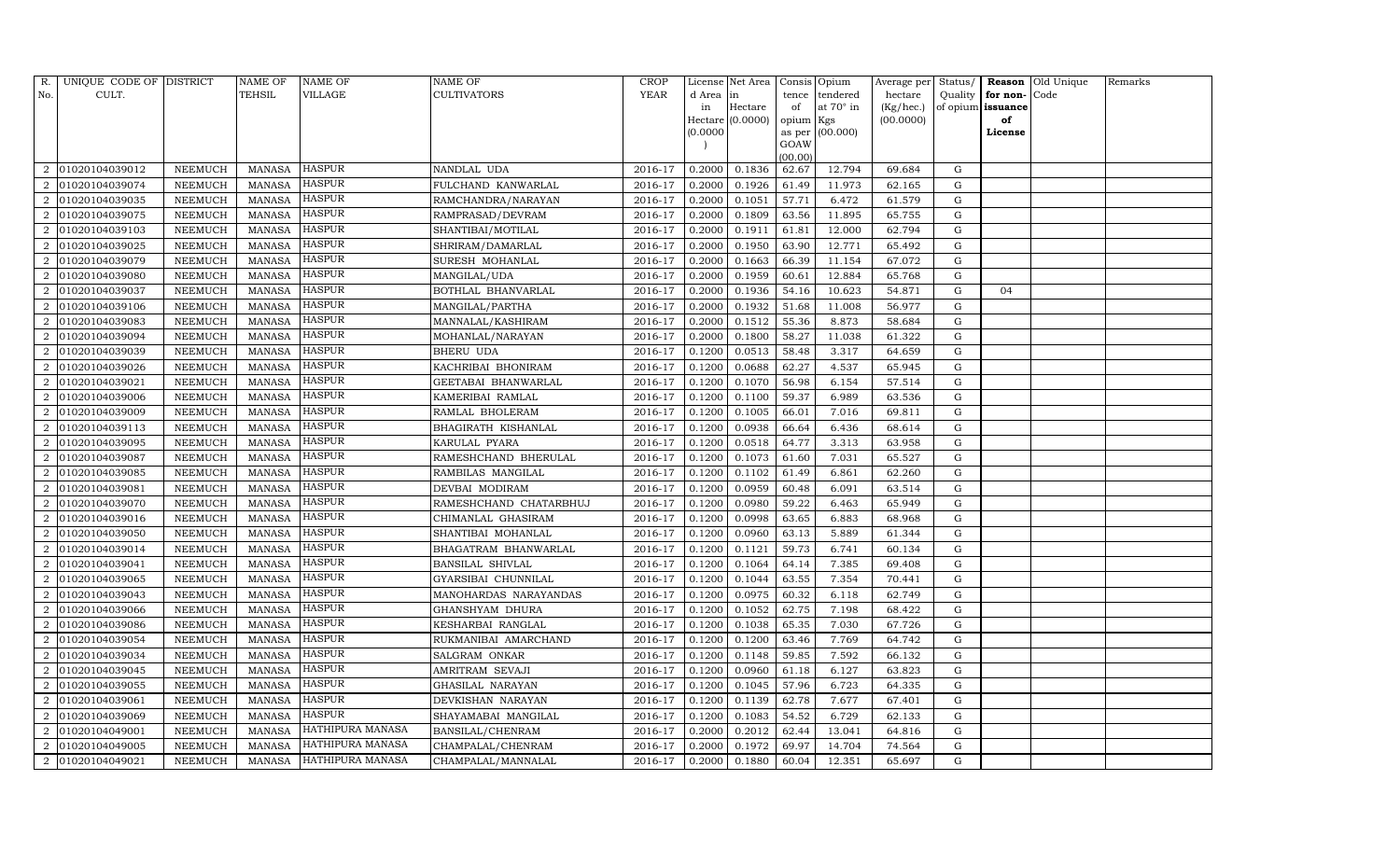| R.                          | UNIQUE CODE OF DISTRICT |                 | <b>NAME OF</b> | NAME OF              | NAME OF                       | <b>CROP</b> |           | License Net Area |                 | Consis Opium    | Average per | Status/   |          | Reason Old Unique | Remarks |
|-----------------------------|-------------------------|-----------------|----------------|----------------------|-------------------------------|-------------|-----------|------------------|-----------------|-----------------|-------------|-----------|----------|-------------------|---------|
| No.                         | CULT.                   |                 | TEHSIL         | VILLAGE              | CULTIVATORS                   | <b>YEAR</b> | d Area in |                  | tence           | tendered        | hectare     | Quality   | for non- | Code              |         |
|                             |                         |                 |                |                      |                               |             | in        | Hectare          | of              | at 70° in       | (Kg/hec.)   | of opium  | issuance |                   |         |
|                             |                         |                 |                |                      |                               |             |           | Hectare (0.0000) | opium Kgs       |                 | (00.0000)   |           | of       |                   |         |
|                             |                         |                 |                |                      |                               |             | (0.0000)  |                  |                 | as per (00.000) |             |           | License  |                   |         |
|                             |                         |                 |                |                      |                               |             |           |                  | GOAW<br>(00.00) |                 |             |           |          |                   |         |
| 2                           | 01020104049009          | NEEMUCH         | MANASA         | HATHIPURA MANASA     | CHAGANLAL/BADRILAL            | 2016-17     | 0.2000    | 0.1965           | 61.15           | 12.754          | 64.906      | G         |          |                   |         |
|                             | 01020104049023          | NEEMUCH         | <b>MANASA</b>  | HATHIPURA MANASA     | DINESH GORDHAN D.P.SHANTILAL  | 2016-17     | 0.2000    | 0.1992           | 65.36           | 13.987          | 70.216      | G         |          |                   |         |
| $\mathcal{D}_{\mathcal{L}}$ | 01020104049013          | NEEMUCH         | <b>MANASA</b>  | HATHIPURA MANASA     | GABBA/NAGGA                   | 2016-17     | 0.2000    | 0.1910           | 58.29           | 11.633          | 60.906      | G         |          |                   |         |
| 2                           | 01020104049025          | NEEMUCH         | <b>MANASA</b>  | HATHIPURA MANASA     | HIRALAL/PRATAP                | 2016-17     | 0.2000    | 0.2054           | 59.35           | 12.642          | 61.548      | ${\rm G}$ |          |                   |         |
| $\mathcal{D}_{\mathcal{L}}$ | 01020104049003          | NEEMUCH         | <b>MANASA</b>  | HATHIPURA MANASA     | NOJIBAI/NAGGA                 | 2016-17     | 0.2000    | 0.1949           | 60.92           | 12.428          | 63.766      | G         |          |                   |         |
| $\mathcal{D}_{\mathcal{L}}$ | 01020104049018          | NEEMUCH         | <b>MANASA</b>  | HATHIPURA MANASA     | RAJMAL/KHETA                  | 2016-17     | 0.2000    | 0.1936           | 61.27           | 12.709          | 65.646      | ${\rm G}$ | 01       |                   |         |
| $\mathcal{D}_{\mathcal{L}}$ | 01020104049027          | NEEMUCH         | <b>MANASA</b>  | HATHIPURA MANASA     | BAHADUR/MANSINGH              | 2016-17     | 0.2000    | 0.1940           | 56.13           | 11.635          | 59.974      | G         |          |                   |         |
| 2                           | 01020104049028          | NEEMUCH         | <b>MANASA</b>  | HATHIPURA MANASA     | HALIBAI/CHATARSINGH           | 2016-17     | 0.2000    | 0.1601           | 62.02           | 10.304          | 64.360      | ${\rm G}$ |          |                   |         |
| $\overline{2}$              | 01020104049024          | NEEMUCH         | <b>MANASA</b>  | HATHIPURA MANASA     | CHAUSARBAI/KHETA              | 2016-17     | 0.2000    | 0.1932           | 60.57           | 12.676          | 65.611      | G         |          |                   |         |
|                             | 01020104049019          | NEEMUCH         | <b>MANASA</b>  | HATHIPURA MANASA     | BADAMIBAI/GANGARAM            | 2016-17     | 0.2000    | 0.2077           | 62.05           | 13.376          | 64.401      | G         |          |                   |         |
| $\overline{2}$              | 01020104049016          | ${\tt NEEMUCH}$ | <b>MANASA</b>  | HATHIPURA MANASA     | GOPAL/HARIRAM                 | 2016-17     | 0.2000    | 0.1900           | 60.21           | 11.603          | 61.068      | ${\rm G}$ |          |                   |         |
| 2                           | 01020104049007          | NEEMUCH         | <b>MANASA</b>  | HATHIPURA MANASA     | KALURAM / BADARILAL           | 2016-17     | 0.2000    | 0.1980           | 59.08           | 12.263          | 61.934      | G         |          |                   |         |
|                             | 01020104049017          | <b>NEEMUCH</b>  | <b>MANASA</b>  | HATHIPURA MANASA     | RODILAL/KHETA                 | 2016-17     | 0.2000    | 0.1985           | 60.49           | 13.109          | 66.040      | ${\rm G}$ |          |                   |         |
| $\overline{2}$              | 01020104049030          | NEEMUCH         | <b>MANASA</b>  | HATHIPURA MANASA     | KARULAL/KESURAM               | 2016-17     | 0.2000    | 0.1978           | 65.80           | 13.950          | 70.526      | ${\rm G}$ |          |                   |         |
| $\overline{2}$              | 01020104049029          | NEEMUCH         | <b>MANASA</b>  | HATHIPURA MANASA     | DASHRATH/ONKARLAL             | 2016-17     | 0.2000    | 0.1935           | 63.62           | 13.624          | 70.408      | ${\rm G}$ |          |                   |         |
| 2                           | 01020104049031          | NEEMUCH         | <b>MANASA</b>  | HATHIPURA MANASA     | HEMIBAI/MANGILAL              | 2016-17     | 0.2000    | 0.1677           | 61.11           | 11.148          | 66.476      | G         |          |                   |         |
|                             | 01020104049032          | NEEMUCH         | <b>MANASA</b>  | HATHIPURA MANASA     | HEMA/HIRA                     | 2016-17     | 0.2000    | 0.1943           | 65.30           | 13.536          | 69.665      | ${\rm G}$ |          |                   |         |
|                             | 01020104049026          | NEEMUCH         | <b>MANASA</b>  | HATHIPURA MANASA     | SURAJMAL BHAVSINGH            | 2016-17     | 0.1200    | 0.1170           | 59.34           | 7.740           | 66.154      | G         |          |                   |         |
| $\mathcal{D}_{\mathcal{L}}$ | 01020104017061          | NEEMUCH         | <b>MANASA</b>  | JAMUNIARAO JI        | NANDUBAI/AMARA                | 2016-17     | 0.2000    | 0.1853           | 67.32           | 12.493          | 67.420      | ${\rm G}$ |          |                   |         |
| $\overline{2}$              | 01020104017069          | <b>NEEMUCH</b>  | <b>MANASA</b>  | JAMUNIARAO JI        | HIRALAL NARAYAN               | 2016-17     | 0.2000    | 0.1853           | 67.71           | 12.729          | 68.694      | ${\rm G}$ |          |                   |         |
|                             | 01020104017010          | NEEMUCH         | <b>MANASA</b>  | JAMUNIARAO JI        | GANDIBAI/PARTHA               | 2016-17     | 0.2000    | 0.1958           | 54.09           | 11.931          | 60.935      | ${\rm G}$ |          |                   |         |
| $\mathcal{D}_{\alpha}$      | 01020104017043          | NEEMUCH         | <b>MANASA</b>  | JAMUNIARAO JI        | GORILAL/LALARAM               | 2016-17     | 0.2000    | 0.1957           | 59.75           | 12.607          | 64.420      | G         |          |                   |         |
| 2                           | 01020104017041          | NEEMUCH         | <b>MANASA</b>  | JAMUNIARAO JI        | VISHNULAL MANGILAL MATA HANGA | 2016-17     | 0.2000    | 0.1991           | 57.53           | 12.139          | 60.969      | G         |          |                   |         |
| $\mathcal{D}_{\mathcal{L}}$ | 01020104017015          | <b>NEEMUCH</b>  | <b>MANASA</b>  | JAMUNIARAO JI        | LACHIRAM / SHANKARLAL         | 2016-17     | 0.2000    | 0.1882           | 59.56           | 12.176          | 64.697      | ${\rm G}$ |          |                   |         |
|                             | 01020104017042          | NEEMUCH         | <b>MANASA</b>  | JAMUNIARAO JI        | MATHARIBAI UDAYARAM           | 2016-17     | 0.2000    | 0.1930           | 58.01           | 11.834          | 61.316      | ${\rm G}$ |          |                   |         |
| 2                           | 01020104017028          | NEEMUCH         | <b>MANASA</b>  | JAMUNIARAO JI        | PARAMANAND DURGASHANKAR       | 2016-17     | 0.2000    | 0.1917           | 59.00           | 12.870          | 67.136      | G         |          |                   |         |
| 2                           | 01020104017113          | NEEMUCH         | <b>MANASA</b>  | JAMUNIARAO JI        | RAMCHANDRA/BHAGIRATH          | 2016-17     | 0.2000    | 0.1911           | 58.58           | 12.695          | 66.431      | ${\rm G}$ |          |                   |         |
| $\mathcal{D}_{\mathcal{L}}$ | 01020104017055          | <b>NEEMUCH</b>  | <b>MANASA</b>  | JAMUNIARAO JI        | SAMRATHMAL/RAMCHANDRA         | 2016-17     | 0.2000    | 0.1854           | 58.50           | 12.527          | 67.567      | ${\rm G}$ |          |                   |         |
|                             | 01020104017017          | NEEMUCH         | <b>MANASA</b>  | JAMUNIARAO JI        | SHANTILAL/RATANLAL            | 2016-17     | 0.2000    | 0.1989           | 62.31           | 13.165          | 66.189      | G         |          |                   |         |
| $\mathcal{D}_{\mathcal{L}}$ | 01020104017105          | NEEMUCH         | <b>MANASA</b>  | JAMUNIARAO JI        | UDAYRAM/MANGILAL              | 2016-17     | 0.2000    | 0.1965           | 58.64           | 11.711          | 59.598      | ${\rm G}$ |          |                   |         |
| 2                           | 01020104017030          | NEEMUCH         | <b>MANASA</b>  | JAMUNIARAO JI        | KHEMRAJ/NANURAM               | 2016-17     | 0.2000    | 0.1940           | 62.36           | 12.677          | 65.345      | G         |          |                   |         |
| $\mathcal{D}_{\mathcal{L}}$ | 01020104017048          | <b>NEEMUCH</b>  | <b>MANASA</b>  | JAMUNIARAO JI        | INDERSINGH/SITARAM            | 2016-17     | 0.2000    | 0.1890           | 61.83           | 12.384          | 65.524      | G         |          |                   |         |
| 2                           | 01020104017050          | <b>NEEMUCH</b>  | <b>MANASA</b>  | JAMUNIARAO JI        | MOTILAL GORISHANKAR           | 2016-17     | 0.2000    | 0.1500           | 56.93           | 9.646           | 64.307      | G         |          |                   |         |
| 2                           | 01020104017118          | NEEMUCH         | MANASA         | JAMUNIARAO JI        | UMABAI/DHANRAJ                | 2016-17     | 0.2000    | 0.1927           | 59.41           | 11.763          | 61.043      | G         |          |                   |         |
| $\overline{2}$              | 01020104017116          | NEEMUCH         | <b>MANASA</b>  | <b>JAMUNIARAO JI</b> | KASHIBAI/DOULATRAM            | 2016-17     | 0.2000    | 0.1944           | 59.11           | 11.957          | 61.507      | G         |          |                   |         |
| $\mathcal{D}$               | 01020104017035          | NEEMUCH         | <b>MANASA</b>  | JAMUNIARAO JI        | SHANTIBAI/DEVKISHAN           | 2016-17     | 0.2000    | 0.1866           | 52.96           | 4.842           | 25.949      | ${\rm G}$ | 04       |                   |         |
| 2                           | 01020104017071          | NEEMUCH         | <b>MANASA</b>  | <b>JAMUNIARAO JI</b> | KOSHALYABAI/MADAN             | 2016-17     | 0.2000    | 0.1978           | 49.62           | 6.989           | 35.334      | ${\rm G}$ | 04       |                   |         |
| 2                           | 01020104017023          | NEEMUCH         | <b>MANASA</b>  | JAMUNIARAO JI        | MANGIBAI BHANWARSINGH         | 2016-17     | 0.1200    | 0.1155           | 50.17           | 5.497           | 47.593      | ${\rm G}$ | 04       |                   |         |
| $\overline{2}$              | 01020104017018          | <b>NEEMUCH</b>  | <b>MANASA</b>  | JAMUNIARAO JI        | BHURIBAI NANDA                | 2016-17     | 0.1200    | 0.1000           | 57.14           | 5.894           | 58.940      | G         |          |                   |         |
| $\overline{a}$              | 01020104017046          | NEEMUCH         | MANASA         | JAMUNIARAO JI        | KAILASH NANDA                 | 2016-17     | 0.1200    | 0.0905           | 61.00           | 5.873           | 64.895      | G         |          |                   |         |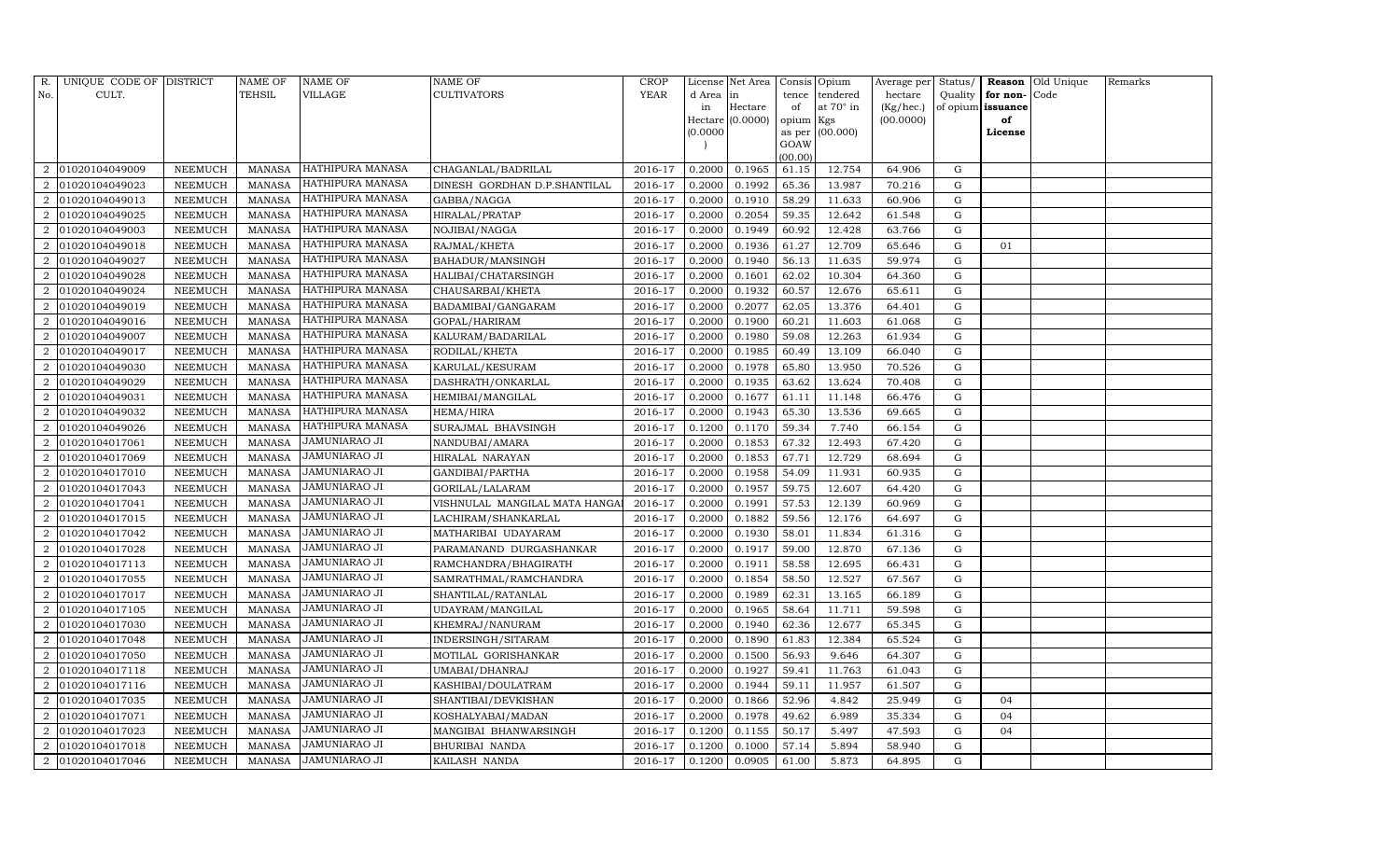| R.                          | UNIQUE CODE OF DISTRICT |                | NAME OF       | NAME OF               | NAME OF                        | <b>CROP</b> |          | License Net Area |           | Consis Opium     | Average per | Status/      |                   | Reason Old Unique | Remarks         |
|-----------------------------|-------------------------|----------------|---------------|-----------------------|--------------------------------|-------------|----------|------------------|-----------|------------------|-------------|--------------|-------------------|-------------------|-----------------|
| No.                         | CULT.                   |                | TEHSIL        | VILLAGE               | <b>CULTIVATORS</b>             | <b>YEAR</b> | d Area   | in               | tence     | tendered         | hectare     | Quality      | for non-Code      |                   |                 |
|                             |                         |                |               |                       |                                |             | in       | Hectare          | of        | at $70^\circ$ in | (Kg/hec.)   |              | of opium issuance |                   |                 |
|                             |                         |                |               |                       |                                |             |          | Hectare (0.0000) | opium Kgs |                  | (00.0000)   |              | of                |                   |                 |
|                             |                         |                |               |                       |                                |             | (0.0000) |                  | GOAW      | as per (00.000)  |             |              | License           |                   |                 |
|                             |                         |                |               |                       |                                |             |          |                  | (00.00)   |                  |             |              |                   |                   |                 |
| 2                           | 01020104017114          | NEEMUCH        | <b>MANASA</b> | JAMUNIARAO JI         | SUDHIR KUMAR SHANTILAL         | 2016-17     | 0.1200   | 0.1080           | 67.09     | 7.581            | 70.194      | G            |                   |                   |                 |
|                             | 01020104017002          | NEEMUCH        | <b>MANASA</b> | JAMUNIARAO JI         | KANHAIYALAL KISHANLAL          | 2016-17     | 0.1200   | 0.1110           | 65.95     | 8.357            | 75.288      | G            |                   |                   |                 |
| 2                           | 01020104017065          | NEEMUCH        | MANASA        | <b>JAMUNIYA RAOJI</b> | KANWARLAL/BHANWARLAL           | 2016-17     | 0.1200   | 0.1104           | 50.78     | 2.387            | 21.621      | G            | 04                |                   |                 |
| 2                           | 01020104017029          | NEEMUCH        | <b>MANASA</b> | JAMUNIARAO JI         | SUGNABAI MADANSINGH            | 2016-17     | 0.1200   | 0.0923           | 53.86     | 4.409            | 47.768      | G            | 04                |                   |                 |
| 2                           | 01020104017005          | <b>NEEMUCH</b> | <b>MANASA</b> | JAMUNIARAO JI         | DEVENDRA KUMAR KANHAIYALAL     | 2016-17     | 0.1200   |                  |           |                  |             | $\mathbf{F}$ |                   |                   |                 |
|                             | 01020104017045          | NEEMUCH        | <b>MANASA</b> | JAMUNIARAO JI         | GAJRAJSINGH LAXMANSINGH        | 2016-17     | 0.1200   | 0.1177           | 59.74     | 7.877            | 66.924      | ${\rm G}$    |                   |                   |                 |
| $\overline{2}$              | 01020104017026          | NEEMUCH        | <b>MANASA</b> | JAMUNIARAO JI         | KANHAIYALAL PYARCHAND          | 2016-17     | 0.1200   |                  |           |                  |             | $\mathbf{F}$ |                   |                   |                 |
| 2                           | 01020104017054          | <b>NEEMUCH</b> | <b>MANASA</b> | JAMUNIARAO JI         | SANJAY KUMAR KANWARLAL         | 2016-17     | 0.1200   | 0.1156           | 61.51     | 7.381            | 63.849      | $\mathbf G$  |                   |                   |                 |
| $\overline{2}$              | 01020104017070          | <b>NEEMUCH</b> | <b>MANASA</b> | JAMUNIARAO JI         | ANARSINGH KESHARSINGH          | 2016-17     | 0.1200   | 0.1140           | 54.63     | 6.212            | 54.491      | G            | 04                |                   |                 |
|                             | 01020104017112          | NEEMUCH        | <b>MANASA</b> | JAMUNIARAO JI         | BALA/PARTHI                    | 2016-17     | 0.1200   | 0.1077           | 66.45     | 7.547            | 70.074      | G            |                   |                   | TRANSFER DATOLI |
| 2                           | 01020104058033          | NEEMUCH        | <b>MANASA</b> | KACHOLI               | <b>BAPULAL KALU</b>            | 2016-17     | 0.2000   | 0.1425           | 56.77     | 8.734            | 61.291      | G            |                   |                   |                 |
| 2                           | 01020104058031          | NEEMUCH        | <b>MANASA</b> | KACHOLI               | CHAMPALAL GOPAL                | 2016-17     | 0.2000   | 0.1938           | 64.01     | 13.351           | 68.891      | G            |                   |                   |                 |
|                             | 01020104058038          | <b>NEEMUCH</b> | <b>MANASA</b> | KACHOLI               | NANDLAL DHANNA                 | 2016-17     | 0.1200   | 0.1008           | 65.45     | 6.872            | 68.175      | G            |                   |                   |                 |
| $\mathcal{D}_{\mathcal{L}}$ | 01020104058006          | NEEMUCH        | <b>MANASA</b> | KACHOLI               | JUGALKISHORE RAMESHWAR         | 2016-17     | 0.1200   | 0.1075           | 63.20     | 7.006            | 65.172      | G            |                   |                   |                 |
| $\overline{2}$              | 01020104058009          | NEEMUCH        | <b>MANASA</b> | KACHOLI               | RAMNARAYAN PANNALAL            | 2016-17     | 0.1200   | 0.1014           | 58.10     | 4.266            | 42.071      | G            | 04                |                   |                 |
| 2                           | 01020104058024          | NEEMUCH        | <b>MANASA</b> | KACHOLI               | BHAGATRAM D.P. SEETARAM S O KA | 2016-17     | 0.1200   | 0.0930           | 62.34     | 5.726            | 61.570      | G            |                   |                   |                 |
| $\mathcal{D}_{\mathcal{L}}$ | 01020104058025          | NEEMUCH        | <b>MANASA</b> | KACHOLI               | BHONIRAM BHANWARLAL            | 2016-17     | 0.1200   | 0.1060           | 58.58     | 5.791            | 54.632      | G            | 04                |                   |                 |
|                             | 01020104058027          | NEEMUCH        | MANASA        | KACHOLI               | RAMESHWAR KEDAR                | 2016-17     | 0.1200   | 0.1054           | 61.74     | 6.447            | 61.167      | G            |                   |                   |                 |
| $\mathcal{D}_{\mathcal{L}}$ | 01020104058004          | NEEMUCH        | <b>MANASA</b> | <b>KACHOLI</b>        | BADRILAL BHUWANA               | 2016-17     | 0.1200   | 0.0900           | 61.05     | 4.579            | 50.878      | G            | 04                |                   |                 |
| $\overline{2}$              | 01020104058013          | NEEMUCH        | <b>MANASA</b> | KACHOLI               | SITARAM NAGAJIRAM              | 2016-17     | 0.1200   | 0.1000           | 59.08     | 6.533            | 65.330      | G            |                   |                   |                 |
|                             | 01020106147057          | NEEMUCH        | <b>MANASA</b> | KACHOLI               | KANHAIYALAL NANALAL            | 2016-17     | 0.1200   | 0.0915           | 64.31     | 6.100            | 66.667      | G            |                   |                   |                 |
| $\mathcal{D}_{\mathcal{L}}$ | 01020104047071          | NEEMUCH        | <b>MANASA</b> | MAHAGARH-I            | EHAMADANUR/MOHMADJI            | 2016-17     | 0.2000   | 0.1909           | 62.53     | 12.828           | 67.197      | G            |                   |                   |                 |
| 2                           | 01020104047119          | NEEMUCH        | <b>MANASA</b> | MAHAGARH-I            | BALARAM/ONKARLAL               | 2016-17     | 0.2000   | 0.1837           | 58.34     | 11.560           | 62.929      | G            |                   |                   |                 |
| $\mathcal{D}_{\mathcal{L}}$ | 01020104047211          | <b>NEEMUCH</b> | <b>MANASA</b> | MAHAGARH-I            | BHAGWANTIBAI/KANHAIYALAL       | 2016-17     | 0.2000   | 0.1935           | 58.59     | 11.919           | 61.597      | G            |                   |                   |                 |
| $\mathcal{D}$               | 01020104047041          | <b>NEEMUCH</b> | <b>MANASA</b> | MAHAGARH-I            | DAMARLAL/BHUVANIRAM            | 2016-17     | 0.2000   | 0.1880           | 56.68     | 11.514           | 61.245      | G            |                   |                   |                 |
| 2                           | 01020104047002          | NEEMUCH        | <b>MANASA</b> | MAHAGARH-I            | NASIBANABAI/IBRAHIM            | 2016-17     | 0.2000   | 0.1480           | 58.22     | 9.348            | 63.162      | G            |                   |                   |                 |
| $\overline{2}$              | 01020104047025          | NEEMUCH        | <b>MANASA</b> | MAHAGARH-I            | KALURAM/SHALAGRAM              | 2016-17     | 0.2000   | 0.1550           | 57.81     | 9.175            | 59.194      | $\mathbf G$  |                   |                   |                 |
| $\overline{2}$              | 01020104047001          | <b>NEEMUCH</b> | <b>MANASA</b> | MAHAGARH-I            | PARASRAM/KAVARLAL              | 2016-17     | 0.2000   | 0.1129           | 60.04     | 7.411            | 65.642      | G            |                   |                   |                 |
|                             | 01020104047089          | NEEMUCH        | <b>MANASA</b> | MAHAGARH-I            | PRAKASHCHAND/UDA               | 2016-17     | 0.2000   | 0.1878           | 63.09     | 13.114           | 69.830      | G            |                   |                   |                 |
| $\overline{2}$              | 01020104047009          | NEEMUCH        | <b>MANASA</b> | MAHAGARH-I            | RAMPRASAD/RAMLAL               | 2016-17     | 0.2000   | 0.1872           | 59.33     | 11.747           | 62.751      | G            |                   |                   |                 |
| 2                           | 01020104047087          | NEEMUCH        | <b>MANASA</b> | MAHAGARH-I            | RAMESHWAR/BHERULAL             | 2016-17     | 0.2000   | 0.1138           | 61.03     | 7.420            | 65.202      | G            |                   |                   |                 |
| $\overline{2}$              | 01020104047004          | <b>NEEMUCH</b> | <b>MANASA</b> | MAHAGARH-I            | SHAMBHULAL/MANGILAL            | 2016-17     | 0.2000   | 0.1946           | 58.77     | 12.149           | 62.431      | $\mathbf G$  |                   |                   |                 |
| $\overline{2}$              | 01020104047046          | NEEMUCH        | <b>MANASA</b> | MAHAGARH-I            | SHIVNARAYAN/PARBHULAL          | 2016-17     | 0.2000   | 0.1000           | 60.60     | 6.709            | 67.090      | G            |                   |                   |                 |
| 2                           | 01020104047075          | NEEMUCH        | <b>MANASA</b> | MAHAGARH-I            | ABDULKARIM/VAJIR KHA           | 2016-17     | 0.2000   | 0.0871           | 55.17     | 5.722            | 65.695      | G            |                   |                   |                 |
| 2                           | 01020104047047          | <b>NEEMUCH</b> | <b>MANASA</b> | MAHAGARH-I            | ISHAK MOH./VAJID MOHMAD        | 2016-17     | 0.2000   | 0.0996           | 55.41     | 5.786            | 58.092      | $\mathbf G$  |                   |                   |                 |
| $\mathcal{D}_{\mathcal{L}}$ | 01020104047008          | <b>NEEMUCH</b> | <b>MANASA</b> | MAHAGARH-I            | BHERULAL/GOPAL                 | 2016-17     | 0.2000   | 0.1921           | 60.77     | 12.154           | 63.269      | $\mathbf G$  |                   |                   |                 |
| 2                           | 01020104047057          | NEEMUCH        | <b>MANASA</b> | MAHAGARH-I            | SHIVSHANKAR/BHERUVAKSHA        | 2016-17     | 0.2000   | 0.1360           | 52.94     | 8.100            | 59.559      | G            |                   |                   |                 |
| $\overline{2}$              | 01020104047069          | NEEMUCH        | <b>MANASA</b> | MAHAGARH-I            | YUSUF MO. LAL MOHAMMAD         | 2016-17     | 0.2000   | 0.1365           | 58.03     | 8.613            | 63.099      | G            |                   |                   |                 |
| 2                           | 01020104047209          | NEEMUCH        | <b>MANASA</b> | MAHAGARH-I            | ROOPCHAND/SHANKARLAL           | 2016-17     | 0.2000   | 0.1804           | 58.04     | 11.152           | 61.818      | G            |                   |                   |                 |
| $\overline{a}$              | 01020104047220          | <b>NEEMUCH</b> | MANASA        | MAHAGARH-I            | MUNNALAL/SHANKARLAL            | 2016-17     | 0.2000   | 0.1762           | 57.58     | 11.442           | 64.938      | G            |                   |                   |                 |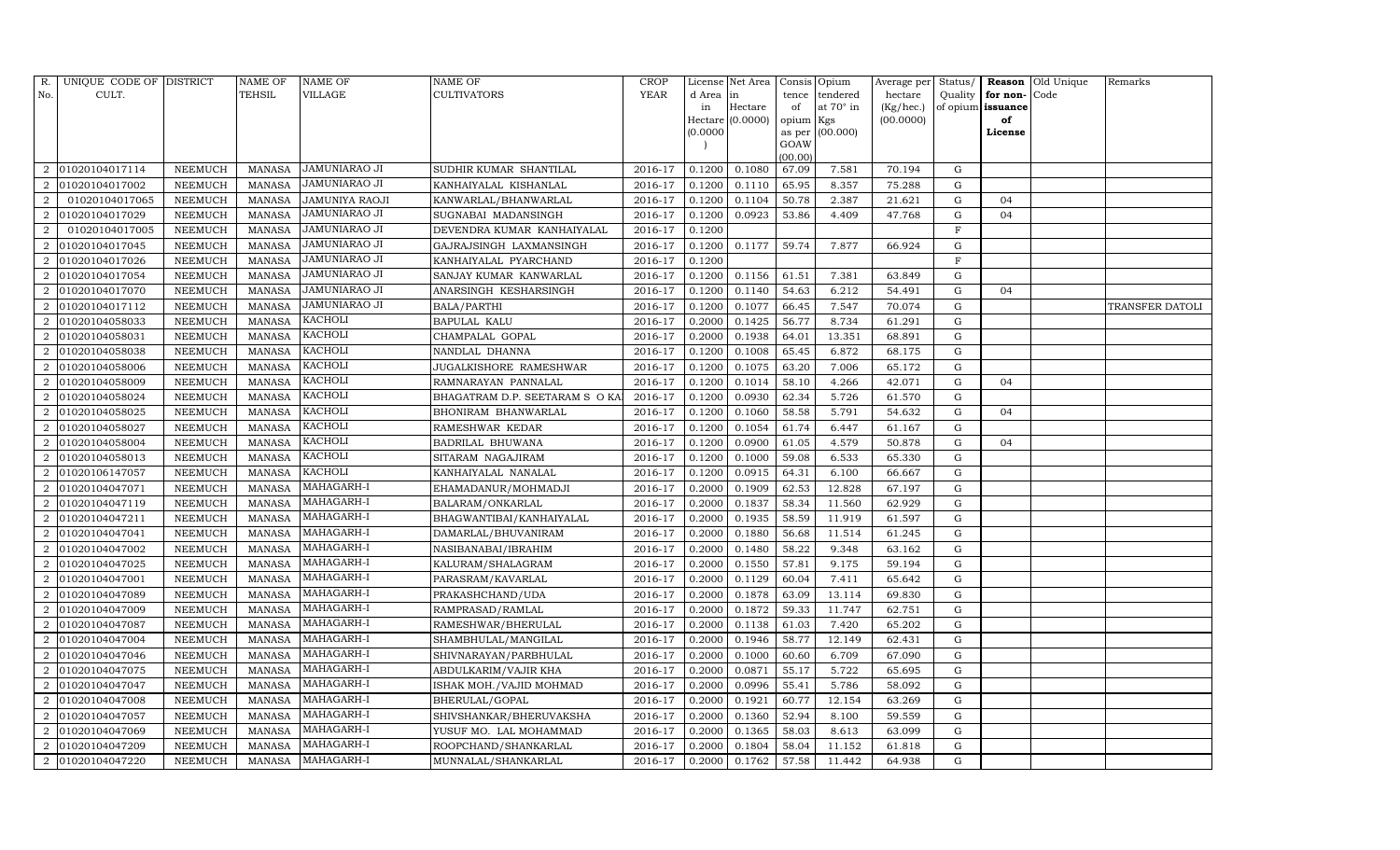| R.                          | UNIQUE CODE OF DISTRICT |                | <b>NAME OF</b> | NAME OF     | <b>NAME OF</b>               | <b>CROP</b> |           | License Net Area |                | Consis Opium | Average per | Status/     | Reason            | Old Unique | Remarks |
|-----------------------------|-------------------------|----------------|----------------|-------------|------------------------------|-------------|-----------|------------------|----------------|--------------|-------------|-------------|-------------------|------------|---------|
| No.                         | CULT.                   |                | TEHSIL         | VILLAGE     | <b>CULTIVATORS</b>           | YEAR        | d Area in |                  | tence          | tendered     | hectare     | Quality     | for non-          | Code       |         |
|                             |                         |                |                |             |                              |             | in        | Hectare          | of             | at 70° in    | (Kg/hec.)   |             | of opium issuance |            |         |
|                             |                         |                |                |             |                              |             |           | Hectare (0.0000) | opium Kgs      |              | (00.0000)   |             | of                |            |         |
|                             |                         |                |                |             |                              |             | (0.0000)  |                  | as per<br>GOAW | (00.000)     |             |             | License           |            |         |
|                             |                         |                |                |             |                              |             |           |                  | (00.00)        |              |             |             |                   |            |         |
| 2                           | 01020104047076          | NEEMUCH        | <b>MANASA</b>  | MAHAGARH-I  | KALUKHAN/NANNEKHAN           | 2016-17     | 0.2000    | 0.1866           | 60.61          | 12.494       | 66.956      | G           |                   |            |         |
|                             | 01020104047100          | NEEMUCH        | <b>MANASA</b>  | MAHAGARH-I  | BANSHILAL/KAVARLAL           | 2016-17     | 0.2000    | 0.1736           | 59.18          | 10.483       | 60.386      | G           |                   |            |         |
| $\overline{2}$              | 01020104047214          | NEEMUCH        | <b>MANASA</b>  | MAHAGARH-I  | DEVILAL/BHERULAL             | 2016-17     | 0.2000    | 0.1196           | 59.02          | 7.479        | 62.533      | G           |                   |            |         |
| $\overline{2}$              | 01020104047102          | NEEMUCH        | <b>MANASA</b>  | MAHAGARH-I  | SATYANARAYAN/KANHIYALAL      | 2016-17     | 0.2000    | 0.1960           | 60.70          | 12.686       | 64.724      | G           |                   |            |         |
| $\overline{2}$              | 01020104047033          | <b>NEEMUCH</b> | <b>MANASA</b>  | MAHAGARH-I  | BADRILAL/NATHULAL            | 2016-17     | 0.2000    | 0.1358           | 60.25          | 8.616        | 63.446      | G           |                   |            |         |
| $\overline{2}$              | 01020104047011          | NEEMUCH        | <b>MANASA</b>  | MAHAGARH-I  | JAGDISHCHANDRA/FAKIRCHAND    | 2016-17     | 0.2000    | 0.1862           | 60.13          | 11.700       | 62.836      | G           |                   |            |         |
| $\overline{2}$              | 01020104047015          | NEEMUCH        | <b>MANASA</b>  | MAHAGARH-I  | NAGUSINGH RANSINGH           | 2016-17     | 0.2000    | 0.1272           | 52.63          | 7.007        | 55.086      | G           | 04                |            |         |
| 2                           | 01020104047091          | NEEMUCH        | <b>MANASA</b>  | MAHAGARH-I  | BAPULAL/RAMNARAYAN           | 2016-17     | 0.2000    | 0.1503           | 56.25          | 9.040        | 60.146      | G           |                   |            |         |
| $\overline{2}$              | 01020104047010          | NEEMUCH        | <b>MANASA</b>  | MAHAGARH-I  | GANESHRAM/SHIVLAL            | 2016-17     | 0.2000    | 0.1708           | 55.18          | 9.822        | 57.506      | $\mathbf G$ |                   |            |         |
|                             | 01020104047026          | NEEMUCH        | <b>MANASA</b>  | MAHAGARH-I  | JARILAL/BHUVANIRAM           | 2016-17     | 0.2000    | 0.1906           | 55.78          | 11.268       | 59.119      | G           |                   |            |         |
| $\overline{2}$              | 01020104047020          | NEEMUCH        | <b>MANASA</b>  | MAHAGARH-I  | OMPRAKASH/NANDLAL            | 2016-17     | 0.2000    | 0.1602           | 59.54          | 9.756        | 60.899      | ${\rm G}$   |                   |            |         |
| 2                           | 01020104047061          | NEEMUCH        | MANASA         | MAHAGARH-I  | MANGILAL/KACHRU              | 2016-17     | 0.2000    | 0.1843           | 54.68          | 10.764       | 58.405      | G           |                   |            |         |
|                             | 01020104047103          | <b>NEEMUCH</b> | <b>MANASA</b>  | MAHAGARH-I  | RAMESHCHANDRA/BADRILAL       | 2016-17     | 0.2000    | 0.1815           | 56.46          | 10.808       | 59.548      | ${\rm G}$   |                   |            |         |
| $\mathcal{D}_{\mathcal{L}}$ | 01020104047208          | NEEMUCH        | MANASA         | MAHAGARH-I  | KHUSHALSINGH/KARANSINGH      | 2016-17     | 0.2000    | 0.1583           | 50.23          | 8.403        | 53.083      | G           | 04                |            |         |
| 2                           | 01020104047113          | NEEMUCH        | <b>MANASA</b>  | MAHAGARH-I  | GHISALAL KANHAIYALAL         | 2016-17     | 0.1200    |                  |                |              |             | F           |                   |            |         |
| $\overline{2}$              | 01020104047068          | NEEMUCH        | <b>MANASA</b>  | MAHAGARH-I  | RAZAQ MO. KALE KHA           | 2016-17     | 0.1200    | 0.1008           | 69.43          | 7.875        | 78.125      | G           |                   |            |         |
| $\mathcal{D}$               | 01020104047085          | <b>NEEMUCH</b> | <b>MANASA</b>  | MAHAGARH-I  | GHANSHYAM CHAMPALAL          | 2016-17     | 0.1200    | 0.0888           | 62.44          | 6.012        | 67.703      | G           |                   |            |         |
| 2                           | 01020104047037          | NEEMUCH        | MANASA         | MAHAGARH-I  | MANGIBAI RAMNARAYAN          | 2016-17     | 0.1200    | 0.0594           | 63.06          | 3.775        | 63.552      | G           |                   |            |         |
| $\mathcal{D}_{\mathcal{L}}$ | 01020104047090          | NEEMUCH        | <b>MANASA</b>  | MAHAGARH-I  | MUNNALAL RATANLAL            | 2016-17     | 0.1200    | 0.0713           | 50.93          | 3.638        | 51.024      | G           | 04                |            |         |
| $\overline{2}$              | 01020104047058          | NEEMUCH        | MANASA         | MAHAGARH-I  | RATANLAL BHUWANILAL          | 2016-17     | 0.1200    | 0.0881           | 56.51          | 5.118        | 58.093      | G           |                   |            |         |
|                             | 01020104047097          | NEEMUCH        | <b>MANASA</b>  | MAHAGARH-I  | SHYAMSINGH RAMSINGH          | 2016-17     | 0.1200    | 0.1200           | 54.59          | 7.112        | 59.267      | G           |                   |            |         |
| $\mathcal{D}_{\mathcal{L}}$ | 01020104047034          | NEEMUCH        | <b>MANASA</b>  | MAHAGARH-I  | JANKILAL RAMNIWAS            | 2016-17     | 0.1200    | 0.0999           | 57.13          | 5.950        | 59.560      | G           |                   |            |         |
| 2                           | 01020104047003          | NEEMUCH        | <b>MANASA</b>  | MAHAGARH-I  | JANKUNWAR W O RADHESHYAM D   | 2016-17     | 0.1200    | 0.0852           | 50.65          | 4.667        | 54.777      | G           | 04                |            |         |
| $\mathcal{D}_{\mathcal{L}}$ | 01020104047049          | NEEMUCH        | <b>MANASA</b>  | MAHAGARH-I  | LAXMINARAYAN/BHUWANISHANKAR  | 2016-17     | 0.1200    | 0.1013           | 58.29          | 6.512        | 64.284      | G           |                   |            |         |
|                             | 01020104047060          | NEEMUCH        | <b>MANASA</b>  | MAHAGARH-I  | JAGDISH GOPAL                | 2016-17     | 0.1200    | 0.1074           | 60.73          | 6.932        | 64.544      | G           |                   |            |         |
|                             | 01020104047082          | NEEMUCH        | <b>MANASA</b>  | MAHAGARH-I  | JAMNABAI KANHAIYALAL         | 2016-17     | 0.1200    | 0.0808           | 51.72          | 4.396        | 54.406      | G           | 04                |            |         |
| $\overline{2}$              | 01020104047018          | NEEMUCH        | <b>MANASA</b>  | MAHAGARH-I  | KANHAIYALAL MANGILAL         | 2016-17     | 0.1200    | 0.1056           | 59.77          | 6.481        | 61.373      | G           |                   |            |         |
| $\overline{2}$              | 01020104047028          | <b>NEEMUCH</b> | <b>MANASA</b>  | MAHAGARH-I  | RAMLAL GOPAL                 | 2016-17     | 0.1200    | 0.1000           | 58.93          | 6.701        | 67.010      | $\mathbf G$ |                   |            |         |
|                             | 01020104047045          | NEEMUCH        | <b>MANASA</b>  | MAHAGARH-I  | BHUWANISINGH CHAINSINGH      | 2016-17     | 0.1200    | 0.1038           | 55.52          | 5.941        | 57.235      | G           |                   |            |         |
| $\overline{2}$              | 01020104047059          | NEEMUCH        | <b>MANASA</b>  | MAHAGARH-I  | FAKIRCHAND NANURAM           | 2016-17     | 0.1200    | 0.0994           | 56.47          | 5.881        | 59.165      | G           |                   |            |         |
| 2                           | 01020104047081          | NEEMUCH        | <b>MANASA</b>  | MAHAGARH-I  | AMARSINGH BAHADURSINGH       | 2016-17     | 0.1200    | 0.1058           | 46.02          | 4.714        | 44.556      | ${\rm G}$   | 04                |            |         |
| $\overline{2}$              | 01020104047094          | <b>NEEMUCH</b> | <b>MANASA</b>  | MAHAGARH-I  | HOKAMSINGH MEHTABSINGH       | 2016-17     | 0.1200    | 0.0941           | 53.98          | 5.822        | 61.870      | G           |                   |            |         |
|                             | 01020104047098          | NEEMUCH        | <b>MANASA</b>  | MAHAGARH-I  | SHANTILAL SHANKARLAL         | 2016-17     | 0.1200    | 0.0986           | 62.11          | 6.823        | 69.199      | G           |                   |            |         |
| 2                           | 01020104047105          | NEEMUCH        | <b>MANASA</b>  | MAHAGARH-I  | JAGDISH BADRILAL             | 2016-17     | 0.1200    | 0.1100           | 60.21          | 7.027        | 63.882      | ${\rm G}$   |                   |            |         |
| 2                           | 01020104047109          | NEEMUCH        | <b>MANASA</b>  | MAHAGARH-I  | MANGILAL NAGULAL             | 2016-17     | 0.1200    | 0.1000           | 59.09          | 6.188        | 61.880      | G           |                   |            |         |
| $\mathcal{D}_{\mathcal{L}}$ | 01020104047125          | <b>NEEMUCH</b> | <b>MANASA</b>  | MAHAGARH-II | <b>AJABNUR IBRAHIM</b>       | 2016-17     | 0.2000    | 0.1460           | 53.97          | 8.720        | 59.726      | ${\rm G}$   |                   |            |         |
| 2                           | 01020104047132          | NEEMUCH        | <b>MANASA</b>  | MAHAGARH-II | DEVILAL/RAMNARAYAN           | 2016-17     | 0.2000    | 0.1496           | 59.95          | 9.361        | 62.574      | G           |                   |            |         |
| $\overline{2}$              | 01020104047136          | NEEMUCH        | <b>MANASA</b>  | MAHAGARH-II | <b>IKBAL HUSSAIN/SHABBIR</b> | 2016-17     | 0.2000    | 0.1071           | 62.51          | 7.269        | 67.871      | G           |                   |            |         |
| 2                           | 01020104047149          | NEEMUCH        | MANASA         | MAHAGARH-II | KARULAL/BHANWARLAL           | 2016-17     | 0.2000    | 0.1908           | 56.73          | 11.411       | 59.806      | G           |                   |            |         |
| $\overline{a}$              | 01020104047129          | NEEMUCH        | MANASA         | MAHAGARH-II | MARYAMBAI/NANHE KHAN         | 2016-17     | 0.2000    | 0.1182           | 57.50          | 7.270        | 61.506      | G           |                   |            |         |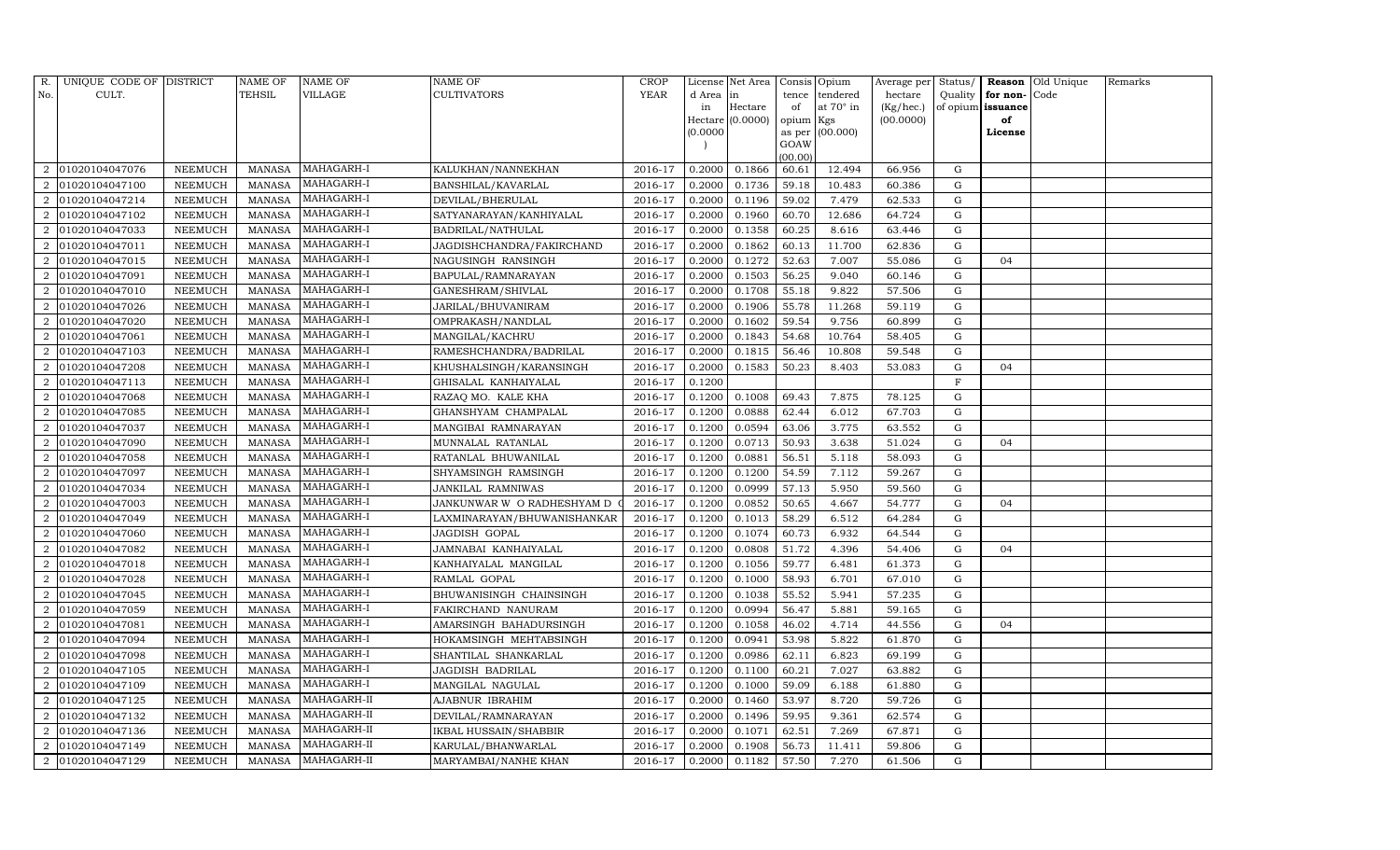| R.             | UNIQUE CODE OF DISTRICT |                | NAME OF       | NAME OF       | NAME OF                     | <b>CROP</b> | License Net Area   |           | Consis Opium     |           |              |                      | Average per Status/ <b>Reason</b> Old Unique | Remarks                     |  |
|----------------|-------------------------|----------------|---------------|---------------|-----------------------------|-------------|--------------------|-----------|------------------|-----------|--------------|----------------------|----------------------------------------------|-----------------------------|--|
| No.            | CULT.                   |                | TEHSIL        | VILLAGE       | <b>CULTIVATORS</b>          | <b>YEAR</b> | d Area<br>lin      |           | tence tendered   | hectare   |              | Quality for non-Code |                                              |                             |  |
|                |                         |                |               |               |                             |             | Hectare<br>in      | of        | at $70^\circ$ in | (Kg/hec.) |              | of opium issuance    |                                              |                             |  |
|                |                         |                |               |               |                             |             | Hectare $(0.0000)$ | opium Kgs |                  | (00.0000) |              | of                   |                                              |                             |  |
|                |                         |                |               |               |                             |             | (0.0000)           | GOAW      | as per (00.000)  |           |              | License              |                                              |                             |  |
|                |                         |                |               |               |                             |             |                    | (00.00)   |                  |           |              |                      |                                              |                             |  |
| 2              | 01020104047131          | <b>NEEMUCH</b> | MANASA        | MAHAGARH-II   | MOHANLAL RAMNARAYAN (CHOTA) | 2016-17     | 0.2000<br>0.1669   | 56.71     | 9.997            | 59.898    | G            |                      |                                              |                             |  |
| $\overline{2}$ | 01020104047150          | NEEMUCH        | <b>MANASA</b> | MAHAGARH-II   | NABINUR/VAJIR KHA           | 2016-17     | 0.2000<br>0.1891   | 57.85     | 11.876           | 62.803    | G            |                      |                                              |                             |  |
| 2              | 01020104047235          | <b>NEEMUCH</b> | <b>MANASA</b> | MAHAGARH-II   | DEVILAL/RAMESHWAR           | 2016-17     | 0.2000<br>0.1826   | 54.81     | 10.664           | 58.401    | G            |                      |                                              |                             |  |
| 2              | 01020104047139          | NEEMUCH        | <b>MANASA</b> | MAHAGARH-II   | NARMADABAI/DEVILAL          | 2016-17     | 0.1944<br>0.2000   | 53.80     | 10.960           | 56.379    | G            |                      |                                              |                             |  |
| 2              | 01020104047122          | <b>NEEMUCH</b> | <b>MANASA</b> | MAHAGARH-II   | PRABHULAL/KACHRU            | 2016-17     | 0.2000<br>0.1963   | 56.31     | 11.423           | 58.192    | G            |                      |                                              |                             |  |
| 2              | 01020104047151          | <b>NEEMUCH</b> | MANASA        | MAHAGARH-II   | RAIS MOHAMAD/IMAMKHANBAKSHA | 2016-17     | 0.2000<br>0.1282   | 63.38     | 8.900            | 69.423    | G            |                      |                                              |                             |  |
| $\overline{a}$ | 01020104047135          | NEEMUCH        | <b>MANASA</b> | MAHAGARH-II   | RAJARAM/RAMNARAYAN          | 2016-17     | 0.2000<br>0.1514   | 60.16     | 9.557            | 63.124    | G            |                      |                                              |                             |  |
| 2              | 01020104047133          | <b>NEEMUCH</b> | MANASA        | MAHAGARH-II   | RAJMAL/RAMCHANDRA           | 2016-17     | 0.1816<br>0.2000   | 63.03     | 12.003           | 66.096    | G            |                      |                                              |                             |  |
| $\overline{2}$ | 01020104047233          | <b>NEEMUCH</b> | <b>MANASA</b> | MAHAGARH-II   | RAMRATAN/KALURAM            | 2016-17     | 0.2000<br>0.2000   | 60.18     | 12.517           | 62.585    | G            |                      |                                              |                             |  |
| $\overline{2}$ | 01020104047126          | <b>NEEMUCH</b> | <b>MANASA</b> | MAHAGARH-II   | SABIR HUSSAIN/VAJIR MOH     | 2016-17     | 0.0935<br>0.2000   | 54.41     | 5.698            | 60.941    | G            |                      |                                              |                             |  |
| $\overline{2}$ | 01020104047038          | <b>NEEMUCH</b> | <b>MANASA</b> | MAHAGARH-II   | SHANTIBAI/RAMSUKHA          | 2016-17     | 0.2000<br>0.1957   | 59.68     | 12.413           | 63.429    | G            |                      |                                              |                             |  |
| 2              | 01020104047234          | <b>NEEMUCH</b> | <b>MANASA</b> | MAHAGARH-II   | RAMNIVAS/LAXMINARAYAN       | 2016-17     | 0.2000<br>0.0900   | 54.13     | 4.926            | 54.733    | G            | 04                   |                                              |                             |  |
| 2              | 01020104047226          | <b>NEEMUCH</b> | <b>MANASA</b> | MAHAGARH-II   | GOVINDRAM KANHAIYALAL       | 2016-17     | 0.1935<br>0.2000   | 60.27     | 12.312           | 63.628    | G            |                      |                                              |                             |  |
| 2              | 01020104047172          | <b>NEEMUCH</b> | <b>MANASA</b> | MAHAGARH-II   | BADRILAL PANNALAL           | 2016-17     | 0.2000<br>0.1984   | 59.73     | 12.501           | 63.009    | G            |                      |                                              |                             |  |
| 2              | 01020104047205          | <b>NEEMUCH</b> | <b>MANASA</b> | MAHAGARH-II   | SAJJANBAI/RAMCHAND          | 2016-17     | 0.1944<br>0.2000   | 55.47     | 11.387           | 58.575    | G            |                      |                                              |                             |  |
| 2              | 01020104047202          | <b>NEEMUCH</b> | MANASA        | MAHAGARH-II   | RADHESHAYAM/SHANKARLAL      | 2016-17     | 0.2000<br>0.1040   | 57.93     | 6.455            | 62.067    | G            |                      |                                              |                             |  |
| $\overline{2}$ | 01020104047157          | <b>NEEMUCH</b> | <b>MANASA</b> | MAHAGARH-II   | BHERULAL/ONKARLAL           | 2016-17     | 0.1960<br>0.2000   | 61.07     | 13.235           | 67.526    | G            |                      |                                              |                             |  |
| $\overline{2}$ | 01020104047039          | NEEMUCH        | MANASA        | MAHAGARH-II   | SHANTIBAI RADHESHYAM        | 2016-17     | 0.2000<br>0.2008   | 50.12     | 11.034           | 54.950    | G            | 04                   |                                              |                             |  |
| 2              | 01020104047193          | NEEMUCH        | <b>MANASA</b> | MAHAGARH-II   | GHANSHYAM/NARULAL           | 2016-17     | 0.2000<br>0.1681   | 54.70     | 10.260           | 61.035    | G            |                      |                                              |                             |  |
| 2              | 01020104047118          | <b>NEEMUCH</b> | <b>MANASA</b> | MAHAGARH-II   | RAMNARAYAN/MANNALAL         | 2016-17     | 0.1948<br>0.2000   | 58.75     | 11.893           | 61.052    | G            |                      |                                              |                             |  |
| $\overline{2}$ | 01020104047180          | <b>NEEMUCH</b> | <b>MANASA</b> | MAHAGARH-II   | DOULATSINGH MADHOSINGH      | 2016-17     | 0.2000             |           |                  |           | $\, {\bf N}$ |                      |                                              |                             |  |
| 2              | 01020104047237          | <b>NEEMUCH</b> | <b>MANASA</b> | MAHAGARH-II   | GANGARAM RAMNIVAS           | 2016-17     | 0.2000<br>0.1649   | 60.58     | 10.653           | 64.603    | G            |                      |                                              |                             |  |
| $\overline{2}$ | 01020104047236          | <b>NEEMUCH</b> | <b>MANASA</b> | MAHAGARH-II   | BHAGWANTIBAI LAXMINARAYAN   | 2016-17     | 0.2000<br>0.2000   | 64.67     | 12.749           | 63.745    | G            |                      |                                              |                             |  |
| 2              | 01020104047141          | <b>NEEMUCH</b> | <b>MANASA</b> | MAHAGARH-II   | LAL MOHAMAD BALI MOHAMAD    | 2016-17     | 0.1200<br>0.1005   | 66.99     | 7.053            | 70.179    | G            |                      |                                              |                             |  |
| $\overline{2}$ | 01020104047134          | <b>NEEMUCH</b> | <b>MANASA</b> | MAHAGARH-II   | SHAMBHULAL KACHRULAL        | 2016-17     | 0.1200<br>0.1050   | 58.17     | 6.590            | 62.762    | G            |                      |                                              |                             |  |
| 2              | 01020104047029          | <b>NEEMUCH</b> | <b>MANASA</b> | MAHAGARH-II   | RAMPRASAD PRABHULAL         | 2016-17     | 0.1200<br>0.0884   | 59.56     | 5.675            | 64.197    | G            |                      |                                              | TRANSFER BORDIYA-II, NMH-II |  |
| $\overline{2}$ | 01020104047138          | <b>NEEMUCH</b> | <b>MANASA</b> | MAHAGARH-II   | GANESHRAM KANWARLAL         | 2016-17     | 0.0932<br>0.1200   | 59.66     | 6.222            | 66.760    | G            |                      |                                              |                             |  |
| $\overline{2}$ | 01020104047096          | NEEMUCH        | MANASA        | MAHAGARH-II   | AHMADNOOR ABDUL JI          | 2016-17     | 0.1200<br>0.0550   | 67.62     | 3.845            | 69.909    | G            |                      |                                              |                             |  |
| 2              | 01020104047140          | NEEMUCH        | MANASA        | MAHAGARH-II   | ANUSUIYA GHEESALAL          | 2016-17     | 0.0790<br>0.1200   | 58.16     | 4.969            | 62.899    | G            |                      |                                              |                             |  |
| 2              | 01020104047206          | <b>NEEMUCH</b> | <b>MANASA</b> | MAHAGARH-II   | <b>BABULAL BHERULAL</b>     | 2016-17     | 0.1200<br>0.1151   | 60.33     | 7.464            | 64.848    | G            |                      |                                              |                             |  |
| $\overline{2}$ | 01020104047170          | NEEMUCH        | <b>MANASA</b> | MAHAGARH-II   | BHARATRAM NANALAL           | 2016-17     | 0.1202<br>0.1200   | 62.50     | 8.036            | 66.855    | G            |                      |                                              |                             |  |
| 2              | 01020104047120          | <b>NEEMUCH</b> | <b>MANASA</b> | MAHAGARH-II   | DULICHAND KISHANLAL         | 2016-17     | 0.1200<br>0.1078   | 55.09     | 6.611            | 61.327    | G            |                      |                                              |                             |  |
| 2              | 01020104047158          | <b>NEEMUCH</b> | <b>MANASA</b> | MAHAGARH-II   | OMPRAKASH BHANWARLAL        | 2016-17     | 0.1172<br>0.1200   | 61.14     | 7.389            | 63.046    | G            |                      |                                              |                             |  |
| $\overline{a}$ | 01020104047137          | NEEMUCH        | <b>MANASA</b> | MAHAGARH-II   | SANTOSH RAMCHANDRA          | 2016-17     | 0.0952<br>0.1200   | 60.87     | 6.296            | 66.134    | G            |                      |                                              |                             |  |
| $\overline{2}$ | 01020104047232          | <b>NEEMUCH</b> | <b>MANASA</b> | MAHAGARH-II   | VIMAL KUWAR KARANSHIH       | 2016-17     | 0.1200             |           |                  |           | $\mathbf N$  |                      |                                              |                             |  |
| $\overline{a}$ | 01020104047128          | <b>NEEMUCH</b> | <b>MANASA</b> | MAHAGARH-II   | FAKIRCHAND RAMBAKSH         | 2016-17     | 0.0691<br>0.1200   | 58.25     | 4.385            | 63.459    | G            |                      |                                              |                             |  |
| $\overline{2}$ | 01020104047160          | <b>NEEMUCH</b> | <b>MANASA</b> | MAHAGARH-II   | KASTURIBAI RAMNARAYAN       | 2016-17     | 0.1170<br>0.1200   | 63.39     | 8.250            | 70.513    | G            |                      |                                              |                             |  |
| 2              | 01020104044034          | <b>NEEMUCH</b> | <b>MANASA</b> | MAHAGARH-II   | SATYANARAYAN RAMNIVAS       | 2016-17     | 0.1200<br>0.1000   | 56.76     | 6.163            | 61.630    | G            |                      |                                              |                             |  |
| 2              | 01020104053002          | <b>NEEMUCH</b> | <b>MANASA</b> | MANASA        | RAMESHCHAND BHUWANIRAM NATI | 2016-17     | 0.2000<br>0.1908   | 62.60     | 12.064           | 63.229    | G            |                      |                                              |                             |  |
| $\overline{a}$ | 01020104053003          | <b>NEEMUCH</b> | MANASA        | <b>MANASA</b> | MOHANLAL/RUPLAL             | 2016-17     | 0.2000<br>0.1978   | 53.69     | 11.060           | 55.915    | G            | 04                   |                                              |                             |  |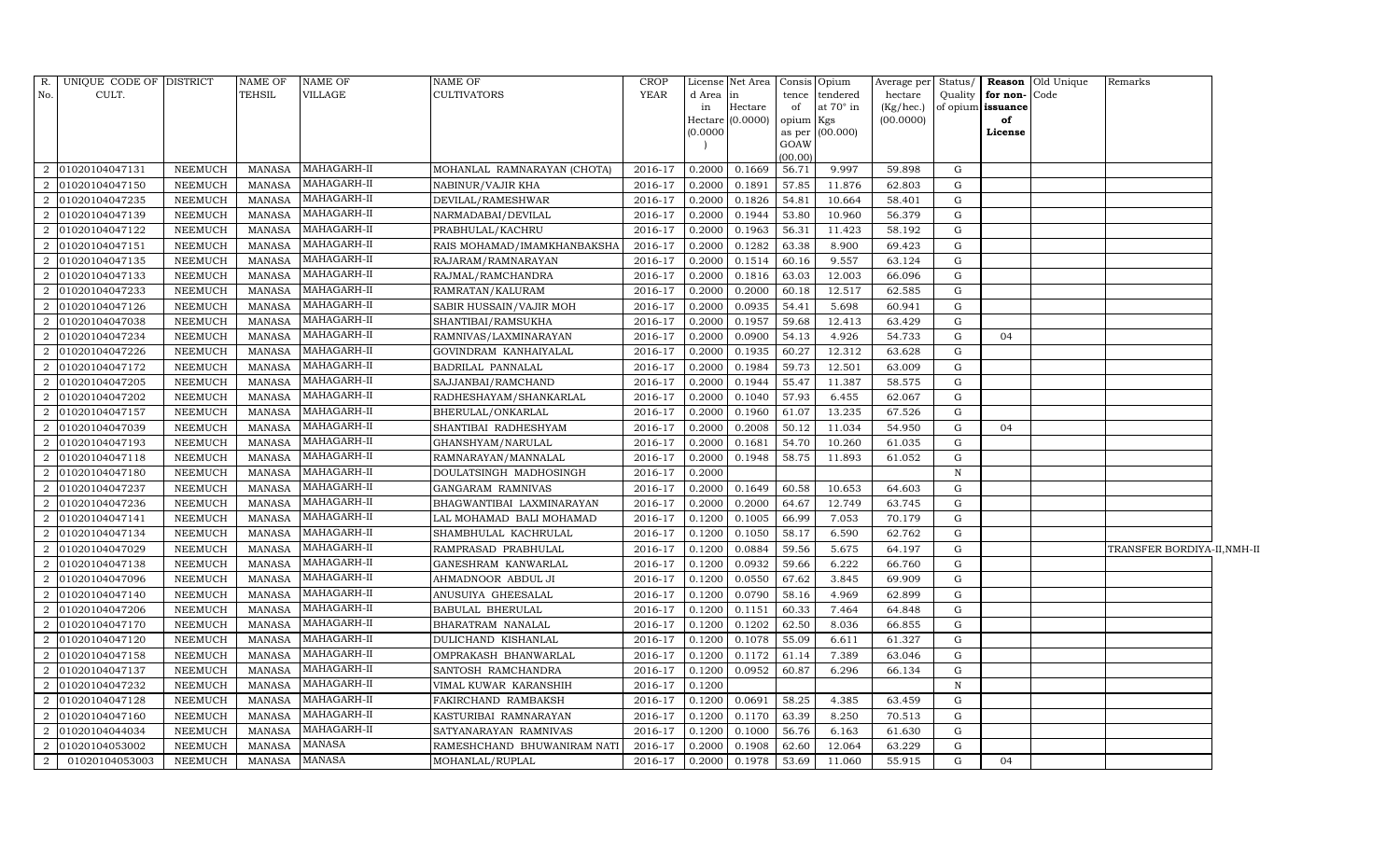| R.                          | UNIQUE CODE OF DISTRICT |                 | <b>NAME OF</b> | NAME OF       | <b>NAME OF</b>           | CROP        |           | License Net Area |                 | Consis Opium | Average per | Status/     | Reason            | Old Unique | Remarks |
|-----------------------------|-------------------------|-----------------|----------------|---------------|--------------------------|-------------|-----------|------------------|-----------------|--------------|-------------|-------------|-------------------|------------|---------|
| No.                         | CULT.                   |                 | TEHSIL         | VILLAGE       | <b>CULTIVATORS</b>       | <b>YEAR</b> | d Area in |                  | tence           | tendered     | hectare     | Quality     | for non-          | Code       |         |
|                             |                         |                 |                |               |                          |             | in        | Hectare          | of              | at 70° in    | (Kg/hec.)   |             | of opium issuance |            |         |
|                             |                         |                 |                |               |                          |             |           | Hectare (0.0000) | opium Kgs       |              | (00.0000)   |             | of                |            |         |
|                             |                         |                 |                |               |                          |             | (0.0000)  |                  | as per          | (00.000)     |             |             | License           |            |         |
|                             |                         |                 |                |               |                          |             |           |                  | GOAW<br>(00.00) |              |             |             |                   |            |         |
| 2                           | 01020104053034          | NEEMUCH         | <b>MANASA</b>  | MANASA        | BHERULAL/NANALAL         | 2016-17     | 0.2000    | 0.1853           | 63.71           | 12.423       | 67.043      | G           |                   |            |         |
|                             | 01020104053042          | NEEMUCH         | <b>MANASA</b>  | <b>MANASA</b> | MANGILAL BHERULAL        | 2016-17     | 0.1200    | 0.1176           | 59.98           | 7.523        | 63.971      | G           |                   |            |         |
| $\mathcal{D}_{\mathcal{L}}$ | 01020104053001          | NEEMUCH         | <b>MANASA</b>  | <b>MANASA</b> | SHANTIBAI SUKHLAL        | 2016-17     | 0.1200    | 0.1144           | 61.13           | 7.467        | 65.271      | G           |                   |            |         |
| 2                           | 01020104053039          | ${\tt NEEMUCH}$ | <b>MANASA</b>  | MANASA        | BAGDIRAM RATANLAL        | 2016-17     | 0.1200    | 0.1116           | 57.83           | 5.585        | 50.045      | ${\rm G}$   | 04                |            |         |
| $\mathcal{D}_{\mathcal{L}}$ | 01020104053032          | <b>NEEMUCH</b>  | <b>MANASA</b>  | MANASA        | HARLAL RODILAL           | 2016-17     | 0.1200    | 0.1175           | 55.77           | 7.529        | 64.077      | G           |                   |            |         |
| $\mathcal{D}_{\mathcal{L}}$ | 01020104053043          | NEEMUCH         | <b>MANASA</b>  | MANASA        | RAMESHWAR/MANGILAL       | 2016-17     | 0.1200    | 0.1184           | 57.21           | 6.604        | 55.777      | G           | 04                |            |         |
| 2                           | 01020104051028          | ${\tt NEEMUCH}$ | <b>MANASA</b>  | PIPLIA RAOJI  | AMRA/DALLA               | 2016-17     | 0.2000    | 0.1933           | 57.80           | 12.105       | 62.623      | G           |                   |            |         |
| 2                           | 01020104051003          | NEEMUCH         | <b>MANASA</b>  | PIPLIA RAOJI  | AMBALAL/FAKIRCHAND       | 2016-17     | 0.2000    | 0.1910           | 58.45           | 11.966       | 62.649      | G           |                   |            |         |
| $\overline{2}$              | 01020104051161          | NEEMUCH         | <b>MANASA</b>  | PIPLIA RAOJI  | <b>BANSILAL/BALU</b>     | 2016-17     | 0.2000    | 0.2000           | 61.11           | 12.851       | 64.255      | $\mathbf G$ |                   |            |         |
|                             | 01020104051091          | NEEMUCH         | <b>MANASA</b>  | PIPLIA RAOJI  | <b>BHONA/HIRA</b>        | 2016-17     | 0.2000    | 0.2000           | 59.09           | 12.409       | 62.045      | G           |                   |            |         |
| $\overline{2}$              | 01020104051082          | ${\tt NEEMUCH}$ | <b>MANASA</b>  | PIPLIA RAOJI  | SABUBAI/BIHARI           | 2016-17     | 0.2000    | 0.2052           | 57.32           | 12.348       | 60.175      | G           |                   |            |         |
| 2                           | 01020104051101          | NEEMUCH         | <b>MANASA</b>  | PIPLIA RAOJI  | <b>BIHARI/UDA</b>        | 2016-17     | 0.2000    | 0.2001           | 62.96           | 13.446       | 67.196      | $\mathbf G$ |                   |            |         |
|                             | 01020104051153          | <b>NEEMUCH</b>  | <b>MANASA</b>  | PIPLIA RAOJI  | CHATRA/ BHAVSINGH        | 2016-17     | 0.2000    | 0.1911           | 58.52           | 11.963       | 62.601      | ${\rm G}$   |                   |            |         |
| $\overline{2}$              | 01020104051011          | NEEMUCH         | <b>MANASA</b>  | PIPLIA RAOJI  | CHATARBHUJ/MATHARALAL    | 2016-17     | 0.2000    | 0.2001           | 54.37           | 11.255       | 56.247      | ${\rm G}$   |                   |            |         |
| 2                           | 01020104051087          | NEEMUCH         | <b>MANASA</b>  | PIPLIA RAOJI  | CHAGANLAL/UDA            | 2016-17     | 0.2000    | 0.2048           | 59.96           | 13.011       | 63.530      | ${\rm G}$   |                   |            |         |
| 2                           | 01020104051114          | NEEMUCH         | <b>MANASA</b>  | PIPLIA RAOJI  | CHOGALAL/BHERA           | 2016-17     | 0.2000    | 0.1963           | 55.03           | 11.140       | 56.750      | ${\rm G}$   |                   |            |         |
| $\mathcal{D}$               | 01020104051085          | <b>NEEMUCH</b>  | <b>MANASA</b>  | PIPLIA RAOJI  | CHOSARBAI/GABBA          | 2016-17     | 0.2000    | 0.1974           | 63.65           | 13.248       | 67.112      | ${\rm G}$   |                   |            |         |
|                             | 01020104051063          | NEEMUCH         | <b>MANASA</b>  | PIPLIA RAOJI  | DHANRAJ LALA             | 2016-17     | 0.2000    | 0.1989           | 57.14           | 11.910       | 59.879      | G           |                   |            |         |
| $\mathcal{D}_{\mathcal{L}}$ | 01020104051067          | NEEMUCH         | <b>MANASA</b>  | PIPLIA RAOJI  | DINESH KUMAR/GANESHRAM   | 2016-17     | 0.2000    | 0.1968           | 55.75           | 12.193       | 61.956      | ${\rm G}$   |                   |            |         |
| $\overline{2}$              | 01020104051037          | <b>NEEMUCH</b>  | <b>MANASA</b>  | PIPLIA RAOJI  | GANESH/PANNALAL          | 2016-17     | 0.2000    | 0.1976           | 57.25           | 12.415       | 62.829      | $\mathbf G$ |                   |            |         |
|                             | 01020104051157          | NEEMUCH         | <b>MANASA</b>  | PIPLIA RAOJI  | GANGARAM/BHAVSINGH       | 2016-17     | 0.2000    | 0.1991           | 58.50           | 12.761       | 64.093      | ${\rm G}$   |                   |            |         |
| $\overline{2}$              | 01020104051094          | NEEMUCH         | <b>MANASA</b>  | PIPLIA RAOJI  | GANGARAM/HIRA            | 2016-17     | 0.2000    | 0.1972           | 59.21           | 12.798       | 64.899      | ${\rm G}$   |                   |            |         |
| 2                           | 01020104051029          | NEEMUCH         | <b>MANASA</b>  | PIPLIA RAOJI  | <b>BACHHIBAI MANGU</b>   | 2016-17     | 0.2000    | 0.1956           | 65.34           | 13.404       | 68.528      | $\mathbf G$ |                   |            |         |
| $\mathcal{D}_{\mathcal{L}}$ | 01020104051044          | <b>NEEMUCH</b>  | <b>MANASA</b>  | PIPLIA RAOJI  | MANJU KUMARI/KUBERSINGH  | 2016-17     | 0.2000    | 0.1763           | 57.77           | 10.605       | 60.153      | ${\rm G}$   |                   |            |         |
|                             | 01020104051104          | NEEMUCH         | <b>MANASA</b>  | PIPLIA RAOJI  | RADHESHYAM/MANGILAL      | 2016-17     | 0.2000    | 0.1800           | 54.68           | 10.819       | 60.106      | ${\rm G}$   |                   |            |         |
| 2                           | 01020104051077          | NEEMUCH         | <b>MANASA</b>  | PIPLIA RAOJI  | RADHESHYAM/SHANKAR       | 2016-17     | 0.2000    | 0.1875           | 52.58           | 10.711       | 57.125      | ${\rm G}$   |                   |            |         |
| 2                           | 01020104051071          | NEEMUCH         | <b>MANASA</b>  | PIPLIA RAOJI  | RAJESH KUMAR/MANOHARLAL  | 2016-17     | 0.2000    | 0.2006           | 59.78           | 12.673       | 63.175      | ${\rm G}$   |                   |            |         |
| $\mathcal{D}_{\mathcal{L}}$ | 01020104051084          | <b>NEEMUCH</b>  | <b>MANASA</b>  | PIPLIA RAOJI  | RAJMAL/GORA              | 2016-17     | 0.2000    | 0.1959           | 66.48           | 13.657       | 69.714      | $\mathbf G$ |                   |            |         |
| 2                           | 01020104051122          | NEEMUCH         | MANASA         | PIPLIA RAOJI  | RAMESHCHANDRA/RAMNARAYAN | 2016-17     | 0.2000    | 0.2009           | 56.27           | 12.130       | 60.378      | G           |                   |            |         |
| $\mathcal{D}_{\mathcal{L}}$ | 01020104051092          | NEEMUCH         | <b>MANASA</b>  | PIPLIA RAOJI  | RATAN/HIRA               | 2016-17     | 0.2000    | 0.1980           | 57.26           | 11.976       | 60.485      | ${\rm G}$   |                   |            |         |
| $\overline{2}$              | 01020104051099          | NEEMUCH         | MANASA         | PIPLIA RAOJI  | GORILAL/DURGA            | 2016-17     | 0.2000    | 0.2028           | 63.23           | 13.441       | 66.277      | G           |                   |            |         |
| $\mathcal{D}_{\mathcal{L}}$ | 01020104051079          | <b>NEEMUCH</b>  | <b>MANASA</b>  | PIPLIA RAOJI  | SAMRATHSINGH/KALYANSINGH | 2016-17     | 0.2000    | 0.2000           | 57.94           | 12.879       | 64.395      | G           |                   |            |         |
| 2                           | 01020104051098          | <b>NEEMUCH</b>  | <b>MANASA</b>  | PIPLIA RAOJI  | SHAYAMALAL/NATHU         | 2016-17     | 0.2000    | 0.1816           | 62.17           | 12.141       | 66.856      | G           |                   |            |         |
| 2                           | 01020104051086          | NEEMUCH         | <b>MANASA</b>  | PIPLIA RAOJI  | SURAJMAL/NATHU           | 2016-17     | 0.2000    | 0.2009           | 59.36           | 12.720       | 63.315      | G           |                   |            |         |
| $\overline{2}$              | 01020104051155          | NEEMUCH         | <b>MANASA</b>  | PIPLIA RAOJI  | TAMMUBAI/GIRDHARI        | 2016-17     | 0.2000    | 0.2025           | 59.22           | 12.411       | 61.289      | G           |                   |            |         |
| $\mathcal{D}$               | 01020104051173          | NEEMUCH         | MANASA         | PIPLIA RAOJI  | LAXMAN/BHAVSINGH         | 2016-17     | 0.2000    | 0.1940           | 55.86           | 11.539       | 59.479      | G           |                   |            |         |
| 2                           | 01020104051088          | NEEMUCH         | <b>MANASA</b>  | PIPLIA RAOJI  | <b>KESARBAI/KISAN</b>    | 2016-17     | 0.2000    | 0.2040           | 59.75           | 12.880       | 63.137      | G           |                   |            |         |
| 2                           | 01020104051105          | NEEMUCH         | <b>MANASA</b>  | PIPLIA RAOJI  | CHATARBHUJ/PRABHULAL     | 2016-17     | 0.2000    | 0.1945           | 54.42           | 11.467       | 58.956      | G           |                   |            |         |
| $\overline{2}$              | 01020104051083          | NEEMUCH         | <b>MANASA</b>  | PIPLIA RAOJI  | MANNALAL/CHATRA          | 2016-17     | 0.2000    | 0.1968           | 59.02           | 12.344       | 62.724      | G           |                   |            |         |
| $\overline{a}$              | 01020104051168          | NEEMUCH         | MANASA         | PIPLIA RAOJI  | SHAYAMLAL/KISHNA         | 2016-17     | 0.2000    | 0.1981           | 57.59           | 12.168       | 61.424      | G           |                   |            |         |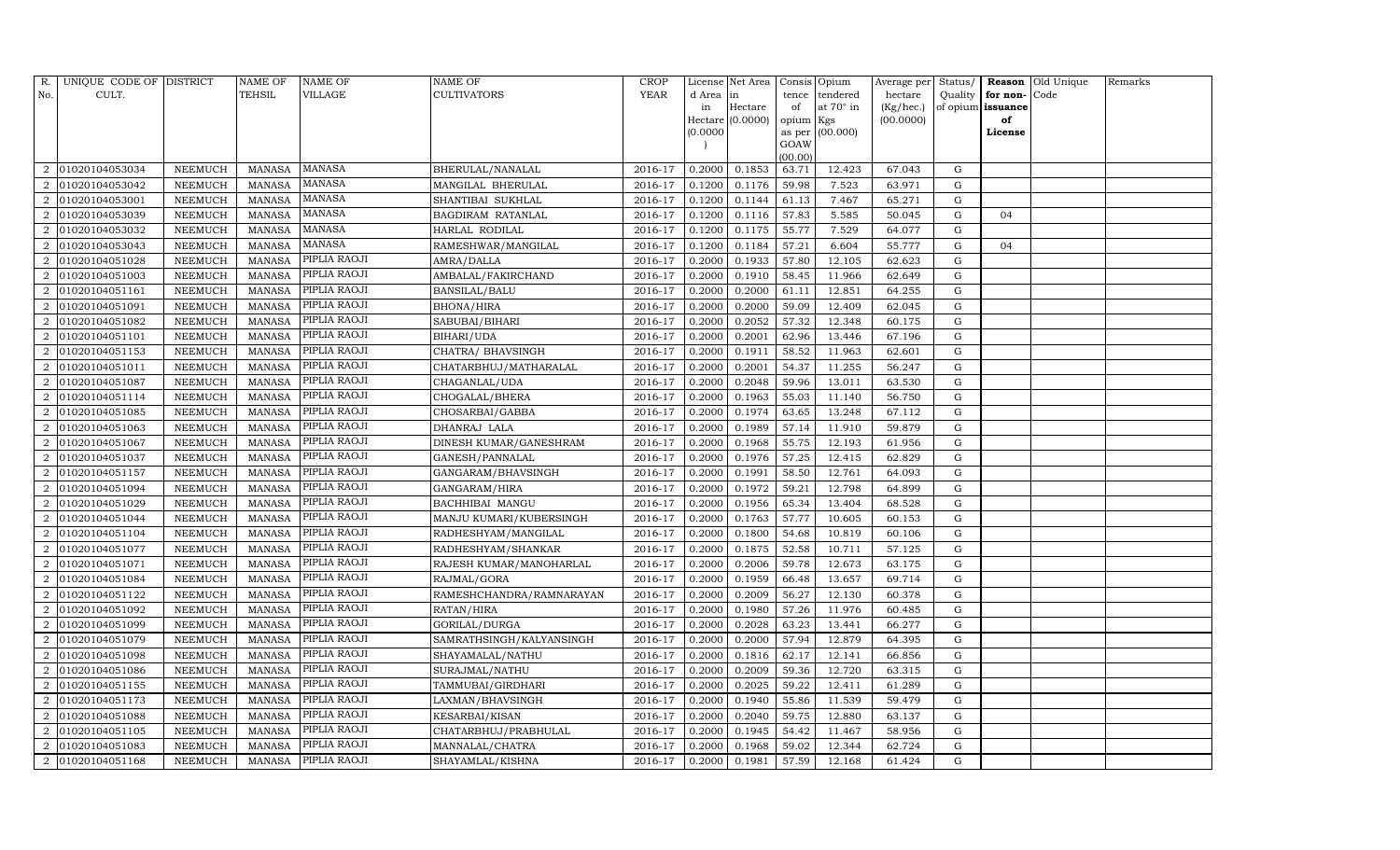| R.                          | UNIQUE CODE OF DISTRICT |                | <b>NAME OF</b> | NAME OF             | <b>NAME OF</b>               | <b>CROP</b> |           | License Net Area |                  | Consis Opium     | Average per | Status/      |                   | Reason Old Unique | Remarks |
|-----------------------------|-------------------------|----------------|----------------|---------------------|------------------------------|-------------|-----------|------------------|------------------|------------------|-------------|--------------|-------------------|-------------------|---------|
| No.                         | CULT.                   |                | TEHSIL         | VILLAGE             | <b>CULTIVATORS</b>           | YEAR        | d Area in |                  | tence            | tendered         | hectare     | Quality      | for non-          | Code              |         |
|                             |                         |                |                |                     |                              |             | in        | Hectare          | of               | at $70^\circ$ in | (Kg/hec.)   |              | of opium issuance |                   |         |
|                             |                         |                |                |                     |                              |             |           | Hectare (0.0000) | opium Kgs        |                  | (00.0000)   |              | of                |                   |         |
|                             |                         |                |                |                     |                              |             | (0.0000)  |                  |                  | as per (00.000)  |             |              | License           |                   |         |
|                             |                         |                |                |                     |                              |             |           |                  | GOAW             |                  |             |              |                   |                   |         |
| 2                           | 01020104051030          | NEEMUCH        | <b>MANASA</b>  | PIPLIA RAOJI        | GANDKUNWAR/SAJJANSINGH       | 2016-17     | 0.2000    | 0.1881           | (00.00)<br>56.71 | 11.415           | 60.686      | G            |                   |                   |         |
|                             | 01020104051043          | NEEMUCH        | MANASA         | PIPLIA RAOJI        | BAGDU/HEMA                   | 2016-17     | 0.2000    | 0.1845           | 57.57            | 11.333           | 61.425      | G            |                   |                   |         |
| $\mathcal{D}_{\mathcal{L}}$ | 01020104051125          | NEEMUCH        | <b>MANASA</b>  | PIPLIA RAOJI        | BHAGWATIBAI/RAMGOPAL         | 2016-17     | 0.2000    | 0.1924           | 54.34            | 10.806           | 56.164      | G            |                   |                   |         |
| 2                           | 01020104051049          | NEEMUCH        | MANASA         | PIPLIA RAOJI        | BHIMA/KIHSNA                 | 2016-17     | 0.2000    | 0.1942           | 56.84            | 11.839           | 60.963      | G            |                   |                   |         |
| $\mathcal{D}_{\mathcal{L}}$ | 01020104051074          | NEEMUCH        | <b>MANASA</b>  | PIPLIA RAOJI        | HIMATSINGH/BHERUSINGH        | 2016-17     | 0.2000    | 0.1626           | 59.71            | 10.321           | 63.475      | G            |                   |                   |         |
| $\mathcal{D}_{\mathcal{L}}$ | 01020104051095          | NEEMUCH        | <b>MANASA</b>  | PIPLIA RAOJI        | MATHRIBAI/KESHYA             | 2016-17     | 0.2000    | 0.2002           | 58.81            | 12.569           | 62.782      | G            |                   |                   |         |
| $\overline{2}$              | 01020104051132          | NEEMUCH        | MANASA         | PIPLIA RAOJI        | MOHANLAL/FATEHLAL            | 2016-17     | 0.2000    | 0.1998           | 61.35            | 13.155           | 65.841      | G            |                   |                   |         |
| $\overline{2}$              | 01020104051081          | NEEMUCH        | MANASA         | PIPLIA RAOJI        | PRAHLAD/GANESHLAL            | 2016-17     | 0.2000    | 0.1925           | 60.15            | 12.700           | 65.974      | G            |                   |                   |         |
| $\mathcal{D}_{\mathcal{L}}$ | 01020104051045          | NEEMUCH        | MANASA         | PIPLIA RAOJI        | RAMSINGH/NANDSINGH           | 2016-17     | 0.2000    | 0.1769           | 57.53            | 11.333           | 64.064      | G            |                   |                   |         |
|                             | 01020104051100          | NEEMUCH        | MANASA         | PIPLIA RAOJI        | RODILAL/MANGILAL             | 2016-17     | 0.2000    | 0.1951           | 62.77            | 13.119           | 67.242      | G            |                   |                   |         |
| $\mathcal{D}_{\alpha}$      | 01020104051073          | NEEMUCH        | <b>MANASA</b>  | PIPLIA RAOJI        | SHYAMLAL/KARULAL             | 2016-17     | 0.2000    | 0.1000           | 56.97            | 6.080            | 60.800      | G            |                   |                   |         |
| $\overline{2}$              | 01020104051080          | NEEMUCH        | MANASA         | PIPLIA RAOJI        | SHANTILAL/CHATRBHUJ          | 2016-17     | 0.2000    | 0.2025           | 57.29            | 12.276           | 60.622      | G            |                   |                   |         |
|                             | 01020104051025          | NEEMUCH        | <b>MANASA</b>  | PIPLIA RAOJI        | KACHRU/DHANNA                | 2016-17     | 0.2000    | 0.1980           | 54.54            | 11.905           | 60.126      | G            |                   |                   |         |
| $\mathcal{D}_{\mathcal{L}}$ | 01020104051118          | NEEMUCH        | <b>MANASA</b>  | PIPLIA RAOJI        | PUSHKAR SHYAMLAL POTRA MANKU | 2016-17     | 0.2000    | 0.1798           | 61.90            | 12.044           | 66.986      | G            |                   |                   |         |
| $\overline{2}$              | 01020104051170          | NEEMUCH        | MANASA         | PIPLIA RAOJI        | SHYAMLAL/BHANVARLAL          | 2016-17     | 0.2000    | 0.1950           | 55.55            | 11.919           | 61.123      | G            |                   |                   |         |
| $\overline{2}$              | 01020104051123          | NEEMUCH        | <b>MANASA</b>  | PIPLIA RAOJI        | GIRDHARI/KALU                | 2016-17     | 0.2000    | 0.1978           | 54.67            | 11.106           | 56.148      | ${\rm G}$    |                   |                   |         |
|                             | 01020104051057          | NEEMUCH        | <b>MANASA</b>  | PIPLIA RAOJI        | MANGILAL/KISHAN              | 2016-17     | 0.2000    | 0.1950           | 54.20            | 11.421           | 58.569      | G            |                   |                   |         |
| $\mathcal{D}_{\mathcal{L}}$ | 01020104051008          | NEEMUCH        | MANASA         | PIPLIA RAOJI        | CHANDIBAI VENIRAM            | 2016-17     | 0.1200    | 0.1176           | 59.26            | 7.585            | 64.498      | G            |                   |                   |         |
| $\mathcal{D}_{\mathcal{L}}$ | 01020104051017          | NEEMUCH        | <b>MANASA</b>  | PIPLIA RAOJI        | SHYAMLAL SHIVNARAYAN         | 2016-17     | 0.1200    | 0.1212           | 60.31            | 7.677            | 63.342      | G            |                   |                   |         |
| $\mathcal{D}_{\alpha}$      | 01020104051169          | NEEMUCH        | <b>MANASA</b>  | PIPLIA RAOJI        | CHATRA KISHNA                | 2016-17     | 0.1200    | 0.1200           | 60.72            | 7.737            | 64.475      | $\mathbf G$  |                   |                   |         |
|                             | 01020104051124          | NEEMUCH        | MANASA         | PIPLIA RAOJI        | GANGABAI NANURAM             | 2016-17     | 0.1200    | 0.1127           | 58.39            | 7.182            | 63.727      | G            |                   |                   |         |
| $\mathcal{D}_{\alpha}$      | 01020104051112          | NEEMUCH        | <b>MANASA</b>  | PIPLIA RAOJI        | MANGILAL HEERALAL            | 2016-17     | 0.1200    | 0.1154           | 59.04            | 6.933            | 60.078      | G            |                   |                   |         |
| $\overline{2}$              | 01020104051024          | NEEMUCH        | MANASA         | PIPLIA RAOJI        | RAMKANYABAI GOTULAL          | 2016-17     | 0.1200    | 0.0765           | 52.66            | 4.070            | 53.203      | G            | 04                |                   |         |
| $\overline{2}$              | 01020104051051          | NEEMUCH        | <b>MANASA</b>  | PIPLIA RAOJI        | RAMESHWAR HEERALAL           | 2016-17     | 0.1200    | 0.1225           | 56.40            | 7.268            | 59.331      | G            |                   |                   |         |
| $\overline{2}$              | 01020104051108          | NEEMUCH        | MANASA         | PIPLIA RAOJI        | SHYAMIBAI BHERULAL           | 2016-17     | 0.1200    | 0.0906           | 58.99            | 5.924            | 65.386      | G            |                   |                   |         |
| 2                           | 01020104051107          | NEEMUCH        | MANASA         | PIPLIA RAOJI        | DIGVIJAYSINGH PRATAPSINGH    | 2016-17     | 0.1200    | 0.1128           | 61.11            | 7.735            | 68.573      | G            |                   |                   |         |
| $\overline{2}$              | 01020104051152          | NEEMUCH        | MANASA         | PIPLIA RAOJI        | KACHRULAL/LACHIRAM           | 2016-17     | 0.1200    |                  |                  |                  |             | $\, {\rm N}$ |                   |                   |         |
| $\mathcal{D}$               | 01020104051012          | NEEMUCH        | <b>MANASA</b>  | PIPLIA RAOJI        | JAMKUBAI PRATAP              | 2016-17     | 0.1200    | 0.1065           | 53.56            | 6.320            | 59.343      | G            |                   |                   |         |
| $\mathcal{D}_{\mathcal{L}}$ | 01020104051019          | NEEMUCH        | MANASA         | PIPLIA RAOJI        | <b>BAGDIRAM PEMA</b>         | 2016-17     | 0.1200    | 0.1108           | 57.50            | 7.138            | 64.422      | G            |                   |                   |         |
| $\mathcal{D}_{\mathcal{L}}$ | 01020104051106          | NEEMUCH        | <b>MANASA</b>  | PIPLIA RAOJI        | <b>BANSILAL ROOPA</b>        | 2016-17     | 0.1200    | 0.1119           | 65.70            | 7.828            | 69.955      | G            |                   |                   |         |
| $\overline{2}$              | 01020104051089          | NEEMUCH        | <b>MANASA</b>  | PIPLIA RAOJI        | CHOSARBAI RAMA               | 2016-17     | 0.1200    | 0.1222           | 63.46            | 8.322            | 68.101      | G            |                   |                   |         |
|                             | 01020104051130          | NEEMUCH        | <b>MANASA</b>  | PIPLIA RAOJI        | DAMARLAL PEMA                | 2016-17     | 0.1200    | 0.1220           | 56.83            | 7.453            | 61.090      | G            |                   |                   |         |
| $\mathcal{D}_{\mathcal{L}}$ | 01020104051033          | NEEMUCH        | <b>MANASA</b>  | PIPLIA RAOJI        | GOPALKRISHNA CHANDRASHEKHAR  | 2016-17     | 0.1200    | 0.1150           | 60.36            | 7.571            | 65.835      | G            |                   |                   |         |
| 2                           | 01020104051014          | NEEMUCH        | <b>MANASA</b>  | PIPLIA RAOJI        | HARIRAM BHUWANA              | 2016-17     | 0.1200    | 0.1197           | 53.67            | 6.923            | 57.836      | G            |                   |                   |         |
| $\overline{2}$              | 01020104051021          | <b>NEEMUCH</b> | <b>MANASA</b>  | PIPLIA RAOJI        | JANKILAL BHUWANA             | 2016-17     | 0.1200    | 0.1188           | 60.72            | 7.937            | 66.810      | G            |                   |                   |         |
| 2                           | 01020104051128          | NEEMUCH        | <b>MANASA</b>  | PIPLIA RAOJI        | KHEMRAJ RAMA                 | 2016-17     | 0.1200    | 0.1200           | 53.26            | 7.221            | 60.175      | G            |                   |                   |         |
| 2                           | 01020104051058          | NEEMUCH        | <b>MANASA</b>  | PIPLIA RAOJI        | MANGILAL GHASI               | 2016-17     | 0.1200    | 0.1200           | 47.23            | 5.398            | 44.983      | G            | 04                |                   |         |
| $\overline{2}$              | 01020104051110          | NEEMUCH        | <b>MANASA</b>  | PIPLIA RAOJI        | ASHOK RATANLAL               | 2016-17     | 0.1200    | 0.1040           | 51.69            | 5.907            | 56.798      | G            |                   |                   |         |
| $\mathcal{D}_{\mathcal{L}}$ | 01020104051109          | NEEMUCH        | <b>MANASA</b>  | PIPLIA RAOJI        | NEMICHAND MANMAL             | 2016-17     | 0.1200    | 0.1006           | 52.75            | 6.142            | 61.054      | $\mathbf G$  |                   |                   |         |
|                             | 2 01020104051068        | NEEMUCH        |                | MANASA PIPLIA RAOJI | RATANLAL SHANKARLAL          | 2016-17     | 0.1200    | 0.1000           | 51.09            | 5.343            | 53.430      | G            | 04                |                   |         |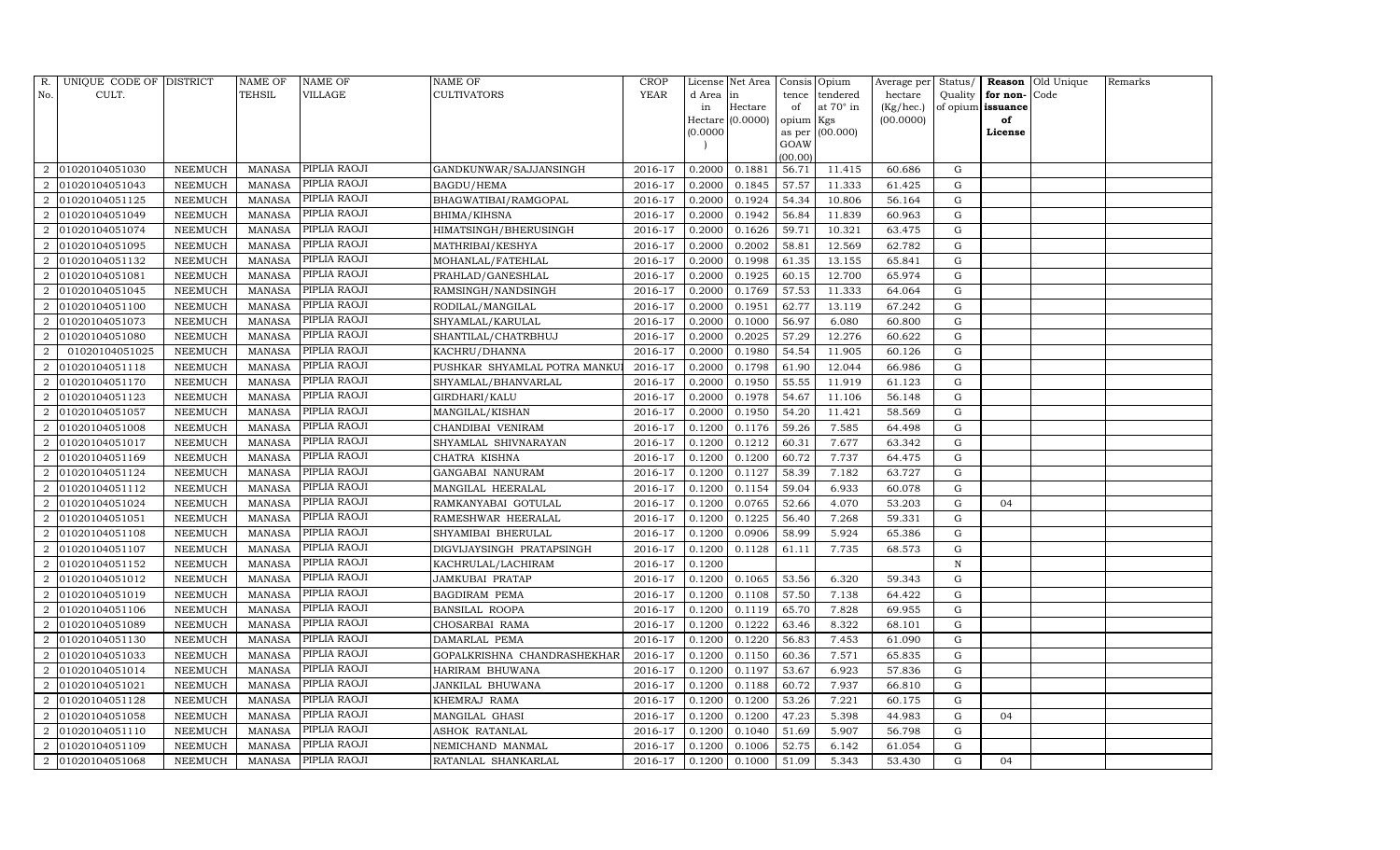| R.                          | UNIQUE CODE OF DISTRICT |                | NAME OF       | NAME OF         | NAME OF                      | <b>CROP</b> |          | License Net Area |           | Consis Opium     | Average per | Status/     |                   | Reason Old Unique | Remarks |
|-----------------------------|-------------------------|----------------|---------------|-----------------|------------------------------|-------------|----------|------------------|-----------|------------------|-------------|-------------|-------------------|-------------------|---------|
| No.                         | CULT.                   |                | TEHSIL        | VILLAGE         | <b>CULTIVATORS</b>           | <b>YEAR</b> | d Area   | in               | tence     | tendered         | hectare     | Quality     | for non-Code      |                   |         |
|                             |                         |                |               |                 |                              |             | in       | Hectare          | of        | at $70^\circ$ in | (Kg/hec.)   |             | of opium issuance |                   |         |
|                             |                         |                |               |                 |                              |             |          | Hectare (0.0000) | opium Kgs |                  | (00.0000)   |             | of                |                   |         |
|                             |                         |                |               |                 |                              |             | (0.0000) |                  | GOAW      | as per (00.000)  |             |             | License           |                   |         |
|                             |                         |                |               |                 |                              |             |          |                  | (00.00)   |                  |             |             |                   |                   |         |
| 2                           | 01020104051138          | NEEMUCH        | <b>MANASA</b> | PIPLIA RAOJI    | SWARUPKUNWAR KALYANSINGH     | 2016-17     | 0.1200   | 0.1254           | 56.37     | 7.054            | 56.252      | G           |                   |                   |         |
|                             | 01020104051078          | NEEMUCH        | MANASA        | PIPLIA RAOJI    | GANPATLAL MANGILAL           | 2016-17     | 0.1200   | 0.1223           | 54.64     | 7.564            | 61.848      | G           |                   |                   |         |
| $\mathcal{D}_{\mathcal{L}}$ | 01020104051002          | NEEMUCH        | <b>MANASA</b> | PIPLIA RAOJI    | VARDIBAI MAGNIRAM            | 2016-17     | 0.1200   | 0.1192           | 56.18     | 7.376            | 61.879      | G           |                   |                   |         |
| 2                           | 01020104051075          | NEEMUCH        | <b>MANASA</b> | PIPLIA RAOJI    | BABUSINGH KALYANSINGH        | 2016-17     | 0.1200   | 0.1200           | 56.88     | 7.403            | 61.692      | G           |                   |                   |         |
| $\mathcal{D}_{\mathcal{L}}$ | 01020104051090          | <b>NEEMUCH</b> | <b>MANASA</b> | PIPLIA RAOJI    | <b>BANSILAL HEERA</b>        | 2016-17     | 0.1200   | 0.1172           | 59.01     | 7.452            | 63.584      | G           |                   |                   |         |
| $\mathcal{D}_{\mathcal{L}}$ | 01020104051097          | NEEMUCH        | MANASA        | PIPLIA RAOJI    | LEELABAI BHEEMA              | 2016-17     | 0.1200   | 0.1092           | 64.71     | 7.608            | 69.670      | G           |                   |                   |         |
| $\overline{2}$              | 01020104051070          | NEEMUCH        | <b>MANASA</b> | PIPLIA RAOJI    | MADANLAL SHANKAR JI          | 2016-17     | 0.1200   | 0.1132           | 58.28     | 6.819            | 60.239      | G           |                   |                   |         |
| $\overline{2}$              | 01020104051052          | <b>NEEMUCH</b> | <b>MANASA</b> | PIPLIA RAOJI    | MODSINGH GUMANSINGH          | 2016-17     | 0.1200   | 0.1149           | 52.57     | 6.654            | 57.911      | G           |                   |                   |         |
| $\mathcal{D}_{\mathcal{L}}$ | 01020104060018          | <b>NEEMUCH</b> | <b>MANASA</b> | <b>SANDEIYA</b> | NIHALCHAND/NANDLAL           | 2016-17     | 0.2000   | 0.1896           | 61.32     | 12.474           | 65.791      | G           |                   |                   |         |
|                             | 01020104060029          | NEEMUCH        | MANASA        | <b>SANDEIYA</b> | JANAKBAI/BHUVANISHANKER      | 2016-17     | 0.2000   | 0.2002           | 63.46     | 13.644           | 68.152      | G           |                   |                   |         |
| $\mathcal{D}_{\alpha}$      | 01020104060012          | NEEMUCH        | <b>MANASA</b> | <b>SANDEIYA</b> | MUKUNDDAS/KISHANDAS          | 2016-17     | 0.2000   | 0.1733           | 58.84     | 11.196           | 64.605      | G           |                   |                   |         |
| $\overline{2}$              | 01020104060016          | NEEMUCH        | MANASA        | <b>SANDEIYA</b> | UDALKUMAR/BHERULAL           | 2016-17     | 0.2000   | 0.1900           | 61.74     | 12.860           | 67.684      | G           |                   |                   |         |
|                             | 01020104060024          | NEEMUCH        | <b>MANASA</b> | <b>SANDEIYA</b> | SURAJMAL/KANHAIYALAL         | 2016-17     | 0.2000   | 0.1901           | 55.78     | 11.913           | 62.667      | G           |                   |                   |         |
| $\mathcal{D}_{\mathcal{L}}$ | 01020104060007          | NEEMUCH        | <b>MANASA</b> | <b>SANDEIYA</b> | MOTYABI/KISHANDAS            | 2016-17     | 0.2000   | 0.1865           | 60.18     | 11.589           | 62.139      | G           |                   |                   |         |
| $\overline{2}$              | 01020104060041          | NEEMUCH        | <b>MANASA</b> | <b>SANDEIYA</b> | MANOHARLAL/LAXMINARAYAN      | 2016-17     | 0.2000   | 0.1899           | 67.42     | 14.418           | 75.924      | G           |                   |                   |         |
| $\mathcal{D}_{\mathcal{L}}$ | 01020104060003          | NEEMUCH        | <b>MANASA</b> | <b>SANDEIYA</b> | RAMCHANDRA GHASI             | 2016-17     | 0.1200   | 0.1151           | 65.41     | 8.307            | 72.172      | G           |                   |                   |         |
|                             | 01020104060008          | NEEMUCH        | <b>MANASA</b> | <b>SANDEIYA</b> | KAMLABAI MANGILAL            | 2016-17     | 0.1200   | 0.0910           | 52.81     | 4.972            | 54.637      | G           | 04                |                   |         |
| $\mathcal{D}_{\mathcal{L}}$ | 01020104060036          | NEEMUCH        | <b>MANASA</b> | <b>SANDEIYA</b> | KAMLABAI RAMCHANDRA          | 2016-17     | 0.1200   | 0.1058           | 63.66     | 7.303            | 69.026      | G           |                   |                   |         |
| $\mathcal{D}_{\mathcal{L}}$ | 01020104060022          | NEEMUCH        | <b>MANASA</b> | <b>SANDEIYA</b> | KARULAL SHAMBHULAL           | 2016-17     | 0.1200   | 0.1099           | 60.76     | 7.760            | 70.610      | G           |                   |                   |         |
| $\mathcal{D}_{\alpha}$      | 01020104060038          | <b>NEEMUCH</b> | <b>MANASA</b> | <b>SANDEIYA</b> | MANNALAL PANNALAL            | 2016-17     | 0.1200   | 0.0930           | 65.67     | 6.539            | 70.312      | G           |                   |                   |         |
|                             | 01020104056008          | NEEMUCH        | <b>MANASA</b> | <b>SARSI</b>    | BANSHILAL/BHUNIRAM           | 2016-17     | 0.2000   | 0.1770           | 56.85     | 10.201           | 57.633      | G           |                   |                   |         |
| $\mathcal{D}_{\alpha}$      | 01020104056027          | NEEMUCH        | <b>MANASA</b> | <b>SARSI</b>    | BHAGVANLAL/BHANWARLAL        | 2016-17     | 0.2000   | 0.1862           | 56.53     | 11.322           | 60.806      | G           |                   |                   |         |
| 2                           | 01020104056004          | NEEMUCH        | MANASA        | <b>SARSI</b>    | KANHAIYALAL/BHUWANIRAM GAARI | 2016-17     | 0.2000   | 0.1736           | 58.33     | 10.849           | 62.494      | G           |                   |                   |         |
| $\mathcal{D}_{\mathcal{L}}$ | 01020104056009          | <b>NEEMUCH</b> | <b>MANASA</b> | <b>SARSI</b>    | KANHAIYALAL/BHUVANIRAM       | 2016-17     | 0.2000   | 0.1908           | 61.49     | 12.157           | 63.716      | G           |                   |                   |         |
| $\overline{2}$              | 01020104056001          | <b>NEEMUCH</b> | <b>MANASA</b> | SARSI           | HARISINGH/KANWARLAL          | 2016-17     | 0.2000   | 0.1892           | 59.00     | 11.505           | 60.809      | G           |                   |                   |         |
| 2                           | 01020104056006          | NEEMUCH        | <b>MANASA</b> | <b>SARSI</b>    | KARULAL/BHUVANIRAM           | 2016-17     | 0.2000   | 0.1883           | 64.77     | 12.316           | 65.406      | G           |                   |                   |         |
| 2                           | 01020104056019          | NEEMUCH        | <b>MANASA</b> | <b>SARSI</b>    | OMPRAKASH/MANGILAL           | 2016-17     | 0.2000   | 0.1872           | 61.26     | 11.753           | 62.783      | G           |                   |                   |         |
|                             | 01020104056033          | <b>NEEMUCH</b> | <b>MANASA</b> | SARSI           | INDRASINGH/MOHANLAL          | 2016-17     | 0.2000   | 0.1791           | 58.50     | 10.889           | 60.798      | $\mathbf G$ |                   |                   |         |
| $\mathcal{D}_{\mathcal{L}}$ | 01020104056005          | NEEMUCH        | <b>MANASA</b> | <b>SARSI</b>    | RAMESHWAR/GENDMAL            | 2016-17     | 0.2000   | 0.1893           | 52.77     | 10.471           | 55.314      | G           | 04                |                   |         |
| $\mathcal{D}_{\mathcal{L}}$ | 01020104056030          | NEEMUCH        | <b>MANASA</b> | <b>SARSI</b>    | TULSIRAM/PRABHULAL           | 2016-17     | 0.2000   | 0.1305           | 56.27     | 7.878            | 60.368      | G           |                   |                   |         |
| $\overline{2}$              | 01020104056022          | NEEMUCH        | <b>MANASA</b> | <b>SARSI</b>    | RAMSINGH NANALAL             | 2016-17     | 0.2000   | 0.1906           | 52.07     | 10.392           | 54.523      | G           | 04                |                   |         |
|                             | 01020104056026          | NEEMUCH        | <b>MANASA</b> | <b>SARSI</b>    | KARULAL/BHUVANIRAM KACHAWA   | 2016-17     | 0.2000   | 0.1828           | 59.37     | 11.577           | 63.332      | G           |                   |                   |         |
| $\mathcal{D}_{\mathcal{L}}$ | 01020104056018          | NEEMUCH        | <b>MANASA</b> | <b>SARSI</b>    | KISHORE/CHUNNILAL            | 2016-17     | 0.2000   | 0.1664           | 53.99     | 9.518            | 57.200      | G           |                   |                   |         |
| 2                           | 01020104056007          | NEEMUCH        | <b>MANASA</b> | <b>SARSI</b>    | RAMNARAYAN CHAGNIBAI         | 2016-17     | 0.1200   | 0.1185           | 56.78     | 6.611            | 55.789      | G           | 04                |                   |         |
| $\mathcal{D}_{\mathcal{L}}$ | 01020104056017          | <b>NEEMUCH</b> | <b>MANASA</b> | <b>SARSI</b>    | DHANNALAL BHANWARLAL         | 2016-17     | 0.1200   | 0.0948           | 67.83     | 7.054            | 74.409      | G           |                   |                   |         |
| 2                           | 01020104056028          | <b>NEEMUCH</b> | <b>MANASA</b> | <b>SARSI</b>    | GANGARAM DAYARAM             | 2016-17     | 0.1200   | 0.1150           | 56.76     | 6.933            | 60.287      | G           |                   |                   |         |
| 2                           | 01020104056015          | NEEMUCH        | <b>MANASA</b> | SARSI           | RAMESHCHANDRA BHERULAL       | 2016-17     | 0.1200   | 0.0990           | 57.25     | 5.954            | 60.141      | G           |                   |                   |         |
| 2                           | 01020104056034          | <b>NEEMUCH</b> | <b>MANASA</b> | <b>SARSI</b>    | RAMCHANDRA GENDMAL           | 2016-17     | 0.1200   | 0.1100           | 61.16     | 6.754            | 61.400      | G           |                   |                   |         |
| $\mathcal{D}_{\mathcal{L}}$ | 01020104056002          | <b>NEEMUCH</b> | <b>MANASA</b> | <b>SARSI</b>    | RATANLAL BHERU               | 2016-17     | 0.1200   | 0.0968           | 58.67     | 5.741            | 59.308      | $\mathbf G$ |                   |                   |         |
| $\overline{a}$              | 01020104062071          | NEEMUCH        | MANASA        | <b>SHESHPUR</b> | BADRILAL/RAMPRAHLAD          | 2016-17     | 0.2000   | 0.1996           | 59.06     | 12.462           | 62.435      | G           |                   |                   |         |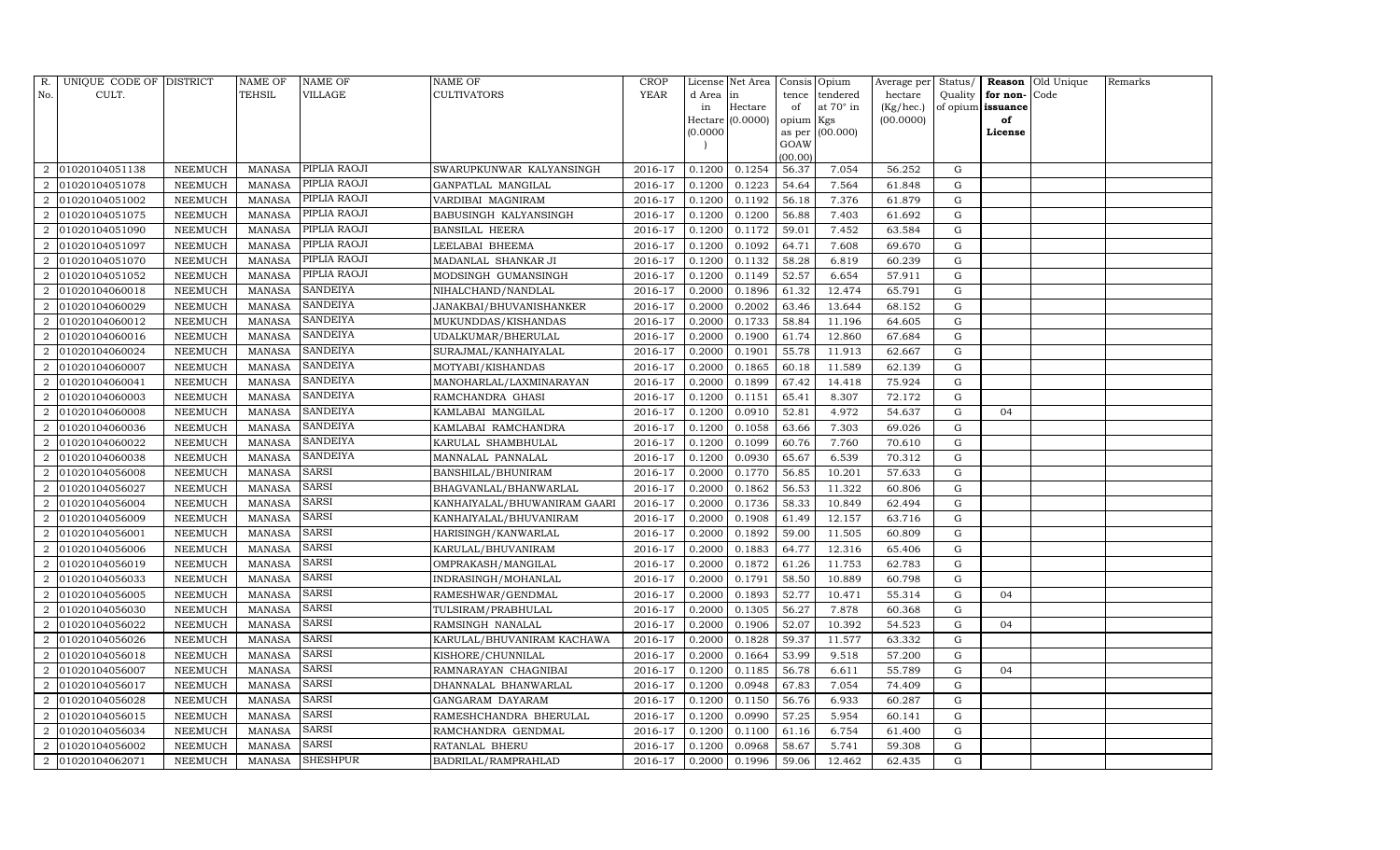| R.                          | UNIQUE CODE OF DISTRICT |                 | <b>NAME OF</b> | NAME OF         | NAME OF              | <b>CROP</b> |           | License Net Area |           | Consis Opium    | Average per Status/ |           |          | Reason Old Unique | Remarks |
|-----------------------------|-------------------------|-----------------|----------------|-----------------|----------------------|-------------|-----------|------------------|-----------|-----------------|---------------------|-----------|----------|-------------------|---------|
| No.                         | CULT.                   |                 | TEHSIL         | VILLAGE         | CULTIVATORS          | <b>YEAR</b> | d Area in |                  | tence     | tendered        | hectare             | Quality   | for non- | Code              |         |
|                             |                         |                 |                |                 |                      |             | in        | Hectare          | of        | at 70° in       | (Kg/hec.)           | of opium  | issuance |                   |         |
|                             |                         |                 |                |                 |                      |             |           | Hectare (0.0000) | opium Kgs |                 | (00.0000)           |           | of       |                   |         |
|                             |                         |                 |                |                 |                      |             | (0.0000)  |                  | GOAW      | as per (00.000) |                     |           | License  |                   |         |
|                             |                         |                 |                |                 |                      |             |           |                  | (00.00)   |                 |                     |           |          |                   |         |
| 2                           | 01020104062053          | ${\tt NEEMUCH}$ | <b>MANASA</b>  | <b>SHESHPUR</b> | CHAGANLAL/BHAGIRATH  | 2016-17     | 0.2000    | 0.2020           | 60.98     | 12.518          | 61.970              | G         |          |                   |         |
|                             | 01020104062028          | ${\tt NEEMUCH}$ | <b>MANASA</b>  | <b>SHESHPUR</b> | DEVILAL VARDICHAND   | 2016-17     | 0.2000    | 0.1904           | 63.13     | 11.282          | 59.254              | G         |          |                   |         |
| $\mathcal{D}_{\mathcal{L}}$ | 01020104062067          | NEEMUCH         | <b>MANASA</b>  | SHESHPUR        | HIRALAL/BHAGATRAM    | 2016-17     | 0.2000    | 0.2016           | 62.15     | 13.353          | 66.235              | G         |          |                   |         |
| $\overline{2}$              | 01020104062008          | NEEMUCH         | <b>MANASA</b>  | SHESHPUR        | SUKHIBAI/VAJERAM     | 2016-17     | 0.2000    | 0.1815           | 59.41     | 11.500          | 63.361              | ${\rm G}$ |          |                   |         |
| $\mathcal{D}_{\mathcal{L}}$ | 01020104062050          | NEEMUCH         | <b>MANASA</b>  | <b>SHESHPUR</b> | KISHANLAL/BHUWANILAL | 2016-17     | 0.2000    | 0.1861           | 65.33     | 13.178          | 70.811              | G         |          |                   |         |
| $\mathcal{D}_{\mathcal{L}}$ | 01020104062022          | NEEMUCH         | <b>MANASA</b>  | SHESHPUR        | BADRILAL/KANHAIYALAL | 2016-17     | 0.2000    | 0.0988           | 60.13     | 6.752           | 68.340              | ${\rm G}$ |          |                   |         |
| $\overline{2}$              | 01020104062056          | NEEMUCH         | <b>MANASA</b>  | <b>SHESHPUR</b> | GOPAL/BAPULAL        | 2016-17     | 0.2000    | 0.1924           | 59.16     | 11.739          | 61.014              | G         |          |                   |         |
| $\overline{2}$              | 01020104062023          | NEEMUCH         | <b>MANASA</b>  | <b>SHESHPUR</b> | SHAMBHULAL/PURALAL   | 2016-17     | 0.2000    | 0.1980           | 61.09     | 12.585          | 63.561              | G         |          |                   |         |
| $\mathcal{D}_{\mathcal{L}}$ | 01020104062063          | NEEMUCH         | <b>MANASA</b>  | <b>SHESHPUR</b> | VARDICHAND/BHAGATRAM | 2016-17     | 0.2000    | 0.1843           | 61.08     | 12.007          | 65.149              | G         |          |                   |         |
|                             | 01020104062079          | NEEMUCH         | <b>MANASA</b>  | <b>SHESHPUR</b> | GHISALAL/BAPULAL     | 2016-17     | 0.2000    | 0.1964           | 60.57     | 12.962          | 65.998              | G         |          |                   |         |
| $\mathcal{D}_{\alpha}$      | 01020104062012          | NEEMUCH         | <b>MANASA</b>  | <b>SHESHPUR</b> | MULCHANDRA KESHURAM  | 2016-17     | 0.1200    | 0.0999           | 59.97     | 6.759           | 67.658              | G         |          |                   |         |
| 2                           | 01020104062078          | NEEMUCH         | <b>MANASA</b>  | SHESHPUR        | KARULAL MANGILAL     | 2016-17     | 0.1200    | 0.1232           | 58.46     | 7.090           | 57.549              | G         |          |                   |         |
|                             | 01020104062051          | NEEMUCH         | <b>MANASA</b>  | <b>SHESHPUR</b> | PRABHUBAI BAPULAL    | 2016-17     | 0.1200    | 0.0875           | 56.18     | 5.610           | 64.114              | G         |          |                   |         |
| $\mathcal{D}_{\mathcal{L}}$ | 01020104062031          | NEEMUCH         | <b>MANASA</b>  | SHESHPUR        | MADANLAL BHAGIRATH   | 2016-17     | 0.1200    | 0.1163           | 59.37     | 7.752           | 66.655              | G         |          |                   |         |
| $\overline{2}$              | 01020104062037          | NEEMUCH         | <b>MANASA</b>  | SHESHPUR        | MOHANBAI RAMCHANDRA  | 2016-17     | 0.1200    | 0.1184           | 58.44     | 7.021           | 59.299              | ${\rm G}$ |          |                   |         |
| $\mathcal{D}_{\mathcal{L}}$ | 01020104048114          | NEEMUCH         | <b>MANASA</b>  | UCHED           | DEVILAL BHAGWANLAL   | 2016-17     | 0.2000    | 0.1807           | 59.68     | 11.902          | 65.866              | ${\rm G}$ |          |                   |         |
|                             | 01020104048054          | NEEMUCH         | <b>MANASA</b>  | UCHED           | BHAGATRAM ONKARLAL   | 2016-17     | 0.2000    | 0.1838           | 59.17     | 11.817          | 64.293              | ${\rm G}$ |          |                   |         |
| $\mathcal{D}_{\mathcal{L}}$ | 01020104048050          | NEEMUCH         | <b>MANASA</b>  | UCHED           | BHAGWANLAL MANGILAL  | 2016-17     | 0.2000    | 0.1620           | 62.04     | 11.149          | 68.821              | G         |          |                   |         |
| $\mathcal{D}_{\mathcal{L}}$ | 01020104048086          | NEEMUCH         | <b>MANASA</b>  | <b>UCHED</b>    | BHAGVAN/BHANVARALAL  | 2016-17     | 0.2000    | 0.1920           | 61.77     | 13.042          | 67.927              | ${\rm G}$ |          |                   |         |
| $\mathcal{D}_{\mathcal{L}}$ | 01020104048004          | NEEMUCH         | <b>MANASA</b>  | UCHED           | BHERULAL/NARAYAN     | 2016-17     | 0.2000    | 0.1804           | 57.99     | 11.888          | 65.898              | G         |          |                   |         |
|                             | 01020104048093          | NEEMUCH         | <b>MANASA</b>  | UCHED           | BHOLARAM/HABU        | 2016-17     | 0.2000    | 0.1980           | 59.53     | 13.105          | 66.187              | G         |          |                   |         |
| $\mathcal{D}_{\mathcal{L}}$ | 01020104048088          | NEEMUCH         | <b>MANASA</b>  | UCHED           | CHANDMAL/BHUWANILAL  | 2016-17     | 0.2000    | 0.1673           | 61.44     | 12.112          | 72.397              | G         |          |                   |         |
| 2                           | 01020104048002          | NEEMUCH         | MANASA         | UCHED           | CHANDMAL/CHAINRAM    | 2016-17     | 0.2000    | 0.1627           | 60.02     | 10.058          | 61.819              | G         |          |                   |         |
| $\mathcal{D}_{\mathcal{L}}$ | 01020104048005          | NEEMUCH         | <b>MANASA</b>  | UCHED           | CHOGAMAL KASHIRAM    | 2016-17     | 0.2000    | 0.1725           | 59.73     | 11.221          | 65.049              | G         |          |                   |         |
| $\overline{2}$              | 01020104048116          | NEEMUCH         | <b>MANASA</b>  | UCHED           | CHOTHMAL/PHULCHAND   | 2016-17     | 0.2000    | 0.1901           | 61.36     | 12.588          | 66.218              | ${\rm G}$ |          |                   |         |
| 2                           | 01020104048031          | NEEMUCH         | <b>MANASA</b>  | UCHED           | DHANNA/GULABH        | 2016-17     | 0.2000    | 0.1945           | 59.28     | 12.525          | 64.396              | G         |          |                   |         |
| 2                           | 01020104048008          | NEEMUCH         | <b>MANASA</b>  | UCHED           | TULSIRAM MULCHANDRA  | 2016-17     | 0.2000    | 0.1931           | 61.20     | 13.027          | 67.462              | G         |          |                   |         |
|                             | 01020104048080          | NEEMUCH         | <b>MANASA</b>  | UCHED           | GHANSHYAM PRABHULAL  | 2016-17     | 0.2000    | 0.1799           | 62.75     | 12.012          | 66.770              | ${\rm G}$ |          |                   |         |
| $\mathcal{D}_{\mathcal{L}}$ | 01020104048070          | NEEMUCH         | <b>MANASA</b>  | <b>UCHED</b>    | HAJARILAL/BHAVSINGH  | 2016-17     | 0.2000    | 0.1986           | 57.13     | 12.291          | 61.888              | G         |          |                   |         |
| $\mathcal{D}_{\mathcal{L}}$ | 01020104048040          | NEEMUCH         | <b>MANASA</b>  | UCHED           | RAMIBAI HIRALAL      | 2016-17     | 0.2000    | 0.1915           | 61.91     | 12.736          | 66.507              | ${\rm G}$ |          |                   |         |
| $\overline{2}$              | 01020104048022          | NEEMUCH         | <b>MANASA</b>  | UCHED           | HEERA/DHANNA         | 2016-17     | 0.2000    | 0.1980           | 58.82     | 12.487          | 63.066              | G         |          |                   |         |
|                             | 01020104048045          | NEEMUCH         | <b>MANASA</b>  | UCHED           | JAGDISH/HIRALAL      | 2016-17     | 0.2000    | 0.1887           | 61.91     | 12.285          | 65.103              | G         |          |                   |         |
| $\mathcal{D}_{\mathcal{L}}$ | 01020104048104          | NEEMUCH         | <b>MANASA</b>  | UCHED           | NANDUBAI KANHAIYALAL | 2016-17     | 0.2000    | 0.1832           | 60.02     | 11.481          | 62.669              | G         |          |                   |         |
| 2                           | 01020104048117          | NEEMUCH         | <b>MANASA</b>  | UCHED           | KANWARLAL FULCHAND   | 2016-17     | 0.2000    | 0.1924           | 62.18     | 12.969          | 67.406              | ${\rm G}$ |          |                   |         |
| $\mathcal{D}_{\mathcal{L}}$ | 01020104048046          | NEEMUCH         | <b>MANASA</b>  | UCHED           | KESRIMAL PUNAMCHAND  | 2016-17     | 0.2000    | 0.1879           | 61.11     | 12.178          | 64.811              | ${\rm G}$ |          |                   |         |
| 2                           | 01020104048009          | NEEMUCH         | <b>MANASA</b>  | UCHED           | KESURAM/KHIMA        | 2016-17     | 0.2000    | 0.1938           | 62.35     | 12.844          | 66.275              | ${\rm G}$ |          |                   |         |
| 2                           | 01020104048026          | NEEMUCH         | <b>MANASA</b>  | UCHED           | KISHANLAL/AMARA      | 2016-17     | 0.2000    | 0.1988           | 56.72     | 12.535          | 63.053              | G         |          |                   |         |
| 2                           | 01020104048029          | <b>NEEMUCH</b>  | <b>MANASA</b>  | UCHED           | KISANLAL/SOJI        | 2016-17     | 0.2000    | 0.2044           | 60.65     | 12.970          | 63.454              | ${\rm G}$ |          |                   |         |
| $\mathcal{D}_{\mathcal{L}}$ | 01020104048106          | NEEMUCH         | <b>MANASA</b>  | UCHED           | LALCHAND/HIRALAL     | 2016-17     | 0.2000    | 0.1889           | 61.81     | 12.433          | 65.818              | G         |          |                   |         |
| $\overline{a}$              | 01020104048084          | NEEMUCH         | MANASA         | <b>UCHED</b>    | LAXMINARAYAN/HIRALAL | 2016-17     | 0.2000    | 0.1832           | 61.36     | 11.956          | 65.262              | G         |          |                   |         |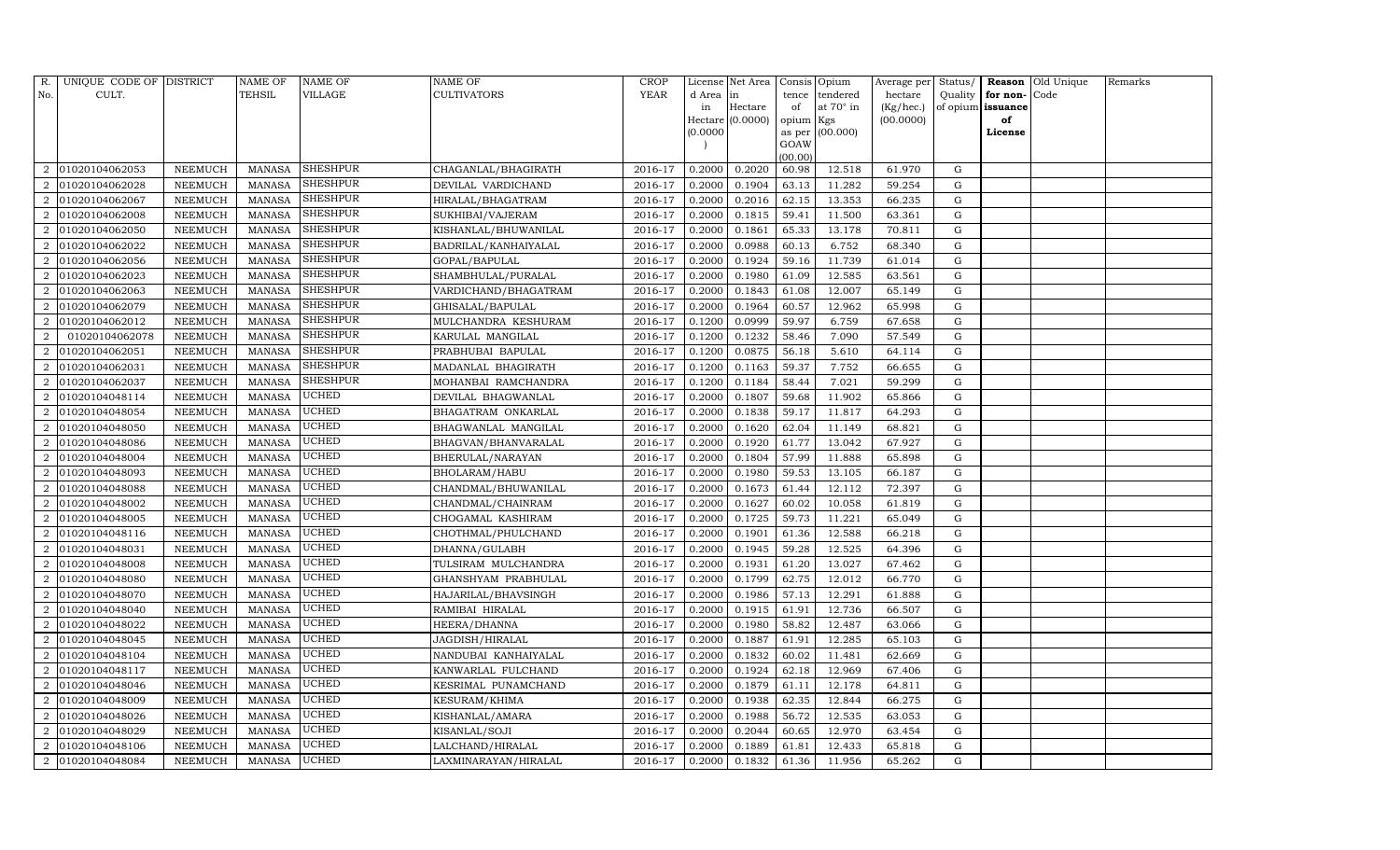| R.                          | UNIQUE CODE OF DISTRICT |                | <b>NAME OF</b> | NAME OF         | <b>NAME OF</b>               | <b>CROP</b> |           | License Net Area |                 | Consis Opium | Average per | Status/     | Reason            | Old Unique | Remarks |
|-----------------------------|-------------------------|----------------|----------------|-----------------|------------------------------|-------------|-----------|------------------|-----------------|--------------|-------------|-------------|-------------------|------------|---------|
| No.                         | CULT.                   |                | TEHSIL         | VILLAGE         | <b>CULTIVATORS</b>           | <b>YEAR</b> | d Area in |                  | tence           | tendered     | hectare     | Quality     | for non-          | Code       |         |
|                             |                         |                |                |                 |                              |             | in        | Hectare          | of              | at 70° in    | (Kg/hec.)   |             | of opium issuance |            |         |
|                             |                         |                |                |                 |                              |             |           | Hectare (0.0000) | opium Kgs       |              | (00.0000)   |             | of                |            |         |
|                             |                         |                |                |                 |                              |             | (0.0000)  |                  | as per          | (00.000)     |             |             | License           |            |         |
|                             |                         |                |                |                 |                              |             |           |                  | GOAW<br>(00.00) |              |             |             |                   |            |         |
| 2                           | 01020104048115          | NEEMUCH        | <b>MANASA</b>  | UCHED           | LAXMINARAYAN/PHOOLCHAND      | 2016-17     | 0.2000    | 0.1998           | 59.01           | 12.763       | 63.879      | G           |                   |            |         |
|                             | 01020104048122          | NEEMUCH        | <b>MANASA</b>  | UCHED           | MADANLAL/LAXMAN              | 2016-17     | 0.2000    | 0.1987           | 55.20           | 12.034       | 60.564      | G           |                   |            |         |
| $\overline{2}$              | 01020104048068          | NEEMUCH        | <b>MANASA</b>  | UCHED           | MANSINGH/SOJI                | 2016-17     | 0.2000    | 0.1869           | 62.41           | 12.562       | 67.212      | G           |                   |            |         |
| 2                           | 01020104048048          | NEEMUCH        | <b>MANASA</b>  | UCHED           | MANGILAL/KANHAIYALAL TEJAWAT | 2016-17     | 0.2000    | 0.1845           | 62.60           | 12.332       | 66.840      | ${\rm G}$   |                   |            |         |
| $\overline{2}$              | 01020104048049          | <b>NEEMUCH</b> | <b>MANASA</b>  | UCHED           | MANGILAL/KANHAIYALAL GOYAL   | 2016-17     | 0.2000    | 0.1878           | 61.51           | 11.845       | 63.072      | ${\rm G}$   |                   |            |         |
|                             | 01020104048051          | NEEMUCH        | <b>MANASA</b>  | UCHED           | MANGILAL/SHYAMLAL            | 2016-17     | 0.2000    | 0.1277           | 57.88           | 8.252        | 64.620      | G           |                   |            |         |
| $\overline{2}$              | 01020104048095          | NEEMUCH        | <b>MANASA</b>  | UCHED           | MANOHARLAL/PANNALAL          | 2016-17     | 0.2000    | 0.1489           | 61.51           | 10.158       | 68.220      | ${\rm G}$   |                   |            |         |
| 2                           | 01020104048012          | NEEMUCH        | <b>MANASA</b>  | UCHED           | MOHANBAI MODIRAM             | 2016-17     | 0.2000    | 0.1674           | 56.52           | 9.915        | 59.229      | ${\rm G}$   |                   |            |         |
| $\overline{2}$              | 01020104048044          | <b>NEEMUCH</b> | <b>MANASA</b>  | UCHED           | MUNNALAL PANNALAL            | 2016-17     | 0.2000    | 0.1935           | 59.94           | 12.759       | 65.938      | $\mathbf G$ |                   |            |         |
|                             | 01020104048007          | NEEMUCH        | <b>MANASA</b>  | UCHED           | CHANDMAL/PANNALAL            | 2016-17     | 0.2000    | 0.1926           | 59.84           | 12.669       | 65.779      | ${\rm G}$   |                   |            |         |
| $\mathcal{D}_{\alpha}$      | 01020104048032          | NEEMUCH        | <b>MANASA</b>  | UCHED           | PANNALAL/GULAB               | 2016-17     | 0.2000    | 0.1777           | 58.12           | 11.392       | 64.108      | ${\rm G}$   |                   |            |         |
| 2                           | 01020104048024          | NEEMUCH        | <b>MANASA</b>  | UCHED           | PHULCHAND/KASHIRAM           | 2016-17     | 0.2000    | 0.1908           | 62.60           | 12.913       | 67.678      | G           |                   |            |         |
|                             | 01020104048052          | <b>NEEMUCH</b> | <b>MANASA</b>  | UCHED           | PIRULAL/SOJI                 | 2016-17     | 0.2000    | 0.2000           | 62.15           | 12.998       | 64.990      | ${\rm G}$   |                   |            |         |
| $\mathcal{D}_{\mathcal{L}}$ | 01020104048001          | NEEMUCH        | <b>MANASA</b>  | UCHED           | KESHARBAI PRABHULAL          | 2016-17     | 0.2000    | 0.1801           | 60.85           | 11.779       | 65.403      | G           |                   |            |         |
| $\overline{2}$              | 01020104048097          | NEEMUCH        | <b>MANASA</b>  | <b>UCHED</b>    | PRAHLAD/VARDICHAND           | 2016-17     | 0.2000    | 0.1957           | 61.88           | 12.995       | 66.403      | G           |                   |            |         |
| $\overline{2}$              | 01020104048013          | NEEMUCH        | <b>MANASA</b>  | <b>UCHED</b>    | GHANSHYAM/PUNAMCHAND         | 2016-17     | 0.2000    | 0.1873           | 61.17           | 12.662       | 67.603      | G           |                   |            |         |
| $\mathcal{D}$               | 01020104048119          | <b>NEEMUCH</b> | <b>MANASA</b>  | UCHED           | RAJARAM/DHANNALAL            | 2016-17     | 0.2000    | 0.1801           | 60.25           | 11.310       | 62.798      | G           |                   |            |         |
| 2                           | 01020104048041          | NEEMUCH        | MANASA         | UCHED           | RAMCHANDRA/NATHU             | 2016-17     | 0.2000    | 0.1931           | 56.93           | 12.069       | 62.501      | G           |                   |            |         |
| $\mathcal{D}_{\alpha}$      | 01020104048083          | NEEMUCH        | <b>MANASA</b>  | <b>UCHED</b>    | SHAMBHULAL CHOGALAL          | 2016-17     | 0.2000    | 0.1703           | 61.37           | 11.283       | 66.254      | G           |                   |            |         |
| $\overline{2}$              | 01020104048073          | NEEMUCH        | <b>MANASA</b>  | UCHED           | SHAYAMLAL/SOJI               | 2016-17     | 0.2000    | 0.2000           | 60.77           | 13.274       | 66.370      | G           |                   |            |         |
|                             | 01020104048011          | NEEMUCH        | <b>MANASA</b>  | UCHED           | SOJI/ KHIMA                  | 2016-17     | 0.2000    | 0.1945           | 63.05           | 12.943       | 66.545      | G           |                   |            |         |
| $\mathcal{D}_{\mathcal{L}}$ | 01020104048066          | NEEMUCH        | <b>MANASA</b>  | UCHED           | TEJA/SOJI                    | 2016-17     | 0.2000    | 0.1922           | 62.29           | 12.956       | 67.409      | G           |                   |            |         |
| 2                           | 01020104048057          | NEEMUCH        | <b>MANASA</b>  | UCHED           | VISHNULAL RATANLAL           | 2016-17     | 0.2000    | 0.1995           | 61.04           | 13.167       | 66.000      | G           |                   |            |         |
| 2                           | 01020104048058          | NEEMUCH        | <b>MANASA</b>  | UCHED           | KANHAIYALAL/BHERULAL         | 2016-17     | 0.2000    | 0.1910           | 60.67           | 12.481       | 65.346      | G           |                   |            |         |
|                             | 01020104048076          | NEEMUCH        | <b>MANASA</b>  | UCHED           | OMPRAKASH PANNALAL           | 2016-17     | 0.2000    | 0.1797           | 61.62           | 12.403       | 69.021      | G           |                   |            |         |
|                             | 01020104048042          | NEEMUCH        | <b>MANASA</b>  | UCHED           | JAGDISH/SOBHARAM             | 2016-17     | 0.2000    | 0.2080           | 55.72           | 12.601       | 60.582      | G           |                   |            |         |
| $\overline{2}$              | 01020104048091          | NEEMUCH        | <b>MANASA</b>  | UCHED           | JAGDISH/CHAGANLAL            | 2016-17     | 0.2000    | 0.1779           | 56.76           | 10.533       | 59.207      | ${\rm G}$   |                   |            |         |
| $\overline{2}$              | 01020104048125          | <b>NEEMUCH</b> | <b>MANASA</b>  | UCHED           | MANNA/HIRA                   | 2016-17     | 0.2000    | 0.1871           | 60.60           | 12.033       | 64.313      | $\mathbf G$ |                   |            |         |
|                             | 01020104048126          | NEEMUCH        | <b>MANASA</b>  | UCHED           | RODILAL/KISANLAL             | 2016-17     | 0.2000    | 0.1974           | 62.10           | 13.112       | 66.424      | ${\rm G}$   |                   |            |         |
| $\overline{2}$              | 01020104048047          | NEEMUCH        | <b>MANASA</b>  | UCHED           | MULCHAND/NATHU               | 2016-17     | 0.2000    | 0.1964           | 58.52           | 12.423       | 63.254      | ${\rm G}$   |                   |            |         |
| 2                           | 01020104048006          | NEEMUCH        | <b>MANASA</b>  | UCHED           | RAMESHCHANDRA/CHUNNILAL      | 2016-17     | 0.2000    | 0.1830           | 58.25           | 11.758       | 64.251      | $\mathbf G$ |                   |            |         |
| $\overline{2}$              | 01020104048053          | <b>NEEMUCH</b> | <b>MANASA</b>  | UCHED           | DAULATRAM CHAINRAM           | 2016-17     | 0.1200    | 0.1143           | 60.22           | 7.519        | 65.783      | $\mathbf G$ |                   |            |         |
|                             | 01020104048110          | NEEMUCH        | <b>MANASA</b>  | UCHED           | SITABAI VARDA                | 2016-17     | 0.1200    | 0.1081           | 57.68           | 6.567        | 60.749      | ${\rm G}$   |                   |            |         |
| 2                           | 01020104048060          | NEEMUCH        | <b>MANASA</b>  | <b>UCHED</b>    | LAXMINARAYAN BHERULAL        | 2016-17     | 0.1200    | 0.1081           | 60.32           | 7.126        | 65.920      | ${\rm G}$   |                   |            |         |
| 3                           | 01020104098004          | NEEMUCH        | <b>MANASA</b>  | ABAKHEDI        | DHAPUBAI/GHISALAL            | 2016-17     | 0.2000    | 0.1847           | 58.09           | 11.776       | 63.757      | ${\rm G}$   |                   |            |         |
| 3                           | 01020104098016          | <b>NEEMUCH</b> | <b>MANASA</b>  | ABAKHEDI        | JITENDRA KUMAR SEWA JI       | 2016-17     | 0.2000    | 0.1935           | 59.86           | 12.237       | 63.240      | ${\rm G}$   |                   |            |         |
| 3                           | 01020104098008          | NEEMUCH        | <b>MANASA</b>  | <b>ABAKHEDI</b> | RAMESHCHANDRA/GISHALAL       | 2016-17     | 0.2000    | 0.1668           | 58.74           | 10.447       | 62.632      | G           |                   |            |         |
| 3                           | 01020104098014          | NEEMUCH        | <b>MANASA</b>  | <b>ABAKHEDI</b> | RANGLAL/GENDMAL              | 2016-17     | 0.2000    | 0.1801           | 64.67           | 12.574       | 69.817      | G           |                   |            |         |
| 3                           | 01020104098019          | NEEMUCH        | <b>MANASA</b>  | ABAKHEDI        | PRABHULAL HEERA              | 2016-17     | 0.2000    | 0.1884           | 58.69           | 11.621       | 61.683      | G           |                   |            |         |
| 3                           | 01020104098012          | <b>NEEMUCH</b> | MANASA         | <b>ABAKHEDI</b> | SUNDARBAI/BHERULAL           | 2016-17     | 0.2000    | 0.1870           | 61.41           | 12.212       | 65.305      | G           |                   |            |         |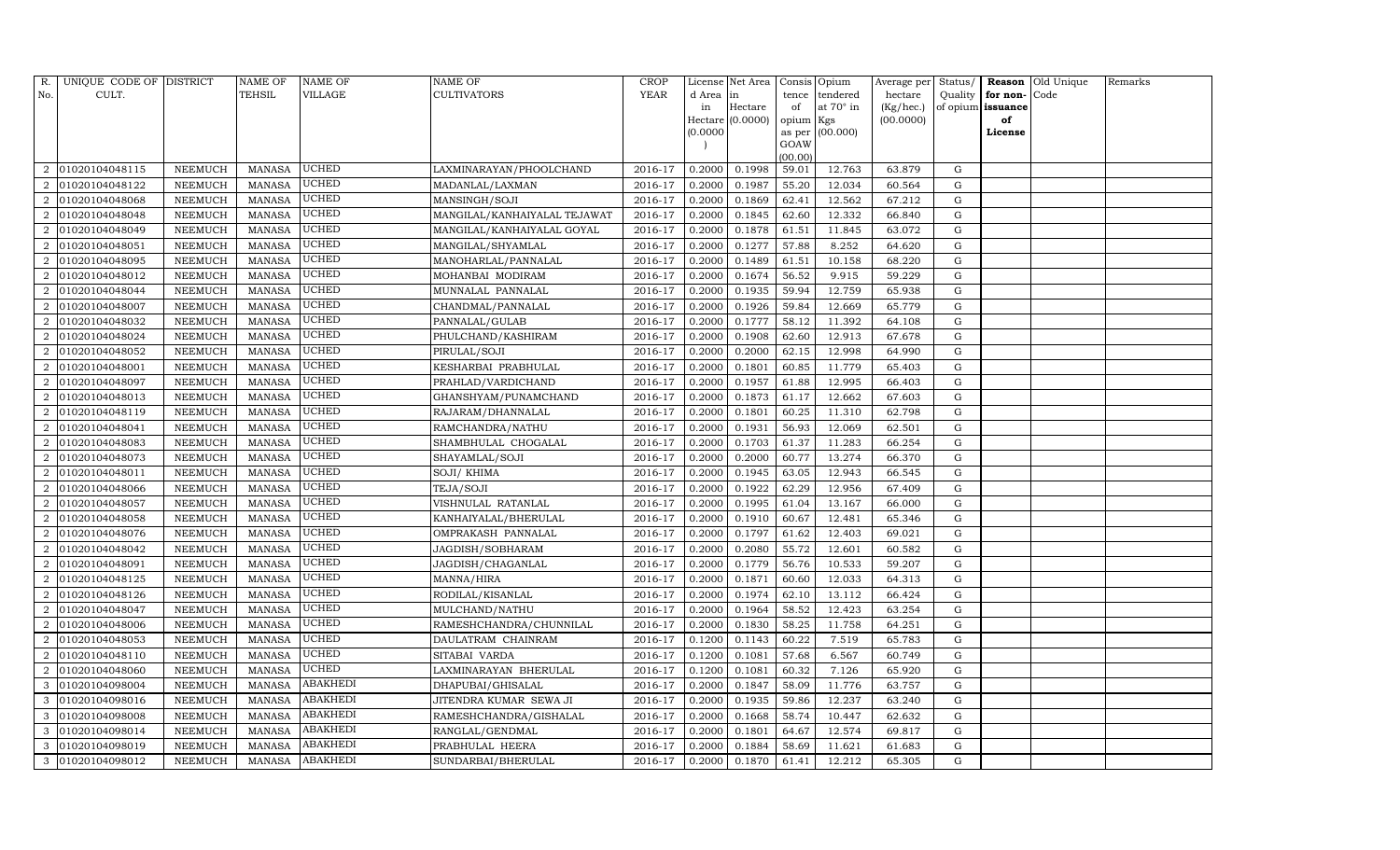| R.  | UNIQUE CODE OF DISTRICT |                | NAME OF       | NAME OF          | NAME OF                       | CROP        |           | License Net Area |           | Consis Opium    | Average per Status/ |             |          | Reason Old Unique | Remarks |
|-----|-------------------------|----------------|---------------|------------------|-------------------------------|-------------|-----------|------------------|-----------|-----------------|---------------------|-------------|----------|-------------------|---------|
| No. | CULT.                   |                | TEHSIL        | VILLAGE          | CULTIVATORS                   | <b>YEAR</b> | d Area in |                  | tence     | tendered        | hectare             | Quality     | for non- | Code              |         |
|     |                         |                |               |                  |                               |             | in        | Hectare          | of        | at 70° in       | (Kg/hec.)           | of opium    | issuance |                   |         |
|     |                         |                |               |                  |                               |             |           | Hectare (0.0000) | opium Kgs |                 | (00.0000)           |             | of       |                   |         |
|     |                         |                |               |                  |                               |             | (0.0000)  |                  | GOAW      | as per (00.000) |                     |             | License  |                   |         |
|     |                         |                |               |                  |                               |             |           |                  | (00.00)   |                 |                     |             |          |                   |         |
| 3   | 01020104098003          | NEEMUCH        | <b>MANASA</b> | ABAKHEDI         | MOHANLAL/HIRA                 | 2016-17     | 0.2000    | 0.1982           | 60.85     | 12.674          | 63.946              | G           |          |                   |         |
|     | 01020104098009          | NEEMUCH        | <b>MANASA</b> | <b>ABAKHEDI</b>  | PARBHABAI/RAMPRASAD           | 2016-17     | 0.2000    | 0.1936           | 59.91     | 12.273          | 63.394              | G           |          |                   |         |
| 3   | 01020104098013          | NEEMUCH        | <b>MANASA</b> | ABAKHEDI         | LAXMINARAYAN PREMCHANDRA URF  | 2016-17     | 0.2000    | 0.1800           | 56.05     | 10.906          | 60.589              | G           |          |                   |         |
| 3   | 01020104098002          | NEEMUCH        | <b>MANASA</b> | <b>ABAKHEDI</b>  | RAMESHCHANDRA BHERU           | 2016-17     | 0.1200    | 0.1142           | 64.42     | 8.522           | 74.623              | ${\rm G}$   |          |                   |         |
| 3   | 01020104098011          | NEEMUCH        | <b>MANASA</b> | ABAKHEDI         | RAMLAL BHONA                  | 2016-17     | 0.1200    | 0.1156           | 61.14     | 7.337           | 63.469              | G           |          |                   |         |
| 3   | 01020104088054          | NEEMUCH        | <b>MANASA</b> | ACHALPURA        | BHAGIRATH/MODA                | 2016-17     | 0.2000    | 0.1458           | 60.32     | 9.720           | 66.667              | $\mathbf G$ |          |                   |         |
| 3   | 01020104088055          | NEEMUCH        | <b>MANASA</b> | <b>ACHALPURA</b> | DHANGIR D.P. BHERUGIR/MANGUGI | 2016-17     | 0.2000    | 0.1925           | 57.38     | 12.501          | 64.940              | G           |          |                   |         |
| 3   | 01020104088041          | NEEMUCH        | <b>MANASA</b> | <b>ACHALPURA</b> | KISHANLAL HIRALAL             | 2016-17     | 0.2000    | 0.1235           | 68.04     | 8.631           | 69.887              | G           |          |                   |         |
| 3   | 01020104088024          | <b>NEEMUCH</b> | <b>MANASA</b> | ACHALPURA        | KISHANLAL LAKHMICHAND         | 2016-17     | 0.2000    | 0.1008           | 66.39     | 6.516           | 64.643              | G           |          |                   |         |
| 3   | 01020104088005          | NEEMUCH        | <b>MANASA</b> | <b>ACHALPURA</b> | MANGUGIR/BHERUGIR             | 2016-17     | 0.2000    | 0.1710           | 49.86     | 8.861           | 51.819              | G           | 04       |                   |         |
| 3   | 01020104088001          | NEEMUCH        | <b>MANASA</b> | <b>ACHALPURA</b> | MOHANLAL/HEERALAL             | 2016-17     | 0.2000    | 0.1989           | 55.85     | 12.175          | 61.212              | ${\rm G}$   |          |                   |         |
| 3   | 01020104088031          | NEEMUCH        | MANASA        | <b>ACHALPURA</b> | SURAJMAL/HIRALAL              | 2016-17     | 0.2000    | 0.1213           | 67.05     | 8.525           | 70.280              | G           |          |                   |         |
|     | 01020104088011          | <b>NEEMUCH</b> | <b>MANASA</b> | <b>ACHALPURA</b> | DEVILAL/DAYARAM               | 2016-17     | 0.2000    | 0.1541           | 53.41     | 8.950           | 58.079              | G           |          |                   |         |
| 3   | 01020104088062          | NEEMUCH        | MANASA        | <b>ACHALPURA</b> | KACHRU GIR/MANGU GIR          | 2016-17     | 0.2000    | 0.1750           | 53.07     | 9.211           | 52.634              | G           | 04       |                   |         |
| 3   | 01020104088042          | NEEMUCH        | MANASA        | <b>ACHALPURA</b> | KOSHALYABAI/KANWARLAL         | 2016-17     | 0.2000    | 0.1520           | 56.90     | 9.120           | 60.000              | G           |          |                   |         |
| 3   | 01020104088089          | NEEMUCH        | <b>MANASA</b> | <b>ACHALPURA</b> | DURGASHANKAR/KHEMRAJ          | 2016-17     | 0.2000    | 0.1800           | 56.40     | 11.014          | 61.189              | G           |          |                   |         |
|     | 01020104088017          | <b>NEEMUCH</b> | <b>MANASA</b> | <b>ACHALPURA</b> | SATYANARYAN BAPULAL           | 2016-17     | 0.2000    | 0.1720           | 58.27     | 10.605          | 61.657              | G           |          |                   |         |
| 3   | 01020104088020          | NEEMUCH        | MANASA        | <b>ACHALPURA</b> | SHAMBHULAL BHANVARLAL         | 2016-17     | 0.2000    | 0.1499           | 51.51     | 8.676           | 57.879              | G           |          |                   |         |
| 3   | 01020104088030          | NEEMUCH        | <b>MANASA</b> | <b>ACHALPURA</b> | GHISALAL/NARAYAN              | 2016-17     | 0.2000    | 0.1916           | 62.21     | 13.260          | 69.207              | G           |          |                   |         |
| 3   | 01020104088009          | NEEMUCH        | <b>MANASA</b> | <b>ACHALPURA</b> | VARDICHAND/GOUTAM             | 2016-17     | 0.2000    | 0.1876           | 58.67     | 13.134          | 70.011              | G           |          |                   |         |
| 3   | 01020104088032          | NEEMUCH        | <b>MANASA</b> | <b>ACHALPURA</b> | DASHRATH/MOHANLAL             | 2016-17     | 0.2000    | 0.1697           | 62.03     | 11.015          | 64.909              | ${\rm G}$   |          |                   |         |
| 3   | 01020104088013          | NEEMUCH        | <b>MANASA</b> | <b>ACHALPURA</b> | NIRMALKUMAR/KANHAIYALAL       | 2016-17     | 0.2000    | 0.1553           | 51.68     | 8.320           | 53.574              | ${\rm G}$   | 04       |                   |         |
| 3   | 01020104088016          | NEEMUCH        | <b>MANASA</b> | ACHALPURA        | RADHIBAI/RAMGOPAL             | 2016-17     | 0.2000    | 0.1886           | 63.74     | 12.639          | 67.015              | G           |          |                   |         |
| 3   | 01020104088018          | NEEMUCH        | <b>MANASA</b> | ACHALPURA        | RAMKISHAN/BHANVARLAL          | 2016-17     | 0.2000    | 0.1863           | 61.11     | 12.039          | 64.622              | G           |          |                   |         |
|     | 01020104088072          | NEEMUCH        | <b>MANASA</b> | <b>ACHALPURA</b> | RAMCHANDRA NANURAM            | 2016-17     | 0.1200    | 0.1050           | 68.55     | 7.795           | 74.238              | ${\rm G}$   |          |                   |         |
| 3   | 01020104088025          | NEEMUCH        | <b>MANASA</b> | <b>ACHALPURA</b> | GHISALAL DAYARAM              | 2016-17     | 0.1200    | 0.1110           | 59.40     | 6.899           | 62.153              | G           |          |                   |         |
| 3   | 01020104088033          | NEEMUCH        | <b>MANASA</b> | <b>ACHALPURA</b> | TULSIRAM CHUNNILAL            | 2016-17     | 0.1200    | 0.1037           | 60.55     | 6.453           | 62.228              | ${\rm G}$   |          |                   |         |
| 3   | 01020104088044          | NEEMUCH        | <b>MANASA</b> | ACHALPURA        | PRABHULAL RAGHUNATH           | 2016-17     | 0.1200    | 0.1147           | 64.12     | 7.997           | 69.721              | ${\rm G}$   |          |                   |         |
| 3   | 01020104088064          | NEEMUCH        | <b>MANASA</b> | <b>ACHALPURA</b> | RAMKANYABAI BHANWARLAL        | 2016-17     | 0.1200    | 0.1041           | 59.14     | 6.015           | 57.781              | G           |          |                   |         |
| 3   | 01020104088051          | NEEMUCH        | <b>MANASA</b> | <b>ACHALPURA</b> | NARAYAN NATHU                 | 2016-17     | 0.1200    | 0.0906           | 62.79     | 6.324           | 69.801              | ${\rm G}$   |          |                   |         |
| 3   | 01020104088010          | NEEMUCH        | <b>MANASA</b> | <b>ACHALPURA</b> | BHAGIRATH GAUTAM              | 2016-17     | 0.1200    | 0.1071           | 52.72     | 5.475           | 51.120              | G           | 04       |                   |         |
| 3   | 01020104088053          | NEEMUCH        | <b>MANASA</b> | ACHALPURA        | KESHARBAI NARAYAN             | 2016-17     | 0.1200    | 0.1116           | 52.47     | 6.304           | 56.487              | G           |          |                   |         |
| 3   | 01020104088008          | NEEMUCH        | <b>MANASA</b> | <b>ACHALPURA</b> | BANSHILAL KALURAM             | 2016-17     | 0.1200    | 0.0912           | 59.65     | 5.582           | 61.206              | $\mathbf G$ |          |                   |         |
| 3   | 01020104088023          | NEEMUCH        | <b>MANASA</b> | <b>ACHALPURA</b> | BANSHILAL NANURAM             | 2016-17     | 0.1200    | 0.1052           | 63.22     | 7.252           | 68.935              | G           |          |                   |         |
| 3   | 01020104088021          | NEEMUCH        | <b>MANASA</b> | <b>ACHALPURA</b> | BASANTILAL BHANWARLAL         | 2016-17     | 0.1200    | 0.0988           | 55.16     | 5.973           | 60.455              | ${\rm G}$   |          |                   |         |
| 3   | 01020104088028          | <b>NEEMUCH</b> | <b>MANASA</b> | <b>ACHALPURA</b> | NANDKISHORE DAYARAM           | 2016-17     | 0.1200    | 0.1170           | 59.64     | 7.489           | 64.009              | ${\rm G}$   |          |                   |         |
| 3   | 01020104088039          | NEEMUCH        | MANASA        | <b>ACHALPURA</b> | GHANSHYAM RAMCHANDRA          | 2016-17     | 0.1200    | 0.0983           | 64.06     | 6.891           | 70.102              | G           |          |                   |         |
| 3   | 01020104088058          | NEEMUCH        | <b>MANASA</b> | <b>ACHALPURA</b> | NANDKISHORE DHANRAJ           | 2016-17     | 0.1200    | 0.1170           | 61.24     | 7.401           | 63.256              | G           |          |                   |         |
| 3   | 01020104088043          | NEEMUCH        | <b>MANASA</b> | <b>ACHALPURA</b> | BHANWARLAL NANURAM            | 2016-17     | 0.1200    | 0.1095           | 61.77     | 7.307           | 66.731              | G           |          |                   |         |
| 3   | 01020104088052          | NEEMUCH        | MANASA        | <b>ACHALPURA</b> | CHUNNILAL NANURAM             | 2016-17     | 0.1200    |                  |           |                 |                     | F           |          |                   |         |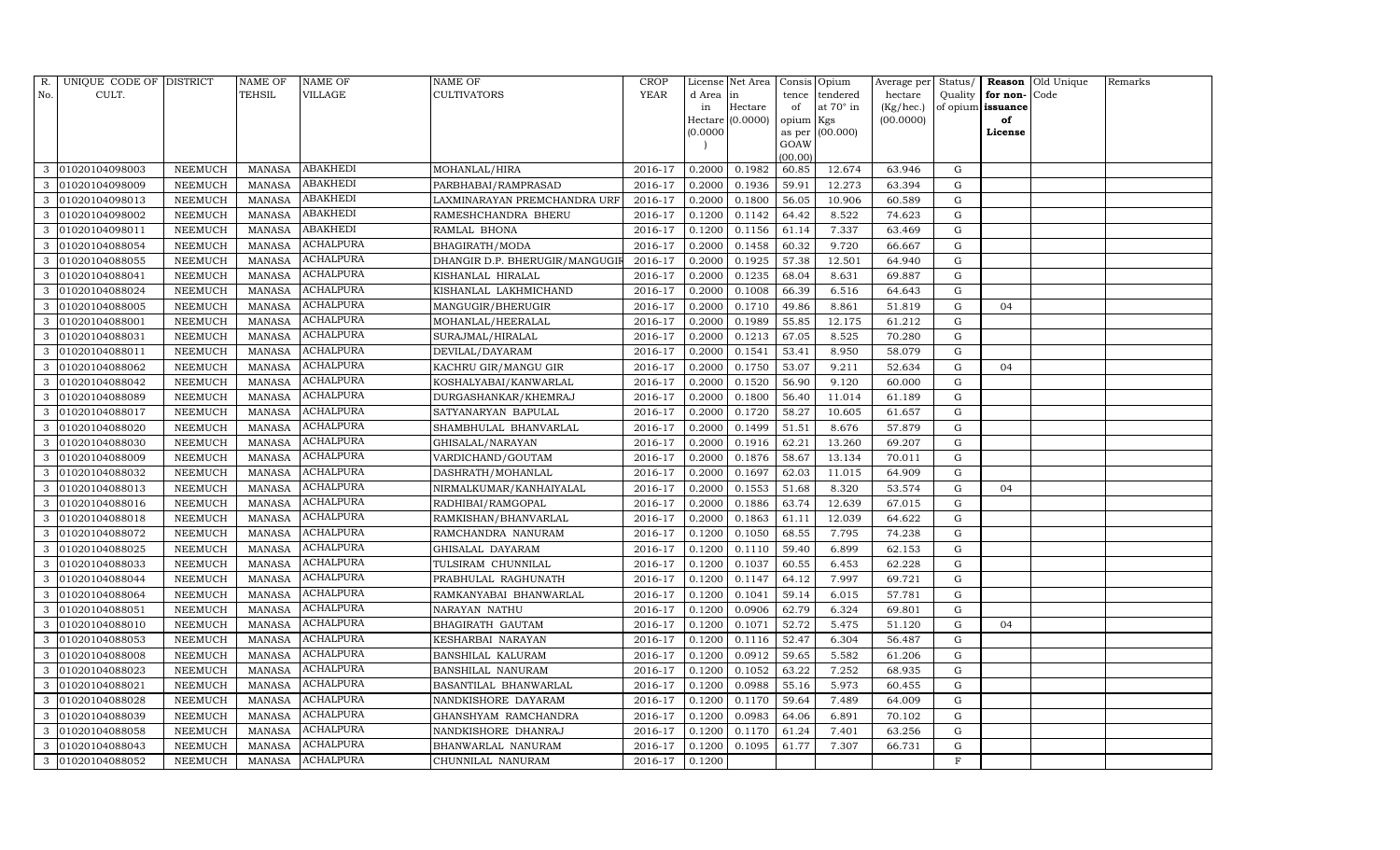| R.  | UNIQUE CODE OF DISTRICT |                 | NAME OF       | NAME OF             | NAME OF                      | CROP        |           | License Net Area |                 | Consis Opium    | Average per | Status/       |          | Reason Old Unique | Remarks |
|-----|-------------------------|-----------------|---------------|---------------------|------------------------------|-------------|-----------|------------------|-----------------|-----------------|-------------|---------------|----------|-------------------|---------|
| No. | CULT.                   |                 | TEHSIL        | VILLAGE             | CULTIVATORS                  | <b>YEAR</b> | d Area in |                  | tence           | tendered        | hectare     | Quality       | for non- | Code              |         |
|     |                         |                 |               |                     |                              |             | in        | Hectare          | of              | at 70° in       | (Kg/hec.)   | of opium      | issuance |                   |         |
|     |                         |                 |               |                     |                              |             |           | Hectare (0.0000) | opium Kgs       |                 | (00.0000)   |               | of       |                   |         |
|     |                         |                 |               |                     |                              |             | (0.0000)  |                  |                 | as per (00.000) |             |               | License  |                   |         |
|     |                         |                 |               |                     |                              |             |           |                  | GOAW<br>(00.00) |                 |             |               |          |                   |         |
| 3   | 01020104088002          | NEEMUCH         | <b>MANASA</b> | ACHALPURA           | BHERULAL NARAYAN             | 2016-17     | 0.1200    | 0.1115           | 63.35           | 7.539           | 67.614      | G             |          |                   |         |
| 3   | 01020104088006          | NEEMUCH         | <b>MANASA</b> | <b>ACHALPURA</b>    | KARULAL SHANKARLAL           | 2016-17     | 0.1200    | 0.0990           | 62.10           | 6.618           | 66.848      | G             |          |                   |         |
| 3   | 01020104096006          | NEEMUCH         | <b>MANASA</b> | <b>ANKLI</b>        | ANILKUMAR D.P. RAJMAL        | 2016-17     | 0.2000    |                  |                 |                 |             | $\mathcal{O}$ | 11       |                   |         |
| 3   | 01020104096025          | NEEMUCH         | MANASA        | ANKLI               | BAPULAL/RAMCHANDRA           | 2016-17     | 0.2000    | 0.1725           | 66.80           | 11.805          | 68.435      | G             |          |                   |         |
| 3   | 01020104096081          | NEEMUCH         | <b>MANASA</b> | ANKLI               | BHAGTRAM/RAMCHANDRA          | 2016-17     | 0.2000    | 0.1928           | 68.58           | 13.755          | 71.343      | G             |          |                   |         |
| 3   | 01020104096075          | NEEMUCH         | <b>MANASA</b> | ANKLI               | BHANWARLAL/GANGARAM          | 2016-17     | 0.2000    | 0.1953           | 57.17           | 11.491          | 58.838      | $\mathbf G$   |          |                   |         |
| 3   | 01020104096015          | <b>NEEMUCH</b>  | <b>MANASA</b> | ANKLI               | BHAWARLAL/MANGILAL           | 2016-17     | 0.2000    | 0.1613           | 59.73           | 9.745           | 60.415      | G             |          |                   |         |
| 3   | 01020104096003          | NEEMUCH         | <b>MANASA</b> | ANKLI               | DEVILAL LADU D.P. KISHANA    | 2016-17     | 0.2000    | 0.1862           | 55.62           | 11.203          | 60.166      | $\mathbf G$   |          |                   |         |
| 3   | 01020104096054          | NEEMUCH         | <b>MANASA</b> | ANKLI               | DULESINGH/ONKARSINGH         | 2016-17     | 0.2000    | 0.2023           | 59.25           | 12.637          | 62.467      | G             |          |                   |         |
| 3   | 01020104096019          | NEEMUCH         | <b>MANASA</b> | ANKLI               | GANESHRAM/DHANNA             | 2016-17     | 0.2000    | 0.1890           | 51.84           | 10.827          | 57.286      | G             |          |                   |         |
| 3   | 01020104096023          | ${\tt NEEMUCH}$ | <b>MANASA</b> | ANKLI               | KISHORESINGH MADANSINGH      | 2016-17     | 0.2000    | 0.2076           | 56.25           | 12.311          | 59.302      | G             |          |                   |         |
| 3   | 01020104096002          | NEEMUCH         | <b>MANASA</b> | ANKLI               | MANGILAL/DEVA                | 2016-17     | 0.2000    | 0.1854           | 58.60           | 12.566          | 67.778      | G             |          |                   |         |
|     | 01020104096094          | <b>NEEMUCH</b>  | <b>MANASA</b> | ANKLI               | MOHANLAL/RAMCHANDRA          | 2016-17     | 0.2000    | 0.1990           | 62.69           | 12.726          | 63.950      | ${\rm G}$     |          |                   |         |
| 3   | 01020104096069          | NEEMUCH         | <b>MANASA</b> | ANKLI               | PARMANAND MANGILAL           | 2016-17     | 0.2000    | 0.1980           | 58.98           | 12.057          | 60.894      | ${\rm G}$     |          |                   |         |
| 3   | 01020104096016          | NEEMUCH         | <b>MANASA</b> | ANKLI               | PRAHLAD/MANNA                | 2016-17     | 0.2000    | 0.1620           | 61.12           | 9.762           | 60.259      | G             |          |                   |         |
| 3   | 01020104096014          | NEEMUCH         | <b>MANASA</b> | ANKLI               | PURALAL/GHASIRAM             | 2016-17     | 0.2000    | 0.1671           | 62.90           | 11.061          | 66.194      | G             |          |                   |         |
|     | 01020104096007          | NEEMUCH         | <b>MANASA</b> | ANKLI               | RAMNARAYAN/NATHU             | 2016-17     | 0.2000    | 0.1914           | 67.81           | 14.027          | 73.286      | ${\rm G}$     |          |                   |         |
| 3   | 01020104096085          | NEEMUCH         | <b>MANASA</b> | ANKLI               | PURUSHOTAM/RAMNIVASH         | 2016-17     | 0.2000    | 0.2010           | 59.03           | 12.776          | 63.562      | G             |          |                   |         |
| 3   | 01020104096033          | NEEMUCH         | <b>MANASA</b> | ANKLI               | SHANTILAL/BHANWARLAL         | 2016-17     | 0.2000    | 0.1755           | 61.12           | 12.233          | 69.704      | G             |          |                   |         |
| 3   | 01020104096087          | <b>NEEMUCH</b>  | <b>MANASA</b> | ANKLI               | SHYAMLAL/SITARAM             | 2016-17     | 0.2000    | 0.1720           | 54.48           | 9.744           | 56.651      | G             |          |                   |         |
| 3   | 01020104096100          | NEEMUCH         | <b>MANASA</b> | <b>ANKLI</b>        | SEETABAI MOHANLAL            | 2016-17     | 0.2000    | 0.1810           | 59.73           | 12.748          | 70.431      | ${\rm G}$     |          |                   |         |
| 3   | 01020104096068          | NEEMUCH         | <b>MANASA</b> | ANKLI               | RAJARAM/JAGANNATH            | 2016-17     | 0.2000    | 0.2033           | 48.39           | 10.010          | 49.238      | ${\rm G}$     | 04       |                   |         |
| 3   | 01020104096102          | NEEMUCH         | <b>MANASA</b> | ANKLI               | BAGDIRAM/KHEMRAJ             | 2016-17     | 0.2000    | 0.1989           | 64.22           | 13.367          | 67.205      | G             |          |                   |         |
| 3   | 01020104096103          | NEEMUCH         | <b>MANASA</b> | ANKLI               | ARJUNSINGH/RAMSINGH          | 2016-17     | 0.2000    | 0.2010           | 61.50           | 12.362          | 61.502      | G             |          |                   |         |
| 3   | 01020104096024          | NEEMUCH         | <b>MANASA</b> | ANKLI               | BAPULAL NARAYAN              | 2016-17     | 0.1200    | 0.0980           | 60.27           | 6.199           | 63.255      | ${\rm G}$     |          |                   |         |
| 3   | 01020104096056          | NEEMUCH         | <b>MANASA</b> | ANKLI               | KASTURIBAI MANGILAL          | 2016-17     | 0.1200    | 0.1189           | 62.13           | 7.420           | 62.405      | G             |          |                   |         |
| 3   | 01020104096088          | NEEMUCH         | <b>MANASA</b> | ANKLI               | MADANLAL RUPA JI             | 2016-17     | 0.1200    | 0.1042           | 60.94           | 6.434           | 61.747      | ${\rm G}$     |          |                   |         |
| 3   | 01020104096050          | <b>NEEMUCH</b>  | <b>MANASA</b> | ANKLI               | BAGDIRAM AMRA                | 2016-17     | 0.1200    | 0.1122           | 65.70           | 7.593           | 67.674      | ${\rm G}$     |          |                   |         |
| 3   | 01020104096031          | NEEMUCH         | <b>MANASA</b> | ANKLI               | KRISHANPALSINGH MANOHARSINGI | 2016-17     | 0.1200    | 0.1135           | 53.27           | 6.537           | 57.595      | G             | 01       |                   |         |
| 3   | 01020104096032          | NEEMUCH         | <b>MANASA</b> | ANKLI               | NAGULAL KISHORE              | 2016-17     | 0.1200    | 0.1100           | 61.61           | 6.504           | 59.127      | ${\rm G}$     |          |                   |         |
| 3   | 01020104096101          | NEEMUCH         | <b>MANASA</b> | ANKLI               | MATHURALAL BHUWANIRAM        | 2016-17     | 0.1200    | 0.1233           | 52.20           | 6.361           | 51.590      | G             | 04       |                   |         |
| 3   | 01020104096057          | <b>NEEMUCH</b>  | <b>MANASA</b> | ANKLI               | BHERULAL BABRU               | 2016-17     | 0.1200    | 0.1100           | 53.28           | 5.693           | 51.755      | G             | 04       |                   |         |
| 3   | 01020104096046          | NEEMUCH         | <b>MANASA</b> | ANKLI               | FAKIR KISHANA                | 2016-17     | 0.1200    | 0.1220           | 54.85           | 7.507           | 61.533      | G             |          |                   |         |
| 3   | 01020104096076          | NEEMUCH         | <b>MANASA</b> | ANKLI               | NARAYAN KANA                 | 2016-17     | 0.1200    | 0.1152           | 54.01           | 6.566           | 56.997      | G             |          |                   |         |
| 3   | 01020104096005          | NEEMUCH         | <b>MANASA</b> | ANKLI               | SITABAI MANNALAL             | 2016-17     | 0.1200    | 0.1120           | 55.97           | 6.708           | 59.893      | G             |          |                   |         |
| 3   | 01020104096029          | NEEMUCH         | <b>MANASA</b> | ANKLI               | BHONILAL KANHAIYALAL         | 2016-17     | 0.1200    | 0.0789           | 56.72           | 4.805           | 60.900      | $\mathbf G$   |          |                   |         |
| 3   | 01020104096041          | NEEMUCH         | <b>MANASA</b> | ANKLI               | SABRABAI NATHULAL            | 2016-17     | 0.1200    | 0.1135           | 54.39           | 5.447           | 47.991      | G             | 04       |                   |         |
| 3   | 01020104092129          | NEEMUCH         | <b>MANASA</b> | <b>ANTRI BUJURG</b> | ALLABAKSH/RAMJUKHA           | 2016-17     | 0.2000    | 0.1988           | 58.43           | 12.095          | 60.840      | $\mathbf G$   |          |                   |         |
| 3   | 01020104092041          | <b>NEEMUCH</b>  | <b>MANASA</b> | ANTRI BUJURG        | AMARSINGH/SAJJANSINGH        | 2016-17     | 0.2000    | 0.1924           | 59.44           | 11.574          | 60.156      | G             |          |                   |         |
| 3   | 01020104092063          | NEEMUCH         | MANASA        | <b>ANTRI BUJURG</b> | AMRATRAM/BHANWARLAL          | 2016-17     | 0.2000    | 0.1418           | 60.71           | 9.453           | 66.664      | G             |          |                   |         |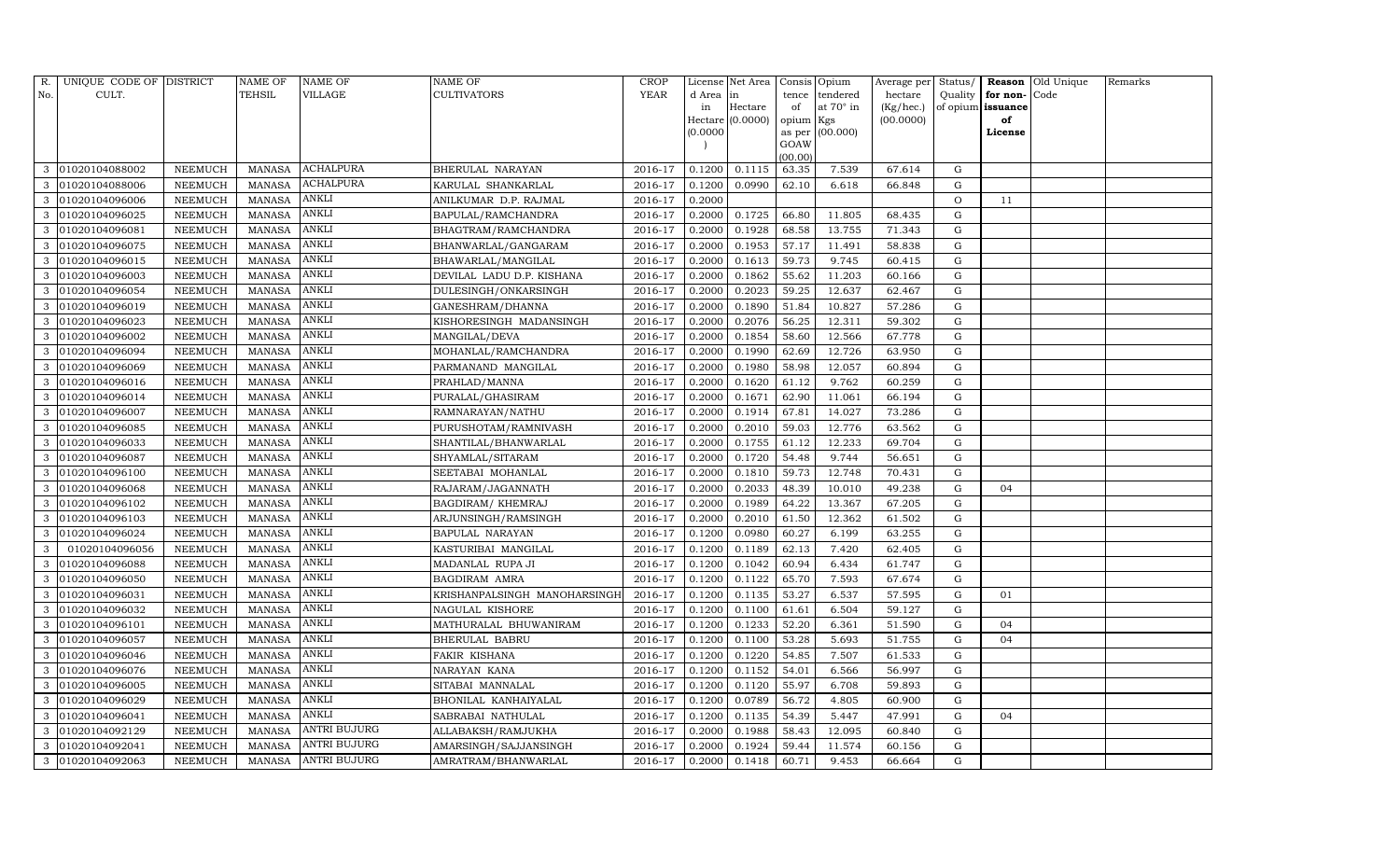| R.  | UNIQUE CODE OF DISTRICT |                | NAME OF       | NAME OF             | NAME OF                   | <b>CROP</b> |           | License Net Area |           | Consis Opium    | Average per | Status/     |          | Reason Old Unique | Remarks |
|-----|-------------------------|----------------|---------------|---------------------|---------------------------|-------------|-----------|------------------|-----------|-----------------|-------------|-------------|----------|-------------------|---------|
| No. | CULT.                   |                | TEHSIL        | VILLAGE             | CULTIVATORS               | <b>YEAR</b> | d Area in |                  | tence     | tendered        | hectare     | Quality     | for non- | Code              |         |
|     |                         |                |               |                     |                           |             | in        | Hectare          | of        | at 70° in       | (Kg/hec.)   | of opium    | issuance |                   |         |
|     |                         |                |               |                     |                           |             |           | Hectare (0.0000) | opium Kgs |                 | (00.0000)   |             | of       |                   |         |
|     |                         |                |               |                     |                           |             | (0.0000)  |                  | GOAW      | as per (00.000) |             |             | License  |                   |         |
|     |                         |                |               |                     |                           |             |           |                  | (00.00)   |                 |             |             |          |                   |         |
| 3   | 01020104092065          | NEEMUCH        | MANASA        | ANTRI BUJURG        | BABULAL/RAMGOPAL          | 2016-17     | 0.2000    | 0.2032           | 58.38     | 12.385          | 60.950      | G           |          |                   |         |
| 3   | 01020104092004          | NEEMUCH        | <b>MANASA</b> | <b>ANTRI BUJURG</b> | BANSHILAL/DHURA           | 2016-17     | 0.2000    | 0.1940           | 57.90     | 11.803          | 60.840      | G           |          |                   |         |
| 3   | 01020104092092          | NEEMUCH        | <b>MANASA</b> | <b>ANTRI BUJURG</b> | BHARATSINGH NAHARSINGH    | 2016-17     | 0.2000    | 0.0983           | 61.09     | 6.266           | 63.744      | G           |          |                   |         |
| 3   | 01020104092132          | NEEMUCH        | <b>MANASA</b> | <b>ANTRI BUJURG</b> | BHUWANISHANKAR/NARAYAN    | 2016-17     | 0.2000    | 0.1966           | 63.87     | 12.427          | 63.210      | $\mathbf G$ |          |                   |         |
| 3   | 01020104092011          | NEEMUCH        | <b>MANASA</b> | ANTRI BUJURG        | NANDUBAI/CHATRA           | 2016-17     | 0.2000    | 0.2030           | 62.83     | 12.772          | 62.916      | G           |          |                   |         |
| 3   | 01020104092098          | NEEMUCH        | <b>MANASA</b> | ANTRI BUJURG        | DHARAMCHAND HIRALAL       | 2016-17     | 0.2000    | 0.1995           | 57.72     | 12.575          | 63.033      | $\mathbf G$ |          |                   |         |
| 3   | 01020104092079          | NEEMUCH        | <b>MANASA</b> | ANTRI BUJURG        | DINESHGIR/BABUGIR         | 2016-17     | 0.2000    | 0.1678           | 59.67     | 10.383          | 61.877      | G           |          |                   |         |
| 3   | 01020104092055          | <b>NEEMUCH</b> | <b>MANASA</b> | ANTRI BUJURG        | DINESH/MANNALAL           | 2016-17     | 0.2000    | 0.1926           | 63.68     | 13.054          | 67.778      | $\mathbf G$ |          |                   |         |
| 3   | 01020104092030          | NEEMUCH        | <b>MANASA</b> | ANTRI BUJURG        | GOPAL/MANGILAL            | 2016-17     | 0.2000    | 0.1960           | 64.41     | 14.005          | 71.454      | G           |          |                   |         |
| 3   | 01020104092099          | NEEMUCH        | <b>MANASA</b> | ANTRI BUJURG        | GOPAL/SATAYANARYAN        | 2016-17     | 0.2000    | 0.1201           | 63.20     | 7.747           | 64.505      | G           |          |                   |         |
| 3   | 01020104092091          | NEEMUCH        | <b>MANASA</b> | ANTRI BUJURG        | HARIPRASAD BIHARI         | 2016-17     | 0.2000    | 0.1949           | 57.38     | 12.451          | 63.884      | G           |          |                   |         |
| 3   | 01020104092064          | NEEMUCH        | <b>MANASA</b> | ANTRI BUJURG        | HARIVALBH/BADRILAL        | 2016-17     | 0.2000    | 0.1926           | 59.89     | 11.730          | 60.903      | G           |          |                   |         |
|     | 01020104092071          | NEEMUCH        | <b>MANASA</b> | ANTRI BUJURG        | KAILASH/HIRALAL           | 2016-17     | 0.2000    | 0.1955           | 57.54     | 11.812          | 60.419      | $\mathbf G$ |          |                   |         |
| 3   | 01020104092074          | NEEMUCH        | <b>MANASA</b> | ANTRI BUJURG        | KAILASH/SATYANARAYAN      | 2016-17     | 0.2000    | 0.1861           | 58.88     | 11.953          | 64.229      | ${\rm G}$   |          |                   |         |
| 3   | 01020104092015          | NEEMUCH        | <b>MANASA</b> | ANTRI BUJURG        | KAMLABAI/HIRALAL          | 2016-17     | 0.2000    | 0.1683           | 57.51     | 10.163          | 60.386      | G           |          |                   |         |
| 3   | 01020104092160          | <b>NEEMUCH</b> | <b>MANASA</b> | ANTRI BUJURG        | KANHAIYALAL/SURAJMAL      | 2016-17     | 0.2000    | 0.1978           | 54.61     | 12.069          | 61.016      | G           |          |                   |         |
|     | 01020104092070          | NEEMUCH        | <b>MANASA</b> | ANTRI BUJURG        | KISHORE LALSINGH          | 2016-17     | 0.2000    | 0.1968           | 64.40     | 12.227          | 62.129      | ${\rm G}$   |          |                   |         |
| 3   | 01020104092008          | NEEMUCH        | <b>MANASA</b> | ANTRI BUJURG        | MANGILAL/NANURAM          | 2016-17     | 0.2000    | 0.1874           | 62.18     | 12.258          | 65.411      | G           |          |                   |         |
| 3   | 01020104092017          | NEEMUCH        | <b>MANASA</b> | ANTRI BUJURG        | MANNALAL/NARAYAN          | 2016-17     | 0.2000    | 0.2000           | 58.15     | 12.062          | 60.310      | ${\rm G}$   |          |                   |         |
| 3   | 01020104092138          | <b>NEEMUCH</b> | <b>MANASA</b> | ANTRI BUJURG        | MOHANKUNWAR NARENDRASINGH | 2016-17     | 0.2000    | 0.2050           | 56.35     | 12.107          | 59.059      | G           |          |                   |         |
| 3   | 01020104092068          | NEEMUCH        | <b>MANASA</b> | <b>ANTRI BUJURG</b> | NANHE KHA NOOR KHA        | 2016-17     | 0.2000    | 0.1910           | 66.27     | 13.443          | 70.382      | ${\rm G}$   |          |                   |         |
| 3   | 01020104092024          | NEEMUCH        | <b>MANASA</b> | <b>ANTRI BUJURG</b> | NONDRAM/UDA               | 2016-17     | 0.2000    | 0.1500           | 56.27     | 8.859           | 59.060      | ${\rm G}$   |          |                   |         |
| 3   | 01020104092146          | NEEMUCH        | <b>MANASA</b> | <b>ANTRI BUJURG</b> | VISHNUDAS/RAGUVIRDAS      | 2016-17     | 0.2000    | 0.1947           | 53.50     | 10.692          | 54.915      | G           | 04       |                   |         |
| 3   | 01020104092010          | <b>NEEMUCH</b> | <b>MANASA</b> | ANTRI BUJURG        | RAMPARSAD BHERULAL        | 2016-17     | 0.2000    | 0.1960           | 63.59     | 12.909          | 65.862      | G           |          |                   |         |
| 3   | 01020104092052          | NEEMUCH        | <b>MANASA</b> | ANTRI BUJURG        | RAMPARSAD/HIRALAL         | 2016-17     | 0.2000    | 0.1840           | 57.54     | 11.319          | 61.516      | ${\rm G}$   |          |                   |         |
| 3   | 01020104092073          | NEEMUCH        | <b>MANASA</b> | ANTRI BUJURG        | SAMRATHMAL RAMGOPAL       | 2016-17     | 0.2000    | 0.1902           | 65.15     | 12.956          | 68.118      | G           |          |                   |         |
| 3   | 01020104092027          | NEEMUCH        | <b>MANASA</b> | ANTRI BUJURG        | SHEKH MO. NUR MO.         | 2016-17     | 0.2000    | 0.1895           | 67.48     | 13.477          | 71.119      | ${\rm G}$   |          |                   |         |
| 3   | 01020104092103          | <b>NEEMUCH</b> | <b>MANASA</b> | ANTRI BUJURG        | SHRINIVASH CHAGANLAL      | 2016-17     | 0.2000    | 0.1836           | 56.70     | 11.526          | 62.778      | ${\rm G}$   |          |                   |         |
| 3   | 01020104092033          | NEEMUCH        | <b>MANASA</b> | ANTRI BUJURG        | HAKIM KHA/NANHE KHA       | 2016-17     | 0.2000    | 0.1734           | 59.29     | 10.859          | 62.624      | G           |          |                   |         |
| 3   | 01020104092084          | NEEMUCH        | <b>MANASA</b> | ANTRI BUJURG        | TIKAMSINGH SHIVSINGH      | 2016-17     | 0.2000    | 0.1733           | 62.83     | 11.175          | 64.484      | ${\rm G}$   |          |                   |         |
| 3   | 01020104092090          | NEEMUCH        | <b>MANASA</b> | ANTRI BUJURG        | YASHWANT/HARIVALBH        | 2016-17     | 0.2000    | 0.1989           | 58.43     | 11.903          | 59.844      | G           |          |                   |         |
| 3   | 01020104092046          | <b>NEEMUCH</b> | <b>MANASA</b> | <b>ANTRI BUJURG</b> | BHERUSINGH/INDARSINGH     | 2016-17     | 0.2000    | 0.1950           | 57.21     | 11.785          | 60.436      | G           |          |                   |         |
| 3   | 01020104092076          | <b>NEEMUCH</b> | <b>MANASA</b> | ANTRI BUJURG        | UDAIRAM/CHATRU            | 2016-17     | 0.2000    | 0.1920           | 65.66     | 13.076          | 68.104      | G           |          |                   |         |
| 3   | 01020104092018          | NEEMUCH        | MANASA        | <b>ANTRI BUJURG</b> | LAXMINARAYAN/GOPAL        | 2016-17     | 0.2000    | 0.1156           | 60.33     | 7.671           | 66.358      | G           |          |                   |         |
| 3   | 01020104092021          | NEEMUCH        | <b>MANASA</b> | ANTRI BUJURG        | SHIVRAM/RUGHNATH          | 2016-17     | 0.2000    | 0.1857           | 56.73     | 11.354          | 61.142      | G           |          |                   |         |
| 3   | 01020104092022          | NEEMUCH        | <b>MANASA</b> | ANTRI BUJURG        | BABU KHA/RAHIM BAKSH      | 2016-17     | 0.2000    | 0.1973           | 60.26     | 12.672          | 64.227      | ${\rm G}$   |          |                   |         |
| 3   | 01020104092049          | NEEMUCH        | <b>MANASA</b> | ANTRI BUJURG        | BABULAL/BIHARILAL         | 2016-17     | 0.2000    | 0.1802           | 60.25     | 11.964          | 66.393      | ${\rm G}$   |          |                   |         |
| 3   | 01020104092054          | NEEMUCH        | <b>MANASA</b> | <b>ANTRI BUJURG</b> | MANOJ/GANPAT              | 2016-17     | 0.2000    | 0.2020           | 63.37     | 13.489          | 66.777      | ${\rm G}$   |          |                   |         |
| 3   | 01020104092061          | NEEMUCH        | <b>MANASA</b> | ANTRI BUJURG        | RADHESHYAM BHANWARLAL     | 2016-17     | 0.2000    | 0.1968           | 59.89     | 13.056          | 66.341      | G           |          |                   |         |
| 3   | 01020104092062          | NEEMUCH        | MANASA        | <b>ANTRI BUJURG</b> | SATYANARAYAN/BHANWARLAL   | 2016-17     | 0.2000    | 0.1820           | 55.32     | 10.985          | 60.357      | G           |          |                   |         |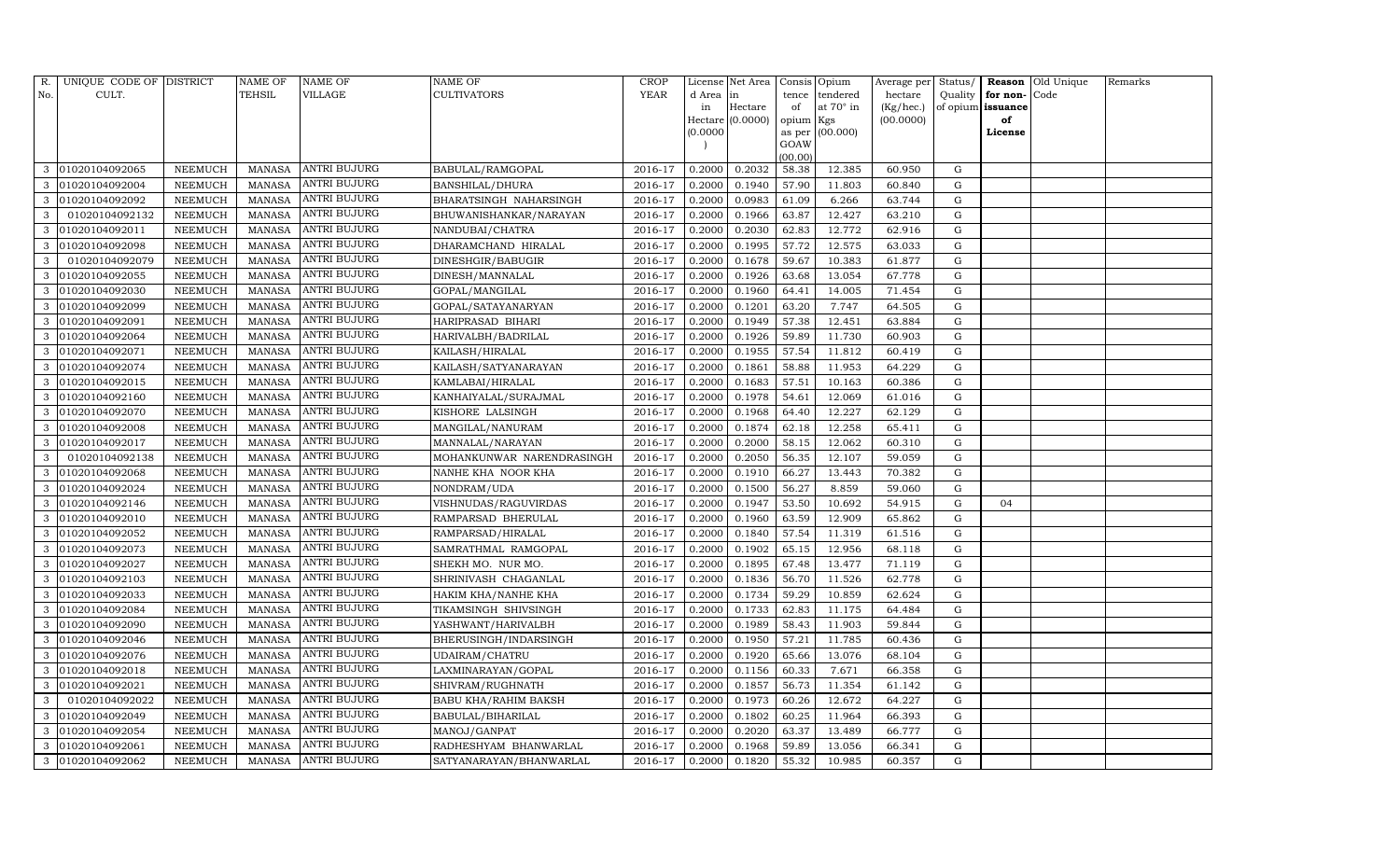| R.  | UNIQUE CODE OF DISTRICT |                | NAME OF       | NAME OF             | NAME OF                     | CROP        |           | License Net Area |                 | Consis Opium     | Average per Status/ |           |                   | Reason Old Unique | Remarks |
|-----|-------------------------|----------------|---------------|---------------------|-----------------------------|-------------|-----------|------------------|-----------------|------------------|---------------------|-----------|-------------------|-------------------|---------|
| No. | CULT.                   |                | TEHSIL        | VILLAGE             | CULTIVATORS                 | <b>YEAR</b> | d Area in |                  | tence           | tendered         | hectare             | Quality   | for non-          | Code              |         |
|     |                         |                |               |                     |                             |             | in        | Hectare          | of              | at $70^\circ$ in | (Kg/hec.)           |           | of opium issuance |                   |         |
|     |                         |                |               |                     |                             |             |           | Hectare (0.0000) | opium Kgs       |                  | (00.0000)           |           | of                |                   |         |
|     |                         |                |               |                     |                             |             | (0.0000)  |                  |                 | as per (00.000)  |                     |           | License           |                   |         |
|     |                         |                |               |                     |                             |             |           |                  | GOAW<br>(00.00) |                  |                     |           |                   |                   |         |
| 3   | 01020104092093          | NEEMUCH        | MANASA        | <b>ANTRI BUJURG</b> | HIRALAL/RAMCHANDRA          | 2016-17     | 0.2000    | 0.1931           | 57.93           | 12.513           | 64.801              | G         |                   |                   |         |
| 3   | 01020104092143          | NEEMUCH        | <b>MANASA</b> | ANTRI BUJURG        | RADHAKISAN/BHANWARLAL       | 2016-17     | 0.2000    | 0.1934           | 57.55           | 11.428           | 59.090              | G         |                   |                   |         |
| 3   | 01020104092157          | NEEMUCH        | <b>MANASA</b> | ANTRI BUJURG        | MAYABAI/KAILASHCHANDRA      | 2016-17     | 0.2000    | 0.1555           | 62.69           | 10.039           | 64.559              | G         |                   |                   |         |
| 3   | 01020104092005          | NEEMUCH        | MANASA        | ANTRI BUJURG        | BHANWARLAL/GOPAL            | 2016-17     | 0.2000    | 0.1428           | 60.60           | 9.211            | 64.503              | ${\rm G}$ |                   |                   |         |
| 3   | 01020104092047          | NEEMUCH        | <b>MANASA</b> | ANTRI BUJURG        | BHERULAL/RATANALAL          | 2016-17     | 0.2000    | 0.1581           | 57.11           | 8.126            | 51.398              | G         | 04                |                   |         |
| 3   | 01020104092006          | NEEMUCH        | <b>MANASA</b> | ANTRI BUJURG        | DHAPUBAI/MANGILAL           | 2016-17     | 0.2000    | 0.1892           | 63.41           | 13.171           | 69.614              | ${\rm G}$ |                   |                   |         |
| 3   | 01020104092080          | NEEMUCH        | <b>MANASA</b> | <b>ANTRI BUJURG</b> | LALSINGH/BHAWARSINGH        | 2016-17     | 0.2000    | 0.1488           | 60.42           | 9.106            | 61.196              | G         |                   |                   |         |
| 3   | 01020104092097          | NEEMUCH        | <b>MANASA</b> | ANTRI BUJURG        | MANOJKUMAR/BAPULAL          | 2016-17     | 0.2000    | 0.1875           | 57.27           | 11.642           | 62.091              | ${\rm G}$ |                   |                   |         |
| 3   | 01020104092081          | NEEMUCH        | <b>MANASA</b> | ANTRI BUJURG        | PARVATSINGH/SHIVSINGH       | 2016-17     | 0.2000    | 0.1980           | 61.50           | 12.801           | 64.652              | G         |                   |                   |         |
| 3   | 01020104092130          | NEEMUCH        | <b>MANASA</b> | ANTRI BUJURG        | PRABHULAL/NARAYAN           | 2016-17     | 0.2000    | 0.1936           | 56.49           | 11.274           | 58.233              | G         |                   |                   |         |
| 3   | 01020104092161          | NEEMUCH        | <b>MANASA</b> | <b>ANTRI BUJURG</b> | SATYANARAYAN/SHANKARLAL     | 2016-17     | 0.2000    | 0.1886           | 61.83           | 11.677           | 61.914              | ${\rm G}$ |                   |                   |         |
| 3   | 01020104092105          | NEEMUCH        | MANASA        | ANTRI BUJURG        | DASHRATH PARASRAM           | 2016-17     | 0.2000    | 0.0280           | 70.08           | 2.303            | 82.250              | G         |                   |                   |         |
|     | 01020104092159          | <b>NEEMUCH</b> | <b>MANASA</b> | ANTRI BUJURG        | RADHESHYAM DAYASHANKAR      | 2016-17     | 0.2000    | 0.1438           | 61.28           | 9.280            | 64.534              | ${\rm G}$ |                   |                   |         |
| 3   | 01020104092120          | NEEMUCH        | MANASA        | <b>ANTRI BUJURG</b> | BASANTILAL NATHULAL JAIN    | 2016-17     | 0.2000    | 0.0369           | 61.57           | 2.410            | 65.312              | G         |                   |                   |         |
| 3   | 01020104092195          | NEEMUCH        | MANASA        | <b>ANTRI BUJURG</b> | RATANLAL SHANKARLAL         | 2016-17     | 0.2000    | 0.1920           | 59.49           | 12.586           | 65.552              | G         |                   |                   |         |
| 3   | 01020104092077          | NEEMUCH        | <b>MANASA</b> | ANTRI BUJURG        | RAMLAL MANGILAL             | 2016-17     | 0.2000    | 0.1928           | 54.86           | 11.066           | 57.396              | G         |                   |                   |         |
| 3   | 01020104092025          | <b>NEEMUCH</b> | MANASA        | <b>ANTRI BUJURG</b> | FAKIRCHAND NANDA            | 2016-17     | 0.1200    | 0.1148           | 61.23           | 7.453            | 64.922              | G         |                   |                   |         |
| 3   | 01020104092057          | NEEMUCH        | MANASA        | <b>ANTRI BUJURG</b> | SURESHCHANDRA NARAYAN       | 2016-17     | 0.1200    | 0.1085           | 55.99           | 6.047            | 55.733              | G         | 04                |                   |         |
| 3   | 01020104092152          | NEEMUCH        | <b>MANASA</b> | <b>ANTRI BUJURG</b> | VISHNULAL KACHRU            | 2016-17     | 0.1200    | 0.0980           | 59.23           | 6.219            | 63.459              | G         |                   |                   |         |
| 3   | 01020104092131          | NEEMUCH        | MANASA        | ANTRI BUJURG        | CHOTE KHA NANA KHA          | 2016-17     | 0.1200    | 0.0960           | 63.75           | 6.329            | 65.927              | G         |                   |                   |         |
| 3   | 01020104092078          | NEEMUCH        | <b>MANASA</b> | <b>ANTRI BUJURG</b> | LAXMANSINGH NAHARSINGH      | 2016-17     | 0.1200    | 0.0990           | 55.89           | 5.693            | 57.505              | G         |                   |                   |         |
| 3   | 01020104092020          | NEEMUCH        | <b>MANASA</b> | ANTRI BUJURG        | SHYAMABAI BABULAL           | 2016-17     | 0.1200    | 0.0576           | 65.69           | 4.101            | 71.198              | ${\rm G}$ |                   |                   |         |
| 3   | 01020104092087          | NEEMUCH        | <b>MANASA</b> | ANTRI BUJURG        | DINESHKUMAR KANHAIYALAL     | 2016-17     | 0.1200    | 0.1025           | 62.91           | 6.408            | 62.517              | G         |                   |                   |         |
| 3   | 01020104092042          | NEEMUCH        | <b>MANASA</b> | ANTRI BUJURG        | NATHULAL UDA                | 2016-17     | 0.1200    | 0.1070           | 51.60           | 5.868            | 54.841              | G         | 04                |                   |         |
| 3   | 01020104092053          | NEEMUCH        | <b>MANASA</b> | ANTRI BUJURG        | MANGILAL SHANKARLAL         | 2016-17     | 0.1200    | 0.1148           | 61.20           | 7.449            | 64.887              | ${\rm G}$ |                   |                   |         |
| 3   | 01020104092158          | NEEMUCH        | <b>MANASA</b> | ANTRI BUJURG        | GHASI BHERULAL              | 2016-17     | 0.1200    | 0.1133           | 64.04           | 7.392            | 65.243              | G         |                   |                   |         |
| 3   | 01020104092075          | NEEMUCH        | <b>MANASA</b> | ANTRI BUJURG        | MOHAMMAD HUSAIN RAMJU KHA   | 2016-17     | 0.1200    | 0.1165           | 64.43           | 7.906            | 67.863              | G         |                   |                   |         |
| 3   | 01020104092122          | NEEMUCH        | <b>MANASA</b> | ANTRI BUJURG        | SOHANBAI BHANWARLAL         | 2016-17     | 0.1200    | 0.1155           | 62.50           | 7.679            | 66.485              | G         |                   |                   |         |
| 3   | 01020104092104          | NEEMUCH        | <b>MANASA</b> | <b>ANTRI BUJURG</b> | MANGIBAI BABULAL            | 2016-17     | 0.1200    | 0.0532           | 57.25           | 3.116            | 58.571              | G         |                   |                   |         |
| 3   | 01020104092151          | NEEMUCH        | <b>MANASA</b> | ANTRI BUJURG        | BABUGIR NARAYAN GIR         | 2016-17     | 0.1200    | 0.1085           | 53.34           | 6.294            | 58.009              | G         |                   |                   |         |
| 3   | 01020104092009          | NEEMUCH        | <b>MANASA</b> | <b>ANTRI BUJURG</b> | DURGASHANKAR BADRILAL       | 2016-17     | 0.1200    | 0.1025           | 64.57           | 6.623            | 64.615              | G         |                   |                   |         |
| 3   | 01020104092056          | NEEMUCH        | <b>MANASA</b> | ANTRI BUJURG        | BHARATRAM MANGILAL          | 2016-17     | 0.1200    | 0.1097           | 59.51           | 7.014            | 63.938              | G         |                   |                   |         |
| 3   | 01020104092014          | NEEMUCH        | <b>MANASA</b> | ANTRI BUJURG        | GYANMAL SHANTILAL           | 2016-17     | 0.1200    | 0.0891           | 52.82           | 5.516            | 61.908              | ${\rm G}$ |                   |                   |         |
| 3   | 01020104092171          | NEEMUCH        | <b>MANASA</b> | <b>ANTRI BUJURG</b> | KANCHANBAI LAXMINARAYAN     | 2016-17     | 0.1200    | 0.1014           | 56.41           | 2.232            | 22.012              | G         | 04                |                   |         |
| 3   | 01020104092083          | NEEMUCH        | <b>MANASA</b> | ANTRI BUJURG        | NASIR MOHAMMAD SAKUR MOHAMM | 2016-17     | 0.1200    | 0.1131           | 63.88           | 7.593            | 67.135              | G         |                   |                   |         |
| 3   | 01020104092106          | <b>NEEMUCH</b> | <b>MANASA</b> | ANTRI BUJURG        | SURESH BADRILAL             | 2016-17     | 0.1200    | 0.1080           | 56.49           | 6.730            | 62.315              | ${\rm G}$ |                   |                   |         |
| 3   | 01020104092126          | NEEMUCH        | MANASA        | ANTRI BUJURG        | AZZIMULLAH IMMAMBAKSH       | 2016-17     | 0.1200    | 0.1128           | 66.08           | 8.241            | 73.059              | G         |                   |                   |         |
| 3   | 01020104092110          | NEEMUCH        | MANASA        | <b>ANTRI BUJURG</b> | BARDIBAI JAGANNATH          | 2016-17     | 0.1200    | 0.1185           | 60.54           | 8.026            | 67.730              | G         |                   |                   |         |
| 3   | 01020104092096          | NEEMUCH        | MANASA        | ANTRI BUJURG        | JITENDRA KUMAR SHANTILAL    | 2016-17     | 0.1200    | 0.0952           | 50.78           | 5.513            | 57.910              | G         |                   |                   |         |
| 3   | 01020104092140          | NEEMUCH        | MANASA        | <b>ANTRI BUJURG</b> | KACHRU RAMLAL               | 2016-17     | 0.1200    | 0.0960           | 62.52           | 6.136            | 63.917              | G         |                   |                   |         |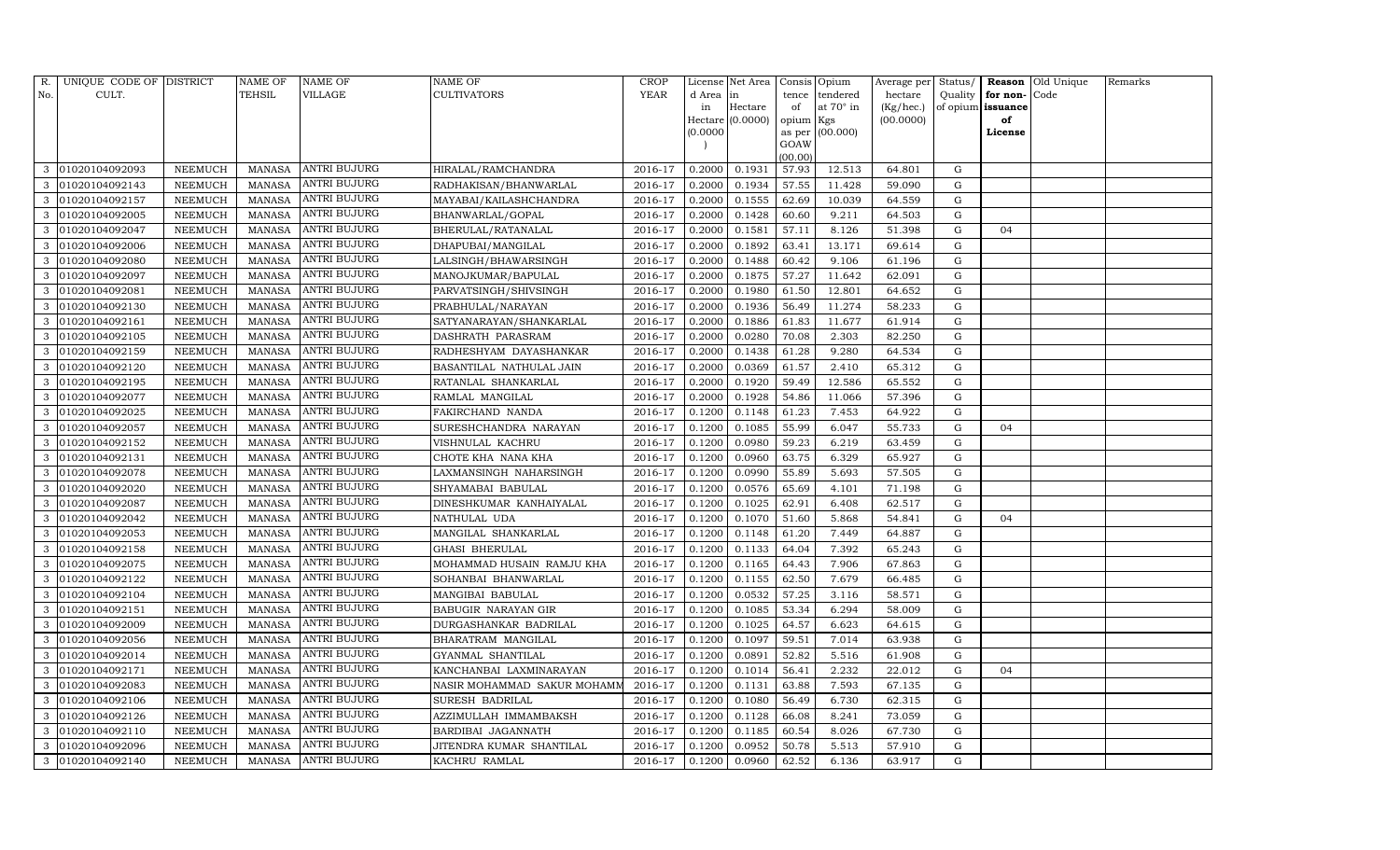| R.  | UNIQUE CODE OF DISTRICT |                | <b>NAME OF</b> | NAME OF             | NAME OF                  | CROP        |           | License Net Area |           | Consis Opium    | Average per Status/ |           |          | Reason Old Unique | Remarks |
|-----|-------------------------|----------------|----------------|---------------------|--------------------------|-------------|-----------|------------------|-----------|-----------------|---------------------|-----------|----------|-------------------|---------|
| No. | CULT.                   |                | TEHSIL         | VILLAGE             | CULTIVATORS              | <b>YEAR</b> | d Area in |                  | tence     | tendered        | hectare             | Quality   | for non- | Code              |         |
|     |                         |                |                |                     |                          |             | in        | Hectare          | of        | at 70° in       | (Kg/hec.)           | of opium  | issuance |                   |         |
|     |                         |                |                |                     |                          |             |           | Hectare (0.0000) | opium Kgs |                 | (00.0000)           |           | of       |                   |         |
|     |                         |                |                |                     |                          |             | (0.0000)  |                  | GOAW      | as per (00.000) |                     |           | License  |                   |         |
|     |                         |                |                |                     |                          |             |           |                  | (00.00)   |                 |                     |           |          |                   |         |
| 3   | 01020104092128          | NEEMUCH        | <b>MANASA</b>  | ANTRI BUJURG        | KANHAIYALAL BHUWANIRAM   | 2016-17     | 0.1200    | 0.1125           | 54.08     | 6.521           | 57.964              | G         |          |                   |         |
|     | 01020104092148          | NEEMUCH        | <b>MANASA</b>  | ANTRI BUJURG        | GOVINDSINGH BHERUSINGH   | 2016-17     | 0.1200    | 0.1160           | 55.82     | 6.738           | 58.086              | G         |          |                   |         |
| 3   | 01020104092038          | NEEMUCH        | <b>MANASA</b>  | ANTRI BUJURG        | NIYAZ KHA CHAND KHA      | 2016-17     | 0.1200    | 0.0546           | 74.33     | 4.311           | 78.956              | G         |          |                   |         |
| 3   | 01020104092150          | NEEMUCH        | <b>MANASA</b>  | ANTRI BUJURG        | ONKARLAL MANGILAL        | 2016-17     | 0.1200    | 0.0999           | 65.04     | 7.024           | 70.310              | G         |          |                   |         |
| 3   | 01020104092115          | <b>NEEMUCH</b> | <b>MANASA</b>  | ANTRI BUJURG        | PARWATSINGH PADAMSINGH   | 2016-17     | 0.1200    | 0.1113           | 57.94     | 7.151           | 64.250              | G         |          |                   |         |
| 3   | 01020104092123          | NEEMUCH        | <b>MANASA</b>  | ANTRI BUJURG        | RAMGOPAL BASANTILAL      | 2016-17     | 0.1200    | 0.1014           | 53.49     | 5.448           | 53.728              | ${\rm G}$ | 04       |                   |         |
| 3   | 01020104092119          | NEEMUCH        | <b>MANASA</b>  | ANTRI BUJURG        | RATANLAL KESHURAM        | 2016-17     | 0.1200    | 0.1200           | 54.54     | 6.638           | 55.317              | G         | 04       |                   |         |
| 3   | 01020104092012          | NEEMUCH        | <b>MANASA</b>  | ANTRI BUJURG        | RESHAMKUNWAR SHIVSINGH   | 2016-17     | 0.1200    | 0.1139           | 62.26     | 7.400           | 64.969              | G         |          |                   |         |
| 3   | 01020104092016          | NEEMUCH        | <b>MANASA</b>  | ANTRI BUJURG        | GOPAL RAGHUNATH          | 2016-17     | 0.1200    | 0.1095           | 58.48     | 7.185           | 65.616              | G         |          |                   |         |
| 3   | 01020104092034          | NEEMUCH        | <b>MANASA</b>  | ANTRI BUJURG        | NAGUSINGH JAWANSINGH     | 2016-17     | 0.1200    | 0.1200           | 57.59     | 7.067           | 58.892              | ${\rm G}$ |          |                   |         |
| 3   | 01020104092095          | NEEMUCH        | <b>MANASA</b>  | <b>ANTRI BUJURG</b> | CHAINSINGH PRATAPSINGH   | 2016-17     | 0.1200    | 0.1190           | 68.94     | 8.746           | 73.496              | ${\rm G}$ |          |                   |         |
| 3   | 01020104092051          | NEEMUCH        | <b>MANASA</b>  | ANTRI BUJURG        | SHAMBHULAL DEVILAL       | 2016-17     | 0.1200    | 0.1100           | 67.70     | 7.882           | 71.655              | G         |          |                   |         |
|     | 01020104092060          | <b>NEEMUCH</b> | <b>MANASA</b>  | ANTRI BUJURG        | OMPRAKASH MANGILAL       | 2016-17     | 0.1200    | 0.1104           | 67.18     | 7.966           | 72.156              | ${\rm G}$ |          |                   |         |
| 3   | 01020104092067          | NEEMUCH        | <b>MANASA</b>  | ANTRI BUJURG        | RADHESHYAM KANHAIYALAL   | 2016-17     | 0.1200    | 0.0930           | 60.11     | 6.148           | 66.108              | G         |          |                   |         |
| 3   | 01020104092101          | NEEMUCH        | <b>MANASA</b>  | <b>ANTRI BUJURG</b> | VAJERAM SUKHLAL          | 2016-17     | 0.1200    | 0.1134           | 60.74     | 7.211           | 63.589              | G         |          |                   |         |
| 3   | 01020104092116          | NEEMUCH        | <b>MANASA</b>  | ANTRI BUJURG        | RAMPRATAP BHANWARLAL     | 2016-17     | 0.1200    | 0.1160           | 55.52     | 6.742           | 58.121              | G         |          |                   |         |
| 3   | 01020104092118          | <b>NEEMUCH</b> | <b>MANASA</b>  | <b>ANTRI BUJURG</b> | DEVILAL PRABHULAL        | 2016-17     | 0.1200    | 0.1100           | 65.03     | 7.553           | 68.664              | G         |          |                   |         |
| 3   | 01020104092145          | NEEMUCH        | MANASA         | <b>ANTRI BUJURG</b> | <b>BANSHILAL GOPAL</b>   | 2016-17     | 0.1200    | 0.1080           | 59.40     | 6.721           | 62.231              | G         |          |                   |         |
| 3   | 01020104092166          | NEEMUCH        | <b>MANASA</b>  | <b>ANTRI BUJURG</b> | BADRILAL HEERALAL        | 2016-17     | 0.1200    | 0.1092           | 51.14     | 6.203           | 56.804              | G         |          |                   |         |
| 3   | 01020104092169          | NEEMUCH        | MANASA         | ANTRI BUJURG        | CHANDADEVI VIJAYKUMAR    | 2016-17     | 0.1200    | 0.1131           | 57.81     | 6.871           | 60.752              | G         |          |                   |         |
| 3   | 01020104092170          | NEEMUCH        | <b>MANASA</b>  | <b>ANTRI BUJURG</b> | GEETABAI SURAJMAL        | 2016-17     | 0.1200    | 0.1122           | 55.48     | 6.705           | 59.759              | ${\rm G}$ |          |                   |         |
| 3   | 01020104092002          | NEEMUCH        | <b>MANASA</b>  | ANTRI BUJURG        | BAPULAL DULICHAND        | 2016-17     | 0.1200    | 0.1040           | 56.68     | 6.308           | 60.654              | ${\rm G}$ |          |                   |         |
| 3   | 01020104086009          | NEEMUCH        | <b>MANASA</b>  | ANTRI BUJURG        | MANGILAL TULSIRAM        | 2016-17     | 0.1200    | 0.1190           | 59.21     | 7.021           | 59.000              | G         |          |                   |         |
| 3   | 01020104095039          | NEEMUCH        | <b>MANASA</b>  | ARNIA MALI          | ANUPSINGH/SULTAN         | 2016-17     | 0.2000    | 0.1931           | 59.80     | 12.327          | 63.837              | G         |          |                   |         |
|     | 01020104095015          | NEEMUCH        | <b>MANASA</b>  | ARNIA MALI          | BAGDIRAM/CHUNNILAL       | 2016-17     | 0.2000    | 0.1905           | 62.19     | 12.696          | 66.646              | ${\rm G}$ |          |                   |         |
| 3   | 01020104095044          | NEEMUCH        | <b>MANASA</b>  | ARNIA MALI          | BAPULAL/KANA             | 2016-17     | 0.2000    | 0.1925           | 56.29     | 11.765          | 61.117              | G         |          |                   |         |
| 3   | 01020104095012          | NEEMUCH        | <b>MANASA</b>  | ARNIA MALI          | BHANWARLAL/GODHA         | 2016-17     | 0.2000    | 0.1968           | 58.93     | 12.662          | 64.339              | ${\rm G}$ |          |                   |         |
| 3   | 01020104095011          | NEEMUCH        | <b>MANASA</b>  | ARNIA MALI          | BHANWARLAL/LALURAM       | 2016-17     | 0.2000    | 0.1942           | 67.34     | 13.112          | 67.518              | ${\rm G}$ |          |                   |         |
| 3   | 01020104095053          | NEEMUCH        | <b>MANASA</b>  | <b>ARNIA MALI</b>   | BHUWANIRAM/NANURAM       | 2016-17     | 0.2000    | 0.1907           | 66.76     | 12.818          | 67.216              | G         |          |                   |         |
| 3   | 01020104095033          | NEEMUCH        | <b>MANASA</b>  | ARNIA MALI          | CHITTARSINGH/SWARUPSINGH | 2016-17     | 0.2000    | 0.1984           | 64.14     | 13.387          | 67.475              | ${\rm G}$ |          |                   |         |
| 3   | 01020104095050          | NEEMUCH        | <b>MANASA</b>  | ARNIA MALI          | GANGARAM/CHATRU          | 2016-17     | 0.2000    | 0.1894           | 60.75     | 12.549          | 66.257              | G         |          |                   |         |
| 3   | 01020104095045          | <b>NEEMUCH</b> | <b>MANASA</b>  | ARNIA MALI          | GOVINDSINGH KALUSINGH    | 2016-17     | 0.2000    | 0.2004           | 61.88     | 13.437          | 67.051              | G         |          |                   |         |
| 3   | 01020104095065          | NEEMUCH        | <b>MANASA</b>  | ARNIA MALI          | KALUSINGH/KISHANSINGH    | 2016-17     | 0.2000    | 0.1963           | 62.75     | 13.213          | 67.310              | ${\rm G}$ |          |                   |         |
| 3   | 01020104095001          | NEEMUCH        | <b>MANASA</b>  | <b>ARNIA MALI</b>   | KANKUBAI/LALURAM         | 2016-17     | 0.2000    | 0.1978           | 61.86     | 12.973          | 65.586              | G         |          |                   |         |
| 3   | 01020104095028          | NEEMUCH        | <b>MANASA</b>  | ARNIA MALI          | KANWARLAL/SITARAM        | 2016-17     | 0.2000    | 0.1809           | 60.05     | 11.521          | 63.687              | ${\rm G}$ |          |                   |         |
| 3   | 01020104095016          | <b>NEEMUCH</b> | <b>MANASA</b>  | ARNIA MALI          | KHUMANSINGH/GOBARSINGH   | 2016-17     | 0.2000    | 0.1900           | 65.19     | 13.615          | 71.658              | ${\rm G}$ |          |                   |         |
| 3   | 01020104095014          | NEEMUCH        | <b>MANASA</b>  | <b>ARNIA MALI</b>   | KISHANSINGH SULTAN       | 2016-17     | 0.2000    | 0.1995           | 64.60     | 14.074          | 70.546              | G         |          |                   |         |
| 3   | 01020104095043          | NEEMUCH        | <b>MANASA</b>  | ARNIA MALI          | LALSINGH/BORANA          | 2016-17     | 0.2000    | 0.1950           | 62.61     | 13.068          | 67.015              | G         |          |                   |         |
| 3   | 01020104095038          | NEEMUCH        | <b>MANASA</b>  | ARNIA MALI          | MOHANLAL NANURAM         | 2016-17     | 0.2000    | 0.1919           | 60.25     | 12.231          | 63.736              | G         |          |                   |         |
| 3   | 01020104095037          | NEEMUCH        | MANASA         | <b>ARNIA MALI</b>   | NAVALSINGH/BHANWARSINGH  | 2016-17     | 0.2000    | 0.2006           | 58.60     | 12.775          | 63.684              | G         |          |                   |         |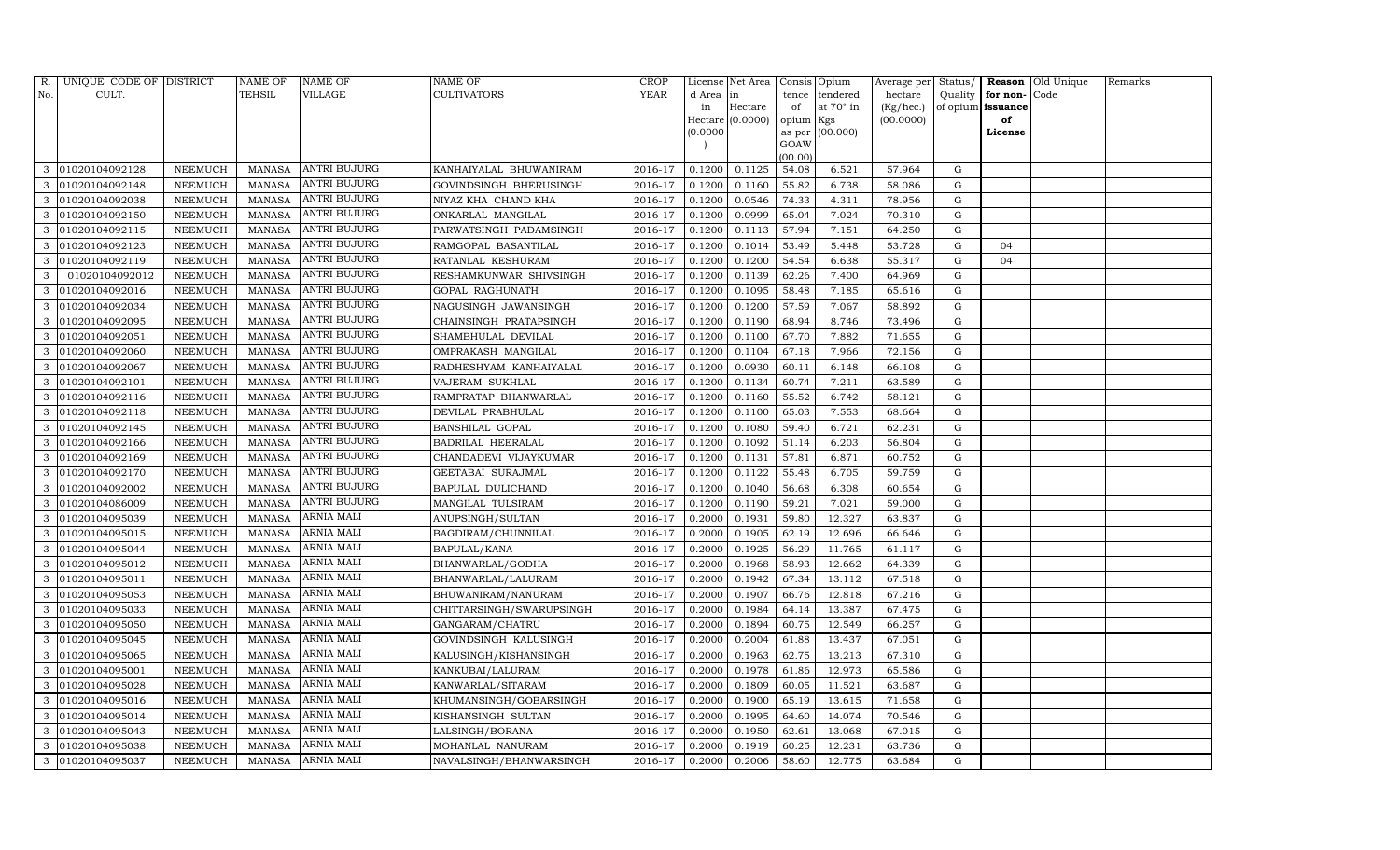| R.  | UNIQUE CODE OF DISTRICT |                 | NAME OF       | NAME OF           | NAME OF                       | CROP        |           | License Net Area |                | Consis Opium | Average per | Status/   |          | Reason Old Unique | Remarks |
|-----|-------------------------|-----------------|---------------|-------------------|-------------------------------|-------------|-----------|------------------|----------------|--------------|-------------|-----------|----------|-------------------|---------|
| No. | CULT.                   |                 | TEHSIL        | VILLAGE           | CULTIVATORS                   | <b>YEAR</b> | d Area in |                  | tence          | tendered     | hectare     | Quality   | for non- | Code              |         |
|     |                         |                 |               |                   |                               |             | in        | Hectare          | of             | at 70° in    | (Kg/hec.)   | of opium  | issuance |                   |         |
|     |                         |                 |               |                   |                               |             |           | Hectare (0.0000) | opium Kgs      |              | (00.0000)   |           | of       |                   |         |
|     |                         |                 |               |                   |                               |             | (0.0000)  |                  | as per<br>GOAW | (00.000)     |             |           | License  |                   |         |
|     |                         |                 |               |                   |                               |             |           |                  | (00.00)        |              |             |           |          |                   |         |
| 3   | 01020104095073          | NEEMUCH         | <b>MANASA</b> | ARNIA MALI        | PHULABAI/LALSINGH             | 2016-17     | 0.2000    | 0.0936           | 62.53          | 5.994        | 64.038      | G         |          |                   |         |
| 3   | 01020104095049          | NEEMUCH         | <b>MANASA</b> | ARNIA MALI        | PARBHUSINGH/KISHANSINGH       | 2016-17     | 0.2000    | 0.1875           | 63.86          | 13.091       | 69.819      | G         |          |                   |         |
| 3   | 01020104095030          | ${\tt NEEMUCH}$ | <b>MANASA</b> | ARNIA MALI        | RADHESHYAM/RAMLAL             | 2016-17     | 0.2000    | 0.1881           | 65.56          | 12.943       | 68.809      | G         |          |                   |         |
| 3   | 01020104095004          | NEEMUCH         | <b>MANASA</b> | ARNIA MALI        | GANGABAI/BAGDIRAM             | 2016-17     | 0.2000    | 0.1883           | 66.12          | 13.196       | 70.080      | ${\rm G}$ |          |                   |         |
| 3   | 01020104095021          | NEEMUCH         | <b>MANASA</b> | ARNIA MALI        | RUPSINGH/KISHORSINGH          | 2016-17     | 0.2000    | 0.1862           | 63.58          | 12.879       | 69.168      | G         |          |                   |         |
| 3   | 01020104095026          | NEEMUCH         | <b>MANASA</b> | ARNIA MALI        | RUPSINGH/SAWRUPSINGH          | 2016-17     | 0.2000    | 0.0943           | 67.54          | 6.908        | 73.256      | ${\rm G}$ |          |                   |         |
| 3   | 01020104095060          | NEEMUCH         | <b>MANASA</b> | ARNIA MALI        | BHULIBAI SULTANSINGH          | 2016-17     | 0.2000    | 0.1984           | 56.16          | 12.139       | 61.184      | G         |          |                   |         |
| 3   | 01020104095059          | NEEMUCH         | <b>MANASA</b> | ARNIA MALI        | BHERULAL NANDLAL M O TILLIBAI | 2016-17     | 0.2000    | 0.1963           | 59.71          | 13.145       | 66.964      | G         |          |                   |         |
| 3   | 01020104095032          | NEEMUCH         | <b>MANASA</b> | ARNIA MALI        | UMAROSINGH/RUPSING            | 2016-17     | 0.2000    | 0.1945           | 62.06          | 12.802       | 65.820      | G         |          |                   |         |
| 3   | 01020104095006          | NEEMUCH         | <b>MANASA</b> | ARNIA MALI        | MADANSINGH/BHANWARSINGH       | 2016-17     | 0.2000    | 0.1260           | 66.72          | 8.769        | 69.595      | G         |          |                   |         |
| 3   | 01020104095036          | ${\tt NEEMUCH}$ | <b>MANASA</b> | ARNIA MALI        | GHANSHYAM MANGILAL            | 2016-17     | 0.2000    | 0.1849           | 59.12          | 11.756       | 63.580      | G         |          |                   |         |
| 3   | 01020104095042          | NEEMUCH         | <b>MANASA</b> | ARNIA MALI        | SHYAMDAS/MOTIDAS              | 2016-17     | 0.2000    | 0.1958           | 61.32          | 12.903       | 65.899      | G         |          |                   |         |
|     | 01020104095002          | <b>NEEMUCH</b>  | <b>MANASA</b> | ARNIA MALI        | BAGDIRAM/BHANWARLAL           | 2016-17     | 0.2000    | 0.1960           | 61.37          | 13.624       | 69.510      | ${\rm G}$ |          |                   |         |
| 3   | 01020104095031          | NEEMUCH         | <b>MANASA</b> | <b>ARNIA MALI</b> | KARULAL/NANURAM               | 2016-17     | 0.2000    | 0.1998           | 56.86          | 12.477       | 62.447      | ${\rm G}$ |          |                   |         |
| 3   | 01020104095078          | NEEMUCH         | <b>MANASA</b> | ARNIA MALI        | MANGUBAI/KHUMANSINGH          | 2016-17     | 0.2000    | 0.2028           | 58.82          | 13.050       | 64.349      | G         |          |                   |         |
| 3   | 01020104095005          | NEEMUCH         | <b>MANASA</b> | ARNIA MALI        | RAMSINGH/KISHANSINGH          | 2016-17     | 0.2000    | 0.1980           | 65.15          | 13.961       | 70.510      | G         |          |                   |         |
|     | 01020104095079          | NEEMUCH         | <b>MANASA</b> | ARNIA MALI        | MUNNABAI/UDESINGH D O KISHANS | 2016-17     | 0.2000    | 0.1980           | 64.46          | 13.592       | 68.646      | ${\rm G}$ |          |                   |         |
|     | 01020104095070          | NEEMUCH         | <b>MANASA</b> | ARNIA MALI        | GIRWERSINGH/MANSINGH          | 2016-17     | 0.2000    | 0.1866           | 58.84          | 12.096       | 64.823      | G         |          |                   |         |
| 3   | 01020104095013          | NEEMUCH         | <b>MANASA</b> | ARNIA MALI        | MOTIRAM NANURAM               | 2016-17     | 0.1200    | 0.1148           | 64.63          | 7.746        | 67.474      | G         |          |                   |         |
| 3   | 01020104095022          | <b>NEEMUCH</b>  | <b>MANASA</b> | ARNIA MALI        | BHOPALSINGH GOBARSINGH        | 2016-17     | 0.1200    | 0.1160           | 74.27          | 9.390        | 80.948      | G         |          |                   |         |
| 3   | 01020104095010          | NEEMUCH         | <b>MANASA</b> | <b>ARNIA MALI</b> | RAMSINGH DUNGARSINGH          | 2016-17     | 0.1200    | 0.1134           | 67.34          | 8.273        | 72.954      | ${\rm G}$ |          |                   |         |
| 3   | 01020104095027          | NEEMUCH         | <b>MANASA</b> | <b>ARNIA MALI</b> | RAMESHCHANDRA KANHAIYALAL     | 2016-17     | 0.1200    | 0.1170           | 61.42          | 7.914        | 67.641      | G         |          |                   |         |
| 3   | 01020104095068          | NEEMUCH         | <b>MANASA</b> | ARNIA MALI        | KALUSINGH DUNGARSINGH         | 2016-17     | 0.1200    | 0.1122           | 67.18          | 8.666        | 77.237      | G         |          |                   |         |
|     | 01020104069026          | NEEMUCH         | <b>MANASA</b> | <b>BADKUWAN</b>   | BADRILAL/BAGDU                | 2016-17     | 0.2000    | 0.1821           | 55.34          | 11.550       | 63.427      | ${\rm G}$ |          |                   |         |
| 3   | 01020104069013          | NEEMUCH         | <b>MANASA</b> | <b>BADKUWAN</b>   | JAGANNATH/CHATRBHUJ           | 2016-17     | 0.2000    | 0.1824           | 58.63          | 12.488       | 68.465      | ${\rm G}$ |          |                   |         |
| 3   | 01020104069081          | NEEMUCH         | <b>MANASA</b> | <b>BADKUWAN</b>   | KASTURIBAI/JAGANNATH          | 2016-17     | 0.2000    | 0.1900           | 59.95          | 11.742       | 61.800      | G         |          |                   |         |
| 3   | 01020104069057          | NEEMUCH         | <b>MANASA</b> | <b>BADKUWAN</b>   | MATHURALAL/GAUTAM             | 2016-17     | 0.2000    | 0.1925           | 52.76          | 10.967       | 56.971      | ${\rm G}$ |          |                   |         |
|     | 01020104069094          | <b>NEEMUCH</b>  | <b>MANASA</b> | <b>BADKUWAN</b>   | NANDUBAI/PARBHULAL            | 2016-17     | 0.2000    | 0.1810           | 58.39          | 11.228       | 62.033      | ${\rm G}$ |          |                   |         |
| 3   | 01020104069058          | NEEMUCH         | MANASA        | <b>BADKUWAN</b>   | RATNIBAI/RATAN LAL            | 2016-17     | 0.2000    | 0.1697           | 68.79          | 11.969       | 70.530      | G         |          |                   |         |
| 3   | 01020104069048          | NEEMUCH         | <b>MANASA</b> | <b>BADKUWAN</b>   | BHERULAL/SHANKARLAL           | 2016-17     | 0.2000    | 0.1957           | 54.12          | 11.937       | 60.996      | G         |          |                   |         |
| 3   | 01020104069012          | NEEMUCH         | <b>MANASA</b> | <b>BADKUWAN</b>   | SHANUBAI/MANGILAL             | 2016-17     | 0.2000    | 0.1901           | 66.17          | 13.811       | 72.651      | G         |          |                   |         |
|     | 01020104069021          | <b>NEEMUCH</b>  | <b>MANASA</b> | <b>BADKUWAN</b>   | VISHRAM/MODA                  | 2016-17     | 0.2000    | 0.1839           | 62.21          | 12.362       | 67.221      | G         |          |                   |         |
| 3   | 01020104069017          | NEEMUCH         | <b>MANASA</b> | <b>BADKUWAN</b>   | RANGLAL/PRABHULAL             | 2016-17     | 0.2000    | 0.1814           | 63.57          | 13.295       | 73.291      | G         |          |                   |         |
| 3   | 01020104069042          | NEEMUCH         | <b>MANASA</b> | <b>BADKUWAN</b>   | RODIBAI/BAGDURAM              | 2016-17     | 0.2000    | 0.1840           | 61.09          | 11.703       | 63.603      | G         |          |                   |         |
| 3   | 01020104069015          | NEEMUCH         | <b>MANASA</b> | <b>BADKUWAN</b>   | DEVRAM/VARDICHAND             | 2016-17     | 0.2000    | 0.1882           | 42.18          | 8.623        | 45.818      | G         | 04       |                   |         |
| 3   | 01020104069029          | NEEMUCH         | <b>MANASA</b> | <b>BADKUWAN</b>   | BHULBAI/DALU                  | 2016-17     | 0.2000    | 0.2011           | 63.34          | 13.129       | 65.286      | ${\rm G}$ |          |                   |         |
| 3   | 01020104069045          | NEEMUCH         | <b>MANASA</b> | <b>BADKUWAN</b>   | DHAPUBAI/SITARAM              | 2016-17     | 0.2000    | 0.1740           | 52.64          | 10.370       | 59.598      | G         |          |                   |         |
| 3   | 01020104069006          | NEEMUCH         | <b>MANASA</b> | <b>BADKUWAN</b>   | KARIBAI/BAGDU                 | 2016-17     | 0.2000    | 0.1887           | 56.94          | 12.348       | 65.437      | ${\rm G}$ |          |                   |         |
| 3   | 01020104069046          | <b>NEEMUCH</b>  | <b>MANASA</b> | <b>BADKUWAN</b>   | RATANLAL/MANA URF MANNA       | 2016-17     | 0.2000    | 0.1895           | 61.10          | 11.688       | 61.678      | G         |          |                   |         |
| 3   | 01020104069033          | NEEMUCH         | MANASA        | <b>BADKUWAN</b>   | KANKUBAI/BHANVARLAL           | 2016-17     | 0.2000    | 0.1924           | 67.17          | 14.998       | 77.952      | G         |          |                   |         |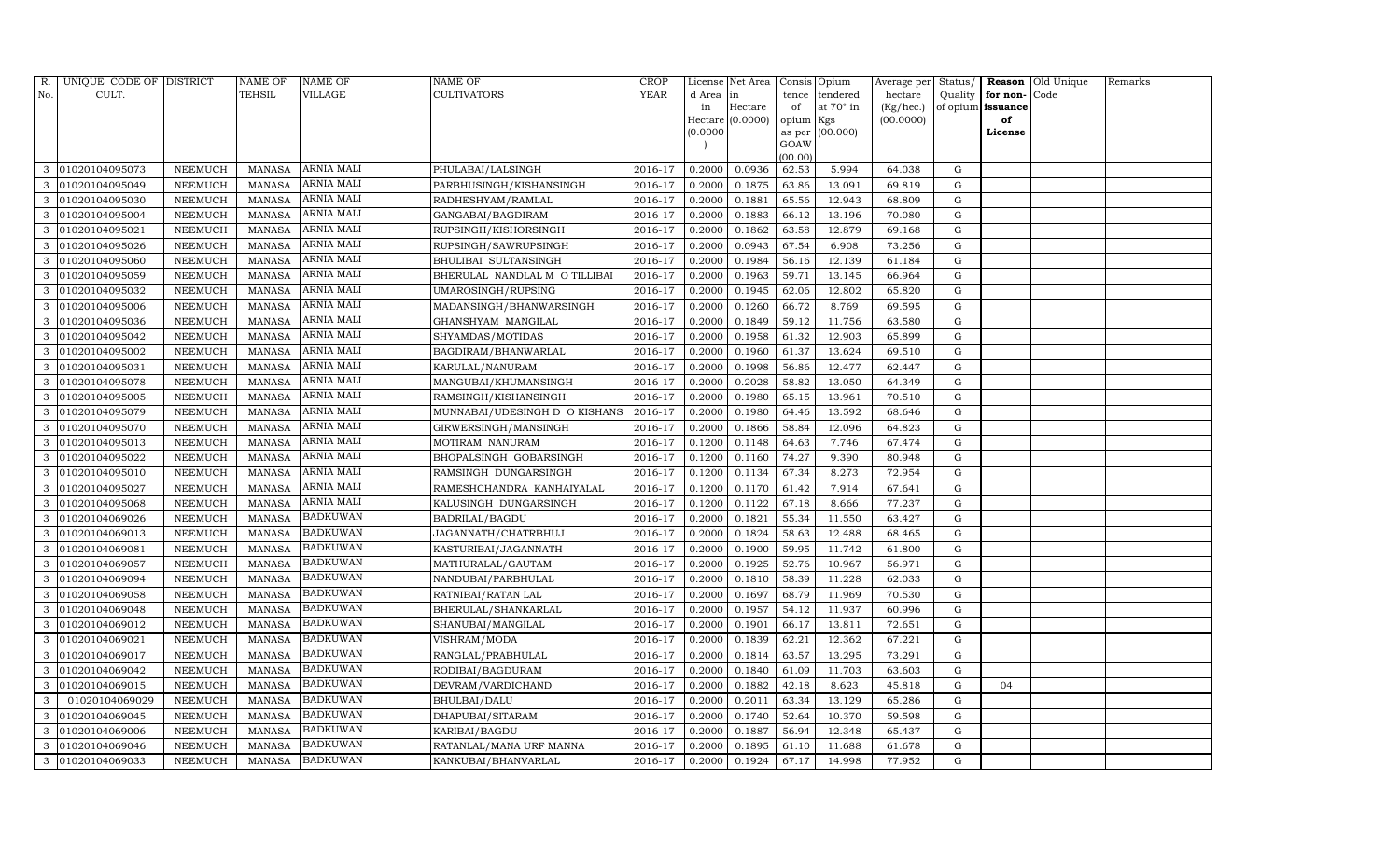| <b>TEHSIL</b><br><b>VILLAGE</b><br><b>CULTIVATORS</b><br><b>YEAR</b><br>No.<br>CULT.<br>d Area<br>tence tendered<br>hectare<br>Quality for non-Code<br>in<br>at $70^\circ$ in<br>Hectare<br>of<br>(Kg/hec.)<br>of opium issuance<br>in<br>Hectare (0.0000)<br>(00.0000)<br>of<br>opium Kgs<br>(0.0000)<br>as per (00.000)<br>License<br>GOAW<br>(00.00)<br><b>BADKUWAN</b><br>0.1234<br>53.57<br>01020104069040<br>NEEMUCH<br>MANASA<br>GANPAT/PRABHULAL<br>0.2000<br>8.135<br>65.924<br>G<br>3<br>2016-17<br><b>BADKUWAN</b><br>0.1836<br>01020104069056<br>NEEMUCH<br>MANASA<br>ISHAK MOH. ALLAHBELI<br>2016-17<br>0.2000<br>49.78<br>10.646<br>57.985<br>3<br>G<br><b>BADKUWAN</b><br>01020104069061<br>NEEMUCH<br>MANASA<br>DEVILAL/BHUVANIRAM<br>2016-17<br>0.2000<br>0.1440<br>50.80<br>8.244<br>57.250<br>3<br>G<br><b>BADKUWAN</b><br>3<br>01020104069020<br>NEEMUCH<br><b>MANASA</b><br>RAMSINGH/NANURAM<br>0.2000<br>0.1480<br>45.25<br>2016-17<br>7.421<br>50.142<br>G<br>04<br><b>BADKUWAN</b><br>3<br>01020104069089<br><b>NEEMUCH</b><br>MANASA<br>BHAGATRAM/RAMLAL<br>2016-17<br>0.2000<br>0.1886<br>65.44<br>13.705<br>72.667<br>G<br><b>BADKUWAN</b><br>01020104069030<br><b>NEEMUCH</b><br><b>MANASA</b><br>RANGLAL BHAGATRAM<br>2016-17<br>0.1200<br>0.0988<br>60.51<br>6.682<br>67.632<br>G<br>3<br><b>BADKUWAN</b><br>01020104069071<br>0.1185<br>3<br><b>NEEMUCH</b><br><b>MANASA</b><br>OMPRAKASH LALJI<br>2016-17<br>0.1200<br>55.43<br>7.230<br>61.013<br>G<br><b>BADKUWAN</b><br>01020104069066<br><b>NEEMUCH</b><br><b>MANASA</b><br>SITABAI MATHURALAL<br>2016-17<br>0.1200<br>0.1126<br>63.84<br>8.299<br>73.703<br>3<br>G<br><b>BADKUWAN</b><br>3<br>01020104069059<br>7.739<br><b>NEEMUCH</b><br><b>MANASA</b><br>NANDLAL MULCHAND<br>2016-17<br>0.1200<br>0.1092<br>62.99<br>70.870<br>G<br><b>BADKUWAN</b><br>0.0944<br>01020104069014<br><b>NEEMUCH</b><br><b>MANASA</b><br>RAMESH MOTILAL<br>2016-17<br>0.1200<br>65.49<br>7.054<br>74.725<br>G<br>3<br><b>BADKUWAN</b><br>01020104069044<br><b>NEEMUCH</b><br>SALGARAM MODA<br>2016-17<br>0.1200<br>0.0750<br>3<br><b>MANASA</b><br>62.65<br>4.618<br>61.573<br>G<br><b>BADKUWAN</b><br>3<br>01020104069112<br><b>NEEMUCH</b><br>0.1200<br>0.1040<br>MANASA<br><b>BAGDU HEERA</b><br>2016-17<br>61.93<br>6.299<br>60.567<br>G<br><b>BADKUWAN</b><br>01020104069009<br>NEEMUCH<br><b>MANASA</b><br>BAGDIRAM RAMLAL<br>0.1200<br>0.0968<br>53.66<br>5.504<br>56.860<br>${\rm G}$<br>3<br>2016-17<br><b>BADKUWAN</b><br>01020104069010<br><b>NEEMUCH</b><br><b>MANASA</b><br>MEGHRAJ KACHRU<br>2016-17<br>0.1200<br>0.1159<br>65.39<br>8.818<br>76.083<br>G<br>3<br><b>BADKUWAN</b><br>3<br>01020104069068<br>NEEMUCH<br>MANASA<br>BHONIBAI MANGILAL<br>2016-17<br>0.1200<br>0.1155<br>63.95<br>7.811<br>67.628<br>G<br><b>BADKUWAN</b><br>01020104069034<br><b>NEEMUCH</b><br><b>MANASA</b><br>GENDIBAI RAJARAM<br>2016-17<br>0.1200<br>0.1154<br>60.73<br>7.739<br>67.062<br>G<br>3<br><b>BADKUWAN</b><br>3<br>01020104069011<br><b>NEEMUCH</b><br><b>MANASA</b><br>SUKHLAL DHANNALAL<br>2016-17<br>0.1200<br>0.1166<br>65.52<br>8.265<br>70.883<br>G<br><b>BADKUWAN</b><br>0.1118<br>01020104069035<br>NEEMUCH<br><b>MANASA</b><br>BHERULAL RAGHUNATH<br>2016-17<br>0.1200<br>50.77<br>5.940<br>53.131<br>3<br>G<br>04<br><b>BADKUWAN</b><br>01020104069060<br><b>NEEMUCH</b><br>HEMRAJ KISHANLAL<br>2016-17<br>0.1200<br>0.0980<br>4.370<br>3<br><b>MANASA</b><br>53.20<br>44.592<br>G<br>04<br><b>BADKUWAN</b><br>3<br>01020104069064<br>0.1200<br>0.1044<br><b>NEEMUCH</b><br>MANASA<br>RAJU/SITARAM<br>2016-17<br>50.48<br>6.476<br>62.031<br>G<br><b>BADKUWAN</b><br>01020104069027<br>NEEMUCH<br>0.1200<br>0.1076<br>54.38<br>5.990<br>G<br>3<br><b>MANASA</b><br>BADRILAL RAJARAM<br>2016-17<br>55.669<br>04<br><b>BADKUWAN</b><br>01020104069111<br>NEEMUCH<br><b>MANASA</b><br>BHONIRAM MAGNA<br>2016-17<br>0.1200<br>0.1118<br>54.08<br>6.667<br>59.633<br>G<br>3<br><b>BADKUWAN</b><br>3<br>01020104069098<br>NEEMUCH<br><b>MANASA</b><br>2016-17<br>0.1200<br>0.1097<br>BHURIBAI JAGANNATH<br>60.85<br>7.259<br>66.171<br>G<br><b>BADKUWAN</b><br>01020104069050<br><b>NEEMUCH</b><br><b>MANASA</b><br>KESHARBAI KANA<br>2016-17<br>0.1200<br>0.1169<br>64.65<br>7.712<br>65.971<br>G<br>3<br><b>BADKUWAN</b><br>3<br>01020104069018<br><b>NEEMUCH</b><br><b>MANASA</b><br>NANURAM MOTILAL<br>2016-17<br>0.1200<br>0.1102<br>63.93<br>7.809<br>${\rm G}$<br>70.862<br><b>BADKUWAN</b><br>01020104069053<br><b>NEEMUCH</b><br><b>MANASA</b><br>PRABHULAL BAGDU<br>2016-17<br>0.1200<br>0.1151<br>60.69<br>7.187<br>62.441<br>3<br>G<br><b>BADKUWAN</b><br>01020104069001<br>MOTILAL RATANLAL<br>0.1020<br>3<br><b>NEEMUCH</b><br><b>MANASA</b><br>2016-17<br>0.1200<br>65.07<br>6.414<br>62.882<br>G<br><b>BADKUWAN</b><br>3<br>01020104069019<br><b>NEEMUCH</b><br>0.1200<br>57.73<br><b>MANASA</b><br>LEELABAI DINESH<br>2016-17<br>0.1073<br>6.243<br>58.183<br>G<br><b>BADKUWAN</b><br>01020104069022<br>0.0984<br>55.98<br>6.270<br>${\rm G}$<br>NEEMUCH<br><b>MANASA</b><br>LEELABAI BHAGIRATH<br>2016-17<br>0.1200<br>63.720<br>3<br><b>BADKUWAN</b><br>01020104069024<br><b>NEEMUCH</b><br><b>MANASA</b><br>GHISIBAI MADANLAL<br>2016-17<br>0.1200<br>0.1076<br>62.81<br>7.869<br>73.132<br>3<br>G<br><b>BADKUWAN</b><br>3<br>01020104069025<br>NEEMUCH<br><b>MANASA</b><br>2016-17<br>0.1200<br>0.0880<br>6.510<br>KANWARLAL MOTILAL<br>61.92<br>73.977<br>G<br><b>BADKUWAN</b><br>01020104069028<br><b>NEEMUCH</b><br><b>MANASA</b><br>BHANWARLAL CHUNNILAL<br>2016-17<br>0.1200<br>0.1073<br>59.54<br>6.796<br>63.336<br>${\rm G}$<br>3<br><b>BADKUWAN</b><br>3<br>01020104069037<br>NEEMUCH<br><b>MANASA</b><br>RUKMANIBAI BHANWARLAL<br>0.1200<br>0.1128<br>67.27<br>8.447<br>${\rm G}$<br>2016-17<br>74.885<br><b>BADKUWAN</b><br>01020104069039<br><b>MANASA</b><br>2016-17<br>0.1200<br>0.1122<br>58.94<br>7.224<br>NEEMUCH<br>RATANLAL PYARA<br>64.385<br>G<br>3<br><b>BADKUWAN</b><br>01020104069043<br>3<br>NEEMUCH<br><b>MANASA</b><br>RUKMANBAI DALU<br>2016-17<br>0.1200<br>0.1065<br>7.024<br>65.953<br>G<br>62.79<br><b>BADKUWAN</b><br>3<br>01020104069049<br>KISHANLAL NANURAM<br>0.0863<br><b>NEEMUCH</b><br><b>MANASA</b><br>2016-17<br>0.1200<br>52.53<br>4.968<br>57.567<br>G<br><b>BADKUWAN</b><br>01020104069054<br>NEEMUCH<br><b>MANASA</b><br>RADHABAI DHANNA<br>0.1200<br>0.0936<br>50.86<br>5.289<br>56.506<br>G<br>3<br>2016-17<br><b>BADKUWAN</b><br>01020104069055<br>DIDAR KHA ALLAHBELI<br>2016-17<br>0.1150<br>3<br><b>NEEMUCH</b><br><b>MANASA</b><br>0.1200<br>49.57<br>6.295<br>54.739<br>G<br>04<br><b>BADKUWAN</b><br>$\mathbf{3}$<br><b>MANASA</b><br>01020104069075<br><b>NEEMUCH</b><br>MANGIBAI BHANWARLAL<br>2016-17<br>0.1200<br>0.0690<br>49.03<br>3.684<br>53.391<br>G<br>04 | R. | UNIQUE CODE OF DISTRICT |                | <b>NAME OF</b> | <b>NAME OF</b>  | NAME OF            | CROP    |        | License Net Area |       | Consis Opium |        |   | Average per Status/   Reason Old Unique | Remarks |  |
|------------------------------------------------------------------------------------------------------------------------------------------------------------------------------------------------------------------------------------------------------------------------------------------------------------------------------------------------------------------------------------------------------------------------------------------------------------------------------------------------------------------------------------------------------------------------------------------------------------------------------------------------------------------------------------------------------------------------------------------------------------------------------------------------------------------------------------------------------------------------------------------------------------------------------------------------------------------------------------------------------------------------------------------------------------------------------------------------------------------------------------------------------------------------------------------------------------------------------------------------------------------------------------------------------------------------------------------------------------------------------------------------------------------------------------------------------------------------------------------------------------------------------------------------------------------------------------------------------------------------------------------------------------------------------------------------------------------------------------------------------------------------------------------------------------------------------------------------------------------------------------------------------------------------------------------------------------------------------------------------------------------------------------------------------------------------------------------------------------------------------------------------------------------------------------------------------------------------------------------------------------------------------------------------------------------------------------------------------------------------------------------------------------------------------------------------------------------------------------------------------------------------------------------------------------------------------------------------------------------------------------------------------------------------------------------------------------------------------------------------------------------------------------------------------------------------------------------------------------------------------------------------------------------------------------------------------------------------------------------------------------------------------------------------------------------------------------------------------------------------------------------------------------------------------------------------------------------------------------------------------------------------------------------------------------------------------------------------------------------------------------------------------------------------------------------------------------------------------------------------------------------------------------------------------------------------------------------------------------------------------------------------------------------------------------------------------------------------------------------------------------------------------------------------------------------------------------------------------------------------------------------------------------------------------------------------------------------------------------------------------------------------------------------------------------------------------------------------------------------------------------------------------------------------------------------------------------------------------------------------------------------------------------------------------------------------------------------------------------------------------------------------------------------------------------------------------------------------------------------------------------------------------------------------------------------------------------------------------------------------------------------------------------------------------------------------------------------------------------------------------------------------------------------------------------------------------------------------------------------------------------------------------------------------------------------------------------------------------------------------------------------------------------------------------------------------------------------------------------------------------------------------------------------------------------------------------------------------------------------------------------------------------------------------------------------------------------------------------------------------------------------------------------------------------------------------------------------------------------------------------------------------------------------------------------------------------------------------------------------------------------------------------------------------------------------------------------------------------------------------------------------------------------------------------------------------------------------------------------------------------------------------------------------------------------------------------------------------------------------------------------------------------------------------------------------------------------------------------------------------------------------------------------------------------------------------------------------------------------------------------------------------------------------------------------------------------------------------------------------------------------------------------------------------------------------------------------------------------------------------------------------------------------------------------------------------------------------------------------------------------------------------------------------------------------------------------------------------------------------------------------------------------------------------------------------------------------|----|-------------------------|----------------|----------------|-----------------|--------------------|---------|--------|------------------|-------|--------------|--------|---|-----------------------------------------|---------|--|
|                                                                                                                                                                                                                                                                                                                                                                                                                                                                                                                                                                                                                                                                                                                                                                                                                                                                                                                                                                                                                                                                                                                                                                                                                                                                                                                                                                                                                                                                                                                                                                                                                                                                                                                                                                                                                                                                                                                                                                                                                                                                                                                                                                                                                                                                                                                                                                                                                                                                                                                                                                                                                                                                                                                                                                                                                                                                                                                                                                                                                                                                                                                                                                                                                                                                                                                                                                                                                                                                                                                                                                                                                                                                                                                                                                                                                                                                                                                                                                                                                                                                                                                                                                                                                                                                                                                                                                                                                                                                                                                                                                                                                                                                                                                                                                                                                                                                                                                                                                                                                                                                                                                                                                                                                                                                                                                                                                                                                                                                                                                                                                                                                                                                                                                                                                                                                                                                                                                                                                                                                                                                                                                                                                                                                                                                                                                                                                                                                                                                                                                                                                                                                                                                                                                                                                                                                                    |    |                         |                |                |                 |                    |         |        |                  |       |              |        |   |                                         |         |  |
|                                                                                                                                                                                                                                                                                                                                                                                                                                                                                                                                                                                                                                                                                                                                                                                                                                                                                                                                                                                                                                                                                                                                                                                                                                                                                                                                                                                                                                                                                                                                                                                                                                                                                                                                                                                                                                                                                                                                                                                                                                                                                                                                                                                                                                                                                                                                                                                                                                                                                                                                                                                                                                                                                                                                                                                                                                                                                                                                                                                                                                                                                                                                                                                                                                                                                                                                                                                                                                                                                                                                                                                                                                                                                                                                                                                                                                                                                                                                                                                                                                                                                                                                                                                                                                                                                                                                                                                                                                                                                                                                                                                                                                                                                                                                                                                                                                                                                                                                                                                                                                                                                                                                                                                                                                                                                                                                                                                                                                                                                                                                                                                                                                                                                                                                                                                                                                                                                                                                                                                                                                                                                                                                                                                                                                                                                                                                                                                                                                                                                                                                                                                                                                                                                                                                                                                                                                    |    |                         |                |                |                 |                    |         |        |                  |       |              |        |   |                                         |         |  |
|                                                                                                                                                                                                                                                                                                                                                                                                                                                                                                                                                                                                                                                                                                                                                                                                                                                                                                                                                                                                                                                                                                                                                                                                                                                                                                                                                                                                                                                                                                                                                                                                                                                                                                                                                                                                                                                                                                                                                                                                                                                                                                                                                                                                                                                                                                                                                                                                                                                                                                                                                                                                                                                                                                                                                                                                                                                                                                                                                                                                                                                                                                                                                                                                                                                                                                                                                                                                                                                                                                                                                                                                                                                                                                                                                                                                                                                                                                                                                                                                                                                                                                                                                                                                                                                                                                                                                                                                                                                                                                                                                                                                                                                                                                                                                                                                                                                                                                                                                                                                                                                                                                                                                                                                                                                                                                                                                                                                                                                                                                                                                                                                                                                                                                                                                                                                                                                                                                                                                                                                                                                                                                                                                                                                                                                                                                                                                                                                                                                                                                                                                                                                                                                                                                                                                                                                                                    |    |                         |                |                |                 |                    |         |        |                  |       |              |        |   |                                         |         |  |
|                                                                                                                                                                                                                                                                                                                                                                                                                                                                                                                                                                                                                                                                                                                                                                                                                                                                                                                                                                                                                                                                                                                                                                                                                                                                                                                                                                                                                                                                                                                                                                                                                                                                                                                                                                                                                                                                                                                                                                                                                                                                                                                                                                                                                                                                                                                                                                                                                                                                                                                                                                                                                                                                                                                                                                                                                                                                                                                                                                                                                                                                                                                                                                                                                                                                                                                                                                                                                                                                                                                                                                                                                                                                                                                                                                                                                                                                                                                                                                                                                                                                                                                                                                                                                                                                                                                                                                                                                                                                                                                                                                                                                                                                                                                                                                                                                                                                                                                                                                                                                                                                                                                                                                                                                                                                                                                                                                                                                                                                                                                                                                                                                                                                                                                                                                                                                                                                                                                                                                                                                                                                                                                                                                                                                                                                                                                                                                                                                                                                                                                                                                                                                                                                                                                                                                                                                                    |    |                         |                |                |                 |                    |         |        |                  |       |              |        |   |                                         |         |  |
|                                                                                                                                                                                                                                                                                                                                                                                                                                                                                                                                                                                                                                                                                                                                                                                                                                                                                                                                                                                                                                                                                                                                                                                                                                                                                                                                                                                                                                                                                                                                                                                                                                                                                                                                                                                                                                                                                                                                                                                                                                                                                                                                                                                                                                                                                                                                                                                                                                                                                                                                                                                                                                                                                                                                                                                                                                                                                                                                                                                                                                                                                                                                                                                                                                                                                                                                                                                                                                                                                                                                                                                                                                                                                                                                                                                                                                                                                                                                                                                                                                                                                                                                                                                                                                                                                                                                                                                                                                                                                                                                                                                                                                                                                                                                                                                                                                                                                                                                                                                                                                                                                                                                                                                                                                                                                                                                                                                                                                                                                                                                                                                                                                                                                                                                                                                                                                                                                                                                                                                                                                                                                                                                                                                                                                                                                                                                                                                                                                                                                                                                                                                                                                                                                                                                                                                                                                    |    |                         |                |                |                 |                    |         |        |                  |       |              |        |   |                                         |         |  |
|                                                                                                                                                                                                                                                                                                                                                                                                                                                                                                                                                                                                                                                                                                                                                                                                                                                                                                                                                                                                                                                                                                                                                                                                                                                                                                                                                                                                                                                                                                                                                                                                                                                                                                                                                                                                                                                                                                                                                                                                                                                                                                                                                                                                                                                                                                                                                                                                                                                                                                                                                                                                                                                                                                                                                                                                                                                                                                                                                                                                                                                                                                                                                                                                                                                                                                                                                                                                                                                                                                                                                                                                                                                                                                                                                                                                                                                                                                                                                                                                                                                                                                                                                                                                                                                                                                                                                                                                                                                                                                                                                                                                                                                                                                                                                                                                                                                                                                                                                                                                                                                                                                                                                                                                                                                                                                                                                                                                                                                                                                                                                                                                                                                                                                                                                                                                                                                                                                                                                                                                                                                                                                                                                                                                                                                                                                                                                                                                                                                                                                                                                                                                                                                                                                                                                                                                                                    |    |                         |                |                |                 |                    |         |        |                  |       |              |        |   |                                         |         |  |
|                                                                                                                                                                                                                                                                                                                                                                                                                                                                                                                                                                                                                                                                                                                                                                                                                                                                                                                                                                                                                                                                                                                                                                                                                                                                                                                                                                                                                                                                                                                                                                                                                                                                                                                                                                                                                                                                                                                                                                                                                                                                                                                                                                                                                                                                                                                                                                                                                                                                                                                                                                                                                                                                                                                                                                                                                                                                                                                                                                                                                                                                                                                                                                                                                                                                                                                                                                                                                                                                                                                                                                                                                                                                                                                                                                                                                                                                                                                                                                                                                                                                                                                                                                                                                                                                                                                                                                                                                                                                                                                                                                                                                                                                                                                                                                                                                                                                                                                                                                                                                                                                                                                                                                                                                                                                                                                                                                                                                                                                                                                                                                                                                                                                                                                                                                                                                                                                                                                                                                                                                                                                                                                                                                                                                                                                                                                                                                                                                                                                                                                                                                                                                                                                                                                                                                                                                                    |    |                         |                |                |                 |                    |         |        |                  |       |              |        |   |                                         |         |  |
|                                                                                                                                                                                                                                                                                                                                                                                                                                                                                                                                                                                                                                                                                                                                                                                                                                                                                                                                                                                                                                                                                                                                                                                                                                                                                                                                                                                                                                                                                                                                                                                                                                                                                                                                                                                                                                                                                                                                                                                                                                                                                                                                                                                                                                                                                                                                                                                                                                                                                                                                                                                                                                                                                                                                                                                                                                                                                                                                                                                                                                                                                                                                                                                                                                                                                                                                                                                                                                                                                                                                                                                                                                                                                                                                                                                                                                                                                                                                                                                                                                                                                                                                                                                                                                                                                                                                                                                                                                                                                                                                                                                                                                                                                                                                                                                                                                                                                                                                                                                                                                                                                                                                                                                                                                                                                                                                                                                                                                                                                                                                                                                                                                                                                                                                                                                                                                                                                                                                                                                                                                                                                                                                                                                                                                                                                                                                                                                                                                                                                                                                                                                                                                                                                                                                                                                                                                    |    |                         |                |                |                 |                    |         |        |                  |       |              |        |   |                                         |         |  |
|                                                                                                                                                                                                                                                                                                                                                                                                                                                                                                                                                                                                                                                                                                                                                                                                                                                                                                                                                                                                                                                                                                                                                                                                                                                                                                                                                                                                                                                                                                                                                                                                                                                                                                                                                                                                                                                                                                                                                                                                                                                                                                                                                                                                                                                                                                                                                                                                                                                                                                                                                                                                                                                                                                                                                                                                                                                                                                                                                                                                                                                                                                                                                                                                                                                                                                                                                                                                                                                                                                                                                                                                                                                                                                                                                                                                                                                                                                                                                                                                                                                                                                                                                                                                                                                                                                                                                                                                                                                                                                                                                                                                                                                                                                                                                                                                                                                                                                                                                                                                                                                                                                                                                                                                                                                                                                                                                                                                                                                                                                                                                                                                                                                                                                                                                                                                                                                                                                                                                                                                                                                                                                                                                                                                                                                                                                                                                                                                                                                                                                                                                                                                                                                                                                                                                                                                                                    |    |                         |                |                |                 |                    |         |        |                  |       |              |        |   |                                         |         |  |
|                                                                                                                                                                                                                                                                                                                                                                                                                                                                                                                                                                                                                                                                                                                                                                                                                                                                                                                                                                                                                                                                                                                                                                                                                                                                                                                                                                                                                                                                                                                                                                                                                                                                                                                                                                                                                                                                                                                                                                                                                                                                                                                                                                                                                                                                                                                                                                                                                                                                                                                                                                                                                                                                                                                                                                                                                                                                                                                                                                                                                                                                                                                                                                                                                                                                                                                                                                                                                                                                                                                                                                                                                                                                                                                                                                                                                                                                                                                                                                                                                                                                                                                                                                                                                                                                                                                                                                                                                                                                                                                                                                                                                                                                                                                                                                                                                                                                                                                                                                                                                                                                                                                                                                                                                                                                                                                                                                                                                                                                                                                                                                                                                                                                                                                                                                                                                                                                                                                                                                                                                                                                                                                                                                                                                                                                                                                                                                                                                                                                                                                                                                                                                                                                                                                                                                                                                                    |    |                         |                |                |                 |                    |         |        |                  |       |              |        |   |                                         |         |  |
|                                                                                                                                                                                                                                                                                                                                                                                                                                                                                                                                                                                                                                                                                                                                                                                                                                                                                                                                                                                                                                                                                                                                                                                                                                                                                                                                                                                                                                                                                                                                                                                                                                                                                                                                                                                                                                                                                                                                                                                                                                                                                                                                                                                                                                                                                                                                                                                                                                                                                                                                                                                                                                                                                                                                                                                                                                                                                                                                                                                                                                                                                                                                                                                                                                                                                                                                                                                                                                                                                                                                                                                                                                                                                                                                                                                                                                                                                                                                                                                                                                                                                                                                                                                                                                                                                                                                                                                                                                                                                                                                                                                                                                                                                                                                                                                                                                                                                                                                                                                                                                                                                                                                                                                                                                                                                                                                                                                                                                                                                                                                                                                                                                                                                                                                                                                                                                                                                                                                                                                                                                                                                                                                                                                                                                                                                                                                                                                                                                                                                                                                                                                                                                                                                                                                                                                                                                    |    |                         |                |                |                 |                    |         |        |                  |       |              |        |   |                                         |         |  |
|                                                                                                                                                                                                                                                                                                                                                                                                                                                                                                                                                                                                                                                                                                                                                                                                                                                                                                                                                                                                                                                                                                                                                                                                                                                                                                                                                                                                                                                                                                                                                                                                                                                                                                                                                                                                                                                                                                                                                                                                                                                                                                                                                                                                                                                                                                                                                                                                                                                                                                                                                                                                                                                                                                                                                                                                                                                                                                                                                                                                                                                                                                                                                                                                                                                                                                                                                                                                                                                                                                                                                                                                                                                                                                                                                                                                                                                                                                                                                                                                                                                                                                                                                                                                                                                                                                                                                                                                                                                                                                                                                                                                                                                                                                                                                                                                                                                                                                                                                                                                                                                                                                                                                                                                                                                                                                                                                                                                                                                                                                                                                                                                                                                                                                                                                                                                                                                                                                                                                                                                                                                                                                                                                                                                                                                                                                                                                                                                                                                                                                                                                                                                                                                                                                                                                                                                                                    |    |                         |                |                |                 |                    |         |        |                  |       |              |        |   |                                         |         |  |
|                                                                                                                                                                                                                                                                                                                                                                                                                                                                                                                                                                                                                                                                                                                                                                                                                                                                                                                                                                                                                                                                                                                                                                                                                                                                                                                                                                                                                                                                                                                                                                                                                                                                                                                                                                                                                                                                                                                                                                                                                                                                                                                                                                                                                                                                                                                                                                                                                                                                                                                                                                                                                                                                                                                                                                                                                                                                                                                                                                                                                                                                                                                                                                                                                                                                                                                                                                                                                                                                                                                                                                                                                                                                                                                                                                                                                                                                                                                                                                                                                                                                                                                                                                                                                                                                                                                                                                                                                                                                                                                                                                                                                                                                                                                                                                                                                                                                                                                                                                                                                                                                                                                                                                                                                                                                                                                                                                                                                                                                                                                                                                                                                                                                                                                                                                                                                                                                                                                                                                                                                                                                                                                                                                                                                                                                                                                                                                                                                                                                                                                                                                                                                                                                                                                                                                                                                                    |    |                         |                |                |                 |                    |         |        |                  |       |              |        |   |                                         |         |  |
|                                                                                                                                                                                                                                                                                                                                                                                                                                                                                                                                                                                                                                                                                                                                                                                                                                                                                                                                                                                                                                                                                                                                                                                                                                                                                                                                                                                                                                                                                                                                                                                                                                                                                                                                                                                                                                                                                                                                                                                                                                                                                                                                                                                                                                                                                                                                                                                                                                                                                                                                                                                                                                                                                                                                                                                                                                                                                                                                                                                                                                                                                                                                                                                                                                                                                                                                                                                                                                                                                                                                                                                                                                                                                                                                                                                                                                                                                                                                                                                                                                                                                                                                                                                                                                                                                                                                                                                                                                                                                                                                                                                                                                                                                                                                                                                                                                                                                                                                                                                                                                                                                                                                                                                                                                                                                                                                                                                                                                                                                                                                                                                                                                                                                                                                                                                                                                                                                                                                                                                                                                                                                                                                                                                                                                                                                                                                                                                                                                                                                                                                                                                                                                                                                                                                                                                                                                    |    |                         |                |                |                 |                    |         |        |                  |       |              |        |   |                                         |         |  |
|                                                                                                                                                                                                                                                                                                                                                                                                                                                                                                                                                                                                                                                                                                                                                                                                                                                                                                                                                                                                                                                                                                                                                                                                                                                                                                                                                                                                                                                                                                                                                                                                                                                                                                                                                                                                                                                                                                                                                                                                                                                                                                                                                                                                                                                                                                                                                                                                                                                                                                                                                                                                                                                                                                                                                                                                                                                                                                                                                                                                                                                                                                                                                                                                                                                                                                                                                                                                                                                                                                                                                                                                                                                                                                                                                                                                                                                                                                                                                                                                                                                                                                                                                                                                                                                                                                                                                                                                                                                                                                                                                                                                                                                                                                                                                                                                                                                                                                                                                                                                                                                                                                                                                                                                                                                                                                                                                                                                                                                                                                                                                                                                                                                                                                                                                                                                                                                                                                                                                                                                                                                                                                                                                                                                                                                                                                                                                                                                                                                                                                                                                                                                                                                                                                                                                                                                                                    |    |                         |                |                |                 |                    |         |        |                  |       |              |        |   |                                         |         |  |
|                                                                                                                                                                                                                                                                                                                                                                                                                                                                                                                                                                                                                                                                                                                                                                                                                                                                                                                                                                                                                                                                                                                                                                                                                                                                                                                                                                                                                                                                                                                                                                                                                                                                                                                                                                                                                                                                                                                                                                                                                                                                                                                                                                                                                                                                                                                                                                                                                                                                                                                                                                                                                                                                                                                                                                                                                                                                                                                                                                                                                                                                                                                                                                                                                                                                                                                                                                                                                                                                                                                                                                                                                                                                                                                                                                                                                                                                                                                                                                                                                                                                                                                                                                                                                                                                                                                                                                                                                                                                                                                                                                                                                                                                                                                                                                                                                                                                                                                                                                                                                                                                                                                                                                                                                                                                                                                                                                                                                                                                                                                                                                                                                                                                                                                                                                                                                                                                                                                                                                                                                                                                                                                                                                                                                                                                                                                                                                                                                                                                                                                                                                                                                                                                                                                                                                                                                                    |    |                         |                |                |                 |                    |         |        |                  |       |              |        |   |                                         |         |  |
|                                                                                                                                                                                                                                                                                                                                                                                                                                                                                                                                                                                                                                                                                                                                                                                                                                                                                                                                                                                                                                                                                                                                                                                                                                                                                                                                                                                                                                                                                                                                                                                                                                                                                                                                                                                                                                                                                                                                                                                                                                                                                                                                                                                                                                                                                                                                                                                                                                                                                                                                                                                                                                                                                                                                                                                                                                                                                                                                                                                                                                                                                                                                                                                                                                                                                                                                                                                                                                                                                                                                                                                                                                                                                                                                                                                                                                                                                                                                                                                                                                                                                                                                                                                                                                                                                                                                                                                                                                                                                                                                                                                                                                                                                                                                                                                                                                                                                                                                                                                                                                                                                                                                                                                                                                                                                                                                                                                                                                                                                                                                                                                                                                                                                                                                                                                                                                                                                                                                                                                                                                                                                                                                                                                                                                                                                                                                                                                                                                                                                                                                                                                                                                                                                                                                                                                                                                    |    |                         |                |                |                 |                    |         |        |                  |       |              |        |   |                                         |         |  |
|                                                                                                                                                                                                                                                                                                                                                                                                                                                                                                                                                                                                                                                                                                                                                                                                                                                                                                                                                                                                                                                                                                                                                                                                                                                                                                                                                                                                                                                                                                                                                                                                                                                                                                                                                                                                                                                                                                                                                                                                                                                                                                                                                                                                                                                                                                                                                                                                                                                                                                                                                                                                                                                                                                                                                                                                                                                                                                                                                                                                                                                                                                                                                                                                                                                                                                                                                                                                                                                                                                                                                                                                                                                                                                                                                                                                                                                                                                                                                                                                                                                                                                                                                                                                                                                                                                                                                                                                                                                                                                                                                                                                                                                                                                                                                                                                                                                                                                                                                                                                                                                                                                                                                                                                                                                                                                                                                                                                                                                                                                                                                                                                                                                                                                                                                                                                                                                                                                                                                                                                                                                                                                                                                                                                                                                                                                                                                                                                                                                                                                                                                                                                                                                                                                                                                                                                                                    |    |                         |                |                |                 |                    |         |        |                  |       |              |        |   |                                         |         |  |
|                                                                                                                                                                                                                                                                                                                                                                                                                                                                                                                                                                                                                                                                                                                                                                                                                                                                                                                                                                                                                                                                                                                                                                                                                                                                                                                                                                                                                                                                                                                                                                                                                                                                                                                                                                                                                                                                                                                                                                                                                                                                                                                                                                                                                                                                                                                                                                                                                                                                                                                                                                                                                                                                                                                                                                                                                                                                                                                                                                                                                                                                                                                                                                                                                                                                                                                                                                                                                                                                                                                                                                                                                                                                                                                                                                                                                                                                                                                                                                                                                                                                                                                                                                                                                                                                                                                                                                                                                                                                                                                                                                                                                                                                                                                                                                                                                                                                                                                                                                                                                                                                                                                                                                                                                                                                                                                                                                                                                                                                                                                                                                                                                                                                                                                                                                                                                                                                                                                                                                                                                                                                                                                                                                                                                                                                                                                                                                                                                                                                                                                                                                                                                                                                                                                                                                                                                                    |    |                         |                |                |                 |                    |         |        |                  |       |              |        |   |                                         |         |  |
|                                                                                                                                                                                                                                                                                                                                                                                                                                                                                                                                                                                                                                                                                                                                                                                                                                                                                                                                                                                                                                                                                                                                                                                                                                                                                                                                                                                                                                                                                                                                                                                                                                                                                                                                                                                                                                                                                                                                                                                                                                                                                                                                                                                                                                                                                                                                                                                                                                                                                                                                                                                                                                                                                                                                                                                                                                                                                                                                                                                                                                                                                                                                                                                                                                                                                                                                                                                                                                                                                                                                                                                                                                                                                                                                                                                                                                                                                                                                                                                                                                                                                                                                                                                                                                                                                                                                                                                                                                                                                                                                                                                                                                                                                                                                                                                                                                                                                                                                                                                                                                                                                                                                                                                                                                                                                                                                                                                                                                                                                                                                                                                                                                                                                                                                                                                                                                                                                                                                                                                                                                                                                                                                                                                                                                                                                                                                                                                                                                                                                                                                                                                                                                                                                                                                                                                                                                    |    |                         |                |                |                 |                    |         |        |                  |       |              |        |   |                                         |         |  |
|                                                                                                                                                                                                                                                                                                                                                                                                                                                                                                                                                                                                                                                                                                                                                                                                                                                                                                                                                                                                                                                                                                                                                                                                                                                                                                                                                                                                                                                                                                                                                                                                                                                                                                                                                                                                                                                                                                                                                                                                                                                                                                                                                                                                                                                                                                                                                                                                                                                                                                                                                                                                                                                                                                                                                                                                                                                                                                                                                                                                                                                                                                                                                                                                                                                                                                                                                                                                                                                                                                                                                                                                                                                                                                                                                                                                                                                                                                                                                                                                                                                                                                                                                                                                                                                                                                                                                                                                                                                                                                                                                                                                                                                                                                                                                                                                                                                                                                                                                                                                                                                                                                                                                                                                                                                                                                                                                                                                                                                                                                                                                                                                                                                                                                                                                                                                                                                                                                                                                                                                                                                                                                                                                                                                                                                                                                                                                                                                                                                                                                                                                                                                                                                                                                                                                                                                                                    |    |                         |                |                |                 |                    |         |        |                  |       |              |        |   |                                         |         |  |
|                                                                                                                                                                                                                                                                                                                                                                                                                                                                                                                                                                                                                                                                                                                                                                                                                                                                                                                                                                                                                                                                                                                                                                                                                                                                                                                                                                                                                                                                                                                                                                                                                                                                                                                                                                                                                                                                                                                                                                                                                                                                                                                                                                                                                                                                                                                                                                                                                                                                                                                                                                                                                                                                                                                                                                                                                                                                                                                                                                                                                                                                                                                                                                                                                                                                                                                                                                                                                                                                                                                                                                                                                                                                                                                                                                                                                                                                                                                                                                                                                                                                                                                                                                                                                                                                                                                                                                                                                                                                                                                                                                                                                                                                                                                                                                                                                                                                                                                                                                                                                                                                                                                                                                                                                                                                                                                                                                                                                                                                                                                                                                                                                                                                                                                                                                                                                                                                                                                                                                                                                                                                                                                                                                                                                                                                                                                                                                                                                                                                                                                                                                                                                                                                                                                                                                                                                                    |    |                         |                |                |                 |                    |         |        |                  |       |              |        |   |                                         |         |  |
| TRANSFER SINGADIYA, NMH-II                                                                                                                                                                                                                                                                                                                                                                                                                                                                                                                                                                                                                                                                                                                                                                                                                                                                                                                                                                                                                                                                                                                                                                                                                                                                                                                                                                                                                                                                                                                                                                                                                                                                                                                                                                                                                                                                                                                                                                                                                                                                                                                                                                                                                                                                                                                                                                                                                                                                                                                                                                                                                                                                                                                                                                                                                                                                                                                                                                                                                                                                                                                                                                                                                                                                                                                                                                                                                                                                                                                                                                                                                                                                                                                                                                                                                                                                                                                                                                                                                                                                                                                                                                                                                                                                                                                                                                                                                                                                                                                                                                                                                                                                                                                                                                                                                                                                                                                                                                                                                                                                                                                                                                                                                                                                                                                                                                                                                                                                                                                                                                                                                                                                                                                                                                                                                                                                                                                                                                                                                                                                                                                                                                                                                                                                                                                                                                                                                                                                                                                                                                                                                                                                                                                                                                                                         |    |                         |                |                |                 |                    |         |        |                  |       |              |        |   |                                         |         |  |
|                                                                                                                                                                                                                                                                                                                                                                                                                                                                                                                                                                                                                                                                                                                                                                                                                                                                                                                                                                                                                                                                                                                                                                                                                                                                                                                                                                                                                                                                                                                                                                                                                                                                                                                                                                                                                                                                                                                                                                                                                                                                                                                                                                                                                                                                                                                                                                                                                                                                                                                                                                                                                                                                                                                                                                                                                                                                                                                                                                                                                                                                                                                                                                                                                                                                                                                                                                                                                                                                                                                                                                                                                                                                                                                                                                                                                                                                                                                                                                                                                                                                                                                                                                                                                                                                                                                                                                                                                                                                                                                                                                                                                                                                                                                                                                                                                                                                                                                                                                                                                                                                                                                                                                                                                                                                                                                                                                                                                                                                                                                                                                                                                                                                                                                                                                                                                                                                                                                                                                                                                                                                                                                                                                                                                                                                                                                                                                                                                                                                                                                                                                                                                                                                                                                                                                                                                                    |    |                         |                |                |                 |                    |         |        |                  |       |              |        |   |                                         |         |  |
|                                                                                                                                                                                                                                                                                                                                                                                                                                                                                                                                                                                                                                                                                                                                                                                                                                                                                                                                                                                                                                                                                                                                                                                                                                                                                                                                                                                                                                                                                                                                                                                                                                                                                                                                                                                                                                                                                                                                                                                                                                                                                                                                                                                                                                                                                                                                                                                                                                                                                                                                                                                                                                                                                                                                                                                                                                                                                                                                                                                                                                                                                                                                                                                                                                                                                                                                                                                                                                                                                                                                                                                                                                                                                                                                                                                                                                                                                                                                                                                                                                                                                                                                                                                                                                                                                                                                                                                                                                                                                                                                                                                                                                                                                                                                                                                                                                                                                                                                                                                                                                                                                                                                                                                                                                                                                                                                                                                                                                                                                                                                                                                                                                                                                                                                                                                                                                                                                                                                                                                                                                                                                                                                                                                                                                                                                                                                                                                                                                                                                                                                                                                                                                                                                                                                                                                                                                    |    |                         |                |                |                 |                    |         |        |                  |       |              |        |   |                                         |         |  |
|                                                                                                                                                                                                                                                                                                                                                                                                                                                                                                                                                                                                                                                                                                                                                                                                                                                                                                                                                                                                                                                                                                                                                                                                                                                                                                                                                                                                                                                                                                                                                                                                                                                                                                                                                                                                                                                                                                                                                                                                                                                                                                                                                                                                                                                                                                                                                                                                                                                                                                                                                                                                                                                                                                                                                                                                                                                                                                                                                                                                                                                                                                                                                                                                                                                                                                                                                                                                                                                                                                                                                                                                                                                                                                                                                                                                                                                                                                                                                                                                                                                                                                                                                                                                                                                                                                                                                                                                                                                                                                                                                                                                                                                                                                                                                                                                                                                                                                                                                                                                                                                                                                                                                                                                                                                                                                                                                                                                                                                                                                                                                                                                                                                                                                                                                                                                                                                                                                                                                                                                                                                                                                                                                                                                                                                                                                                                                                                                                                                                                                                                                                                                                                                                                                                                                                                                                                    |    |                         |                |                |                 |                    |         |        |                  |       |              |        |   |                                         |         |  |
|                                                                                                                                                                                                                                                                                                                                                                                                                                                                                                                                                                                                                                                                                                                                                                                                                                                                                                                                                                                                                                                                                                                                                                                                                                                                                                                                                                                                                                                                                                                                                                                                                                                                                                                                                                                                                                                                                                                                                                                                                                                                                                                                                                                                                                                                                                                                                                                                                                                                                                                                                                                                                                                                                                                                                                                                                                                                                                                                                                                                                                                                                                                                                                                                                                                                                                                                                                                                                                                                                                                                                                                                                                                                                                                                                                                                                                                                                                                                                                                                                                                                                                                                                                                                                                                                                                                                                                                                                                                                                                                                                                                                                                                                                                                                                                                                                                                                                                                                                                                                                                                                                                                                                                                                                                                                                                                                                                                                                                                                                                                                                                                                                                                                                                                                                                                                                                                                                                                                                                                                                                                                                                                                                                                                                                                                                                                                                                                                                                                                                                                                                                                                                                                                                                                                                                                                                                    |    |                         |                |                |                 |                    |         |        |                  |       |              |        |   |                                         |         |  |
|                                                                                                                                                                                                                                                                                                                                                                                                                                                                                                                                                                                                                                                                                                                                                                                                                                                                                                                                                                                                                                                                                                                                                                                                                                                                                                                                                                                                                                                                                                                                                                                                                                                                                                                                                                                                                                                                                                                                                                                                                                                                                                                                                                                                                                                                                                                                                                                                                                                                                                                                                                                                                                                                                                                                                                                                                                                                                                                                                                                                                                                                                                                                                                                                                                                                                                                                                                                                                                                                                                                                                                                                                                                                                                                                                                                                                                                                                                                                                                                                                                                                                                                                                                                                                                                                                                                                                                                                                                                                                                                                                                                                                                                                                                                                                                                                                                                                                                                                                                                                                                                                                                                                                                                                                                                                                                                                                                                                                                                                                                                                                                                                                                                                                                                                                                                                                                                                                                                                                                                                                                                                                                                                                                                                                                                                                                                                                                                                                                                                                                                                                                                                                                                                                                                                                                                                                                    |    |                         |                |                |                 |                    |         |        |                  |       |              |        |   |                                         |         |  |
|                                                                                                                                                                                                                                                                                                                                                                                                                                                                                                                                                                                                                                                                                                                                                                                                                                                                                                                                                                                                                                                                                                                                                                                                                                                                                                                                                                                                                                                                                                                                                                                                                                                                                                                                                                                                                                                                                                                                                                                                                                                                                                                                                                                                                                                                                                                                                                                                                                                                                                                                                                                                                                                                                                                                                                                                                                                                                                                                                                                                                                                                                                                                                                                                                                                                                                                                                                                                                                                                                                                                                                                                                                                                                                                                                                                                                                                                                                                                                                                                                                                                                                                                                                                                                                                                                                                                                                                                                                                                                                                                                                                                                                                                                                                                                                                                                                                                                                                                                                                                                                                                                                                                                                                                                                                                                                                                                                                                                                                                                                                                                                                                                                                                                                                                                                                                                                                                                                                                                                                                                                                                                                                                                                                                                                                                                                                                                                                                                                                                                                                                                                                                                                                                                                                                                                                                                                    |    |                         |                |                |                 |                    |         |        |                  |       |              |        |   |                                         |         |  |
|                                                                                                                                                                                                                                                                                                                                                                                                                                                                                                                                                                                                                                                                                                                                                                                                                                                                                                                                                                                                                                                                                                                                                                                                                                                                                                                                                                                                                                                                                                                                                                                                                                                                                                                                                                                                                                                                                                                                                                                                                                                                                                                                                                                                                                                                                                                                                                                                                                                                                                                                                                                                                                                                                                                                                                                                                                                                                                                                                                                                                                                                                                                                                                                                                                                                                                                                                                                                                                                                                                                                                                                                                                                                                                                                                                                                                                                                                                                                                                                                                                                                                                                                                                                                                                                                                                                                                                                                                                                                                                                                                                                                                                                                                                                                                                                                                                                                                                                                                                                                                                                                                                                                                                                                                                                                                                                                                                                                                                                                                                                                                                                                                                                                                                                                                                                                                                                                                                                                                                                                                                                                                                                                                                                                                                                                                                                                                                                                                                                                                                                                                                                                                                                                                                                                                                                                                                    |    |                         |                |                |                 |                    |         |        |                  |       |              |        |   |                                         |         |  |
|                                                                                                                                                                                                                                                                                                                                                                                                                                                                                                                                                                                                                                                                                                                                                                                                                                                                                                                                                                                                                                                                                                                                                                                                                                                                                                                                                                                                                                                                                                                                                                                                                                                                                                                                                                                                                                                                                                                                                                                                                                                                                                                                                                                                                                                                                                                                                                                                                                                                                                                                                                                                                                                                                                                                                                                                                                                                                                                                                                                                                                                                                                                                                                                                                                                                                                                                                                                                                                                                                                                                                                                                                                                                                                                                                                                                                                                                                                                                                                                                                                                                                                                                                                                                                                                                                                                                                                                                                                                                                                                                                                                                                                                                                                                                                                                                                                                                                                                                                                                                                                                                                                                                                                                                                                                                                                                                                                                                                                                                                                                                                                                                                                                                                                                                                                                                                                                                                                                                                                                                                                                                                                                                                                                                                                                                                                                                                                                                                                                                                                                                                                                                                                                                                                                                                                                                                                    |    |                         |                |                |                 |                    |         |        |                  |       |              |        |   |                                         |         |  |
|                                                                                                                                                                                                                                                                                                                                                                                                                                                                                                                                                                                                                                                                                                                                                                                                                                                                                                                                                                                                                                                                                                                                                                                                                                                                                                                                                                                                                                                                                                                                                                                                                                                                                                                                                                                                                                                                                                                                                                                                                                                                                                                                                                                                                                                                                                                                                                                                                                                                                                                                                                                                                                                                                                                                                                                                                                                                                                                                                                                                                                                                                                                                                                                                                                                                                                                                                                                                                                                                                                                                                                                                                                                                                                                                                                                                                                                                                                                                                                                                                                                                                                                                                                                                                                                                                                                                                                                                                                                                                                                                                                                                                                                                                                                                                                                                                                                                                                                                                                                                                                                                                                                                                                                                                                                                                                                                                                                                                                                                                                                                                                                                                                                                                                                                                                                                                                                                                                                                                                                                                                                                                                                                                                                                                                                                                                                                                                                                                                                                                                                                                                                                                                                                                                                                                                                                                                    |    |                         |                |                |                 |                    |         |        |                  |       |              |        |   |                                         |         |  |
|                                                                                                                                                                                                                                                                                                                                                                                                                                                                                                                                                                                                                                                                                                                                                                                                                                                                                                                                                                                                                                                                                                                                                                                                                                                                                                                                                                                                                                                                                                                                                                                                                                                                                                                                                                                                                                                                                                                                                                                                                                                                                                                                                                                                                                                                                                                                                                                                                                                                                                                                                                                                                                                                                                                                                                                                                                                                                                                                                                                                                                                                                                                                                                                                                                                                                                                                                                                                                                                                                                                                                                                                                                                                                                                                                                                                                                                                                                                                                                                                                                                                                                                                                                                                                                                                                                                                                                                                                                                                                                                                                                                                                                                                                                                                                                                                                                                                                                                                                                                                                                                                                                                                                                                                                                                                                                                                                                                                                                                                                                                                                                                                                                                                                                                                                                                                                                                                                                                                                                                                                                                                                                                                                                                                                                                                                                                                                                                                                                                                                                                                                                                                                                                                                                                                                                                                                                    |    |                         |                |                |                 |                    |         |        |                  |       |              |        |   |                                         |         |  |
|                                                                                                                                                                                                                                                                                                                                                                                                                                                                                                                                                                                                                                                                                                                                                                                                                                                                                                                                                                                                                                                                                                                                                                                                                                                                                                                                                                                                                                                                                                                                                                                                                                                                                                                                                                                                                                                                                                                                                                                                                                                                                                                                                                                                                                                                                                                                                                                                                                                                                                                                                                                                                                                                                                                                                                                                                                                                                                                                                                                                                                                                                                                                                                                                                                                                                                                                                                                                                                                                                                                                                                                                                                                                                                                                                                                                                                                                                                                                                                                                                                                                                                                                                                                                                                                                                                                                                                                                                                                                                                                                                                                                                                                                                                                                                                                                                                                                                                                                                                                                                                                                                                                                                                                                                                                                                                                                                                                                                                                                                                                                                                                                                                                                                                                                                                                                                                                                                                                                                                                                                                                                                                                                                                                                                                                                                                                                                                                                                                                                                                                                                                                                                                                                                                                                                                                                                                    |    |                         |                |                |                 |                    |         |        |                  |       |              |        |   |                                         |         |  |
|                                                                                                                                                                                                                                                                                                                                                                                                                                                                                                                                                                                                                                                                                                                                                                                                                                                                                                                                                                                                                                                                                                                                                                                                                                                                                                                                                                                                                                                                                                                                                                                                                                                                                                                                                                                                                                                                                                                                                                                                                                                                                                                                                                                                                                                                                                                                                                                                                                                                                                                                                                                                                                                                                                                                                                                                                                                                                                                                                                                                                                                                                                                                                                                                                                                                                                                                                                                                                                                                                                                                                                                                                                                                                                                                                                                                                                                                                                                                                                                                                                                                                                                                                                                                                                                                                                                                                                                                                                                                                                                                                                                                                                                                                                                                                                                                                                                                                                                                                                                                                                                                                                                                                                                                                                                                                                                                                                                                                                                                                                                                                                                                                                                                                                                                                                                                                                                                                                                                                                                                                                                                                                                                                                                                                                                                                                                                                                                                                                                                                                                                                                                                                                                                                                                                                                                                                                    |    |                         |                |                |                 |                    |         |        |                  |       |              |        |   |                                         |         |  |
|                                                                                                                                                                                                                                                                                                                                                                                                                                                                                                                                                                                                                                                                                                                                                                                                                                                                                                                                                                                                                                                                                                                                                                                                                                                                                                                                                                                                                                                                                                                                                                                                                                                                                                                                                                                                                                                                                                                                                                                                                                                                                                                                                                                                                                                                                                                                                                                                                                                                                                                                                                                                                                                                                                                                                                                                                                                                                                                                                                                                                                                                                                                                                                                                                                                                                                                                                                                                                                                                                                                                                                                                                                                                                                                                                                                                                                                                                                                                                                                                                                                                                                                                                                                                                                                                                                                                                                                                                                                                                                                                                                                                                                                                                                                                                                                                                                                                                                                                                                                                                                                                                                                                                                                                                                                                                                                                                                                                                                                                                                                                                                                                                                                                                                                                                                                                                                                                                                                                                                                                                                                                                                                                                                                                                                                                                                                                                                                                                                                                                                                                                                                                                                                                                                                                                                                                                                    |    |                         |                |                |                 |                    |         |        |                  |       |              |        |   |                                         |         |  |
|                                                                                                                                                                                                                                                                                                                                                                                                                                                                                                                                                                                                                                                                                                                                                                                                                                                                                                                                                                                                                                                                                                                                                                                                                                                                                                                                                                                                                                                                                                                                                                                                                                                                                                                                                                                                                                                                                                                                                                                                                                                                                                                                                                                                                                                                                                                                                                                                                                                                                                                                                                                                                                                                                                                                                                                                                                                                                                                                                                                                                                                                                                                                                                                                                                                                                                                                                                                                                                                                                                                                                                                                                                                                                                                                                                                                                                                                                                                                                                                                                                                                                                                                                                                                                                                                                                                                                                                                                                                                                                                                                                                                                                                                                                                                                                                                                                                                                                                                                                                                                                                                                                                                                                                                                                                                                                                                                                                                                                                                                                                                                                                                                                                                                                                                                                                                                                                                                                                                                                                                                                                                                                                                                                                                                                                                                                                                                                                                                                                                                                                                                                                                                                                                                                                                                                                                                                    |    |                         |                |                |                 |                    |         |        |                  |       |              |        |   |                                         |         |  |
|                                                                                                                                                                                                                                                                                                                                                                                                                                                                                                                                                                                                                                                                                                                                                                                                                                                                                                                                                                                                                                                                                                                                                                                                                                                                                                                                                                                                                                                                                                                                                                                                                                                                                                                                                                                                                                                                                                                                                                                                                                                                                                                                                                                                                                                                                                                                                                                                                                                                                                                                                                                                                                                                                                                                                                                                                                                                                                                                                                                                                                                                                                                                                                                                                                                                                                                                                                                                                                                                                                                                                                                                                                                                                                                                                                                                                                                                                                                                                                                                                                                                                                                                                                                                                                                                                                                                                                                                                                                                                                                                                                                                                                                                                                                                                                                                                                                                                                                                                                                                                                                                                                                                                                                                                                                                                                                                                                                                                                                                                                                                                                                                                                                                                                                                                                                                                                                                                                                                                                                                                                                                                                                                                                                                                                                                                                                                                                                                                                                                                                                                                                                                                                                                                                                                                                                                                                    |    |                         |                |                |                 |                    |         |        |                  |       |              |        |   |                                         |         |  |
|                                                                                                                                                                                                                                                                                                                                                                                                                                                                                                                                                                                                                                                                                                                                                                                                                                                                                                                                                                                                                                                                                                                                                                                                                                                                                                                                                                                                                                                                                                                                                                                                                                                                                                                                                                                                                                                                                                                                                                                                                                                                                                                                                                                                                                                                                                                                                                                                                                                                                                                                                                                                                                                                                                                                                                                                                                                                                                                                                                                                                                                                                                                                                                                                                                                                                                                                                                                                                                                                                                                                                                                                                                                                                                                                                                                                                                                                                                                                                                                                                                                                                                                                                                                                                                                                                                                                                                                                                                                                                                                                                                                                                                                                                                                                                                                                                                                                                                                                                                                                                                                                                                                                                                                                                                                                                                                                                                                                                                                                                                                                                                                                                                                                                                                                                                                                                                                                                                                                                                                                                                                                                                                                                                                                                                                                                                                                                                                                                                                                                                                                                                                                                                                                                                                                                                                                                                    |    |                         |                |                |                 |                    |         |        |                  |       |              |        |   |                                         |         |  |
|                                                                                                                                                                                                                                                                                                                                                                                                                                                                                                                                                                                                                                                                                                                                                                                                                                                                                                                                                                                                                                                                                                                                                                                                                                                                                                                                                                                                                                                                                                                                                                                                                                                                                                                                                                                                                                                                                                                                                                                                                                                                                                                                                                                                                                                                                                                                                                                                                                                                                                                                                                                                                                                                                                                                                                                                                                                                                                                                                                                                                                                                                                                                                                                                                                                                                                                                                                                                                                                                                                                                                                                                                                                                                                                                                                                                                                                                                                                                                                                                                                                                                                                                                                                                                                                                                                                                                                                                                                                                                                                                                                                                                                                                                                                                                                                                                                                                                                                                                                                                                                                                                                                                                                                                                                                                                                                                                                                                                                                                                                                                                                                                                                                                                                                                                                                                                                                                                                                                                                                                                                                                                                                                                                                                                                                                                                                                                                                                                                                                                                                                                                                                                                                                                                                                                                                                                                    |    |                         |                |                |                 |                    |         |        |                  |       |              |        |   |                                         |         |  |
|                                                                                                                                                                                                                                                                                                                                                                                                                                                                                                                                                                                                                                                                                                                                                                                                                                                                                                                                                                                                                                                                                                                                                                                                                                                                                                                                                                                                                                                                                                                                                                                                                                                                                                                                                                                                                                                                                                                                                                                                                                                                                                                                                                                                                                                                                                                                                                                                                                                                                                                                                                                                                                                                                                                                                                                                                                                                                                                                                                                                                                                                                                                                                                                                                                                                                                                                                                                                                                                                                                                                                                                                                                                                                                                                                                                                                                                                                                                                                                                                                                                                                                                                                                                                                                                                                                                                                                                                                                                                                                                                                                                                                                                                                                                                                                                                                                                                                                                                                                                                                                                                                                                                                                                                                                                                                                                                                                                                                                                                                                                                                                                                                                                                                                                                                                                                                                                                                                                                                                                                                                                                                                                                                                                                                                                                                                                                                                                                                                                                                                                                                                                                                                                                                                                                                                                                                                    |    |                         |                |                |                 |                    |         |        |                  |       |              |        |   |                                         |         |  |
|                                                                                                                                                                                                                                                                                                                                                                                                                                                                                                                                                                                                                                                                                                                                                                                                                                                                                                                                                                                                                                                                                                                                                                                                                                                                                                                                                                                                                                                                                                                                                                                                                                                                                                                                                                                                                                                                                                                                                                                                                                                                                                                                                                                                                                                                                                                                                                                                                                                                                                                                                                                                                                                                                                                                                                                                                                                                                                                                                                                                                                                                                                                                                                                                                                                                                                                                                                                                                                                                                                                                                                                                                                                                                                                                                                                                                                                                                                                                                                                                                                                                                                                                                                                                                                                                                                                                                                                                                                                                                                                                                                                                                                                                                                                                                                                                                                                                                                                                                                                                                                                                                                                                                                                                                                                                                                                                                                                                                                                                                                                                                                                                                                                                                                                                                                                                                                                                                                                                                                                                                                                                                                                                                                                                                                                                                                                                                                                                                                                                                                                                                                                                                                                                                                                                                                                                                                    |    |                         |                |                |                 |                    |         |        |                  |       |              |        |   |                                         |         |  |
|                                                                                                                                                                                                                                                                                                                                                                                                                                                                                                                                                                                                                                                                                                                                                                                                                                                                                                                                                                                                                                                                                                                                                                                                                                                                                                                                                                                                                                                                                                                                                                                                                                                                                                                                                                                                                                                                                                                                                                                                                                                                                                                                                                                                                                                                                                                                                                                                                                                                                                                                                                                                                                                                                                                                                                                                                                                                                                                                                                                                                                                                                                                                                                                                                                                                                                                                                                                                                                                                                                                                                                                                                                                                                                                                                                                                                                                                                                                                                                                                                                                                                                                                                                                                                                                                                                                                                                                                                                                                                                                                                                                                                                                                                                                                                                                                                                                                                                                                                                                                                                                                                                                                                                                                                                                                                                                                                                                                                                                                                                                                                                                                                                                                                                                                                                                                                                                                                                                                                                                                                                                                                                                                                                                                                                                                                                                                                                                                                                                                                                                                                                                                                                                                                                                                                                                                                                    |    |                         |                |                |                 |                    |         |        |                  |       |              |        |   |                                         |         |  |
|                                                                                                                                                                                                                                                                                                                                                                                                                                                                                                                                                                                                                                                                                                                                                                                                                                                                                                                                                                                                                                                                                                                                                                                                                                                                                                                                                                                                                                                                                                                                                                                                                                                                                                                                                                                                                                                                                                                                                                                                                                                                                                                                                                                                                                                                                                                                                                                                                                                                                                                                                                                                                                                                                                                                                                                                                                                                                                                                                                                                                                                                                                                                                                                                                                                                                                                                                                                                                                                                                                                                                                                                                                                                                                                                                                                                                                                                                                                                                                                                                                                                                                                                                                                                                                                                                                                                                                                                                                                                                                                                                                                                                                                                                                                                                                                                                                                                                                                                                                                                                                                                                                                                                                                                                                                                                                                                                                                                                                                                                                                                                                                                                                                                                                                                                                                                                                                                                                                                                                                                                                                                                                                                                                                                                                                                                                                                                                                                                                                                                                                                                                                                                                                                                                                                                                                                                                    |    |                         |                |                |                 |                    |         |        |                  |       |              |        |   |                                         |         |  |
|                                                                                                                                                                                                                                                                                                                                                                                                                                                                                                                                                                                                                                                                                                                                                                                                                                                                                                                                                                                                                                                                                                                                                                                                                                                                                                                                                                                                                                                                                                                                                                                                                                                                                                                                                                                                                                                                                                                                                                                                                                                                                                                                                                                                                                                                                                                                                                                                                                                                                                                                                                                                                                                                                                                                                                                                                                                                                                                                                                                                                                                                                                                                                                                                                                                                                                                                                                                                                                                                                                                                                                                                                                                                                                                                                                                                                                                                                                                                                                                                                                                                                                                                                                                                                                                                                                                                                                                                                                                                                                                                                                                                                                                                                                                                                                                                                                                                                                                                                                                                                                                                                                                                                                                                                                                                                                                                                                                                                                                                                                                                                                                                                                                                                                                                                                                                                                                                                                                                                                                                                                                                                                                                                                                                                                                                                                                                                                                                                                                                                                                                                                                                                                                                                                                                                                                                                                    |    | 3 01020104069085        | <b>NEEMUCH</b> | MANASA         | <b>BADKUWAN</b> | PRATHAVIRAJ LAXMAN | 2016-17 | 0.1200 | 0.1131           | 53.16 | 6.850        | 60.566 | G |                                         |         |  |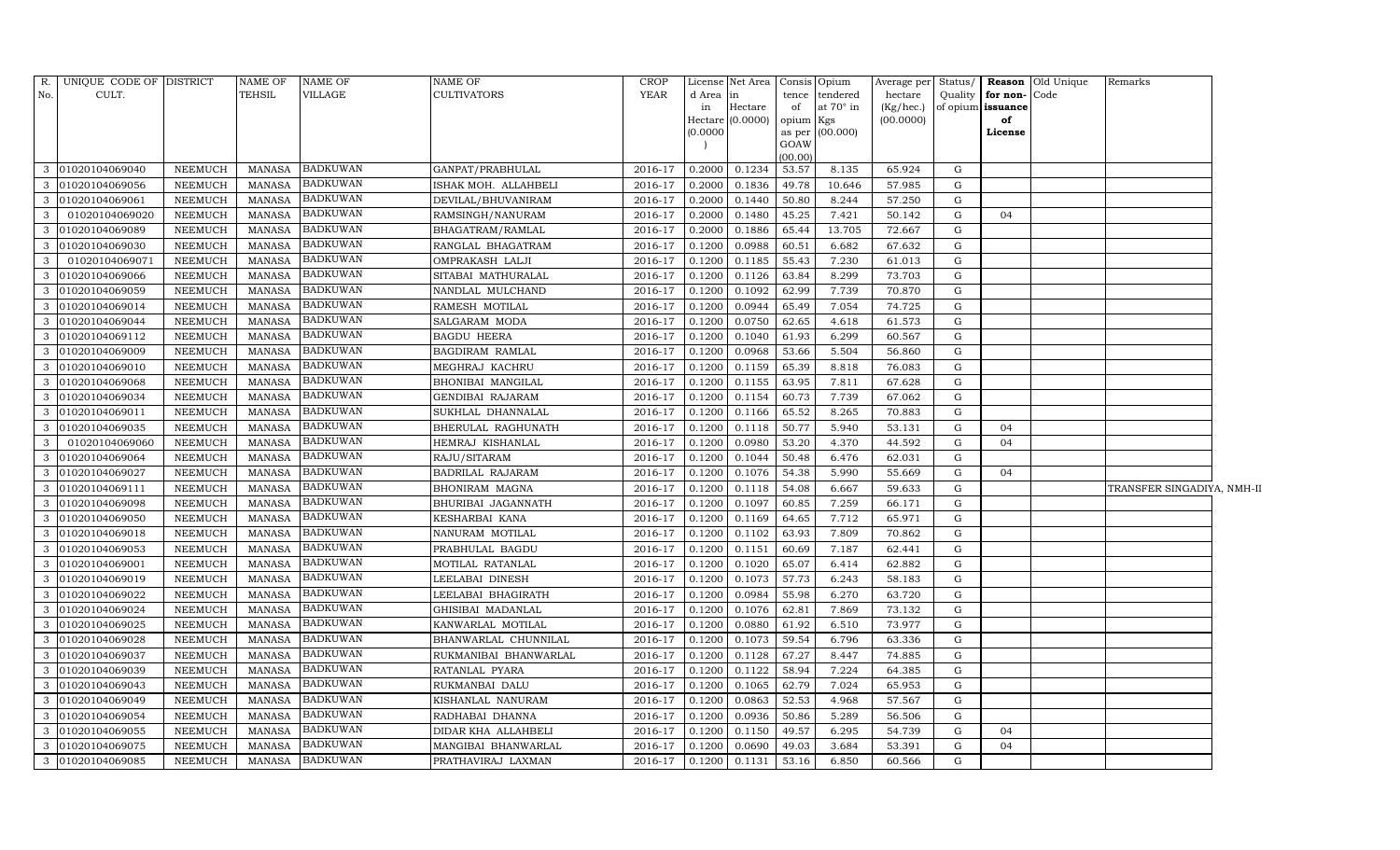| R.  | UNIQUE CODE OF DISTRICT |                 | <b>NAME OF</b> | NAME OF         | <b>NAME OF</b>          | <b>CROP</b> |           | License Net Area |                 | Consis Opium | Average per | Status/      | Reason            | Old Unique | Remarks |
|-----|-------------------------|-----------------|----------------|-----------------|-------------------------|-------------|-----------|------------------|-----------------|--------------|-------------|--------------|-------------------|------------|---------|
| No. | CULT.                   |                 | TEHSIL         | VILLAGE         | <b>CULTIVATORS</b>      | YEAR        | d Area in |                  | tence           | tendered     | hectare     | Quality      | for non-          | Code       |         |
|     |                         |                 |                |                 |                         |             | in        | Hectare          | of              | at 70° in    | (Kg/hec.)   |              | of opium issuance |            |         |
|     |                         |                 |                |                 |                         |             |           | Hectare (0.0000) | opium Kgs       |              | (00.0000)   |              | of                |            |         |
|     |                         |                 |                |                 |                         |             | (0.0000)  |                  | as per          | (00.000)     |             |              | License           |            |         |
|     |                         |                 |                |                 |                         |             |           |                  | GOAW<br>(00.00) |              |             |              |                   |            |         |
| 3   | 01020104079003          | ${\tt NEEMUCH}$ | <b>MANASA</b>  | BAMNI           | BAPULAL/JAYSINGH        | 2016-17     | 0.2000    | 0.1917           | 67.70           | 14.178       | 73.959      | G            |                   |            |         |
| 3   | 01020104079031          | NEEMUCH         | <b>MANASA</b>  | <b>BAMNI</b>    | HARCHAND/RAMPRASAD      | 2016-17     | 0.2000    | 0.1484           | 56.77           | 9.124        | 61.482      | G            |                   |            |         |
| 3   | 01020104079005          | NEEMUCH         | <b>MANASA</b>  | <b>BAMNI</b>    | HARIRAM HEMA            | 2016-17     | 0.2000    |                  |                 |              |             | $\mathbf F$  |                   |            |         |
| 3   | 01020104079012          | NEEMUCH         | <b>MANASA</b>  | <b>BAMNI</b>    | RAMKUWAR/KISHANLAL      | 2016-17     | 0.2000    | 0.1888           | 59.64           | 12.371       | 65.524      | G            |                   |            |         |
| 3   | 01020104079018          | <b>NEEMUCH</b>  | <b>MANASA</b>  | <b>BAMNI</b>    | KANVARLAL/BHANVARLAL    | 2016-17     | 0.2000    | 0.1958           | 44.28           | 10.033       | 51.241      | $\mathbf G$  | 04                |            |         |
| 3   | 01020104079015          | NEEMUCH         | <b>MANASA</b>  | BAMNI           | RAMPYARIBAI/VAKTAVAR    | 2016-17     | 0.2000    | 0.1959           | 57.67           | 13.281       | 67.795      | G            |                   |            |         |
| 3   | 01020104079014          | ${\tt NEEMUCH}$ | <b>MANASA</b>  | <b>BAMNI</b>    | <b>BHONIRAM HEMA</b>    | 2016-17     | 0.2000    | 0.1941           | 59.50           | 13.311       | 68.578      | G            |                   |            |         |
| 3   | 01020104079004          | NEEMUCH         | <b>MANASA</b>  | BAMNI           | RAMLAL/HARIRAM          | 2016-17     | 0.2000    | 0.1972           | 55.95           | 12.773       | 64.772      | G            |                   |            |         |
| 3   | 01020104079007          | NEEMUCH         | <b>MANASA</b>  | BAMNI           | RAMDAYAL/PANNALAL       | 2016-17     | 0.2000    | 0.1499           | 54.37           | 8.699        | 58.032      | $\mathbf G$  |                   |            |         |
| 3   | 01020104079023          | NEEMUCH         | <b>MANASA</b>  | <b>BAMNI</b>    | RUPSINGH/MOHANSINGH     | 2016-17     | 0.2000    | 0.1697           | 56.55           | 11.270       | 66.411      | G            |                   |            |         |
| 3   | 01020104079013          | ${\tt NEEMUCH}$ | <b>MANASA</b>  | <b>BAMNI</b>    | HARIRAM/DHANNA          | 2016-17     | 0.2000    | 0.1936           | 59.15           | 12.658       | 65.382      | G            |                   |            |         |
| 3   | 01020104079033          | NEEMUCH         | <b>MANASA</b>  | BAMNI           | NARAYAN/GIRDHARI        | 2016-17     | 0.2000    | 0.1892           | 63.46           | 13.916       | 73.552      | $\mathbf G$  |                   |            |         |
|     | 01020104079036          | <b>NEEMUCH</b>  | <b>MANASA</b>  | BAMNI           | MANGILAL/SITARAM        | 2016-17     | 0.2000    | 0.1923           | 63.74           | 14.114       | 73.396      | ${\rm G}$    |                   |            |         |
| 3   | 01020104079029          | NEEMUCH         | <b>MANASA</b>  | BAMNI           | SHYAMLAL/AMARLAL        | 2016-17     | 0.2000    | 0.1938           | 57.97           | 12.712       | 65.593      | ${\rm G}$    |                   |            |         |
| 3   | 01020104079010          | NEEMUCH         | <b>MANASA</b>  | <b>BAMNI</b>    | BHERULAL NATHULAL       | 2016-17     | 0.1200    | 0.1080           | 58.12           | 7.190        | 66.574      | G            |                   |            |         |
| 3   | 01020104079026          | NEEMUCH         | <b>MANASA</b>  | BAMNI           | MANGILAL RAMLAL         | 2016-17     | 0.1200    | 0.1163           | 64.99           | 9.006        | 77.438      | ${\rm G}$    |                   |            |         |
|     | 01020104079025          | <b>NEEMUCH</b>  | <b>MANASA</b>  | <b>BAMNI</b>    | RAMCHANDRA KANWARLAL    | 2016-17     | 0.1200    | 0.1120           | 60.99           | 7.964        | 71.107      | ${\rm G}$    |                   |            |         |
| 3   | 01020104093041          | NEEMUCH         | <b>MANASA</b>  | CHAPLANA        | GANPATLAL/JAGANNATH     | 2016-17     | 0.2000    | 0.1742           | 58.36           | 11.188       | 64.225      | G            |                   |            |         |
| 3   | 01020104093004          | NEEMUCH         | <b>MANASA</b>  | CHAPLANA        | GORDHAN/JAGANATH        | 2016-17     | 0.2000    | 0.1658           | 58.26           | 10.104       | 60.941      | ${\rm G}$    |                   |            |         |
| 3   | 01020104093089          | <b>NEEMUCH</b>  | <b>MANASA</b>  | CHAPLANA        | JANIBAI/KARULAL         | 2016-17     | 0.2000    | 0.1890           | 54.68           | 11.077       | 58.608      | $\mathbf G$  |                   |            |         |
| 3   | 01020104093023          | NEEMUCH         | <b>MANASA</b>  | <b>CHAPLANA</b> | KANHAIYALAL/RAMLAL      | 2016-17     | 0.2000    | 0.1943           | 60.29           | 13.212       | 67.998      | ${\rm G}$    |                   |            |         |
| 3   | 01020104093071          | NEEMUCH         | <b>MANASA</b>  | CHAPLANA        | KASTURIBAI/BHAGIRATH    | 2016-17     | 0.2000    | 0.1875           | 57.14           | 10.783       | 57.509      | ${\rm G}$    |                   |            |         |
| 3   | 01020104093013          | NEEMUCH         | <b>MANASA</b>  | CHAPLANA        | MUKESHKUMAR RATANLAL    | 2016-17     | 0.2000    | 0.1940           | 47.40           | 9.615        | 49.562      | $\mathbf{I}$ | 02                |            |         |
|     | 01020104093003          | <b>NEEMUCH</b>  | <b>MANASA</b>  | CHAPLANA        | GANESHRAM/ONKARLAL      | 2016-17     | 0.2000    | 0.1798           | 56.94           | 10.282       | 57.186      | ${\rm G}$    |                   |            |         |
| 3   | 01020104093076          | NEEMUCH         | <b>MANASA</b>  | CHAPLANA        | RAMKUNWARIBAI/RAMLAL    | 2016-17     | 0.2000    | 0.2004           | 45.40           | 5.532        | 27.605      | $\bf{I}$     | 02                |            |         |
| 3   | 01020104093012          | NEEMUCH         | <b>MANASA</b>  | CHAPLANA        | SHANKARLAL/RATANLAL     | 2016-17     | 0.2000    | 0.1920           | 58.54           | 13.063       | 68.036      | G            |                   |            |         |
| 3   | 01020104093010          | NEEMUCH         | <b>MANASA</b>  | CHAPLANA        | SURESHCHAND/BHAGIRATH   | 2016-17     | 0.2000    | 0.1924           | 55.73           | 11.170       | 58.056      | ${\rm G}$    |                   |            |         |
|     | 01020104093090          | <b>NEEMUCH</b>  | <b>MANASA</b>  | CHAPLANA        | VISHNUPRASAD SALGRAM    | 2016-17     | 0.2000    |                  |                 |              |             | $\mathbf N$  |                   |            |         |
| 3   | 01020104093015          | NEEMUCH         | <b>MANASA</b>  | <b>CHAPLANA</b> | RAJKUWAR MANOHARSINGH   | 2016-17     | 0.2000    | 0.1886           | 65.20           | 12.425       | 65.880      | G            |                   |            |         |
| 3   | 01020104093020          | NEEMUCH         | <b>MANASA</b>  | CHAPLANA        | SHANTILAL/SUKHDEV       | 2016-17     | 0.2000    | 0.1881           | 68.00           | 13.260       | 70.494      | ${\rm G}$    |                   |            |         |
| 3   | 01020104093022          | NEEMUCH         | MANASA         | CHAPLANA        | GOPAL/MANGILAL          | 2016-17     | 0.2000    | 0.1946           | 51.49           | 5.936        | 30.504      | $\mathbf{I}$ | 02                |            |         |
|     | 01020104093052          | <b>NEEMUCH</b>  | <b>MANASA</b>  | CHAPLANA        | RAMNARAYAN/AMRATRAM     | 2016-17     | 0.2000    | 0.1780           | 58.36           | 11.005       | 61.826      | G            |                   |            |         |
| 3   | 01020104093046          | NEEMUCH         | <b>MANASA</b>  | CHAPLANA        | BAGDIRAM/MANGU          | 2016-17     | 0.2000    | 0.1480           | 61.64           | 9.220        | 62.297      | G            |                   |            |         |
| 3   | 01020104093007          | NEEMUCH         | <b>MANASA</b>  | CHAPLANA        | KAMLASHANKAR CHAGANALAL | 2016-17     | 0.2000    | 0.1888           | 49.03           | 10.002       | 52.977      | G            | 04                |            |         |
| 3   | 01020104093001          | NEEMUCH         | <b>MANASA</b>  | CHAPLANA        | DHAPUBAI/RATANLAL       | 2016-17     | 0.2000    | 0.1900           | 57.96           | 11.054       | 58.179      | $\mathbf G$  |                   |            |         |
| 3   | 01020104093107          | NEEMUCH         | <b>MANASA</b>  | CHAPLANA        | CHATRULAL/KISHANLAL     | 2016-17     | 0.2000    | 0.1861           | 60.06           | 7.979        | 42.875      | ${\rm G}$    | 04                |            |         |
| 3   | 01020104093006          | NEEMUCH         | <b>MANASA</b>  | <b>CHAPLANA</b> | <b>BHERULAL/ONKAR</b>   | 2016-17     | 0.2000    | 0.1954           | 54.97           | 10.837       | 55.461      | G            | 04                |            |         |
| 3   | 01020104093087          | NEEMUCH         | <b>MANASA</b>  | CHAPLANA        | RADHaBAI BHANWARLAL     | 2016-17     | 0.2000    | 0.1772           | 49.41           | 8.696        | 49.074      | ${\rm G}$    | 04                |            |         |
| 3   | 01020104093085          | <b>NEEMUCH</b>  | <b>MANASA</b>  | CHAPLANA        | BADRIBAI BHAGATRAM      | 2016-17     | 0.2000    |                  |                 |              |             | $\mathbf{F}$ |                   |            |         |
| 3   | 01020104093067          | NEEMUCH         | MANASA         | CHAPLANA        | KESHRIMAL MODIRAM       | 2016-17     | 0.1200    | 0.1097           | 54.84           | 6.581        | 59.991      | G            |                   |            |         |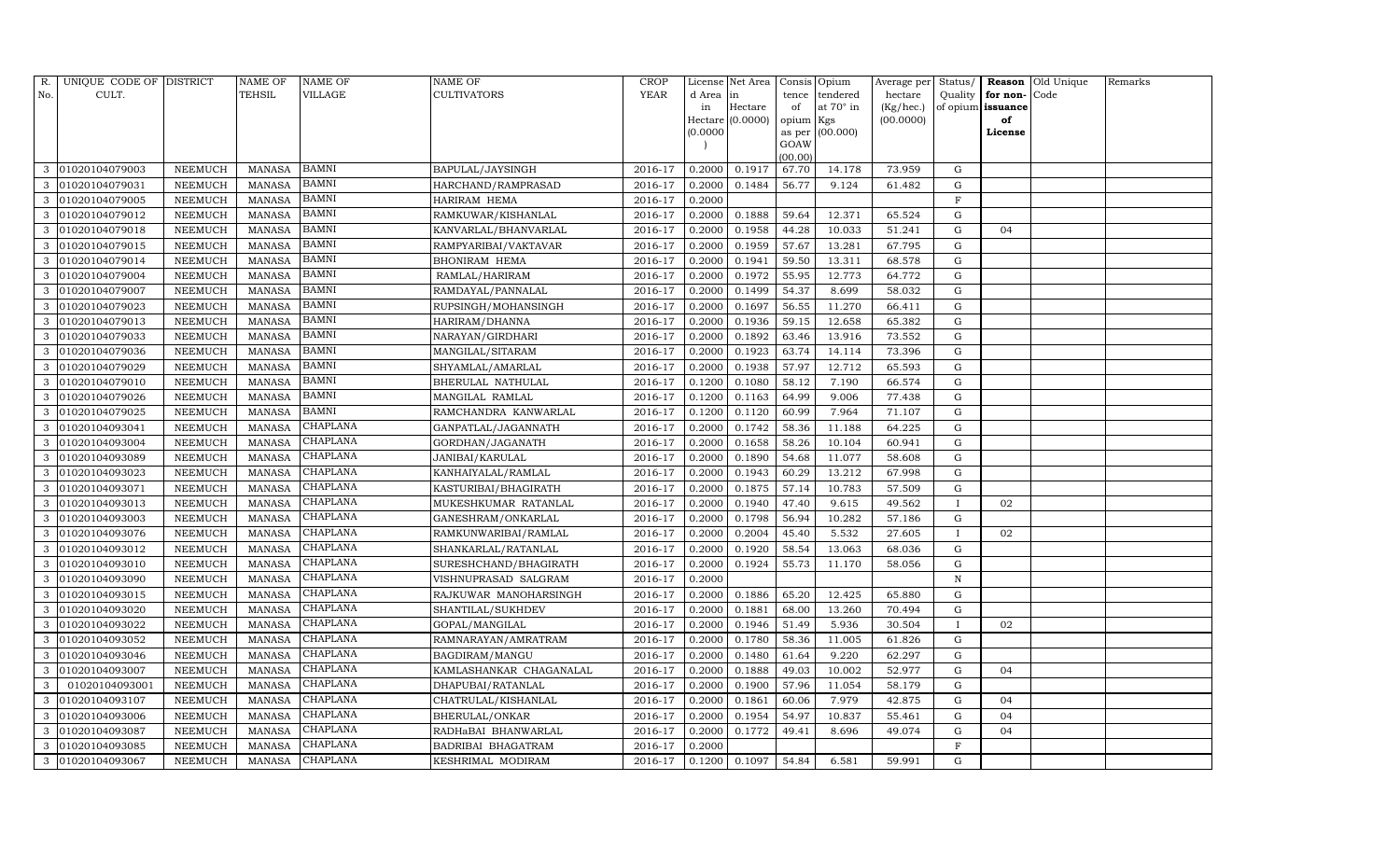| R.  | UNIQUE CODE OF DISTRICT |         | NAME OF       | NAME OF         | NAME OF                  | CROP        |           | License Net Area |           | Consis Opium    | Average per Status/ |             |              | Reason Old Unique | Remarks |
|-----|-------------------------|---------|---------------|-----------------|--------------------------|-------------|-----------|------------------|-----------|-----------------|---------------------|-------------|--------------|-------------------|---------|
| No. | CULT.                   |         | TEHSIL        | VILLAGE         | CULTIVATORS              | <b>YEAR</b> | d Area in |                  | tence     | tendered        | hectare             | Quality     | for non-Code |                   |         |
|     |                         |         |               |                 |                          |             | in        | Hectare          | of        | at 70° in       | (Kg/hec.)           | of opium    | issuance     |                   |         |
|     |                         |         |               |                 |                          |             |           | Hectare (0.0000) | opium Kgs |                 | (00.0000)           |             | of           |                   |         |
|     |                         |         |               |                 |                          |             | (0.0000)  |                  | GOAW      | as per (00.000) |                     |             | License      |                   |         |
|     |                         |         |               |                 |                          |             |           |                  | (00.00)   |                 |                     |             |              |                   |         |
| 3   | 01020104093062          | NEEMUCH | MANASA        | CHAPLANA        | BHERUSINGH PRATAPSINGH   | 2016-17     | 0.1200    | 0.0986           | 54.42     | 5.528           | 56.065              | G           |              |                   |         |
|     | 01020104093018          | NEEMUCH | <b>MANASA</b> | CHAPLANA        | KANHAIYALAL KARULAL      | 2016-17     | 0.1200    | 0.1148           | 61.57     | 7.564           | 65.889              | G           |              |                   |         |
| 3   | 01020104093064          | NEEMUCH | MANASA        | CHAPLANA        | KARULAL KESHURAM         | 2016-17     | 0.1200    | 0.1229           | 55.53     | 7.108           | 57.836              | G           |              |                   |         |
| 3   | 01020104093074          | NEEMUCH | <b>MANASA</b> | CHAPLANA        | KAURLAL MANGILAL         | 2016-17     | 0.1200    |                  |           |                 |                     | $\mathbf N$ |              |                   |         |
| 3   | 01020104093047          | NEEMUCH | <b>MANASA</b> | <b>CHAPLANA</b> | RADHESHYAM BHEERA        | 2016-17     | 0.1200    | 0.1005           | 61.91     | 6.164           | 61.333              | G           |              |                   |         |
| 3   | 01020104093034          | NEEMUCH | <b>MANASA</b> | CHAPLANA        | MANOHARSINGH RANSINGH    | 2016-17     | 0.1200    | 0.1200           | 61.55     | 7.623           | 63.525              | G           |              |                   |         |
|     | 01020104093106          | NEEMUCH | <b>MANASA</b> | <b>CHAPLANA</b> | LALURAM BHAGWAN          | 2016-17     | 0.1200    | 0.1069           | 59.61     | 6.608           | 61.815              | G           |              |                   |         |
| 3   | 01020104093049          | NEEMUCH | <b>MANASA</b> | <b>CHAPLANA</b> | BHANWARLAL CHAMPA        | 2016-17     | 0.1200    | 0.1014           | 53.37     | 5.703           | 56.243              | G           |              |                   |         |
| 3   | 01020104093068          | NEEMUCH | <b>MANASA</b> | CHAPLANA        | RAMESH KANWARLAL         | 2016-17     | 0.1200    | 0.1104           | 54.10     | 6.446           | 58.388              | G           |              |                   |         |
|     | 01020104093075          | NEEMUCH | <b>MANASA</b> | <b>CHAPLANA</b> | DEUBAI MOHANLAL          | 2016-17     | 0.1200    | 0.1210           | 52.05     | 6.343           | 52.421              | G           | 04           |                   |         |
| 3   | 01020104093072          | NEEMUCH | <b>MANASA</b> | CHAPLANA        | FATEHLAL NANDA           | 2016-17     | 0.1200    | 0.1054           | 56.21     | 5.918           | 56.148              | G           |              |                   |         |
| 3   | 01020104093024          | NEEMUCH | <b>MANASA</b> | CHAPLANA        | NIHALKUNWAR JUJHARSINGH  | 2016-17     | 0.1200    |                  |           |                 |                     | F           |              |                   |         |
|     | 01020104093040          | NEEMUCH | <b>MANASA</b> | <b>CHAPLANA</b> | PUNAMCHAND PARASRAM      | 2016-17     | 0.1200    | 0.1043           | 58.88     | 6.300           | 60.403              | G           |              |                   |         |
| 3   | 01020104093043          | NEEMUCH | <b>MANASA</b> | CHAPLANA        | SEETABAI DALU            | 2016-17     | 0.1200    | 0.1110           | 54.67     | 6.521           | 58.748              | G           |              |                   |         |
| 3   | 01020104093021          | NEEMUCH | <b>MANASA</b> | CHAPLANA        | SURESHCHANDRA NARAYAN    | 2016-17     | 0.1200    | 0.1007           | 48.83     | 5.336           | 52.989              | G           | 04           |                   |         |
| 3   | 01020104093019          | NEEMUCH | <b>MANASA</b> | CHAPLANA        | SURESHCHANDRA RAMCHANDRA | 2016-17     | 0.1200    | 0.0904           | 61.56     | 5.743           | 63.529              | G           |              |                   |         |
| 3   | 01020104093051          | NEEMUCH | <b>MANASA</b> | CHAPLANA        | LAXMAN BHEERA            | 2016-17     | 0.1200    | 0.1083           | 53.99     | 5.661           | 52.271              | G           | 04           |                   |         |
| 3   | 01020104093055          | NEEMUCH | <b>MANASA</b> | <b>CHAPLANA</b> | BAGDIRAM BHUWANA         | 2016-17     | 0.1200    | 0.1220           | 53.91     | 6.731           | 55.172              | G           | 04           |                   |         |
| 3   | 01020104093057          | NEEMUCH | <b>MANASA</b> | CHAPLANA        | KALUSINGH JORAVARSINGH   | 2016-17     | 0.1200    | 0.1155           | 48.72     | 5.791           | 50.139              | G           | 04           |                   |         |
| 3   | 01020104093073          | NEEMUCH | MANASA        | CHAPLANA        | BHERULAL NATHU           | 2016-17     | 0.1200    | 0.1175           | 55.28     | 6.720           | 57.191              | G           |              |                   |         |
|     | 01020104093088          | NEEMUCH | <b>MANASA</b> | <b>CHAPLANA</b> | CHANDRIBAI MATHURALAL    | 2016-17     | 0.1200    | 0.1148           | 65.17     | 7.886           | 68.693              | G           |              |                   |         |
| 3   | 01020104093037          | NEEMUCH | <b>MANASA</b> | CHAPLANA        | SALIGARAM BHERULAL       | 2016-17     | 0.1200    | 0.1182           | 61.59     | 7.892           | 66.768              | G           |              |                   |         |
| 3   | 01020104093038          | NEEMUCH | <b>MANASA</b> | CHAPLANA        | NEMICHAND BHUWANIRAM     | 2016-17     | 0.1200    | 0.1092           | 39.27     | 2.788           | 25.531              | ${\rm G}$   | 04           |                   |         |
| 3   | 01020104089094          | NEEMUCH | <b>MANASA</b> | <b>DETHAL</b>   | BANSHILAL/RAMLAL         | 2016-17     | 0.2000    | 0.1566           | 55.12     | 9.811           | 62.650              | G           |              |                   |         |
| 3   | 01020104089010          | NEEMUCH | <b>MANASA</b> | <b>DETHAL</b>   | BHAGWATSINGH/BHERUSINGH  | 2016-17     | 0.2000    | 0.1804           | 64.89     | 12.672          | 70.244              | ${\rm G}$   |              |                   |         |
| 3   | 01020104089090          | NEEMUCH | <b>MANASA</b> | <b>DETHAL</b>   | FAKIRCHAND/RAMLAL        | 2016-17     | 0.2000    | 0.1710           | 59.07     | 10.253          | 59.959              | G           |              |                   |         |
| 3   | 01020104089098          | NEEMUCH | <b>MANASA</b> | <b>DETHAL</b>   | HANSHRAJ/RAMLAL          | 2016-17     | 0.2000    | 0.1914           | 60.94     | 11.727          | 61.270              | G           |              |                   |         |
| 3   | 01020104089100          | NEEMUCH | <b>MANASA</b> | DETHAL          | KALULAL/LAXMINARAYAN     | 2016-17     | 0.2000    | 0.1907           | 61.91     | 12.559          | 65.857              | G           |              |                   |         |
| 3   | 01020104089213          | NEEMUCH | MANASA        | <b>DETHAL</b>   | KANHAIYALAL/NARAYAN      | 2016-17     | 0.2000    | 0.1931           | 56.67     | 12.071          | 62.512              | G           |              |                   |         |
| 3   | 01020104089024          | NEEMUCH | <b>MANASA</b> | <b>DETHAL</b>   | KANHAIYALAL/SURAJMAL     | 2016-17     | 0.2000    | 0.1513           | 65.66     | 10.759          | 71.110              | G           |              |                   |         |
| 3   | 01020104089015          | NEEMUCH | MANASA        | <b>DETHAL</b>   | KISHORELAL/BOTLAL        | 2016-17     | 0.2000    | 0.1461           | 63.99     | 10.302          | 70.513              | G           |              |                   |         |
|     | 01020104089183          | NEEMUCH | <b>MANASA</b> | <b>DETHAL</b>   | LAXMINARAYAN/BHAWANIRAM  | 2016-17     | 0.2000    | 0.1907           | 58.88     | 12.239          | 64.179              | G           |              |                   |         |
| 3   | 01020104089174          | NEEMUCH | <b>MANASA</b> | <b>DETHAL</b>   | MANGIBAI/MANGILAL        | 2016-17     | 0.2000    | 0.1916           | 61.86     | 13.105          | 68.398              | ${\rm G}$   |              |                   |         |
| 3   | 01020104089237          | NEEMUCH | <b>MANASA</b> | <b>DETHAL</b>   | MOTILAL/BHAWARLAL        | 2016-17     | 0.2000    | 0.1748           | 61.35     | 11.052          | 63.227              | G           |              |                   |         |
| 3   | 01020104089145          | NEEMUCH | <b>MANASA</b> | <b>DETHAL</b>   | MUKUNDDAS/RAMDAS         | 2016-17     | 0.2000    | 0.1865           | 53.52     | 10.712          | 57.437              | G           |              |                   |         |
| 3   | 01020104089163          | NEEMUCH | <b>MANASA</b> | <b>DETHAL</b>   | PARMANAND/KACHRULAL      | 2016-17     | 0.2000    | 0.1339           | 56.41     | 8.115           | 60.605              | ${\rm G}$   |              |                   |         |
| 3   | 01020104089018          | NEEMUCH | <b>MANASA</b> | <b>DETHAL</b>   | RAJU/HIRA                | 2016-17     | 0.2000    | 0.1958           | 58.00     | 12.097          | 61.782              | G           |              |                   |         |
| 3   | 01020104089148          | NEEMUCH | <b>MANASA</b> | <b>DETHAL</b>   | RAMNARAYAN/KACHRULAL     | 2016-17     | 0.2000    | 0.1987           | 53.10     | 11.045          | 55.586              | ${\rm G}$   | 04           |                   |         |
| 3   | 01020104089064          | NEEMUCH | <b>MANASA</b> | DETHAL          | RAMNARAYAN/NANALAL       | 2016-17     | 0.2000    | 0.1828           | 60.01     | 11.813          | 64.623              | G           |              |                   |         |
| 3   | 01020104089109          | NEEMUCH | MANASA        | <b>DETHAL</b>   | RAMPRAHLAD/HARISHANKAR   | 2016-17     | 0.2000    | 0.1998           | 67.00     | 14.386          | 72.002              | G           |              |                   |         |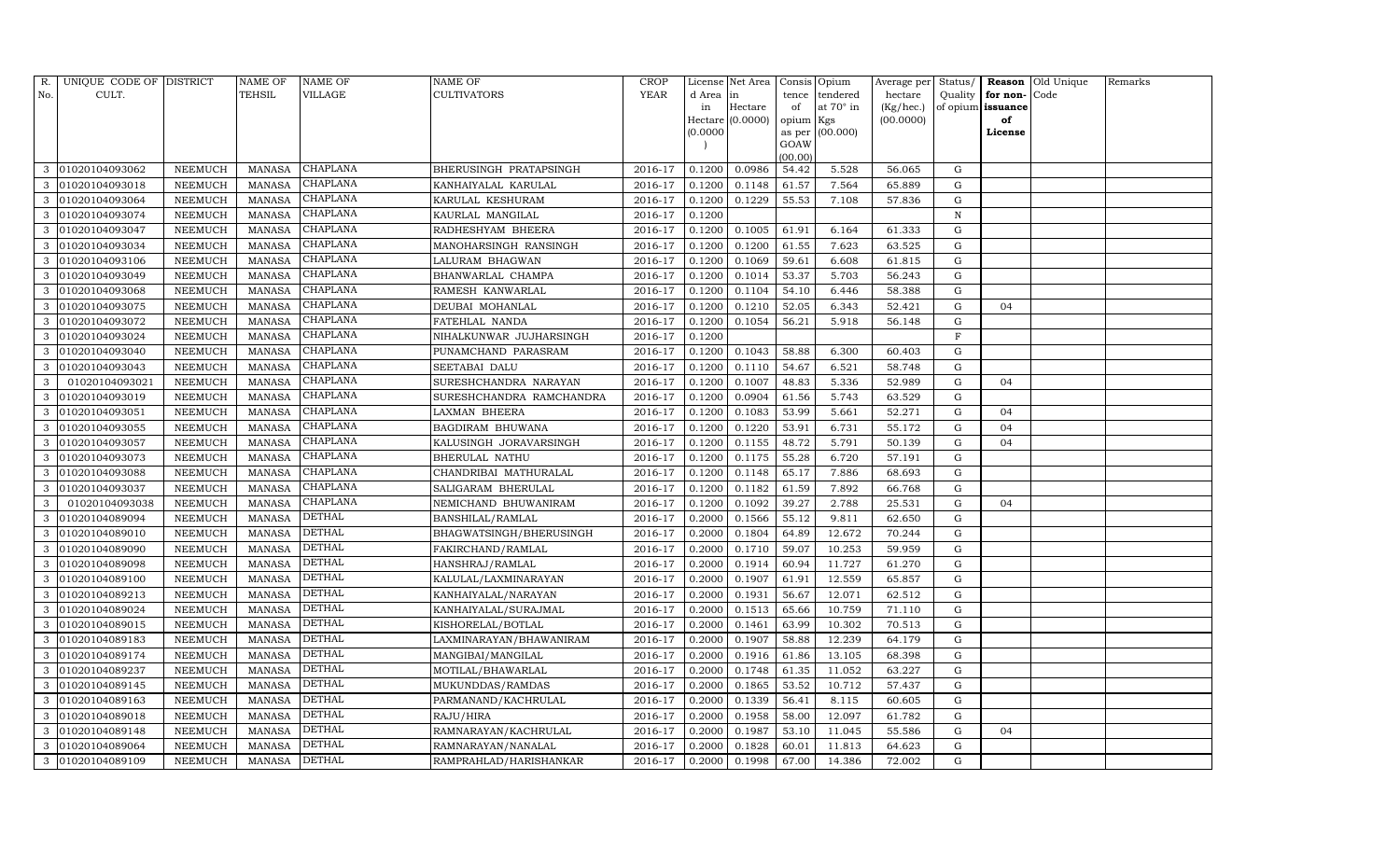| R.  | UNIQUE CODE OF DISTRICT |                | <b>NAME OF</b> | NAME OF       | <b>NAME OF</b>                 | <b>CROP</b> |           | License Net Area |                 | Consis Opium | Average per | Status/     | Reason            | Old Unique | Remarks |
|-----|-------------------------|----------------|----------------|---------------|--------------------------------|-------------|-----------|------------------|-----------------|--------------|-------------|-------------|-------------------|------------|---------|
| No. | CULT.                   |                | TEHSIL         | VILLAGE       | <b>CULTIVATORS</b>             | <b>YEAR</b> | d Area in |                  | tence           | tendered     | hectare     | Quality     | for non-          | Code       |         |
|     |                         |                |                |               |                                |             | in        | Hectare          | of              | at 70° in    | (Kg/hec.)   |             | of opium issuance |            |         |
|     |                         |                |                |               |                                |             |           | Hectare (0.0000) | opium Kgs       |              | (00.0000)   |             | of                |            |         |
|     |                         |                |                |               |                                |             | (0.0000)  |                  | as per          | (00.000)     |             |             | License           |            |         |
|     |                         |                |                |               |                                |             |           |                  | GOAW<br>(00.00) |              |             |             |                   |            |         |
| 3   | 01020104089034          | NEEMUCH        | MANASA         | DETHAL        | RUKHMANIBAI/LAXMINARAYAN       | 2016-17     | 0.2000    | 0.1638           | 59.99           | 10.790       | 65.873      | G           |                   |            |         |
|     | 01020104089212          | NEEMUCH        | <b>MANASA</b>  | <b>DETHAL</b> | SANTOSH/NARAYAN                | 2016-17     | 0.2000    | 0.1858           | 56.22           | 11.332       | 60.990      | G           |                   |            |         |
| 3   | 01020104089185          | NEEMUCH        | <b>MANASA</b>  | DETHAL        | SUNDARLAL/GANGARAM             | 2016-17     | 0.2000    | 0.1972           | 60.97           | 12.142       | 61.572      | G           |                   |            |         |
| 3   | 01020104089197          | NEEMUCH        | <b>MANASA</b>  | DETHAL        | TULSIBAI/NANALAL               | 2016-17     | 0.2000    | 0.1921           | 63.71           | 13.233       | 68.886      | ${\rm G}$   |                   |            |         |
| 3   | 01020104089084          | <b>NEEMUCH</b> | <b>MANASA</b>  | <b>DETHAL</b> | PRAKASH/KISHORE                | 2016-17     | 0.2000    | 0.1451           | 64.47           | 10.149       | 69.945      | G           |                   |            |         |
| 3   | 01020104089257          | NEEMUCH        | <b>MANASA</b>  | <b>DETHAL</b> | KAILASHBAI/RAMPARTAP           | 2016-17     | 0.2000    | 0.1339           | 55.33           | 7.944        | 59.328      | G           |                   |            |         |
| 3   | 01020104089258          | NEEMUCH        | <b>MANASA</b>  | <b>DETHAL</b> | SHIVPRASAD/KANHAIYALAL         | 2016-17     | 0.2000    | 0.1508           | 65.95           | 10.948       | 72.599      | G           |                   |            |         |
| 3   | 01020104089008          | NEEMUCH        | <b>MANASA</b>  | <b>DETHAL</b> | RAMSINGH/HEMRAJ                | 2016-17     | 0.2000    | 0.1980           | 63.86           | 13.666       | 69.020      | ${\rm G}$   |                   |            |         |
| 3   | 01020104089055          | <b>NEEMUCH</b> | <b>MANASA</b>  | <b>DETHAL</b> | HANGAMIBAI D O GOMAJI W O SITA | 2016-17     | 0.2000    | 0.2044           | 55.38           | 12.136       | 59.374      | $\mathbf G$ |                   |            |         |
| 3   | 01020104089092          | NEEMUCH        | <b>MANASA</b>  | <b>DETHAL</b> | RANGLAL/NANALAL                | 2016-17     | 0.2000    | 0.1953           | 56.74           | 11.340       | 58.065      | ${\rm G}$   |                   |            |         |
| 3   | 01020104089025          | NEEMUCH        | <b>MANASA</b>  | <b>DETHAL</b> | KACHRU HAMERA                  | 2016-17     | 0.2000    | 0.1734           | 49.03           | 9.288        | 53.564      | ${\rm G}$   | 04                |            |         |
| 3   | 01020104089073          | NEEMUCH        | MANASA         | <b>DETHAL</b> | MUKUNDCHAND/MANGILAL           | 2016-17     | 0.2000    | 0.1876           | 63.66           | 12.059       | 64.280      | G           |                   |            |         |
|     | 01020104089210          | <b>NEEMUCH</b> | <b>MANASA</b>  | <b>DETHAL</b> | RAMESH/NANDLAL                 | 2016-17     | 0.2000    | 0.1935           | 55.10           | 11.563       | 59.757      | ${\rm G}$   |                   |            |         |
| 3   | 01020104089137          | NEEMUCH        | MANASA         | <b>DETHAL</b> | BANESINGH/BHAWANISINGH         | 2016-17     | 0.2000    | 0.1977           | 62.96           | 13.258       | 67.061      | G           |                   |            |         |
| 3   | 01020104089040          | NEEMUCH        | MANASA         | <b>DETHAL</b> | BANESINGH/BHERUSINGH           | 2016-17     | 0.2000    | 0.1865           | 55.02           | 10.815       | 57.989      | G           |                   |            |         |
| 3   | 01020104089089          | NEEMUCH        | <b>MANASA</b>  | <b>DETHAL</b> | CHANDIBAI/UDAYRAM              | 2016-17     | 0.2000    | 0.2037           | 54.63           | 11.582       | 56.858      | G           |                   |            |         |
|     | 01020104089111          | <b>NEEMUCH</b> | <b>MANASA</b>  | <b>DETHAL</b> | DEVILAL/KALURAM                | 2016-17     | 0.2000    | 0.2014           | 57.38           | 12.066       | 59.911      | G           |                   |            |         |
| 3   | 01020104089166          | NEEMUCH        | MANASA         | <b>DETHAL</b> | KACHRIBAI/KARULAL              | 2016-17     | 0.2000    | 0.2028           | 61.23           | 13.785       | 67.973      | G           |                   |            |         |
| 3   | 01020104089173          | NEEMUCH        | <b>MANASA</b>  | <b>DETHAL</b> | <b>BHONIBAI/KISHORE</b>        | 2016-17     | 0.2000    | 0.2046           | 51.55           | 11.532       | 56.364      | G           |                   |            |         |
| 3   | 01020104089106          | NEEMUCH        | <b>MANASA</b>  | <b>DETHAL</b> | RAMSINGH/SHAVRAM               | 2016-17     | 0.2000    | 0.1881           | 54.07           | 10.914       | 58.022      | G           |                   |            |         |
| 3   | 01020104089122          | NEEMUCH        | <b>MANASA</b>  | <b>DETHAL</b> | SHANTIBAI/MANGILAL             | 2016-17     | 0.2000    | 0.1812           | 56.00           | 10.480       | 57.837      | G           |                   |            |         |
| 3   | 01020104089112          | NEEMUCH        | <b>MANASA</b>  | <b>DETHAL</b> | SHIVPARSAD/NANALAL             | 2016-17     | 0.2000    | 0.1593           | 59.52           | 10.093       | 63.358      | G           |                   |            |         |
| 3   | 01020104089118          | NEEMUCH        | <b>MANASA</b>  | <b>DETHAL</b> | SUKHLAL/RAJARAM                | 2016-17     | 0.2000    | 0.1921           | 49.98           | 10.332       | 53.784      | G           | 04                |            |         |
| 3   | 01020104089061          | NEEMUCH        | <b>MANASA</b>  | <b>DETHAL</b> | BHERULAL D.P. JAGANNATH AMRU   | 2016-17     | 0.2000    | 0.1544           | 52.48           | 8.682        | 56.231      | G           |                   |            |         |
|     | 01020104089228          | NEEMUCH        | <b>MANASA</b>  | DETHAL        | KARULAL/KHIMA                  | 2016-17     | 0.2000    | 0.2008           | 65.12           | 13.154       | 65.508      | G           |                   |            |         |
| 3   | 01020104089179          | NEEMUCH        | <b>MANASA</b>  | <b>DETHAL</b> | BHUVANISINGH/BHERUSINGH        | 2016-17     | 0.2000    | 0.1958           | 57.09           | 11.915       | 60.853      | G           |                   |            |         |
| 3   | 01020104089204          | NEEMUCH        | <b>MANASA</b>  | <b>DETHAL</b> | BAPULAL/KARULAL                | 2016-17     | 0.2000    | 0.1798           | 44.89           | 6.657        | 37.024      | G           | 04                |            |         |
| 3   | 01020104089077          | <b>NEEMUCH</b> | <b>MANASA</b>  | DETHAL        | KISHORIBAI LAXMAN              | 2016-17     | 0.2000    | 0.1544           | 45.72           | 6.982        | 45.220      | ${\rm G}$   | 04                |            |         |
| 3   | 01020104089076          | NEEMUCH        | <b>MANASA</b>  | <b>DETHAL</b> | RAMESHCHANDRA DEVILAL          | 2016-17     | 0.2000    | 0.1914           | 62.19           | 13.335       | 69.671      | G           |                   |            |         |
| 3   | 01020104089044          | NEEMUCH        | <b>MANASA</b>  | <b>DETHAL</b> | PRAHALAD BHANWARLAL            | 2016-17     | 0.1200    | 0.1138           | 61.71           | 7.678        | 67.469      | G           |                   |            |         |
| 3   | 01020104089141          | NEEMUCH        | <b>MANASA</b>  | <b>DETHAL</b> | KUSHABAI DHANNALAL             | 2016-17     | 0.1200    |                  |                 |              |             | $\mathbf F$ |                   |            |         |
| 3   | 01020104089223          | <b>NEEMUCH</b> | <b>MANASA</b>  | <b>DETHAL</b> | RADHESHYAM RAMCHANDRA          | 2016-17     | 0.1200    | 0.1220           | 60.62           | 7.231        | 59.270      | $\mathbf G$ |                   |            |         |
| 3   | 01020104089252          | NEEMUCH        | <b>MANASA</b>  | <b>DETHAL</b> | NATHU LALA                     | 2016-17     | 0.1200    | 0.1164           | 54.89           | 6.885        | 59.149      | G           |                   |            |         |
| 3   | 01020104089080          | NEEMUCH        | <b>MANASA</b>  | <b>DETHAL</b> | KANA/JETRAM                    | 2016-17     | 0.1200    | 0.1128           | 64.80           | 7.776        | 68.936      | ${\rm G}$   |                   |            |         |
| 3   | 01020104089242          | NEEMUCH        | <b>MANASA</b>  | <b>DETHAL</b> | <b>BANSHILAL DHANNA</b>        | 2016-17     | 0.1200    | 0.1229           | 50.87           | 6.577        | 53.515      | ${\rm G}$   | 04                |            |         |
| 3   | 01020104089006          | <b>NEEMUCH</b> | <b>MANASA</b>  | <b>DETHAL</b> | RADHESHYAM BAPULAL             | 2016-17     | 0.1200    |                  |                 |              |             | F           |                   |            |         |
| 3   | 01020104089042          | NEEMUCH        | <b>MANASA</b>  | <b>DETHAL</b> | JAGDISH BAPULAL POTRA NATHU    | 2016-17     | 0.1200    | 0.1150           | 55.78           | 6.598        | 57.374      | G           |                   |            |         |
| 3   | 01020104089045          | NEEMUCH        | <b>MANASA</b>  | <b>DETHAL</b> | BHONA URF BHUWANIRAM NANURA    | 2016-17     | 0.1200    | 0.1078           | 52.54           | 5.689        | 52.774      | G           | 04                |            |         |
| 3   | 01020104089001          | NEEMUCH        | MANASA         | DETHAL        | BHAGATRAM HIRALALD.P.CHUNNILA  | 2016-17     | 0.1200    | 0.1151           | 57.80           | 7.093        | 61.625      | G           |                   |            |         |
| 3   | 01020104089116          | NEEMUCH        | MANASA         | <b>DETHAL</b> | DEVILAL RAMLAL                 | 2016-17     | 0.1200    | 0.1170           | 58.99           | 7.542        | 64.462      | G           |                   |            |         |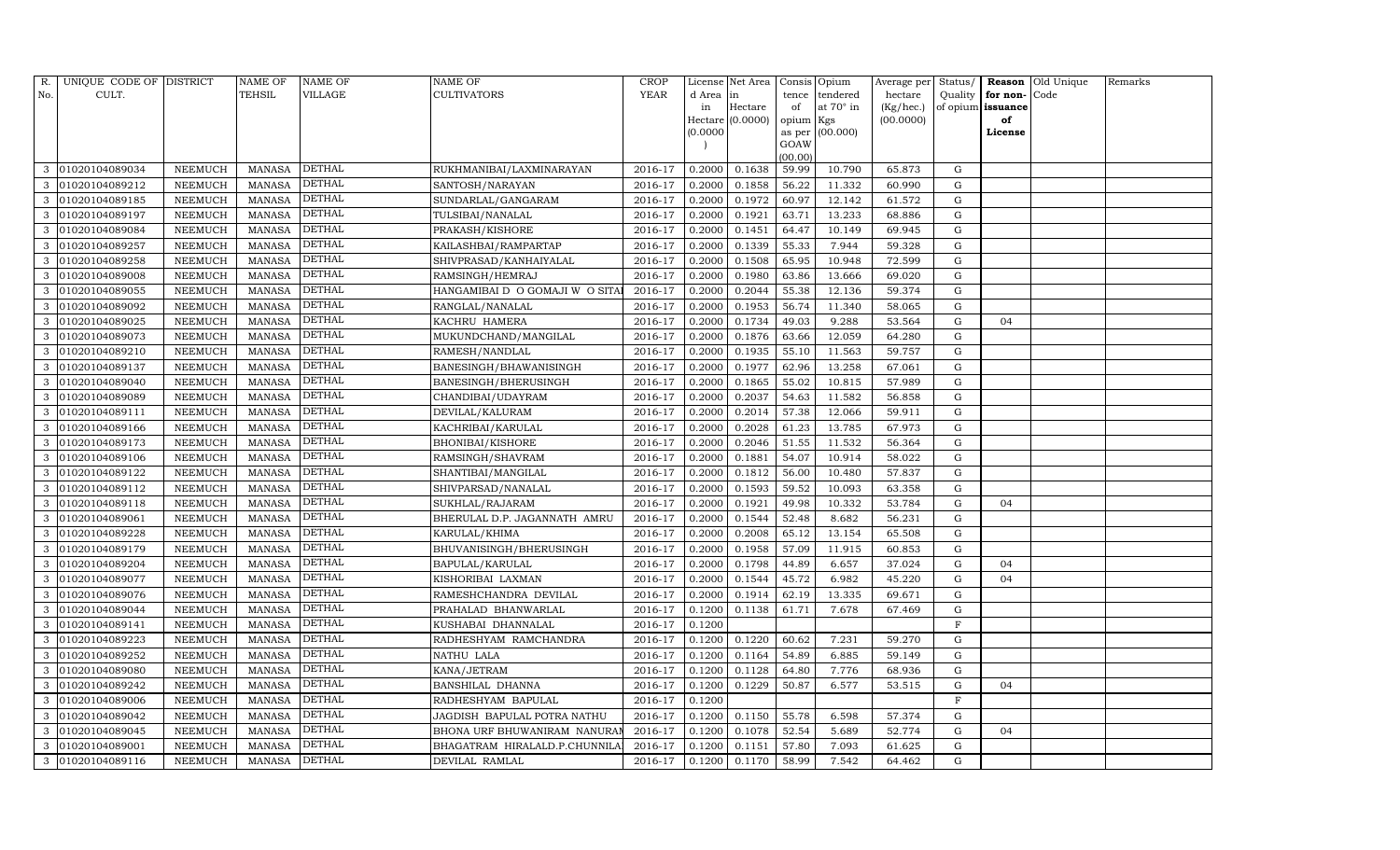| R.  | UNIQUE CODE OF DISTRICT |                | NAME OF       | <b>NAME OF</b> | <b>NAME OF</b>               | <b>CROP</b> |           | License Net Area |                 | Consis Opium      | Average per Status/ |             |                          | <b>Reason</b> Old Unique | Remarks |
|-----|-------------------------|----------------|---------------|----------------|------------------------------|-------------|-----------|------------------|-----------------|-------------------|---------------------|-------------|--------------------------|--------------------------|---------|
| No. | CULT.                   |                | TEHSIL        | VILLAGE        | <b>CULTIVATORS</b>           | YEAR        | d Area in |                  | tence           | tendered          | hectare             |             | Quality $\vert$ for non- | Code                     |         |
|     |                         |                |               |                |                              |             | in        | Hectare          | of              | at 70° in         | (Kg/hec.)           |             | of opium issuance        |                          |         |
|     |                         |                |               |                |                              |             |           | Hectare (0.0000) | opium Kgs       |                   | (00.0000)           |             | of                       |                          |         |
|     |                         |                |               |                |                              |             | (0.0000)  |                  |                 | as per $(00.000)$ |                     |             | License                  |                          |         |
|     |                         |                |               |                |                              |             |           |                  | GOAW<br>(00.00) |                   |                     |             |                          |                          |         |
| 3   | 01020104089144          | NEEMUCH        | MANASA        | DETHAL         | <b>DILIP HEERALAL</b>        | 2016-17     | 0.1200    | 0.1200           | 64.91           | 8.281             | 69.008              | G           |                          |                          |         |
| 3   | 01020104089189          | NEEMUCH        | <b>MANASA</b> | <b>DETHAL</b>  | KACHRULAL HEERALAL           | 2016-17     | 0.1200    | 0.1195           | 64.08           | 8.294             | 69.406              | G           |                          |                          |         |
| 3   | 01020104089014          | NEEMUCH        | <b>MANASA</b> | <b>DETHAL</b>  | SITARAM HEERA                | 2016-17     | 0.1200    | 0.1151           | 62.09           | 7.415             | 64.422              | G           |                          |                          |         |
| 3   | 01020104089029          | NEEMUCH        | MANASA        | <b>DETHAL</b>  | KARULAL JAYCHAND             | 2016-17     | 0.1200    | 0.1178           | 60.30           | 7.305             | 62.012              | G           |                          |                          |         |
| 3   | 01020104089049          | NEEMUCH        | <b>MANASA</b> | <b>DETHAL</b>  | SANJAY KUMAR MADANLAL        | 2016-17     | 0.1200    | 0.0999           | 50.12           | 5.585             | 55.906              | G           | 04                       |                          |         |
| 3   | 01020104089101          | NEEMUCH        | MANASA        | DETHAL         | SHIVPRASAD BHAWANIRAM        | 2016-17     | 0.1200    | 0.1080           | 59.61           | 5.271             | 48.806              | G           | 04                       |                          |         |
| 3   | 01020104089150          | NEEMUCH        | MANASA        | <b>DETHAL</b>  | BHANWARLAL PANNA             | 2016-17     | 0.1200    | 0.1080           | 46.93           | 5.008             | 46.370              | G           | 04                       |                          |         |
| 3   | 01020104089207          | NEEMUCH        | MANASA        | <b>DETHAL</b>  | SAJJANBAI FAKIRCHAND         | 2016-17     | 0.1200    | 0.1058           | 56.49           | 6.262             | 59.187              | G           |                          |                          |         |
| 3   | 01020104089020          | NEEMUCH        | MANASA        | DETHAL         | DIVISINGH LALSINGH           | 2016-17     | 0.1200    | 0.1242           | 59.41           | 7.834             | 63.076              | G           |                          |                          |         |
| 3   | 01020104089028          | NEEMUCH        | MANASA        | <b>DETHAL</b>  | BHONIRAM NANALAL             | 2016-17     | 0.1200    | 0.1151           | 51.89           | 6.805             | 59.123              | G           |                          |                          |         |
| 3   | 01020104089036          | NEEMUCH        | MANASA        | <b>DETHAL</b>  | <b>GOPAL HEERALAL</b>        | 2016-17     | 0.1200    | 0.1140           | 55.77           | 6.398             | 56.123              | G           |                          |                          |         |
| 3   | 01020104089085          | NEEMUCH        | MANASA        | DETHAL         | MADANLAL BHANWARLAL          | 2016-17     | 0.1200    | 0.1044           | 60.85           | 6.824             | 65.364              | G           |                          |                          |         |
|     | 01020104089058          | NEEMUCH        | <b>MANASA</b> | <b>DETHAL</b>  | MANGIBAI BHANWARLAL          | 2016-17     | 0.1200    | 0.1052           | 59.05           | 6.555             | 62.310              | G           |                          |                          |         |
| 3   | 01020104089216          | NEEMUCH        | <b>MANASA</b> | DETHAL         | PARASRAM MOHANLAL            | 2016-17     | 0.1200    | 0.1165           | 69.46           | 8.613             | 73.931              | G           |                          |                          |         |
| 3   | 01020104089142          | NEEMUCH        | MANASA        | <b>DETHAL</b>  | SOHANBAI RANGLAL             | 2016-17     | 0.1200    | 0.1110           | 59.56           | 7.045             | 63.468              | G           |                          |                          |         |
| 3   | 01020104089221          | NEEMUCH        | <b>MANASA</b> | <b>DETHAL</b>  | SALAGRAM NARAYAN             | 2016-17     | 0.1200    | 0.1151           | 63.33           | 7.744             | 67.281              | G           |                          |                          |         |
|     | 01020104089220          | NEEMUCH        | <b>MANASA</b> | <b>DETHAL</b>  | SHIVNARAYAN NARAYAN          | 2016-17     | 0.1200    | 0.1131           | 62.80           | 7.482             | 66.154              | G           |                          |                          |         |
| 3   | 01020104089224          | NEEMUCH        | <b>MANASA</b> | <b>DETHAL</b>  | SHIVNARAYAN RAMCHANDRA       | 2016-17     | 0.1200    | 0.1238           | 60.38           | 7.867             | 63.546              | G           |                          |                          |         |
| 3   | 01020104089219          | NEEMUCH        | MANASA        | <b>DETHAL</b>  | TULSIDAS BHAWANIDAS          | 2016-17     | 0.1200    | 0.1190           | 59.10           | 7.379             | 62.008              | G           |                          |                          |         |
| 3   | 01020104089107          | NEEMUCH        | <b>MANASA</b> | DETHAL         | DHAPUBAI BHONIRAM URF BHAGWA | 2016-17     | 0.1200    | 0.1179           | 66.63           | 8.262             | 70.076              | G           |                          |                          |         |
| 3   | 01020104089132          | NEEMUCH        | MANASA        | <b>DETHAL</b>  | AMARLAL KACHRU               | 2016-17     | 0.1200    | 0.0928           | 63.27           | 6.652             | 71.681              | G           |                          |                          |         |
| 3   | 01020104089005          | NEEMUCH        | MANASA        | <b>DETHAL</b>  | BHANWARLAL NANAJI            | 2016-17     | 0.1200    | 0.1183           | 55.12           | 6.890             | 58.242              | G           |                          |                          |         |
| 3   | 01020104089047          | NEEMUCH        | MANASA        | <b>DETHAL</b>  | SURAJBAI BHERULAL            | 2016-17     | 0.1200    | 0.1005           | 59.06           | 6.235             | 62.040              | G           |                          |                          |         |
| 3   | 01020104089152          | NEEMUCH        | <b>MANASA</b> | <b>DETHAL</b>  | CHAINRAM AMRA                | 2016-17     | 0.1200    | 0.1140           | 60.79           | 6.617             | 58.044              | G           |                          |                          |         |
| 3   | 01020104089013          | NEEMUCH        | MANASA        | <b>DETHAL</b>  | PYARIBAI DEVILAL             | 2016-17     | 0.1200    | 0.0984           | 61.55           | 6.586             | 66.931              | G           |                          |                          |         |
| 3   | 01020104089131          | NEEMUCH        | MANASA        | <b>DETHAL</b>  | DHANRAJ BHANWARLAL           | 2016-17     | 0.1200    | 0.1080           | 51.61           | 6.400             | 59.259              | G           |                          |                          |         |
| 3   | 01020104089130          | NEEMUCH        | <b>MANASA</b> | <b>DETHAL</b>  | FAKIRCHAND BHURA             | 2016-17     | 0.1200    | 0.1155           | 57.06           | 7.059             | 61.117              | G           |                          |                          |         |
| 3   | 01020104089023          | NEEMUCH        | <b>MANASA</b> | <b>DETHAL</b>  | GEETABAI KISHANLAL           | 2016-17     | 0.1200    | 0.1196           | 58.94           | 7.822             | 65.401              | $\mathbf G$ |                          |                          |         |
| 3   | 01020104089072          | NEEMUCH        | MANASA        | <b>DETHAL</b>  | GOPILAL RAMCHANDRA           | 2016-17     | 0.1200    | 0.1170           | 54.60           | 6.700             | 57.265              | G           |                          |                          |         |
| 3   | 01020104089030          | NEEMUCH        | MANASA        | <b>DETHAL</b>  | JAMNABAI AMRA                | 2016-17     | 0.1200    | 0.1200           | 60.90           | 7.656             | 63.800              | G           |                          |                          |         |
| 3   | 01020104089143          | NEEMUCH        | MANASA        | DETHAL         | KARULAL ONKAR                | 2016-17     | 0.1200    | 0.1152           | 59.02           | 7.411             | 64.332              | G           |                          |                          |         |
| 3   | 01020104089246          | <b>NEEMUCH</b> | <b>MANASA</b> | <b>DETHAL</b>  | MANGILAL RAMDAS              | 2016-17     | 0.1200    | 0.1200           | 55.24           | 6.700             | 55.833              | G           | 04                       |                          |         |
| 3   | 01020104089147          | NEEMUCH        | MANASA        | <b>DETHAL</b>  | MANNALAL BHANWARLAL          | 2016-17     | 0.1200    | 0.1131           | 54.71           | 6.698             | 59.222              | G           |                          |                          |         |
| 3   | 01020104089154          | NEEMUCH        | MANASA        | <b>DETHAL</b>  | DEVILAL KISHANLAL            | 2016-17     | 0.1200    | 0.0713           | 60.22           | 4.353             | 61.052              | G           |                          |                          |         |
| 3   | 01020104089229          | NEEMUCH        | MANASA        | <b>DETHAL</b>  | RAMLAL BHERULAL              | 2016-17     | 0.1200    | 0.1218           | 57.79           | 7.513             | 61.683              | G           |                          |                          |         |
| 3   | 01020104089140          | NEEMUCH        | <b>MANASA</b> | DETHAL         | RAMLAL NANURAM               | 2016-17     | 0.1200    | 0.1160           | 58.38           | 7.414             | 63.914              | G           |                          |                          |         |
| 3   | 01020104089124          | NEEMUCH        | MANASA        | <b>DETHAL</b>  | SAMRATH NATHULAL             | 2016-17     | 0.1200    | 0.1152           | 57.15           | 7.470             | 64.844              | G           |                          |                          |         |
| 3   | 01020104089187          | NEEMUCH        | <b>MANASA</b> | <b>DETHAL</b>  | SITABAI AMIRCHAND            | 2016-17     | 0.1200    | 0.1114           | 59.47           | 7.221             | 64.820              | G           |                          |                          |         |
| 3   | 01020104089117          | NEEMUCH        | MANASA        | <b>DETHAL</b>  | SURESHCHANDRA BHANWARLAL     | 2016-17     | 0.1200    | 0.1015           | 60.10           | 6.491             | 63.951              | G           |                          |                          |         |
| 3   | 01020104089165          | NEEMUCH        | MANASA DETHAL |                | SHANTIBAI RATANLAL           | 2016-17     | 0.1200    | 0.1050           | 58.68           | 6.480             | 61.714              | G           |                          |                          |         |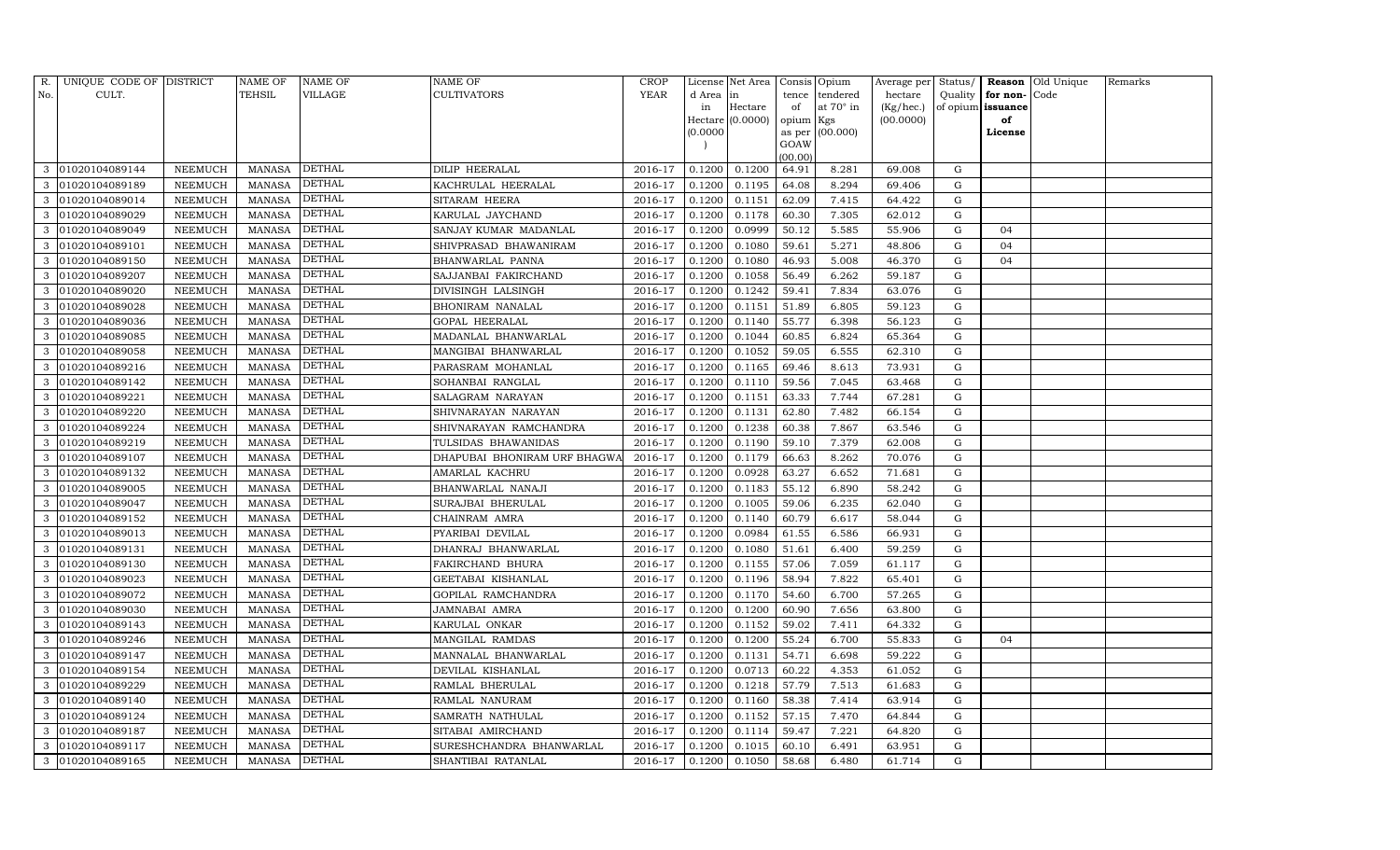| R.  | UNIQUE CODE OF DISTRICT |                | <b>NAME OF</b> | <b>NAME OF</b>     | <b>NAME OF</b>                 | <b>CROP</b> |          | License Net Area   |                | Consis Opium     | Average per | Status/     |                   | <b>Reason</b> Old Unique | Remarks               |  |
|-----|-------------------------|----------------|----------------|--------------------|--------------------------------|-------------|----------|--------------------|----------------|------------------|-------------|-------------|-------------------|--------------------------|-----------------------|--|
| No. | CULT.                   |                | <b>TEHSIL</b>  | VILLAGE            | <b>CULTIVATORS</b>             | YEAR        | d Area   | in                 | tence          | tendered         | hectare     | Quality     | for non-Code      |                          |                       |  |
|     |                         |                |                |                    |                                |             | in       | Hectare            | of             | at $70^\circ$ in | (Kg/hec.)   |             | of opium issuance |                          |                       |  |
|     |                         |                |                |                    |                                |             |          | Hectare $(0.0000)$ | opium Kgs      |                  | (00.0000)   |             | of                |                          |                       |  |
|     |                         |                |                |                    |                                |             | (0.0000) |                    | as per<br>GOAW | (00.000)         |             |             | License           |                          |                       |  |
|     |                         |                |                |                    |                                |             |          |                    | (00.00)        |                  |             |             |                   |                          |                       |  |
| 3   | 01020104089157          | <b>NEEMUCH</b> | <b>MANASA</b>  | <b>DETHAL</b>      | RAMKANYABAI TULSIRAM           | 2016-17     | 0.1200   | 0.0933             | 60.76          | 6.102            | 65.402      | G           |                   |                          |                       |  |
| 3   | 01020104089009          | <b>NEEMUCH</b> | <b>MANASA</b>  | <b>DETHAL</b>      | MEGHRAJ KACHRU                 | 2016-17     | 0.1200   | 0.0858             | 57.15          | 5.364            | 62.517      | G           |                   |                          |                       |  |
| 3   | 01020104089035          | <b>NEEMUCH</b> | <b>MANASA</b>  | <b>DETHAL</b>      | AMARLAL JAGANNATH              | 2016-17     | 0.1200   | 0.1156             | 69.14          | 8.307            | 71.860      | G           |                   |                          |                       |  |
| 3   | 01020104089063          | <b>NEEMUCH</b> | <b>MANASA</b>  | <b>DETHAL</b>      | NARMADABAI RAMESHWAR           | 2016-17     | 0.1200   | 0.1200             | 56.07          | 6.736            | 56.133      | G           |                   |                          |                       |  |
| 3   | 01020104089075          | <b>NEEMUCH</b> | <b>MANASA</b>  | <b>DETHAL</b>      | BHAGATRAM SHIVRAM              | 2016-17     | 0.1200   | 0.1075             | 53.60          | 6.608            | 61.470      | G           |                   |                          |                       |  |
| 3   | 01020104089088          | <b>NEEMUCH</b> | <b>MANASA</b>  | <b>DETHAL</b>      | RAMNARAYAN BHONA               | 2016-17     | 0.1200   | 0.1058             | 58.92          | 6.818            | 64.442      | ${\rm G}$   |                   |                          |                       |  |
| 3   | 01020104089108          | <b>NEEMUCH</b> | <b>MANASA</b>  | <b>DETHAL</b>      | SHIVRAM KANIRAM                | 2016-17     | 0.1200   | 0.1065             | 58.42          | 6.802            | 63.869      | G           |                   |                          |                       |  |
| 3   | 01020104089129          | <b>NEEMUCH</b> | <b>MANASA</b>  | <b>DETHAL</b>      | FORIYALAL NANALAL              | 2016-17     | 0.1200   | 0.1120             | 58.54          | 6.866            | 61.304      | G           |                   |                          |                       |  |
| 3   | 01020104089181          | NEEMUCH        | <b>MANASA</b>  | <b>DETHAL</b>      | PANKESH RAMNARAYAN             | 2016-17     | 0.1200   |                    |                |                  |             | $\mathbf F$ |                   |                          |                       |  |
| 3   | 01020104089227          | NEEMUCH        | <b>MANASA</b>  | <b>DETHAL</b>      | KHEMA DHULA                    | 2016-17     | 0.1200   | 0.1139             | 56.96          | 6.908            | 60.650      | G           |                   |                          |                       |  |
| 3   | 01020104089070          | NEEMUCH        | <b>MANASA</b>  | <b>DETHAL</b>      | DEVILAL NANURAM JOSHI          | 2016-17     | 0.1200   | 0.1087             | 59.76          | 6.650            | 61.178      | G           |                   |                          |                       |  |
| 3   | 01020104089026          | NEEMUCH        | <b>MANASA</b>  | <b>DETHAL</b>      | BHANWARDAS KANHAIYALAL         | 2016-17     | 0.1200   | 0.1093             | 59.11          | 7.043            | 64.437      | G           |                   |                          |                       |  |
| 3   | 01020104089051          | <b>NEEMUCH</b> | <b>MANASA</b>  | <b>DETHAL</b>      | DAYARAM NARAYANLAL             | 2016-17     | 0.1200   | 0.1152             | 61.06          | 7.301            | 63.377      | G           |                   |                          |                       |  |
| 3   | 01020104090004          | NEEMUCH        | <b>MANASA</b>  | DEVRI ANTRI        | SAMPATBAI/BANSHILAL            | 2016-17     | 0.2000   | 0.1997             | 56.16          | 11.745           | 58.813      | ${\rm G}$   |                   |                          |                       |  |
| 3   | 01020104090011          | <b>NEEMUCH</b> | <b>MANASA</b>  | DEVRI ANTRI        | MADHULAL/LAXMAN                | 2016-17     | 0.2000   | 0.1952             | 60.27          | 12.080           | 61.885      | G           |                   |                          |                       |  |
| 3   | 01020104090008          | NEEMUCH        | <b>MANASA</b>  | DEVRI ANTRI        | MEGHRAJ/NATHU                  | 2016-17     | 0.2000   | 0.2013             | 58.48          | 11.487           | 57.064      | G           |                   |                          |                       |  |
| 3   | 01020104090013          | <b>NEEMUCH</b> | <b>MANASA</b>  | DEVRI ANTRI        | NATHUSINGH/NANURAM             | 2016-17     | 0.2000   | 0.1499             | 58.92          | 9.848            | 65.697      | G           |                   |                          |                       |  |
| 3   | 01020104090021          | NEEMUCH        | <b>MANASA</b>  | DEVRI ANTRI        | PREMSUKH/NANURAM               | 2016-17     | 0.2000   | 0.1890             | 55.61          | 11.678           | 61.788      | G           |                   |                          |                       |  |
| 3   | 01020104090014          | <b>NEEMUCH</b> | <b>MANASA</b>  | DEVRI ANTRI        | RATAN/NANDA                    | 2016-17     | 0.2000   | 0.1748             | 58.36          | 11.047           | 63.198      | G           |                   |                          |                       |  |
| 3   | 01020104090041          | NEEMUCH        | <b>MANASA</b>  | DEVRI ANTRI        | SHANKARLAL/BHERULAL            | 2016-17     | 0.2000   | 0.2060             | 51.52          | 11.224           | 54.485      | G           | 04                |                          |                       |  |
| 3   | 01020104090038          | <b>NEEMUCH</b> | <b>MANASA</b>  | DEVRI ANTRI        | BHARATSINGH/SHANKARLAL D.P. V/ | 2016-17     | 0.2000   | 0.2050             | 56.44          | 12.272           | 59.863      | G           |                   |                          | TRANSFER PIPLIA KHURD |  |
| 3   | 01020104090045          | <b>NEEMUCH</b> | <b>MANASA</b>  | DEVRI ANTRI        | JAGDISH/MADHU JI               | 2016-17     | 0.2000   | 0.1150             | 56.67          | 7.076            | 61.530      | G           |                   |                          |                       |  |
| 3   | 01020104090030          | <b>NEEMUCH</b> | <b>MANASA</b>  | DEVRI ANTRI        | SAVRAM/NANDA                   | 2016-17     | 0.2000   | 0.1988             | 50.52          | 10.818           | 54.416      | G           | 04                |                          |                       |  |
| 3   | 01020104090006          | <b>NEEMUCH</b> | <b>MANASA</b>  | DEVRI ANTRI        | BAGDIBAI/KANVARLAL             | 2016-17     | 0.2000   | 0.1785             | 55.50          | 10.799           | 60.499      | G           |                   |                          |                       |  |
| 3   | 01020104090022          | NEEMUCH        | <b>MANASA</b>  | DEVRI ANTRI        | BANSHILAL/RATAN                | 2016-17     | 0.2000   | 0.1966             | 58.01          | 11.950           | 60.783      | G           |                   |                          |                       |  |
| 3   | 01020104090035          | <b>NEEMUCH</b> | <b>MANASA</b>  | DEVRI ANTRI        | VAJERAM/BHERULAL               | 2016-17     | 0.2000   | 0.1953             | 51.76          | 11.151           | 57.097      | G           |                   |                          |                       |  |
| 3   | 01020104090057          | NEEMUCH        | <b>MANASA</b>  | DEVRI ANTRI        | RAJU/SEVA                      | 2016-17     | 0.2000   | 0.1398             | 63.98          | 9.579            | 68.519      | G           |                   |                          |                       |  |
| 3   | 01020104090039          | NEEMUCH        | <b>MANASA</b>  | DEVRI ANTRI        | DEVKISHAN SHANKARLAL           | 2016-17     | 0.1200   | 0.0967             | 60.94          | 6.190            | 64.012      | G           |                   |                          |                       |  |
| 3   | 01020104090032          | NEEMUCH        | <b>MANASA</b>  | <b>DEVRI ANTRI</b> | NANALAL BHUWANA                | 2016-17     | 0.1200   |                    |                |                  |             | F           |                   |                          |                       |  |
| 3   | 01020104090063          | NEEMUCH        | <b>MANASA</b>  | DEVRI ANTRI        | KANHEYALAL SHANKARLAL          | 2016-17     | 0.1200   |                    |                |                  |             | $\mathbf F$ |                   |                          | TRANSFER MERIYA KHEDI |  |
| 3   | 01020104090054          | NEEMUCH        | <b>MANASA</b>  | DEVRI ANTRI        | KACHARULAL SHANKARLAL          | 2016-17     | 0.1200   | 0.1174             | 57.09          | 7.479            | 63.705      | G           |                   |                          |                       |  |
| 3   | 01020104090060          | <b>NEEMUCH</b> | <b>MANASA</b>  | DEVRI ANTRI        | RAMESHCHANDRA MADHO            | 2016-17     | 0.1200   | 0.1113             | 53.28          | 5.701            | 51.222      | G           | 04                |                          |                       |  |
| 3   | 01020104090023          | NEEMUCH        | <b>MANASA</b>  | DEVRI ANTRI        | RATANLAL BHERULAL              | 2016-17     | 0.1200   | 0.1024             | 62.35          | 6.876            | 67.148      | G           |                   |                          |                       |  |
| 3   | 01020104090019          | NEEMUCH        | <b>MANASA</b>  | DEVRI ANTRI        | TEJRAM DEVRAM                  | 2016-17     | 0.1200   |                    |                |                  |             | $\mathbf F$ |                   |                          |                       |  |
| 3   | 01020104090016          | <b>NEEMUCH</b> | <b>MANASA</b>  | DEVRI ANTRI        | GOPAL TULSIRAM                 | 2016-17     | 0.1200   | 0.0861             | 61.58          | 6.008            | 69.779      | G           |                   |                          |                       |  |
| 3   | 01020104090020          | NEEMUCH        | <b>MANASA</b>  | DEVRI ANTRI        | KARULAL KANWARLAL              | 2016-17     | 0.1200   | 0.1068             | 56.98          | 6.121            | 57.313      | G           |                   |                          |                       |  |
| 3   | 01020104090037          | <b>NEEMUCH</b> | <b>MANASA</b>  | <b>DEVRI ANTRI</b> | GOPAL MADHU                    | 2016-17     | 0.1200   | 0.1085             | 48.71          | 5.957            | 54.903      | G           | 04                |                          |                       |  |
| 3   | 01020104090018          | <b>NEEMUCH</b> | <b>MANASA</b>  | DEVRI ANTRI        | <b>GOKUL SHAVRAM</b>           | 2016-17     | 0.1200   | 0.1100             | 56.50          | 6.974            | 63.400      | G           |                   |                          |                       |  |
| 3   | 01020104097040          | <b>NEEMUCH</b> | <b>MANASA</b>  | <b>DHAKNI</b>      | BADRILAL/MOHAN                 | 2016-17     | 0.2000   | 0.1931             | 59.57          | 12.952           | 67.074      | G           |                   |                          |                       |  |
|     | 3 01020104097043        | <b>NEEMUCH</b> | <b>MANASA</b>  | <b>DHAKNI</b>      | BAGDIRAM/MANA                  | 2016-17     | 0.2000   | 0.1830             | 60.21          | 11.827           | 64.628      | $\mathbf G$ |                   |                          |                       |  |
|     |                         |                |                |                    |                                |             |          |                    |                |                  |             |             |                   |                          |                       |  |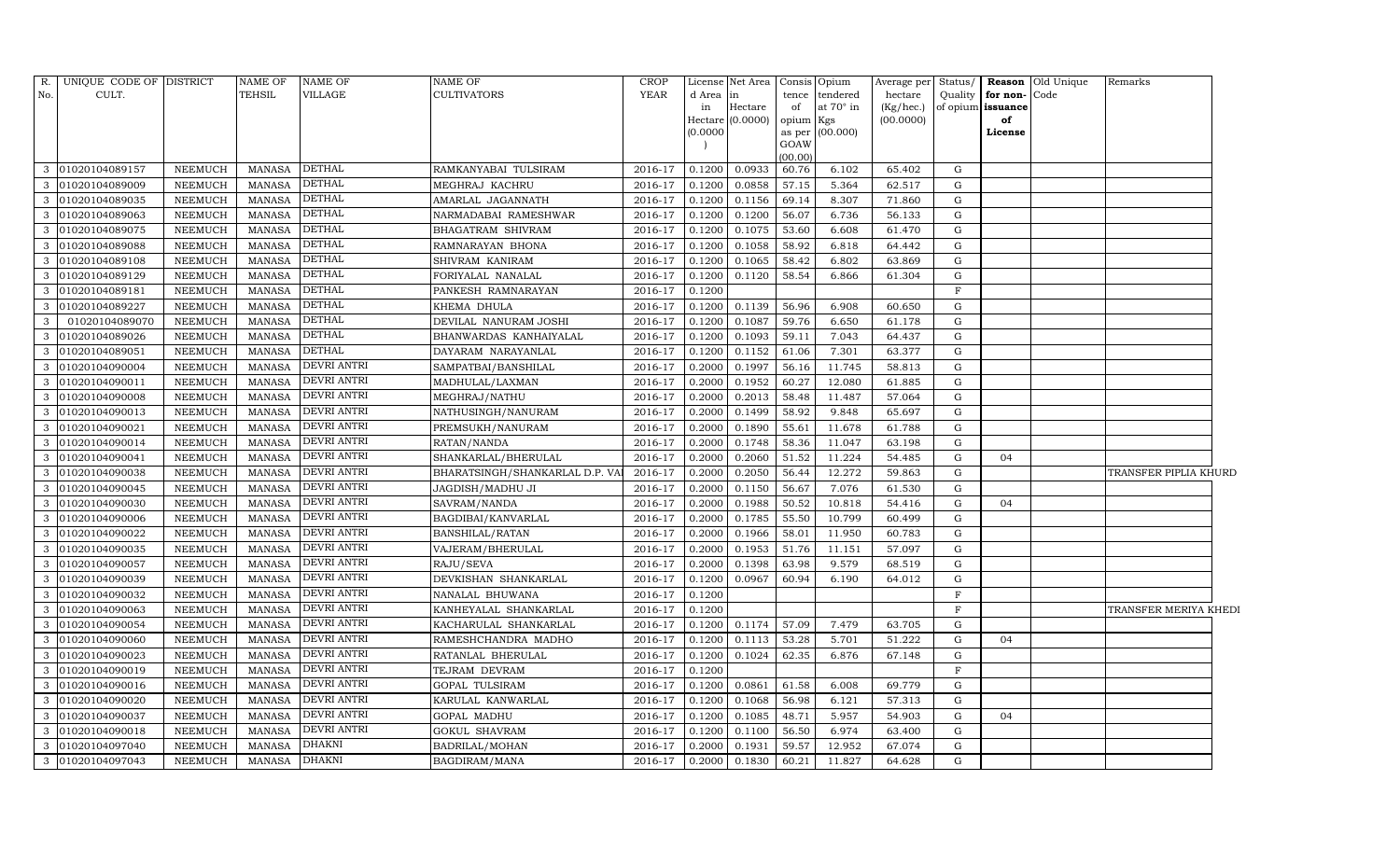| R.  | UNIQUE CODE OF DISTRICT |                 | <b>NAME OF</b> | NAME OF              | NAME OF                        | <b>CROP</b> |           | License Net Area |                | Consis Opium | Average per | Status/     |          | Reason Old Unique | Remarks |
|-----|-------------------------|-----------------|----------------|----------------------|--------------------------------|-------------|-----------|------------------|----------------|--------------|-------------|-------------|----------|-------------------|---------|
| No. | CULT.                   |                 | TEHSIL         | VILLAGE              | CULTIVATORS                    | <b>YEAR</b> | d Area in |                  | tence          | tendered     | hectare     | Quality     | for non- | Code              |         |
|     |                         |                 |                |                      |                                |             | in        | Hectare          | of             | at 70° in    | (Kg/hec.)   | of opium    | issuance |                   |         |
|     |                         |                 |                |                      |                                |             |           | Hectare (0.0000) | opium Kgs      |              | (00.0000)   |             | of       |                   |         |
|     |                         |                 |                |                      |                                |             | (0.0000)  |                  | as per<br>GOAW | (00.000)     |             |             | License  |                   |         |
|     |                         |                 |                |                      |                                |             |           |                  | (00.00)        |              |             |             |          |                   |         |
| 3   | 01020104097018          | NEEMUCH         | <b>MANASA</b>  | DHAKNI               | BANSHILAL/KISHANLAL            | 2016-17     | 0.2000    | 0.1900           | 55.93          | 12.448       | 65.516      | G           |          |                   |         |
| 3   | 01020104097005          | NEEMUCH         | <b>MANASA</b>  | DHAKNI               | BHUWANIRAM/PARASRAM            | 2016-17     | 0.2000    | 0.1827           | 55.03          | 10.747       | 58.823      | G           |          |                   |         |
| 3   | 01020104097039          | NEEMUCH         | <b>MANASA</b>  | DHAKNI               | RAMSUKHIBAI GISHALAL           | 2016-17     | 0.2000    | 0.1945           | 63.33          | 13.688       | 70.375      | G           |          |                   |         |
| 3   | 01020104097003          | NEEMUCH         | <b>MANASA</b>  | DHAKNI               | CHATARBAI/GULABCHAND           | 2016-17     | 0.2000    | 0.1989           | 53.94          | 11.659       | 58.617      | ${\rm G}$   |          |                   |         |
| 3   | 01020104097001          | NEEMUCH         | <b>MANASA</b>  | DHAKNI               | HAJARILAL/MANGILAL             | 2016-17     | 0.2000    | 0.1979           | 57.17          | 12.626       | 63.800      | G           |          |                   |         |
| 3   | 01020104097074          | NEEMUCH         | <b>MANASA</b>  | DHAKNI               | MADHU/RUGHA                    | 2016-17     | 0.2000    | 0.1931           | 59.09          | 13.135       | 68.022      | ${\rm G}$   |          |                   |         |
| 3   | 01020104097023          | NEEMUCH         | <b>MANASA</b>  | <b>DHAKNI</b>        | NANDUBAI/NANDLAL               | 2016-17     | 0.2000    | 0.1598           | 54.69          | 9.071        | 56.765      | G           |          |                   |         |
| 3   | 01020104097069          | NEEMUCH         | <b>MANASA</b>  | DHAKNI               | NARMADABAI/DEVILAL             | 2016-17     | 0.2000    | 0.1492           | 57.52          | 9.458        | 63.391      | G           |          |                   |         |
| 3   | 01020104097029          | NEEMUCH         | <b>MANASA</b>  | DHAKNI               | PREMSUKH/VARDICHAND            | 2016-17     | 0.2000    | 0.1800           | 60.11          | 12.142       | 67.456      | G           |          |                   |         |
| 3   | 01020104097027          | NEEMUCH         | <b>MANASA</b>  | DHAKNI               | RAMVAKSH/SALAGRAM              | 2016-17     | 0.2000    | 0.1500           | 57.30          | 9.283        | 61.887      | G           |          |                   |         |
| 3   | 01020104097013          | ${\tt NEEMUCH}$ | <b>MANASA</b>  | DHAKNI               | KARULAL RAMCHANDRA             | 2016-17     | 0.2000    | 0.1922           | 60.58          | 13.362       | 69.521      | G           |          |                   |         |
| 3   | 01020104097057          | NEEMUCH         | <b>MANASA</b>  | DHAKNI               | RAMGOPAL/CHAGANLAL             | 2016-17     | 0.2000    | 0.1537           | 56.46          | 9.509        | 61.867      | G           |          |                   |         |
|     | 01020104097002          | <b>NEEMUCH</b>  | <b>MANASA</b>  | DHAKNI               | MUKESKUMAR/UDAYRAM             | 2016-17     | 0.2000    | 0.1925           | 53.68          | 11.909       | 61.865      | ${\rm G}$   |          |                   |         |
| 3   | 01020104097006          | NEEMUCH         | <b>MANASA</b>  | DHAKNI               | VINOD D.P. BHANWARLAL          | 2016-17     | 0.2000    | 0.1994           | 65.79          | 14.135       | 70.888      | ${\rm G}$   |          |                   |         |
| 3   | 01020104097016          | NEEMUCH         | <b>MANASA</b>  | DHAKNI               | BANSHILAL/VAJJA                | 2016-17     | 0.2000    | 0.1728           | 60.15          | 11.566       | 66.933      | G           |          |                   |         |
| 3   | 01020104097064          | NEEMUCH         | <b>MANASA</b>  | DHAKNI               | MANGILAL/JAGANNATH             | 2016-17     | 0.2000    | 0.1951           | 57.97          | 12.546       | 64.305      | G           |          |                   |         |
|     | 01020104097066          | NEEMUCH         | <b>MANASA</b>  | DHAKNI               | RAMCHANDRA/MOHANLAL            | 2016-17     | 0.2000    | 0.1855           | 57.40          | 11.259       | 60.695      | ${\rm G}$   |          |                   |         |
|     | 01020104097078          | NEEMUCH         | <b>MANASA</b>  | DHAKNI               | SURESHCHANDRA/MOHANLAL         | 2016-17     | 0.2000    | 0.1989           | 57.58          | 12.717       | 63.937      | G           |          |                   |         |
| 3   | 01020104097076          | NEEMUCH         | <b>MANASA</b>  | <b>DHAKNI</b>        | VILASBAI/RAMCHANDRA            | 2016-17     | 0.2000    | 0.1931           | 56.32          | 11.900       | 61.626      | G           |          |                   |         |
| 3   | 01020104097084          | <b>NEEMUCH</b>  | <b>MANASA</b>  | DHAKNI               | RAMESHWAR/MEGHRAJ              | 2016-17     | 0.2000    | 0.1808           | 55.63          | 11.444       | 63.296      | ${\rm G}$   |          |                   |         |
| 3   | 01020104097081          | NEEMUCH         | <b>MANASA</b>  | <b>DHAKNI</b>        | LEELABAI FULCHAND              | 2016-17     | 0.2000    | 0.1990           | 59.27          | 12.743       | 64.035      | ${\rm G}$   |          |                   |         |
| 3   | 01020104097083          | NEEMUCH         | <b>MANASA</b>  | DHAKNI               | BANSHILAL/ONKAR                | 2016-17     | 0.2000    | 0.2000           | 61.03          | 13.200       | 66.000      | G           |          |                   |         |
| 3   | 01020104097032          | NEEMUCH         | <b>MANASA</b>  | DHAKNI               | RODIBAI/BAPULAL P.VADU RAMCHAI | 2016-17     | 0.2000    | 0.1480           | 62.42          | 10.433       | 70.493      | G           |          |                   |         |
|     | 01020104097082          | NEEMUCH         | <b>MANASA</b>  | DHAKNI               | MOHANLAL KASHIRAM              | 2016-17     | 0.1200    | 0.1208           | 62.32          | 8.538        | 70.679      | ${\rm G}$   |          |                   |         |
| 3   | 01020104097077          | NEEMUCH         | <b>MANASA</b>  | DHAKNI               | RAMRATAN BAPULAL               | 2016-17     | 0.1200    | 0.0915           | 59.05          | 6.234        | 68.131      | ${\rm G}$   |          |                   |         |
| 3   | 01020104097014          | NEEMUCH         | <b>MANASA</b>  | <b>DHAKNI</b>        | NARAYANIBAI KISHANLAL          | 2016-17     | 0.1200    | 0.1125           | 57.03          | 7.015        | 62.356      | G           |          |                   |         |
| 3   | 01020104097050          | NEEMUCH         | <b>MANASA</b>  | DHAKNI               | AMARLAL MAGYA                  | 2016-17     | 0.1200    | 0.1056           | 61.16          | 6.964        | 65.947      | ${\rm G}$   |          |                   |         |
| 3   | 01020104097041          | <b>NEEMUCH</b>  | <b>MANASA</b>  | DHAKNI               | KANHEYALAL NANURAM             | 2016-17     | 0.1200    |                  |                |              |             | $\mathbf N$ |          |                   |         |
| 3   | 01020104097053          | NEEMUCH         | <b>MANASA</b>  | <b>DHAKNI</b>        | KANA/BHUWANA                   | 2016-17     | 0.1200    | 0.1113           | 51.06          | 5.332        | 47.907      | G           | 04       |                   |         |
| 3   | 01020104097010          | NEEMUCH         | <b>MANASA</b>  | <b>DHAKNI</b>        | LAXMICHAND NANURAM             | 2016-17     | 0.1200    | 0.1088           | 58.56          | 7.320        | 67.279      | G           |          |                   |         |
| 3   | 01020104097051          | NEEMUCH         | <b>MANASA</b>  | DHAKNI               | RAMPRASAD PRABHULAL            | 2016-17     | 0.1200    | 0.1176           | 62.42          | 8.025        | 68.240      | G           |          |                   |         |
|     | 01020104062017          | <b>NEEMUCH</b>  | <b>MANASA</b>  | DHAKNI               | DHAPUBAI LAXMINARAYAN          | 2016-17     | 0.1200    | 0.1106           | 58.54          | 6.799        | 61.474      | G           |          |                   |         |
| 3   | 01020104067003          | NEEMUCH         | <b>MANASA</b>  | <b>GANGNIA KHEDI</b> | BHERULAL/LALA                  | 2016-17     | 0.2000    | 0.1890           | 61.33          | 12.073       | 63.878      | G           |          |                   |         |
| 3   | 01020104067010          | NEEMUCH         | <b>MANASA</b>  | <b>GANGNIA KHEDI</b> | BHULIBAI/TULSIRAM              | 2016-17     | 0.2000    | 0.1917           | 60.25          | 12.670       | 66.093      | G           |          |                   |         |
| 3   | 01020104067032          | NEEMUCH         | <b>MANASA</b>  | <b>GANGNIA KHEDI</b> | MANGILAL/LALARAM               | 2016-17     | 0.2000    | 0.1865           | 61.58          | 11.885       | 63.727      | G           |          |                   |         |
| 3   | 01020104067015          | NEEMUCH         | <b>MANASA</b>  | GANGNIA KHEDI        | KACHARULAL KANWARLAL           | 2016-17     | 0.1200    | 0.1102           | 56.22          | 6.963        | 63.185      | ${\rm G}$   |          |                   |         |
| 3   | 01020104067040          | NEEMUCH         | <b>MANASA</b>  | <b>GANGNIA KHEDI</b> | RAMNARAYAN DALLA               | 2016-17     | 0.1200    | 0.1035           | 62.35          | 6.885        | 66.522      | G           |          |                   |         |
| 3   | 01020104067038          | NEEMUCH         | <b>MANASA</b>  | <b>GANGNIA KHEDI</b> | BAGDIRAM KASHIRAM              | 2016-17     | 0.1200    | 0.0986           | 60.00          | 6.420        | 65.112      | ${\rm G}$   |          |                   |         |
| 3   | 01020104067021          | <b>NEEMUCH</b>  | <b>MANASA</b>  | GANGNIA KHEDI        | BHANWARBAI BAPULAL             | 2016-17     | 0.1200    | 0.1116           | 61.88          | 7.160        | 64.158      | G           |          |                   |         |
| 3   | 01020104067022          | NEEMUCH         | MANASA         | <b>GANGNIA KHEDI</b> | GANESHRAM NATHU                | 2016-17     | 0.1200    | 0.0913           | 47.90          | 4.941        | 54.118      | G           | 04       |                   |         |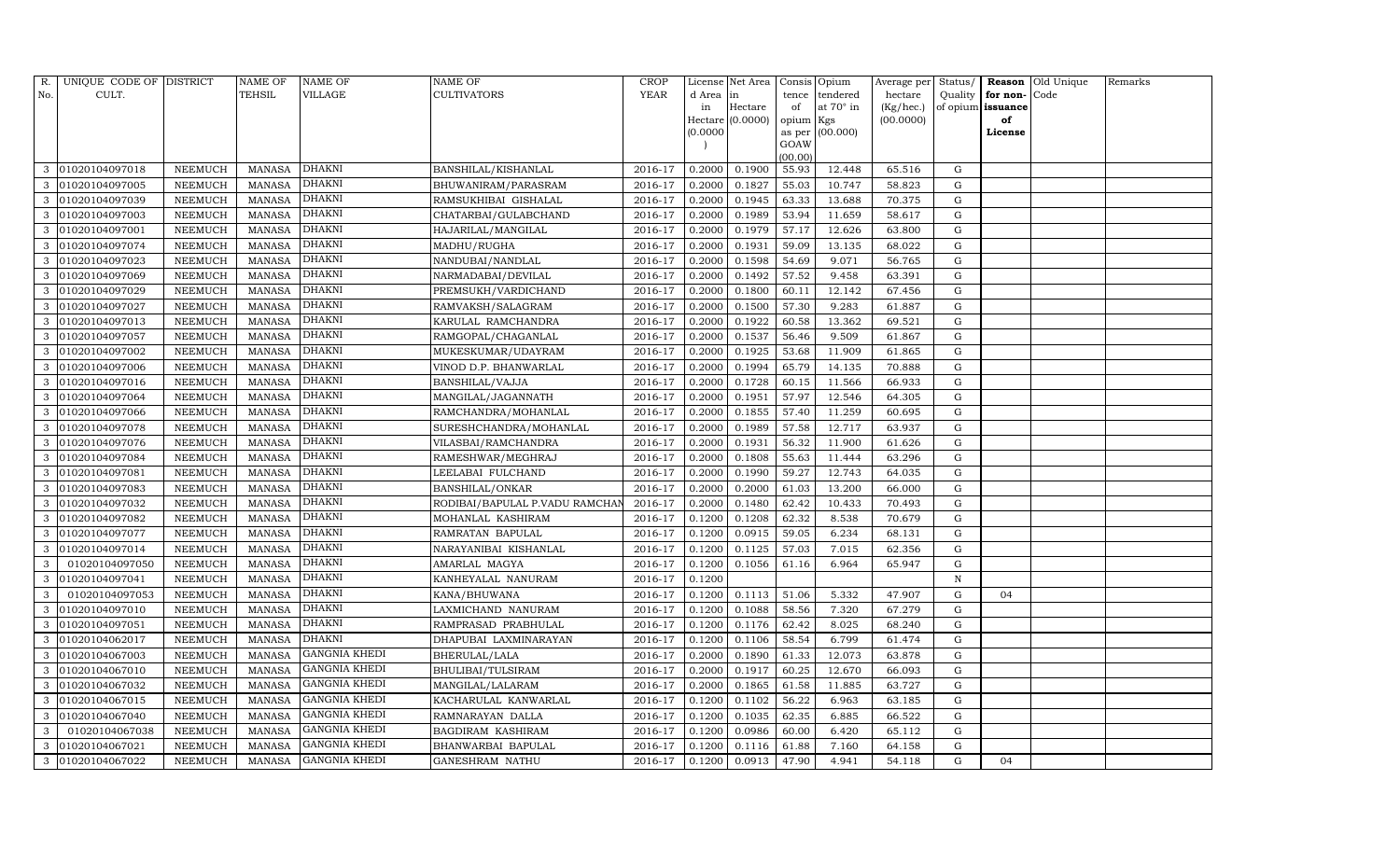| R.  | UNIQUE CODE OF DISTRICT |                 | <b>NAME OF</b> | NAME OF              | <b>NAME OF</b>           | <b>CROP</b> |           | License Net Area |                 | Consis Opium     | Average per | Status/     |                   | Reason Old Unique | Remarks |
|-----|-------------------------|-----------------|----------------|----------------------|--------------------------|-------------|-----------|------------------|-----------------|------------------|-------------|-------------|-------------------|-------------------|---------|
| No. | CULT.                   |                 | TEHSIL         | VILLAGE              | <b>CULTIVATORS</b>       | YEAR        | d Area in |                  | tence           | tendered         | hectare     | Quality     | for non-          | Code              |         |
|     |                         |                 |                |                      |                          |             | in        | Hectare          | of              | at $70^\circ$ in | (Kg/hec.)   |             | of opium issuance |                   |         |
|     |                         |                 |                |                      |                          |             |           | Hectare (0.0000) | opium Kgs       |                  | (00.0000)   |             | of                |                   |         |
|     |                         |                 |                |                      |                          |             | (0.0000)  |                  | as per          | (00.000)         |             |             | License           |                   |         |
|     |                         |                 |                |                      |                          |             |           |                  | GOAW<br>(00.00) |                  |             |             |                   |                   |         |
| 3   | 01020104067039          | ${\tt NEEMUCH}$ | <b>MANASA</b>  | <b>GANGNIA KHEDI</b> | <b>BAPULAL DEVA</b>      | 2016-17     | 0.1200    | 0.0697           | 64.96           | 5.030            | 72.166      | G           |                   |                   |         |
| 3   | 01020104067014          | NEEMUCH         | <b>MANASA</b>  | <b>GANGNIA KHEDI</b> | BHUWANIRAM DEVKISHAN     | 2016-17     | 0.1200    | 0.1139           | 52.70           | 6.731            | 59.096      | G           |                   |                   |         |
| 3   | 01020104067002          | ${\tt NEEMUCH}$ | <b>MANASA</b>  | <b>GANGNIA KHEDI</b> | RAMCHANDRA HEERALAL      | 2016-17     | 0.1200    | 0.1110           | 58.74           | 6.973            | 62.820      | G           |                   |                   |         |
| 3   | 01020104067005          | NEEMUCH         | <b>MANASA</b>  | <b>GANGNIA KHEDI</b> | SUKHLAL RATANLAL         | 2016-17     | 0.1200    | 0.1154           | 62.93           | 7.282            | 63.102      | G           |                   |                   |         |
| 3   | 01020104082009          | NEEMUCH         | <b>MANASA</b>  | <b>JALINER</b>       | <b>BABUGIR SUNDARGIR</b> | 2016-17     | 0.2000    | 0.1921           | 60.10           | 11.677           | 60.786      | G           |                   |                   |         |
| 3   | 01020104082020          | NEEMUCH         | <b>MANASA</b>  | JALINER              | MANGILAL/KANIRAM         | 2016-17     | 0.2000    | 0.1763           | 62.19           | 11.594           | 65.763      | G           |                   |                   |         |
| 3   | 01020104082031          | NEEMUCH         | <b>MANASA</b>  | <b>JALINER</b>       | PRABHUGIR/BHANWARGIR     | 2016-17     | 0.2000    | 0.1949           | 65.52           | 12.814           | 65.747      | G           |                   |                   |         |
| 3   | 01020104082050          | NEEMUCH         | <b>MANASA</b>  | <b>JALINER</b>       | PARBHULAL LAXMAN         | 2016-17     | 0.2000    | 0.1875           | 58.98           | 12.015           | 64.080      | G           |                   |                   |         |
| 3   | 01020104082023          | NEEMUCH         | <b>MANASA</b>  | <b>JALINER</b>       | RADHESHYAM/BHERULAL      | 2016-17     | 0.2000    | 0.1823           | 55.64           | 10.619           | 58.250      | G           |                   |                   |         |
| 3   | 01020104082013          | NEEMUCH         | <b>MANASA</b>  | <b>JALINER</b>       | BAGDULAL/KISHANLAL       | 2016-17     | 0.2000    | 0.1988           | 55.33           | 12.046           | 60.594      | G           |                   |                   |         |
| 3   | 01020104082015          | NEEMUCH         | <b>MANASA</b>  | <b>JALINER</b>       | RAMLAL/NANURAM           | 2016-17     | 0.2000    | 0.1839           | 53.99           | 10.597           | 57.624      | G           |                   |                   |         |
| 3   | 01020104082113          | NEEMUCH         | MANASA         | <b>JALINER</b>       | RAMGIR/NANDGIR           | 2016-17     | 0.2000    | 0.1995           | 59.89           | 12.748           | 63.900      | G           |                   |                   |         |
|     | 01020104082152          | NEEMUCH         | <b>MANASA</b>  | <b>JALINER</b>       | KALULAL/KUKAJI           | 2016-17     | 0.2000    | 0.2008           | 65.28           | 13.774           | 68.596      | G           |                   |                   |         |
| 3   | 01020104082130          | NEEMUCH         | <b>MANASA</b>  | <b>JALINER</b>       | BHONIBAI/BAGDU           | 2016-17     | 0.2000    | 0.2037           | 59.86           | 12.340           | 60.579      | G           |                   |                   |         |
| 3   | 01020104082125          | NEEMUCH         | <b>MANASA</b>  | <b>JALINER</b>       | GANESHGIR/MOHANGIR       | 2016-17     | 0.2000    | 0.1901           | 61.61           | 12.216           | 64.261      | G           |                   |                   |         |
| 3   | 01020104082061          | NEEMUCH         | <b>MANASA</b>  | <b>JALINER</b>       | KANWARLAL/MEGHRAJ        | 2016-17     | 0.2000    | 0.1768           | 59.12           | 11.064           | 62.579      | ${\rm G}$   |                   |                   |         |
|     | 01020104082036          | NEEMUCH         | <b>MANASA</b>  | JALINER              | MANSINGH/GIRDHARI        | 2016-17     | 0.2000    | 0.1985           | 56.40           | 12.086           | 60.887      | G           |                   |                   |         |
| 3   | 01020104082120          | NEEMUCH         | MANASA         | <b>JALINER</b>       | MANOHARLAL/HEMRAJ        | 2016-17     | 0.2000    | 0.1971           | 59.55           | 12.038           | 61.076      | G           |                   |                   |         |
| 3   | 01020104082162          | NEEMUCH         | <b>MANASA</b>  | <b>JALINER</b>       | MOHANLAL/RATANLAL        | 2016-17     | 0.2000    | 0.1989           | 61.41           | 13.361           | 67.174      | G           |                   |                   |         |
| 3   | 01020104082004          | NEEMUCH         | <b>MANASA</b>  | <b>JALINER</b>       | KANKUBAI/NANDA           | 2016-17     | 0.2000    | 0.1667           | 63.32           | 11.461           | 68.752      | $\mathbf G$ |                   |                   |         |
| 3   | 01020104082083          | NEEMUCH         | <b>MANASA</b>  | <b>JALINER</b>       | PARKASH/KANIRAM          | 2016-17     | 0.2000    | 0.1880           | 58.78           | 11.605           | 61.729      | G           |                   |                   |         |
| 3   | 01020104082001          | NEEMUCH         | <b>MANASA</b>  | <b>JALINER</b>       | SHAMBHUGIR/SOHANGIR      | 2016-17     | 0.2000    | 0.1845           | 57.48           | 11.184           | 60.618      | G           |                   |                   |         |
| 3   | 01020104082114          | NEEMUCH         | <b>MANASA</b>  | JALINER              | NANDUBAI/GANESHRAM       | 2016-17     | 0.2000    | 0.1936           | 61.88           | 12.385           | 63.972      | G           |                   |                   |         |
|     | 01020104082164          | NEEMUCH         | <b>MANASA</b>  | JALINER              | GORDHAN/LAXMINARAYAN     | 2016-17     | 0.2000    | 0.1482           | 58.11           | 8.899            | 60.047      | G           |                   |                   |         |
| 3   | 01020104082048          | NEEMUCH         | <b>MANASA</b>  | JALINER              | BHERULAL/GAMER           | 2016-17     | 0.2000    | 0.1691           | 56.63           | 10.226           | 60.473      | G           |                   |                   |         |
| 3   | 01020104082057          | NEEMUCH         | MANASA         | <b>JALINER</b>       | RAMESHWAR/KISHANLAL      | 2016-17     | 0.2000    | 0.1958           | 59.50           | 12.572           | 64.208      | G           |                   |                   |         |
| 3   | 01020104082029          | NEEMUCH         | <b>MANASA</b>  | <b>JALINER</b>       | MANSINGH/BHANVARLAL      | 2016-17     | 0.2000    | 0.1847           | 55.64           | 11.653           | 63.091      | G           |                   |                   |         |
|     | 01020104082046          | NEEMUCH         | <b>MANASA</b>  | JALINER              | BABULAL/SUKHLAL          | 2016-17     | 0.2000    | 0.1939           | 58.85           | 12.384           | 63.868      | G           |                   |                   |         |
|     | 01020104082084          | NEEMUCH         | <b>MANASA</b>  | <b>JALINER</b>       | SHIVRAM GOPAL            | 2016-17     | 0.1200    | 0.1101           | 56.63           | 6.707            | 60.917      | G           |                   |                   |         |
| 3   | 01020104082088          | NEEMUCH         | <b>MANASA</b>  | <b>JALINER</b>       | KAMLIBAI BAPULAL         | 2016-17     | 0.1200    | 0.1008           | 68.62           | 7.176            | 71.190      | G           |                   |                   |         |
| 3   | 01020104082018          | NEEMUCH         | <b>MANASA</b>  | JALINER              | KANKUBAI MANGILAL        | 2016-17     | 0.1200    | 0.1092           | 56.22           | 6.481            | 59.350      | $\mathbf G$ |                   |                   |         |
|     | 01020104082002          | NEEMUCH         | <b>MANASA</b>  | <b>JALINER</b>       | RADHABAI KACHRU          | 2016-17     | 0.1200    | 0.1110           | 56.77           | 6.942            | 62.541      | G           |                   |                   |         |
| 3   | 01020104082150          | NEEMUCH         | <b>MANASA</b>  | <b>JALINER</b>       | <b>GUDDI BAI SUKHLAL</b> | 2016-17     | 0.1200    | 0.1150           | 58.34           | 7.234            | 62.904      | G           |                   |                   |         |
| 3   | 01020104082033          | NEEMUCH         | <b>MANASA</b>  | <b>JALINER</b>       | JAGDISHCHANDRA NATHULAL  | 2016-17     | 0.1200    | 0.0957           | 56.22           | 5.590            | 58.412      | G           |                   |                   |         |
| 3   | 01020104082116          | NEEMUCH         | <b>MANASA</b>  | <b>JALINER</b>       | BHANWARIBAI KALUGIR      | 2016-17     | 0.1200    | 0.1211           | 57.09           | 7.332            | 60.545      | G           |                   |                   |         |
| 3   | 01020104082070          | NEEMUCH         | <b>MANASA</b>  | JALINER              | RAMCHANDRIBAI NATHULAL   | 2016-17     | 0.1200    | 0.1197           | 65.08           | 7.810            | 65.246      | G           |                   |                   |         |
| 3   | 01020104082051          | NEEMUCH         | MANASA         | <b>JALINER</b>       | GHISALAL JETRAM          | 2016-17     | 0.1200    | 0.1185           | 52.35           | 6.940            | 58.565      | G           |                   |                   |         |
| 3   | 01020104082025          | NEEMUCH         | <b>MANASA</b>  | <b>JALINER</b>       | MANGILAL AMRITRAM        | 2016-17     | 0.1200    | 0.1150           | 59.95           | 6.937            | 60.322      | G           |                   |                   |         |
| 3   | 01020104082028          | NEEMUCH         | <b>MANASA</b>  | JALINER              | BADRILAL HEMRAJ          | 2016-17     | 0.1200    | 0.1100           | 52.31           | 5.829            | 52.991      | $\mathbf G$ | 04                |                   |         |
|     | 3 01020104082058        | NEEMUCH         | MANASA         | <b>JALINER</b>       | SURESH BAGDU             | 2016-17     | 0.1200    | 0.1046           | 59.02           | 6.821            | 65.210      | G           |                   |                   |         |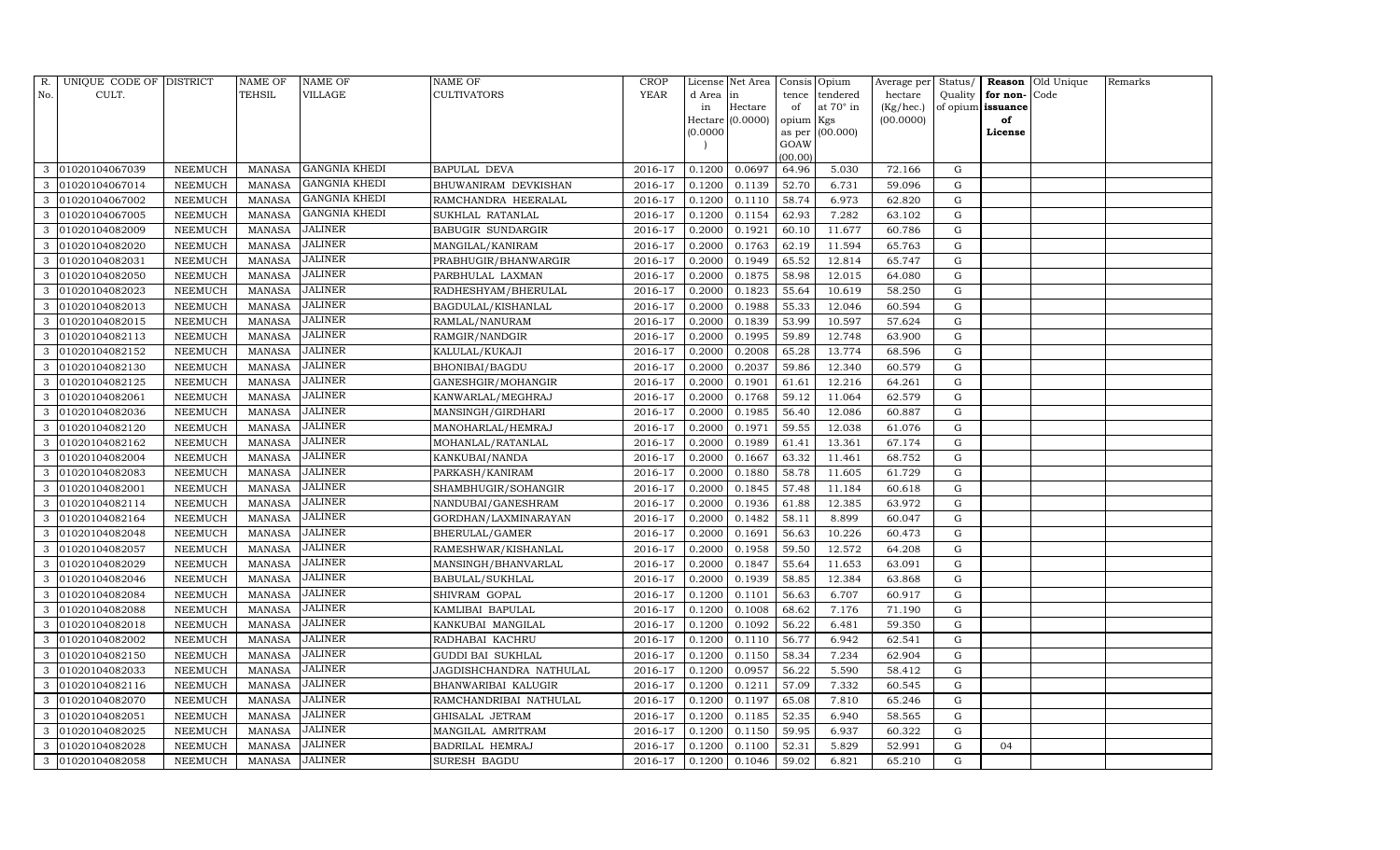| R.  | UNIQUE CODE OF DISTRICT |                | <b>NAME OF</b>          | NAME OF           | <b>NAME OF</b>                  | <b>CROP</b> |                  | License Net Area |                  | Consis Opium    | Average per      | Status/     |                   | Reason Old Unique | Remarks |
|-----|-------------------------|----------------|-------------------------|-------------------|---------------------------------|-------------|------------------|------------------|------------------|-----------------|------------------|-------------|-------------------|-------------------|---------|
| No. | CULT.                   |                | TEHSIL                  | VILLAGE           | <b>CULTIVATORS</b>              | YEAR        | d Area in        |                  | tence            | tendered        | hectare          | Quality     | for non-          | Code              |         |
|     |                         |                |                         |                   |                                 |             | in               | Hectare          | of               | at 70° in       | (Kg/hec.)        |             | of opium issuance |                   |         |
|     |                         |                |                         |                   |                                 |             |                  | Hectare (0.0000) | opium Kgs        |                 | (00.0000)        |             | of                |                   |         |
|     |                         |                |                         |                   |                                 |             | (0.0000)         |                  | as per           | (00.000)        |                  |             | License           |                   |         |
|     |                         |                |                         |                   |                                 |             |                  |                  | GOAW             |                 |                  |             |                   |                   |         |
| 3   | 01020104082059          | NEEMUCH        | <b>MANASA</b>           | JALINER           | DEVILAL BAGDU                   | 2016-17     | 0.1200           | 0.1023           | (00.00)<br>59.31 | 6.685           | 65.347           | G           |                   |                   |         |
|     | 01020104082097          | NEEMUCH        | <b>MANASA</b>           | <b>JALINER</b>    | VIKRAMSINGH BHONIRAM            | 2016-17     | 0.1200           | 0.1093           | 62.49            | 7.535           | 68.939           | G           |                   |                   |         |
| 3   | 01020104082100          | NEEMUCH        | <b>MANASA</b>           | <b>JALINER</b>    | NANDLAL MANGU                   | 2016-17     | 0.1200           | 0.1178           | 66.01            | 8.242           | 69.966           | G           |                   |                   |         |
| 3   | 01020104082102          | NEEMUCH        | MANASA                  | JALINER           | HARCHAND GOPI                   | 2016-17     | 0.1200           | 0.1125           | 50.74            | 6.183           | 54.960           | G           | 04                |                   |         |
| 3   | 01020104082119          | <b>NEEMUCH</b> | <b>MANASA</b>           | <b>JALINER</b>    | MANGILAL KISHANLAL              | 2016-17     | 0.1200           | 0.1113           | 60.96            | 7.115           | 63.926           | G           |                   |                   |         |
| 3   | 01020104082135          | NEEMUCH        | <b>MANASA</b>           | <b>JALINER</b>    | MATHARIBAI DEVILAL              | 2016-17     | 0.1200           | 0.1103           | 58.78            | 6.718           | 60.907           | G           |                   |                   |         |
| 3   | 01020104082147          | NEEMUCH        | <b>MANASA</b>           | JALINER           | BHERULAL GANGARAM               | 2016-17     | 0.1200           | 0.1134           | 54.07            | 6.403           | 56.464           | G           |                   |                   |         |
| 3   | 01020104082086          | NEEMUCH        | <b>MANASA</b>           | <b>JALINER</b>    | GANGARAM KUKA                   | 2016-17     | 0.1200           | 0.1114           | 60.05            | 7.549           | 67.765           | G           |                   |                   |         |
| 3   | 01020104082017          | NEEMUCH        | <b>MANASA</b>           | <b>JALINER</b>    | VAJJIBAI BHERULAL               | 2016-17     | 0.1200           | 0.1131           | 67.11            | 7.823           | 69.169           | $\mathbf G$ |                   |                   |         |
| 3   | 01020104076010          | NEEMUCH        | <b>MANASA</b>           | <b>JETHALI</b>    | MADANLAL/BALMUKAND              | 2016-17     | 0.2000           | 0.1852           | 49.79            | 10.371          | 55.999           | G           | 04                |                   |         |
| 3   | 01020104098020          | NEEMUCH        | <b>MANASA</b>           | <b>JETHALI</b>    | GOMALAL PARTHILAL               | 2016-17     | 0.1200           | 0.1132           | 58.29            | 7.320           | 64.664           | ${\rm G}$   |                   |                   |         |
| 3   | 01020104098017          | NEEMUCH        |                         | JETHALI           |                                 | 2016-17     |                  | 0.1106           |                  |                 |                  | G           |                   |                   |         |
|     | 01020104065023          | <b>NEEMUCH</b> | MANASA<br><b>MANASA</b> | <b>KADI ANTRI</b> | DALLALAL MANNALAL               | 2016-17     | 0.1200<br>0.2000 | 0.1905           | 54.93<br>57.21   | 6.686<br>11.883 | 60.452<br>62.378 | ${\rm G}$   |                   |                   |         |
|     |                         |                |                         | KADI ANTRI        | GOPAL/RAMLAL                    |             |                  | 0.2025           |                  |                 |                  |             |                   |                   |         |
| 3   | 01020104065031          | NEEMUCH        | <b>MANASA</b>           | KADI ANTRI        | BAGDIRAM/BANSHILAL D.P. SITARAM | 2016-17     | 0.2000           |                  | 60.44            | 12.839          | 63.402           | G           |                   |                   |         |
| 3   | 01020104065034          | NEEMUCH        | MANASA                  | KADI ANTRI        | KACHARIBAI/BANSHILAL            | 2016-17     | 0.2000           | 0.2009           | 57.22            | 12.106          | 60.259           | G           |                   |                   |         |
| 3   | 01020104065018          | NEEMUCH        | <b>MANASA</b>           | KADI ANTRI        | SUGNABAI/BAPULAL                | 2016-17     | 0.2000           | 0.1889           | 54.66            | 10.409          | 55.103           | $\mathbf G$ | 04                |                   |         |
|     | 01020104065013          | <b>NEEMUCH</b> | <b>MANASA</b>           |                   | MANOHAR TEJRAM                  | 2016-17     | 0.1200           | 0.1104           | 59.44            | 7.056           | 63.913           | G           |                   |                   |         |
| 3   | 01020104065022          | NEEMUCH        | MANASA                  | KADI ANTRI        | GANGABAI NONDRAM                | 2016-17     | 0.1200           | 0.0936           | 54.07            | 5.260           | 56.197           | G           |                   |                   |         |
| 3   | 01020104065039          | NEEMUCH        | <b>MANASA</b>           | KADI ANTRI        | NANIBAI RAMESH                  | 2016-17     | 0.1200           | 0.1046           | 62.34            | 7.098           | 67.859           | G           |                   |                   |         |
| 3   | 01020104065029          | NEEMUCH        | <b>MANASA</b>           | KADI ANTRI        | <b>BHAGIRATH BHURA</b>          | 2016-17     | 0.1200           | 0.1080           | 55.77            | 6.398           | 59.241           | G           |                   |                   |         |
| 3   | 01020104065010          | NEEMUCH        | <b>MANASA</b>           | <b>KADI ANTRI</b> | SITABAI SHAVRAM                 | 2016-17     | 0.1200           | 0.1096           | 57.01            | 6.735           | 61.451           | G           |                   |                   |         |
| 3   | 01020104065025          | NEEMUCH        | <b>MANASA</b>           | KADI ANTRI        | DEVRAM BADRILAL                 | 2016-17     | 0.1200           | 0.0944           | 61.34            | 5.906           | 62.564           | G           |                   |                   |         |
| 3   | 01020104065006          | NEEMUCH        | <b>MANASA</b>           | KADI ANTRI        | CHAINSINGH JETRAM               | 2016-17     | 0.1200           | 0.1119           | 60.24            | 7.237           | 64.674           | G           |                   |                   |         |
| 3   | 01020104065017          | NEEMUCH        | <b>MANASA</b>           | KADI ANTRI        | DEVRAM NARAYAN                  | 2016-17     | 0.1200           |                  |                  |                 |                  | $\mathbf F$ |                   |                   |         |
|     | 01020104065005          | NEEMUCH        | <b>MANASA</b>           | KADI ANTRI        | KAVERIBAI MANGILAL              | 2016-17     | 0.1200           | 0.1092           | 58.32            | 7.040           | 64.469           | ${\rm G}$   |                   |                   |         |
| 3   | 01020104065001          | NEEMUCH        | <b>MANASA</b>           | KADI ANTRI        | BHONIBAI NANDA                  | 2016-17     | 0.1200           | 0.1071           | 40.19            | 4.323           | 40.364           | G           | 04                |                   |         |
| 3   | 01020104065007          | NEEMUCH        | <b>MANASA</b>           | KADI ANTRI        | PRABHULAL KISANA                | 2016-17     | 0.1200           | 0.1000           | 60.73            | 7.123           | 71.230           | G           |                   |                   |         |
| 3   | 01020104065008          | <b>NEEMUCH</b> | <b>MANASA</b>           | KADI ANTRI        | RAMSINGH KHEMRAJ                | 2016-17     | 0.1200           | 0.1064           | 66.13            | 6.963           | 65.442           | $\mathbf G$ |                   |                   |         |
| 3   | 01020104091033          | NEEMUCH        | <b>MANASA</b>           | KHAJURI           | BANSHILAL/BHUWANILAL            | 2016-17     | 0.2000           | 0.1896           | 57.80            | 11.824          | 62.363           | G           |                   |                   |         |
| 3   | 01020104091103          | NEEMUCH        | <b>MANASA</b>           | KHAJURI           | RAMCHANDRIBAI/BANSHILAL         | 2016-17     | 0.2000           | 0.1501           | 59.67            | 9.453           | 62.978           | G           |                   |                   |         |
| 3   | 01020104091040          | NEEMUCH        | <b>MANASA</b>           | KHAJURI           | BHANWARLAL/TULSIRAM             | 2016-17     | 0.2000           | 0.1967           | 58.35            | 11.937          | 60.686           | $\mathbf G$ |                   |                   |         |
| 3   | 01020104091022          | <b>NEEMUCH</b> | <b>MANASA</b>           | KHAJURI           | DEVILAL/RAMPRATAP               | 2016-17     | 0.2000           | 0.1529           | 62.34            | 10.072          | 65.873           | $\mathbf G$ |                   |                   |         |
| 3   | 01020104091003          | NEEMUCH        | <b>MANASA</b>           | KHAJURI           | BHANWARBAI/MANGILAL             | 2016-17     | 0.2000           | 0.1955           | 51.04            | 10.288          | 52.624           | ${\rm G}$   | 04                |                   |         |
| 3   | 01020104091045          | NEEMUCH        | <b>MANASA</b>           | KHAJURI           | HARISHCHANDRA/BANSHILAL         | 2016-17     | 0.2000           | 0.1862           | 67.15            | 13.113          | 70.424           | ${\rm G}$   |                   |                   |         |
| 3   | 01020104091004          | NEEMUCH        | <b>MANASA</b>           | KHAJURI           | KACHRULAL/SHANKARLAL            | 2016-17     | 0.2000           | 0.1717           | 67.60            | 12.467          | 72.609           | ${\rm G}$   |                   |                   |         |
| 3   | 01020104091064          | <b>NEEMUCH</b> | <b>MANASA</b>           | KHAJURI           | KAILASHCHAND/MOHANLAL           | 2016-17     | 0.2000           | 0.1845           | 58.42            | 11.984          | 64.954           | ${\rm G}$   |                   |                   |         |
| 3   | 01020104091009          | NEEMUCH        | <b>MANASA</b>           | <b>KHAJURI</b>    | PRAHALAD/KANHAIYALAL            | 2016-17     | 0.2000           | 0.2008           | 63.22            | 13.168          | 65.578           | G           |                   |                   |         |
| 3   | 01020104091019          | NEEMUCH        | <b>MANASA</b>           | <b>KHAJURI</b>    | SUNDERBAI/KHIMA                 | 2016-17     | 0.2000           | 0.1550           | 60.03            | 9.931           | 64.071           | G           |                   |                   |         |
| 3   | 01020104091052          | NEEMUCH        | <b>MANASA</b>           | KHAJURI           | MANOHAR/HARISHCHANDRA           | 2016-17     | 0.2000           | 0.1441           | 62.25            | 9.480           | 65.788           | G           |                   |                   |         |
| 3   | 01020104091055          | <b>NEEMUCH</b> | MANASA                  | <b>KHAJURI</b>    | MATHURALAL/MANGILAL             | 2016-17     | 0.2000           | 0.1949           | 60.79            | 12.636          | 64.833           | G           |                   |                   |         |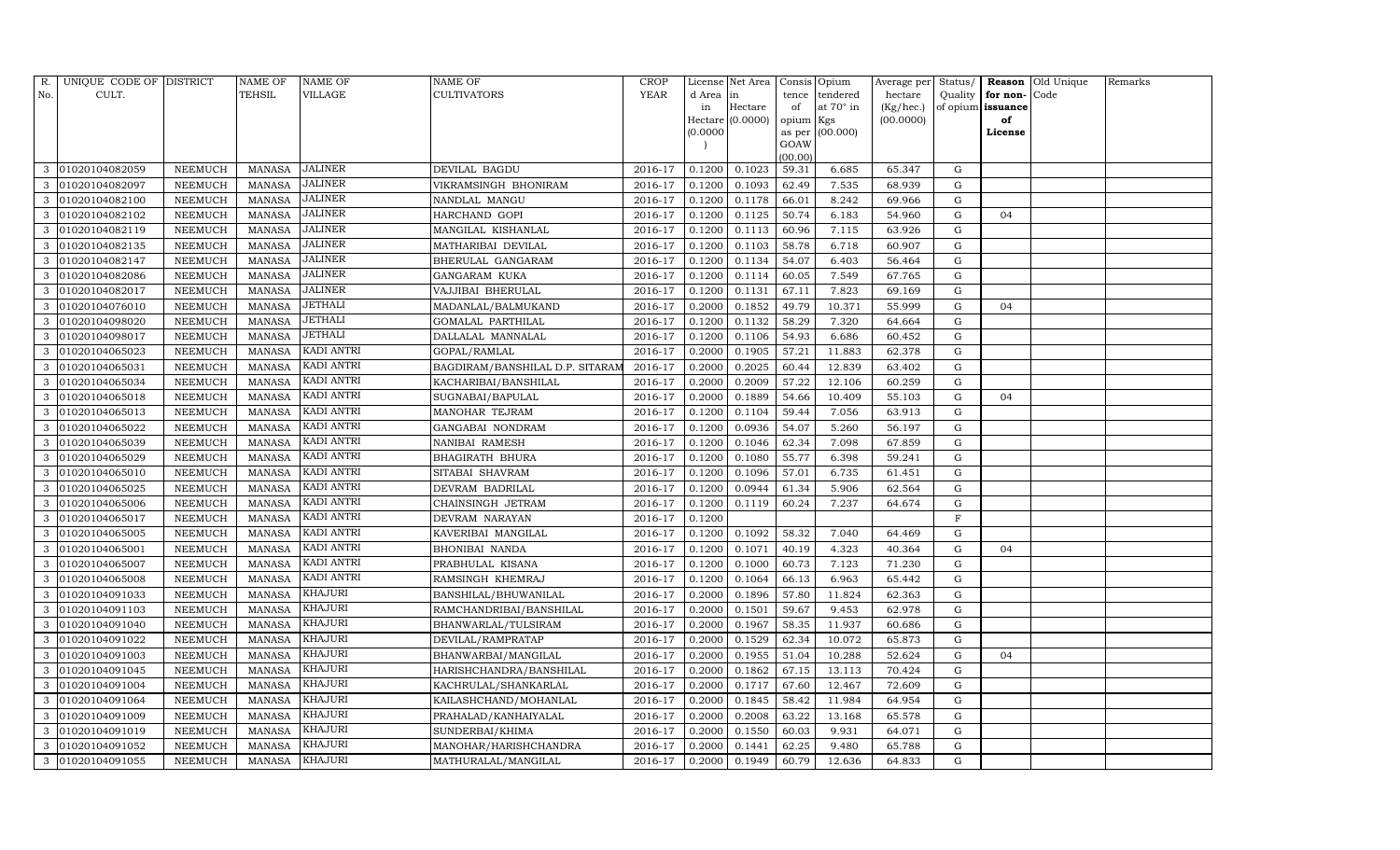| R.  | UNIQUE CODE OF DISTRICT |                | NAME OF       | NAME OF        | NAME OF                       | <b>CROP</b> |          | License Net Area |                 | Consis Opium    | Average per | Status/     |                   | Reason Old Unique | Remarks |
|-----|-------------------------|----------------|---------------|----------------|-------------------------------|-------------|----------|------------------|-----------------|-----------------|-------------|-------------|-------------------|-------------------|---------|
| No. | CULT.                   |                | TEHSIL        | VILLAGE        | <b>CULTIVATORS</b>            | <b>YEAR</b> | d Area   | in               | tence           | tendered        | hectare     | Quality     | for non-Code      |                   |         |
|     |                         |                |               |                |                               |             | in       | Hectare          | of              | at 70° in       | (Kg/hec.)   |             | of opium issuance |                   |         |
|     |                         |                |               |                |                               |             |          | Hectare (0.0000) | opium Kgs       |                 | (00.0000)   |             | of                |                   |         |
|     |                         |                |               |                |                               |             | (0.0000) |                  |                 | as per (00.000) |             |             | License           |                   |         |
|     |                         |                |               |                |                               |             |          |                  | GOAW<br>(00.00) |                 |             |             |                   |                   |         |
| 3   | 01020104091070          | NEEMUCH        | <b>MANASA</b> | KHAJURI        | MULCHAND/RATANLAL             | 2016-17     | 0.2000   | 0.1983           | 58.88           | 12.306          | 62.057      | G           |                   |                   |         |
|     | 01020104091016          | NEEMUCH        | <b>MANASA</b> | KHAJURI        | MULACHAND/BANSHILAL           | 2016-17     | 0.2000   | 0.2004           | 61.58           | 13.125          | 65.494      | G           |                   |                   |         |
| 3   | 01020104091071          | NEEMUCH        | <b>MANASA</b> | KHAJURI        | MULCHAND/TULSHIRAM            | 2016-17     | 0.2000   | 0.1840           | 64.29           | 12.564          | 68.283      | G           |                   |                   |         |
| 3   | 01020104091027          | NEEMUCH        | <b>MANASA</b> | KHAJURI        | NANDLAL/GANGARAM D.P.CHOTELAI | 2016-17     | 0.2000   | 0.1771           | 64.11           | 12.602          | 71.158      | G           |                   |                   |         |
| 3   | 01020104091010          | <b>NEEMUCH</b> | <b>MANASA</b> | KHAJURI        | ONKARLAL/NIRBHAYRAM           | 2016-17     | 0.2000   | 0.1982           | 58.10           | 12.666          | 63.905      | G           |                   |                   |         |
| 3   | 01020104091057          | NEEMUCH        | <b>MANASA</b> | KHAJURI        | PRABHULAL/KACHRU              | 2016-17     | 0.2000   | 0.1699           | 62.27           | 11.600          | 68.275      | G           |                   |                   |         |
|     | 01020104091047          | NEEMUCH        | <b>MANASA</b> | <b>KHAJURI</b> | RATAN/PARTAP JI               | 2016-17     | 0.2000   | 0.1800           | 64.73           | 12.659          | 70.328      | G           |                   |                   |         |
| 3   | 01020104091029          | <b>NEEMUCH</b> | <b>MANASA</b> | KHAJURI        | RAMCHANDRA/RATANLAL           | 2016-17     | 0.2000   | 0.1948           | 61.61           | 12.674          | 65.062      | $\mathbf G$ |                   |                   |         |
| 3   | 01020104091041          | <b>NEEMUCH</b> | <b>MANASA</b> | KHAJURI        | RAMKISHAN/MANGILAL            | 2016-17     | 0.2000   | 0.1993           | 63.51           | 13.201          | 66.237      | G           |                   |                   |         |
| 3   | 01020104091095          | NEEMUCH        | <b>MANASA</b> | KHAJURI        | RAMPARSAD D.P. BHUWANA S O GH | 2016-17     | 0.2000   | 0.1827           | 56.27           | 11.503          | 62.961      | G           |                   |                   |         |
| 3   | 01020104091060          | NEEMUCH        | <b>MANASA</b> | <b>KHAJURI</b> | RAMPRASAD/NANDLAL             | 2016-17     | 0.2000   | 0.1777           | 57.40           | 11.423          | 64.282      | $\mathbf G$ |                   |                   |         |
| 3   | 01020104091001          | NEEMUCH        | <b>MANASA</b> | KHAJURI        | SHIVNARAYAN/BHANWARLAL        | 2016-17     | 0.2000   | 0.1932           | 59.23           | 11.854          | 61.356      | G           |                   |                   |         |
|     | 01020104091122          | NEEMUCH        | <b>MANASA</b> | KHAJURI        | BANSHILAL/BHANWARLAL          | 2016-17     | 0.2000   | 0.1985           | 64.87           | 14.410          | 72.594      | $\mathbf G$ |                   |                   |         |
| 3   | 01020104091030          | NEEMUCH        | <b>MANASA</b> | <b>KHAJURI</b> | BAGDIRAM/BABRU                | 2016-17     | 0.2000   | 0.1932           | 63.41           | 13.198          | 68.313      | G           |                   |                   |         |
| 3   | 01020104091066          | NEEMUCH        | <b>MANASA</b> | <b>KHAJURI</b> | BAPULAL/BHUWANILAL            | 2016-17     | 0.2000   | 0.2025           | 61.15           | 13.331          | 65.832      | $\mathbf G$ |                   |                   |         |
| 3   | 01020104091053          | <b>NEEMUCH</b> | <b>MANASA</b> | KHAJURI        | GOVINDKUNWAR/KALUSINGH        | 2016-17     | 0.2000   | 0.1994           | 65.99           | 14.075          | 70.587      | G           |                   |                   |         |
|     | 01020104091051          | <b>NEEMUCH</b> | <b>MANASA</b> | KHAJURI        | NANDLAL/MANGILAL              | 2016-17     | 0.2000   | 0.1810           | 61.57           | 12.411          | 68.569      | G           |                   |                   |         |
|     | 01020104091036          | NEEMUCH        | <b>MANASA</b> | KHAJURI        | SURESHCHANDRA/KANHAIYALAL     | 2016-17     | 0.2000   | 0.1994           | 60.02           | 12.373          | 62.051      | G           |                   |                   |         |
| 3   | 01020104091082          | <b>NEEMUCH</b> | <b>MANASA</b> | <b>KHAJURI</b> | RAKESH/ MANGILAL              | 2016-17     | 0.2000   | 0.2009           | 59.34           | 12.555          | 62.494      | $\mathbf G$ |                   |                   |         |
| 3   | 01020104091072          | NEEMUCH        | <b>MANASA</b> | KHAJURI        | AMBALAL/CHUNNILAL             | 2016-17     | 0.2000   | 0.1971           | 56.42           | 11.776          | 59.746      | G           |                   |                   |         |
| 3   | 01020104091101          | NEEMUCH        | <b>MANASA</b> | KHAJURI        | DURGASHANKAR/HARLAL           | 2016-17     | 0.2000   | 0.1596           | 58.66           | 9.696           | 60.752      | $\mathbf G$ |                   |                   |         |
| 3   | 01020104091058          | NEEMUCH        | <b>MANASA</b> | KHAJURI        | HARLAL/KACHRU                 | 2016-17     | 0.2000   | 0.1668           | 60.58           | 11.060          | 66.307      | $\mathbf G$ |                   |                   |         |
| 3   | 01020104091043          | NEEMUCH        | <b>MANASA</b> | KHAJURI        | JAMNALAL/NANDLAL              | 2016-17     | 0.2000   | 0.1862           | 59.98           | 11.730          | 62.997      | $\mathbf G$ |                   |                   |         |
| 3   | 01020104091077          | <b>NEEMUCH</b> | <b>MANASA</b> | KHAJURI        | LABHCHANDRA/HARLAL            | 2016-17     | 0.2000   | 0.1585           | 58.97           | 10.151          | 64.044      | $\mathbf G$ |                   |                   |         |
| 3   | 01020104091023          | <b>NEEMUCH</b> | <b>MANASA</b> | KHAJURI        | NAJARIBAI/BHAGVAN             | 2016-17     | 0.2000   | 0.1753           | 63.43           | 12.251          | 69.886      | $\mathbf G$ |                   |                   |         |
| 3   | 01020104091074          | NEEMUCH        | <b>MANASA</b> | <b>KHAJURI</b> | PRAKASHCHANDRA/KACHRU         | 2016-17     | 0.2000   | 0.1474           | 67.11           | 10.757          | 72.978      | $\mathbf G$ |                   |                   |         |
| 3   | 01020104091110          | <b>NEEMUCH</b> | <b>MANASA</b> | KHAJURI        | PUSHKAR/LAXMINARAYAN          | 2016-17     | 0.2000   | 0.1985           | 61.07           | 12.982          | 65.401      | $\mathbf G$ |                   |                   |         |
| 3   | 01020104091099          | <b>NEEMUCH</b> | <b>MANASA</b> | KHAJURI        | RAMNARAYAN/MOHANLAL DATTAK P  | 2016-17     | 0.2000   | 0.1361           | 65.09           | 9.382           | 68.935      | G           |                   |                   |         |
| 3   | 01020104091093          | NEEMUCH        | <b>MANASA</b> | KHAJURI        | DHARMENDRA/MANGILAL           | 2016-17     | 0.2000   | 0.1980           | 58.42           | 12.185          | 61.540      | $\mathbf G$ |                   |                   |         |
| 3   | 01020104091035          | NEEMUCH        | <b>MANASA</b> | <b>KHAJURI</b> | AAYODHYABAI/SHAITANSINGH      | 2016-17     | 0.2000   | 0.1922           | 53.88           | 11.407          | 59.350      | G           |                   |                   |         |
| 3   | 01020104091018          | NEEMUCH        | <b>MANASA</b> | KHAJURI        | BABULAL/BHAGIRATH             | 2016-17     | 0.2000   | 0.1721           | 62.67           | 10.905          | 63.364      | G           |                   |                   |         |
| 3   | 01020104091089          | <b>NEEMUCH</b> | <b>MANASA</b> | KHAJURI        | PUSHPABAI/GIRVAR              | 2016-17     | 0.2000   | 0.1943           | 44.81           | 9.474           | 48.760      | G           | 04                |                   |         |
| 3   | 01020104091011          | <b>NEEMUCH</b> | <b>MANASA</b> | KHAJURI        | GANGARAM DHANNA               | 2016-17     | 0.1200   |                  |                 |                 |             | $\mathbf F$ |                   |                   |         |
| 3   | 01020104091079          | NEEMUCH        | <b>MANASA</b> | <b>KHAJURI</b> | GHISALAL UDA                  | 2016-17     | 0.1200   | 0.0908           | 68.65           | 6.522           | 71.828      | G           |                   |                   |         |
| 3   | 01020104091050          | NEEMUCH        | <b>MANASA</b> | KHAJURI        | PRABHULAL RATANLAL            | 2016-17     | 0.1200   | 0.1022           | 66.13           | 6.537           | 63.963      | G           |                   |                   |         |
| 3   | 01020104091017          | NEEMUCH        | <b>MANASA</b> | KHAJURI        | GANGABAI UDA                  | 2016-17     | 0.1200   | 0.0994           | 65.86           | 7.038           | 70.805      | G           |                   |                   |         |
| 3   | 01020104091105          | NEEMUCH        | <b>MANASA</b> | KHAJURI        | RAGHUVEERSINGH BASANTILAL     | 2016-17     | 0.1200   | 0.0561           | 62.25           | 3.762           | 67.059      | G           |                   |                   |         |
| 3   | 01020104091087          | NEEMUCH        | <b>MANASA</b> | KHAJURI        | MADANLAL SHANKARLAL           | 2016-17     | 0.1200   | 0.1144           | 58.77           | 7.120           | 62.238      | G           |                   |                   |         |
| 3   | 01020104091113          | <b>NEEMUCH</b> | <b>MANASA</b> | KHAJURI        | GEETABAI DHURA W O BHUWANISI  | 2016-17     | 0.1200   | 0.0966           | 60.29           | 6.821           | 70.611      | G           |                   |                   |         |
| 3   | 01020104091042          | <b>NEEMUCH</b> | MANASA        | <b>KHAJURI</b> | GHASIGIR RAMGIR               | 2016-17     | 0.1200   | 0.1102           | 58.42           | 6.860           | 62.250      | G           |                   |                   |         |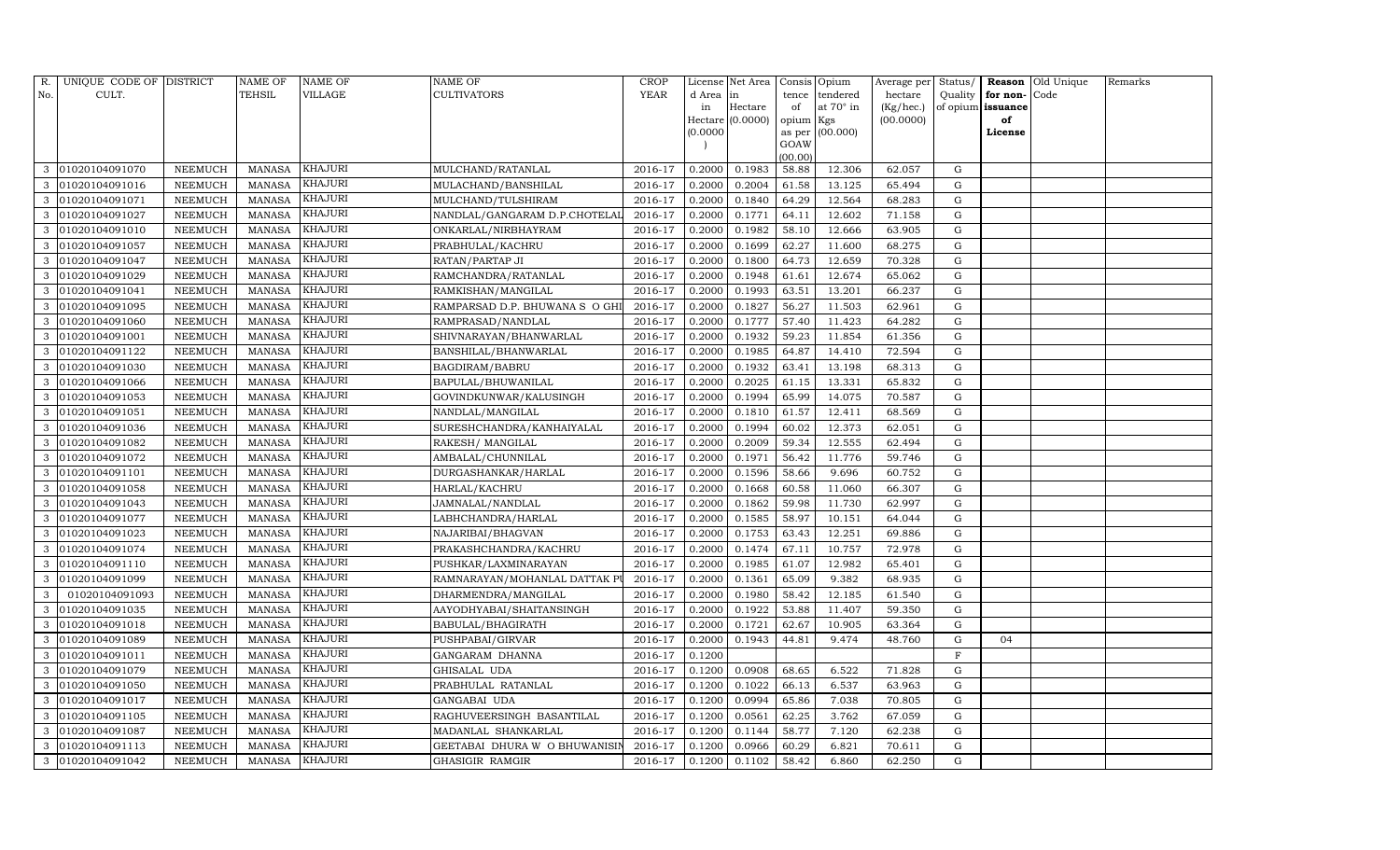| R.  | UNIQUE CODE OF DISTRICT |                 | NAME OF       | NAME OF          | NAME OF                       | <b>CROP</b> |           | License Net Area |                 | Consis Opium | Average per | Status/     |          | Reason Old Unique | Remarks |
|-----|-------------------------|-----------------|---------------|------------------|-------------------------------|-------------|-----------|------------------|-----------------|--------------|-------------|-------------|----------|-------------------|---------|
| No. | CULT.                   |                 | TEHSIL        | VILLAGE          | CULTIVATORS                   | <b>YEAR</b> | d Area in |                  | tence           | tendered     | hectare     | Quality     | for non- | Code              |         |
|     |                         |                 |               |                  |                               |             | in        | Hectare          | of              | at 70° in    | (Kg/hec.)   | of opium    | issuance |                   |         |
|     |                         |                 |               |                  |                               |             |           | Hectare (0.0000) | opium Kgs       |              | (00.0000)   |             | of       |                   |         |
|     |                         |                 |               |                  |                               |             | (0.0000)  |                  | as per          | (00.000)     |             |             | License  |                   |         |
|     |                         |                 |               |                  |                               |             |           |                  | GOAW<br>(00.00) |              |             |             |          |                   |         |
| 3   | 01020104091013          | NEEMUCH         | <b>MANASA</b> | KHAJURI          | DHAPUBAI BHUWANA              | 2016-17     | 0.1200    | 0.0915           | 55.37           | 3.647        | 39.858      | G           | 04       |                   |         |
| 3   | 01020104091020          | NEEMUCH         | <b>MANASA</b> | <b>KHAJURI</b>   | MOHANLAL BHERU                | 2016-17     | 0.1200    | 0.1161           | 54.83           | 6.533        | 56.270      | G           |          |                   |         |
| 3   | 01020104091032          | NEEMUCH         | <b>MANASA</b> | <b>KHAJURI</b>   | BALMUKUND KACHARU             | 2016-17     | 0.1200    | 0.0850           | 63.78           | 5.604        | 65.929      | G           |          |                   |         |
| 3   | 01020104091005          | NEEMUCH         | <b>MANASA</b> | KHAJURI          | NANDLAL SITARAM               | 2016-17     | 0.1200    | 0.1128           | 64.45           | 7.798        | 69.131      | $\mathbf G$ |          |                   |         |
| 3   | 01020104091015          | <b>NEEMUCH</b>  | <b>MANASA</b> | KHAJURI          | SHAYAMUBAI NANDLAL            | 2016-17     | 0.1200    | 0.1107           | 62.03           | 7.133        | 64.435      | G           |          |                   |         |
| 3   | 01020104066007          | NEEMUCH         | <b>MANASA</b> | KHANKHEDI        | BALMUKAND/FAKIRCHAND          | 2016-17     | 0.2000    | 0.1974           | 57.13           | 12.005       | 60.816      | $\mathbf G$ |          |                   |         |
| 3   | 01020104066106          | ${\tt NEEMUCH}$ | <b>MANASA</b> | KHANKHEDI        | BALARAM/NARAYAN               | 2016-17     | 0.2000    | 0.1540           | 57.91           | 9.522        | 61.831      | G           |          |                   |         |
| 3   | 01020104066099          | NEEMUCH         | <b>MANASA</b> | KHANKHEDI        | BANSHILAL/CHAMPALAL           | 2016-17     | 0.2000    | 0.1931           | 57.00           | 11.457       | 59.332      | $\mathbf G$ |          |                   |         |
| 3   | 01020104066057          | NEEMUCH         | <b>MANASA</b> | KHANKHEDI        | BANSHILAL/DEVILAL             | 2016-17     | 0.2000    | 0.1938           | 58.67           | 12.689       | 65.475      | G           |          |                   |         |
| 3   | 01020104066074          | NEEMUCH         | <b>MANASA</b> | KHANKHEDI        | BANSILAL/LAXMINARAYAN         | 2016-17     | 0.2000    | 0.1987           | 63.77           | 13.665       | 68.772      | G           |          |                   |         |
| 3   | 01020104066026          | NEEMUCH         | <b>MANASA</b> | KHANKHEDI        | BANSILAL/SHIVNARAYAN          | 2016-17     | 0.2000    | 0.1990           | 73.08           | 15.002       | 75.387      | G           |          |                   |         |
| 3   | 01020104066139          | NEEMUCH         | <b>MANASA</b> | KHANKHEDI        | BABULAL/KANHAIYALAL           | 2016-17     | 0.2000    | 0.1635           | 60.26           | 10.391       | 63.554      | G           |          |                   |         |
|     | 01020104066008          | <b>NEEMUCH</b>  | <b>MANASA</b> | KHANKHEDI        | BHAGATRAM/KACHRU              | 2016-17     | 0.2000    | 0.1955           | 60.52           | 12.225       | 62.532      | ${\rm G}$   |          |                   |         |
| 3   | 01020104066002          | NEEMUCH         | <b>MANASA</b> | KHANKHEDI        | BHERULAL/KANIRAM              | 2016-17     | 0.2000    | 0.1850           | 60.14           | 11.753       | 63.530      | G           |          |                   |         |
| 3   | 01020104066150          | NEEMUCH         | <b>MANASA</b> | KHANKHEDI        | BIHARIDAS/NARAYANDAS          | 2016-17     | 0.2000    | 0.1977           | 61.33           | 12.835       | 64.922      | G           |          |                   |         |
| 3   | 01020104066064          | NEEMUCH         | <b>MANASA</b> | KHANKHEDI        | CHAMPALAL/GANPAT              | 2016-17     | 0.2000    | 0.0990           | 61.05           | 6.689        | 67.566      | G           |          |                   |         |
|     | 01020104066052          | <b>NEEMUCH</b>  | <b>MANASA</b> | KHANKHEDI        | DEVICHAND/CHUNNILAL           | 2016-17     | 0.2000    | 0.1540           | 53.50           | 6.947        | 45.110      | ${\rm G}$   | 04       |                   |         |
|     | 01020104066037          | NEEMUCH         | <b>MANASA</b> | KHANKHEDI        | DINESH/KANHAIYALAL            | 2016-17     | 0.2000    | 0.1558           | 61.75           | 10.374       | 66.585      | G           |          |                   |         |
| 3   | 01020104066077          | NEEMUCH         | <b>MANASA</b> | KHANKHEDI        | DINESH/SHIVPARSAD             | 2016-17     | 0.2000    | 0.1872           | 56.30           | 11.493       | 61.394      | G           |          |                   |         |
| 3   | 01020104066105          | <b>NEEMUCH</b>  | <b>MANASA</b> | KHANKHEDI        | GAURISHANKAR/KARULAL          | 2016-17     | 0.2000    | 0.1980           | 62.15           | 13.202       | 66.677      | ${\rm G}$   |          |                   |         |
| 3   | 01020104066103          | NEEMUCH         | <b>MANASA</b> | KHANKHEDI        | GOPAL/MOHANLAL VYAS           | 2016-17     | 0.2000    | 0.1747           | 60.45           | 11.442       | 65.495      | ${\rm G}$   |          |                   |         |
| 3   | 01020104066062          | NEEMUCH         | <b>MANASA</b> | KHANKHEDI        | GOVINDRAM/GANPAT              | 2016-17     | 0.2000    | 0.1452           | 64.21           | 10.310       | 71.006      | G           |          |                   |         |
| 3   | 01020104066067          | NEEMUCH         | <b>MANASA</b> | KHANKHEDI        | HARISHANKAR/NARAYAN           | 2016-17     | 0.2000    | 0.1813           | 59.62           | 11.319       | 62.432      | ${\rm G}$   |          |                   |         |
|     | 01020104066063          | <b>NEEMUCH</b>  | <b>MANASA</b> | KHANKHEDI        | HIRALAL/GANPAT                | 2016-17     | 0.2000    | 0.1088           | 60.42           | 7.095        | 65.211      | ${\rm G}$   |          |                   |         |
| 3   | 01020104066102          | NEEMUCH         | <b>MANASA</b> | KHANKHEDI        | KAILASH/KRISHNKANT            | 2016-17     | 0.2000    | 0.1667           | 65.27           | 11.264       | 67.570      | ${\rm G}$   |          |                   |         |
| 3   | 01020104066055          | NEEMUCH         | <b>MANASA</b> | KHANKHEDI        | KAILASH/RADHESHYAM            | 2016-17     | 0.2000    | 0.1923           | 58.13           | 11.925       | 62.012      | G           |          |                   |         |
| 3   | 01020104066121          | NEEMUCH         | <b>MANASA</b> | KHANKHEDI        | KANHAIYALAL/KARULAL           | 2016-17     | 0.2000    | 0.1575           | 60.16           | 10.201       | 64.768      | ${\rm G}$   |          |                   |         |
|     | 01020104066054          | <b>NEEMUCH</b>  | <b>MANASA</b> | KHANKHEDI        | KANHAIYALAL/RAMRATAN          | 2016-17     | 0.2000    | 0.1750           | 55.21           | 10.435       | 59.629      | ${\rm G}$   |          |                   |         |
| 3   | 01020104066128          | NEEMUCH         | <b>MANASA</b> | KHANKHEDI        | KANHAIYALAL/SHIVNARAYAN       | 2016-17     | 0.2000    | 0.1050           | 56.15           | 6.249        | 59.514      | G           |          |                   |         |
| 3   | 01020104066013          | NEEMUCH         | <b>MANASA</b> | <b>KHANKHEDI</b> | KANWARLAL/SITARAM             | 2016-17     | 0.2000    | 0.2040           | 61.36           | 12.535       | 61.446      | G           |          |                   |         |
| 3   | 01020104066127          | NEEMUCH         | <b>MANASA</b> | KHANKHEDI        | KAMALDAS/PRAHLADDAS POTRA KAI | 2016-17     | 0.2000    | 0.1973           | 61.55           | 12.222       | 61.946      | G           |          |                   |         |
|     | 01020104066043          | <b>NEEMUCH</b>  | <b>MANASA</b> | KHANKHEDI        | SUMITRABAI/KISANLAL           | 2016-17     | 0.2000    | 0.2000           | 59.92           | 12.806       | 64.030      | G           |          |                   |         |
| 3   | 01020104066066          | NEEMUCH         | <b>MANASA</b> | KHANKHEDI        | KISHANLAL/NARAYAN             | 2016-17     | 0.2000    | 0.1844           | 55.90           | 11.148       | 60.456      | G           |          |                   |         |
| 3   | 01020104066027          | NEEMUCH         | <b>MANASA</b> | KHANKHEDI        | LAXMICHAND BADRILAL           | 2016-17     | 0.2000    | 0.1560           | 65.30           | 11.194       | 71.756      | G           |          |                   |         |
| 3   | 01020104066042          | NEEMUCH         | <b>MANASA</b> | KHANKHEDI        | LAXMINARAYAN/MATHURADAS       | 2016-17     | 0.2000    | 0.1992           | 62.33           | 12.626       | 63.384      | G           |          |                   |         |
| 3   | 01020104066010          | NEEMUCH         | <b>MANASA</b> | KHANKHEDI        | LAXMINARAYAN/UDERAM           | 2016-17     | 0.2000    | 0.1943           | 55.98           | 12.396       | 63.798      | $\mathbf G$ |          |                   |         |
| 3   | 01020104066114          | NEEMUCH         | <b>MANASA</b> | <b>KHANKHEDI</b> | LEELABAI/BADRILAL             | 2016-17     | 0.2000    | 0.1539           | 62.43           | 10.622       | 69.019      | $\mathbf G$ |          |                   |         |
| 3   | 01020104066033          | NEEMUCH         | <b>MANASA</b> | KHANKHEDI        | MADANLAL/SATAYANARAYAN        | 2016-17     | 0.2000    | 0.1504           | 61.77           | 10.024       | 66.649      | $\mathbf G$ |          |                   |         |
| 3   | 01020104066075          | <b>NEEMUCH</b>  | <b>MANASA</b> | KHANKHEDI        | MANGILAL/RAMCHANDRA           | 2016-17     | 0.2000    | 0.2021           | 62.42           | 14.250       | 70.510      | G           |          |                   |         |
| 3   | 01020104066006          | NEEMUCH         | MANASA        | KHANKHEDI        | MAHESH MOHANLAL               | 2016-17     | 0.2000    | 0.1083           | 64.76           | 7.753        | 71.588      | G           |          |                   |         |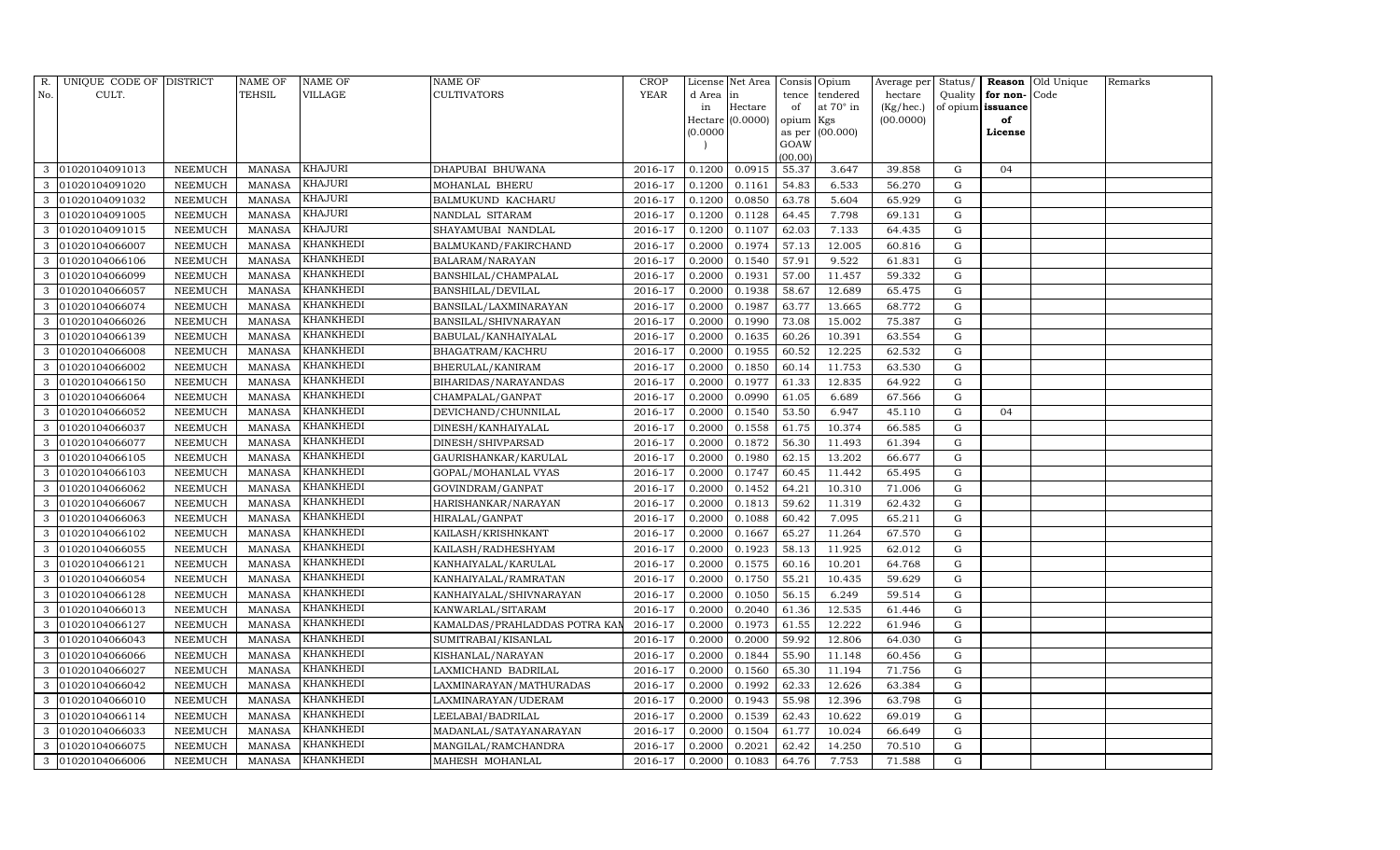| R.  | UNIQUE CODE OF DISTRICT |                | NAME OF       | NAME OF          | NAME OF                       | <b>CROP</b> |           | License Net Area |                | Consis Opium | Average per | Status/     |          | Reason Old Unique | Remarks |
|-----|-------------------------|----------------|---------------|------------------|-------------------------------|-------------|-----------|------------------|----------------|--------------|-------------|-------------|----------|-------------------|---------|
| No. | CULT.                   |                | TEHSIL        | VILLAGE          | CULTIVATORS                   | <b>YEAR</b> | d Area in |                  | tence          | tendered     | hectare     | Quality     | for non- | Code              |         |
|     |                         |                |               |                  |                               |             | in        | Hectare          | of             | at 70° in    | (Kg/hec.)   | of opium    | issuance |                   |         |
|     |                         |                |               |                  |                               |             |           | Hectare (0.0000) | opium Kgs      |              | (00.0000)   |             | of       |                   |         |
|     |                         |                |               |                  |                               |             | (0.0000)  |                  | as per<br>GOAW | (00.000)     |             |             | License  |                   |         |
|     |                         |                |               |                  |                               |             |           |                  | (00.00)        |              |             |             |          |                   |         |
| 3   | 01020104066073          | NEEMUCH        | MANASA        | KHANKHEDI        | MOHANLAL/NANDRAM              | 2016-17     | 0.2000    | 0.1975           | 68.03          | 15.559       | 78.780      | G           |          |                   |         |
| 3   | 01020104066100          | NEEMUCH        | <b>MANASA</b> | KHANKHEDI        | MOHANLAL/RAMCHANDRA           | 2016-17     | 0.2000    | 0.1794           | 61.74          | 12.004       | 66.912      | G           |          |                   |         |
| 3   | 01020104066001          | <b>NEEMUCH</b> | <b>MANASA</b> | KHANKHEDI        | NARAYAN/KANIRAM               | 2016-17     | 0.2000    | 0.2034           | 57.95          | 12.815       | 63.004      | G           |          |                   |         |
| 3   | 01020104066141          | NEEMUCH        | <b>MANASA</b> | KHANKHEDI        | PARWATIBAI/NATHULAL D O HEERA | 2016-17     | 0.2000    | 0.1971           | 54.00          | 11.633       | 59.021      | $\mathbf G$ |          |                   |         |
| 3   | 01020104066041          | NEEMUCH        | <b>MANASA</b> | KHANKHEDI        | PARHLADDAS/MATHURADAS         | 2016-17     | 0.2000    | 0.1947           | 58.09          | 11.303       | 58.053      | G           |          |                   |         |
| 3   | 01020104066038          | NEEMUCH        | <b>MANASA</b> | KHANKHEDI        | PARHLAD/KANWARLAL             | 2016-17     | 0.2000    | 0.2026           | 59.93          | 13.039       | 64.358      | $\mathbf G$ |          |                   |         |
| 3   | 01020104066107          | NEEMUCH        | <b>MANASA</b> | KHANKHEDI        | SURESHDAS/VISHNUDAS POTRA KAN | 2016-17     | 0.2000    | 0.2018           | 58.07          | 12.485       | 61.868      | G           |          |                   |         |
| 3   | 01020104066143          | <b>NEEMUCH</b> | <b>MANASA</b> | KHANKHEDI        | RADHESHYAM/PRABHULAL          | 2016-17     | 0.2000    | 0.1008           | 62.57          | 6.847        | 67.927      | ${\rm G}$   |          |                   |         |
| 3   | 01020104066079          | NEEMUCH        | <b>MANASA</b> | KHANKHEDI        | RAJESH/JUGALKISHORE           | 2016-17     | 0.2000    | 0.1914           | 59.72          | 12.516       | 65.392      | G           |          |                   |         |
| 3   | 01020104066034          | NEEMUCH        | <b>MANASA</b> | KHANKHEDI        | SATYANARAYAN/SITARAM          | 2016-17     | 0.2000    | 0.1618           | 62.49          | 10.882       | 67.256      | G           |          |                   |         |
| 3   | 01020104066071          | NEEMUCH        | <b>MANASA</b> | KHANKHEDI        | SHAMBHULAL/MOHANLAL           | 2016-17     | 0.2000    | 0.0608           | 61.67          | 4.634        | 76.217      | G           |          |                   |         |
| 3   | 01020104066083          | NEEMUCH        | <b>MANASA</b> | KHANKHEDI        | SHIVPRASAD/FAKIRCHAND         | 2016-17     | 0.2000    | 0.1948           | 60.98          | 11.726       | 60.195      | G           |          |                   |         |
|     | 01020104066047          | NEEMUCH        | <b>MANASA</b> | KHANKHEDI        | SURESH/HIRALAL                | 2016-17     | 0.2000    | 0.1531           | 58.13          | 10.156       | 66.336      | ${\rm G}$   |          |                   |         |
| 3   | 01020104066078          | NEEMUCH        | <b>MANASA</b> | KHANKHEDI        | SURESH/SHIVPRASAD             | 2016-17     | 0.2000    | 0.1859           | 54.31          | 10.583       | 56.928      | ${\rm G}$   |          |                   |         |
| 3   | 01020104066126          | NEEMUCH        | <b>MANASA</b> | KHANKHEDI        | SHAYAMUBAI TULSIRAM           | 2016-17     | 0.2000    | 0.1980           | 58.82          | 12.890       | 65.101      | G           |          |                   |         |
| 3   | 01020104066076          | NEEMUCH        | <b>MANASA</b> | KHANKHEDI        | PRABHULAL/FAKIRCHAND          | 2016-17     | 0.2000    | 0.1683           | 57.22          | 10.014       | 59.501      | G           |          |                   |         |
|     | 01020104066178          | NEEMUCH        | <b>MANASA</b> | KHANKHEDI        | SHANTIBAI/SUNDARLAL           | 2016-17     | 0.2000    | 0.1995           | 57.91          | 12.434       | 62.326      | ${\rm G}$   |          |                   |         |
|     | 01020104066032          | NEEMUCH        | <b>MANASA</b> | <u>KHANKHEDI</u> | SHANTILAL/KASHIRAM            | 2016-17     | 0.2000    | 0.1931           | 64.02          | 13.289       | 68.819      | G           |          |                   |         |
| 3   | 01020104066048          | NEEMUCH        | <b>MANASA</b> | KHANKHEDI        | RAMCHANDRA/HEERALAL           | 2016-17     | 0.2000    | 0.1541           | 58.12          | 9.117        | 59.163      | ${\rm G}$   |          |                   |         |
| 3   | 01020104066080          | NEEMUCH        | <b>MANASA</b> | KHANKHEDI        | RAKESH/JUGALKISHORE           | 2016-17     | 0.2000    | 0.1675           | 60.95          | 11.406       | 68.096      | G           |          |                   |         |
| 3   | 01020104066081          | NEEMUCH        | <b>MANASA</b> | KHANKHEDI        | SANTOSH/BAPULAL               | 2016-17     | 0.2000    | 0.1899           | 58.72          | 12.516       | 65.908      | ${\rm G}$   |          |                   |         |
| 3   | 01020104066153          | NEEMUCH        | <b>MANASA</b> | KHANKHEDI        | NANDKISHORE/KISHANLAL         | 2016-17     | 0.2000    | 0.1980           | 61.33          | 13.510       | 68.232      | G           |          |                   |         |
| 3   | 01020104066029          | NEEMUCH        | <b>MANASA</b> | KHANKHEDI        | RADHESHYAM/MOTILAL            | 2016-17     | 0.2000    | 0.1960           | 56.72          | 11.846       | 60.439      | G           |          |                   |         |
| 3   | 01020104066040          | <b>NEEMUCH</b> | <b>MANASA</b> | KHANKHEDI        | RAMPRASAD/NANDRAM             | 2016-17     | 0.2000    | 0.2000           | 64.99          | 13.611       | 68.055      | G           |          |                   |         |
| 3   | 01020104066065          | NEEMUCH        | <b>MANASA</b> | KHANKHEDI        | RAJU/LAXMANPRASAD             | 2016-17     | 0.2000    | 0.1755           | 65.92          | 12.195       | 69.487      | ${\rm G}$   |          |                   |         |
| 3   | 01020104066088          | NEEMUCH        | <b>MANASA</b> | KHANKHEDI        | BAGDIRAM NARAYAN              | 2016-17     | 0.1200    | 0.0878           | 62.30          | 5.963        | 67.916      | G           |          |                   |         |
| 3   | 01020104091105          | NEEMUCH        | <b>MANASA</b> | KHANKHEDI        | GENDMAL/NANDA                 | 2016-17     | 0.1200    | 0.1159           | 63.90          | 7.905        | 68.205      | ${\rm G}$   |          |                   |         |
| 3   | 01020104066017          | <b>NEEMUCH</b> | <b>MANASA</b> | KHANKHEDI        | KAILASH NARAYAN               | 2016-17     | 0.1200    | 0.1197           | 58.72          | 7.634        | 63.776      | ${\rm G}$   |          |                   |         |
| 3   | 01020104066140          | NEEMUCH        | <b>MANASA</b> | KHANKHEDI        | KISHORE RADHAKISHAN           | 2016-17     | 0.1200    | 0.1156           | 58.89          | 7.185        | 62.154      | G           |          |                   |         |
| 3   | 01020104066044          | NEEMUCH        | <b>MANASA</b> | <b>KHANKHEDI</b> | MADAN MOHANLAL                | 2016-17     | 0.1200    | 0.1146           | 55.89          | 7.314        | 63.822      | ${\rm G}$   |          |                   |         |
| 3   | 01020104066135          | NEEMUCH        | <b>MANASA</b> | KHANKHEDI        | KANHAIYALAL UDAYRAM           | 2016-17     | 0.1200    | 0.0993           | 63.74          | 6.793        | 68.409      | G           |          |                   |         |
|     | 01020104066009          | <b>NEEMUCH</b> | <b>MANASA</b> | KHANKHEDI        | BANSHILAL NARAYAN             | 2016-17     | 0.1200    | 0.1144           | 55.63          | 6.723        | 58.767      | G           |          |                   |         |
| 3   | 01020104066011          | <b>NEEMUCH</b> | <b>MANASA</b> | KHANKHEDI        | RAMCHANDRA DHANNA             | 2016-17     | 0.1200    | 0.1170           | 57.43          | 7.228        | 61.778      | G           |          |                   |         |
| 3   | 01020104066084          | NEEMUCH        | <b>MANASA</b> | KHANKHEDI        | JUGALKISHORE FAKIRCHAND       | 2016-17     | 0.1200    | 0.0972           | 63.10          | 6.535        | 67.233      | G           |          |                   |         |
| 3   | 01020104066180          | NEEMUCH        | <b>MANASA</b> | KHANKHEDI        | DHAPUBAI KANHAIYALAL          | 2016-17     | 0.1200    | 0.1029           | 57.27          | 6.103        | 59.310      | G           |          |                   |         |
| 3   | 01020104066179          | NEEMUCH        | <b>MANASA</b> | KHANKHEDI        | MANGILAL NARAYAN              | 2016-17     | 0.1200    | 0.1190           | 56.68          | 7.198        | 60.487      | ${\rm G}$   |          |                   |         |
| 3   | 01020104066059          | NEEMUCH        | <b>MANASA</b> | KHANKHEDI        | BANSHILAL RAMNATH             | 2016-17     | 0.1200    | 0.1001           | 59.77          | 6.301        | 62.947      | ${\rm G}$   |          |                   |         |
| 3   | 01020104066132          | NEEMUCH        | <b>MANASA</b> | KHANKHEDI        | BAPULAL RAMCHANDRA            | 2016-17     | 0.1200    | 0.1161           | 59.42          | 7.716        | 66.460      | ${\rm G}$   |          |                   |         |
| 3   | 01020104066039          | <b>NEEMUCH</b> | <b>MANASA</b> | KHANKHEDI        | SATYANARAYAN KANWARLAL(VYAS)  | 2016-17     | 0.1200    | 0.1025           | 59.50          | 6.707        | 65.434      | G           |          |                   |         |
| 3   | 01020104066131          | NEEMUCH        | MANASA        | <b>KHANKHEDI</b> | BAPULAL LAXMINARAYAN          | 2016-17     | 0.1200    | 0.1153           | 63.10          | 7.806        | 67.702      | G           |          |                   |         |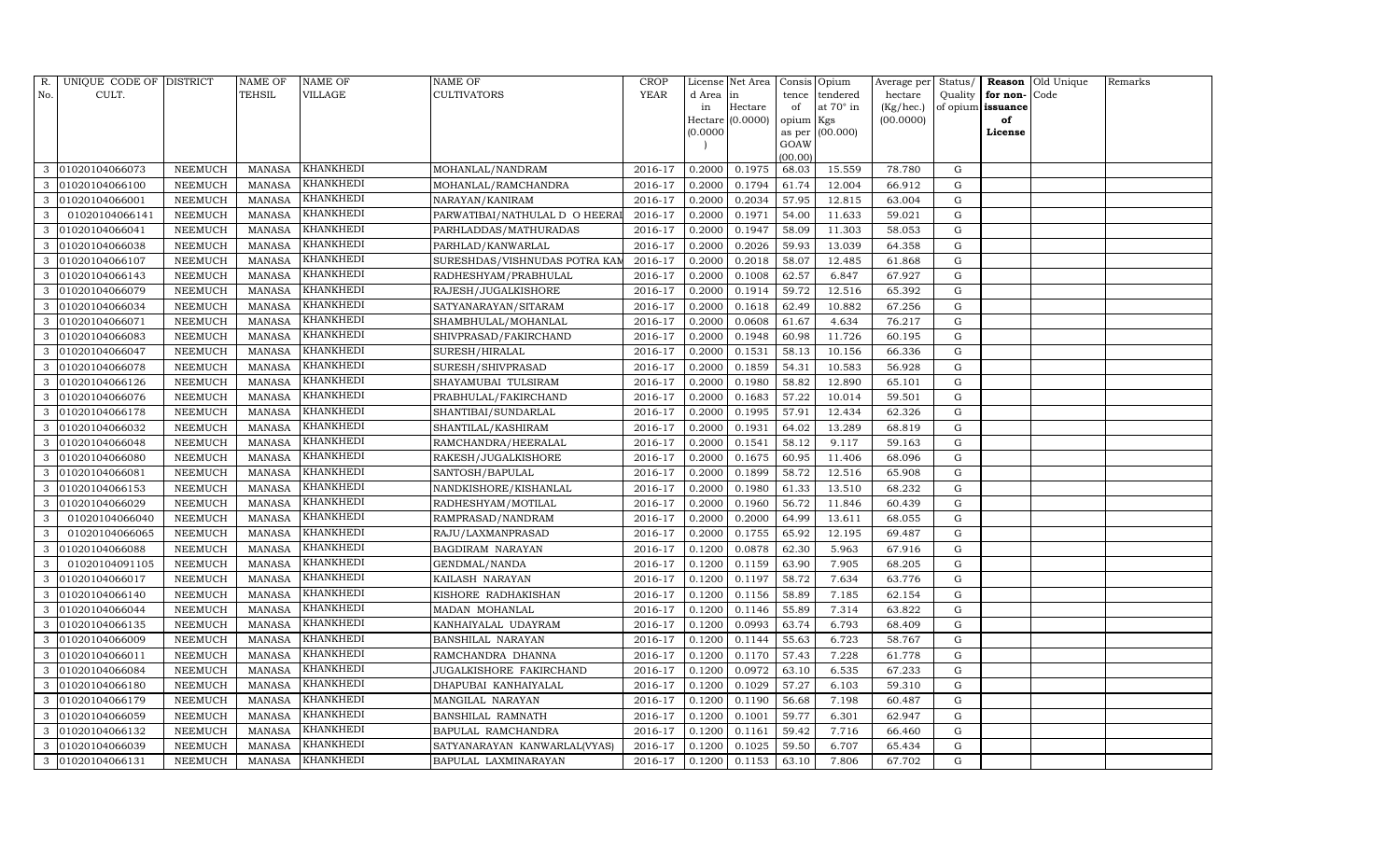| R.  | UNIQUE CODE OF DISTRICT |                | NAME OF       | <b>NAME OF</b>   | NAME OF                 | <b>CROP</b> |          | License Net Area   |           | Consis Opium     | Average per Status/ |             |                   | Reason Old Unique | Remarks |
|-----|-------------------------|----------------|---------------|------------------|-------------------------|-------------|----------|--------------------|-----------|------------------|---------------------|-------------|-------------------|-------------------|---------|
| No. | CULT.                   |                | TEHSIL        | VILLAGE          | <b>CULTIVATORS</b>      | <b>YEAR</b> | d Area   | in                 | tence     | tendered         | hectare             | Quality     | for non-Code      |                   |         |
|     |                         |                |               |                  |                         |             | in       | Hectare            | of        | at $70^\circ$ in | (Kg/hec.)           |             | of opium issuance |                   |         |
|     |                         |                |               |                  |                         |             |          | Hectare $(0.0000)$ | opium Kgs |                  | (00.0000)           |             | of                |                   |         |
|     |                         |                |               |                  |                         |             | (0.0000) |                    | GOAW      | as per (00.000)  |                     |             | License           |                   |         |
|     |                         |                |               |                  |                         |             |          |                    | (00.00)   |                  |                     |             |                   |                   |         |
| 3   | 01020104066134          | NEEMUCH        | <b>MANASA</b> | KHANKHEDI        | GANPAT NANDLAL          | 2016-17     | 0.1200   | 0.0840             | 63.97     | 5.812            | 69.190              | G           |                   |                   |         |
|     | 01020104066056          | NEEMUCH        | <b>MANASA</b> | KHANKHEDI        | JAGDISH KANHAIYALAL     | 2016-17     | 0.1200   | 0.1011             | 59.53     | 6.387            | 63.175              | G           |                   |                   |         |
| 3   | 01020104066085          | NEEMUCH        | <b>MANASA</b> | KHANKHEDI        | KANHAIYALAL NARAYAN     | 2016-17     | 0.1200   | 0.1010             | 66.93     | 7.534            | 74.594              | G           |                   |                   |         |
| 3   | 01020104066004          | NEEMUCH        | <b>MANASA</b> | KHANKHEDI        | KANWARLAL RADHU         | 2016-17     | 0.1200   | 0.0996             | 60.71     | 6.583            | 66.094              | G           |                   |                   |         |
| 3   | 01020104066023          | NEEMUCH        | <b>MANASA</b> | KHANKHEDI        | MADANLAL TULSIRAM       | 2016-17     | 0.1200   | 0.1001             | 63.98     | 6.800            | 67.932              | G           |                   |                   |         |
| 3   | 01020104066072          | NEEMUCH        | <b>MANASA</b> | KHANKHEDI        | RAMDAYAL SURAJMAL       | 2016-17     | 0.1200   | 0.1107             | 64.58     | 7.556            | 68.257              | G           |                   |                   |         |
|     | 01020104066082          | NEEMUCH        | <b>MANASA</b> | KHANKHEDI        | RAMESH FAKIRCHAND       | 2016-17     | 0.1200   | 0.1005             | 59.59     | 6.240            | 62.090              | G           |                   |                   |         |
| 3   | 01020104066142          | <b>NEEMUCH</b> | <b>MANASA</b> | KHANKHEDI        | RAMESH NARAYAN          | 2016-17     | 0.1200   | 0.1021             | 60.35     | 6.802            | 66.621              | G           |                   |                   |         |
| 3   | 01020104066095          | <b>NEEMUCH</b> | <b>MANASA</b> | KHANKHEDI        | SURESHCHANDRA RAMNATH   | 2016-17     | 0.1200   | 0.1056             | 61.84     | 7.006            | 66.345              | G           |                   |                   |         |
| 3   | 01020104066116          | NEEMUCH        | <b>MANASA</b> | KHANKHEDI        | HANGAMIBAI RADHAKISHAN  | 2016-17     | 0.1200   | 0.1160             | 53.28     | 6.310            | 54.397              | G           | 04                |                   |         |
| 3   | 01020104066169          | NEEMUCH        | <b>MANASA</b> | KHANKHEDI        | DHAPUBAI RAMNIVAS       | 2016-17     | 0.1200   | 0.1154             | 65.32     | 8.202            | 71.075              | G           |                   |                   |         |
| 3   | 01020104066118          | NEEMUCH        | <b>MANASA</b> | KHANKHEDI        | SOHANBAI KANHAIYALAL    | 2016-17     | 0.1200   | 0.0805             | 66.69     | 6.050            | 75.155              | G           |                   |                   |         |
|     | 01020104066019          | <b>NEEMUCH</b> | <b>MANASA</b> | KHANKHEDI        | GHANSHYAM SHIVKARAN     | 2016-17     | 0.1200   | 0.1200             | 58.74     | 7.149            | 59.575              | G           |                   |                   |         |
| 3   | 01020104066024          | NEEMUCH        | <b>MANASA</b> | KHANKHEDI        | BABULAL NARAYAN         | 2016-17     | 0.1200   | 0.0842             | 58.90     | 5.898            | 70.048              | G           |                   |                   |         |
| 3   | 01020104066030          | NEEMUCH        | <b>MANASA</b> | KHANKHEDI        | BALKISHAN RAMCHANDRA    | 2016-17     | 0.1200   | 0.1053             | 59.58     | 6.630            | 62.963              | G           |                   |                   |         |
| 3   | 01020104066069          | NEEMUCH        | <b>MANASA</b> | KHANKHEDI        | SHIVKARAN AASHARAM      | 2016-17     | 0.1200   | 0.1215             | 59.26     | 7.577            | 62.362              | G           |                   |                   |         |
| 3   | 01020104066096          | NEEMUCH        | <b>MANASA</b> | KHANKHEDI        | BALMUKUND DHANRAJ       | 2016-17     | 0.1200   | 0.1148             | 60.03     | 7.238            | 63.049              | G           |                   |                   |         |
| 3   | 01020104066113          | NEEMUCH        | MANASA        | KHANKHEDI        | SAMANDBAI GANGARAM      | 2016-17     | 0.1200   | 0.1205             | 56.51     | 6.773            | 56.207              | G           |                   |                   |         |
|     | 01020104066122          | NEEMUCH        | <b>MANASA</b> | KHANKHEDI        | JAGDISH RATANLAL        | 2016-17     | 0.1200   | 0.1132             | 60.57     | 7.493            | 66.193              | G           |                   |                   |         |
| 3   | 01020104066117          | NEEMUCH        | <b>MANASA</b> | KHANKHEDI        | LAXMINARAYAN SHANKARLAL | 2016-17     | 0.1200   |                    |           |                  |                     | $_{\rm F}$  |                   |                   |         |
|     | 01020104089243          | NEEMUCH        | <b>MANASA</b> | <b>KHANKHEDI</b> | SHANTIBAI GANGARAM      | 2016-17     | 0.1200   | 0.1200             | 60.72     | 7.625            | 63.542              | G           |                   |                   |         |
| 3   | 01020104066136          | NEEMUCH        | <b>MANASA</b> | KHANKHEDI        | LAXMAN/NANDA            | 2016-17     | 0.1200   | 0.0799             | 66.88     | 5.885            | 73.655              | G           |                   | 01020104089218    |         |
| 3   | 01020104075011          | NEEMUCH        | <b>MANASA</b> | KHEDI            | BHARATRAM/BAPULAL       | 2016-17     | 0.2000   | 0.1940             | 61.75     | 12.738           | 65.660              | G           |                   |                   |         |
| 3   | 01020104075002          | <b>NEEMUCH</b> | <b>MANASA</b> | KHEDI            | KISHANLAL/BHANWARLAL    | 2016-17     | 0.2000   | 0.1665             | 51.91     | 8.966            | 53.850              | G           | 04                |                   |         |
|     | 01020104075001          | NEEMUCH        | <b>MANASA</b> | KHEDI            | SUNDARBAI KANWARLAL     | 2016-17     | 0.1200   | 0.1211             | 56.48     | 6.810            | 56.235              | G           |                   |                   |         |
|     | 01020104075043          | NEEMUCH        | <b>MANASA</b> | KHEDI            | UDAYRAM DEVRAM          | 2016-17     | 0.1200   | 0.1038             | 61.61     | 6.707            | 64.615              | G           |                   |                   |         |
| 3   | 01020104075035          | NEEMUCH        | <b>MANASA</b> | KHEDI            | ONKAR JETRAM            | 2016-17     | 0.1200   | 0.1185             | 65.33     | 8.698            | 73.401              | G           |                   |                   |         |
| 3   | 01020104075040          | NEEMUCH        | <b>MANASA</b> | KHEDI            | SUKHLAL RAMLAL(BADA)    | 2016-17     | 0.1200   | 0.1118             | 60.82     | 7.046            | 63.023              | G           |                   |                   |         |
| 3   | 01020104075007          | NEEMUCH        | <b>MANASA</b> | KHEDI            | AMRITRAM GANESHRAM      | 2016-17     | 0.1200   | 0.1005             | 61.36     | 7.013            | 69.781              | G           |                   |                   |         |
| 3   | 01020104075031          | NEEMUCH        | <b>MANASA</b> | KHEDI            | RATANLAL GOPAL          | 2016-17     | 0.1200   | 0.1034             | 56.95     | 6.289            | 60.822              | G           |                   |                   |         |
| 3   | 01020104087018          | NEEMUCH        | <b>MANASA</b> | KHEMPURA         | VINODSINGH/DEVISINGH    | 2016-17     | 0.2000   | 0.1953             | 60.28     | 13.554           | 69.401              | G           |                   |                   |         |
| 3   | 01020104087021          | <b>NEEMUCH</b> | <b>MANASA</b> | <b>KHEMPURA</b>  | BHARATSINGH/LALSINGH    | 2016-17     | 0.2000   | 0.1750             | 60.11     | 10.597           | 60.554              | G           |                   |                   |         |
| 3   | 01020104087006          | NEEMUCH        | <b>MANASA</b> | <b>KHEMPURA</b>  | MANSINGH/KISHORESINGH   | 2016-17     | 0.2000   | 0.1944             | 60.19     | 13.044           | 67.099              | G           |                   |                   |         |
| 3   | 01020104087034          | NEEMUCH        | <b>MANASA</b> | <b>KHEMPURA</b>  | BHANWARLAL RAMLAL       | 2016-17     | 0.1200   | 0.1226             | 64.95     | 8.026            | 65.465              | G           |                   |                   |         |
| 3   | 01020104087002          | <b>NEEMUCH</b> | <b>MANASA</b> | KHEMPURA         | BHANWARSINGH BHERUSINGH | 2016-17     | 0.1200   | 0.1136             | 61.97     | 8.702            | 76.602              | $\mathbf G$ |                   |                   |         |
| 3   | 01020104087016          | <b>NEEMUCH</b> | <b>MANASA</b> | <b>KHEMPURA</b>  | MADANLAL RAMLAL         | 2016-17     | 0.1200   | 0.1098             | 58.58     | 7.373            | 67.149              | G           |                   |                   |         |
| 3   | 01020104087029          | NEEMUCH        | <b>MANASA</b> | <b>KHEMPURA</b>  | LAXMANSINGH HARISINGH   | 2016-17     | 0.1200   | 0.1099             | 57.76     | 7.179            | 65.323              | G           |                   |                   |         |
| 3   | 01020104087022          | NEEMUCH        | <b>MANASA</b> | <b>KHEMPURA</b>  | NANDLAL LAXMINARAYAN    | 2016-17     | 0.1200   | 0.0986             | 63.06     | 6.828            | 69.249              | G           |                   |                   |         |
| 3   | 01020104087003          | <b>NEEMUCH</b> | <b>MANASA</b> | <b>KHEMPURA</b>  | KALUSINGH DEVISINGH     | 2016-17     | 0.1200   | 0.1102             | 57.27     | 7.069            | 64.147              | G           |                   |                   |         |
| 3   | 01020104087005          | <b>NEEMUCH</b> | MANASA        | <b>KHEMPURA</b>  | KANKUBAI NAVALSINGH     | 2016-17     | 0.1200   | 0.1069             | 60.20     | 7.327            | 68.541              | G           |                   |                   |         |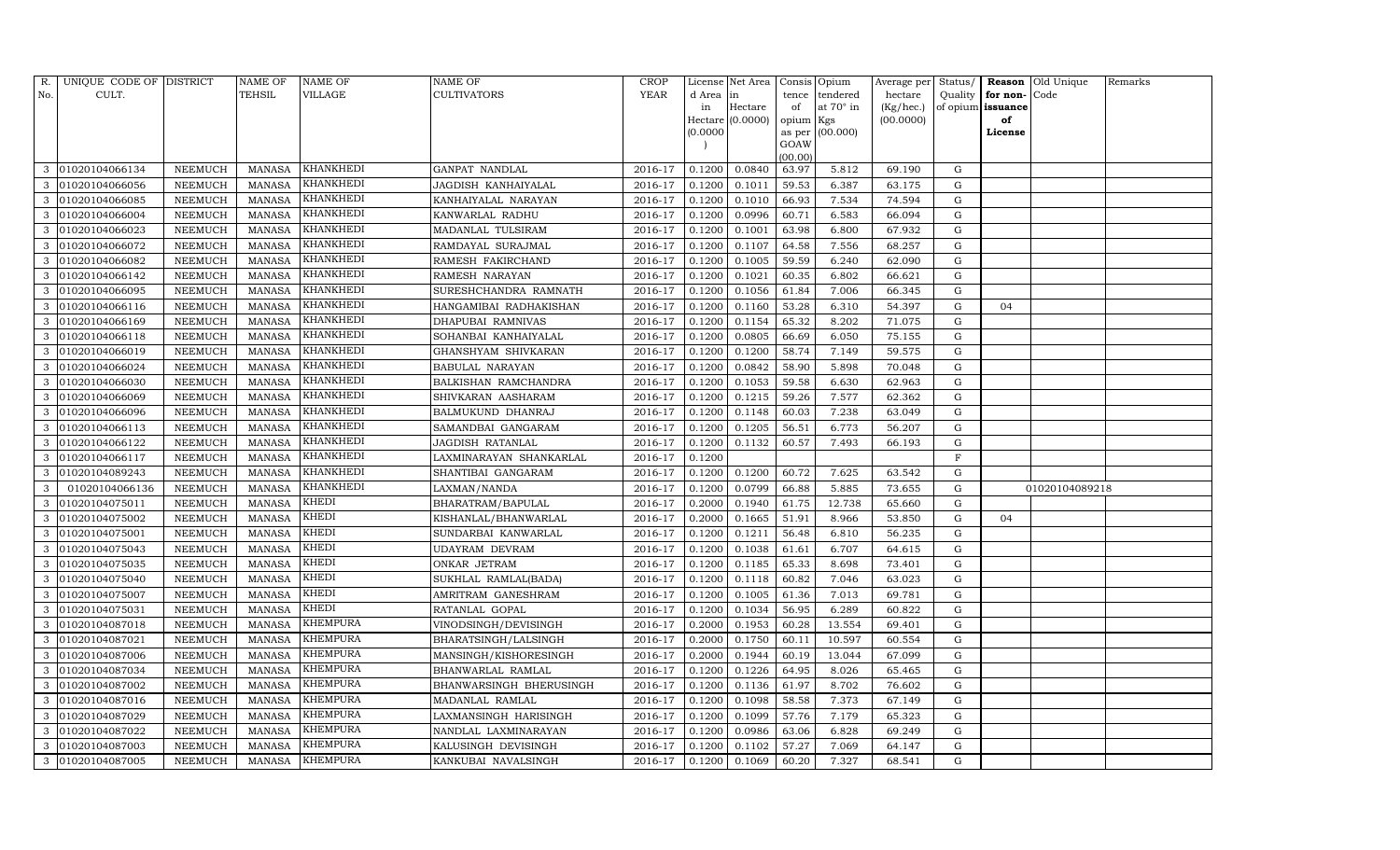| R.           | UNIQUE CODE OF DISTRICT |         | <b>NAME OF</b> | <b>NAME OF</b>     | <b>NAME OF</b>                  | CROP    |           | License Net Area   Consis   Opium |           |                  | Average per Status/ |         |                   | Reason Old Unique | Remarks          |
|--------------|-------------------------|---------|----------------|--------------------|---------------------------------|---------|-----------|-----------------------------------|-----------|------------------|---------------------|---------|-------------------|-------------------|------------------|
| No.          | CULT.                   |         | TEHSIL         | VILLAGE            | <b>CULTIVATORS</b>              | YEAR    | d Area in |                                   |           | tence tendered   | hectare             | Quality | for non-Code      |                   |                  |
|              |                         |         |                |                    |                                 |         | in        | Hectare                           | of        | at $70^\circ$ in | (Kg/hec.)           |         | of opium issuance |                   |                  |
|              |                         |         |                |                    |                                 |         |           | Hectare (0.0000)                  | opium Kgs |                  | (00.0000)           |         | of                |                   |                  |
|              |                         |         |                |                    |                                 |         | (0.0000)  |                                   | GOAW      | as per (00.000)  |                     |         | License           |                   |                  |
|              |                         |         |                |                    |                                 |         |           |                                   | (00.00)   |                  |                     |         |                   |                   |                  |
| 3            | 01020104087025          | NEEMUCH | MANASA         | <b>KHEMPURA</b>    | KHUMANSINGH PREMSINGH           | 2016-17 | 0.1200    | 0.1163                            | 60.68     | 7.724            | 66.414              | G       |                   |                   |                  |
| 3            | 01020104087031          | NEEMUCH | <b>MANASA</b>  | <b>KHEMPURA</b>    | BHERULAL BANSHILAL              | 2016-17 | 0.1200    | 0.1136                            | 62.61     | 7.808            | 68.732              | G       |                   |                   |                  |
| 3            | 01020104087035          | NEEMUCH | <b>MANASA</b>  | <b>KHEMPURA</b>    | KHUMANSINGH BHANWARLAL          | 2016-17 | 0.1200    | 0.1154                            | 61.81     | 7.823            | 67.790              | G       |                   |                   |                  |
| $\mathbf{3}$ | 01020104081017          | NEEMUCH | <b>MANASA</b>  | <b>KHETPALIA</b>   | SHAMBHULAL/SEVA                 | 2016-17 | 0.2000    | 0.1830                            | 62.41     | 11.992           | 65.530              | G       |                   |                   |                  |
| 3            | 01020104081034          | NEEMUCH | <b>MANASA</b>  | <b>KHETPALIA</b>   | SHAMBHULAL/RAMLAL               | 2016-17 | 0.2000    | 0.1440                            | 61.94     | 9.503            | 65.993              | G       |                   |                   |                  |
| 3            | 01020104081004          | NEEMUCH | MANASA         | <b>KHETPALIA</b>   | KESHARIMAL DHANRAJ              | 2016-17 | 0.1200    | 0.0770                            | 69.24     | 5.510            | 71.558              | G       |                   |                   |                  |
| 3            | 01020104081009          | NEEMUCH | <b>MANASA</b>  | <b>KHETPALIA</b>   | LALSINGH PANNALAL               | 2016-17 | 0.1200    | 0.1200                            | 60.63     | 7.544            | 62.867              | G       |                   |                   |                  |
| $\mathbf{3}$ | 01020104081015          | NEEMUCH | <b>MANASA</b>  | <b>KHETPALIA</b>   | RAMPRASAD DEVILAL               | 2016-17 | 0.1200    | 0.1188                            | 66.97     | 7.730            | 65.067              | G       |                   |                   |                  |
| 3            | 01020104081038          | NEEMUCH | <b>MANASA</b>  | <b>KHETPALIA</b>   | OMSINGH LALSINGH                | 2016-17 | 0.1200    | 0.1122                            | 68.04     | 7.572            | 67.487              | G       |                   |                   |                  |
| 3            | 01020104081005          | NEEMUCH | <b>MANASA</b>  | <b>KHETPALIA</b>   | KACHARULAL BHUWANA              | 2016-17 | 0.1200    | 0.0768                            | 64.98     | 5.078            | 66.120              | G       |                   |                   |                  |
| $\mathbf{3}$ | 01020104094010          | NEEMUCH | <b>MANASA</b>  | <b>KHUSHALPURA</b> | RAMLAL/NANURAM                  | 2016-17 | 0.2000    | 0.1793                            | 57.85     | 10.901           | 60.798              | G       |                   |                   |                  |
| 3            | 01020104094023          | NEEMUCH | MANASA         | <b>KHUSHALPURA</b> | MOTILAL/BHONA S O HULASIBAI     | 2016-17 | 0.2000    | 0.1969                            | 61.79     | 13.099           | 66.526              | G       |                   |                   |                  |
| 3            | 01020104094035          | NEEMUCH | <b>MANASA</b>  | <b>KHUSHALPURA</b> | LALURAM/NARAYAN                 | 2016-17 | 0.2000    | 0.1838                            | 67.84     | 13.238           | 72.024              | G       |                   |                   |                  |
| 3            | 01020104094003          | NEEMUCH | <b>MANASA</b>  | <b>KHUSHALPURA</b> | BHANWARLAL/AMRA                 | 2016-17 | 0.2000    | 0.1488                            | 60.93     | 9.470            | 63.642              | G       |                   |                   |                  |
| $\mathbf{3}$ | 01020104094022          | NEEMUCH | MANASA         | KHUSHALPURA        | GANGABAI/SITARAM                | 2016-17 | 0.2000    | 0.1833                            | 60.67     | 12.099           | 66.007              | G       |                   |                   |                  |
| 3            | 01020104094012          | NEEMUCH | MANASA         | KHUSHALPURA        | MANSINGH RANARAM                | 2016-17 | 0.1200    | 0.0933                            | 57.20     | 5.867            | 62.883              | G       |                   |                   |                  |
| 3            | 01020104094006          | NEEMUCH | MANASA         | KHUSHALPURA        | RAMCHANDRA RAMLAL               | 2016-17 | 0.1200    | 0.1059                            | 61.35     | 6.591            | 62.238              | G       |                   |                   |                  |
| 3            | 01020104094014          | NEEMUCH | MANASA         | KHUSHALPURA        | RAMESHWAR MANGILAL              | 2016-17 | 0.1200    | 0.0774                            | 59.11     | 4.796            | 61.964              | G       |                   |                   |                  |
| $\mathbf{3}$ | 01020104094027          | NEEMUCH | MANASA         | <b>KHUSHALPURA</b> | <b>BABULAL MANGUDAS</b>         | 2016-17 | 0.1200    | 0.1061                            | 57.36     | 6.629            | 62.479              | G       |                   |                   |                  |
| 3            | 01020104094028          | NEEMUCH | MANASA         | KHUSHALPURA        | KAMERIBAI CHATARBHUJ            | 2016-17 | 0.1200    | 0.1148                            | 63.75     | 7.787            | 67.831              | G       |                   |                   | TRANSFER BADKUWA |
| $\mathbf{3}$ | 01020104094026          | NEEMUCH | <b>MANASA</b>  | KHUSHALPURA        | SUNDARBAI PRABHULAL             | 2016-17 | 0.1200    | 0.1023                            | 58.09     | 6.797            | 66.442              | G       |                   |                   |                  |
| 3            | 01020104094002          | NEEMUCH | MANASA         | <b>KHUSHALPURA</b> | NANDLAL KISHANLAL               | 2016-17 | 0.1200    | 0.0993                            | 57.72     | 6.291            | 63.353              | G       |                   |                   |                  |
| 3            | 01020104094019          | NEEMUCH | <b>MANASA</b>  | KHUSHALPURA        | GEETABAI RANARAM                | 2016-17 | 0.1200    | 0.0950                            | 59.21     | 6.056            | 63.747              | G       |                   |                   |                  |
| 3            | 01020104094016          | NEEMUCH | <b>MANASA</b>  | KHUSHALPURA        | BANSHILAL BHAGATRAM             | 2016-17 | 0.1200    | 0.1014                            | 62.05     | 6.639            | 65.473              | G       |                   |                   |                  |
| 3            | 01020104063121          | NEEMUCH | <b>MANASA</b>  | KUNDLA             | BAPULAL/RAMLAL (CHOTA)          | 2016-17 | 0.2000    | 0.2007                            | 63.21     | 16.209           | 80.762              | G       |                   |                   |                  |
| $\mathbf{3}$ | 01020104063088          | NEEMUCH | <b>MANASA</b>  | <b>KUNDLA</b>      | CHANDRIBAI/MANGILAL             | 2016-17 | 0.2000    | 0.1975                            | 57.89     | 12.653           | 64.066              | G       |                   |                   |                  |
| 3            | 01020104063023          | NEEMUCH | <b>MANASA</b>  | <b>KUNDLA</b>      | KANWARLAL/KALU                  | 2016-17 | 0.2000    | 0.1950                            | 56.25     | 12.640           | 64.821              | G       |                   |                   |                  |
| 3            | 01020104063126          | NEEMUCH | <b>MANASA</b>  | KUNDLA             | RADHESHYAM/NARAYAN              | 2016-17 | 0.2000    | 0.1980                            | 54.56     | 11.777           | 59.480              | G       |                   |                   |                  |
| $\mathbf{3}$ | 01020104063017          | NEEMUCH | MANASA         | <b>KUNDLA</b>      | RAMKUNWAR/HIRA                  | 2016-17 | 0.2000    | 0.1960                            | 57.10     | 11.836           | 60.388              | G       |                   |                   |                  |
| 3            | 01020104063001          | NEEMUCH | <b>MANASA</b>  | <b>KUNDLA</b>      | GOPAL/SHIVNARAYAN POTRA RAMLA   | 2016-17 | 0.2000    | 0.1974                            | 52.17     | 11.120           | 56.332              | G       |                   |                   |                  |
| $\mathbf{3}$ | 01020104063058          | NEEMUCH | <b>MANASA</b>  | <b>KUNDLA</b>      | ROADMAL/KACHRULAL               | 2016-17 | 0.2000    | 0.1812                            | 60.30     | 12.336           | 68.079              | G       |                   |                   |                  |
| 3            | 01020104063090          | NEEMUCH | <b>MANASA</b>  | <b>KUNDLA</b>      | JAGDISH/SHANKARLAL              | 2016-17 | 0.2000    | 0.1974                            | 55.02     | 11.633           | 58.931              | G       |                   |                   |                  |
| 3            | 01020104063018          | NEEMUCH | <b>MANASA</b>  | KUNDLA             | SONIBAI/BHANWARLAL              | 2016-17 | 0.2000    | 0.1781                            | 60.60     | 11.739           | 65.912              | G       |                   |                   |                  |
| 3            | 01020104063007          | NEEMUCH | MANASA         | <b>KUNDLA</b>      | RODSING/NATHUSING               | 2016-17 | 0.2000    | 0.1748                            | 52.83     | 10.581           | 60.532              | G       |                   |                   |                  |
| $\mathbf{3}$ | 01020104063060          | NEEMUCH | <b>MANASA</b>  | <b>KUNDLA</b>      | NARAYANSINGH/BHERULAL           | 2016-17 | 0.2000    | 0.1641                            | 56.15     | 10.308           | 62.815              | G       |                   |                   |                  |
| 3            | 01020104063112          | NEEMUCH | <b>MANASA</b>  | <b>KUNDLA</b>      | OMPARKASH D.P. NATHIBAI ROADSII | 2016-17 | 0.2000    | 0.1328                            | 58.53     | 8.211            | 61.830              | G       |                   |                   |                  |
| $\mathbf{3}$ | 01020104063016          | NEEMUCH | MANASA         | <b>KUNDLA</b>      | RUPCHAND GANGARAM               | 2016-17 | 0.2000    | 0.1971                            | 56.95     | 12.944           | 65.672              | G       |                   |                   |                  |
| $\mathbf{3}$ | 01020104063035          | NEEMUCH | MANASA         | <b>KUNDLA</b>      | PARVATIBAI/BAPULAL              | 2016-17 | 0.2000    | 0.1519                            | 56.73     | 9.547            | 62.851              | G       |                   |                   |                  |
| $\mathbf{3}$ | 01020104063014          | NEEMUCH | MANASA         | <b>KUNDLA</b>      | BAPULAL/KACHRU (CHOTA)          | 2016-17 | 0.2000    | 0.1039                            | 61.41     | 7.045            | 67.806              | G       |                   |                   |                  |
|              | 3 01020104063061        | NEEMUCH | MANASA KUNDLA  |                    | LAXMAN/BHERULAL                 | 2016-17 |           | $0.2000$ 0.1518                   | 57.98     | 9.749            | 64.223              | G       |                   |                   |                  |
|              |                         |         |                |                    |                                 |         |           |                                   |           |                  |                     |         |                   |                   |                  |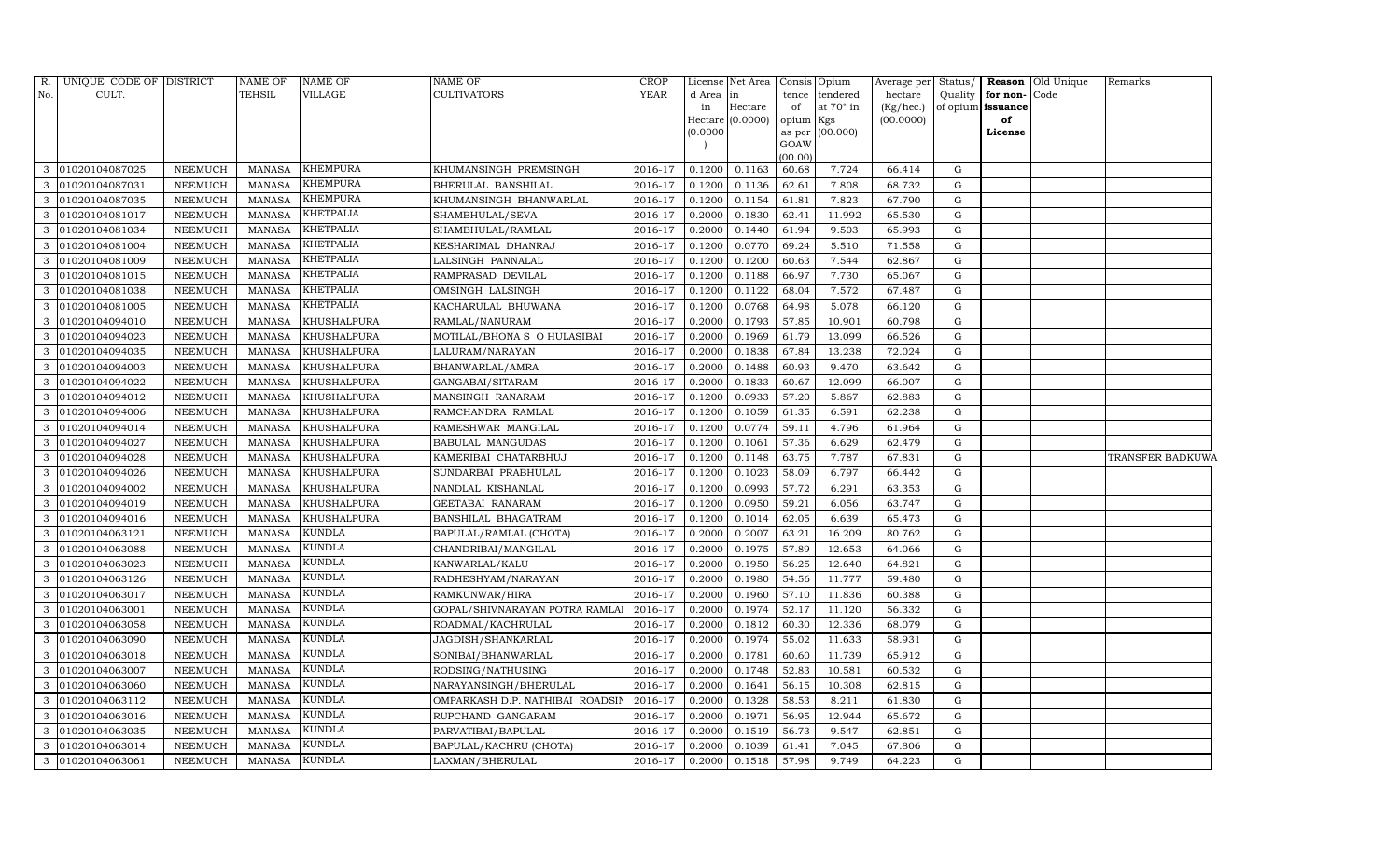| R.  | UNIQUE CODE OF DISTRICT |                 | <b>NAME OF</b> | NAME OF       | <b>NAME OF</b>            | <b>CROP</b> |           | License Net Area |                | Consis Opium     | Average per | Status/     |                   | <b>Reason</b> Old Unique | Remarks |
|-----|-------------------------|-----------------|----------------|---------------|---------------------------|-------------|-----------|------------------|----------------|------------------|-------------|-------------|-------------------|--------------------------|---------|
| No. | CULT.                   |                 | TEHSIL         | VILLAGE       | <b>CULTIVATORS</b>        | YEAR        | d Area in |                  | tence          | tendered         | hectare     | Quality     | for non-          | Code                     |         |
|     |                         |                 |                |               |                           |             | in        | Hectare          | of             | at $70^\circ$ in | (Kg/hec.)   |             | of opium issuance |                          |         |
|     |                         |                 |                |               |                           |             |           | Hectare (0.0000) | opium Kgs      |                  | (00.0000)   |             | of                |                          |         |
|     |                         |                 |                |               |                           |             | (0.0000)  |                  | as per<br>GOAW | (00.000)         |             |             | License           |                          |         |
|     |                         |                 |                |               |                           |             |           |                  | (00.00)        |                  |             |             |                   |                          |         |
| 3   | 01020104063089          | NEEMUCH         | <b>MANASA</b>  | <b>KUNDLA</b> | NANDUBAI/NANDRAM          | 2016-17     | 0.2000    | 0.1900           | 52.01          | 10.699           | 56.311      | G           |                   |                          |         |
| 3   | 01020104063137          | NEEMUCH         | <b>MANASA</b>  | KUNDLA        | BHAGUBAI/AMRA             | 2016-17     | 0.2000    | 0.0950           | 53.67          | 5.651            | 59.484      | G           |                   |                          |         |
| 3   | 01020104063086          | NEEMUCH         | <b>MANASA</b>  | KUNDLA        | BAPULAL/RAMLAL(BADA)      | 2016-17     | 0.2000    | 0.1980           | 55.23          | 11.567           | 58.419      | G           |                   |                          |         |
| 3   | 01020104063048          | NEEMUCH         | <b>MANASA</b>  | KUNDLA        | DEVILAL/NARAYAN           | 2016-17     | 0.2000    | 0.1848           | 52.70          | 10.450           | 56.548      | G           |                   |                          |         |
| 3   | 01020104063154          | NEEMUCH         | <b>MANASA</b>  | <b>KUNDLA</b> | SHAMBHULAL/HEERALAL       | 2016-17     | 0.2000    | 0.2016           | 63.30          | 13.998           | 69.435      | G           |                   |                          |         |
| 3   | 01020104063129          | NEEMUCH         | MANASA         | KUNDLA        | KARULAL/KANWARLAL         | 2016-17     | 0.2000    | 0.1944           | 61.10          | 13.093           | 67.351      | G           |                   |                          |         |
| 3   | 01020104063055          | NEEMUCH         | <b>MANASA</b>  | <b>KUNDLA</b> | RATANLAL LAXMAN(CHOTA)    | 2016-17     | 0.2000    | 0.1943           | 47.13          | 10.308           | 53.052      | G           | 04                |                          |         |
| 3   | 01020104063043          | NEEMUCH         | <b>MANASA</b>  | KUNDLA        | GOBARSINGH/SHANKARLAL     | 2016-17     | 0.2000    | 0.1938           | 54.43          | 11.181           | 57.693      | G           |                   |                          |         |
| 3   | 01020104063079          | NEEMUCH         | <b>MANASA</b>  | <b>KUNDLA</b> | DHANNA/JAYSINGH           | 2016-17     | 0.2000    | 0.0919           | 47.98          | 4.442            | 48.335      | G           | 04                |                          |         |
| 3   | 01020104063046          | NEEMUCH         | MANASA         | KUNDLA        | MANGILAL/RATANLAL         | 2016-17     | 0.2000    | 0.0396           | 59.96          | 2.621            | 66.187      | G           |                   |                          |         |
| 3   | 01020104063021          | NEEMUCH         | <b>MANASA</b>  | <b>KUNDLA</b> | RAMCHANDRA/UDERAM         | 2016-17     | 0.2000    | 0.1577           | 47.52          | 8.934            | 56.652      | G           |                   |                          |         |
| 3   | 01020104063083          | NEEMUCH         | MANASA         | KUNDLA        | BAHADURSINGH BHANVARSINGH | 2016-17     | 0.2000    | 0.1993           | 55.39          | 11.584           | 58.123      | G           |                   |                          |         |
|     | 01020104063028          | NEEMUCH         | <b>MANASA</b>  | <b>KUNDLA</b> | ABHAYSINGH/KACHRULAL      | 2016-17     | 0.2000    | 0.1534           | 51.85          | 8.577            | 55.913      | G           | 04                |                          |         |
| 3   | 01020104063158          | NEEMUCH         | <b>MANASA</b>  | KUNDLA        | MANGILAL BHAGIRATH        | 2016-17     | 0.1200    | 0.1190           | 60.25          | 7.290            | 61.261      | G           |                   |                          |         |
| 3   | 01020104063109          | NEEMUCH         | <b>MANASA</b>  | KUNDLA        | BHANWARIBAI MOHANLAL      | 2016-17     | 0.1200    | 0.1200           | 58.10          | 6.964            | 58.033      | G           |                   |                          |         |
| 3   | 01020104063009          | NEEMUCH         | <b>MANASA</b>  | KUNDLA        | DEVILAL BHANWARLAL        | 2016-17     | 0.1200    | 0.0806           | 55.62          | 4.775            | 59.243      | G           |                   |                          |         |
| 3   | 01020104063064          | NEEMUCH         | <b>MANASA</b>  | KUNDLA        | GANGARAM PARTHA           | 2016-17     | 0.1200    | 0.1099           | 57.27          | 6.463            | 58.808      | G           |                   |                          |         |
| 3   | 01020104063084          | NEEMUCH         | <b>MANASA</b>  | KUNDLA        | GHANSHYAM BAPULAL         | 2016-17     | 0.1200    | 0.1100           | 56.78          | 7.317            | 66.518      | G           |                   |                          |         |
| 3   | 01020104063025          | NEEMUCH         | <b>MANASA</b>  | KUNDLA        | SHIVNARAYAN RAMLAL        | 2016-17     | 0.1200    | 0.1178           | 61.60          | 9.152            | 77.691      | G           |                   |                          |         |
| 3   | 01020104063042          | NEEMUCH         | <b>MANASA</b>  | KUNDLA        | GATTUBAI MANGILAL         | 2016-17     | 0.1200    | 0.0972           | 58.33          | 6.158            | 63.354      | $\mathbf G$ |                   |                          |         |
| 3   | 01020104063123          | NEEMUCH         | MANASA         | <b>KUNDLA</b> | MANGILAL PYARA            | 2016-17     | 0.1200    | 0.1066           | 56.41          | 6.519            | 61.154      | G           |                   |                          |         |
| 3   | 01020104063026          | NEEMUCH         | <b>MANASA</b>  | <b>KUNDLA</b> | ONKAR PURA                | 2016-17     | 0.1200    | 0.0784           | 48.31          | 4.417            | 56.339      | G           |                   |                          |         |
| 3   | 01020104063091          | ${\tt NEEMUCH}$ | MANASA         | KUNDLA        | SHAMBHULAL DHURA          | 2016-17     | 0.1200    | 0.1220           | 53.31          | 6.557            | 53.746      | G           | 04                |                          |         |
|     | 01020104063049          | NEEMUCH         | <b>MANASA</b>  | KUNDLA        | <b>BALU/NANURAM</b>       | 2016-17     | 0.1200    | 0.1066           | 60.74          | 7.089            | 66.501      | G           |                   |                          |         |
| 3   | 01020104063076          | NEEMUCH         | <b>MANASA</b>  | KUNDLA        | RAMSINGH KISHANLAL        | 2016-17     | 0.1200    | 0.1111           | 52.30          | 6.171            | 55.545      | G           | 04                |                          |         |
| 3   | 01020104063159          | NEEMUCH         | MANASA         | <b>KUNDLA</b> | TANKUBAI NANURAM          | 2016-17     | 0.1200    | 0.0924           | 61.68          | 6.247            | 67.608      | G           |                   |                          |         |
| 3   | 01020104063045          | NEEMUCH         | <b>MANASA</b>  | KUNDLA        | <b>BAPULAL UDA</b>        | 2016-17     | 0.1200    | 0.0818           | 55.09          | 5.084            | 62.152      | G           |                   |                          |         |
|     | 01020104063068          | NEEMUCH         | <b>MANASA</b>  | KUNDLA        | BANSHILAL BHERULAL        | 2016-17     | 0.1200    |                  |                |                  |             | $\rm F$     |                   |                          |         |
| 3   | 01020104063081          | NEEMUCH         | <b>MANASA</b>  | KUNDLA        | BHERULAL KHIMA            | 2016-17     | 0.1200    | 0.0956           | 58.13          | 6.062            | 63.410      | G           |                   |                          |         |
| 3   | 01020104063019          | NEEMUCH         | <b>MANASA</b>  | KUNDLA        | RAMSINGH DHANNA           | 2016-17     | 0.1200    | 0.1081           | 58.71          | 4.906            | 45.384      | G           | 04                |                          |         |
| 3   | 01020104063054          | NEEMUCH         | <b>MANASA</b>  | KUNDLA        | BAGDIRAM NANURAM          | 2016-17     | 0.1200    | 0.1016           | 62.51          | 6.948            | 68.386      | G           |                   |                          |         |
|     | 01020104063033          | NEEMUCH         | <b>MANASA</b>  | KUNDLA        | BHAGWAN MANGILAL          | 2016-17     | 0.1200    | 0.1022           | 59.26          | 5.994            | 58.650      | G           |                   |                          |         |
| 3   | 01020104063071          | NEEMUCH         | <b>MANASA</b>  | KUNDLA        | JAJHARSINGH MOHANLAL      | 2016-17     | 0.1200    | 0.1015           | 62.13          | 6.728            | 66.286      | G           |                   |                          |         |
| 3   | 01020104063004          | NEEMUCH         | <b>MANASA</b>  | KUNDLA        | KISANLAL NANURAM          | 2016-17     | 0.1200    | 0.1076           | 62.54          | 7.407            | 68.838      | G           |                   |                          |         |
| 3   | 01020104063103          | <b>NEEMUCH</b>  | <b>MANASA</b>  | KUNDLA        | MADANLAL MADHULAL         | 2016-17     | 0.1200    | 0.0651           | 64.81          | 4.731            | 72.673      | G           |                   |                          |         |
| 3   | 01020104063095          | NEEMUCH         | <b>MANASA</b>  | KUNDLA        | MOHANLAL DAULA            | 2016-17     | 0.1200    | 0.1050           | 59.67          | 7.007            | 66.733      | G           |                   |                          |         |
| 3   | 01020104063077          | NEEMUCH         | MANASA         | KUNDLA        | MOHANSINGH RODSINGH       | 2016-17     | 0.1200    | 0.0994           | 56.68          | 6.138            | 61.751      | G           |                   |                          |         |
| 3   | 01020104063078          | NEEMUCH         | <b>MANASA</b>  | KUNDLA        | MOTILAL GIRDHARI          | 2016-17     | 0.1200    | 0.1060           | 53.64          | 6.153            | 58.047      | G           |                   |                          |         |
| 3   | 01020104063074          | NEEMUCH         | <b>MANASA</b>  | KUNDLA        | KANCHANBAI NARSINGH       | 2016-17     | 0.1200    | 0.1008           | 65.47          | 7.557            | 74.970      | $\mathbf G$ |                   |                          |         |
|     | 3 01020104063037        | NEEMUCH         | MANASA         | <b>KUNDLA</b> | RADHESHYAM KACHARULAL     | 2016-17     | 0.1200    | 0.1060           | 60.58          | 6.880            | 64.906      | G           |                   |                          |         |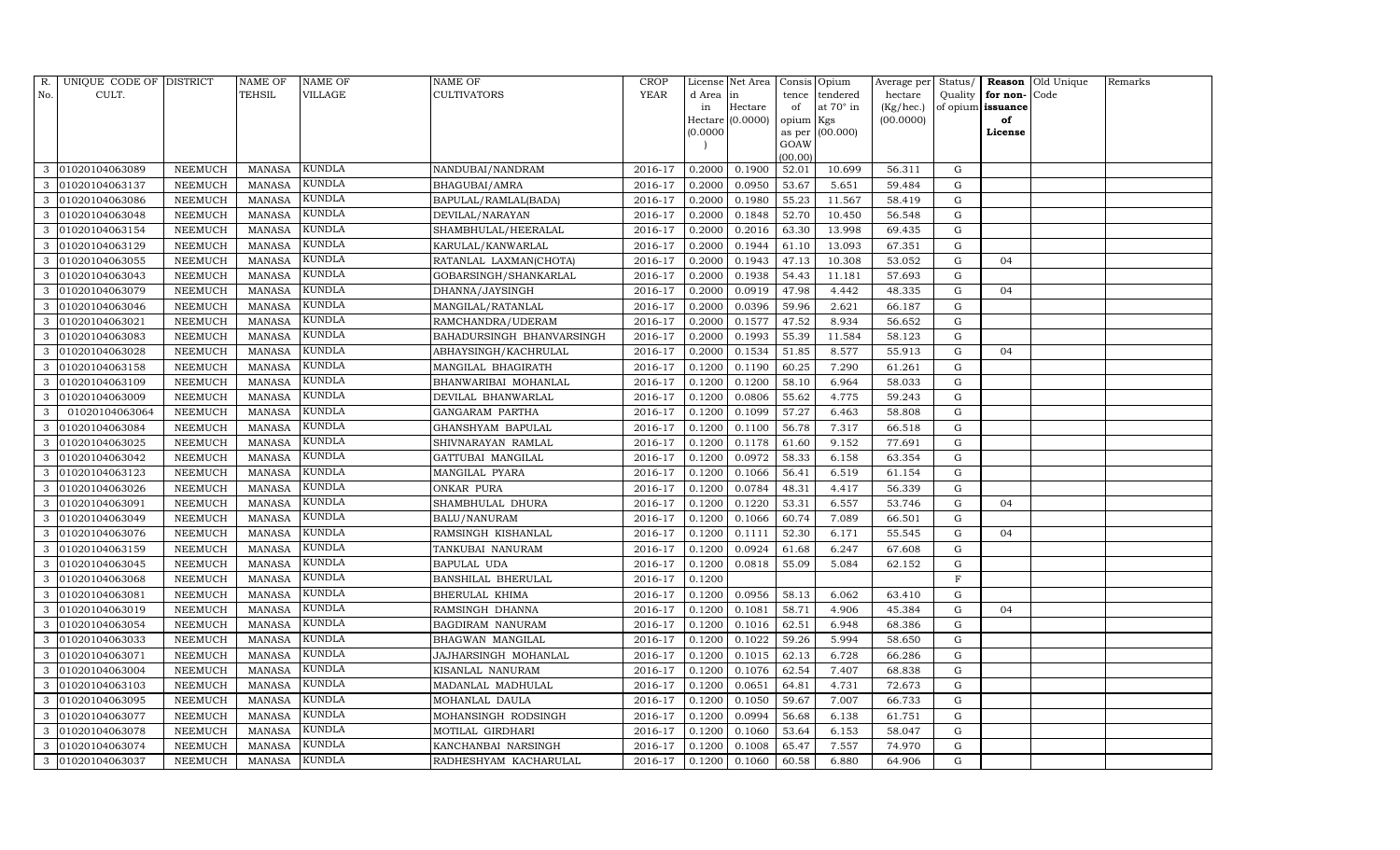| R.  | UNIQUE CODE OF DISTRICT |                | <b>NAME OF</b> | NAME OF         | NAME OF                   | <b>CROP</b> |           | License Net Area |                 | Consis Opium    | Average per | Status/   |          | Reason Old Unique | Remarks |
|-----|-------------------------|----------------|----------------|-----------------|---------------------------|-------------|-----------|------------------|-----------------|-----------------|-------------|-----------|----------|-------------------|---------|
| No. | CULT.                   |                | TEHSIL         | VILLAGE         | CULTIVATORS               | <b>YEAR</b> | d Area in |                  | tence           | tendered        | hectare     | Quality   | for non- | Code              |         |
|     |                         |                |                |                 |                           |             | in        | Hectare          | of              | at 70° in       | (Kg/hec.)   | of opium  | issuance |                   |         |
|     |                         |                |                |                 |                           |             |           | Hectare (0.0000) | opium Kgs       |                 | (00.0000)   |           | of       |                   |         |
|     |                         |                |                |                 |                           |             | (0.0000)  |                  |                 | as per (00.000) |             |           | License  |                   |         |
|     |                         |                |                |                 |                           |             |           |                  | GOAW<br>(00.00) |                 |             |           |          |                   |         |
| 3   | 01020104063072          | NEEMUCH        | <b>MANASA</b>  | KUNDLA          | RADHESHYAM RAMLAL         | 2016-17     | 0.1200    | 0.1200           | 57.08           | 7.168           | 59.733      | G         |          |                   |         |
| 3   | 01020104063070          | NEEMUCH        | <b>MANASA</b>  | KUNDLA          | RAMCHANDRA KISHANLAL      | 2016-17     | 0.1200    | 0.1012           | 51.17           | 5.329           | 52.658      | G         | 04       |                   |         |
| 3   | 01020104063062          | NEEMUCH        | <b>MANASA</b>  | KUNDLA          | SHRILAL MOTILAL           | 2016-17     | 0.1200    | 0.1100           | 58.53           | 6.890           | 62.636      | G         |          |                   |         |
| 3   | 01020104063047          | NEEMUCH        | <b>MANASA</b>  | KUNDLA          | JAGDISH TULSIRAM          | 2016-17     | 0.1200    | 0.1025           | 58.18           | 6.425           | 62.683      | G         |          |                   |         |
| 3   | 01020104063111          | <b>NEEMUCH</b> | <b>MANASA</b>  | KUNDLA          | RAJIBAI GANGARAM          | 2016-17     | 0.1200    | 0.1026           | 61.73           | 6.852           | 66.784      | G         |          |                   |         |
| 3   | 01020104063015          | NEEMUCH        | <b>MANASA</b>  | KUNDLA          | VIJAYSINGH RAMSINGH       | 2016-17     | 0.1200    | 0.1005           | 64.36           | 7.015           | 69.801      | ${\rm G}$ |          |                   |         |
| 3   | 01020104063032          | NEEMUCH        | <b>MANASA</b>  | <b>KUNDLA</b>   | DHAPUBAI PRABHULAL        | 2016-17     | 0.1200    | 0.1050           | 54.79           | 6.050           | 57.619      | G         |          |                   |         |
| 3   | 01020104063044          | NEEMUCH        | <b>MANASA</b>  | KUNDLA          | DEVILAL NANDA             | 2016-17     | 0.1200    | 0.0990           | 59.28           | 6.656           | 67.232      | G         |          |                   |         |
| 3   | 01020104063085          | NEEMUCH        | <b>MANASA</b>  | KUNDLA          | SITABAI KANWARLAL         | 2016-17     | 0.1200    | 0.1080           | 59.31           | 6.694           | 61.981      | G         |          |                   |         |
| 3   | 01020104063087          | NEEMUCH        | <b>MANASA</b>  | KUNDLA          | LADURAM BHERA             | 2016-17     | 0.1200    | 0.1104           | 66.16           | 7.977           | 72.255      | G         |          |                   |         |
| 3   | 01020104063118          | NEEMUCH        | <b>MANASA</b>  | KUNDLA          | JAGDISH MANGILAL          | 2016-17     | 0.1200    | 0.1113           | 59.49           | 7.037           | 63.226      | G         |          |                   |         |
| 3   | 01020104063124          | NEEMUCH        | <b>MANASA</b>  | KUNDLA          | SITABAI PURA              | 2016-17     | 0.1200    | 0.0770           | 55.59           | 4.693           | 60.948      | G         |          |                   |         |
|     | 01020104063002          | <b>NEEMUCH</b> | <b>MANASA</b>  | <b>KUNDLA</b>   | SHANTIBAI RAYSINGH        | 2016-17     | 0.1200    | 0.1193           | 53.98           | 7.349           | 61.601      | G         |          |                   |         |
| 3   | 01020104063098          | NEEMUCH        | <b>MANASA</b>  | KUNDLA          | BHERUSINGH JAYSINGH       | 2016-17     | 0.1200    | 0.1090           | 60.14           | 7.071           | 64.872      | ${\rm G}$ |          |                   |         |
| 3   | 01020104063013          | NEEMUCH        | <b>MANASA</b>  | KUNDLA          | TULSIRAM KISANLAL         | 2016-17     | 0.1200    | 0.0980           | 44.38           | 4.996           | 50.980      | G         | 04       |                   |         |
| 3   | 01020104070019          | NEEMUCH        | <b>MANASA</b>  | KUNDVASA        | PYARIBAI KACHRU           | 2016-17     | 0.1200    | 0.1153           | 52.21           | 6.273           | 54.406      | G         | 04       |                   |         |
|     | 01020104070002          | NEEMUCH        | <b>MANASA</b>  | <b>KUNDVASA</b> | GHISALAL SHANKARLAL       | 2016-17     | 0.1200    | 0.1057           | 65.21           | 6.884           | 65.128      | ${\rm G}$ |          |                   |         |
| 3   | 01020104070012          | NEEMUCH        | <b>MANASA</b>  | KUNDVASA        | BAGDIRAM NANALAL          | 2016-17     | 0.1200    | 0.1159           | 62.28           | 8.150           | 70.319      | G         |          |                   |         |
| 3   | 01020104046044          | NEEMUCH        | <b>MANASA</b>  | LODAKIYA        | BAGDIRAM/NANDLAL          | 2016-17     | 0.2000    | 0.1742           | 58.51           | 11.150          | 64.007      | G         |          |                   |         |
| 3   | 01020104046033          | <b>NEEMUCH</b> | <b>MANASA</b>  | LODAKIYA        | DEVILAL/BHANVARLAL        | 2016-17     | 0.2000    | 0.1815           | 58.31           | 11.304          | 62.281      | ${\rm G}$ |          |                   |         |
| 3   | 01020104046097          | NEEMUCH        | <b>MANASA</b>  | <b>LODAKIYA</b> | SHYAMABAI/MOHANLAL        | 2016-17     | 0.2000    | 0.2016           | 60.96           | 13.228          | 65.615      | ${\rm G}$ |          |                   |         |
| 3   | 01020104046001          | NEEMUCH        | <b>MANASA</b>  | LODAKIYA        | BAGDIRAM/SALAGRAM         | 2016-17     | 0.2000    | 0.1842           | 58.14           | 11.337          | 61.547      | G         |          |                   |         |
| 3   | 01020104046063          | NEEMUCH        | <b>MANASA</b>  | LODAKIYA        | KAILASHCHANDRA FAKIRCHAND | 2016-17     | 0.2000    | 0.1814           | 54.32           | 10.398          | 57.321      | G         |          |                   |         |
|     | 01020104046087          | NEEMUCH        | <b>MANASA</b>  | <b>LODAKIYA</b> | PRAHLAD/MOHANLAL          | 2016-17     | 0.2000    | 0.1797           | 62.19           | 12.234          | 68.080      | G         |          |                   |         |
| 3   | 01020104046036          | NEEMUCH        | <b>MANASA</b>  | LODAKIYA        | LAXMINARAYAN/NANURAM      | 2016-17     | 0.2000    | 0.1800           | 59.84           | 12.011          | 66.728      | ${\rm G}$ |          |                   |         |
| 3   | 01020104046053          | NEEMUCH        | <b>MANASA</b>  | LODAKIYA        | MADANLAL/NANDLAL          | 2016-17     | 0.2000    | 0.1784           | 56.78           | 11.178          | 62.657      | G         |          |                   |         |
| 3   | 01020104046006          | NEEMUCH        | <b>MANASA</b>  | LODAKIYA        | KAMLABAI/MEGHRAJ          | 2016-17     | 0.2000    | 0.1873           | 64.20           | 13.060          | 69.728      | ${\rm G}$ |          |                   |         |
|     | 01020104046048          | <b>NEEMUCH</b> | <b>MANASA</b>  | LODAKIYA        | NALINIRANJAN/SHYAMSUNDAR  | 2016-17     | 0.2000    | 0.1619           | 63.52           | 10.916          | 67.424      | ${\rm G}$ |          |                   |         |
| 3   | 01020104046029          | NEEMUCH        | MANASA         | <b>LODAKIYA</b> | RAMCHANDRA/SHALA          | 2016-17     | 0.2000    | 0.1887           | 62.76           | 12.731          | 67.467      | G         |          |                   |         |
| 3   | 01020104046071          | NEEMUCH        | <b>MANASA</b>  | LODAKIYA        | RUKHMANIBAI/KACHRULAL     | 2016-17     | 0.2000    | 0.1765           | 62.79           | 11.580          | 65.609      | G         |          |                   |         |
| 3   | 01020104046020          | NEEMUCH        | <b>MANASA</b>  | LODAKIYA        | VARDICHAND/NANDA          | 2016-17     | 0.2000    | 0.1965           | 60.67           | 12.836          | 65.323      | G         |          |                   |         |
|     | 01020104046102          | <b>NEEMUCH</b> | <b>MANASA</b>  | <b>LODAKIYA</b> | RAMPRAHLAD/BADRILAL       | 2016-17     | 0.2000    | 0.1524           | 59.35           | 10.369          | 68.038      | G         |          |                   |         |
| 3   | 01020104046082          | NEEMUCH        | <b>MANASA</b>  | LODAKIYA        | RUKHMANIBAI/LALURAM       | 2016-17     | 0.2000    | 0.1656           | 64.96           | 11.368          | 68.647      | G         |          |                   |         |
| 3   | 01020104046039          | NEEMUCH        | <b>MANASA</b>  | LODAKIYA        | SHANKARLAL/BHERULAL       | 2016-17     | 0.2000    | 0.1498           | 62.71           | 9.926           | 66.262      | G         |          |                   |         |
| 3   | 01020104046038          | NEEMUCH        | <b>MANASA</b>  | LODAKIYA        | GEETABAI/DEVILAL          | 2016-17     | 0.2000    | 0.1786           | 64.97           | 12.446          | 69.686      | G         |          |                   |         |
| 3   | 01020104046052          | NEEMUCH        | <b>MANASA</b>  | LODAKIYA        | BAGDIRAM/MANSINGH         | 2016-17     | 0.2000    | 0.1518           | 60.08           | 9.398           | 61.910      | ${\rm G}$ |          |                   |         |
| 3   | 01020104046043          | NEEMUCH        | <b>MANASA</b>  | LODAKIYA        | JAGDISH/BHERULAL          | 2016-17     | 0.2000    | 0.1640           | 64.88           | 11.354          | 69.232      | G         |          |                   |         |
| 3   | 01020104046049          | NEEMUCH        | <b>MANASA</b>  | LODKIYA         | MADANLAL/BHANWARLAL       | 2016-17     | 0.2000    | 0.1848           | 67.87           | 14.165          | 76.650      | ${\rm G}$ |          |                   |         |
| 3   | 01020104046103          | <b>NEEMUCH</b> | <b>MANASA</b>  | LODAKIYA        | MANGILAL/BHAWANIRAM       | 2016-17     | 0.2000    | 0.1998           | 63.35           | 13.104          | 65.586      | G         |          |                   |         |
| 3   | 01020104046105          | NEEMUCH        |                | MANASA LODAKIYA | RAMESHCHANDRA/SALIGRAM    | 2016-17     | 0.2000    | 0.2000           | 63.82           | 12.800          | 64.000      | G         |          |                   |         |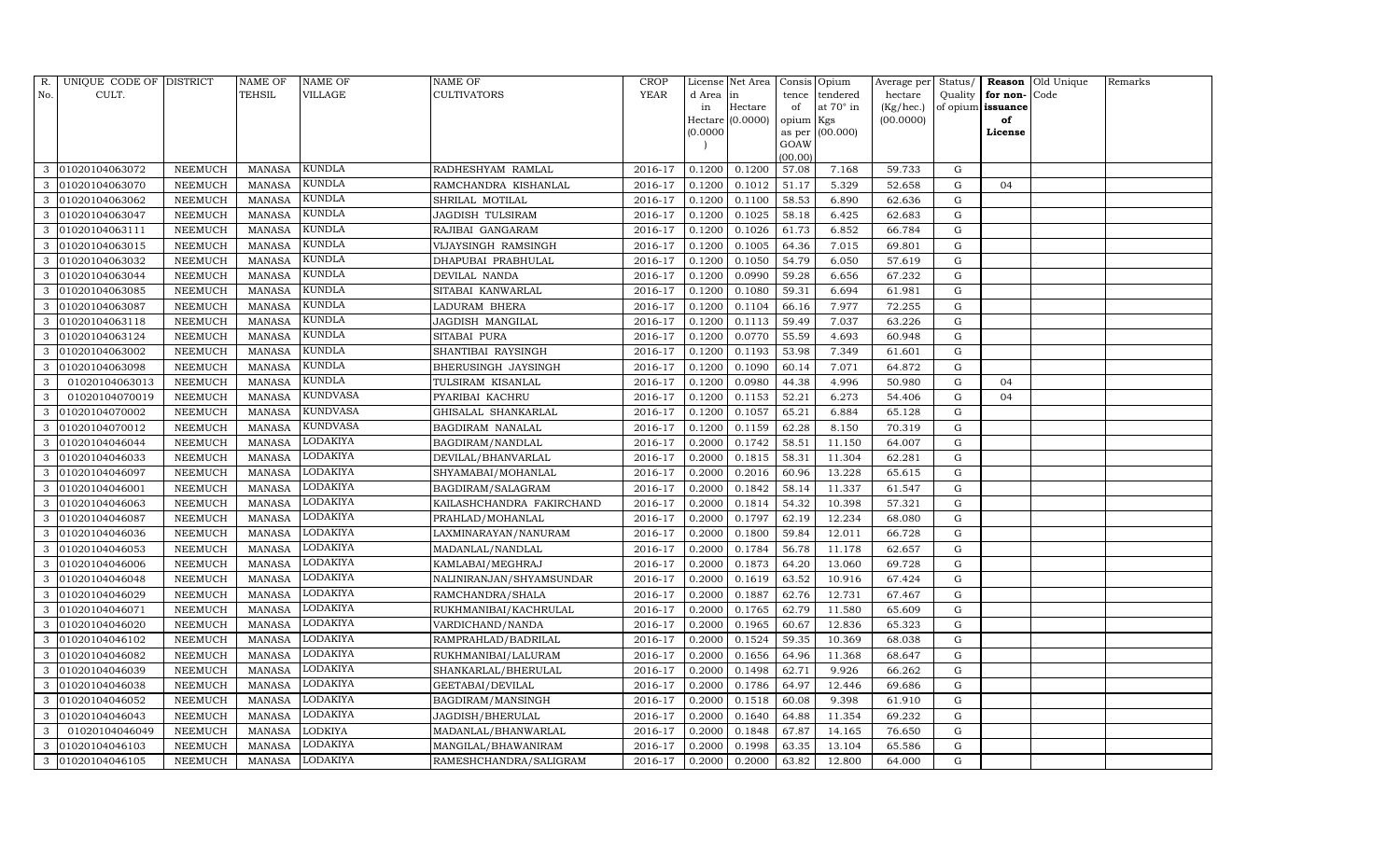| R.  | UNIQUE CODE OF DISTRICT |         | <b>NAME OF</b> | NAME OF                                  | <b>NAME OF</b>             | <b>CROP</b> |           | License Net Area |                 | Consis Opium     | Average per | Status/     |                   | Reason Old Unique | Remarks |
|-----|-------------------------|---------|----------------|------------------------------------------|----------------------------|-------------|-----------|------------------|-----------------|------------------|-------------|-------------|-------------------|-------------------|---------|
| No. | CULT.                   |         | TEHSIL         | VILLAGE                                  | <b>CULTIVATORS</b>         | YEAR        | d Area in |                  | tence           | tendered         | hectare     | Quality     | for non-          | Code              |         |
|     |                         |         |                |                                          |                            |             | in        | Hectare          | of              | at $70^\circ$ in | (Kg/hec.)   |             | of opium issuance |                   |         |
|     |                         |         |                |                                          |                            |             |           | Hectare (0.0000) | opium Kgs       |                  | (00.0000)   |             | of                |                   |         |
|     |                         |         |                |                                          |                            |             | (0.0000)  |                  |                 | as per (00.000)  |             |             | License           |                   |         |
|     |                         |         |                |                                          |                            |             |           |                  | GOAW<br>(00.00) |                  |             |             |                   |                   |         |
| 3   | 01020104046047          | NEEMUCH | <b>MANASA</b>  | LODAKIYA                                 | DEVILAL/NANURAM            | 2016-17     | 0.2000    | 0.1560           | 61.86           | 10.066           | 64.526      | G           |                   |                   |         |
| 3   | 01020104046104          | NEEMUCH | <b>MANASA</b>  | <b>LODAKIYA</b>                          | RATANLAL/BHAGWAN           | 2016-17     | 0.2000    | 0.1425           | 63.07           | 10.010           | 70.246      | G           |                   |                   |         |
| 3   | 01020104046078          | NEEMUCH | <b>MANASA</b>  | LODAKIYA                                 | BHAGWANLAL BAPULAL         | 2016-17     | 0.1200    | 0.1123           | 66.19           | 7.678            | 68.370      | G           |                   |                   |         |
| 3   | 01020104046056          | NEEMUCH | MANASA         | LODAKIYA                                 | CHAGANLAL HEERALAL         | 2016-17     | 0.1200    | 0.1116           | 61.92           | 7.298            | 65.394      | G           |                   |                   |         |
| 3   | 01020104046058          | NEEMUCH | <b>MANASA</b>  | <b>LODAKIYA</b>                          | HULASMAL HEERALAL          | 2016-17     | 0.1200    | 0.1091           | 60.41           | 7.232            | 66.288      | G           |                   |                   |         |
| 3   | 01020104046002          | NEEMUCH | <b>MANASA</b>  | LODAKIYA                                 | MANGILAL FAKIRCHAND        | 2016-17     | 0.1200    | 0.1085           | 64.71           | 7.294            | 67.226      | G           |                   |                   |         |
| 3   | 01020104046035          | NEEMUCH | MANASA         | LODAKIYA                                 | RAMIBAI NANDA              | 2016-17     | 0.1200    | 0.0986           | 62.65           | 6.068            | 61.542      | G           |                   |                   |         |
| 3   | 01020104046093          | NEEMUCH | MANASA         | LODAKIYA                                 | RADHESHYAM NATHURAM        | 2016-17     | 0.1200    | 0.1102           | 62.44           | 7.118            | 64.592      | G           |                   |                   |         |
| 3   | 01020104046067          | NEEMUCH | <b>MANASA</b>  | LODAKIYA                                 | RATANLAL BAGDIRAM          | 2016-17     | 0.1200    | 0.1033           | 62.87           | 6.116            | 59.206      | G           |                   |                   |         |
| 3   | 01020104046065          | NEEMUCH | MANASA         | <b>LODAKIYA</b>                          | SUNIL SHYAMSUNDAR          | 2016-17     | 0.1200    | 0.1005           | 61.08           | 6.256            | 62.249      | G           |                   |                   |         |
| 3   | 01020104046007          | NEEMUCH | <b>MANASA</b>  | LODAKIYA                                 | GYARSIBAI VARDA            | 2016-17     | 0.1200    |                  |                 |                  |             | F           |                   |                   |         |
| 3   | 01020104046086          | NEEMUCH | MANASA         | LODAKIYA                                 | KARIBAI KISHANLAL          | 2016-17     | 0.1200    | 0.1023           | 60.72           | 6.506            | 63.597      | G           |                   |                   |         |
|     | 01010101083074          | NEEMUCH | <b>MANASA</b>  | <b>LODAKIYA</b>                          | MUNNIBAI KARULAL           | 2016-17     | 0.1200    |                  |                 |                  |             | F           |                   |                   |         |
| 3   | 01020104083004          | NEEMUCH | <b>MANASA</b>  | LUMDI                                    | KOMALDAS/KACHRUDAS         | 2016-17     | 0.2000    | 0.1848           | 56.65           | 11.484           | 62.143      | G           |                   |                   |         |
| 3   | 01020104083023          | NEEMUCH | <b>MANASA</b>  | LUMDI                                    | MOHANIBAI/BHANWARLAL       | 2016-17     | 0.2000    | 0.1526           | 61.76           | 11.558           | 75.740      | G           |                   |                   |         |
| 3   | 01020104083002          | NEEMUCH | <b>MANASA</b>  | LUMDI                                    | KARULAL/KANWARLAL          | 2016-17     | 0.2000    | 0.1726           | 60.00           | 11.374           | 65.898      | ${\rm G}$   |                   |                   |         |
|     | 01020104083017          | NEEMUCH | MANASA         | LUMDI                                    | DEVILAL/RAMCHANDRA         | 2016-17     | 0.2000    | 0.1952           | 58.05           | 12.166           | 62.326      | G           |                   |                   |         |
| 3   | 01020104083026          | NEEMUCH | MANASA         | <b>LUMDI</b>                             | DURGABAI/RAMCHANDRA        | 2016-17     | 0.2000    | 0.1892           | 58.09           | 11.892           | 62.854      | G           |                   |                   |         |
| 3   | 01020104083049          | NEEMUCH | <b>MANASA</b>  | LUMDI                                    | SURESHKUMAR/DWARKADAS      | 2016-17     | 0.2000    | 0.1333           | 58.83           | 9.253            | 69.415      | G           |                   |                   |         |
| 3   | 01020104083047          | NEEMUCH | <b>MANASA</b>  | LUMDI                                    | GAYTRIBAI/RODILAL          | 2016-17     | 0.2000    | 0.1697           | 60.00           | 11.494           | 67.731      | $\mathbf G$ |                   |                   |         |
| 3   | 01020104083029          | NEEMUCH | <b>MANASA</b>  | LUMDI                                    | BAGDIBAI JAGANNATH         | 2016-17     | 0.1200    | 0.1100           | 57.01           | 6.556            | 59.600      | G           |                   |                   |         |
| 3   | 01020104083025          | NEEMUCH | <b>MANASA</b>  | LUMDI                                    | JUGALDAS KACHRUDAS         | 2016-17     | 0.1200    | 0.1100           | 56.43           | 6.626            | 60.236      | G           |                   |                   |         |
| 3   | 01020104083031          | NEEMUCH | MANASA         | LUMDI                                    | <b>DWARKADAS PRABHUDAS</b> | 2016-17     | 0.1200    | 0.0722           | 54.78           | 4.343            | 60.152      | G           |                   |                   |         |
| 3   | 01020104083008          | NEEMUCH | <b>MANASA</b>  | LUMDI                                    | GANPAT DEVILAL             | 2016-17     | 0.1200    | 0.0974           | 49.96           | 4.982            | 51.150      | G           | 04                |                   |         |
| 3   | 01020104083001          | NEEMUCH | <b>MANASA</b>  | LUMDI                                    | SHAMBHU KALU               | 2016-17     | 0.1200    | 0.1037           | 47.54           | 5.773            | 55.670      | G           | 04                |                   |         |
| 3   | 01020104083010          | NEEMUCH | MANASA         | LUMDI                                    | SHANTILAL KARULAL          | 2016-17     | 0.1200    | 0.0987           | 48.67           | 5.548            | 56.211      | G           |                   |                   |         |
| 3   | 01020104072022          | NEEMUCH | MANASA         | MERIYAKHEDI                              | LAXMICHAND/BHONA           | 2016-17     | 0.2000    | 0.2022           | 45.62           | 10.408           | 51.474      | G           | 04                |                   |         |
|     | 01020104072014          | NEEMUCH | <b>MANASA</b>  | MERIYAKHEDI                              | NONDRAM/HAJARI             | 2016-17     | 0.2000    | 0.1890           | 43.13           | 9.815            | 51.931      | G           | 04                |                   |         |
| 3   | 01020104072006          | NEEMUCH | MANASA         | MERIYAKHEDI                              | RATAN LAXMICHAND           | 2016-17     | 0.1200    | 0.1216           | 57.00           | 7.866            | 64.688      | G           |                   |                   |         |
| 3   | 01020104072010          | NEEMUCH | <b>MANASA</b>  | MERIYAKHEDI                              | MANGILAL PYARA             | 2016-17     | 0.1200    | 0.1240           | 54.82           | 7.362            | 59.371      | G           |                   |                   |         |
| 3   | 01020104072012          | NEEMUCH | <b>MANASA</b>  | MERIYAKHEDI                              | KACHRU PYARA               | 2016-17     | 0.1200    | 0.1178           | 59.74           | 8.099            | 68.752      | G           |                   |                   |         |
|     | 01020104072015          | NEEMUCH | <b>MANASA</b>  | MERIYAKHEDI                              | <b>GORILAL RATAN</b>       | 2016-17     | 0.1200    | 0.1074           | 52.33           | 6.227            | 57.980      | G           |                   |                   |         |
| 3   | 01020104072016          | NEEMUCH | <b>MANASA</b>  | MERIYAKHEDI                              | DEVSINGH LALSINGH          | 2016-17     | 0.1200    | 0.1188           | 58.91           | 7.886            | 66.380      | G           |                   |                   |         |
| 3   | 01020104072020          | NEEMUCH | <b>MANASA</b>  | MERIYAKHEDI                              | CHAINSINGH NATHUSINGH      | 2016-17     | 0.1200    | 0.1159           | 48.73           | 6.669            | 57.541      | G           |                   |                   |         |
| 3   | 01020104072019          | NEEMUCH | <b>MANASA</b>  | MERIYAKHEDI                              | GIRJAKUNWAR MAHENDRASINGH  | 2016-17     | 0.1200    | 0.1196           | 59.03           | 7.758            | 64.866      | G           |                   |                   |         |
| 3   | 01020104074004          | NEEMUCH | <b>MANASA</b>  | MOKAHAM PURA KACHI                       | CHUNNILAL/KASHIRAM         | 2016-17     | 0.2000    | 0.1945           | 57.38           | 11.960           | 61.491      | G           |                   |                   |         |
| 3   | 01020104044049          | NEEMUCH | MANASA         | MAHAGARH                                 | RAMDAYAL/KARULAL           | 2016-17     | 0.2000    | 0.1072           | 67.87           | 8.193            | 76.427      | G           |                   |                   |         |
| 3   | 01020104074021          | NEEMUCH | <b>MANASA</b>  | MOKAHAM PURA KACHI                       | JANIBAI/VAKTURAM           | 2016-17     | 0.2000    | 0.1974           | 59.34           | 12.216           | 61.884      | G           |                   |                   |         |
| 3   | 01020104044051          | NEEMUCH | <b>MANASA</b>  | MAHAGARH                                 | HEERALAL/JAGANNATH         | 2016-17     | 0.2000    | 0.1000           | 56.14           | 6.031            | 60.310      | $\mathbf G$ |                   |                   |         |
|     | 3 01020104074005        | NEEMUCH |                | MANASA MOKAHAM PURA KACHI BHERULAL/SHEVA |                            | 2016-17     | 0.1200    | 0.1995           | 52.52           | 10.624           | 53.253      | G           | 04                |                   |         |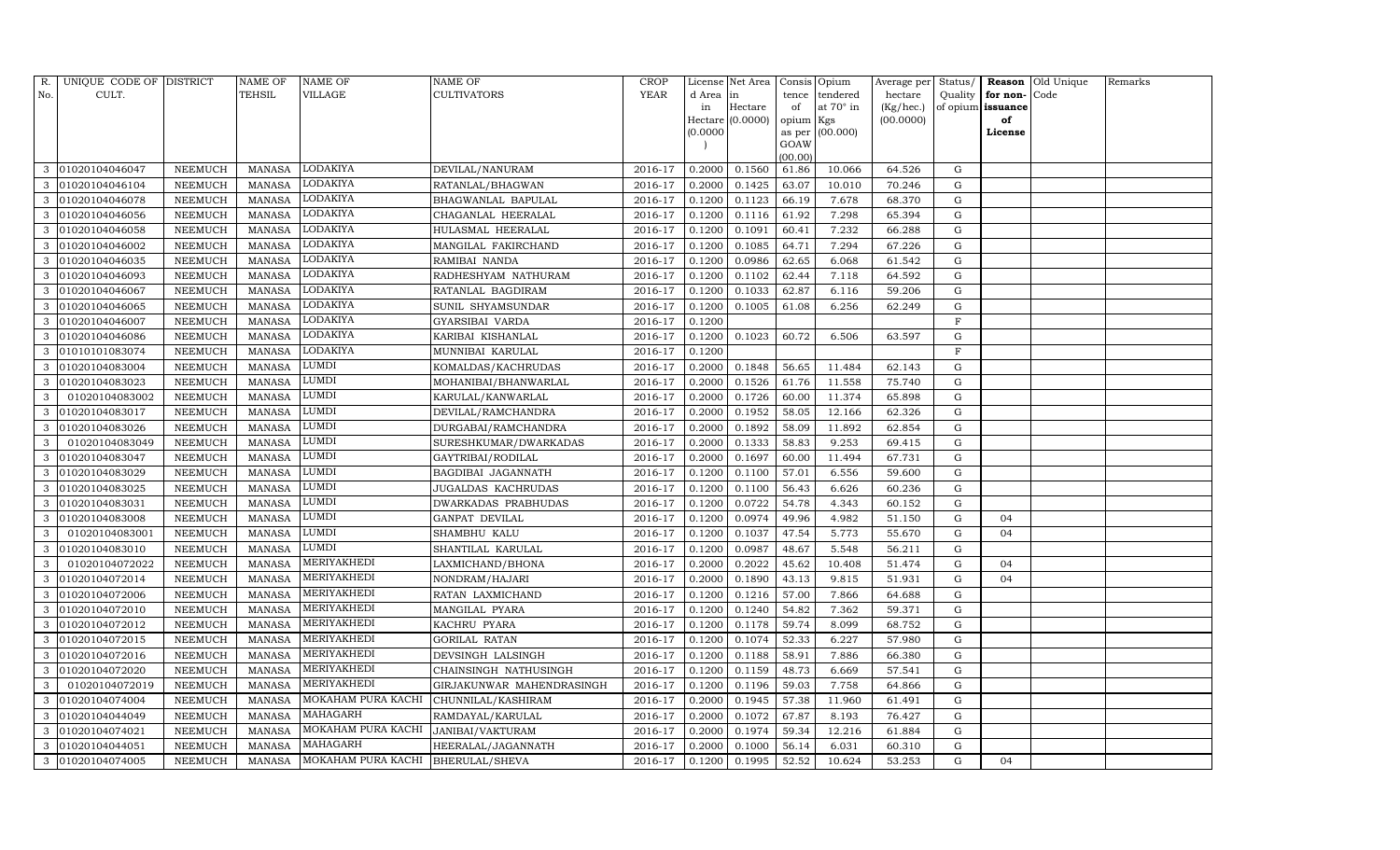| R.  | UNIQUE CODE OF DISTRICT |                | NAME OF       | NAME OF            | <b>NAME OF</b>           | <b>CROP</b> |           | License Net Area |                 | Consis Opium | Average per | Status/     | Reason            | Old Unique | Remarks         |
|-----|-------------------------|----------------|---------------|--------------------|--------------------------|-------------|-----------|------------------|-----------------|--------------|-------------|-------------|-------------------|------------|-----------------|
| No. | CULT.                   |                | TEHSIL        | VILLAGE            | <b>CULTIVATORS</b>       | YEAR        | d Area in |                  | tence           | tendered     | hectare     | Quality     | for non-          | Code       |                 |
|     |                         |                |               |                    |                          |             | in        | Hectare          | of              | at 70° in    | (Kg/hec.)   |             | of opium issuance |            |                 |
|     |                         |                |               |                    |                          |             |           | Hectare (0.0000) | opium Kgs       |              | (00.0000)   |             | of                |            |                 |
|     |                         |                |               |                    |                          |             | (0.0000)  |                  | as per          | (00.000)     |             |             | License           |            |                 |
|     |                         |                |               |                    |                          |             |           |                  | GOAW<br>(00.00) |              |             |             |                   |            |                 |
| 3   | 01020104044025          | NEEMUCH        | <b>MANASA</b> | MAHAGARH           | ANTARSINGH/NAHARSINGH    | 2016-17     | 0.1200    | 0.1841           | 54.56           | 10.382       | 56.393      | G           |                   |            |                 |
|     | 01020104074012          | NEEMUCH        | <b>MANASA</b> | MOKAHAM PURA KACHI | NARAYAN/CHATARBHUJ       | 2016-17     | 0.2000    | 0.1993           | 53.27           | 11.339       | 56.894      | G           |                   |            |                 |
| 3   | 01020104044045          | NEEMUCH        | <b>MANASA</b> | MAHAGARH           | GHANSHYAM/MAGNIRAM       | 2016-17     | 0.2000    | 0.1960           | 58.39           | 13.238       | 67.541      | G           |                   |            | TRANSFER DHAKNI |
| 3   | 01020104074009          | NEEMUCH        | <b>MANASA</b> | MOKAHAM PURA KACHI | HEERALAL BHAGWAN         | 2016-17     | 0.2000    | 0.1034           | 54.59           | 5.794        | 56.035      | ${\rm G}$   |                   |            |                 |
| 3   | 01020104044028          | <b>NEEMUCH</b> | <b>MANASA</b> | MAHAGARH           | MANGIBAI GHISALAL        | 2016-17     | 0.2000    |                  |                 |              |             | $\mathbf F$ |                   |            |                 |
| 3   | 01020104074001          | NEEMUCH        | <b>MANASA</b> | MOKAHAM PURA KACHI | LAXMINARAYAN BHANWARLAL  | 2016-17     | 0.1200    | 0.1024           | 55.45           | 5.933        | 57.939      | G           |                   |            |                 |
| 3   | 01020104044001          | NEEMUCH        | <b>MANASA</b> | MAHAGARH           | KESHURAM SEVA            | 2016-17     | 0.1200    | 0.1080           | 53.98           | 5.853        | 54.194      | G           | 04                |            |                 |
| 3   | 01020104044036          | NEEMUCH        | <b>MANASA</b> | MAHAGARH           | UMMEDSINGH GUMANSINGH    | 2016-17     | 0.1200    | 0.1024           | 54.75           | 6.023        | 58.818      | G           |                   |            |                 |
| 3   | 01020104044018          | <b>NEEMUCH</b> | <b>MANASA</b> | MAHAGARH           | UMMEDSINGH BHUWANISINGH  | 2016-17     | 0.1200    | 0.1014           | 59.41           | 6.382        | 62.939      | $\mathbf G$ |                   |            |                 |
| 3   | 01020104044006          | NEEMUCH        | <b>MANASA</b> | MAHAGARH           | GORDHANSINGH LAXMANSINGH | 2016-17     | 0.1200    | 0.0975           | 55.47           | 6.213        | 63.723      | ${\rm G}$   |                   |            |                 |
| 3   | 01020104044017          | NEEMUCH        | <b>MANASA</b> | MAHAGARH           | RAJENDRA SHAMBHUSINGH    | 2016-17     | 0.1200    | 0.1005           | 53.06           | 6.049        | 60.189      | ${\rm G}$   |                   |            |                 |
| 3   | 01020104084063          | NEEMUCH        | MANASA        | NALKHEDA           | VAJJIBAI/RAMNARAYAN      | 2016-17     | 0.2000    | 0.2039           | 63.92           | 14.145       | 69.372      | G           |                   |            |                 |
|     | 01020104084070          | <b>NEEMUCH</b> | <b>MANASA</b> | NALKHEDA           | BAPULAL/RAMCHANDRA       | 2016-17     | 0.2000    | 0.1148           | 61.55           | 7.544        | 65.714      | ${\rm G}$   |                   |            |                 |
| 3   | 01020104084058          | NEEMUCH        | MANASA        | NALKHEDA           | RAMNIWAS/BHANWARLAL      | 2016-17     | 0.2000    | 0.1981           | 61.03           | 12.895       | 65.093      | G           |                   |            |                 |
| 3   | 01020104084072          | NEEMUCH        | MANASA        | NALKHEDA           | MOHANLAL/RAMCHANDRA      | 2016-17     | 0.2000    | 0.1991           | 59.07           | 12.396       | 62.260      | G           |                   |            |                 |
| 3   | 01020104084042          | NEEMUCH        | <b>MANASA</b> | NALKHEDA           | NIRBHAYRAM/BHUVANIRAM    | 2016-17     | 0.2000    | 0.1999           | 69.15           | 13.988       | 69.975      | G           |                   |            |                 |
|     | 01020104084039          | <b>NEEMUCH</b> | <b>MANASA</b> | NALKHEDA           | SUDHABAI/SATYANARAYAN    | 2016-17     | 0.2000    | 0.2046           | 61.94           | 13.618       | 66.559      | G           |                   |            |                 |
| 3   | 01020104084038          | NEEMUCH        | MANASA        | NALKHEDA           | UDAYRAM/BHUWANIRAM       | 2016-17     | 0.2000    | 0.1993           | 55.26           | 11.731       | 58.861      | G           |                   |            |                 |
| 3   | 01020104084030          | NEEMUCH        | MANASA        | NALKHEDA           | BHANWARLAL/KESRIMAL      | 2016-17     | 0.2000    | 0.1480           | 60.45           | 9.465        | 63.953      | G           |                   |            |                 |
| 3   | 01020104084011          | NEEMUCH        | <b>MANASA</b> | NALKHEDA           | HARISHANKAR/BHANWAR      | 2016-17     | 0.2000    | 0.1444           | 60.12           | 9.250        | 64.058      | G           |                   |            |                 |
| 3   | 01020104084002          | NEEMUCH        | <b>MANASA</b> | <b>NALKHEDA</b>    | INDERMAL/NANDLAL         | 2016-17     | 0.2000    | 0.1920           | 60.12           | 11.981       | 62.401      | G           |                   |            |                 |
| 3   | 01020104084056          | NEEMUCH        | <b>MANASA</b> | NALKHEDA           | KANWARLAL/RAMNARAYAN     | 2016-17     | 0.2000    | 0.1892           | 60.88           | 12.420       | 65.645      | G           |                   |            |                 |
| 3   | 01020104084065          | NEEMUCH        | <b>MANASA</b> | NALKHEDA           | MANGILAL/BAPULAL         | 2016-17     | 0.2000    | 0.1980           | 55.05           | 11.490       | 58.030      | G           |                   |            |                 |
| 3   | 01020104084007          | NEEMUCH        | <b>MANASA</b> | NALKHEDA           | MOHANLAL/PARSRAM         | 2016-17     | 0.2000    | 0.1931           | 53.81           | 10.900       | 56.447      | G           |                   |            |                 |
|     | 01020104084048          | NEEMUCH        | <b>MANASA</b> | NALKHEDA           | RADHESHYAM/RAMCHAND      | 2016-17     | 0.2000    | 0.1131           | 67.61           | 8.210        | 72.591      | G           |                   |            |                 |
|     | 01020104084008          | NEEMUCH        | <b>MANASA</b> | NALKHEDA           | RAMDAYAL/BHANVARLAL      | 2016-17     | 0.2000    | 0.1003           | 58.61           | 6.221        | 62.024      | G           |                   |            |                 |
| 3   | 01020104084067          | NEEMUCH        | <b>MANASA</b> | NALKHEDA           | SHANTIBAI/RAMESHWAR      | 2016-17     | 0.2000    | 0.1016           | 50.96           | 5.460        | 53.740      | G           | 04                |            |                 |
| 3   | 01020104084069          | NEEMUCH        | <b>MANASA</b> | NALKHEDA           | AMBALAL/MANGILAL         | 2016-17     | 0.2000    | 0.1079           | 63.76           | 7.433        | 68.888      | $\mathbf G$ |                   |            |                 |
| 3   | 01020104084052          | NEEMUCH        | <b>MANASA</b> | NALKHEDA           | DEVILAL/BHANWARLAL       | 2016-17     | 0.2000    | 0.1823           | 61.06           | 11.575       | 63.494      | G           |                   |            |                 |
| 3   | 01020104084057          | NEEMUCH        | <b>MANASA</b> | NALKHEDA           | RATANLAL/DAULTRAM        | 2016-17     | 0.2000    | 0.1760           | 59.44           | 11.158       | 63.398      | ${\rm G}$   |                   |            |                 |
| 3   | 01020104084012          | NEEMUCH        | <b>MANASA</b> | NALKHEDA           | SHANKARLAL PYARCHAND     | 2016-17     | 0.1200    | 0.0710           | 60.72           | 4.632        | 65.239      | $\mathbf G$ |                   |            |                 |
| 3   | 01020104084049          | NEEMUCH        | <b>MANASA</b> | NALKHEDA           | AMBALAL BHONA            | 2016-17     | 0.1200    | 0.0990           | 53.28           | 5.785        | 58.434      | $\mathbf G$ |                   |            |                 |
| 3   | 01020104084055          | NEEMUCH        | <b>MANASA</b> | NALKHEDA           | DEVILAL UDAYRAM          | 2016-17     | 0.1200    | 0.1047           | 57.12           | 6.389        | 61.022      | ${\rm G}$   |                   |            |                 |
| 3   | 01020104084054          | NEEMUCH        | <b>MANASA</b> | NALKHEDA           | KANHAIYALAL BHANWARLAL   | 2016-17     | 0.1200    | 0.0871           | 61.68           | 5.904        | 67.784      | ${\rm G}$   |                   |            |                 |
| 3   | 01020104084051          | NEEMUCH        | <b>MANASA</b> | NALKHEDA           | MANOHARLAL RANGLAL       | 2016-17     | 0.1200    |                  |                 |              |             | $\mathbf F$ |                   |            |                 |
| 3   | 01020104084015          | <b>NEEMUCH</b> | <b>MANASA</b> | NALKHEDA           | AMBALAL KANHAIYALAL      | 2016-17     | 0.1200    | 0.1189           | 65.19           | 8.288        | 69.706      | ${\rm G}$   |                   |            |                 |
| 3   | 01020104071001          | NEEMUCH        | <b>MANASA</b> | PIPLIA KHURD       | <b>BAPULAL RUGHANATH</b> | 2016-17     | 0.1200    | 0.1035           | 61.63           | 6.550        | 63.285      | G           |                   |            |                 |
| 3   | 01020104071014          | NEEMUCH        | <b>MANASA</b> | PIPLIA KHURD       | SAVRAM RUGHANATH         | 2016-17     | 0.1200    | 0.1064           | 58.74           | 6.545        | 61.513      | G           |                   |            |                 |
| 3   | 01020104071019          | NEEMUCH        | MANASA        | PIPLIA KHURD       | BHANWARLAL NANALAL       | 2016-17     | 0.1200    | 0.1132           | 67.55           | 8.453        | 74.673      | G           |                   |            |                 |
| 3   | 01020104071022          | <b>NEEMUCH</b> | MANASA        | PIPLIA KHURD       | DHAPUBAI KHIMA           | 2016-17     | 0.1200    | 0.1150           | 55.23           | 6.422        | 55.843      | G           | 04                |            |                 |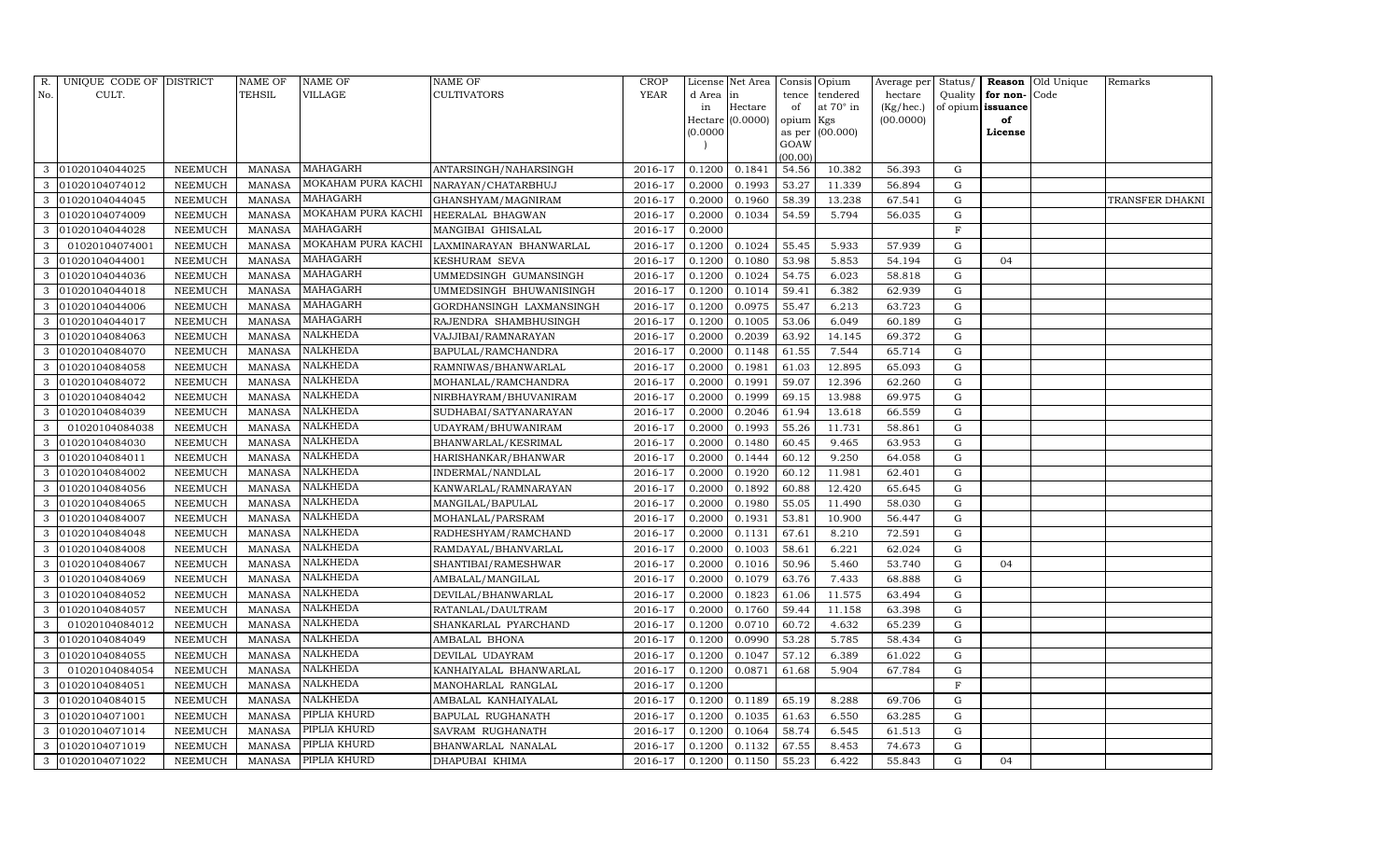| R.  | UNIQUE CODE OF DISTRICT |                 | NAME OF       | NAME OF              | NAME OF                    | CROP        |           | License Net Area |           | Consis Opium     | Average per Status/ |           |          | Reason Old Unique | Remarks |
|-----|-------------------------|-----------------|---------------|----------------------|----------------------------|-------------|-----------|------------------|-----------|------------------|---------------------|-----------|----------|-------------------|---------|
| No. | CULT.                   |                 | TEHSIL        | VILLAGE              | CULTIVATORS                | <b>YEAR</b> | d Area in |                  | tence     | tendered         | hectare             | Quality   | for non- | Code              |         |
|     |                         |                 |               |                      |                            |             | in        | Hectare          | of        | at $70^\circ$ in | (Kg/hec.)           | of opium  | issuance |                   |         |
|     |                         |                 |               |                      |                            |             |           | Hectare (0.0000) | opium Kgs |                  | (00.0000)           |           | of       |                   |         |
|     |                         |                 |               |                      |                            |             | (0.0000)  |                  | GOAW      | as per (00.000)  |                     |           | License  |                   |         |
|     |                         |                 |               |                      |                            |             |           |                  | (00.00)   |                  |                     |           |          |                   |         |
| 3   | 01020104071023          | NEEMUCH         | MANASA        | PIPLIA KHURD         | NOJIBAI NATHU              | 2016-17     | 0.1200    | 0.1092           | 62.62     | 7.237            | 66.273              | G         |          |                   |         |
| 3   | 01020104071015          | NEEMUCH         | <b>MANASA</b> | PIPLIA KHURD         | RAMSINGH GANGARAM          | 2016-17     | 0.1200    | 0.1086           | 59.55     | 6.695            | 61.648              | G         |          |                   |         |
| 3   | 01020104071012          | NEEMUCH         | <b>MANASA</b> | PIPLIA KHURD         | MANSINGH BHANWARLAL        | 2016-17     | 0.1200    | 0.1121           | 62.32     | 7.309            | 65.201              | G         |          |                   |         |
| 3   | 01020104071017          | NEEMUCH         | <b>MANASA</b> | PIPLIA KHURD         | DEVILAL RUGHANATH          | 2016-17     | 0.1200    | 0.1113           | 60.85     | 6.885            | 61.860              | ${\rm G}$ |          |                   |         |
| 3   | 01020104090064          | NEEMUCH         | <b>MANASA</b> | PIPLIA KHURD         | BABULAL BASANTILAL         | 2016-17     | 0.1200    |                  |           |                  |                     | $\rm F$   |          |                   |         |
| 3   | 01020104090005          | NEEMUCH         | <b>MANASA</b> | PIPLIA KHURD         | MOTILAL RAMLAL             | 2016-17     | 0.1200    | 0.1168           | 62.15     | 7.343            | 62.868              | ${\rm G}$ |          |                   |         |
| 3   | 01020104065049          | <b>NEEMUCH</b>  | <b>MANASA</b> | PIPLIA KHURD         | KARULAL KHEMRAJ            | 2016-17     | 0.1200    | 0.1044           | 62.98     | 6.451            | 61.791              | G         |          |                   |         |
| 3   | 01020104086052          | NEEMUCH         | <b>MANASA</b> | PRATAP PURA          | AMBALAL/HIRALAL            | 2016-17     | 0.2000    | 0.1875           | 63.85     | 13.199           | 70.395              | G         |          |                   |         |
| 3   | 01020104086013          | NEEMUCH         | <b>MANASA</b> | PRATAP PURA          | BALKRISHAN/NANDLAL         | 2016-17     | 0.2000    | 0.1988           | 64.75     | 13.681           | 68.818              | G         |          |                   |         |
| 3   | 01020104086012          | NEEMUCH         | <b>MANASA</b> | PRATAP PURA          | BANSHILAL/ONKARLAL         | 2016-17     | 0.2000    | 0.1812           | 66.92     | 12.954           | 71.490              | G         |          |                   |         |
| 3   | 01020104086029          | ${\tt NEEMUCH}$ | <b>MANASA</b> | PRATAP PURA          | BAPULAL/GOPAL              | 2016-17     | 0.2000    | 0.1756           | 59.23     | 11.034           | 62.836              | G         |          |                   |         |
| 3   | 01020104086006          | NEEMUCH         | <b>MANASA</b> | PRATAP PURA          | JAGDISH/BHERULAL           | 2016-17     | 0.2000    | 0.1934           | 59.45     | 12.612           | 65.212              | G         |          |                   |         |
|     | 01020104086023          | <b>NEEMUCH</b>  | <b>MANASA</b> | PRATAP PURA          | BHANWARLAL/SALAGRAM        | 2016-17     | 0.2000    | 0.1858           | 66.90     | 13.590           | 73.143              | G         |          |                   |         |
| 3   | 01020104086025          | NEEMUCH         | <b>MANASA</b> | PRATAP PURA          | KAILASHIBAI DURGASHANKAR   | 2016-17     | 0.2000    | 0.0405           | 62.75     | 2.698            | 66.617              | G         |          |                   |         |
| 3   | 01020104086060          | NEEMUCH         | <b>MANASA</b> | PRATAP PURA          | AMBALAL/ONKARLAL           | 2016-17     | 0.2000    | 0.2000           | 55.60     | 11.676           | 58.380              | G         |          |                   |         |
| 3   | 01020104086020          | NEEMUCH         | <b>MANASA</b> | PRATAP PURA          | JASHWANT NANDLAL           | 2016-17     | 0.2000    | 0.1923           | 64.85     | 13.507           | 70.239              | G         |          |                   |         |
|     | 01020104086004          | NEEMUCH         | <b>MANASA</b> | PRATAP PURA          | SHARDABAI/KISHANLAL        | 2016-17     | 0.2000    | 0.1397           | 60.58     | 9.122            | 65.297              | ${\rm G}$ |          |                   |         |
| 3   | 01020104086015          | NEEMUCH         | <b>MANASA</b> | PRATAP PURA          | SHAYAMLAL/ONKAR            | 2016-17     | 0.2000    | 0.1839           | 59.94     | 12.236           | 66.536              | G         |          |                   |         |
| 3   | 01020104086042          | NEEMUCH         | <b>MANASA</b> | PRATAP PURA          | SARDARSINGH/DUNGARSINGH    | 2016-17     | 0.2000    | 0.1909           | 58.49     | 11.840           | 62.022              | G         |          |                   |         |
| 3   | 01020104086028          | <b>NEEMUCH</b>  | <b>MANASA</b> | PRATAP PURA          | DASHRATH/GOPAL             | 2016-17     | 0.2000    | 0.1344           | 56.07     | 7.786            | 57.932              | ${\rm G}$ |          |                   |         |
| 3   | 01020104086032          | NEEMUCH         | <b>MANASA</b> | PRATAP PURA          | JHAMAKLAL/GOTAMLAL         | 2016-17     | 0.2000    | 0.1470           | 62.98     | 10.050           | 68.367              | ${\rm G}$ |          |                   |         |
| 3   | 01020104086026          | NEEMUCH         | <b>MANASA</b> | PRATAP PURA          | BHAGIRATH/MANGUDAS         | 2016-17     | 0.2000    | 0.1875           | 59.44     | 12.058           | 64.309              | G         |          |                   |         |
| 3   | 01020104086045          | NEEMUCH         | <b>MANASA</b> | PRATAP PURA          | PRABHULAL SALAGRAM         | 2016-17     | 0.2000    | 0.1986           | 60.71     | 12.888           | 64.894              | G         |          |                   |         |
| 3   | 01020104086018          | NEEMUCH         | <b>MANASA</b> | PRATAP PURA          | TARACHAND/BHANWARLAL       | 2016-17     | 0.2000    | 0.1694           | 62.74     | 11.293           | 66.665              | G         |          |                   |         |
| 3   | 01020104086005          | NEEMUCH         | <b>MANASA</b> | PRATAP PURA          | MANGIBAI/BHANWARLAL        | 2016-17     | 0.2000    | 0.1903           | 57.65     | 11.942           | 62.754              | ${\rm G}$ |          |                   |         |
| 3   | 01020104086057          | NEEMUCH         | <b>MANASA</b> | PRATAP PURA          | RAMESHCHANDRA/LAXMINARAYAN | 2016-17     | 0.2000    | 0.1927           | 60.52     | 11.940           | 61.962              | G         |          |                   |         |
| 3   | 01020104086047          | NEEMUCH         | <b>MANASA</b> | PRATAP PURA          | RAMESHCHAND/MOHANLAL       | 2016-17     | 0.2000    | 0.1533           | 62.63     | 10.137           | 66.125              | ${\rm G}$ |          |                   |         |
| 3   | 01020104086033          | <b>NEEMUCH</b>  | <b>MANASA</b> | PRATAP PURA          | MADANLAL/RATANLAL          | 2016-17     | 0.2000    | 0.1975           | 57.96     | 12.089           | 61.210              | ${\rm G}$ |          |                   |         |
| 3   | 01020104086054          | NEEMUCH         | MANASA        | PRATAP PURA          | AMBALAL GAMER              | 2016-17     | 0.1200    | 0.1208           | 64.07     | 8.155            | 67.508              | G         |          |                   |         |
| 3   | 01020104086043          | NEEMUCH         | <b>MANASA</b> | PRATAP PURA          | PRABHULAL DEVILAL          | 2016-17     | 0.1200    | 0.1185           | 58.50     | 7.396            | 62.414              | G         |          |                   |         |
| 3   | 01020104086014          | NEEMUCH         | <b>MANASA</b> | PRATAP PURA          | BHAGATRAM BALU             | 2016-17     | 0.1200    | 0.1000           | 56.71     | 6.481            | 64.810              | G         |          |                   |         |
| 3   | 01020104086001          | <b>NEEMUCH</b>  | <b>MANASA</b> | PRATAP PURA          | PRAKASHCHAND MANGILAL      | 2016-17     | 0.1200    | 0.1008           | 57.33     | 6.126            | 60.774              | G         |          |                   |         |
| 3   | 01020104086036          | NEEMUCH         | <b>MANASA</b> | PRATAP PURA          | RAMKISAN RATANLAL          | 2016-17     | 0.1200    | 0.0940           | 57.94     | 5.844            | 62.170              | G         |          |                   |         |
| 3   | 01020104086038          | NEEMUCH         | <b>MANASA</b> | PRATAP PURA          | LAXMINARAYAN RATANLAL      | 2016-17     | 0.1200    | 0.1112           | 63.31     | 7.516            | 67.590              | G         |          |                   |         |
| 3   | 01020104086007          | NEEMUCH         | <b>MANASA</b> | PRATAP PURA          | RATANLAL HEERA             | 2016-17     | 0.1200    | 0.1065           | 59.25     | 6.915            | 64.930              | G         |          |                   |         |
| 3   | 01020104086022          | NEEMUCH         | MANASA        | PRATAP PURA          | SURAJMAL NAGULAL           | 2016-17     | 0.1200    | 0.1008           | 56.88     | 6.046            | 59.980              | ${\rm G}$ |          |                   |         |
| 3   | 01020104085012          | NEEMUCH         | <b>MANASA</b> | <b>RAISINGH PURA</b> | BHERULAL/BHAGWAN           | 2016-17     | 0.2000    | 0.1734           | 63.22     | 11.262           | 64.948              | G         |          |                   |         |
| 3   | 01020104085002          | NEEMUCH         | <b>MANASA</b> | RAISINGH PURA        | KAMLABAI/BAPUSINGH         | 2016-17     | 0.2000    | 0.1920           | 62.95     | 13.148           | 68.479              | ${\rm G}$ |          |                   |         |
| 3   | 01020104085031          | NEEMUCH         | <b>MANASA</b> | RAISINGH PURA        | KANHAIYALAL/AMRA           | 2016-17     | 0.2000    | 0.1512           | 61.45     | 10.438           | 69.034              | G         |          |                   |         |
| 3   | 01020104085050          | NEEMUCH         | MANASA        | <b>RAISINGH PURA</b> | RAISINGH/RUPSINGH          | 2016-17     | 0.2000    | 0.2025           | 59.84     | 12.754           | 62.983              | G         |          |                   |         |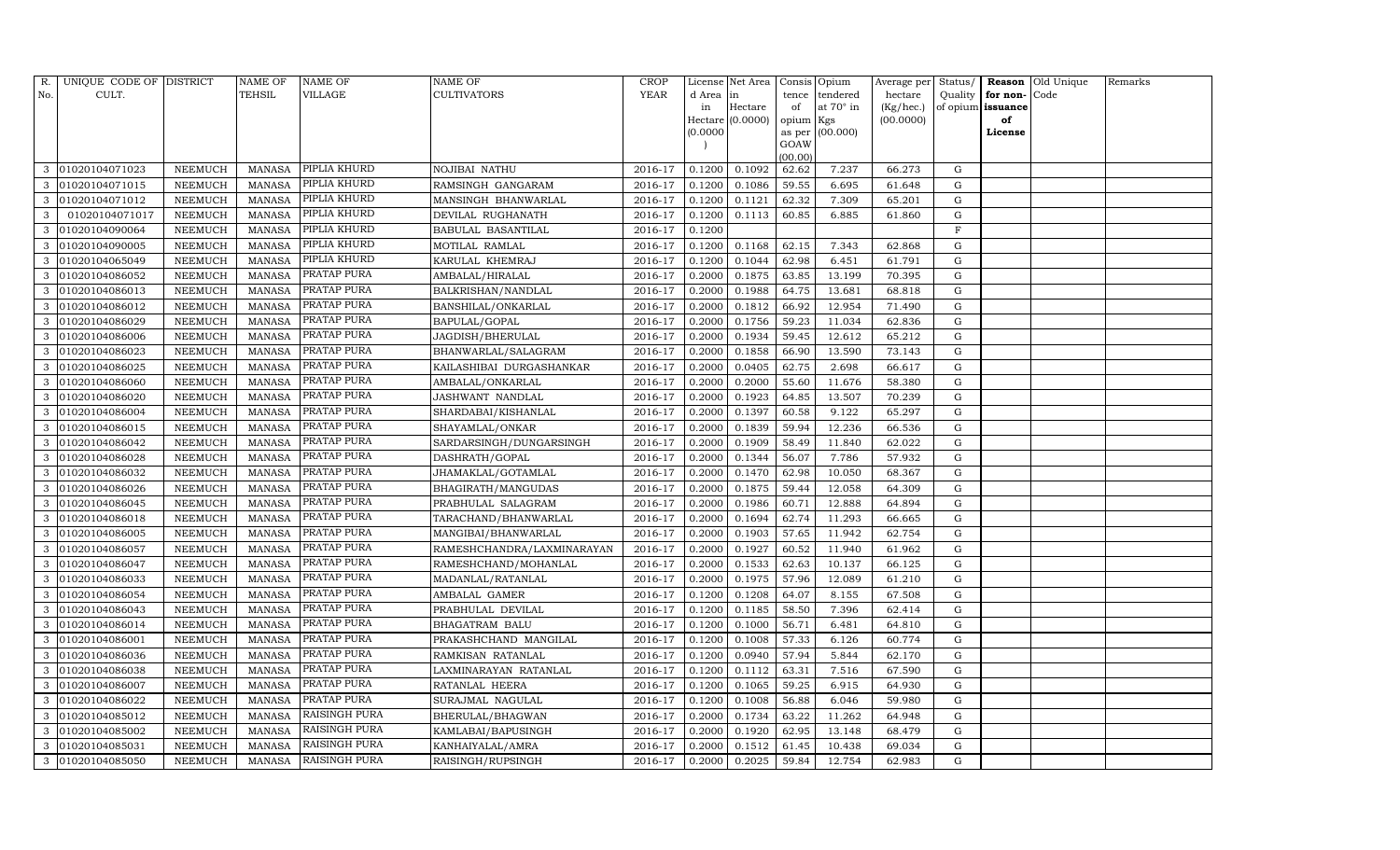| R.  | UNIQUE CODE OF DISTRICT |                | <b>NAME OF</b> | NAME OF              | NAME OF                        | <b>CROP</b> |           | License Net Area |                 | Consis Opium    | Average per | Status/   |          | Reason Old Unique | Remarks |
|-----|-------------------------|----------------|----------------|----------------------|--------------------------------|-------------|-----------|------------------|-----------------|-----------------|-------------|-----------|----------|-------------------|---------|
| No. | CULT.                   |                | TEHSIL         | VILLAGE              | CULTIVATORS                    | <b>YEAR</b> | d Area in |                  | tence           | tendered        | hectare     | Quality   | for non- | Code              |         |
|     |                         |                |                |                      |                                |             | in        | Hectare          | of              | at 70° in       | (Kg/hec.)   | of opium  | issuance |                   |         |
|     |                         |                |                |                      |                                |             |           | Hectare (0.0000) | opium Kgs       |                 | (00.0000)   |           | of       |                   |         |
|     |                         |                |                |                      |                                |             | (0.0000)  |                  |                 | as per (00.000) |             |           | License  |                   |         |
|     |                         |                |                |                      |                                |             |           |                  | GOAW<br>(00.00) |                 |             |           |          |                   |         |
| 3   | 01020104085057          | NEEMUCH        | <b>MANASA</b>  | RAISINGH PURA        | BHOPALSINGH/BHERUSINGH         | 2016-17     | 0.2000    | 0.1999           | 63.11           | 13.767          | 68.869      | G         |          |                   |         |
|     | 01020104085009          | NEEMUCH        | <b>MANASA</b>  | <b>RAISINGH PURA</b> | VAJJABAI/NAHARSINGH            | 2016-17     | 0.2000    | 0.1857           | 62.20           | 12.449          | 67.038      | G         |          |                   |         |
| 3   | 01020104085026          | NEEMUCH        | <b>MANASA</b>  | RAISINGH PURA        | BALWANTSINGH/AMARSINGH         | 2016-17     | 0.2000    | 0.1950           | 60.16           | 12.805          | 65.667      | G         |          |                   |         |
| 3   | 01020104085010          | NEEMUCH        | <b>MANASA</b>  | RAISINGH PURA        | NANIBAI/RAMSINGH               | 2016-17     | 0.2000    | 0.2006           | 62.38           | 13.438          | 66.989      | G         |          |                   |         |
| 3   | 01020104085028          | <b>NEEMUCH</b> | <b>MANASA</b>  | RAISINGH PURA        | KANWARBAI GOVINDSINGH          | 2016-17     | 0.2000    | 0.1898           | 59.89           | 12.936          | 68.156      | G         |          |                   |         |
| 3   | 01020104085035          | NEEMUCH        | <b>MANASA</b>  | RAISINGH PURA        | UDAYSINGH BHANWARSINGH         | 2016-17     | 0.1200    | 0.1036           | 63.40           | 6.539           | 63.118      | ${\rm G}$ |          |                   |         |
| 3   | 01020104085033          | NEEMUCH        | <b>MANASA</b>  | RAISINGH PURA        | TUFANSINGH/BHOPALSINGH D.P. MO | 2016-17     | 0.1200    | 0.1200           | 64.72           | 8.562           | 71.350      | G         |          |                   |         |
| 3   | 01020104085040          | NEEMUCH        | <b>MANASA</b>  | RAISINGH PURA        | BHANWARSINGH BHUWANISINGH      | 2016-17     | 0.1200    | 0.1102           | 53.25           | 6.192           | 56.189      | ${\rm G}$ |          |                   |         |
| 3   | 01020104080013          | NEEMUCH        | <b>MANASA</b>  | RUPAWAS              | BHURIBAI/MOHANLAL              | 2016-17     | 0.2000    | 0.1961           | 61.74           | 12.392          | 63.192      | G         |          |                   |         |
| 3   | 01020104080028          | NEEMUCH        | <b>MANASA</b>  | RUPAWAS              | SALIGRAM/DHANRAJ               | 2016-17     | 0.2000    | 0.1571           | 59.12           | 9.721           | 61.878      | ${\rm G}$ |          |                   |         |
| 3   | 01020104080006          | NEEMUCH        | <b>MANASA</b>  | RUPAWAS              | MANGILAL/RAMLAL                | 2016-17     | 0.2000    | 0.1938           | 61.65           | 12.603          | 65.031      | ${\rm G}$ |          |                   |         |
| 3   | 01020104080021          | NEEMUCH        | <b>MANASA</b>  | RUPAWAS              | SHIVNARAYAN/MOHANLAL           | 2016-17     | 0.2000    | 0.1643           | 55.15           | 9.439           | 57.450      | G         |          |                   |         |
|     | 01020104080030          | <b>NEEMUCH</b> | <b>MANASA</b>  | <b>RUPAWAS</b>       | SUNDERLAL/RAMLAL               | 2016-17     | 0.2000    | 0.1104           | 60.61           | 6.987           | 63.288      | ${\rm G}$ |          |                   |         |
| 3   | 01020104080017          | NEEMUCH        | <b>MANASA</b>  | RUPAWAS              | BHAGIRATH/KARULAL              | 2016-17     | 0.2000    | 0.1782           | 61.44           | 11.981          | 67.233      | G         |          |                   |         |
| 3   | 01020104080012          | NEEMUCH        | <b>MANASA</b>  | <b>RUPAWAS</b>       | HIRALAL/KARULAL                | 2016-17     | 0.2000    | 0.1840           | 64.67           | 13.054          | 70.946      | G         |          |                   |         |
| 3   | 01020104080003          | NEEMUCH        | <b>MANASA</b>  | <b>RUPAWAS</b>       | BHAGATRAM/KACHRU               | 2016-17     | 0.2000    | 0.1842           | 60.02           | 11.918          | 64.701      | G         |          |                   |         |
|     | 01020104080018          | <b>NEEMUCH</b> | <b>MANASA</b>  | RUPAWAS              | MANGILAL/KARULAL               | 2016-17     | 0.2000    | 0.1689           | 53.18           | 10.127          | 59.959      | G         |          |                   |         |
| 3   | 01020104080014          | NEEMUCH        | MANASA         | <b>RUPAWAS</b>       | BADRILAL SEVA                  | 2016-17     | 0.1200    | 0.1005           | 58.91           | 6.859           | 68.249      | G         |          |                   |         |
| 3   | 01020104080019          | NEEMUCH        | <b>MANASA</b>  | <b>RUPAWAS</b>       | RATNIBAI AMRITRAM              | 2016-17     | 0.1200    | 0.0765           | 67.08           | 5.654           | 73.908      | G         |          |                   |         |
| 3   | 01020104080033          | NEEMUCH        | <b>MANASA</b>  | RUPAWAS              | KARULAL NATHULAL               | 2016-17     | 0.1200    |                  |                 |                 |             | F         |          |                   |         |
| 3   | 01020104080023          | NEEMUCH        | <b>MANASA</b>  | <b>RUPAWAS</b>       | RAMCHANDRA NARAYAN             | 2016-17     | 0.1200    | 0.0909           | 60.68           | 6.406           | 70.473      | ${\rm G}$ |          |                   |         |
| 3   | 01020104080005          | <b>NEEMUCH</b> | <b>MANASA</b>  | RUPAWAS              | FAKIRCHANDRA DEVA              | 2016-17     | 0.1200    | 0.0990           | 57.31           | 6.713           | 67.808      | ${\rm G}$ |          |                   |         |
| 3   | 01020104080011          | NEEMUCH        | <b>MANASA</b>  | RUPAWAS              | MANGILAL HEERALAL              | 2016-17     | 0.1200    | 0.0962           | 57.88           | 6.259           | 65.062      | G         |          |                   |         |
| 3   | 01020104080001          | NEEMUCH        | <b>MANASA</b>  | <b>RUPAWAS</b>       | KANWARLAL BAPULAL              | 2016-17     | 0.1200    | 0.1080           | 62.09           | 7.309           | 67.676      | ${\rm G}$ |          |                   |         |
|     | 01020104064007          | NEEMUCH        | <b>MANASA</b>  | SAMIYA               | BAGDIRAM/BHANWARLAL            | 2016-17     | 0.2000    | 0.1965           | 61.23           | 12.815          | 65.216      | ${\rm G}$ |          |                   |         |
| 3   | 01020104064011          | NEEMUCH        | <b>MANASA</b>  | SAMIYA               | BHERULAL/NANDRAM               | 2016-17     | 0.2000    | 0.1758           | 58.83           | 11.195          | 63.680      | G         |          |                   |         |
| 3   | 01020104064014          | NEEMUCH        | <b>MANASA</b>  | SAMIYA               | MANGILAL/KUKAJI                | 2016-17     | 0.2000    | 0.2014           | 56.56           | 12.362          | 61.380      | ${\rm G}$ |          |                   |         |
| 3   | 01020104064004          | NEEMUCH        | <b>MANASA</b>  | SAMIYA               | NAGUSINGH/RATANLAL             | 2016-17     | 0.2000    | 0.1906           | 59.79           | 12.915          | 67.760      | ${\rm G}$ |          |                   |         |
| 3   | 01020104064002          | NEEMUCH        | <b>MANASA</b>  | <b>SAMIYA</b>        | SOBHARAM/SHANKARLAL            | 2016-17     | 0.2000    | 0.1968           | 59.60           | 12.244          | 62.215      | G         |          |                   |         |
| 3   | 01020104064010          | NEEMUCH        | <b>MANASA</b>  | SAMIYA               | RATANLAL/AMRA JI               | 2016-17     | 0.2000    | 0.1950           | 60.16           | 13.184          | 67.610      | ${\rm G}$ |          |                   |         |
| 3   | 01020104073031          | NEEMUCH        | <b>MANASA</b>  | <b>SAMLI ANTRI</b>   | JAGDISH/BASANTILAL             | 2016-17     | 0.2000    | 0.2025           | 62.58           | 12.954          | 63.970      | G         |          |                   |         |
| 3   | 01020104073017          | <b>NEEMUCH</b> | <b>MANASA</b>  | SAMLI ANTRI          | BABULAL/BASANTILAL             | 2016-17     | 0.2000    | 0.2060           | 66.31           | 13.660          | 66.311      | G         |          |                   |         |
| 3   | 01020104073054          | NEEMUCH        | <b>MANASA</b>  | <b>SAMLI ANTRI</b>   | NITESH BEJNATH                 | 2016-17     | 0.2000    | 0.2022           | 67.06           | 13.469          | 66.612      | ${\rm G}$ |          |                   |         |
| 3   | 01020104073012          | NEEMUCH        | <b>MANASA</b>  | SAMLI ANTRI          | DARBARSINGH/PARWATSINGH        | 2016-17     | 0.2000    | 0.1974           | 67.01           | 14.560          | 73.759      | G         |          |                   |         |
| 3   | 01020104073003          | NEEMUCH        | <b>MANASA</b>  | SAMLI ANTRI          | MANSINGH/SAJJANSINGH           | 2016-17     | 0.2000    | 0.1894           | 53.91           | 12.145          | 64.124      | ${\rm G}$ |          |                   |         |
| 3   | 01020104073013          | <b>NEEMUCH</b> | <b>MANASA</b>  | <b>SAMLI ANTRI</b>   | MANGUSINGH/PARWATSINGH         | 2016-17     | 0.2000    | 0.1925           | 60.01           | 13.176          | 68.447      | ${\rm G}$ |          |                   |         |
| 3   | 01020104073023          | NEEMUCH        | <b>MANASA</b>  | <b>SAMLI ANTRI</b>   | BANESINGH/MEHTABSINGH          | 2016-17     | 0.2000    | 0.1918           | 56.14           | 12.094          | 63.055      | G         |          |                   |         |
| 3   | 01020104073010          | NEEMUCH        | <b>MANASA</b>  | <b>SAMLI ANTRI</b>   | BHANWARLAL BHONA               | 2016-17     | 0.1200    | 0.1139           | 60.48           | 7.370           | 64.706      | G         |          |                   |         |
| 3   | 01020104073047          | NEEMUCH        | <b>MANASA</b>  | <b>SAMLI ANTRI</b>   | NANURAM BASANTILAL             | 2016-17     | 0.1200    | 0.1221           | 60.50           | 7.372           | 60.377      | G         |          |                   |         |
| 3   | 01020104073002          | NEEMUCH        | MANASA         | <b>SAMLI ANTRI</b>   | PHULSINGH NAVALSINGH           | 2016-17     | 0.1200    | 0.1154           | 60.17           | 7.865           | 68.154      | G         |          |                   |         |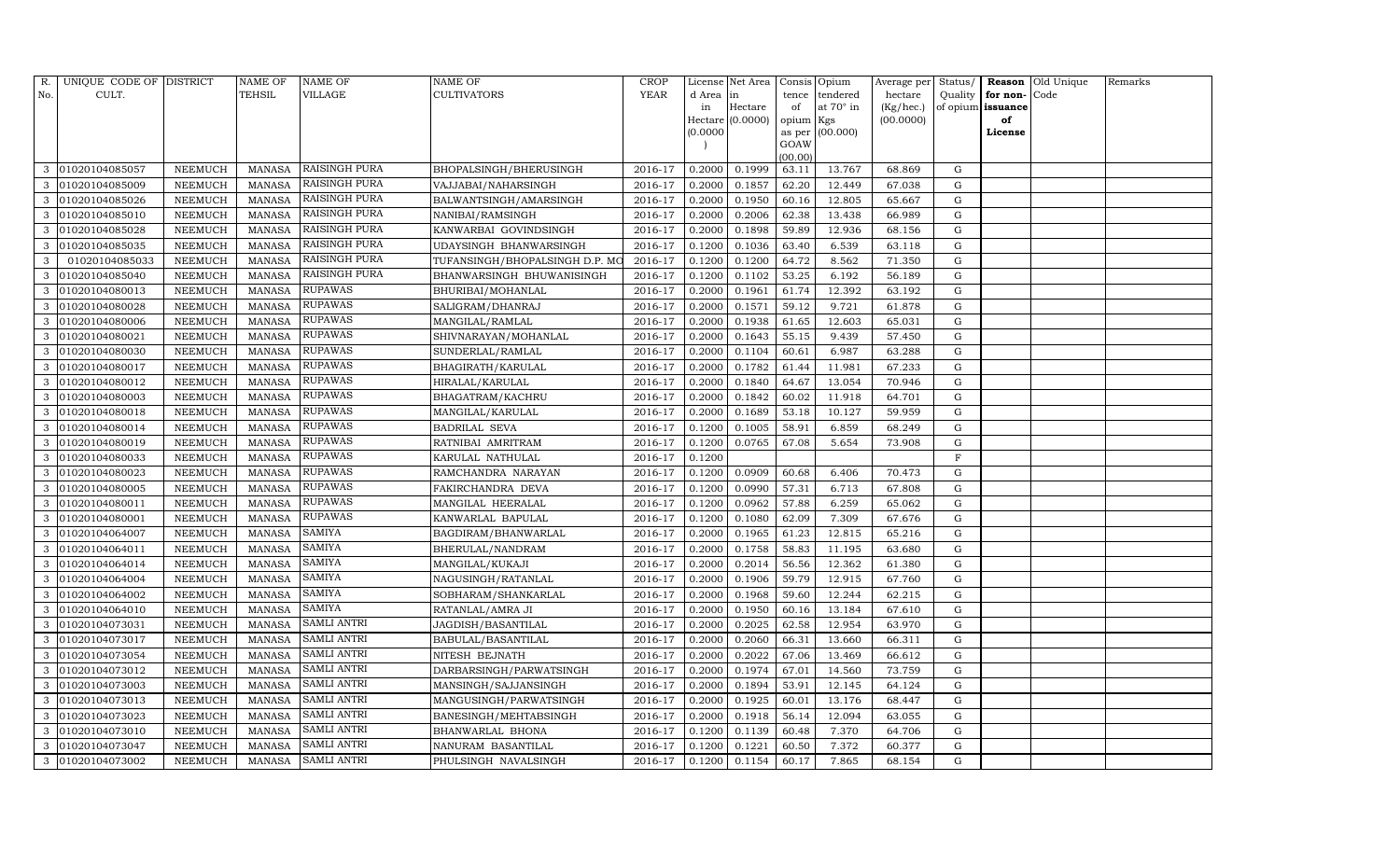| R.  | UNIQUE CODE OF DISTRICT |                | <b>NAME OF</b> | NAME OF            | NAME OF                       | <b>CROP</b> |           | License Net Area | Consis Opium   |                  | Average per Status/ |             |                   | Reason Old Unique | Remarks               |  |
|-----|-------------------------|----------------|----------------|--------------------|-------------------------------|-------------|-----------|------------------|----------------|------------------|---------------------|-------------|-------------------|-------------------|-----------------------|--|
| No. | CULT.                   |                | <b>TEHSIL</b>  | VILLAGE            | <b>CULTIVATORS</b>            | YEAR        | d Area in |                  | tence          | tendered         | hectare             | Quality     | for non-Code      |                   |                       |  |
|     |                         |                |                |                    |                               |             | in        | Hectare          | of             | at $70^\circ$ in | (Kg/hec.)           |             | of opium issuance |                   |                       |  |
|     |                         |                |                |                    |                               |             | (0.0000)  | Hectare (0.0000) | opium          | Kgs<br>(00.000)  | (00.0000)           |             | of<br>License     |                   |                       |  |
|     |                         |                |                |                    |                               |             |           |                  | as per<br>GOAW |                  |                     |             |                   |                   |                       |  |
|     |                         |                |                |                    |                               |             |           |                  | (00.00)        |                  |                     |             |                   |                   |                       |  |
| 3   | 01020104073001          | <b>NEEMUCH</b> | MANASA         | <b>SAMLI ANTRI</b> | CHENSINGH SAJJANSINGH         | 2016-17     | 0.1200    | 0.1132           | 58.98          | 7.642            | 67.509              | G           |                   |                   |                       |  |
| 3   | 01020104073024          | NEEMUCH        | <b>MANASA</b>  | <b>SAMLI ANTRI</b> | NANDAKUNWAR DHANSINGH         | 2016-17     | 0.1200    | 0.1162           | 64.65          | 8.368            | 72.014              | G           |                   |                   |                       |  |
| 3   | 01020104073030          | <b>NEEMUCH</b> | <b>MANASA</b>  | <b>SAMLI ANTRI</b> | BADANSINGH DAHADURSINGH       | 2016-17     | 0.1200    | 0.1120           | 68.66          | 8.936            | 79.786              | G           |                   |                   |                       |  |
| 3   | 01020104073035          | <b>NEEMUCH</b> | <b>MANASA</b>  | <b>SAMLI ANTRI</b> | VIRAMSINGH MADANSINGH         | 2016-17     | 0.1200    | 0.1131           | 58.77          | 7.430            | 65.694              | G           |                   |                   |                       |  |
| 3   | 01020104073016          | <b>NEEMUCH</b> | <b>MANASA</b>  | <b>SAMLI ANTRI</b> | ARJUNSINGH KISHANSINGH        | 2016-17     | 0.1200    | 0.1092           | 60.69          | 7.638            | 69.945              | G           |                   |                   |                       |  |
| 3   | 01020104073021          | <b>NEEMUCH</b> | <b>MANASA</b>  | <b>SAMLI ANTRI</b> | TEJSINGH BANESINGH            | 2016-17     | 0.1200    | 0.1165           | 59.50          | 7.344            | 63.039              | G           |                   |                   |                       |  |
| 3   | 01020104073049          | <b>NEEMUCH</b> | <b>MANASA</b>  | <b>SAMLI ANTRI</b> | BANSHILAL BHANWARLAL          | 2016-17     | 0.1200    | 0.0984           | 56.93          | 6.018            | 61.159              | G           |                   |                   |                       |  |
| 3   | 01020104073004          | <b>NEEMUCH</b> | <b>MANASA</b>  | <b>SAMLI ANTRI</b> | CHATARKUNWAR BHANWARSINGH     | 2016-17     | 0.1200    | 0.1176           | 66.67          | 8.829            | 75.077              | G           |                   |                   |                       |  |
| 3   | 01020104073011          | <b>NEEMUCH</b> | <b>MANASA</b>  | <b>SAMLI ANTRI</b> | SHAMBHUSINGH SHITALSINGH      | 2016-17     | 0.1200    | 0.1095           | 61.07          | 7.381            | 67.406              | G           |                   |                   |                       |  |
| 3   | 01020104073027          | NEEMUCH        | <b>MANASA</b>  | <b>SAMLI ANTRI</b> | SOHANSINGH SHAMBHUSINGH       | 2016-17     | 0.1200    | 0.1095           | 58.43          | 7.437            | 67.918              | G           |                   |                   |                       |  |
| 3   | 01020104073043          | NEEMUCH        | <b>MANASA</b>  | <b>SAMLI ANTRI</b> | BHANWARIBAI BASANTILAL        | 2016-17     | 0.1200    | 0.1125           | 67.25          | 7.494            | 66.613              | G           |                   |                   |                       |  |
| 3   | 01020104073044          | NEEMUCH        | <b>MANASA</b>  | <b>SAMLI ANTRI</b> | RODSINGH JUJHARSINGH          | 2016-17     | 0.1200    | 0.0999           | 65.20          | 6.259            | 62.653              | G           |                   |                   |                       |  |
| 3   | 01020104073039          | <b>NEEMUCH</b> | <b>MANASA</b>  | <b>SAMLI ANTRI</b> | PARWATSINGH SHITALSINGH       | 2016-17     | 0.1200    | 0.1046           | 63.58          | 6.967            | 66.606              | G           |                   |                   |                       |  |
| 3   | 01020104073040          | NEEMUCH        | <b>MANASA</b>  | <b>SAMLI ANTRI</b> | BHANWARSINGH LALSINGH         | 2016-17     | 0.1200    | 0.1180           | 74.68          | 8.353            | 70.788              | G           |                   |                   |                       |  |
| 3   | 01020104078018          | <b>NEEMUCH</b> | <b>MANASA</b>  | SOJAWAS            | BAPUSINGH/NATHUSINGH          | 2016-17     | 0.2000    | 0.1854           | 60.82          | 11.886           | 64.110              | G           |                   |                   |                       |  |
| 3   | 01020104078005          | <b>NEEMUCH</b> | <b>MANASA</b>  | SOJAWAS            | BHAGATSINGH/BAPUSINGH         | 2016-17     | 0.2000    | 0.1961           | 59.32          | 12.254           | 62.489              | G           |                   |                   |                       |  |
| 3   | 01020104078007          | <b>NEEMUCH</b> | <b>MANASA</b>  | SOJAWAS            | BHOPALSINGH/KHUMANSINGH       | 2016-17     | 0.2000    | 0.1890           | 61.55          | 12.336           | 65.270              | G           |                   |                   |                       |  |
| 3   | 01020104078022          | <b>NEEMUCH</b> | <b>MANASA</b>  | SOJAWAS            | MADANSINGH/JAYSINGH           | 2016-17     | 0.2000    | 0.1801           | 58.30          | 11.435           | 63.493              | G           |                   |                   |                       |  |
| 3   | 01020104078011          | <b>NEEMUCH</b> | <b>MANASA</b>  | <b>SOJAWAS</b>     | DHAPUBAI CHITARSINGH          | 2016-17     | 0.1200    | 0.1100           | 59.94          | 6.773            | 61.573              | G           |                   |                   |                       |  |
| 3   | 01020104078010          | <b>NEEMUCH</b> | <b>MANASA</b>  | SOJAWAS            | FATEHSINGH SARTANSINGH        | 2016-17     | 0.1200    | 0.1102           | 61.31          | 7.068            | 64.138              | G           |                   |                   |                       |  |
| 3   | 01020104078006          | NEEMUCH        | <b>MANASA</b>  | <b>SOJAWAS</b>     | VINODSINGH GOBARSINGH         | 2016-17     | 0.1200    | 0.0934           | 63.59          | 6.977            | 74.700              | G           |                   |                   |                       |  |
| 3   | 01020104078002          | <b>NEEMUCH</b> | <b>MANASA</b>  | SOJAWAS            | SITABAI NIRBHAYSINGH          | 2016-17     | 0.1200    | 0.1102           | 58.16          | 6.921            | 62.804              | G           |                   |                   |                       |  |
| 3   | 01020104078012          | <b>NEEMUCH</b> | <b>MANASA</b>  | <b>SOJAWAS</b>     | GOBARSINGH LALSINGH           | 2016-17     | 0.1200    | 0.0989           | 63.42          | 6.741            | 68.160              | G           |                   |                   |                       |  |
| 3   | 01020104078017          | <b>NEEMUCH</b> | <b>MANASA</b>  | <b>SOJAWAS</b>     | VAJABAI KHUMANSINGH           | 2016-17     | 0.1200    | 0.1008           | 63.69          | 6.751            | 66.974              | G           |                   |                   |                       |  |
| 3   | 01020104078013          | <b>NEEMUCH</b> | <b>MANASA</b>  | <b>SOJAWAS</b>     | KALABAI KALUSINGH             | 2016-17     | 0.1200    |                  |                |                  |                     | $\mathbf F$ |                   |                   |                       |  |
| 3   | 01020104078001          | NEEMUCH        | <b>MANASA</b>  | <b>SOJAWAS</b>     | DHAPUBAI D-O NIRBHAYSINGH W-O | 2016-17     | 0.1200    | 0.1097           | 65.12          | 8.103            | 73.865              | G           |                   |                   |                       |  |
| 3   | 01020104068034          | NEEMUCH        | <b>MANASA</b>  | <b>TUMDA</b>       | BHERUSINGH/GOVINDSINGH        | 2016-17     | 0.2000    | 0.2003           | 52.97          | 11.207           | 55.951              | G           | 04                |                   |                       |  |
| 3   | 01020104068033          | NEEMUCH        | <b>MANASA</b>  | TUMDA              | BHOPALSINGH KISHANSINGH       | 2016-17     | 0.2000    | 0.1900           | 63.28          | 12.864           | 67.705              | G           |                   |                   | TRANSFER RAISINGHPURA |  |
| 3   | 01020104068023          | NEEMUCH        | <b>MANASA</b>  | TUMDA              | GEETABAI/MANGILAL             | 2016-17     | 0.2000    | 0.1469           | 57.61          | 9.028            | 61.457              | G           |                   |                   |                       |  |
| 3   | 01020104068006          | NEEMUCH        | <b>MANASA</b>  | TUMDA              | SAJJANSINGH/DEVISINGH         | 2016-17     | 0.2000    | 0.1985           | 59.57          | 13.020           | 65.592              | G           |                   |                   |                       |  |
| 3   | 01020104068002          | NEEMUCH        | <b>MANASA</b>  | TUMDA              | KAMALSINGH/KISHANSINGH        | 2016-17     | 0.2000    | 0.1941           | 70.81          | 15.447           | 79.583              | G           |                   |                   |                       |  |
| 3   | 01020104068024          | <b>NEEMUCH</b> | <b>MANASA</b>  | TUMDA              | JADAVBAI/KISHORE              | 2016-17     | 0.2000    | 0.1916           | 61.82          | 11.790           | 61.534              | G           |                   |                   |                       |  |
| 3   | 01020104068005          | NEEMUCH        | <b>MANASA</b>  | TUMDA              | KARANSINGH LALSINGH           | 2016-17     | 0.1200    | 0.1029           | 58.91          | 6.674            | 64.859              | G           |                   |                   |                       |  |
| 3   | 01020104068019          | NEEMUCH        | <b>MANASA</b>  | TUMDA              | BHANWARSINGH BHUWANISINGH     | 2016-17     | 0.1200    | 0.1149           | 63.28          | 7.160            | 62.315              | G           |                   |                   |                       |  |
| 3   | 01020104068012          | <b>NEEMUCH</b> | <b>MANASA</b>  | TUMDA              | MADANSINGH SHIVSINGH          | 2016-17     | 0.1200    | 0.1168           | 57.84          | 6.734            | 57.654              | G           |                   |                   |                       |  |
| 3   | 01020104068011          | <b>NEEMUCH</b> | <b>MANASA</b>  | TUMDA              | MOHANLAL KHEMCHAND            | 2016-17     | 0.1200    | 0.0990           | 61.88          | 6.091            | 61.525              | G           |                   |                   |                       |  |
| 3   | 01020104068007          | <b>NEEMUCH</b> | <b>MANASA</b>  | TUMDA              | UDAYSINGH DEVISINGH           | 2016-17     | 0.1200    | 0.1131           | 61.65          | 7.187            | 63.546              | G           |                   |                   |                       |  |
| 3   | 01020104068015          | <b>NEEMUCH</b> | <b>MANASA</b>  | TUMDA              | JANIBAI RATANSINGH            | 2016-17     | 0.1200    | 0.1204           | 53.99          | 6.502            | 54.003              | G           | 04                |                   |                       |  |
| 3   | 01020104068017          | <b>NEEMUCH</b> | <b>MANASA</b>  | TUMDA              | MOHANSINGH DEVISINGH          | 2016-17     | 0.1200    | 0.1200           | 63.03          | 8.131            | 67.758              | G           |                   |                   |                       |  |
|     | 3 01020104068003        | <b>NEEMUCH</b> | <b>MANASA</b>  | <b>TUMDA</b>       | KALAWATI BAPUSINGH            | 2016-17     | 0.1200    |                  |                |                  |                     | F           |                   |                   |                       |  |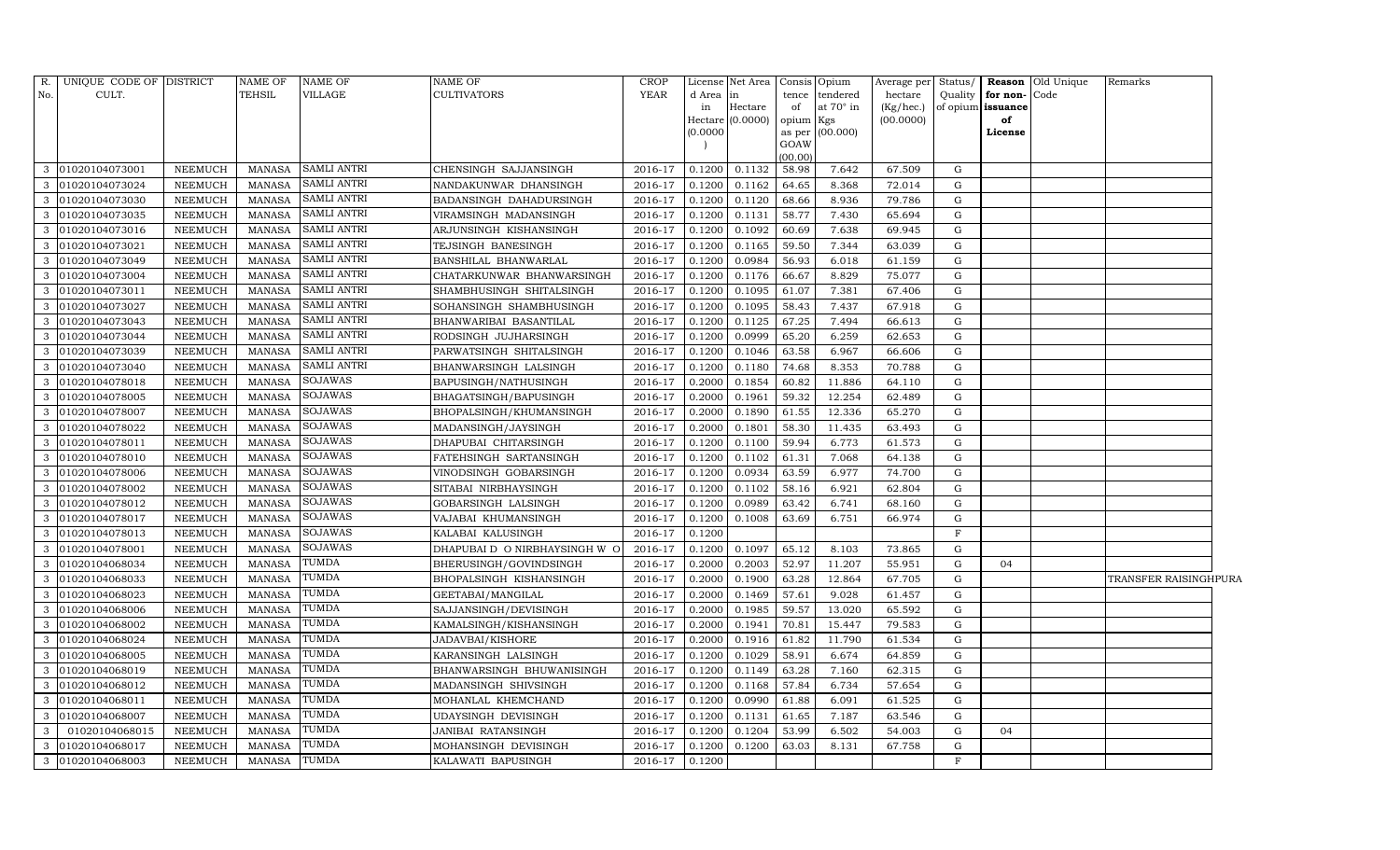| R.             | UNIQUE CODE OF DISTRICT |                 | <b>NAME OF</b> | <b>NAME OF</b>    | NAME OF              | CROP        |          | License Net Area |           | Consis Opium    | Average per | Status/ |                   | Reason Old Unique | Remarks |
|----------------|-------------------------|-----------------|----------------|-------------------|----------------------|-------------|----------|------------------|-----------|-----------------|-------------|---------|-------------------|-------------------|---------|
| No.            | CULT.                   |                 | <b>TEHSIL</b>  | VILLAGE           | CULTIVATORS          | <b>YEAR</b> | d Area   | in               | tence     | tendered        | hectare     | Quality | for non-Code      |                   |         |
|                |                         |                 |                |                   |                      |             | in       | Hectare          | of        | at 70° in       | (Kg/hec.)   |         | of opium issuance |                   |         |
|                |                         |                 |                |                   |                      |             |          | Hectare (0.0000) | opium Kgs |                 | (00.0000)   |         | of                |                   |         |
|                |                         |                 |                |                   |                      |             | (0.0000) |                  | GOAW      | as per (00.000) |             |         | License           |                   |         |
|                |                         |                 |                |                   |                      |             |          |                  | (00.00)   |                 |             |         |                   |                   |         |
| 3              | 01020104068009          | NEEMUCH         | MANASA         | TUMDA             | RAMCHANDRA BHUWANA   | 2016-17     | 0.1200   | 0.1034           | 60.04     | 6.356           | 61.470      | G       |                   |                   |         |
|                | 01020104106002          | ${\tt NEEMUCH}$ | <b>MANASA</b>  | AMADASHOPURIA     | GORILAL/KESHURAM     | 2016-17     | 0.2000   | 0.1950           | 62.75     | 12.989          | 66.610      | G       |                   |                   |         |
| $\overline{4}$ | 01020104106010          | <b>NEEMUCH</b>  | <b>MANASA</b>  | AMADASHOPURIA     | SADDA/BHIMA          | 2016-17     | 0.2000   | 0.1880           | 58.24     | 11.756          | 62.532      | G       |                   |                   |         |
| $\overline{4}$ | 01020104106003          | NEEMUCH         | MANASA         | AMADASHOPURIA     | HEMA/LALU BANJARA    | 2016-17     | 0.2000   | 0.1882           | 67.46     | 12.538          | 66.621      | G       |                   |                   |         |
| $\overline{4}$ | 01020104106007          | NEEMUCH         | <b>MANASA</b>  | AMADASHOPURIA     | RAMLAL/BHIMA         | 2016-17     | 0.2000   | 0.1986           | 56.07     | 10.966          | 55.217      | G       | 04                |                   |         |
|                | 01020104106006          | NEEMUCH         | <b>MANASA</b>  | AMADASHOPURIA     | SARUPIBAI/SHYAMLAL   | 2016-17     | 0.2000   | 0.1882           | 60.67     | 12.299          | 65.351      | G       |                   |                   |         |
| $\overline{4}$ | 01020104106004          | NEEMUCH         | <b>MANASA</b>  | AMADASHOPURIA     | GORILAL LALU         | 2016-17     | 0.1200   | 0.0690           | 65.73     | 4.554           | 66.000      | G       |                   |                   |         |
| $\overline{4}$ | 01020104106001          | NEEMUCH         | MANASA         | AMADASHOPURIA     | GOPAL CHHITAR        | 2016-17     | 0.1200   |                  |           |                 |             | F       |                   |                   |         |
|                | 01020104106005          | NEEMUCH         | <b>MANASA</b>  | AMADASHOPURIA     | DHURA LAKHKHA        | 2016-17     | 0.1200   |                  |           |                 |             | F       |                   |                   |         |
|                | 01020104106012          | NEEMUCH         | <b>MANASA</b>  | AMADASHOPURIA     | MANGU HAJARI         | 2016-17     | 0.1200   | 0.1197           | 65.01     | 7.745           | 64.703      | G       |                   |                   |         |
| $\overline{4}$ | 01020104106008          | NEEMUCH         | <b>MANASA</b>  | AMADASHOPURIA     | SADDA HEMA           | 2016-17     | 0.1200   |                  |           |                 |             | F       |                   |                   |         |
| $\overline{4}$ | 01020104035019          | NEEMUCH         | <b>MANASA</b>  | ARNIYA CHANDRAWAT | DURGA/PARTHA         | 2016-17     | 0.2000   | 0.2004           | 56.46     | 11.768          | 58.723      | G       |                   |                   |         |
|                | 01020104035020          | NEEMUCH         | <b>MANASA</b>  | ARNIYA CHANDRAWAT | AMARSINGH/MANGILAL   | 2016-17     | 0.2000   | 0.1995           | 61.30     | 12.680          | 63.559      | G       |                   |                   |         |
| $\overline{4}$ | 01020104035032          | NEEMUCH         | <b>MANASA</b>  | ARNIYA CHANDRAWAT | BANSHILAL/BHAGIRATH  | 2016-17     | 0.2000   | 0.1902           | 61.63     | 12.256          | 64.437      | G       |                   |                   |         |
| $\overline{4}$ | 01020104035026          | NEEMUCH         | MANASA         | ARNIYA CHANDRAWAT | GORILAL/RUPA         | 2016-17     | 0.2000   | 0.1953           | 63.02     | 12.856          | 65.827      | G       |                   |                   |         |
| $\overline{4}$ | 01020104035001          | <b>NEEMUCH</b>  | <b>MANASA</b>  | ARNIYA CHANDRAWAT | GORA/DURGA           | 2016-17     | 0.2000   | 0.1999           | 60.01     | 12.405          | 62.056      | G       |                   |                   |         |
|                | 01020104035030          | NEEMUCH         | <b>MANASA</b>  | ARNIYA CHANDRAWAT | HIRALAL/HAJARI       | 2016-17     | 0.2000   | 0.1926           | 59.24     | 12.178          | 63.229      | G       |                   |                   |         |
| $\overline{4}$ | 01020104035025          | NEEMUCH         | <b>MANASA</b>  | ARNIYA CHANDRAWAT | JIVA/BHERA           | 2016-17     | 0.2000   | 0.1970           | 59.00     | 11.766          | 59.726      | G       |                   |                   |         |
| $\overline{4}$ | 01020104035015          | NEEMUCH         | <b>MANASA</b>  | ARNIYA CHANDRAWAT | MATHARIBAI KANIRAM   | 2016-17     | 0.2000   | 0.2000           | 58.13     | 11.784          | 58.920      | G       |                   |                   |         |
|                | 01020104035012          | NEEMUCH         | <b>MANASA</b>  | ARNIYA CHANDRAWAT | MANGILAL/HEMA        | 2016-17     | 0.2000   | 0.2008           | 59.77     | 12.603          | 62.764      | G       |                   |                   |         |
|                | 01020104035010          | NEEMUCH         | MANASA         | ARNIYA CHANDRAWAT | MANSINGH/RATANLAL    | 2016-17     | 0.2000   | 0.2027           | 61.27     | 12.797          | 63.133      | G       |                   |                   |         |
| $\overline{4}$ | 01020104035013          | NEEMUCH         | <b>MANASA</b>  | ARNIYA CHANDRAWAT | BAJESINGH/BHAGGA     | 2016-17     | 0.2000   | 0.1994           | 59.62     | 12.043          | 60.396      | G       |                   |                   |         |
| $\overline{4}$ | 01020104035037          | NEEMUCH         | MANASA         | ARNIYA CHANDRAWAT | SAJANIBAI/KANIRAM    | 2016-17     | 0.2000   | 0.2000           | 61.37     | 12.686          | 63.430      | G       |                   |                   |         |
|                | 01020104035005          | NEEMUCH         | <b>MANASA</b>  | ARNIYA CHANDRAWAT | MANGU/BRAJBHAN       | 2016-17     | 0.2000   | 0.1898           | 62.11     | 12.342          | 65.026      | G       |                   |                   |         |
|                | 01020104035017          | <b>NEEMUCH</b>  | <b>MANASA</b>  | ARNIYA CHANDRAWAT | MANNALAL/SOJI        | 2016-17     | 0.2000   | 0.1988           | 63.38     | 13.056          | 65.674      | G       |                   |                   |         |
| $\overline{4}$ | 01020104035028          | NEEMUCH         | <b>MANASA</b>  | ARNIYA CHANDRAWAT | MANNALAL/NAGGAJI     | 2016-17     | 0.2000   | 0.2008           | 63.79     | 14.079          | 70.115      | G       |                   |                   |         |
| $\overline{4}$ | 01020104035036          | NEEMUCH         | MANASA         | ARNIYA CHANDRAWAT | GOMA/BHERA           | 2016-17     | 0.2000   | 0.1943           | 60.25     | 11.585          | 59.624      | G       |                   |                   |         |
|                | 01020104035039          | NEEMUCH         | <b>MANASA</b>  | ARNIYA CHANDRAWAT | GUJARIBAI/MANGU      | 2016-17     | 0.2000   | 0.1895           | 61.16     | 11.612          | 61.277      | G       |                   |                   |         |
| $\overline{4}$ | 01020104035002          | NEEMUCH         | <b>MANASA</b>  | ARNIYA CHANDRAWAT | DALPATSINGH/GANGARAM | 2016-17     | 0.2000   | 0.1945           | 59.56     | 12.371          | 63.604      | G       |                   |                   |         |
| $\overline{4}$ | 01020104035034          | <b>NEEMUCH</b>  | <b>MANASA</b>  | ARNIYA CHANDRAWAT | PARASRAM RUPA        | 2016-17     | 0.2000   | 0.2015           | 60.73     | 12.693          | 62.993      | G       |                   |                   |         |
| $\Delta$       | 01020104035007          | NEEMUCH         | <b>MANASA</b>  | ARNIYA CHANDRAWAT | SADDA DURGA(CHAWDA)  | 2016-17     | 0.2000   | 0.1939           | 60.08     | 12.376          | 63.827      | G       |                   |                   |         |
|                | 01020104035024          | NEEMUCH         | <b>MANASA</b>  | ARNIYA CHANDRAWAT | RAJMAL/RAMA          | 2016-17     | 0.2000   | 0.1778           | 55.26     | 9.631           | 54.168      | G       | 04                |                   |         |
| $\overline{4}$ | 01020104035035          | NEEMUCH         | <b>MANASA</b>  | ARNIYA CHANDRAWAT | GENDIBAI MANGU       | 2016-17     | 0.1200   | 0.1203           | 58.45     | 7.114           | 59.135      | G       |                   |                   |         |
| $\overline{4}$ | 01020104035009          | NEEMUCH         | <b>MANASA</b>  | ARNIYA CHANDRAWAT | NATHU SOJI           | 2016-17     | 0.1200   | 0.1200           | 61.88     | 7.708           | 64.233      | G       |                   |                   |         |
| $\overline{4}$ | 01020104035018          | <b>NEEMUCH</b>  | <b>MANASA</b>  | ARNIYA CHANDRAWAT | MATHARIBAI GORA      | 2016-17     | 0.1200   | 0.1170           | 63.89     | 7.384           | 63.111      | G       |                   |                   |         |
|                | 01020104035042          | <b>NEEMUCH</b>  | <b>MANASA</b>  | ARNIYA CHANDRAWAT | SURAJMAL KESHURAM    | 2016-17     | 0.1200   | 0.1190           | 53.32     | 6.086           | 51.143      | G       | 04                |                   |         |
| $\overline{4}$ | 01020104035003          | NEEMUCH         | <b>MANASA</b>  | ARNIYA CHANDRAWAT | NANDUBAI GABBA       | 2016-17     | 0.1200   | 0.1161           | 62.18     | 7.488           | 64.496      | G       |                   |                   |         |
| $\overline{4}$ | 01020104035011          | <b>NEEMUCH</b>  | <b>MANASA</b>  | ARNIYA CHANDRAWAT | NATHU BRAJBHAN       | 2016-17     | 0.1200   | 0.1146           | 56.48     | 6.826           | 59.564      | G       |                   |                   |         |
|                | 01020104035014          | NEEMUCH         | <b>MANASA</b>  | ARNIYA CHANDRAWAT | DALUBAI RUPA         | 2016-17     | 0.1200   | 0.1194           | 63.16     | 7.859           | 65.821      | G       |                   |                   |         |
| $\overline{4}$ | 01020104035008          | NEEMUCH         | MANASA         | ARNIYA CHANDRAWAT | MATHARIBAI TEJA      | 2016-17     | 0.1200   | 0.1224           | 62.26     | 8.058           | 65.833      | G       |                   |                   |         |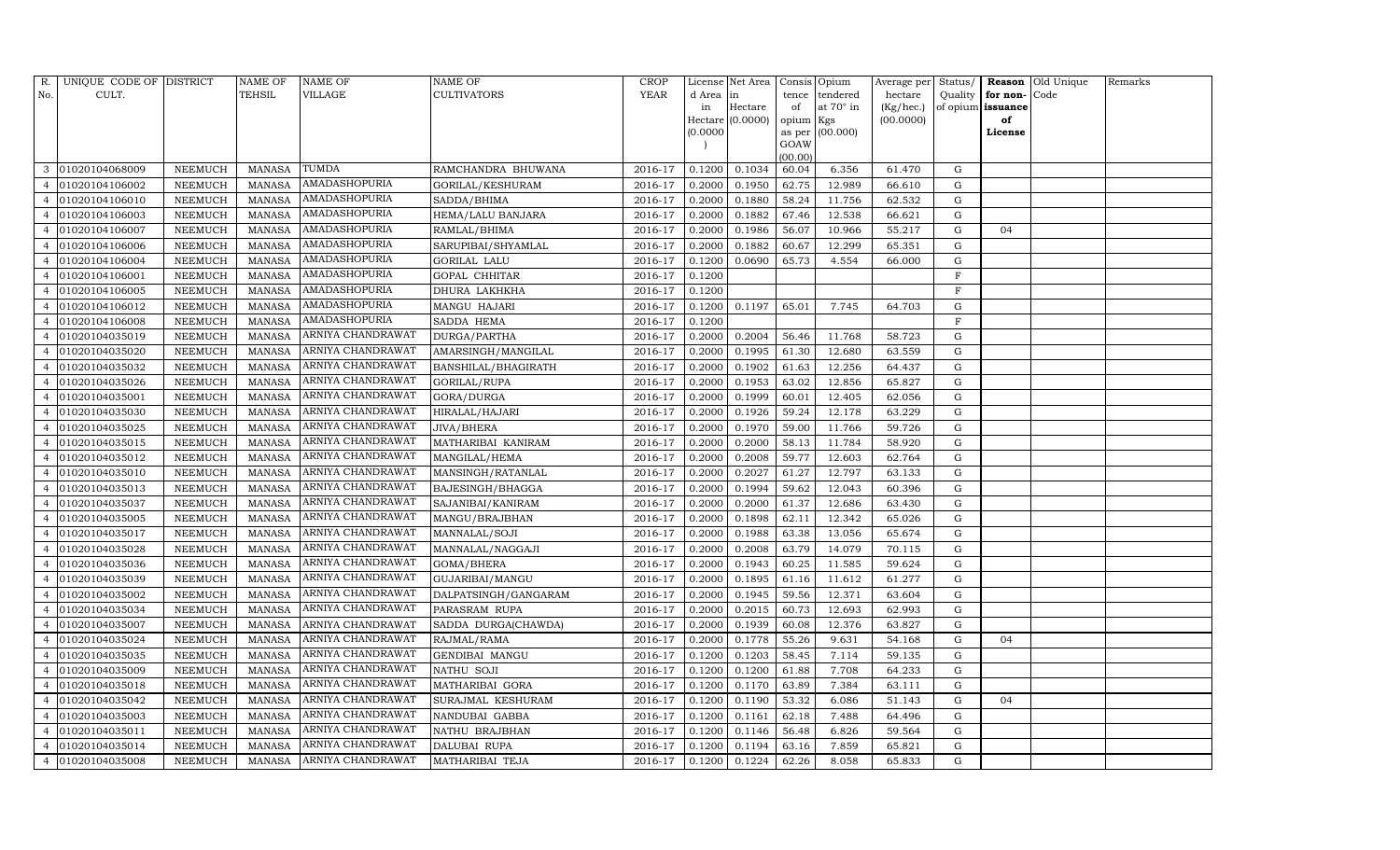| R.             | UNIQUE CODE OF DISTRICT |                | <b>NAME OF</b> | NAME OF           | NAME OF                    | <b>CROP</b> |           | License Net Area |           | Consis Opium    | Average per Status/ |             |          | Reason Old Unique | Remarks |
|----------------|-------------------------|----------------|----------------|-------------------|----------------------------|-------------|-----------|------------------|-----------|-----------------|---------------------|-------------|----------|-------------------|---------|
| No.            | CULT.                   |                | TEHSIL         | VILLAGE           | CULTIVATORS                | <b>YEAR</b> | d Area in |                  | tence     | tendered        | hectare             | Quality     | for non- | Code              |         |
|                |                         |                |                |                   |                            |             | in        | Hectare          | of        | at 70° in       | (Kg/hec.)           | of opium    | issuance |                   |         |
|                |                         |                |                |                   |                            |             |           | Hectare (0.0000) | opium Kgs |                 | (00.0000)           |             | of       |                   |         |
|                |                         |                |                |                   |                            |             | (0.0000)  |                  | GOAW      | as per (00.000) |                     |             | License  |                   |         |
|                |                         |                |                |                   |                            |             |           |                  | (00.00)   |                 |                     |             |          |                   |         |
|                | 01020104035004          | NEEMUCH        | MANASA         | ARNIYA CHANDRAWAT | <b>BANSHILAL DEEPA</b>     | 2016-17     | 0.1200    | 0.1183           | 60.52     | 7.392           | 62.485              | G           |          |                   |         |
|                | 01010102134050          | NEEMUCH        | <b>MANASA</b>  | ARNIYA CHANDRAWAT | SAWARUPIBAI RUPA           | 2016-17     | 0.1200    | 0.1134           | 68.69     | 8.213           | 72.425              | G           |          |                   |         |
|                | 01010101100319          | NEEMUCH        | <b>MANASA</b>  | ARNIYA CHANDRAWAT | KANHAIYALAL HEERA (DEEPA)  | 2016-17     | 0.1200    | 0.1071           | 57.10     | 6.297           | 58.796              | G           |          |                   |         |
| 4              | 01020104131042          | NEEMUCH        | <b>MANASA</b>  | <b>BARKHEDA</b>   | DEVKISHAN/PARTHA           | 2016-17     | 0.2000    | 0.1888           | 59.69     | 11.401          | 60.387              | ${\rm G}$   |          |                   |         |
|                | 01020104131045          | NEEMUCH        | <b>MANASA</b>  | <b>BARKHEDA</b>   | OMPRAKASH/BANSHILAL        | 2016-17     | 0.2000    | 0.1617           | 66.85     | 10.983          | 67.922              | G           |          |                   |         |
|                | 01020104131020          | NEEMUCH        | <b>MANASA</b>  | <b>BARKHEDA</b>   | PANNALAL/RAMLAL            | 2016-17     | 0.2000    | 0.1414           | 63.95     | 9.803           | 69.328              | ${\rm G}$   |          |                   |         |
|                | 01020104131006          | NEEMUCH        | <b>MANASA</b>  | <b>BARKHEDA</b>   | SHANTIBAI/RAMESHWAR        | 2016-17     | 0.2000    | 0.1931           | 63.80     | 12.596          | 65.230              | G           |          |                   |         |
| 4              | 01020104131001          | NEEMUCH        | <b>MANASA</b>  | <b>BARKHEDA</b>   | SITARAM/NANURAM            | 2016-17     | 0.2000    | 0.1900           | 62.11     | 12.422          | 65.379              | G           |          |                   |         |
| 4              | 01020104131037          | NEEMUCH        | <b>MANASA</b>  | <b>BARKHEDA</b>   | RADHESHYAM/RAMESHWAR       | 2016-17     | 0.2000    | 0.1520           | 67.72     | 10.477          | 68.928              | G           |          |                   |         |
|                | 01020104131007          | NEEMUCH        | <b>MANASA</b>  | <b>BARKHEDA</b>   | GOPALKUNWAR PARWATSINGH    | 2016-17     | 0.2000    | 0.1460           | 63.75     | 9.644           | 66.055              | G           |          |                   |         |
|                | 01020104131052          | NEEMUCH        | <b>MANASA</b>  | <b>BARKHEDA</b>   | RAMPRAHALAD/KASHIRAM       | 2016-17     | 0.2000    | 0.1699           | 64.04     | 11.051          | 65.044              | ${\rm G}$   |          |                   |         |
|                | 01020104131053          | NEEMUCH        | <b>MANASA</b>  | <b>BARKHEDA</b>   | GHANSHYAM/SHIVNARAYAN      | 2016-17     | 0.2000    | 0.1601           | 64.04     | 10.695          | 66.802              | G           |          |                   |         |
|                | 01020104131005          | NEEMUCH        | <b>MANASA</b>  | <b>BARKHEDA</b>   | RAMIBAI/NANDA              | 2016-17     | 0.2000    | 0.1940           | 59.20     | 12.432          | 64.082              | G           |          |                   |         |
|                | 01020104131010          | NEEMUCH        | <b>MANASA</b>  | <b>BARKHEDA</b>   | AMRITRAM/GANESH            | 2016-17     | 0.2000    | 0.1960           | 62.06     | 12.758          | 65.092              | ${\rm G}$   |          |                   |         |
| $\overline{4}$ | 01020104131049          | NEEMUCH        | <b>MANASA</b>  | <b>BARKHEDA</b>   | RODILAL/RAMCHANDRA         | 2016-17     | 0.2000    | 0.1919           | 51.26     | 9.915           | 51.668              | ${\rm G}$   | 04       |                   |         |
|                | 01020104131003          | NEEMUCH        | <b>MANASA</b>  | <b>BARKHEDA</b>   | PYARSINGH/GOPALSINGH       | 2016-17     | 0.2000    | 0.1552           | 58.16     | 9.663           | 62.262              | ${\rm G}$   |          |                   |         |
|                | 01020104131016          | NEEMUCH        | <b>MANASA</b>  | BARKHEDA          | RATANLAL/LAXMAN            | 2016-17     | 0.2000    | 0.1837           | 52.38     | 9.945           | 54.137              | ${\rm G}$   | 04       |                   |         |
|                | 01020104131012          | NEEMUCH        | <b>MANASA</b>  | <b>BARKHEDA</b>   | MOHANLAL NANURAM           | 2016-17     | 0.1200    | 0.1180           | 59.36     | 7.734           | 65.542              | G           |          |                   |         |
|                | 01020104131002          | NEEMUCH        | <b>MANASA</b>  | <b>BARKHEDA</b>   | RAMLAL BHANWARLAL          | 2016-17     | 0.1200    | 0.1068           | 60.20     | 6.742           | 63.127              | ${\rm G}$   |          |                   |         |
| $\overline{4}$ | 01020104131025          | NEEMUCH        | <b>MANASA</b>  | <b>BARKHEDA</b>   | DAULATRAM CHATARBHUJ       | 2016-17     | 0.1200    | 0.1112           | 59.77     | 6.669           | 59.973              | G           |          |                   |         |
|                | 01020104131040          | NEEMUCH        | <b>MANASA</b>  | <b>BARKHEDA</b>   | KACHARIBAI BAPULAL         | 2016-17     | 0.1200    | 0.0960           | 59.81     | 5.878           | 61.229              | G           |          |                   |         |
| 4              | 01020104131035          | NEEMUCH        | <b>MANASA</b>  | <b>BARKHEDA</b>   | BAGDIRAM RAMLAL            | 2016-17     | 0.1200    | 0.0775           | 62.97     | 5.047           | 65.123              | G           |          |                   |         |
| 4              | 01020104131021          | NEEMUCH        | MANASA         | BARKHEDA          | RODIBAI BAGDIRAM           | 2016-17     | 0.1200    | 0.0968           | 63.42     | 6.723           | 69.452              | G           |          |                   |         |
|                | 01020104131022          | NEEMUCH        | <b>MANASA</b>  | <b>BARKHEDA</b>   | SITARAM KANHAIYALAL        | 2016-17     | 0.1200    | 0.0696           | 58.32     | 4.407           | 63.319              | ${\rm G}$   |          |                   |         |
|                | 01020104128003          | NEEMUCH        | <b>MANASA</b>  | BARKHEDI          | BAPULAL/BHUVANA            | 2016-17     | 0.2000    | 0.1984           | 63.49     | 13.932          | 70.222              | ${\rm G}$   |          |                   |         |
|                | 01020104128002          | NEEMUCH        | <b>MANASA</b>  | <b>BARKHEDI</b>   | BRAJKUNVAR/BHIMSINGH       | 2016-17     | 0.2000    | 0.1995           | 60.33     | 13.238          | 66.356              | G           |          |                   |         |
| 4              | 01020104128012          | NEEMUCH        | <b>MANASA</b>  | BARKHEDI          | JASWANTSINGH/BHERUSINGH    | 2016-17     | 0.2000    | 0.1953           | 59.20     | 13.117          | 67.163              | G           |          |                   |         |
|                | 01020104128018          | NEEMUCH        | <b>MANASA</b>  | <b>BARKHEDI</b>   | JUJHARSINGH/BHEEMSINGH     | 2016-17     | 0.2000    | 0.1984           | 63.00     | 14.013          | 70.630              | ${\rm G}$   |          |                   |         |
|                | 01020104128008          | NEEMUCH        | <b>MANASA</b>  | <b>BARKHEDI</b>   | LALSINGH/GOPALSINGH        | 2016-17     | 0.2000    | 0.1928           | 55.86     | 11.826          | 61.338              | G           |          |                   |         |
|                | 01020104128014          | NEEMUCH        | <b>MANASA</b>  | <b>BARKHEDI</b>   | SUJANSINGH/BHERUSINGH      | 2016-17     | 0.2000    | 0.1935           | 59.30     | 13.122          | 67.814              | $\mathbf G$ |          |                   |         |
|                | 01020104128005          | NEEMUCH        | <b>MANASA</b>  | BARKHEDI          | ANTARKUNWAR/BAHADURSINGH   | 2016-17     | 0.2000    | 0.1890           | 61.70     | 12.975          | 68.651              | G           |          |                   |         |
|                | 01020104128015          | NEEMUCH        | <b>MANASA</b>  | <b>BARKHEDI</b>   | BANESINGH/GUMANSINGH       | 2016-17     | 0.2000    | 0.1960           | 62.94     | 14.009          | 71.474              | G           |          |                   |         |
|                | 01020104128011          | NEEMUCH        | <b>MANASA</b>  | <b>BARKHEDI</b>   | BHAWARLAL/NANDA            | 2016-17     | 0.2000    | 0.1914           | 58.59     | 12.262          | 64.065              | G           |          |                   |         |
|                | 01020104128022          | NEEMUCH        | <b>MANASA</b>  | <b>BARKHEDI</b>   | DAULTKUNWAR/DASHRATHSINGH  | 2016-17     | 0.2000    | 0.1862           | 60.11     | 12.108          | 65.027              | $\mathbf G$ |          |                   |         |
|                | 01020104128013          | <b>NEEMUCH</b> | <b>MANASA</b>  | BARKHEDI          | LAXMANSINGH/PARTAPSINGH    | 2016-17     | 0.2000    | 0.1872           | 59.76     | 12.686          | 67.767              | $\mathbf G$ |          |                   |         |
|                | 01020104128016          | NEEMUCH        | <b>MANASA</b>  | BARKHEDI          | MOTISINGH/GOPALSINGH       | 2016-17     | 0.2000    | 0.1985           | 57.60     | 12.573          | 63.340              | $\mathbf G$ |          |                   |         |
| 4              | 01020104128026          | NEEMUCH        | <b>MANASA</b>  | <b>BARKHEDI</b>   | TEJSINGH/FATEHSINGH        | 2016-17     | 0.2000    | 0.1884           | 59.43     | 12.395          | 65.791              | G           |          |                   |         |
| $\overline{a}$ | 01020104128021          | NEEMUCH        | <b>MANASA</b>  | <b>BARKHEDI</b>   | RAJENDRASINGH MADANSINGH   | 2016-17     | 0.1200    | 0.0866           | 60.49     | 6.135           | 70.843              | $\mathbf G$ |          |                   |         |
|                | 01020104128007          | NEEMUCH        | <b>MANASA</b>  | <b>BARKHEDI</b>   | ARJUNSINGH GOPALSINGH      | 2016-17     | 0.1200    | 0.1177           | 58.93     | 7.678           | 65.234              | G           |          |                   |         |
| $\overline{4}$ | 01020104128019          | NEEMUCH        |                | MANASA BARKHEDI   | BHANWARKUNWAR NIRBHAYSINGH | 2016-17     | 0.1200    | 0.1164           | 57.02     | 7.616           | 65.430              | G           |          |                   |         |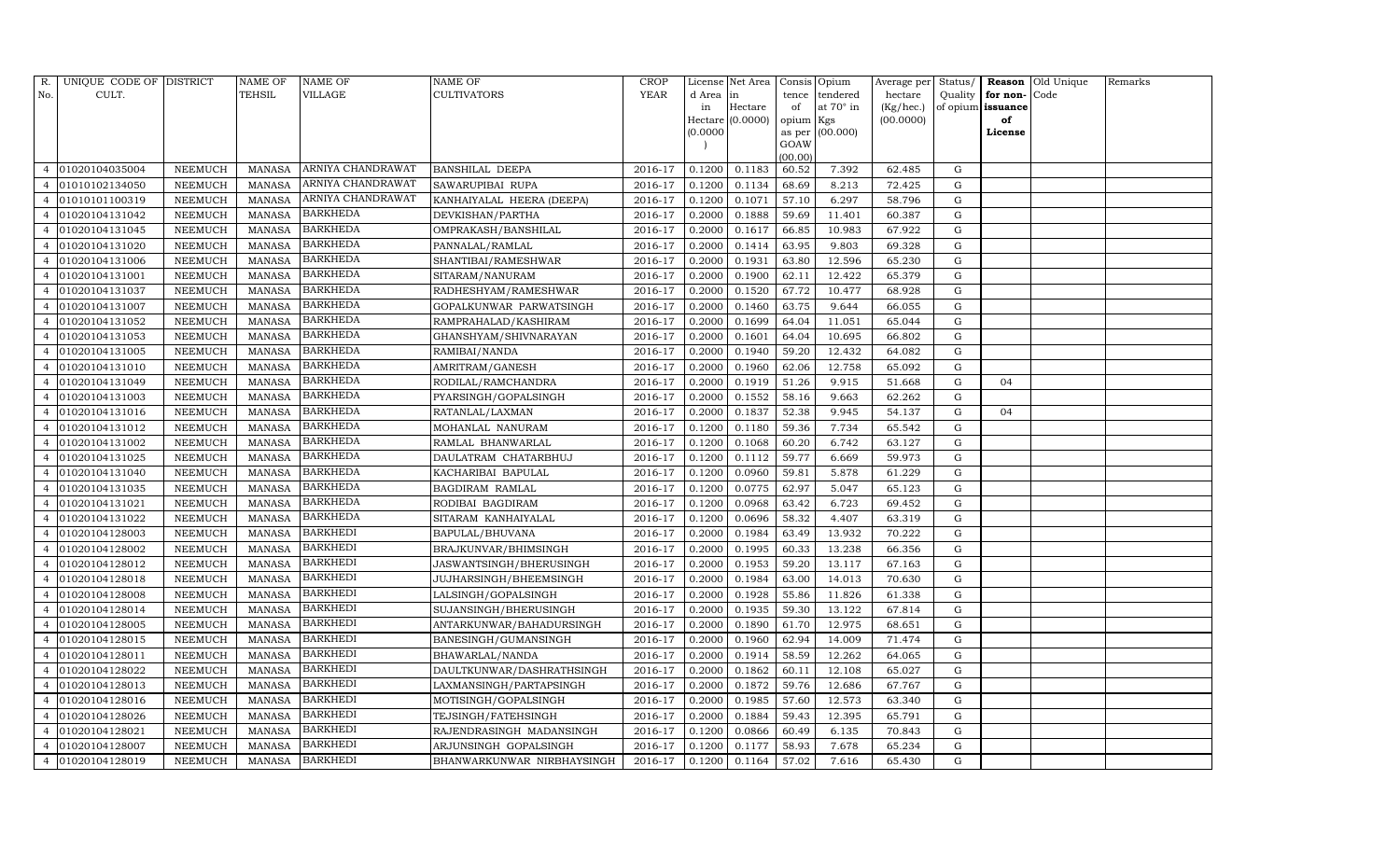| R.             | UNIQUE CODE OF DISTRICT |                | NAME OF       | NAME OF          | NAME OF                      | CROP        |           | License Net Area |           | Consis Opium     | Average per Status/ |           |                   | Reason Old Unique | Remarks |
|----------------|-------------------------|----------------|---------------|------------------|------------------------------|-------------|-----------|------------------|-----------|------------------|---------------------|-----------|-------------------|-------------------|---------|
| No.            | CULT.                   |                | TEHSIL        | VILLAGE          | CULTIVATORS                  | <b>YEAR</b> | d Area in |                  | tence     | tendered         | hectare             | Quality   | for non-          | Code              |         |
|                |                         |                |               |                  |                              |             | in        | Hectare          | of        | at $70^\circ$ in | (Kg/hec.)           |           | of opium issuance |                   |         |
|                |                         |                |               |                  |                              |             |           | Hectare (0.0000) | opium Kgs |                  | (00.0000)           |           | of                |                   |         |
|                |                         |                |               |                  |                              |             | (0.0000)  |                  | GOAW      | as per (00.000)  |                     |           | License           |                   |         |
|                |                         |                |               |                  |                              |             |           |                  | (00.00)   |                  |                     |           |                   |                   |         |
|                | 01020104128023          | NEEMUCH        | <b>MANASA</b> | BARKHEDI         | CHAINSINGH GUMANSINGH        | 2016-17     | 0.1200    | 0.1097           | 63.04     | 7.565            | 68.961              | G         |                   |                   |         |
|                | 01020104128028          | NEEMUCH        | <b>MANASA</b> | <b>BARKHEDI</b>  | DINESH RADHESHYAM            | 2016-17     | 0.1200    | 0.0984           | 63.14     | 6.693            | 68.018              | G         |                   |                   |         |
|                | 01020104128017          | NEEMUCH        | <b>MANASA</b> | <b>BARKHEDI</b>  | GHISALAL RAMLAL              | 2016-17     | 0.1200    | 0.1078           | 61.86     | 7.565            | 70.176              | G         |                   |                   |         |
| $\overline{4}$ | 01020104128020          | NEEMUCH        | MANASA        | <b>BARKHEDI</b>  | KALYANSINGH LALSINGH         | 2016-17     | 0.1200    | 0.0952           | 61.65     | 6.641            | 69.758              | G         |                   |                   |         |
| 4              | 01020104128004          | NEEMUCH        | <b>MANASA</b> | <b>BARKHEDI</b>  | KISHANSINGH DUNGARSINGH      | 2016-17     | 0.1200    | 0.1113           | 63.81     | 7.520            | 67.565              | G         |                   |                   |         |
|                | 01020104128009          | NEEMUCH        | <b>MANASA</b> | <b>BARKHEDI</b>  | MADANSINGH BHUWANISINGH      | 2016-17     | 0.1200    | 0.1206           | 57.56     | 8.346            | 69.204              | G         |                   |                   |         |
|                | 01020104128001          | NEEMUCH        | <b>MANASA</b> | <b>BARKHEDI</b>  | NARAYAN KANA                 | 2016-17     | 0.1200    | 0.1186           | 63.01     | 8.128            | 68.533              | G         |                   |                   |         |
| 4              | 01020104136032          | NEEMUCH        | <b>MANASA</b> | <b>BATISADI</b>  | SHAMBHUSINGH/RAMSINGH        | 2016-17     | 0.2000    | 0.1791           | 63.64     | 12.155           | 67.867              | G         |                   |                   |         |
|                | 01020104136027          | NEEMUCH        | <b>MANASA</b> | BATISADI         | BHANWARSINGH/SHAMBHUSINGH    | 2016-17     | 0.2000    | 0.1779           | 63.36     | 12.292           | 69.095              | G         |                   |                   |         |
|                | 01020104136016          | NEEMUCH        | <b>MANASA</b> | <b>BATISADI</b>  | HULASIBAI/MOHANLAL           | 2016-17     | 0.2000    | 0.1957           | 56.76     | 11.433           | 58.421              | ${\rm G}$ |                   |                   |         |
|                | 01020104136020          | NEEMUCH        | <b>MANASA</b> | <b>BATISADI</b>  | RADHESHYAM/GANGARAM          | 2016-17     | 0.2000    | 0.1890           | 56.93     | 11.427           | 60.460              | G         |                   |                   |         |
|                | 01020104136001          | NEEMUCH        | <b>MANASA</b> | <b>BATISADI</b>  | BAGDIRAM JENALAL             | 2016-17     | 0.2000    | 0.1806           | 53.85     | 10.408           | 57.630              | G         |                   |                   |         |
|                | 01020104136026          | <b>NEEMUCH</b> | <b>MANASA</b> | <b>BATISADI</b>  | MANGILAL MADHU               | 2016-17     | 0.1200    | 0.1111           | 60.41     | 7.102            | 63.924              | ${\rm G}$ |                   |                   |         |
|                | 01020104136007          | NEEMUCH        | MANASA        | <b>BATISADI</b>  | BANSHILAL RAMLAL             | 2016-17     | 0.1200    | 0.1214           | 57.05     | 6.813            | 56.120              | G         |                   |                   |         |
| 4              | 01020104136005          | NEEMUCH        | MANASA        | <b>BATISADI</b>  | BHAGATRAM CHAMPALAL          | 2016-17     | 0.1200    | 0.1170           | 57.28     | 6.915            | 59.103              | G         |                   |                   |         |
|                | 01020104136036          | NEEMUCH        | <b>MANASA</b> | <b>BATISADI</b>  | NARENDRASINGH SHAMBHUSINGH   | 2016-17     | 0.1200    |                  |           |                  |                     | F         |                   |                   |         |
|                | 01020104136006          | <b>NEEMUCH</b> | <b>MANASA</b> | <b>BATISADI</b>  | RATANLAL HARIRAM             | 2016-17     | 0.1200    | 0.1092           | 59.32     | 5.949            | 54.478              | G         | 04                |                   |         |
|                | 01020104136038          | NEEMUCH        | MANASA        | <b>BATISADI</b>  | HIRALAL GORDHAN              | 2016-17     | 0.1200    |                  |           |                  |                     | N         |                   |                   |         |
| 4              | 01020104136018          | NEEMUCH        | <b>MANASA</b> | <b>BATISADI</b>  | NANIBAI PRABHULAL            | 2016-17     | 0.1200    | 0.1197           | 61.81     | 7.629            | 63.734              | G         |                   |                   |         |
|                | 01020104136019          | NEEMUCH        | MANASA        | <b>BATISADI</b>  | NARSINGH HANSRAJ             | 2016-17     | 0.1200    | 0.1083           | 59.55     | 6.695            | 61.819              | G         |                   |                   |         |
|                | 01020104136015          | NEEMUCH        | <b>MANASA</b> | <b>BATISADI</b>  | KANKUBAI PURALAL             | 2016-17     | 0.1200    | 0.1100           | 53.00     | 6.156            | 55.964              | ${\rm G}$ | 04                |                   |         |
|                | 01020104136014          | NEEMUCH        | <b>MANASA</b> | <b>BATISADI</b>  | BAPULAL JENALAL              | 2016-17     | 0.1200    | 0.1080           | 59.23     | 7.243            | 67.065              | G         |                   |                   |         |
|                | 01020104138012          | NEEMUCH        | <b>MANASA</b> | <b>BATTISADA</b> | KANHAIYALAL BHANWARLAL       | 2016-17     | 0.1200    | 0.1090           | 52.18     | 6.545            | 60.046              | G         |                   |                   |         |
|                | 01020104138016          | NEEMUCH        | <b>MANASA</b> | <b>BATTISADA</b> | BHANWARIBAI BHANWARLAL       | 2016-17     | 0.1200    | 0.1102           | 54.48     | 6.631            | 60.172              | G         |                   |                   |         |
|                | 01020104138004          | NEEMUCH        | <b>MANASA</b> | <b>BATTISADA</b> | VAGDIRAM PURALAL             | 2016-17     | 0.1200    | 0.1122           | 64.19     | 8.070            | 71.925              | ${\rm G}$ |                   |                   |         |
|                | 01020104138008          | NEEMUCH        | <b>MANASA</b> | <b>BATTISADA</b> | MOTILAL RADHAKISHAN          | 2016-17     | 0.1200    | 0.1003           | 62.23     | 6.819            | 67.986              | G         |                   |                   |         |
|                | 01020104138002          | NEEMUCH        | <b>MANASA</b> | <b>BATTISADA</b> | SOHANBAI BHAGATRAM           | 2016-17     | 0.1200    | 0.0900           | 63.63     | 6.399            | 71.100              | G         |                   |                   |         |
| $\overline{4}$ | 01020104135011          | NEEMUCH        | <b>MANASA</b> | BHADWA           | GOPAL/NANDA                  | 2016-17     | 0.2000    | 0.1821           | 55.36     | 11.127           | 61.104              | ${\rm G}$ |                   |                   |         |
|                | 01020104135018          | NEEMUCH        | <b>MANASA</b> | <b>BHADWA</b>    | RATANIBAI/KANIRAM            | 2016-17     | 0.2000    | 0.1908           | 55.55     | 11.689           | 61.263              | G         |                   |                   |         |
| 4              | 01020104135001          | NEEMUCH        | <b>MANASA</b> | <b>BHADWA</b>    | AMRITRAM/RATANLAL            | 2016-17     | 0.2000    | 0.1920           | 54.61     | 11.741           | 61.151              | G         |                   |                   |         |
| 4              | 01020104135035          | NEEMUCH        | <b>MANASA</b> | <b>BHADWA</b>    | KAILASHNATH/SEVANATH         | 2016-17     | 0.2000    | 0.1717           | 51.18     | 9.644            | 56.168              | G         |                   |                   |         |
|                | 01020104135037          | NEEMUCH        | <b>MANASA</b> | <b>BHADWA</b>    | NATHULAL/JETRAM              | 2016-17     | 0.2000    | 0.2000           | 58.49     | 12.659           | 63.295              | G         |                   |                   |         |
|                | 01020104135027          | NEEMUCH        | <b>MANASA</b> | <b>BHADWA</b>    | BHARATSINGH RAMSINGH         | 2016-17     | 0.1200    | 0.1035           | 52.83     | 6.174            | 59.652              | ${\rm G}$ |                   |                   |         |
|                | 01020104135019          | NEEMUCH        | <b>MANASA</b> | <b>BHADWA</b>    | SATYANARAYAN MANGILAL        | 2016-17     | 0.1200    | 0.0702           | 59.15     | 4.386            | 62.479              | G         |                   |                   |         |
| 4              | 01020104135029          | NEEMUCH        | <b>MANASA</b> | <b>BHADWA</b>    | BASANTILAL BHANWARLAL        | 2016-17     | 0.1200    | 0.1162           | 65.43     | 8.254            | 71.033              | G         |                   |                   |         |
|                | 01020104135020          | <b>NEEMUCH</b> | <b>MANASA</b> | <b>BHADWA</b>    | GOPAL PRATHAVIRAJ            | 2016-17     | 0.1200    | 0.1185           | 59.23     | 7.835            | 66.118              | ${\rm G}$ |                   |                   |         |
|                | 01020104135007          | NEEMUCH        | MANASA        | <b>BHADWA</b>    | RAMESHNATH BHURANATH         | 2016-17     | 0.1200    | 0.1030           | 57.68     | 6.444            | 62.563              | G         |                   |                   |         |
| 4              | 01020104135038          | NEEMUCH        | <b>MANASA</b> | <b>BHADWA</b>    | DASHRATH RAMNARAYAN POTRA NA | 2016-17     | 0.1200    | 0.0806           | 55.81     | 4.808            | 59.653              | G         |                   |                   |         |
| 4              | 01020104135022          | NEEMUCH        | <b>MANASA</b> | <b>BHADWA</b>    | PRABHU BHURANATH             | 2016-17     | 0.1200    | 0.1163           | 51.89     | 6.167            | 53.027              | G         | 04                |                   |         |
| 4              | 01020104135031          | NEEMUCH        | MANASA        | <b>BHADWA</b>    | BHAGATRAM DULICHAND          | 2016-17     | 0.1200    | 0.0593           | 55.79     | 3.594            | 60.607              | G         |                   |                   |         |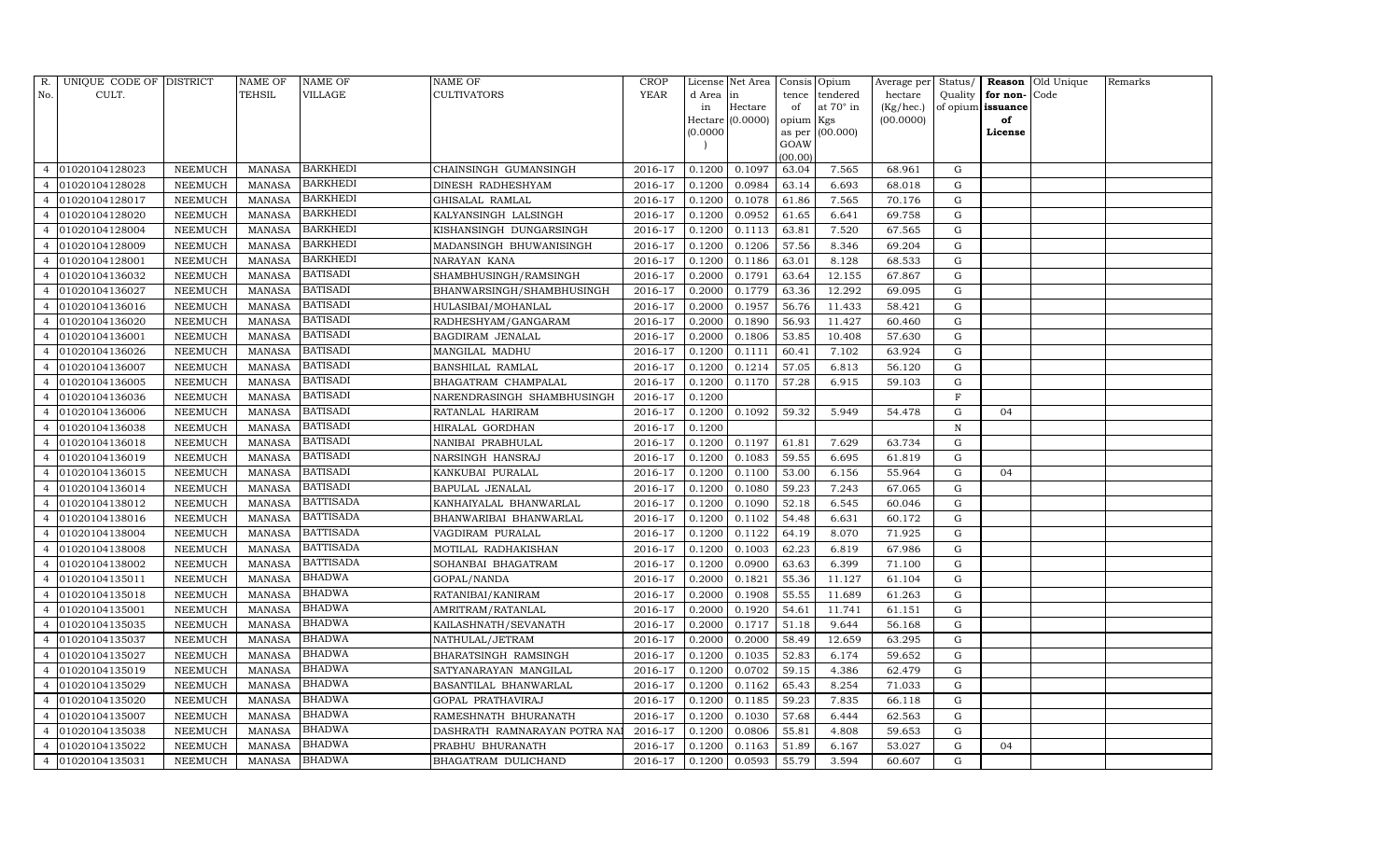| R.             | UNIQUE CODE OF DISTRICT |                | NAME OF       | NAME OF                                     | NAME OF                                   | CROP        |           | License Net Area   Consis   Opium |                 |                  | Average per Status/ |             |                          | <b>Reason</b> Old Unique | Remarks |
|----------------|-------------------------|----------------|---------------|---------------------------------------------|-------------------------------------------|-------------|-----------|-----------------------------------|-----------------|------------------|---------------------|-------------|--------------------------|--------------------------|---------|
| No.            | CULT.                   |                | TEHSIL        | VILLAGE                                     | <b>CULTIVATORS</b>                        | <b>YEAR</b> | d Area in |                                   | tence           | tendered         | hectare             | Quality     | for non-                 | Code                     |         |
|                |                         |                |               |                                             |                                           |             | in        | Hectare                           | of              | at $70^\circ$ in | (Kg/hec.)           |             | of opium <b>issuance</b> |                          |         |
|                |                         |                |               |                                             |                                           |             |           | Hectare (0.0000)                  | opium Kgs       |                  | (00.0000)           |             | of                       |                          |         |
|                |                         |                |               |                                             |                                           |             | (0.0000)  |                                   |                 | as per (00.000)  |                     |             | License                  |                          |         |
|                |                         |                |               |                                             |                                           |             |           |                                   | GOAW<br>(00.00) |                  |                     |             |                          |                          |         |
| 4              | 01020104135025          | NEEMUCH        | MANASA        | <b>BHADWA</b>                               | RAMNARAYAN MANGILAL                       | 2016-17     | 0.1200    | 0.0784                            | 62.13           | 5.609            | 71.543              | G           |                          |                          |         |
|                | 01020104135036          | NEEMUCH        | MANASA        | <b>BHADWA</b>                               | RAMESHWAR RATANLAL                        | 2016-17     | 0.1200    | 0.0904                            | 59.06           | 6.075            | 67.201              | G           |                          |                          |         |
| 4              | 01020104135023          | NEEMUCH        | MANASA        | <b>BHADWA</b>                               | BHAGATRAM SHAVRAM                         | 2016-17     | 0.1200    | 0.1014                            | 59.05           | 7.221            | 71.213              | G           |                          |                          |         |
| 4              | 01020104139015          | NEEMUCH        | MANASA        | <b>BHATKHEDI KURD</b>                       | TIKAMSINGH/DUNGARSINGH                    | 2016-17     | 0.2000    | 0.1867                            | 56.60           | 12.209           | 65.394              | G           |                          |                          |         |
|                | 01020104139007          | NEEMUCH        | <b>MANASA</b> | <b>BHATKHEDI KURD</b>                       | AANANDKUNWAR RAJENDRASINGH                | 2016-17     | 0.1200    | 0.1050                            | 61.19           | 7.413            | 70.600              | G           |                          |                          |         |
| 4              | 01020104139010          | NEEMUCH        | MANASA        | <b>BHATKHEDI KURD</b>                       | DHANNALAL KALULAL                         | 2016-17     | 0.1200    | 0.1126                            | 59.50           | 7.259            | 64.467              | G           |                          |                          |         |
|                | 01020104139002          | NEEMUCH        | <b>MANASA</b> | <b>BHATKHEDI KURD</b>                       | MANGILAL KASHIRAM                         | 2016-17     | 0.1200    | 0.1116                            | 61.19           | 8.121            | 72.769              | G           |                          |                          |         |
| 4              | 01020104139014          | NEEMUCH        | MANASA        | <b>BHATKHEDI KURD</b>                       | SHIVKANYABAI RAJARAM                      | 2016-17     | 0.1200    |                                   |                 |                  |                     | F           |                          |                          |         |
| 4              | 01020104139037          | NEEMUCH        | MANASA        | <b>BHATKHEDI KURD</b>                       | DHANNIBAI NANDA                           | 2016-17     | 0.1200    | 0.1162                            | 59.64           | 7.642            | 65.766              | G           |                          |                          |         |
|                | 01020104139004          | NEEMUCH        | MANASA        | <b>BHATKHEDI KURD</b>                       | RADHABAI PRABHULAL                        | 2016-17     | 0.1200    | 0.1121                            | 57.18           | 7.433            | 66.307              | G           |                          |                          |         |
| 4              | 01020104139005          | NEEMUCH        | <b>MANASA</b> | <b>BHATKHEDI KURD</b>                       | SAMRATHLAL KALURAM                        | 2016-17     | 0.1200    | 0.0803                            | 58.43           | 5.200            | 64.757              | G           |                          |                          |         |
|                | 01020104139006          | NEEMUCH        | MANASA        | BHATKHEDI KURD                              | AMARSINGH PRATAPSINGH                     | 2016-17     | 0.1200    | 0.1159                            | 57.85           | 7.173            | 61.890              | G           |                          |                          |         |
|                | 01020104139020          | NEEMUCH        | <b>MANASA</b> | <b>BHATKHEDI KURD</b>                       | NANIBAI SHYAMDAS                          | 2016-17     | 0.1200    | 0.1141                            | 60.79           | 7.590            | 66.521              | G           |                          |                          |         |
|                | 01020104139022          | NEEMUCH        | <b>MANASA</b> | <b>BHATKHEDI KURD</b>                       | KANCHANBAI BHANWARLAL                     | 2016-17     | 0.1200    | 0.1214                            | 57.54           | 7.472            | 61.549              | G           |                          |                          |         |
| $\overline{4}$ | 01020104139003          | NEEMUCH        | MANASA        | <b>BHATKHEDI KURD</b>                       | SUKHLAL RAMLAL                            | 2016-17     | 0.1200    | 0.1112                            | 62.46           | 7.656            | 68.849              | G           |                          |                          |         |
|                | 01020104139011          | NEEMUCH        | <b>MANASA</b> | <b>BHATKHEDI KURD</b>                       | SHAMBHULAL JAGGA                          | 2016-17     | 0.1200    |                                   |                 |                  |                     | $\mathbf F$ |                          |                          |         |
|                | 01020104139018          | NEEMUCH        | MANASA        | <b>BHATKHEDI KURD</b>                       | KARULAL NANDA                             | 2016-17     | 0.1200    | 0.1130                            | 59.34           | 7.426            | 65.717              | $\mathbf G$ |                          |                          |         |
|                | 01020104139008          | NEEMUCH        | <b>MANASA</b> | <b>BHATKHEDI KURD</b>                       | KARULAL MANGILAL                          | 2016-17     | 0.1200    | 0.1182                            | 62.31           | 7.851            | 66.421              | G           |                          |                          |         |
|                | 01020106127001          | NEEMUCH        | <b>MANASA</b> | <b>BORKHEDI</b>                             | KACHARU BHURA                             | 2016-17     | 0.2000    | 0.1504                            | 56.10           | 9.425            | 62.666              | $\mathbf G$ |                          |                          |         |
| $\overline{4}$ | 01020106127010          | NEEMUCH        | MANASA        | <b>BORKHEDI</b>                             | GITABAI DEVILAL                           | 2016-17     | 0.2000    | 0.1059                            | 58.69           | 6.406            | 60.491              | G           |                          |                          |         |
|                | 01020106127016          | NEEMUCH        | MANASA        | <b>BORKHEDI</b>                             | NEMICHAND PARTHA                          | 2016-17     | 0.1200    |                                   |                 |                  |                     | $\rm F$     |                          |                          |         |
| 4              | 01020106127003          | NEEMUCH        | <b>MANASA</b> | <b>BORKHEDI</b>                             | MEHTABSINGH LAXMANSINGH                   | 2016-17     | 0.1200    | 0.1120                            | 59.33           | 7.120            | 63.571              | G           |                          |                          |         |
| 4              | 01020106127004          | NEEMUCH        | MANASA        | <b>BORKHEDI</b>                             | SAMANDLAL GOPAL                           | 2016-17     | 0.1200    | 0.1046                            | 57.07           | 5.723            | 54.713              | G           | 04                       |                          |         |
| $\overline{4}$ | 01020106127005          | NEEMUCH        | <b>MANASA</b> | <b>BORKHEDI</b>                             | MANSINGH GAMERSINGH                       | 2016-17     | 0.1200    | 0.1110                            | 56.35           | 6.094            | 54.901              | G           | 04                       |                          |         |
| 4              | 01020106127007          | NEEMUCH        | MANASA        | <b>BORKHEDI</b>                             | JORAVARSINGH DOULATSINGH                  | 2016-17     | 0.1200    | 0.1133                            | 60.70           | 7.258            | 64.060              | G           |                          |                          |         |
|                | 01020106127011          | NEEMUCH        | <b>MANASA</b> | <b>BORKHEDI</b>                             | PURUSHOTAM KISANLAL                       | 2016-17     | 0.1200    | 0.0501                            | 60.49           | 3.362            | 67.106              | G           |                          |                          |         |
| $\overline{a}$ | 01020106127017          | NEEMUCH        | MANASA        | <b>BORKHEDI</b>                             | BHANWARLAL GOPAL                          | 2016-17     | 0.1200    | 0.1014                            | 57.45           | 5.655            | 55.769              | G           | 04                       |                          |         |
|                | 01020104099001          | NEEMUCH        | <b>MANASA</b> | CHIKLI                                      | RAMESHCHAND BHAGATRAM                     | 2016-17     | 0.1200    | 0.1150                            | 62.91           | 7.513            | 65.330              | G           |                          |                          |         |
|                | 01020104099002          | NEEMUCH        | MANASA        | CHIKLI                                      | RAMVILAS BHAGATRAM                        | 2016-17     | 0.1200    | 0.1150                            | 60.72           | 7.165            | 62.304              | G           |                          |                          |         |
|                | 01020104099004          | NEEMUCH        | <b>MANASA</b> | <b>CHIKLI</b>                               | KAVERIBAI KARULAL                         | 2016-17     | 0.1200    | 0.1169                            | 61.99           | 7.483            | 64.012              | $\mathbf G$ |                          |                          |         |
|                | 01020104099005          | NEEMUCH        | <b>MANASA</b> | CHIKLI                                      | JAGDISHCHAND BHARATRAM                    | 2016-17     | 0.1200    | 0.1107                            | 58.74           | 6.755            | 61.021              | G           |                          |                          |         |
|                | 01020104099010          | NEEMUCH        | <b>MANASA</b> | CHIKLI                                      | MUKESH RADHESHYAM                         | 2016-17     | 0.1200    | 0.1116                            | 59.87           | 6.945            | 62.231              | G           |                          |                          |         |
| $\overline{4}$ | 01020104037038          | NEEMUCH        | <b>MANASA</b> | DANEDERI CHARBHUJA                          | MANGILAL RODILAL                          | 2016-17     | 0.2000    | 0.2096                            | 58.05           | 13.177           | 62.867              | G           |                          |                          |         |
| $\overline{4}$ | 01020104037010          | NEEMUCH        | <b>MANASA</b> | DANEDERI CHARBHUJA                          | KAILASHIBAI RAMGOPAL                      | 2016-17     | 0.1200    | 0.1004                            | 58.20           | 6.311            | 62.859              | $\mathbf G$ |                          |                          |         |
|                | 01020104037016          | <b>NEEMUCH</b> | <b>MANASA</b> | DANEDERI CHARBHUJA                          | MOTILAL CHATRA                            | 2016-17     | 0.1200    | 0.1182                            | 63.54           | 8.306            | 70.271              | $\mathbf G$ |                          |                          |         |
| 4              | 01020104037020          | NEEMUCH        | <b>MANASA</b> | DANEDERI CHARBHUJA                          | DHAPUBAI RAMPRASHAD                       | 2016-17     | 0.1200    |                                   |                 |                  |                     | $\rm F$     |                          |                          |         |
| 4              | 01020104037035          | NEEMUCH        | <b>MANASA</b> |                                             | DANEDERI CHARBHUJA KANHAIYALAL BHANWARLAL | 2016-17     | 0.1200    | 0.1024                            | 60.69           | 6.901            | 67.393              | G           |                          |                          |         |
| 4              | 01020104037003          | NEEMUCH        | <b>MANASA</b> | DANEDERI CHARBHUJA                          | KESHIBAI NARAYAN                          | 2016-17     | 0.1200    | 0.1090                            | 63.89           | 7.758            | 71.174              | G           |                          |                          |         |
| $\overline{4}$ | 01020104037008          | NEEMUCH        | <b>MANASA</b> | DANEDERI CHARBHUJA                          | RODILAL GOURILAL                          | 2016-17     | 0.1200    |                                   |                 |                  |                     | F           |                          |                          |         |
| $\overline{4}$ | 01020104037009          | NEEMUCH        |               | MANASA DANEDERI CHARBHUJA KESHURAM JAYSINGH |                                           | 2016-17     |           | $0.1200$ 0.1114 63.89             |                 | 7.585            | 68.088              | G           |                          |                          |         |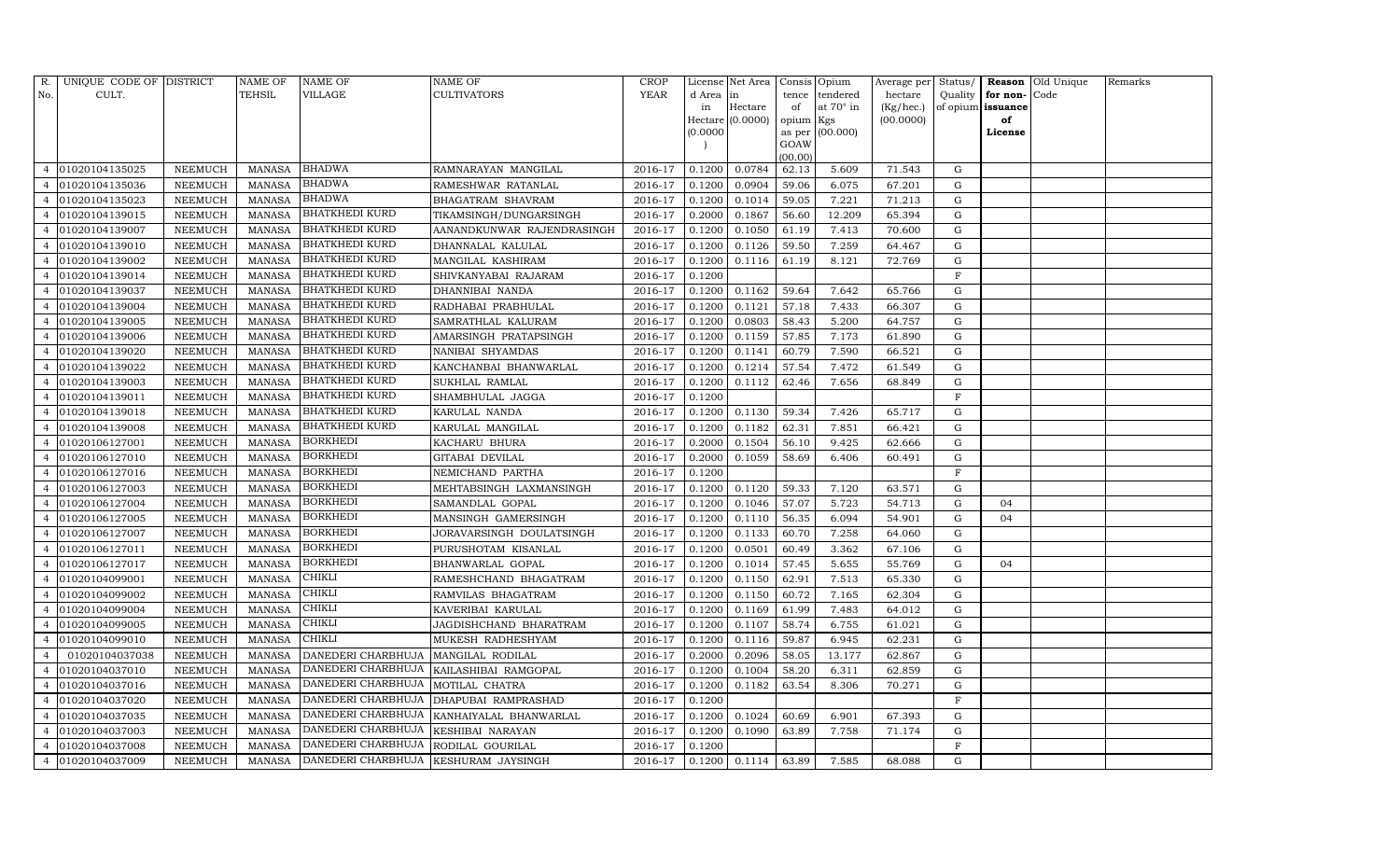| R.             | UNIQUE CODE OF DISTRICT |                 | <b>NAME OF</b> | NAME OF                           | NAME OF               | CROP        |           | License Net Area |           | Consis Opium     | Average per Status/ |              |                   | Reason Old Unique | Remarks |
|----------------|-------------------------|-----------------|----------------|-----------------------------------|-----------------------|-------------|-----------|------------------|-----------|------------------|---------------------|--------------|-------------------|-------------------|---------|
| No.            | CULT.                   |                 | TEHSIL         | VILLAGE                           | CULTIVATORS           | <b>YEAR</b> | d Area in |                  | tence     | tendered         | hectare             | Quality      | for non-Code      |                   |         |
|                |                         |                 |                |                                   |                       |             | in        | Hectare          | of        | at $70^\circ$ in | (Kg/hec.)           |              | of opium issuance |                   |         |
|                |                         |                 |                |                                   |                       |             |           | Hectare (0.0000) | opium Kgs |                  | (00.0000)           |              | of                |                   |         |
|                |                         |                 |                |                                   |                       |             | (0.0000)  |                  | GOAW      | as per (00.000)  |                     |              | License           |                   |         |
|                |                         |                 |                |                                   |                       |             |           |                  | (00.00)   |                  |                     |              |                   |                   |         |
| 4              | 01020104037015          | ${\tt NEEMUCH}$ | MANASA         | DANEDERI CHARBHUJA   BABULAL GOMA |                       | 2016-17     | 0.1200    | 0.1142           | 54.91     | 6.589            | 57.697              | G            |                   |                   |         |
|                | 01020104037017          | NEEMUCH         | <b>MANASA</b>  | DANEDERI CHARBHUJA                | RADHESHYAM GANESH     | 2016-17     | 0.1200    | 0.1118           | 57.50     | 7.048            | 63.041              | G            |                   |                   |         |
| 4              | 01020104037022          | NEEMUCH         | MANASA         | DANEDERI CHARBHUJA                | BIHARI GOMA           | 2016-17     | 0.1200    |                  |           |                  |                     | $_{\rm F}$   |                   |                   |         |
|                | 01020104037029          | NEEMUCH         | MANASA         | DANEDERI CHARBHUJA                | SHANKARLAL NANURAM    | 2016-17     | 0.1200    |                  |           |                  |                     | F            |                   |                   |         |
|                | 01020104037025          | NEEMUCH         | <b>MANASA</b>  | DANEDERI CHARBHUJA                | RATAN GANGARAM        | 2016-17     | 0.1200    |                  |           |                  |                     | F            |                   |                   |         |
|                | 01020104038031          | NEEMUCH         | MANASA         | <b>DANGDI</b>                     | MOHANLAL NANURAM      | 2016-17     | 0.2000    | 0.1971           | 54.40     | 11.370           | 57.686              | G            |                   |                   |         |
|                | 01020104038071          | NEEMUCH         | <b>MANASA</b>  | <b>DANGDI</b>                     | MANGILAL/CHATARBHUJ   | 2016-17     | 0.2000    | 0.1892           | 60.66     | 11.993           | 63.388              | G            |                   |                   |         |
|                | 01020104038074          | NEEMUCH         | <b>MANASA</b>  | <b>DANGDI</b>                     | PRABHULAL/NANDA       | 2016-17     | 0.2000    | 0.2013           | 62.64     | 13.512           | 67.124              | G            |                   |                   |         |
|                | 01020104038054          | NEEMUCH         | <b>MANASA</b>  | DANGDI                            | RAMCHANDRA/CHHOTULAL  | 2016-17     | 0.2000    | 0.1524           | 56.88     | 10.060           | 66.010              | G            |                   |                   |         |
|                | 01020104038019          | NEEMUCH         | <b>MANASA</b>  | <b>DANGDI</b>                     | GHASILAL/PANNA        | 2016-17     | 0.2000    | 0.1739           | 45.91     | 8.467            | 48.689              | G            | 04                |                   |         |
| 4              | 01020104038057          | NEEMUCH         | <b>MANASA</b>  | <b>DANGDI</b>                     | ANOKHILAL/HARLAL      | 2016-17     | 0.2000    | 0.1750           | 57.88     | 12.444           | 71.109              | G            |                   |                   |         |
| 4              | 01020104038051          | NEEMUCH         | MANASA         | DANGDI                            | KESHIBAI/GIRDHARI     | 2016-17     | 0.2000    | 0.1897           | 60.23     | 13.474           | 71.028              | G            |                   |                   |         |
|                | 01020104038048          | NEEMUCH         | <b>MANASA</b>  | <b>DANGDI</b>                     | BAGDIRAM CHATARBHUJ   | 2016-17     | 0.1200    | 0.1193           | 64.21     | 8.384            | 70.277              | G            |                   |                   |         |
|                | 01020104038062          | NEEMUCH         | <b>MANASA</b>  | <b>DANGDI</b>                     | KANHAIYALAL NANDA     | 2016-17     | 0.1200    | 0.1073           | 62.88     | 6.863            | 63.961              | G            |                   |                   |         |
|                | 01020104038003          | NEEMUCH         | <b>MANASA</b>  | <b>DANGDI</b>                     | KANCHANBAI KISHANLAL  | 2016-17     | 0.1200    |                  |           |                  |                     | F            |                   |                   |         |
| 4              | 01020104038029          | NEEMUCH         | MANASA         | <b>DANGDI</b>                     | SAMDIBAI BHAGIRATH    | 2016-17     | 0.1200    | 0.1020           | 62.00     | 6.634            | 65.039              | G            |                   |                   |         |
| $\overline{4}$ | 01020104038052          | NEEMUCH         | <b>MANASA</b>  | DANGDI                            | BAPULAL MAGNIRAM      | 2016-17     | 0.1200    | 0.1193           | 59.69     | 6.813            | 57.108              | G            |                   |                   |         |
|                | 01020104038065          | NEEMUCH         | MANASA         | <b>DANGDI</b>                     | BAPULAL DHANRAJ       | 2016-17     | 0.1200    | 0.0907           | 60.23     | 5.825            | 64.223              | G            |                   |                   |         |
|                | 01020104038028          | NEEMUCH         | <b>MANASA</b>  | <b>DANGDI</b>                     | GAURISHANKAR NARAYAN  | 2016-17     | 0.1200    | 0.0961           | 61.60     | 6.486            | 67.492              | G            |                   |                   |         |
|                | 01020104038033          | NEEMUCH         | MANASA         | DANGDI                            | SHIVNARAYAN GHASI     | 2016-17     | 0.1200    |                  |           |                  |                     | F            |                   |                   |         |
|                | 01020104038030          | NEEMUCH         | <b>MANASA</b>  | <b>DANGDI</b>                     | GHISABAI NANDA        | 2016-17     | 0.1200    | 0.0739           | 61.56     | 5.004            | 67.713              | G            |                   |                   |         |
| 4              | 01020104038079          | NEEMUCH         | MANASA         | <b>DANGDI</b>                     | JANIBAI ONKAR         | 2016-17     | 0.1200    | 0.1140           | 64.22     | 7.844            | 68.807              | G            |                   |                   |         |
| 4              | 01020104038005          | NEEMUCH         | <b>MANASA</b>  | DANGDI                            | NARAYAN UDA           | 2016-17     | 0.1200    | 0.0529           | 61.77     | 3.521            | 66.560              | ${\rm G}$    |                   |                   |         |
|                | 01020104038022          | NEEMUCH         | <b>MANASA</b>  | <b>DANGDI</b>                     | NARAYAN RADHU         | 2016-17     | 0.1200    | 0.1065           | 55.97     | 6.285            | 59.014              | ${\rm G}$    |                   |                   |         |
|                | 01020104038041          | NEEMUCH         | <b>MANASA</b>  | <b>DANGDI</b>                     | RADHU NATHU           | 2016-17     | 0.1200    |                  |           |                  |                     | $\mathbf F$  |                   |                   |         |
|                | 01020104038055          | NEEMUCH         | <b>MANASA</b>  | <b>DANGDI</b>                     | BAGDIRAM LAXMAN       | 2016-17     | 0.1200    | 0.1194           | 62.61     | 8.032            | 67.270              | G            |                   |                   |         |
|                | 01020104038024          | NEEMUCH         | <b>MANASA</b>  | <b>DANGDI</b>                     | BANSHILAL NANURAM     | 2016-17     | 0.1200    |                  |           |                  |                     | F            |                   |                   |         |
|                | 01020104113019          | NEEMUCH         | <b>MANASA</b>  | DANTA                             | SHANTILAL HEERA       | 2016-17     | 0.1200    | 0.1102           | 57.15     | 6.287            | 57.051              | G            |                   |                   |         |
|                | 01020104113005          | NEEMUCH         | MANASA         | <b>DANTA</b>                      | MANGILAL NAGGA        | 2016-17     | 0.1200    | 0.1158           | 59.49     | 6.212            | 53.644              | G            | 04                |                   |         |
| 4              | 01020106178035          | NEEMUCH         | <b>MANASA</b>  | <b>DANTA</b>                      | KANHAIYALAL BHONA     | 2016-17     | 0.1200    | 0.1104           | 59.29     | 6.193            | 56.096              | $\mathbf{I}$ | 02                |                   |         |
| $\overline{4}$ | 01020104112001          | NEEMUCH         | MANASA         | DEVRI SOMYA                       | VARDICHAND UDA        | 2016-17     | 0.1200    | 0.1107           | 52.21     | 6.116            | 55.248              | G            | 04                |                   |         |
|                | 01020104112030          | NEEMUCH         | <b>MANASA</b>  | DEVRI SOMYA                       | BHANWARIBAI BALCHAND  | 2016-17     | 0.1200    | 0.1152           | 56.56     | 6.957            | 60.391              | G            |                   |                   |         |
|                | 01020104112005          | NEEMUCH         | <b>MANASA</b>  | DEVRI SOMYA                       | KANWARLAL BHANWARLAL  | 2016-17     | 0.1200    | 0.0979           | 60.40     | 4.047            | 41.338              | G            | 04                |                   |         |
| 4              | 01020104112017          | NEEMUCH         | MANASA         | <b>DEVRI SOMYA</b>                | SAMPATLAL MANNALAL    | 2016-17     | 0.1200    | 0.1190           | 51.98     | 6.290            | 52.857              | G            | 04                |                   |         |
| $\overline{a}$ | 01020104112031          | NEEMUCH         | <b>MANASA</b>  | DEVRI SOMYA                       | HARISHANKAR BALCHAND  | 2016-17     | 0.1200    | 0.1152           | 55.63     | 6.898            | 59.878              | G            |                   | 01020104120041    |         |
|                | 01020104120280          | NEEMUCH         | <b>MANASA</b>  | DEVRI SOMYA                       | SAMRATH MANNALAL      | 2016-17     | 0.1200    | 0.1176           | 56.84     | 7.178            | 61.037              | ${\rm G}$    |                   |                   |         |
| 4              | 01020104142014          | NEEMUCH         | <b>MANASA</b>  | <b>FOFLIYA</b>                    | SITABAI MANGILAL      | 2016-17     | 0.1200    | 0.1173           | 56.85     | 6.562            | 55.942              | G            | 04                |                   |         |
| $\overline{4}$ | 01020104142008          | NEEMUCH         | <b>MANASA</b>  | FOFLIYA                           | GOPAL BHERULAL        | 2016-17     | 0.1200    | 0.1200           | 60.91     | 7.649            | 63.742              | ${\rm G}$    |                   |                   |         |
| $\overline{4}$ | 01020104142017          | NEEMUCH         | <b>MANASA</b>  | FOFLIYA                           | KALURAM JAGANNATH     | 2016-17     | 0.1200    | 0.0937           | 58.90     | 5.520            | 58.911              | G            |                   |                   |         |
| $\overline{4}$ | 01020104142006          | NEEMUCH         | MANASA         | <b>FOFLIYA</b>                    | LAXMINARAYAN BHERULAL | 2016-17     | 0.1200    | 0.1130           | 63.99     | 7.286            | 64.478              | G            |                   |                   |         |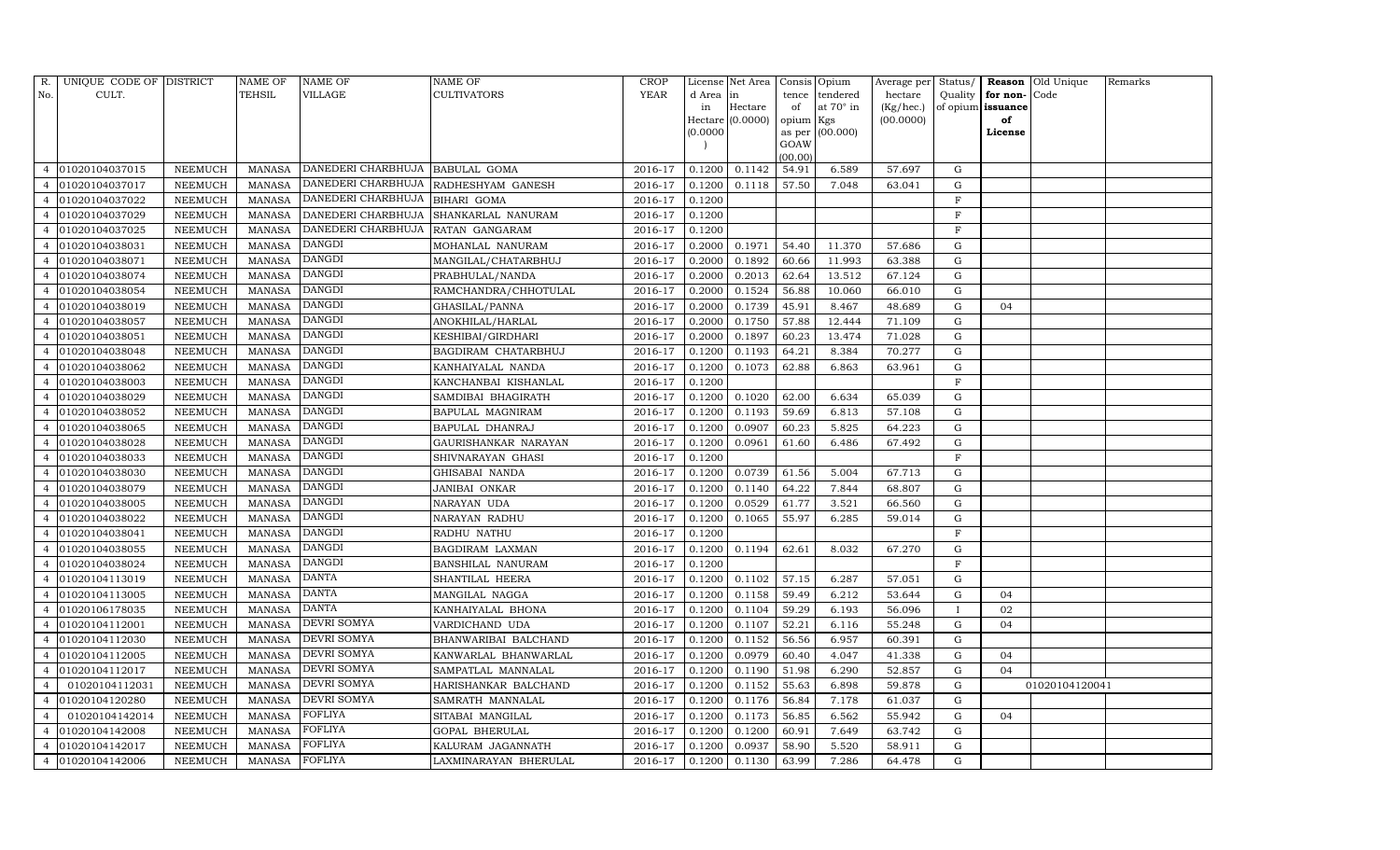| No.<br>CULT.<br><b>TEHSIL</b><br>VILLAGE<br><b>CULTIVATORS</b><br>YEAR<br>d Area in<br>tendered<br>Quality<br>for non-Code<br>tence<br>hectare<br>at $70^\circ$ in<br>Hectare<br>of<br>(Kg/hec.)<br>of opium issuance<br>in<br>(00.0000)<br>Hectare (0.0000)<br>opium<br>Kgs<br>of<br>(0.0000)<br>(00.000)<br>as per<br>License<br>GOAW<br>(00.00)<br><b>FULPURA</b><br>01020104119018<br>0.2000<br>0.1931<br>53.71<br>10.895<br>56.422<br><b>NEEMUCH</b><br>MANASA<br>AMRITRAM/UDA<br>2016-17<br>G<br>$\overline{4}$<br><b>FULPURA</b><br>0.2000<br>01020104119021<br>NEEMUCH<br><b>MANASA</b><br>BAPULAL/KISHORE<br>2016-17<br>0.1983<br>56.73<br>12.732<br>64.206<br>G<br><b>FULPURA</b><br>01020104119006<br><b>NEEMUCH</b><br><b>MANASA</b><br>MOHANLAL KARULAL<br>2016-17<br>0.2000<br>0.1950<br>59.27<br>11.973<br>61.400<br>G<br>$\overline{4}$<br><b>FULPURA</b><br>01020104119010<br>0.2000<br>0.1607<br>9.952<br><b>NEEMUCH</b><br><b>MANASA</b><br>KANWARLAL/KISHANLAL<br>2016-17<br>57.81<br>61.929<br>G<br>$\overline{4}$<br><b>FULPURA</b><br>01020104119013<br><b>NEEMUCH</b><br><b>MANASA</b><br>0.2000<br>0.1795<br>12.013<br>MANNALAL/KISHORE<br>2016-17<br>58.60<br>66.925<br>G<br>$\overline{4}$<br><b>FULPURA</b><br>01020104119031<br><b>MANASA</b><br>2016-17<br>0.2000<br>0.1873<br>52.70<br>11.323<br><b>NEEMUCH</b><br>MOHANLALN/RAMCHANDRA<br>60.454<br>G<br><b>FULPURA</b><br>01020104119033<br><b>NEEMUCH</b><br><b>MANASA</b><br>2016-17<br>0.2000<br>0.1826<br>56.88<br>11.067<br>RAMCHANDRA/NARAYAN CHOUDHAR<br>60.608<br>G<br>4<br><b>FULPURA</b><br>01020104119002<br><b>NEEMUCH</b><br><b>MANASA</b><br>2016-17<br>0.1200<br>0.1071<br>62.53<br>7.218<br>KAVERIBAI BAPULAL<br>67.395<br>G<br>$\overline{4}$<br><b>FULPURA</b><br>01020104119005<br>NEEMUCH<br><b>MANASA</b><br>0.1200<br>0.1193<br>53.25<br>6.633<br>BAPULAL NARAYAN<br>2016-17<br>55.599<br>G<br>04<br>$\overline{4}$<br><b>FULPURA</b><br>01020104119019<br>NEEMUCH<br><b>MANASA</b><br>0.1200<br>0.1191<br>62.84<br>VARDIBAI RODILAL<br>2016-17<br>8.106<br>68.060<br>G<br><b>FULPURA</b><br>01020104119012<br>NEEMUCH<br><b>MANASA</b><br>RATANLAL SITARAM<br>2016-17<br>0.1200<br>F<br>TRANSFER KADI KHURD<br>$\overline{4}$<br><b>FULPURA</b><br>01020104119028<br>NEEMUCH<br><b>MANASA</b><br>HEERABAI BAPULAL<br>2016-17<br>0.1200<br>0.1201<br>52.70<br>3.335<br>27.769<br>G<br>04<br>$\overline{4}$<br><b>FULPURA</b><br>01020104119024<br><b>NEEMUCH</b><br><b>MANASA</b><br>VARDIBAI BHIMA<br>2016-17<br>0.1200<br>0.0608<br>54.82<br>3.328<br>54.737<br>G<br>04<br>$\overline{4}$<br><b>GANESHPURA</b><br>01020106100090<br><b>MANASA</b><br>MANGILAL BAPULAL<br>2016-17<br>0.1200<br>0.1003<br><b>NEEMUCH</b><br>64.14<br>6.680<br>66.600<br>G<br>$\overline{4}$ |  |
|------------------------------------------------------------------------------------------------------------------------------------------------------------------------------------------------------------------------------------------------------------------------------------------------------------------------------------------------------------------------------------------------------------------------------------------------------------------------------------------------------------------------------------------------------------------------------------------------------------------------------------------------------------------------------------------------------------------------------------------------------------------------------------------------------------------------------------------------------------------------------------------------------------------------------------------------------------------------------------------------------------------------------------------------------------------------------------------------------------------------------------------------------------------------------------------------------------------------------------------------------------------------------------------------------------------------------------------------------------------------------------------------------------------------------------------------------------------------------------------------------------------------------------------------------------------------------------------------------------------------------------------------------------------------------------------------------------------------------------------------------------------------------------------------------------------------------------------------------------------------------------------------------------------------------------------------------------------------------------------------------------------------------------------------------------------------------------------------------------------------------------------------------------------------------------------------------------------------------------------------------------------------------------------------------------------------------------------------------------------------------------------------------------------------------------------------------------------------------------------------------------------------------------------------------------------------------------------------------------------------------------------------------------------------------------------------------------------------------------------------------------------------------------|--|
|                                                                                                                                                                                                                                                                                                                                                                                                                                                                                                                                                                                                                                                                                                                                                                                                                                                                                                                                                                                                                                                                                                                                                                                                                                                                                                                                                                                                                                                                                                                                                                                                                                                                                                                                                                                                                                                                                                                                                                                                                                                                                                                                                                                                                                                                                                                                                                                                                                                                                                                                                                                                                                                                                                                                                                                    |  |
|                                                                                                                                                                                                                                                                                                                                                                                                                                                                                                                                                                                                                                                                                                                                                                                                                                                                                                                                                                                                                                                                                                                                                                                                                                                                                                                                                                                                                                                                                                                                                                                                                                                                                                                                                                                                                                                                                                                                                                                                                                                                                                                                                                                                                                                                                                                                                                                                                                                                                                                                                                                                                                                                                                                                                                                    |  |
|                                                                                                                                                                                                                                                                                                                                                                                                                                                                                                                                                                                                                                                                                                                                                                                                                                                                                                                                                                                                                                                                                                                                                                                                                                                                                                                                                                                                                                                                                                                                                                                                                                                                                                                                                                                                                                                                                                                                                                                                                                                                                                                                                                                                                                                                                                                                                                                                                                                                                                                                                                                                                                                                                                                                                                                    |  |
|                                                                                                                                                                                                                                                                                                                                                                                                                                                                                                                                                                                                                                                                                                                                                                                                                                                                                                                                                                                                                                                                                                                                                                                                                                                                                                                                                                                                                                                                                                                                                                                                                                                                                                                                                                                                                                                                                                                                                                                                                                                                                                                                                                                                                                                                                                                                                                                                                                                                                                                                                                                                                                                                                                                                                                                    |  |
|                                                                                                                                                                                                                                                                                                                                                                                                                                                                                                                                                                                                                                                                                                                                                                                                                                                                                                                                                                                                                                                                                                                                                                                                                                                                                                                                                                                                                                                                                                                                                                                                                                                                                                                                                                                                                                                                                                                                                                                                                                                                                                                                                                                                                                                                                                                                                                                                                                                                                                                                                                                                                                                                                                                                                                                    |  |
|                                                                                                                                                                                                                                                                                                                                                                                                                                                                                                                                                                                                                                                                                                                                                                                                                                                                                                                                                                                                                                                                                                                                                                                                                                                                                                                                                                                                                                                                                                                                                                                                                                                                                                                                                                                                                                                                                                                                                                                                                                                                                                                                                                                                                                                                                                                                                                                                                                                                                                                                                                                                                                                                                                                                                                                    |  |
|                                                                                                                                                                                                                                                                                                                                                                                                                                                                                                                                                                                                                                                                                                                                                                                                                                                                                                                                                                                                                                                                                                                                                                                                                                                                                                                                                                                                                                                                                                                                                                                                                                                                                                                                                                                                                                                                                                                                                                                                                                                                                                                                                                                                                                                                                                                                                                                                                                                                                                                                                                                                                                                                                                                                                                                    |  |
|                                                                                                                                                                                                                                                                                                                                                                                                                                                                                                                                                                                                                                                                                                                                                                                                                                                                                                                                                                                                                                                                                                                                                                                                                                                                                                                                                                                                                                                                                                                                                                                                                                                                                                                                                                                                                                                                                                                                                                                                                                                                                                                                                                                                                                                                                                                                                                                                                                                                                                                                                                                                                                                                                                                                                                                    |  |
|                                                                                                                                                                                                                                                                                                                                                                                                                                                                                                                                                                                                                                                                                                                                                                                                                                                                                                                                                                                                                                                                                                                                                                                                                                                                                                                                                                                                                                                                                                                                                                                                                                                                                                                                                                                                                                                                                                                                                                                                                                                                                                                                                                                                                                                                                                                                                                                                                                                                                                                                                                                                                                                                                                                                                                                    |  |
|                                                                                                                                                                                                                                                                                                                                                                                                                                                                                                                                                                                                                                                                                                                                                                                                                                                                                                                                                                                                                                                                                                                                                                                                                                                                                                                                                                                                                                                                                                                                                                                                                                                                                                                                                                                                                                                                                                                                                                                                                                                                                                                                                                                                                                                                                                                                                                                                                                                                                                                                                                                                                                                                                                                                                                                    |  |
|                                                                                                                                                                                                                                                                                                                                                                                                                                                                                                                                                                                                                                                                                                                                                                                                                                                                                                                                                                                                                                                                                                                                                                                                                                                                                                                                                                                                                                                                                                                                                                                                                                                                                                                                                                                                                                                                                                                                                                                                                                                                                                                                                                                                                                                                                                                                                                                                                                                                                                                                                                                                                                                                                                                                                                                    |  |
|                                                                                                                                                                                                                                                                                                                                                                                                                                                                                                                                                                                                                                                                                                                                                                                                                                                                                                                                                                                                                                                                                                                                                                                                                                                                                                                                                                                                                                                                                                                                                                                                                                                                                                                                                                                                                                                                                                                                                                                                                                                                                                                                                                                                                                                                                                                                                                                                                                                                                                                                                                                                                                                                                                                                                                                    |  |
|                                                                                                                                                                                                                                                                                                                                                                                                                                                                                                                                                                                                                                                                                                                                                                                                                                                                                                                                                                                                                                                                                                                                                                                                                                                                                                                                                                                                                                                                                                                                                                                                                                                                                                                                                                                                                                                                                                                                                                                                                                                                                                                                                                                                                                                                                                                                                                                                                                                                                                                                                                                                                                                                                                                                                                                    |  |
|                                                                                                                                                                                                                                                                                                                                                                                                                                                                                                                                                                                                                                                                                                                                                                                                                                                                                                                                                                                                                                                                                                                                                                                                                                                                                                                                                                                                                                                                                                                                                                                                                                                                                                                                                                                                                                                                                                                                                                                                                                                                                                                                                                                                                                                                                                                                                                                                                                                                                                                                                                                                                                                                                                                                                                                    |  |
|                                                                                                                                                                                                                                                                                                                                                                                                                                                                                                                                                                                                                                                                                                                                                                                                                                                                                                                                                                                                                                                                                                                                                                                                                                                                                                                                                                                                                                                                                                                                                                                                                                                                                                                                                                                                                                                                                                                                                                                                                                                                                                                                                                                                                                                                                                                                                                                                                                                                                                                                                                                                                                                                                                                                                                                    |  |
|                                                                                                                                                                                                                                                                                                                                                                                                                                                                                                                                                                                                                                                                                                                                                                                                                                                                                                                                                                                                                                                                                                                                                                                                                                                                                                                                                                                                                                                                                                                                                                                                                                                                                                                                                                                                                                                                                                                                                                                                                                                                                                                                                                                                                                                                                                                                                                                                                                                                                                                                                                                                                                                                                                                                                                                    |  |
|                                                                                                                                                                                                                                                                                                                                                                                                                                                                                                                                                                                                                                                                                                                                                                                                                                                                                                                                                                                                                                                                                                                                                                                                                                                                                                                                                                                                                                                                                                                                                                                                                                                                                                                                                                                                                                                                                                                                                                                                                                                                                                                                                                                                                                                                                                                                                                                                                                                                                                                                                                                                                                                                                                                                                                                    |  |
|                                                                                                                                                                                                                                                                                                                                                                                                                                                                                                                                                                                                                                                                                                                                                                                                                                                                                                                                                                                                                                                                                                                                                                                                                                                                                                                                                                                                                                                                                                                                                                                                                                                                                                                                                                                                                                                                                                                                                                                                                                                                                                                                                                                                                                                                                                                                                                                                                                                                                                                                                                                                                                                                                                                                                                                    |  |
|                                                                                                                                                                                                                                                                                                                                                                                                                                                                                                                                                                                                                                                                                                                                                                                                                                                                                                                                                                                                                                                                                                                                                                                                                                                                                                                                                                                                                                                                                                                                                                                                                                                                                                                                                                                                                                                                                                                                                                                                                                                                                                                                                                                                                                                                                                                                                                                                                                                                                                                                                                                                                                                                                                                                                                                    |  |
| <b>GANESHPURA</b><br>01020106100081<br><b>NEEMUCH</b><br><b>MANASA</b><br>2016-17<br>0.1200<br>0.1012<br>67.44<br>6.927<br>G<br>OMPRAKASH AMBARAM<br>68.449<br>TRANSFER DUDRSI, NMH-I<br>4                                                                                                                                                                                                                                                                                                                                                                                                                                                                                                                                                                                                                                                                                                                                                                                                                                                                                                                                                                                                                                                                                                                                                                                                                                                                                                                                                                                                                                                                                                                                                                                                                                                                                                                                                                                                                                                                                                                                                                                                                                                                                                                                                                                                                                                                                                                                                                                                                                                                                                                                                                                         |  |
| <b>GANESHPURA</b><br>01020106100086<br><b>NEEMUCH</b><br>CHANDRAPRAKASH AMBARAM<br>2016-17<br>0.1200<br>0.1012<br>6.472<br>TRANSFER UPREDA,NMH-I<br><b>MANASA</b><br>63.45<br>63.953<br>G<br>$\overline{4}$                                                                                                                                                                                                                                                                                                                                                                                                                                                                                                                                                                                                                                                                                                                                                                                                                                                                                                                                                                                                                                                                                                                                                                                                                                                                                                                                                                                                                                                                                                                                                                                                                                                                                                                                                                                                                                                                                                                                                                                                                                                                                                                                                                                                                                                                                                                                                                                                                                                                                                                                                                        |  |
| <b>GANESHPURA</b><br>01020106100061<br><b>NEEMUCH</b><br><b>MANASA</b><br>BALARAM MADHURAM<br>2016-17<br>0.1200<br>$\mathbf F$<br>$\overline{4}$                                                                                                                                                                                                                                                                                                                                                                                                                                                                                                                                                                                                                                                                                                                                                                                                                                                                                                                                                                                                                                                                                                                                                                                                                                                                                                                                                                                                                                                                                                                                                                                                                                                                                                                                                                                                                                                                                                                                                                                                                                                                                                                                                                                                                                                                                                                                                                                                                                                                                                                                                                                                                                   |  |
| <b>GANESHPURA</b><br>$\mathbf F$<br>01020106100004<br><b>NEEMUCH</b><br>2016-17<br>0.1200<br><b>MANASA</b><br>JAGNNATH BHONA<br>$\overline{4}$                                                                                                                                                                                                                                                                                                                                                                                                                                                                                                                                                                                                                                                                                                                                                                                                                                                                                                                                                                                                                                                                                                                                                                                                                                                                                                                                                                                                                                                                                                                                                                                                                                                                                                                                                                                                                                                                                                                                                                                                                                                                                                                                                                                                                                                                                                                                                                                                                                                                                                                                                                                                                                     |  |
| <b>GANESHPURA</b><br>01020104097079<br><b>NEEMUCH</b><br><b>MANASA</b><br>KANHAIYALAL RAMA<br>2016-17<br>0.1200<br>0.1140<br>66.04<br>7.595<br>66.623<br>G<br>$\overline{4}$                                                                                                                                                                                                                                                                                                                                                                                                                                                                                                                                                                                                                                                                                                                                                                                                                                                                                                                                                                                                                                                                                                                                                                                                                                                                                                                                                                                                                                                                                                                                                                                                                                                                                                                                                                                                                                                                                                                                                                                                                                                                                                                                                                                                                                                                                                                                                                                                                                                                                                                                                                                                       |  |
| HADIPIPLIA<br>01020104034028<br><b>NEEMUCH</b><br><b>MANASA</b><br>GHANSHYAM/BAPULAL<br>2016-17<br>0.2000<br>0.1952<br>59.18<br>12.098<br>61.977<br>$\overline{4}$<br>G                                                                                                                                                                                                                                                                                                                                                                                                                                                                                                                                                                                                                                                                                                                                                                                                                                                                                                                                                                                                                                                                                                                                                                                                                                                                                                                                                                                                                                                                                                                                                                                                                                                                                                                                                                                                                                                                                                                                                                                                                                                                                                                                                                                                                                                                                                                                                                                                                                                                                                                                                                                                            |  |
| <b>HADIPIPLIA</b><br>01020104034024<br>NEEMUCH<br><b>MANASA</b><br>0.2000<br>$\mathbf N$<br>BAGDIRAM BAPULAL<br>2016-17                                                                                                                                                                                                                                                                                                                                                                                                                                                                                                                                                                                                                                                                                                                                                                                                                                                                                                                                                                                                                                                                                                                                                                                                                                                                                                                                                                                                                                                                                                                                                                                                                                                                                                                                                                                                                                                                                                                                                                                                                                                                                                                                                                                                                                                                                                                                                                                                                                                                                                                                                                                                                                                            |  |
| HADIPIPLIA<br>01020104034056<br>0.1498<br><b>NEEMUCH</b><br><b>MANASA</b><br>BAPULAL/RUPA<br>2016-17<br>0.2000<br>58.90<br>9.180<br>61.282<br>G<br>4                                                                                                                                                                                                                                                                                                                                                                                                                                                                                                                                                                                                                                                                                                                                                                                                                                                                                                                                                                                                                                                                                                                                                                                                                                                                                                                                                                                                                                                                                                                                                                                                                                                                                                                                                                                                                                                                                                                                                                                                                                                                                                                                                                                                                                                                                                                                                                                                                                                                                                                                                                                                                               |  |
| <b>HADIPIPLIA</b><br>01020104034037<br>0.2000<br>0.2008<br>12.372<br><b>NEEMUCH</b><br><b>MANASA</b><br>BAPUSINGH/DEVISINGH<br>2016-17<br>59.85<br>61.614<br>G<br>4                                                                                                                                                                                                                                                                                                                                                                                                                                                                                                                                                                                                                                                                                                                                                                                                                                                                                                                                                                                                                                                                                                                                                                                                                                                                                                                                                                                                                                                                                                                                                                                                                                                                                                                                                                                                                                                                                                                                                                                                                                                                                                                                                                                                                                                                                                                                                                                                                                                                                                                                                                                                                |  |
| HADIPIPLIA<br>01020104034059<br><b>NEEMUCH</b><br>MANASA<br>BHAGIRATH/HARIKIHAN<br>2016-17<br>0.2000<br>0.1918<br>49.24<br>9.897<br>51.601<br>G<br>04<br>$\overline{4}$                                                                                                                                                                                                                                                                                                                                                                                                                                                                                                                                                                                                                                                                                                                                                                                                                                                                                                                                                                                                                                                                                                                                                                                                                                                                                                                                                                                                                                                                                                                                                                                                                                                                                                                                                                                                                                                                                                                                                                                                                                                                                                                                                                                                                                                                                                                                                                                                                                                                                                                                                                                                            |  |
| HADIPIPLIA<br>01020104034049<br>NEEMUCH<br><b>MANASA</b><br>G<br>BHERULAL/NARAYAN<br>2016-17<br>0.2000<br>0.1989<br>61.70<br>13.080<br>65.762                                                                                                                                                                                                                                                                                                                                                                                                                                                                                                                                                                                                                                                                                                                                                                                                                                                                                                                                                                                                                                                                                                                                                                                                                                                                                                                                                                                                                                                                                                                                                                                                                                                                                                                                                                                                                                                                                                                                                                                                                                                                                                                                                                                                                                                                                                                                                                                                                                                                                                                                                                                                                                      |  |
| HADIPIPLIA<br>01020104034033<br>NEEMUCH<br><b>MANASA</b><br>VIKRAMSINGH BHAWARSINGH<br>2016-17<br>0.2000<br>0.1925<br>58.46<br>11.383<br>59.132<br>G<br>4                                                                                                                                                                                                                                                                                                                                                                                                                                                                                                                                                                                                                                                                                                                                                                                                                                                                                                                                                                                                                                                                                                                                                                                                                                                                                                                                                                                                                                                                                                                                                                                                                                                                                                                                                                                                                                                                                                                                                                                                                                                                                                                                                                                                                                                                                                                                                                                                                                                                                                                                                                                                                          |  |
| <b>HADIPIPLIA</b><br>01020104034051<br>NEEMUCH<br><b>MANASA</b><br>DINESH/MEGHRAJ<br>2016-17<br>0.2000<br>0.1951<br>60.78<br>12.156<br>62.307<br>G<br>$\overline{4}$                                                                                                                                                                                                                                                                                                                                                                                                                                                                                                                                                                                                                                                                                                                                                                                                                                                                                                                                                                                                                                                                                                                                                                                                                                                                                                                                                                                                                                                                                                                                                                                                                                                                                                                                                                                                                                                                                                                                                                                                                                                                                                                                                                                                                                                                                                                                                                                                                                                                                                                                                                                                               |  |
| HADIPIPLIA<br>01020104034063<br>2016-17<br>0.2000<br>0.0999<br>49.35<br>5.266<br><b>NEEMUCH</b><br>MANASA<br>MAGNIBAI/FAKI CHAND MALI<br>52.713<br>G<br>04<br>$\overline{4}$                                                                                                                                                                                                                                                                                                                                                                                                                                                                                                                                                                                                                                                                                                                                                                                                                                                                                                                                                                                                                                                                                                                                                                                                                                                                                                                                                                                                                                                                                                                                                                                                                                                                                                                                                                                                                                                                                                                                                                                                                                                                                                                                                                                                                                                                                                                                                                                                                                                                                                                                                                                                       |  |
| <b>HADIPIPLIA</b><br>01020104034015<br>NEEMUCH<br><b>MANASA</b><br>GOPAL/ONKARLAL<br>2016-17<br>0.2000<br>0.1865<br>57.79<br>11.426<br>G<br>61.265                                                                                                                                                                                                                                                                                                                                                                                                                                                                                                                                                                                                                                                                                                                                                                                                                                                                                                                                                                                                                                                                                                                                                                                                                                                                                                                                                                                                                                                                                                                                                                                                                                                                                                                                                                                                                                                                                                                                                                                                                                                                                                                                                                                                                                                                                                                                                                                                                                                                                                                                                                                                                                 |  |
| HADIPIPLIA<br>01020104034001<br>NEEMUCH<br><b>MANASA</b><br>JANKILAL/RADHAKISHAN<br>2016-17<br>0.2000<br>0.1918<br>52.76<br>10.431<br>54.385<br>G<br>04<br>$\overline{4}$                                                                                                                                                                                                                                                                                                                                                                                                                                                                                                                                                                                                                                                                                                                                                                                                                                                                                                                                                                                                                                                                                                                                                                                                                                                                                                                                                                                                                                                                                                                                                                                                                                                                                                                                                                                                                                                                                                                                                                                                                                                                                                                                                                                                                                                                                                                                                                                                                                                                                                                                                                                                          |  |
| HADIPIPLIA<br>01020104034042<br>0.2000<br>NEEMUCH<br><b>MANASA</b><br>KARIBAI BHERULAL<br>2016-17<br>0.2000<br>54.74<br>11.362<br>G<br>56.810<br>$\overline{4}$                                                                                                                                                                                                                                                                                                                                                                                                                                                                                                                                                                                                                                                                                                                                                                                                                                                                                                                                                                                                                                                                                                                                                                                                                                                                                                                                                                                                                                                                                                                                                                                                                                                                                                                                                                                                                                                                                                                                                                                                                                                                                                                                                                                                                                                                                                                                                                                                                                                                                                                                                                                                                    |  |
| HADIPIPLIA<br>01020104034009<br><b>NEEMUCH</b><br><b>MANASA</b><br>KARULAL BHUWANA<br>2016-17<br>0.2000<br>0.2009<br>56.21<br>11.692<br>58.198<br>G<br>$\overline{4}$                                                                                                                                                                                                                                                                                                                                                                                                                                                                                                                                                                                                                                                                                                                                                                                                                                                                                                                                                                                                                                                                                                                                                                                                                                                                                                                                                                                                                                                                                                                                                                                                                                                                                                                                                                                                                                                                                                                                                                                                                                                                                                                                                                                                                                                                                                                                                                                                                                                                                                                                                                                                              |  |
| HADIPIPLIA<br>01020104034023<br>NEEMUCH<br><b>MANASA</b><br>LAXMINARAYAN/RADHAKISHAN<br>2016-17<br>0.2000<br>0.1983<br>12.615<br>G<br>61.11<br>63.616                                                                                                                                                                                                                                                                                                                                                                                                                                                                                                                                                                                                                                                                                                                                                                                                                                                                                                                                                                                                                                                                                                                                                                                                                                                                                                                                                                                                                                                                                                                                                                                                                                                                                                                                                                                                                                                                                                                                                                                                                                                                                                                                                                                                                                                                                                                                                                                                                                                                                                                                                                                                                              |  |
| <b>HADIPIPLIA</b><br>01020104034036<br>NEEMUCH<br><b>MANASA</b><br>MADANLAL HIRALAL<br>2016-17<br>0.2000<br>0.1872<br>59.48<br>11.480<br>61.325<br>G<br>$\overline{4}$                                                                                                                                                                                                                                                                                                                                                                                                                                                                                                                                                                                                                                                                                                                                                                                                                                                                                                                                                                                                                                                                                                                                                                                                                                                                                                                                                                                                                                                                                                                                                                                                                                                                                                                                                                                                                                                                                                                                                                                                                                                                                                                                                                                                                                                                                                                                                                                                                                                                                                                                                                                                             |  |
| HADIPIPLIA<br>01020104034035<br><b>NEEMUCH</b><br>MATHURALAL RATANAL<br>2016-17<br>0.1911<br>11.879<br><b>MANASA</b><br>0.2000<br>58.89<br>62.161<br>G<br>$\overline{4}$                                                                                                                                                                                                                                                                                                                                                                                                                                                                                                                                                                                                                                                                                                                                                                                                                                                                                                                                                                                                                                                                                                                                                                                                                                                                                                                                                                                                                                                                                                                                                                                                                                                                                                                                                                                                                                                                                                                                                                                                                                                                                                                                                                                                                                                                                                                                                                                                                                                                                                                                                                                                           |  |
| HADIPIPLIA<br>01020104034068<br>0.2000<br>0.1908<br><b>NEEMUCH</b><br><b>MANASA</b><br>MOHANLAL/HIRALAL<br>2016-17<br>57.87<br>11.276<br>59.099<br>G<br>$\overline{4}$                                                                                                                                                                                                                                                                                                                                                                                                                                                                                                                                                                                                                                                                                                                                                                                                                                                                                                                                                                                                                                                                                                                                                                                                                                                                                                                                                                                                                                                                                                                                                                                                                                                                                                                                                                                                                                                                                                                                                                                                                                                                                                                                                                                                                                                                                                                                                                                                                                                                                                                                                                                                             |  |
| HADIPIPLIA<br>0.2000<br>G<br>01020104034085<br><b>NEEMUCH</b><br><b>MANASA</b><br>NANALAL/GOBARLAL<br>2016-17<br>0.1964<br>14.143<br>72.011<br>66.80<br>$\overline{4}$                                                                                                                                                                                                                                                                                                                                                                                                                                                                                                                                                                                                                                                                                                                                                                                                                                                                                                                                                                                                                                                                                                                                                                                                                                                                                                                                                                                                                                                                                                                                                                                                                                                                                                                                                                                                                                                                                                                                                                                                                                                                                                                                                                                                                                                                                                                                                                                                                                                                                                                                                                                                             |  |
| HADIPIPLIA<br>01020104034029<br><b>MANASA</b><br>PARWATSINGH/GORDHANSINGH<br>2016-17<br>0.1960<br><b>NEEMUCH</b><br>0.2000<br>56.00<br>11.416<br>58.245<br>G<br>4                                                                                                                                                                                                                                                                                                                                                                                                                                                                                                                                                                                                                                                                                                                                                                                                                                                                                                                                                                                                                                                                                                                                                                                                                                                                                                                                                                                                                                                                                                                                                                                                                                                                                                                                                                                                                                                                                                                                                                                                                                                                                                                                                                                                                                                                                                                                                                                                                                                                                                                                                                                                                  |  |
| HADIPIPLIA<br>01020104034077<br>0.1788<br><b>NEEMUCH</b><br><b>MANASA</b><br>PARKASHCHANDRA/MADANLAL<br>2016-17<br>0.2000<br>56.27<br>10.458<br>58.490<br>G<br>$\overline{4}$                                                                                                                                                                                                                                                                                                                                                                                                                                                                                                                                                                                                                                                                                                                                                                                                                                                                                                                                                                                                                                                                                                                                                                                                                                                                                                                                                                                                                                                                                                                                                                                                                                                                                                                                                                                                                                                                                                                                                                                                                                                                                                                                                                                                                                                                                                                                                                                                                                                                                                                                                                                                      |  |
| <b>HADIPIPLIA</b><br>01020104034017<br><b>NEEMUCH</b><br><b>MANASA</b><br>2016-17<br>0.2000<br>0.1918<br>60.00<br>12.043<br>62.789<br>$\mathbf G$<br>RADHAKISHAN/DEVILAL<br>$\overline{4}$                                                                                                                                                                                                                                                                                                                                                                                                                                                                                                                                                                                                                                                                                                                                                                                                                                                                                                                                                                                                                                                                                                                                                                                                                                                                                                                                                                                                                                                                                                                                                                                                                                                                                                                                                                                                                                                                                                                                                                                                                                                                                                                                                                                                                                                                                                                                                                                                                                                                                                                                                                                         |  |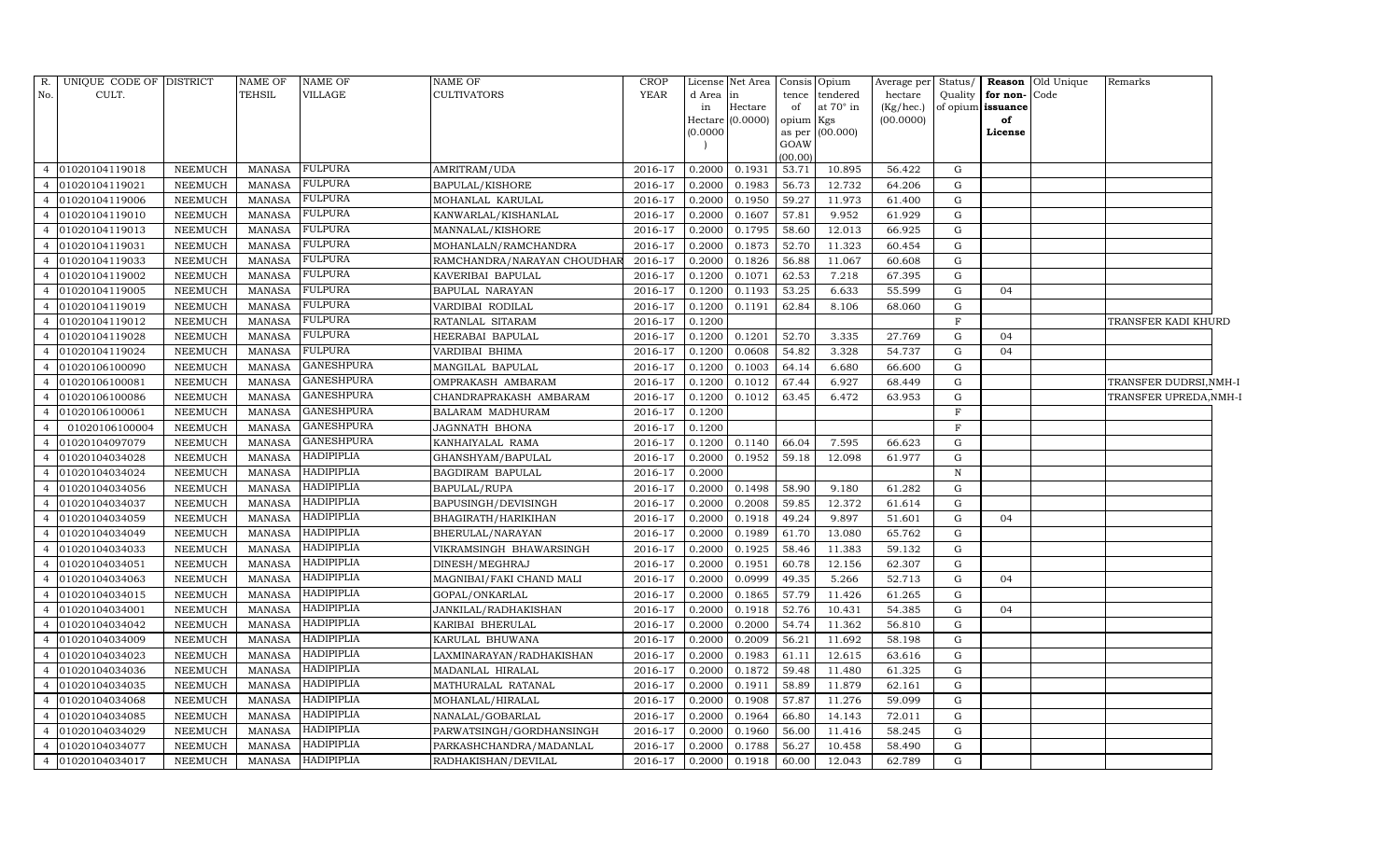| R.             | UNIQUE CODE OF DISTRICT |                 | NAME OF       | NAME OF           | NAME OF                       | <b>CROP</b> |           | License Net Area |           | Consis Opium    | Average per | Status/     |          | Reason Old Unique | Remarks |
|----------------|-------------------------|-----------------|---------------|-------------------|-------------------------------|-------------|-----------|------------------|-----------|-----------------|-------------|-------------|----------|-------------------|---------|
| No.            | CULT.                   |                 | TEHSIL        | VILLAGE           | CULTIVATORS                   | <b>YEAR</b> | d Area in |                  | tence     | tendered        | hectare     | Quality     | for non- | Code              |         |
|                |                         |                 |               |                   |                               |             | in        | Hectare          | of        | at 70° in       | (Kg/hec.)   | of opium    | issuance |                   |         |
|                |                         |                 |               |                   |                               |             |           | Hectare (0.0000) | opium Kgs |                 | (00.0000)   |             | of       |                   |         |
|                |                         |                 |               |                   |                               |             | (0.0000)  |                  | GOAW      | as per (00.000) |             |             | License  |                   |         |
|                |                         |                 |               |                   |                               |             |           |                  | (00.00)   |                 |             |             |          |                   |         |
|                | 01020104034084          | NEEMUCH         | <b>MANASA</b> | HADIPIPLIA        | RADHESHYAM/BHONA              | 2016-17     | 0.2000    | 0.1979           | 57.89     | 12.182          | 61.556      | G           |          |                   |         |
|                | 01020104034046          | NEEMUCH         | <b>MANASA</b> | <b>HADIPIPLIA</b> | RADHESHYAM/ONKARLAL           | 2016-17     | 0.2000    | 0.1968           | 66.14     | 13.842          | 70.335      | G           |          |                   |         |
|                | 01020104034047          | NEEMUCH         | <b>MANASA</b> | <b>HADIPIPLIA</b> | RAMCHANDRA/NARAYAN            | 2016-17     | 0.2000    | 0.1986           | 55.59     | 11.531          | 58.061      | G           |          |                   |         |
| 4              | 01020104034039          | NEEMUCH         | <b>MANASA</b> | <b>HADIPIPLIA</b> | RAMKUWARIBAI/MANIGLAL         | 2016-17     | 0.2000    | 0.1975           | 56.52     | 11.417          | 57.808      | $\mathbf G$ |          |                   |         |
|                | 01020104034021          | NEEMUCH         | <b>MANASA</b> | HADIPIPLIA        | RAMSUKH/RADHAKISHAN           | 2016-17     | 0.2000    | 0.1914           | 66.10     | 13.211          | 69.023      | G           |          |                   |         |
|                | 01020104034087          | NEEMUCH         | <b>MANASA</b> | HADIPIPLIA        | BHERULAL/RATANLAL             | 2016-17     | 0.2000    | 0.1959           | 59.18     | 12.326          | 62.920      | $\mathbf G$ |          |                   |         |
| 4              | 01020104034012          | NEEMUCH         | <b>MANASA</b> | <b>HADIPIPLIA</b> | JASWANT S O KARULAL           | 2016-17     | 0.2000    | 0.1857           | 56.18     | 10.875          | 58.562      | G           |          |                   |         |
| 4              | 01020104034011          | NEEMUCH         | <b>MANASA</b> | HADIPIPLIA        | SAMANDARBAI/JETRAM            | 2016-17     | 0.2000    | 0.1958           | 63.33     | 12.937          | 66.073      | G           |          |                   |         |
|                | 01020104034057          | NEEMUCH         | <b>MANASA</b> | HADIPIPLIA        | SATYANARAYAN/LAXMINARAYAN     | 2016-17     | 0.2000    | 0.1968           | 62.12     | 12.983          | 65.971      | G           |          |                   |         |
|                | 01020104034014          | NEEMUCH         | <b>MANASA</b> | HADIPIPLIA        | SATAYANARAYAN/PARTHVIRAJ      | 2016-17     | 0.2000    | 0.1968           | 58.04     | 12.255          | 62.271      | G           |          |                   |         |
| 4              | 01020104034060          | ${\tt NEEMUCH}$ | <b>MANASA</b> | HADIPIPLIA        | SUKHLAL/HAMER                 | 2016-17     | 0.2000    | 0.1925           | 58.10     | 11.288          | 58.639      | G           |          |                   |         |
|                | 01020104034061          | NEEMUCH         | <b>MANASA</b> | HADIPIPLIA        | TEJSINGH/GORDHANSINGH         | 2016-17     | 0.2000    | 0.1980           | 56.98     | 11.836          | 59.778      | G           |          |                   |         |
|                | 01020104034007          | <b>NEEMUCH</b>  | <b>MANASA</b> | HADIPIPLIA        | UMRAOSINGH/GORDHANSINGH       | 2016-17     | 0.2000    | 0.1950           | 56.18     | 11.284          | 57.867      | G           |          |                   |         |
|                | 01020104034094          | NEEMUCH         | <b>MANASA</b> | <b>HADIPIPLIA</b> | SAMPATLAL/PARTHVIRAJ          | 2016-17     | 0.2000    | 0.2005           | 58.71     | 13.017          | 64.923      | ${\rm G}$   |          |                   |         |
|                | 01020104034093          | NEEMUCH         | <b>MANASA</b> | <b>HADIPIPLIA</b> | KESARBAI/BHAWARLAL            | 2016-17     | 0.2000    | 0.1890           | 52.85     | 10.223          | 54.090      | G           | 04       |                   |         |
|                | 01020104034020          | NEEMUCH         | <b>MANASA</b> | HADIPIPLIA        | BABULAL M O MOHANBAI FAKIRCHA | 2016-17     | 0.2000    | 0.1952           | 52.33     | 10.421          | 53.386      | G           | 04       |                   |         |
|                | 01020104034074          | NEEMUCH         | <b>MANASA</b> | HADIPIPLIA        | RAMCHANDRA/DOULATRAM          | 2016-17     | 0.2000    | 0.1945           | 51.45     | 10.055          | 51.697      | ${\rm G}$   | 04       |                   |         |
|                | 01020104034013          | NEEMUCH         | <b>MANASA</b> | <b>HADIPIPLIA</b> | BHAGWAN PRATHAVIRAJ           | 2016-17     | 0.1200    | 0.1146           | 58.82     | 7.033           | 61.370      | G           |          |                   |         |
|                | 01020104034086          | NEEMUCH         | <b>MANASA</b> | HADIPIPLIA        | BABULAL PRABHULAL             | 2016-17     | 0.1200    | 0.1164           | 53.37     | 6.328           | 54.364      | G           | 04       |                   |         |
| 4              | 01020104034054          | <b>NEEMUCH</b>  | <b>MANASA</b> | HADIPIPLIA        | LALA/HARIRAM                  | 2016-17     | 0.1200    | 0.0198           | 55.13     | 1.236           | 62.424      | G           |          |                   |         |
|                | 01020104034025          | NEEMUCH         | <b>MANASA</b> | HADIPIPLIA        | HULASIBAI RODA                | 2016-17     | 0.1200    | 0.1101           | 50.38     | 6.146           | 55.822      | ${\rm G}$   | 04       |                   |         |
| 4              | 01020104034055          | NEEMUCH         | <b>MANASA</b> | HADIPIPLIA        | JAMANTIBAI MANGU              | 2016-17     | 0.1200    | 0.1114           | 54.51     | 6.417           | 57.603      | G           |          |                   |         |
|                | 01020104034010          | NEEMUCH         | <b>MANASA</b> | HADIPIPLIA        | BHARATSINGH SAJJANSINGH       | 2016-17     | 0.1200    | 0.1172           | 56.92     | 7.009           | 59.804      | G           |          |                   |         |
|                | 01020104034019          | NEEMUCH         | <b>MANASA</b> | HADIPIPLIA        | KAMLABAI MOHANLAL             | 2016-17     | 0.1200    | 0.1184           | 55.43     | 6.865           | 57.981      | G           |          |                   |         |
|                | 01020104034044          | NEEMUCH         | <b>MANASA</b> | HADIPIPLIA        | KHUSHALSINGH GORDHANSINGH     | 2016-17     | 0.1200    | 0.1195           | 62.29     | 7.955           | 66.569      | $\mathbf G$ |          |                   |         |
|                | 01020104034070          | NEEMUCH         | <b>MANASA</b> | <b>HADIPIPLIA</b> | MANNALAL GHASI                | 2016-17     | 0.1200    | 0.1204           | 53.78     | 6.792           | 56.412      | G           |          |                   |         |
|                | 01020104034083          | NEEMUCH         | <b>MANASA</b> | HADIPIPLIA        | PRABHULAL JETRAM              | 2016-17     | 0.1200    | 0.0972           | 55.78     | 5.721           | 58.858      | ${\rm G}$   |          |                   |         |
|                | 01020104034078          | <b>NEEMUCH</b>  | <b>MANASA</b> | HADIPIPLIA        | SHANTIBAI RADHESHYAM          | 2016-17     | 0.1200    | 0.1142           | 58.76     | 7.160           | 62.697      | ${\rm G}$   |          |                   |         |
|                | 01020104034073          | NEEMUCH         | MANASA        | <b>HADIPIPLIA</b> | SITABAI BHANWARLAL            | 2016-17     | 0.1200    | 0.1078           | 60.03     | 6.389           | 59.267      | G           |          |                   |         |
| 4              | 01020104034058          | NEEMUCH         | <b>MANASA</b> | <b>HADIPIPLIA</b> | VARDIBAI BHANWARLAL           | 2016-17     | 0.1200    | 0.1090           | 66.46     | 7.083           | 64.982      | G           |          |                   |         |
| 4              | 01020104034082          | NEEMUCH         | <b>MANASA</b> | HADIPIPLIA        | VINOD KUMAR CHOGA             | 2016-17     | 0.1200    | 0.1092           | 52.01     | 6.130           | 56.136      | G           |          |                   |         |
|                | 01020104034071          | <b>NEEMUCH</b>  | <b>MANASA</b> | HADIPIPLIA        | AMARSINGH NATHU               | 2016-17     | 0.1200    | 0.1211           | 57.41     | 7.258           | 59.934      | G           |          |                   |         |
|                | 01020104034027          | NEEMUCH         | <b>MANASA</b> | HADIPIPLIA        | MANGILAL UDAYRAM              | 2016-17     | 0.1200    | 0.1200           | 50.15     | 6.183           | 51.525      | G           | 04       |                   |         |
| 4              | 01020104034018          | NEEMUCH         | <b>MANASA</b> | <b>HADIPIPLIA</b> | BABU/GENDA URF DEVA           | 2016-17     | 0.1200    | 0.1092           | 57.24     | 6.542           | 59.908      | G           |          |                   |         |
| 4              | 01020104034040          | NEEMUCH         | <b>MANASA</b> | HADIPIPLIA        | BHANWARLAL BHERA              | 2016-17     | 0.1200    | 0.1122           | 57.06     | 6.709           | 59.795      | G           |          |                   |         |
|                | 01020104034048          | NEEMUCH         | <b>MANASA</b> | HADIPIPLIA        | LAXMIBAI BAPULAL              | 2016-17     | 0.1200    | 0.1005           | 59.72     | 6.168           | 61.373      | $\mathbf G$ |          |                   |         |
|                | 01020104034045          | NEEMUCH         | <b>MANASA</b> | <b>HADIPIPLIA</b> | JIVAN MOTI                    | 2016-17     | 0.1200    | 0.1220           | 59.00     | 7.510           | 61.557      | G           |          |                   |         |
|                | 01020104034081          | NEEMUCH         | <b>MANASA</b> | HADIPIPLIA        | AMRITKUNWAR KARANSINGH        | 2016-17     | 0.1200    | 0.1242           | 58.14     | 7.741           | 62.327      | $\mathbf G$ |          |                   |         |
|                | 01020104141020          | <b>NEEMUCH</b>  | <b>MANASA</b> | HANUMANTYA        | GANPAT/DEVILAL                | 2016-17     | 0.2000    | 0.1890           | 61.04     | 14.039          | 74.280      | G           |          |                   |         |
| $\overline{4}$ | 01020104141043          | NEEMUCH         | MANASA        | <b>HANUMANTYA</b> | VARDICHAND/BADRILAL           | 2016-17     | 0.2000    | 0.1850           | 51.30     | 10.289          | 55.616      | G           | 04       |                   |         |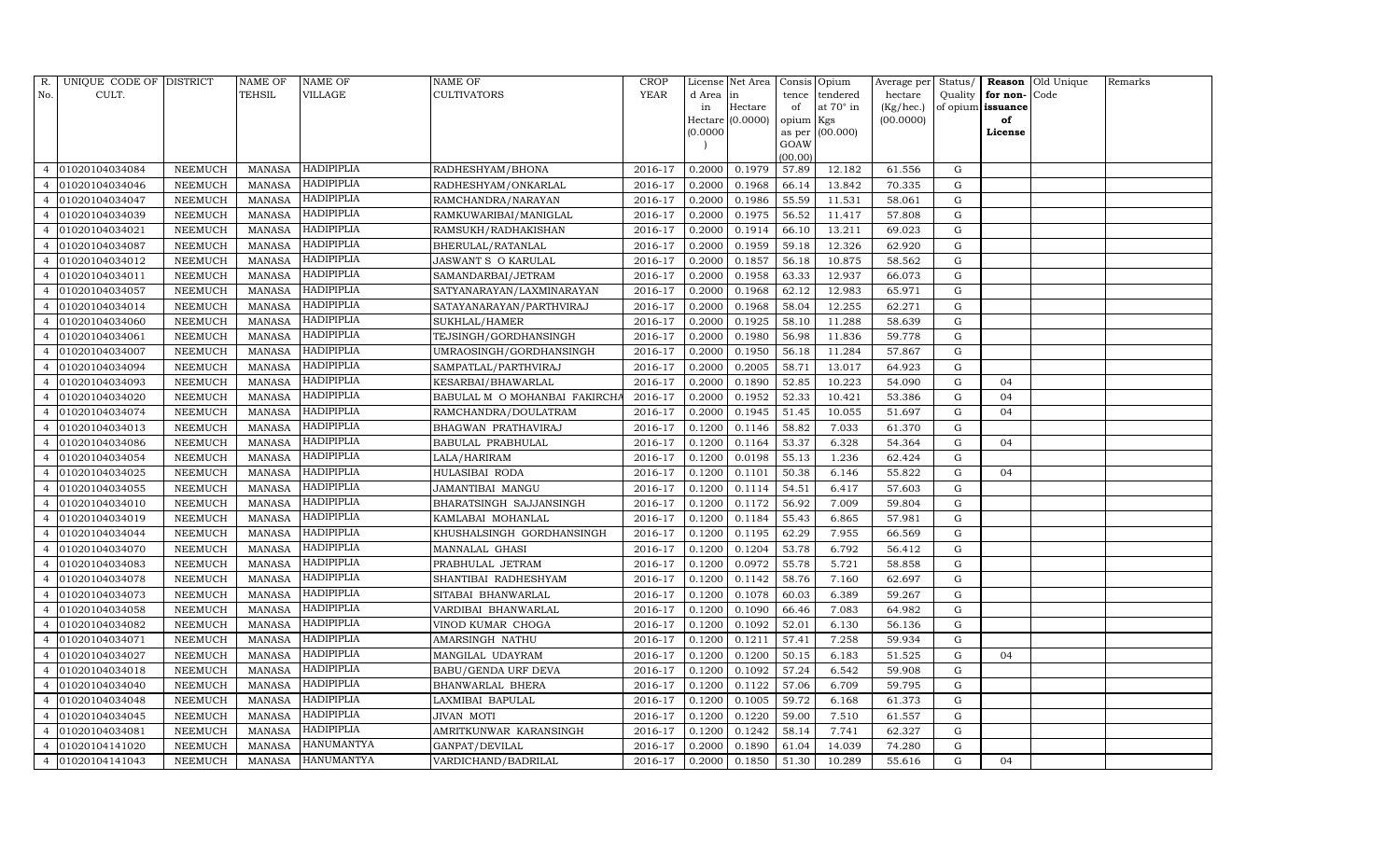| R.             | UNIQUE CODE OF DISTRICT |                | NAME OF       | NAME OF           | NAME OF                       | CROP        |           | License Net Area |                 | Consis Opium     | Average per Status/ |             |                   | Reason Old Unique | Remarks |
|----------------|-------------------------|----------------|---------------|-------------------|-------------------------------|-------------|-----------|------------------|-----------------|------------------|---------------------|-------------|-------------------|-------------------|---------|
| No.            | CULT.                   |                | TEHSIL        | VILLAGE           | <b>CULTIVATORS</b>            | <b>YEAR</b> | d Area in |                  | tence           | tendered         | hectare             | Quality     | for non-          | Code              |         |
|                |                         |                |               |                   |                               |             | in        | Hectare          | of              | at $70^\circ$ in | (Kg/hec.)           |             | of opium issuance |                   |         |
|                |                         |                |               |                   |                               |             |           | Hectare (0.0000) | opium Kgs       |                  | (00.0000)           |             | of                |                   |         |
|                |                         |                |               |                   |                               |             | (0.0000)  |                  |                 | as per (00.000)  |                     |             | License           |                   |         |
|                |                         |                |               |                   |                               |             |           |                  | GOAW<br>(00.00) |                  |                     |             |                   |                   |         |
| $\overline{4}$ | 01020104141012          | NEEMUCH        | <b>MANASA</b> | HANUMANTYA        | RAMESHCHANDRA/KANWARLAL       | 2016-17     | 0.2000    | 0.1625           | 57.40           | 9.922            | 61.058              | G           |                   |                   |         |
|                | 01020104141013          | NEEMUCH        | <b>MANASA</b> | <b>HANUMANTYA</b> | LAXMINARAYAN CHAMPA           | 2016-17     | 0.1200    |                  |                 |                  |                     | $\mathbf F$ |                   |                   |         |
|                | 01020104141050          | NEEMUCH        | <b>MANASA</b> | HANUMANTYA        | OMPRAKASH BHANWARLAL          | 2016-17     | 0.1200    | 0.1072           | 63.85           | 7.653            | 71.390              | G           |                   |                   |         |
| $\overline{4}$ | 01020104141011          | NEEMUCH        | MANASA        | <b>HANUMANTYA</b> | RAJARAM MANGILAL              | 2016-17     | 0.1200    | 0.1100           | 59.90           | 7.274            | 66.127              | G           |                   |                   |         |
| $\overline{4}$ | 01020104141047          | NEEMUCH        | <b>MANASA</b> | <b>HANUMANTYA</b> | KANHAIYALAL SHANKARLAL        | 2016-17     | 0.1200    | 0.1044           | 61.66           | 7.179            | 68.764              | G           |                   |                   |         |
|                | 01020104141005          | NEEMUCH        | <b>MANASA</b> | <b>HANUMANTYA</b> | KISHANLAL BHAGWAN             | 2016-17     | 0.1200    | 0.1172           | 58.67           | 7.577            | 64.650              | $\mathbf G$ |                   |                   |         |
|                | 01020104141006          | NEEMUCH        | <b>MANASA</b> | <b>HANUMANTYA</b> | KAMLABAI BHANWARLAL           | 2016-17     | 0.1200    | 0.0983           | 58.30           | 6.313            | 64.222              | G           |                   |                   |         |
| 4              | 01020104141009          | NEEMUCH        | <b>MANASA</b> | HANUMANTYA        | HIMMATSINGH PRATAPSINGH       | 2016-17     | 0.1200    |                  |                 |                  |                     | $\mathbf F$ |                   |                   |         |
| 4              | 01020104141018          | <b>NEEMUCH</b> | <b>MANASA</b> | HANUMANTYA        | PREMNARAYAN PURALAL           | 2016-17     | 0.1200    | 0.1156           | 57.58           | 8.069            | 69.801              | G           |                   |                   |         |
|                | 01020104141022          | NEEMUCH        | <b>MANASA</b> | <b>HANUMANTYA</b> | RAMSINGH RATANLAL             | 2016-17     | 0.1200    | 0.1169           | 62.68           | 8.202            | 70.163              | ${\rm G}$   |                   |                   |         |
|                | 01020104141026          | NEEMUCH        | <b>MANASA</b> | <b>HANUMANTYA</b> | KARULAL PHURALAL              | 2016-17     | 0.1200    | 0.1042           | 61.98           | 6.986            | 67.044              | G           |                   |                   |         |
|                | 01020104141046          | NEEMUCH        | MANASA        | <b>HANUMANTYA</b> | VAGDIBAI RAMCHANDRA           | 2016-17     | 0.1200    | 0.1116           | 60.17           | 7.169            | 64.238              | G           |                   |                   |         |
|                | 01020104141028          | <b>NEEMUCH</b> | <b>MANASA</b> | HANUMANTYA        | RAMCHANDRIBAI CHITARMAL       | 2016-17     | 0.1200    | 0.0998           | 58.91           | 6.143            | 61.553              | ${\rm G}$   |                   |                   |         |
| 4              | 01020104141003          | NEEMUCH        | MANASA        | <b>HANUMANTYA</b> | GATTUBAI MANGILAL             | 2016-17     | 0.1200    | 0.1011           | 52.26           | 5.666            | 56.044              | G           |                   |                   |         |
| 4              | 01020104141015          | NEEMUCH        | MANASA        | <b>HANUMANTYA</b> | BADRILAL BHAGWAN              | 2016-17     | 0.1200    |                  |                 |                  |                     | F           |                   |                   |         |
|                | 01020104141021          | NEEMUCH        | <b>MANASA</b> | <b>HANUMANTYA</b> | MOHANLAL SHANKARLAL           | 2016-17     | 0.1200    | 0.0963           | 59.55           | 5.955            | 61.838              | G           |                   |                   |         |
|                | 01020104141045          | NEEMUCH        | <b>MANASA</b> | <b>HANUMANTYA</b> | BHANWARIBAI KAJODIMAL         | 2016-17     | 0.1200    | 0.1165           | 57.84           | 7.445            | 63.906              | G           |                   |                   |         |
|                | 01020104141023          | NEEMUCH        | MANASA        | <b>HANUMANTYA</b> | KANWARIBAI BHANWARLAL         | 2016-17     | 0.1200    | 0.0986           | 61.24           | 6.596            | 66.897              | G           |                   |                   |         |
| 4              | 01020104146062          | NEEMUCH        | MANASA        | KADI KHURD        | NANDUBAI/BAPULAL              | 2016-17     | 0.2000    | 0.1896           | 60.51           | 12.655           | 66.746              | G           |                   |                   |         |
|                | 01020104146016          | NEEMUCH        | MANASA        | KADI KHURD        | BHAGIRATH/BAGDIRAM            | 2016-17     | 0.2000    | 0.1550           | 61.49           | 9.786            | 63.135              | G           |                   |                   |         |
|                | 01020104146059          | NEEMUCH        | <b>MANASA</b> | KADI KHURD        | BHAGIRATH/UDAYRAM             | 2016-17     | 0.2000    | 0.1721           | 65.42           | 12.523           | 72.766              | G           |                   |                   |         |
|                | 01020104146021          | NEEMUCH        | <b>MANASA</b> | KADI KHURD        | CHAGANLAL/KANIRAM             | 2016-17     | 0.2000    | 0.1753           | 58.10           | 11.097           | 63.303              | $\mathbf G$ |                   |                   |         |
|                | 01020104146038          | NEEMUCH        | MANASA        | KADI KHURD        | DEVILAL/BANSHILAL             | 2016-17     | 0.2000    | 0.1902           | 58.42           | 12.502           | 65.731              | G           |                   |                   |         |
|                | 01020104146003          | NEEMUCH        | <b>MANASA</b> | KADI KHURD        | DEVRAM/UDERAM                 | 2016-17     | 0.2000    | 0.1760           | 61.49           | 11.543           | 65.585              | $\mathbf G$ |                   |                   |         |
|                | 01020104146010          | NEEMUCH        | <b>MANASA</b> | KADI KHURD        | MEGHRAJ/UDAYRAM               | 2016-17     | 0.2000    | 0.1692           | 63.41           | 12.003           | 70.940              | $\mathbf G$ |                   |                   |         |
|                | 01020104146030          | NEEMUCH        | <b>MANASA</b> | KADI KHURD        | MOTYABAI BHAGATRAM            | 2016-17     | 0.2000    | 0.1916           | 61.91           | 13.213           | 68.961              | G           |                   |                   |         |
|                | 01020104146019          | NEEMUCH        | <b>MANASA</b> | KADI KHURD        | PARKASHGIR/RAMGIR             | 2016-17     | 0.2000    | 0.1873           | 61.23           | 12.832           | 68.510              | $\mathbf G$ |                   |                   |         |
| $\overline{4}$ | 01020104146060          | NEEMUCH        | <b>MANASA</b> | KADI KHURD        | TULSIBAI/BHUWANISINGH         | 2016-17     | 0.2000    | 0.1980           | 60.59           | 12.871           | 65.005              | ${\rm G}$   |                   |                   |         |
|                | 01020104146042          | NEEMUCH        | MANASA        | KADI KHURD        | MANNALAL/SITARAM              | 2016-17     | 0.2000    | 0.1952           | 60.69           | 13.161           | 67.423              | G           |                   |                   |         |
| 4              | 01020104146005          | NEEMUCH        | <b>MANASA</b> | KADI KHURD        | RAMPRATAPBAI/RAMLAL           | 2016-17     | 0.2000    | 0.1862           | 61.81           | 12.415           | 66.676              | ${\rm G}$   |                   |                   |         |
| 4              | 01020104146041          | NEEMUCH        | MANASA        | KADI KHURD        | BANSHILAL/SITARAM             | 2016-17     | 0.2000    | 0.1860           | 62.82           | 13.192           | 70.925              | G           |                   |                   |         |
|                | 01020104146027          | NEEMUCH        | <b>MANASA</b> | KADI KHURD        | NANDUBAI BAGDIRAM             | 2016-17     | 0.2000    | 0.1942           | 60.94           | 12.771           | 65.762              | G           |                   |                   |         |
|                | 01020104146061          | NEEMUCH        | <b>MANASA</b> | KADI KHURD        | NARAYANSINGH/BHUVANSINGH      | 2016-17     | 0.2000    | 0.1862           | 60.45           | 12.159           | 65.301              | $\mathbf G$ |                   |                   |         |
|                | 01020104146057          | NEEMUCH        | <b>MANASA</b> | KADI KHURD        | HAJARI/MEGHA                  | 2016-17     | 0.2000    | 0.1257           | 51.65           | 6.715            | 53.421              | G           | 04                |                   |         |
| 4              | 01020104146029          | NEEMUCH        | <b>MANASA</b> | KADI KHURD        | JAYSINGH/KABRA                | 2016-17     | 0.2000    | 0.1792           | 55.69           | 10.939           | 61.044              | G           |                   |                   |         |
|                | 01020104146028          | <b>NEEMUCH</b> | <b>MANASA</b> | KADI KHURD        | MOTILAL/RATANALAL POTRA MEGHR | 2016-17     | 0.2000    | 0.1868           | 60.75           | 13.113           | 70.198              | ${\rm G}$   |                   |                   |         |
|                | 01020104146017          | NEEMUCH        | MANASA        | KADI KHURD        | RAMESH/BAPULAL                | 2016-17     | 0.2000    | 0.1386           | 58.67           | 8.692            | 62.713              | G           |                   |                   |         |
| 4              | 01020104146066          | NEEMUCH        | <b>MANASA</b> | KADI KHURD        | UDIBAI/RAMA                   | 2016-17     | 0.2000    | 0.1752           | 51.86           | 9.209            | 52.563              | G           | 04                |                   |         |
| 4              | 01020104146070          | NEEMUCH        | MANASA        | KADI KHURD        | GATTUBAI/SHANKARLAL           | 2016-17     | 0.2000    | 0.1435           | 61.41           | 10.212           | 71.164              | G           |                   |                   |         |
| 4              | 01020104146074          | NEEMUCH        | MANASA        | KADI KHURD        | PRABHUDAS/KALYANDAS           | 2016-17     | 0.2000    | 0.1957           | 52.15           | 11.905           | 60.833              | G           |                   |                   |         |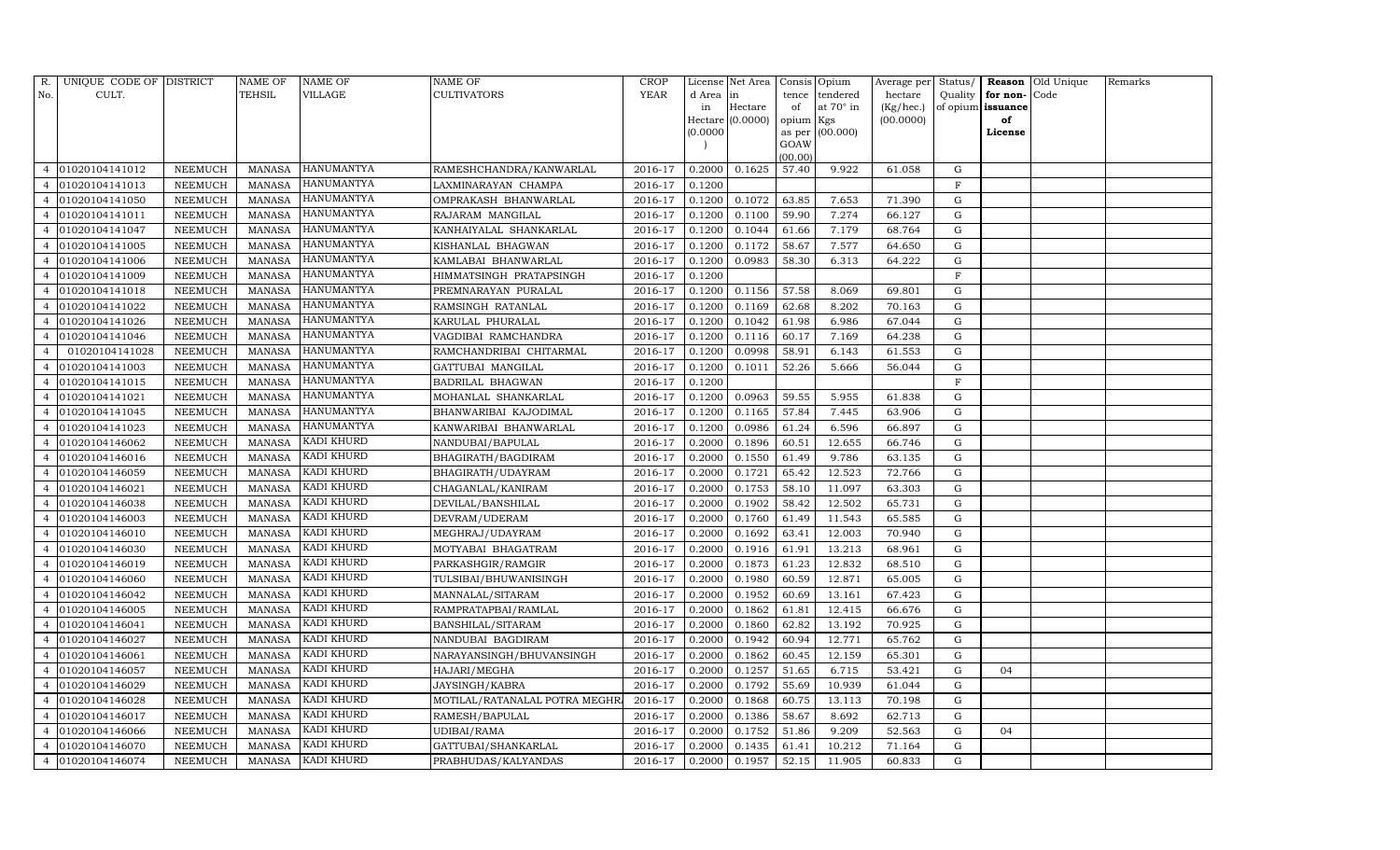| R.             | UNIQUE CODE OF DISTRICT |                 | <b>NAME OF</b> | NAME OF          | NAME OF                   | CROP        |           | License Net Area |           | Consis Opium     | Average per Status/ |             |                   | Reason Old Unique | Remarks |
|----------------|-------------------------|-----------------|----------------|------------------|---------------------------|-------------|-----------|------------------|-----------|------------------|---------------------|-------------|-------------------|-------------------|---------|
| No.            | CULT.                   |                 | TEHSIL         | VILLAGE          | <b>CULTIVATORS</b>        | <b>YEAR</b> | d Area in |                  | tence     | tendered         | hectare             | Quality     | for non-Code      |                   |         |
|                |                         |                 |                |                  |                           |             | in        | Hectare          | of        | at $70^\circ$ in | (Kg/hec.)           |             | of opium issuance |                   |         |
|                |                         |                 |                |                  |                           |             |           | Hectare (0.0000) | opium Kgs |                  | (00.0000)           |             | of                |                   |         |
|                |                         |                 |                |                  |                           |             | (0.0000)  |                  | GOAW      | as per (00.000)  |                     |             | License           |                   |         |
|                |                         |                 |                |                  |                           |             |           |                  | (00.00)   |                  |                     |             |                   |                   |         |
| $\overline{4}$ | 01020104146071          | NEEMUCH         | MANASA         | KADI KHURD       | GORA/MEGHA                | 2016-17     | 0.2000    | 0.1491           | 56.52     | 8.486            | 56.915              | G           |                   |                   |         |
|                | 01020104146072          | NEEMUCH         | <b>MANASA</b>  | KADI KHURD       | KAMLIBAI/SUKHLAL          | 2016-17     | 0.2000    | 0.1884           | 61.70     | 13.063           | 69.337              | G           |                   |                   |         |
|                | 01020104146015          | NEEMUCH         | <b>MANASA</b>  | KADI KHURD       | GOPAL RATANLAL            | 2016-17     | 0.1200    |                  |           |                  |                     | $\mathbf F$ |                   |                   |         |
| $\overline{a}$ | 01020104146006          | NEEMUCH         | MANASA         | KADI KHURD       | MODIRAM RAMA              | 2016-17     | 0.1200    | 0.0800           | 60.46     | 5.528            | 69.100              | $\mathbf G$ |                   |                   |         |
|                | 01020104146058          | NEEMUCH         | <b>MANASA</b>  | KADI KHURD       | HAMERIBAI RATANLAL        | 2016-17     | 0.1200    | 0.1069           | 62.03     | 7.249            | 67.811              | G           |                   |                   |         |
|                | 01020104146064          | NEEMUCH         | <b>MANASA</b>  | KADI KHURD       | KARIBAI BHERULAL          | 2016-17     | 0.1200    | 0.1149           | 62.46     | 7.700            | 67.015              | G           |                   |                   |         |
| 4              | 01020104146022          | NEEMUCH         | MANASA         | KADI KHURD       | JAMUNALAL HANSRAJ         | 2016-17     | 0.1200    | 0.0990           | 63.65     | 6.674            | 67.414              | G           |                   |                   |         |
| 4              | 01020104146012          | NEEMUCH         | <b>MANASA</b>  | KADI KHURD       | JETRAM GANGARAM           | 2016-17     | 0.1200    | 0.1196           | 63.68     | 8.269            | 69.139              | $\mathbf G$ |                   |                   |         |
| 4              | 01020104146001          | NEEMUCH         | MANASA         | KADI KHURD       | KACHARULAL KISANLAL       | 2016-17     | 0.1200    | 0.1125           | 64.70     | 8.014            | 71.236              | G           |                   |                   |         |
|                | 01020104146018          | NEEMUCH         | MANASA         | KADI KHURD       | PRABHULAL KANIRAM         | 2016-17     | 0.1200    | 0.0891           | 64.94     | 6.457            | 72.469              | G           |                   |                   |         |
| $\overline{4}$ | 01020104146033          | ${\tt NEEMUCH}$ | <b>MANASA</b>  | KADI KHURD       | MANGILAL MEGHA            | 2016-17     | 0.1200    | 0.1180           | 60.73     | 7.374            | 62.492              | G           |                   |                   |         |
|                | 01020104146065          | NEEMUCH         | <b>MANASA</b>  | KADI KHURD       | BHANWARLAL BHUWANA        | 2016-17     | 0.1200    | 0.1125           | 59.25     | 7.499            | 66.658              | G           |                   |                   |         |
|                | 01020104146013          | NEEMUCH         | <b>MANASA</b>  | KADI KHURD       | KARULAL BHANWARLAL        | 2016-17     | 0.1200    |                  |           |                  |                     | $\mathbf F$ |                   |                   |         |
|                | 01020104146031          | NEEMUCH         | <b>MANASA</b>  | KADI KHURD       | RAMKANYABAI GHASIDAS      | 2016-17     | 0.1200    | 0.0870           | 60.35     | 5.837            | 67.092              | G           |                   |                   |         |
|                | 01020104146002          | NEEMUCH         | <b>MANASA</b>  | KADI KHURD       | SUGANBAI BHERULAL         | 2016-17     | 0.1200    | 0.1164           | 63.55     | 7.690            | 66.065              | G           |                   |                   |         |
|                | 01020104146069          | NEEMUCH         | <b>MANASA</b>  | KADI KHURD       | SAMANDBAI AMAR            | 2016-17     | 0.1200    |                  |           |                  |                     | F           |                   |                   |         |
|                | 01020104146063          | NEEMUCH         | <b>MANASA</b>  | KADI KHURD       | MAGAN JAYRAM              | 2016-17     | 0.1200    |                  |           |                  |                     | $\mathbf F$ |                   |                   |         |
|                | 01020104146026          | NEEMUCH         | <b>MANASA</b>  | KADI KHURD       | BHERULAL NANDA            | 2016-17     | 0.1200    | 0.1159           | 60.58     | 7.737            | 66.756              | G           |                   |                   |         |
|                | 01020104146034          | NEEMUCH         | <b>MANASA</b>  | KADI KHURD       | RAMKUNWARIBAI GOPAL       | 2016-17     | 0.1200    | 0.1161           | 61.45     | 7.646            | 65.857              | G           |                   |                   |         |
| 4              | 01020104146049          | NEEMUCH         | <b>MANASA</b>  | KADI KHURD       | SHYAMLAL NANDLAL          | 2016-17     | 0.1200    |                  |           |                  |                     | $\mathbf F$ |                   |                   |         |
|                | 01020104146014          | NEEMUCH         | <b>MANASA</b>  | KADI KHURD       | KUNKUBAI SITARAM          | 2016-17     | 0.1200    | 0.1125           | 59.35     | 6.800            | 60.444              | G           |                   |                   |         |
| 4              | 01020104115033          | NEEMUCH         | <b>MANASA</b>  | KHARAWADA        | NARAYAN/CHUNNILAL         | 2016-17     | 0.2000    | 0.1932           | 63.16     | 13.471           | 69.726              | G           |                   |                   |         |
| 4              | 01020104115015          | NEEMUCH         | <b>MANASA</b>  | KHARAWADA        | PRABHULAL/AMRA            | 2016-17     | 0.2000    | 0.1906           | 67.50     | 14.291           | 74.979              | G           |                   |                   |         |
|                | 01020104115070          | NEEMUCH         | <b>MANASA</b>  | KHARAWADA        | MANOHARSINGH LALSINGH     | 2016-17     | 0.1200    | 0.1132           | 58.26     | 7.183            | 63.454              | G           |                   |                   |         |
|                | 01020104115042          | NEEMUCH         | <b>MANASA</b>  | KHARAWADA        | KAMLABAI MANNALAL         | 2016-17     | 0.1200    |                  |           |                  |                     | $\mathbf F$ |                   |                   |         |
|                | 01020104115007          | NEEMUCH         | <b>MANASA</b>  | KHARAWADA        | SAJJANSINGH SARDARSINGH   | 2016-17     | 0.1200    | 0.1122           | 59.95     | 6.971            | 62.130              | G           |                   |                   |         |
| 4              | 01020104115059          | NEEMUCH         | <b>MANASA</b>  | <b>KHARAWADA</b> | BHERULAL LALA             | 2016-17     | 0.1200    | 0.1116           | 68.20     | 8.330            | 74.642              | G           |                   |                   |         |
|                | 01020104115022          | NEEMUCH         | <b>MANASA</b>  | KHARAWADA        | RAMESH ONKAR              | 2016-17     | 0.1200    | 0.1214           | 61.81     | 8.071            | 66.483              | ${\rm G}$   |                   |                   |         |
|                | 01020104116055          | NEEMUCH         | MANASA         | KHARAWADA        | BAPULAL JAGANNATH         | 2016-17     | 0.1200    | 0.1134           | 60.10     | 7.169            | 63.219              | G           |                   |                   |         |
| 4              | 01020104115052          | NEEMUCH         | <b>MANASA</b>  | KHARAWADA        | RAMESH BHERULAL           | 2016-17     | 0.1200    | 0.1142           | 62.13     | 7.491            | 65.595              | G           |                   |                   |         |
| 4              | 01020104115024          | NEEMUCH         | MANASA         | KHARAWADA        | MOHANBAI BHANWARSINGH     | 2016-17     | 0.1200    | 0.1144           | 59.99     | 7.267            | 63.523              | G           |                   |                   |         |
|                | 01020104115034          | NEEMUCH         | <b>MANASA</b>  | KHARAWADA        | RUPPA SHAYAMA             | 2016-17     | 0.1200    | 0.1006           | 60.26     | 6.517            | 64.781              | G           |                   |                   |         |
| 4              | 01020104115025          | NEEMUCH         | <b>MANASA</b>  | KHARAWADA        | BHANWARLAL CHUNNILAL      | 2016-17     | 0.1200    | 0.1148           | 57.78     | 6.934            | 60.401              | G           |                   |                   |         |
| 4              | 01020104115029          | NEEMUCH         | <b>MANASA</b>  | KHARAWADA        | SHASHIKUMAR LAXMINARAYAN  | 2016-17     | 0.1200    |                  |           |                  |                     | F           |                   |                   |         |
| 4              | 01020104115040          | NEEMUCH         | <b>MANASA</b>  | <b>KHARAWADA</b> | SAJJANKUNWAR GORDHANSINGH | 2016-17     | 0.1200    | 0.1076           | 59.84     | 7.010            | 65.149              | G           |                   |                   |         |
|                | 01020104115058          | NEEMUCH         | MANASA         | KHARAWADA        | RANGLAL JAGANNATH         | 2016-17     | 0.1200    | 0.1080           | 66.08     | 6.844            | 63.370              | G           |                   |                   |         |
| 4              | 01020104115021          | NEEMUCH         | <b>MANASA</b>  | KHARAWADA        | BAPULAL JAGNNATH          | 2016-17     | 0.1200    |                  |           |                  |                     | F           |                   |                   |         |
| $\overline{4}$ | 01020104036048          | NEEMUCH         | <b>MANASA</b>  | KHEDI CHANDRAWAT | PRATAP/BHERULAL           | 2016-17     | 0.2000    | 0.1980           | 63.51     | 13.609           | 68.732              | ${\rm G}$   |                   |                   |         |
| 4              | 01020104036016          | NEEMUCH         | <b>MANASA</b>  | KHEDI CHANDRAWAT | SABUBAI/DALLA             | 2016-17     | 0.2000    | 0.1972           | 62.05     | 13.500           | 68.458              | G           |                   |                   |         |
| $\overline{4}$ | 01020104036039          | NEEMUCH         | MANASA         | KHEDI CHANDRAWAT | <b>GORA/ BHERA</b>        | 2016-17     | 0.2000    | 0.1959           | 57.44     | 11.726           | 59.857              | G           |                   |                   |         |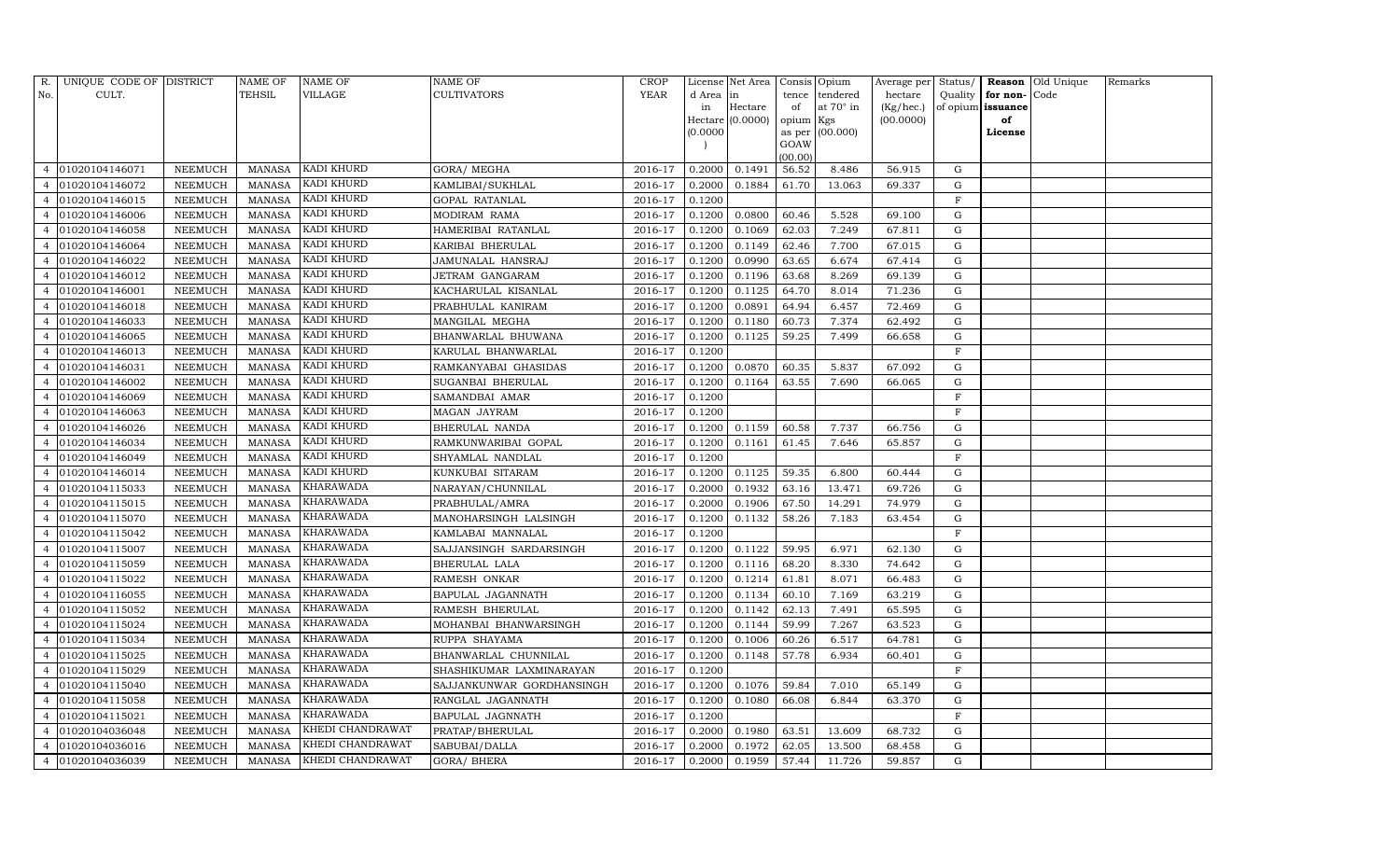| R.             | UNIQUE CODE OF DISTRICT |                | NAME OF       | NAME OF          | NAME OF                   | CROP        |           | License Net Area |           | Consis Opium     | Average per Status/ |             |                   | Reason Old Unique | Remarks |
|----------------|-------------------------|----------------|---------------|------------------|---------------------------|-------------|-----------|------------------|-----------|------------------|---------------------|-------------|-------------------|-------------------|---------|
| No.            | CULT.                   |                | TEHSIL        | VILLAGE          | CULTIVATORS               | <b>YEAR</b> | d Area in |                  | tence     | tendered         | hectare             | Quality     | for non-          | Code              |         |
|                |                         |                |               |                  |                           |             | in        | Hectare          | of        | at $70^\circ$ in | (Kg/hec.)           |             | of opium issuance |                   |         |
|                |                         |                |               |                  |                           |             |           | Hectare (0.0000) | opium Kgs |                  | (00.0000)           |             | of                |                   |         |
|                |                         |                |               |                  |                           |             | (0.0000)  |                  | GOAW      | as per (00.000)  |                     |             | License           |                   |         |
|                |                         |                |               |                  |                           |             |           |                  | (00.00)   |                  |                     |             |                   |                   |         |
| 4              | 01020104036006          | NEEMUCH        | MANASA        | KHEDI CHANDRAWAT | JAYSINGH/RAMSINGH         | 2016-17     | 0.2000    | 0.1978           | 60.42     | 12.645           | 63.928              | G           |                   |                   |         |
|                | 01020104036030          | NEEMUCH        | <b>MANASA</b> | KHEDI CHANDRAWAT | DURGA/MEGHA               | 2016-17     | 0.2000    | 0.1988           | 58.98     | 12.394           | 62.344              | G           |                   |                   |         |
|                | 01020104036017          | NEEMUCH        | <b>MANASA</b> | KHEDI CHANDRAWAT | CHATRU BIHARI             | 2016-17     | 0.2000    | 0.1976           | 60.02     | 12.398           | 62.743              | G           |                   |                   |         |
| 4              | 01020104036066          | NEEMUCH        | <b>MANASA</b> | KHEDI CHANDRAWAT | SHYAMLAL/BHAGGA           | 2016-17     | 0.2000    | 0.2003           | 59.04     | 12.694           | 63.375              | ${\rm G}$   |                   |                   |         |
|                | 01020104036057          | NEEMUCH        | <b>MANASA</b> | KHEDI CHANDRAWAT | KAPIL RUPA                | 2016-17     | 0.2000    | 0.2000           | 58.28     | 12.622           | 63.110              | G           |                   |                   |         |
|                | 01020104036052          | NEEMUCH        | <b>MANASA</b> | KHEDI CHANDRAWAT | NANDUBAI/PIRU             | 2016-17     | 0.2000    | 0.2036           | 58.87     | 12.733           | 62.539              | ${\rm G}$   |                   |                   |         |
| 4              | 01020104036003          | NEEMUCH        | <b>MANASA</b> | KHEDI CHANDRAWAT | DHAPUBAI/JIVA             | 2016-17     | 0.2000    | 0.1975           | 58.02     | 12.673           | 64.167              | G           |                   |                   |         |
| 4              | 01020104036054          | NEEMUCH        | <b>MANASA</b> | KHEDI CHANDRAWAT | HANGAMIBAI/KANA           | 2016-17     | 0.2000    | 0.1998           | 60.10     | 13.102           | 65.576              | ${\rm G}$   |                   |                   |         |
| 4              | 01020104036045          | NEEMUCH        | <b>MANASA</b> | KHEDI CHANDRAWAT | GOMA/MEGHA                | 2016-17     | 0.1200    | 0.1201           | 63.97     | 8.289            | 69.017              | G           |                   |                   |         |
|                | 01020104036041          | NEEMUCH        | <b>MANASA</b> | KHEDI CHANDRAWAT | BANSHILAL MANGILAL        | 2016-17     | 0.1200    | 0.1152           | 63.03     | 8.131            | 70.582              | G           |                   |                   |         |
| 4              | 01020104036002          | NEEMUCH        | <b>MANASA</b> | KHEDI CHANDRAWAT | DALLA BIHARI              | 2016-17     | 0.1200    | 0.1184           | 60.39     | 7.773            | 65.650              | G           |                   |                   |         |
|                | 01020104036037          | NEEMUCH        | <b>MANASA</b> | KHEDI CHANDRAWAT | RUPA/BHAGGA               | 2016-17     | 0.1200    | 0.1047           | 60.07     | 6.676            | 63.763              | G           |                   |                   |         |
|                | 01020104036044          | NEEMUCH        | <b>MANASA</b> | KHEDI CHANDRAWAT | SURAJMAL DHANNA           | 2016-17     | 0.1200    | 0.1161           | 56.45     | 6.911            | 59.526              | G           |                   |                   |         |
|                | 01020104036046          | NEEMUCH        | <b>MANASA</b> | KHEDI CHANDRAWAT | HEERA BHAVSINGH           | 2016-17     | 0.1200    | 0.1195           | 63.57     | 8.046            | 67.331              | G           |                   |                   |         |
|                | 01020104036055          | NEEMUCH        | <b>MANASA</b> | KHEDI CHANDRAWAT | KESHURAM BHAVSINGH        | 2016-17     | 0.1200    | 0.1197           | 61.90     | 7.941            | 66.341              | G           |                   |                   |         |
|                | 01020104036019          | NEEMUCH        | <b>MANASA</b> | KHEDI CHANDRAWAT | NATHU BIHARI              | 2016-17     | 0.1200    | 0.1197           | 62.22     | 7.813            | 65.272              | G           |                   |                   |         |
|                | 01020104016008          | NEEMUCH        | <b>MANASA</b> | KHEDI CHANDRAWAT | SHARWAN LALU              | 2016-17     | 0.1200    | 0.1165           | 63.38     | 8.067            | 69.245              | G           |                   |                   |         |
|                | 01020104120047          | NEEMUCH        | <b>MANASA</b> | KUKDESHWAR -I    | DEVILAL/SHANKAR           | 2016-17     | 0.2000    | 0.1734           | 61.43     | 11.391           | 65.692              | G           |                   |                   |         |
|                | 01020104120273          | NEEMUCH        | <b>MANASA</b> | KUKDESHWAR-I     | HUKMICHAND/KISHANLAL      | 2016-17     | 0.2000    | 0.1903           | 52.36     | 10.913           | 57.346              | G           |                   |                   |         |
| 4              | 01020104120227          | NEEMUCH        | <b>MANASA</b> | KUKDESHWAR -I    | LAXMINARAYAN/BHAGWAN      | 2016-17     | 0.2000    | 0.1990           | 58.87     | 12.329           | 61.955              | G           |                   |                   |         |
|                | 01020104120142          | NEEMUCH        | <b>MANASA</b> | KUKDESHWAR-I     | GURCHARANSINGH/INDERSINGH | 2016-17     | 0.2000    | 0.1705           | 49.74     | 9.245            | 54.223              | G           | 04                |                   |         |
| 4              | 01020104120110          | NEEMUCH        | <b>MANASA</b> | KUKDESHWAR -I    | RAJENDRA/UTTAMCHAND       | 2016-17     | 0.2000    | 0.1767           | 61.43     | 11.830           | 66.950              | G           |                   |                   |         |
| 4              | 01020104120286          | NEEMUCH        | <b>MANASA</b> | KUKDESHWAR -I    | NATHULAL/DEVA             | 2016-17     | 0.2000    | 0.1903           | 59.84     | 12.233           | 64.283              | G           |                   |                   |         |
|                | 01020104120046          | NEEMUCH        | <b>MANASA</b> | KUKDESHWAR-I     | RAMNARAYAN HEERALAL       | 2016-17     | 0.1200    | 0.0812           | 59.86     | 5.242            | 64.557              | G           |                   |                   |         |
|                | 01020104120050          | NEEMUCH        | <b>MANASA</b> | KUKDESHWAR -I    | PRABHULAL BAPULAL         | 2016-17     | 0.1200    |                  |           |                  |                     | $\mathbf F$ |                   |                   |         |
|                | 01020104120131          | NEEMUCH        | <b>MANASA</b> | KUKDESHWAR-I     | RUGHANATH VARDICHAND      | 2016-17     | 0.1200    | 0.1000           | 58.60     | 6.094            | 60.940              | G           |                   |                   |         |
| 4              | 01020104120025          | NEEMUCH        | <b>MANASA</b> | KUKDESHWAR -I    | KESHARBAI GOVARDHAN       | 2016-17     | 0.1200    | 0.0791           | 60.18     | 4.806            | 60.759              | G           |                   |                   |         |
|                | 01020104120024          | <b>NEEMUCH</b> | <b>MANASA</b> | KUKDESHWAR -I    | TULSIRAM BHANWARLAL       | 2016-17     | 0.1200    | 0.1214           | 63.30     | 8.030            | 66.145              | ${\rm G}$   |                   |                   |         |
|                | 01020104120005          | NEEMUCH        | MANASA        | KUKDESHWAR-I     | RAMCHANDRA CHUNNILAL      | 2016-17     | 0.1200    | 0.1188           | 58.28     | 7.768            | 65.387              | G           |                   |                   |         |
| 4              | 01020104120075          | NEEMUCH        | <b>MANASA</b> | KUKDESHWAR-I     | GIRAJASHANKAR VARDICHAND  | 2016-17     | 0.1200    | 0.1134           | 62.54     | 7.541            | 66.499              | G           |                   |                   |         |
| 4              | 01020104120008          | NEEMUCH        | <b>MANASA</b> | KUKDESHWAR -I    | KARULAL BHANWARIBAI       | 2016-17     | 0.1200    | 0.1180           | 62.89     | 8.095            | 68.602              | G           |                   |                   |         |
|                | 01020104120126          | <b>NEEMUCH</b> | <b>MANASA</b> | KUKDESHWAR -I    | VISHANUPRASAD PARASRAM    | 2016-17     | 0.1200    | 0.1199           | 62.04     | 8.110            | 67.640              | G           |                   |                   |         |
| 4              | 01020104120026          | NEEMUCH        | <b>MANASA</b> | KUKDESHWAR -I    | GOVARDHAN MAGNIRAM        | 2016-17     | 0.1200    | 0.1147           | 58.83     | 6.774            | 59.058              | G           |                   |                   |         |
| 4              | 01020104120054          | NEEMUCH        | MANASA        | KUKDESHWAR-I     | BHERULAL HEERALAL         | 2016-17     | 0.1200    | 0.1188           | 59.99     | 7.884            | 66.364              | G           |                   |                   |         |
| 4              | 01020104120023          | NEEMUCH        | <b>MANASA</b> | KUKDESHWAR-I     | GIRAJASHANKAR BHAWANILAL  | 2016-17     | 0.1200    | 0.1076           | 56.48     | 6.100            | 56.691              | G           |                   |                   |         |
|                | 01020104120080          | NEEMUCH        | MANASA        | KUKDESHWAR -I    | BHONILAL JAMANALAL        | 2016-17     | 0.1200    | 0.1200           | 63.45     | 7.886            | 65.717              | ${\rm G}$   |                   |                   |         |
|                | 01020104120001          | NEEMUCH        | <b>MANASA</b> | KUKDESHWAR -I    | GOPAL TIRALOK             | 2016-17     | 0.1200    | 0.1210           | 56.45     | 3.589            | 29.661              | G           | 04                |                   |         |
| $\overline{4}$ | 01020104120033          | NEEMUCH        | <b>MANASA</b> | KUKDESHWAR-I     | NANDUBAI KANWARLAL        | 2016-17     | 0.1200    | 0.1008           | 55.03     | 5.983            | 59.355              | ${\rm G}$   |                   |                   |         |
| 4              | 01020104120062          | NEEMUCH        | <b>MANASA</b> | KUKDESHWAR -I    | GANGARAM GOVARDHAN        | 2016-17     | 0.1200    | 0.0870           | 59.12     | 5.312            | 61.057              | G           |                   |                   |         |
| $\overline{4}$ | 01020104120043          | NEEMUCH        | MANASA        | KUKDESHWAR-I     | BADRILAL NARAYAN          | 2016-17     | 0.1200    | 0.0969           | 55.31     | 5.863            | 60.506              | G           |                   |                   |         |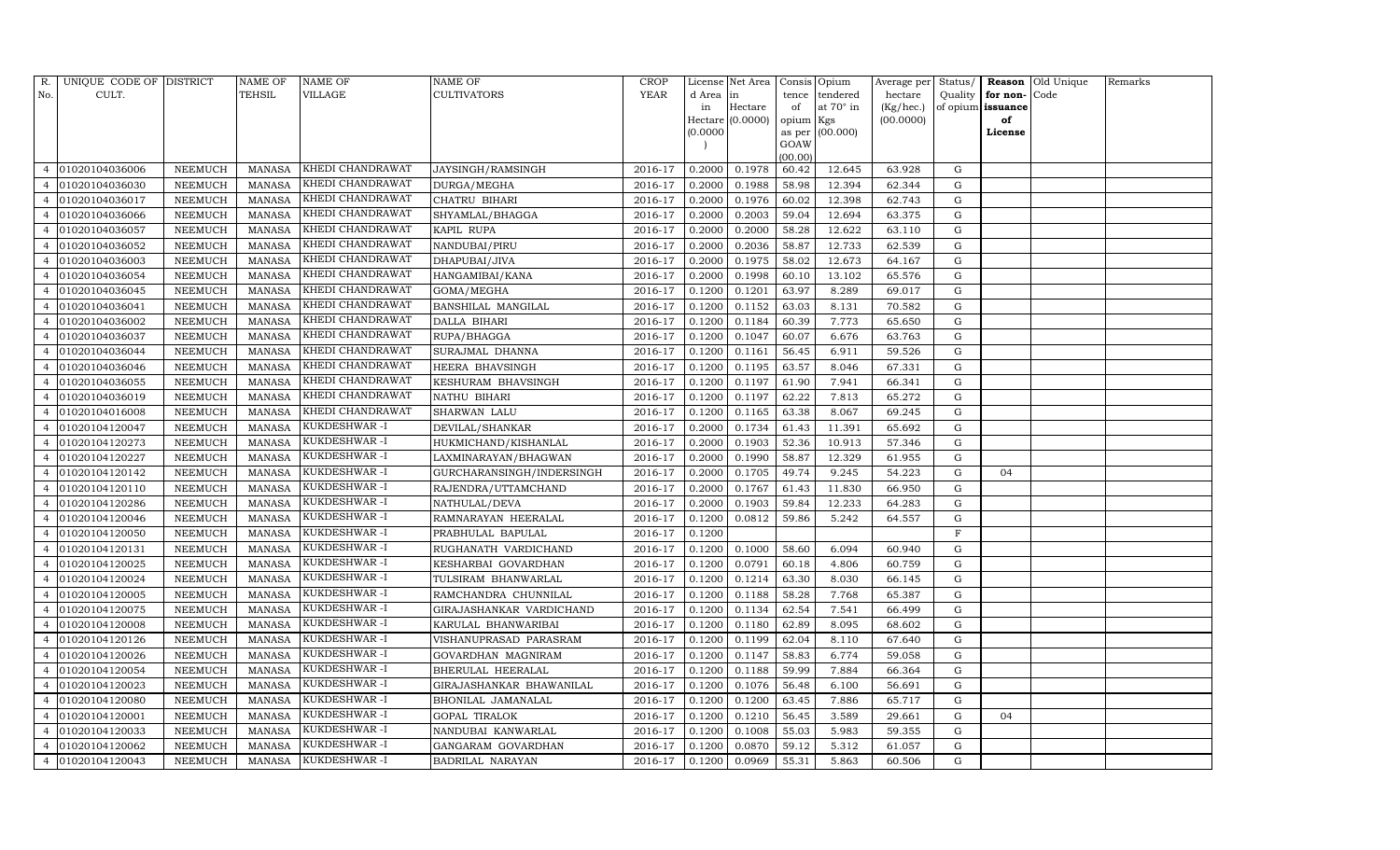| R.             | UNIQUE CODE OF DISTRICT |                | <b>NAME OF</b> | <b>NAME OF</b> | NAME OF                     | <b>CROP</b> |           | License Net Area |                    | Consis Opium     | Average per | Status/      |                   | Reason Old Unique | Remarks         |
|----------------|-------------------------|----------------|----------------|----------------|-----------------------------|-------------|-----------|------------------|--------------------|------------------|-------------|--------------|-------------------|-------------------|-----------------|
| No.            | CULT.                   |                | TEHSIL         | VILLAGE        | <b>CULTIVATORS</b>          | <b>YEAR</b> | d Area in |                  | tence              | tendered         | hectare     | Quality      | for non-          | Code              |                 |
|                |                         |                |                |                |                             |             | in        | Hectare          | of                 | at $70^\circ$ in | (Kg/hec.)   |              | of opium issuance |                   |                 |
|                |                         |                |                |                |                             |             |           | Hectare (0.0000) | opium Kgs          |                  | (00.0000)   |              | of                |                   |                 |
|                |                         |                |                |                |                             |             | (0.0000)  |                  | GOAW               | as per (00.000)  |             |              | License           |                   |                 |
|                |                         |                |                |                |                             |             |           |                  | (00.00)            |                  |             |              |                   |                   |                 |
| 4              | 01020104120085          | NEEMUCH        | MANASA         | KUKDESHWAR-I   | BALCHANDRA NANURAM          | 2016-17     | 0.1200    | 0.1099           | 55.20              | 6.175            | 56.187      | G            |                   |                   |                 |
|                | 01020104120092          | NEEMUCH        | <b>MANASA</b>  | KUKDESHWAR-I   | CHUNNILAL GORDHAN           | 2016-17     | 0.1200    |                  |                    |                  |             | $\mathbf F$  |                   |                   |                 |
| $\overline{4}$ | 01020104120072          | NEEMUCH        | MANASA         | KUKDESHWAR-I   | DEVILAL RADHAKISHAN         | 2016-17     | 0.1200    |                  |                    |                  |             | $\mathbf{F}$ |                   |                   |                 |
|                | 01020104120120          | NEEMUCH        | MANASA         | KUKDESHWAR-I   | KAILASH KANWARLAL           | 2016-17     | 0.1200    | 0.1200           | 53.12              | 6.496            | 54.133      | G            | 04                |                   |                 |
| $\overline{4}$ | 01020104120056          | NEEMUCH        | <b>MANASA</b>  | KUKDESHWAR -I  | KAILASH RAMCHANDRA          | 2016-17     | 0.1200    | 0.1199           | 61.01              | 7.190            | 59.967      | G            |                   |                   |                 |
|                | 01020104120015          | NEEMUCH        | <b>MANASA</b>  | KUKDESHWAR -I  | MADAN SHANKAR               | 2016-17     | 0.1200    | 0.1121           | 53.94              | 5.856            | 52.239      | G            | 04                |                   |                 |
|                | 01020104120082          | NEEMUCH        | <b>MANASA</b>  | KUKDESHWAR-I   | NANURAM NANDLAL             | 2016-17     | 0.1200    | 0.1240           | 59.39              | 8.111            | 65.411      | G            |                   |                   |                 |
|                | 01020104120019          | NEEMUCH        | <b>MANASA</b>  | KUKDESHWAR-I   | PRABHULAL BAPULAL           | 2016-17     | 0.1200    | 0.1088           | 59.84              | 7.583            | 69.697      | G            |                   |                   |                 |
|                | 01020104120031          | NEEMUCH        | <b>MANASA</b>  | KUKDESHWAR -I  | RAMCHANDRA KHEMRAJ          | 2016-17     | 0.1200    | 0.1190           | 56.87              | 7.279            | 61.168      | G            |                   |                   |                 |
|                | 01020104120069          | NEEMUCH        | <b>MANASA</b>  | KUKDESHWAR-I   | RAMDAYAL SATYANARAYAN       | 2016-17     | 0.1200    | 0.1043           | 58.76              | 6.615            | 63.423      | G            |                   |                   |                 |
|                | 01020104120077          | NEEMUCH        | <b>MANASA</b>  | KUKDESHWAR -I  | RAMKISHAN MATHURALAL        | 2016-17     | 0.1200    | 0.1159           | 52.53              | 6.116            | 52.770      | G            | 04                |                   |                 |
| $\overline{4}$ | 01020104120076          | NEEMUCH        | MANASA         | KUKDESHWAR -I  | RATANLAL JAMUNALAL          | 2016-17     | 0.1200    | 0.0796           | 57.80              | 4.954            | 62.236      | $\mathbf G$  |                   |                   |                 |
|                | 01020104120119          | NEEMUCH        | <b>MANASA</b>  | KUKDESHWAR -I  | SHANTILAL KANWARLAL         | 2016-17     | 0.1200    | 0.0835           | 62.99              | 5.669            | 67.892      | G            |                   |                   |                 |
|                | 01020104120125          | NEEMUCH        | <b>MANASA</b>  | KUKDESHWAR -I  | VISHANUKUMAR NARAYAN        | 2016-17     | 0.1200    | 0.1200           | 58.51              | 7.096            | 59.133      | G            |                   |                   | TRANFER FULPURA |
| 4              | 01020104120004          | NEEMUCH        | <b>MANASA</b>  | KUKDESHWAR-I   | KARULAL CHUNILAL            | 2016-17     | 0.1200    | 0.0988           | 57.25              | 5.823            | 58.937      | G            |                   |                   |                 |
| $\overline{4}$ | 01020104120061          | NEEMUCH        | MANASA         | KUKDESHWAR -I  | SHANKARLAL DAMAR            | 2016-17     | 0.1200    | 0.1188           | 57.72              | 7.207            | 60.665      | G            |                   |                   |                 |
| 4              | 01020104120065          | NEEMUCH        | <b>MANASA</b>  | KUKDESHWAR -I  | DEVKISHAN SHOBHAGMAL        | 2016-17     | 0.1200    | 0.1012           | 57.06              | 5.951            | 58.804      | $\mathbf G$  |                   |                   |                 |
|                | 01020104120067          | NEEMUCH        | MANASA         | KUKDESHWAR-I   | KALABAI MOTILAL             | 2016-17     | 0.1200    | 0.1210           | 56.19              | 6.349            | 52.471      | G            | 04                |                   |                 |
| 4              | 01020104120070          | NEEMUCH        | <b>MANASA</b>  | KUKDESHWAR-I   | BANSHILAL SHANKARLAL        | 2016-17     | 0.1200    | 0.1133           | $\overline{54.73}$ | 6.411            | 56.584      | G            |                   |                   |                 |
| $\overline{4}$ | 01020104120100          | NEEMUCH        | <b>MANASA</b>  | KUKDESHWAR -I  | PARMOD SHYAMLAL             | 2016-17     | 0.1200    |                  |                    |                  |             | F            |                   |                   |                 |
|                | 01020104120071          | <b>NEEMUCH</b> | <b>MANASA</b>  | KUKDESHWAR-I   | PRABHULAL DALCHAND          | 2016-17     | 0.1200    | 0.1045           | 53.91              | 5.714            | 54.679      | G            | 04                |                   |                 |
|                | 01020104120127          | NEEMUCH        | <b>MANASA</b>  | KUKDESHWAR-I   | KARIBAI KAMLASHANKAR        | 2016-17     | 0.1200    |                  |                    |                  |             | $\mathbf F$  |                   |                   |                 |
| 4              | 01020104109015          | NEEMUCH        | <b>MANASA</b>  | KUKDESHWAR-I   | PRAKASH NANDLAL             | 2016-17     | 0.1200    |                  |                    |                  |             | F            |                   |                   |                 |
|                | 01020104120223          | NEEMUCH        | <b>MANASA</b>  | KUKDESHWAR -II | <b>BANSHILAL/MODA</b>       | 2016-17     | 0.2000    | 0.1998           | 58.82              | 12.445           | 62.287      | G            |                   |                   |                 |
|                | 01020104120275          | <b>NEEMUCH</b> | <b>MANASA</b>  | KUKDESHWAR -II | RADHESHYAM/KHYALIRAM        | 2016-17     | 0.2000    | 0.1923           | 57.10              | 12.497           | 64.987      | G            |                   |                   |                 |
|                | 01020104120150          | NEEMUCH        | <b>MANASA</b>  | KUKDESHWAR -II | NIRMLABAI/SHIVPRASAD        | 2016-17     | 0.2000    | 0.1889           | 60.29              | 12.084           | 63.970      | G            |                   |                   |                 |
| 4              | 01020104120151          | NEEMUCH        | <b>MANASA</b>  | KUKDESHWAR-II  | BAPULAL/RAMAJI              | 2016-17     | 0.2000    | 0.1860           | 54.62              | 11.205           | 60.242      | ${\rm G}$    |                   |                   |                 |
| 4              | 01020104120177          | NEEMUCH        | <b>MANASA</b>  | KUKDESHWAR -II | MOHANLAL/HEMRAJ URF KHEMRAJ | 2016-17     | 0.2000    | 0.1778           | 56.08              | 10.575           | 59.477      | G            |                   |                   |                 |
|                | 01020104120260          | NEEMUCH        | <b>MANASA</b>  | KUKDESHWAR-II  | MOTILAL/CHANDA              | 2016-17     | 0.2000    | 0.1967           | 50.43              | 11.001           | 55.928      | G            | 04                |                   |                 |
|                | 01020104120282          | NEEMUCH        | <b>MANASA</b>  | KUKDESHWAR-II  | RAMNARAYAN KANA             | 2016-17     | 0.1200    | 0.1175           | 58.39              | 7.599            | 64.672      | ${\rm G}$    |                   |                   | TRANSFER FOFLIA |
| 4              | 01020104120213          | NEEMUCH        | MANASA         | KUKDESHWAR -II | CHAGANLAL CHANDMAL          | 2016-17     | 0.1200    | 0.1182           | 60.70              | 7.379            | 62.428      | G            |                   |                   |                 |
|                | 01020104120160          | NEEMUCH        | <b>MANASA</b>  | KUKDESHWAR-II  | PARWATIBAI BANSHILAL        | 2016-17     | 0.1200    | 0.1203           | 59.68              | 7.861            | 65.345      | ${\rm G}$    |                   |                   |                 |
|                | 01020104120222          | NEEMUCH        | MANASA         | KUKDESHWAR -II | <b>BAGDIBAI SHANTILAL</b>   | 2016-17     | 0.1200    | 0.1123           | 60.19              | 7.042            | 62.707      | ${\rm G}$    |                   |                   |                 |
|                | 01020104120238          | NEEMUCH        | <b>MANASA</b>  | KUKDESHWAR-II  | RAMKISHAN MOTILAL           | 2016-17     | 0.1200    | 0.1184           | 57.42              | 7.620            | 64.358      | ${\rm G}$    |                   |                   |                 |
| 4              | 01020104120277          | NEEMUCH        | MANASA         | KUKDESHWAR-II  | MOHANBAI MOHANLAL           | 2016-17     | 0.1200    |                  |                    |                  |             | $\mathbf F$  |                   |                   |                 |
|                | 01020104120202          | <b>NEEMUCH</b> | <b>MANASA</b>  | KUKDESHWAR -II | RAJENDRA NARAYANIBAI        | 2016-17     | 0.1200    | 0.1226           | 62.92              | 8.494            | 69.282      | G            |                   |                   |                 |
|                | 01020104120276          | NEEMUCH        | MANASA         | KUKDESHWAR-II  | CHANDMAL SATYANARAYAN       | 2016-17     | 0.1200    | 0.1189           | 53.41              | 6.486            | 54.550      | G            | 04                |                   |                 |
| 4              | 01020104120285          | NEEMUCH        | <b>MANASA</b>  | KUKDESHWAR-II  | SHAMBHULAL UDAYRAM          | 2016-17     | 0.1200    | 0.1173           | 55.08              | 7.231            | 61.645      | G            |                   |                   |                 |
| 4              | 01020104120115          | NEEMUCH        | MANASA         | KUKDESHWAR -II | RAMNARAYAN SHANKAR          | 2016-17     | 0.1200    | 0.1152           | 55.92              | 6.207            | 53.880      | G            | 04                |                   |                 |
| 4              | 01020104120153          | NEEMUCH        | MANASA         | KUKDESHWAR-II  | TULSIRAM DALCHAND           | 2016-17     | 0.1200    | 0.1074           | 53.80              | 6.233            | 58.035      | G            |                   |                   |                 |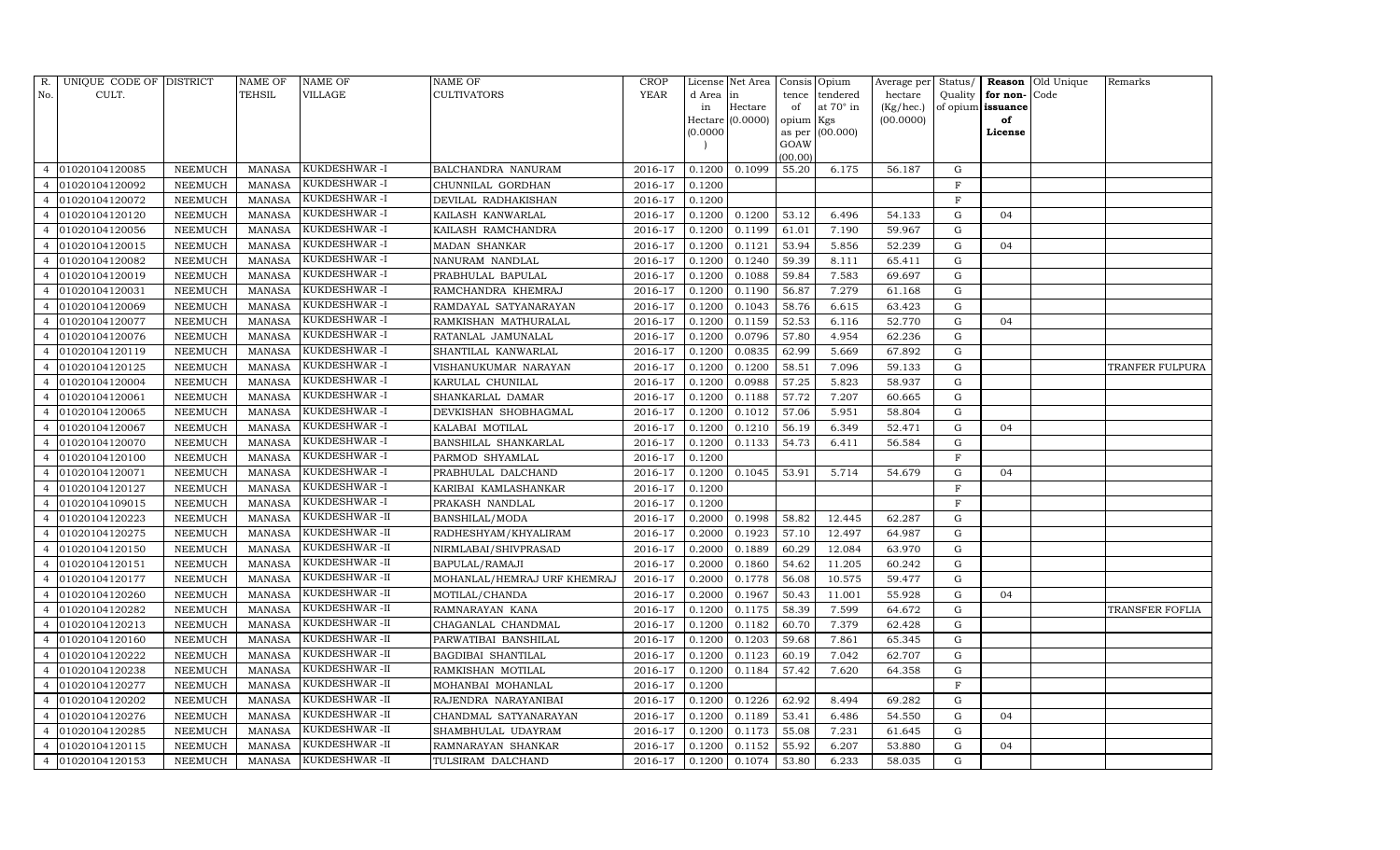| R.             | UNIQUE CODE OF DISTRICT |                | NAME OF       | <b>NAME OF</b>       | NAME OF                     | CROP    |           | License Net Area   Consis   Opium |                 |                 | Average per Status/ |             |                   | <b>Reason</b> Old Unique | Remarks |
|----------------|-------------------------|----------------|---------------|----------------------|-----------------------------|---------|-----------|-----------------------------------|-----------------|-----------------|---------------------|-------------|-------------------|--------------------------|---------|
| No.            | CULT.                   |                | TEHSIL        | VILLAGE              | CULTIVATORS                 | YEAR    | d Area in |                                   |                 | tence tendered  | hectare             | Quality     | for non-Code      |                          |         |
|                |                         |                |               |                      |                             |         | in        | Hectare                           | of              | at 70° in       | (Kg/hec.)           |             | of opium issuance |                          |         |
|                |                         |                |               |                      |                             |         |           | Hectare (0.0000)                  | opium Kgs       |                 | (00.0000)           |             | of                |                          |         |
|                |                         |                |               |                      |                             |         | (0.0000)  |                                   |                 | as per (00.000) |                     |             | License           |                          |         |
|                |                         |                |               |                      |                             |         |           |                                   | GOAW<br>(00.00) |                 |                     |             |                   |                          |         |
| $\overline{4}$ | 01020104120250          | NEEMUCH        | MANASA        | KUKDESHWAR -II       | NANDLAL MOHANLAL            | 2016-17 | 0.1200    | 0.1182                            | 59.39           | 7.313           | 61.870              | G           |                   |                          |         |
|                | 01020104120140          | NEEMUCH        | <b>MANASA</b> | KUKDESHWAR-II        | VARDICHAND RODILAL          | 2016-17 | 0.1200    | 0.1035                            | 64.11           | 7.263           | 70.174              | G           |                   |                          |         |
| $\overline{4}$ | 01020104120190          | <b>NEEMUCH</b> | MANASA        | KUKDESHWAR-II        | BALMUKUND BHUWANILAL        | 2016-17 | 0.1200    | 0.1088                            | 57.32           | 7.263           | 66.756              | G           |                   |                          |         |
| $\overline{4}$ | 01020104120221          | <b>NEEMUCH</b> | <b>MANASA</b> | KUKDESHWAR-II        | NANDUBAI BHAGATRAM          | 2016-17 | 0.1200    | 0.1166                            | 59.91           | 6.838           | 58.645              | G           |                   |                          |         |
| $\overline{4}$ | 01020104120228          | NEEMUCH        | <b>MANASA</b> | KUKDESHWAR-II        | BHANWARLAL KASHIRAM         | 2016-17 | 0.1200    |                                   |                 |                 |                     | $\mathbf N$ |                   |                          |         |
|                | 01020104120217          | NEEMUCH        | <b>MANASA</b> | KUKDESHWAR -II       | DHANNIBAI BALCHAND          | 2016-17 | 0.1200    |                                   |                 |                 |                     | $\mathbf F$ |                   |                          |         |
| 4              | 01020104120003          | NEEMUCH        | <b>MANASA</b> | KUKDESHWAR-II        | KACHARIBAI NANDLAL          | 2016-17 | 0.1200    | 0.1182                            | 57.07           | 7.117           | 60.212              | G           |                   |                          |         |
| $\overline{4}$ | 01020104120006          | NEEMUCH        | <b>MANASA</b> | KUKDESHWAR -II       | NANDLAL RADHAKISHAN         | 2016-17 | 0.1200    | 0.0814                            | 59.40           | 4.845           | 59.521              | G           |                   |                          |         |
| $\overline{4}$ | 01020104120226          | <b>NEEMUCH</b> | <b>MANASA</b> | KUKDESHWAR -II       | PARWATIBAI NARAYAN          | 2016-17 | 0.1200    | 0.1230                            | 61.63           | 7.783           | 63.276              | G           |                   |                          |         |
|                | 01020104120111          | NEEMUCH        | <b>MANASA</b> | KUKDESHWAR-II        | PAWAN KUMAR TULSIRAM        | 2016-17 | 0.1200    | 0.1206                            | 53.91           | 6.885           | 57.090              | G           |                   |                          |         |
| $\overline{4}$ | 01020104120231          | <b>NEEMUCH</b> | <b>MANASA</b> | KUKDESHWAR-II        | RAMCHANDRA NATHU            | 2016-17 | 0.1200    | 0.1103                            | 52.91           | 6.614           | 59.964              | G           |                   |                          |         |
| $\overline{4}$ | 01020104120010          | NEEMUCH        | MANASA        | KUKDESHWAR -II       | BHERULAL SUNDARLAL          | 2016-17 | 0.1200    | 0.1110                            | 55.82           | 6.068           | 54.667              | G           | 04                |                          |         |
|                | 01020104120064          | <b>NEEMUCH</b> | <b>MANASA</b> | KUKDESHWAR-II        | SITABAI SATYANARAYAN        | 2016-17 | 0.1200    | 0.1012                            | 58.63           | 6.156           | 60.830              | G           |                   |                          |         |
| $\overline{4}$ | 01020104120174          | NEEMUCH        | MANASA        | KUKDESHWAR -II       | JAMKUBAI BHANWARLAL         | 2016-17 | 0.1200    | 0.1087                            | 54.55           | 5.237           | 48.178              | G           | 04                |                          |         |
| $\overline{4}$ | 01020104120144          | NEEMUCH        | MANASA        | KUKDESHWAR-II        | BABULAL CHANDMAL            | 2016-17 | 0.1200    | 0.1171                            | 53.28           | 6.690           | 57.131              | G           |                   |                          |         |
| $\overline{4}$ | 01020104120198          | NEEMUCH        | MANASA        | KUKDESHWAR-II        | RAJKUMAR KANHAIYALAL        | 2016-17 | 0.1200    | 0.1208                            | 61.51           | 7.416           | 61.391              | G           |                   |                          |         |
|                | 01020104120156          | NEEMUCH        | MANASA        | KUKDESHWAR -II       | OMPRAKASH SHANKARLAL        | 2016-17 | 0.1200    | 0.1200                            | 54.79           | 6.590           | 54.917              | G           | 04                |                          |         |
| $\overline{4}$ | 01020104120136          | NEEMUCH        | MANASA        | KUKDESHWAR-II        | BHUWANA MADHO               | 2016-17 | 0.1200    | 0.0941                            | 59.98           | 5.972           | 63.464              | G           |                   |                          |         |
| $\overline{4}$ | 01020104120138          | NEEMUCH        | <b>MANASA</b> | KUKDESHWAR-II        | BHULIBAI PANNALAL           | 2016-17 | 0.1200    | 0.0989                            | 61.22           | 6.743           | 68.180              | G           |                   |                          |         |
| $\overline{4}$ | 01020104120184          | NEEMUCH        | MANASA        | KUKDESHWAR-II        | KANHAIYALAL JHAMAKLAL       | 2016-17 | 0.1200    |                                   |                 |                 |                     | F           |                   |                          |         |
|                | 01020104120237          | NEEMUCH        | <b>MANASA</b> | KUKDESHWAR-II        | LAXMIBAI SUNDARLAL          | 2016-17 | 0.1200    | 0.1200                            | 62.46           | 8.013           | 66.775              | G           |                   |                          |         |
| $\overline{4}$ | 01020104120087          | NEEMUCH        | <b>MANASA</b> | KUKDESHWAR-II        | KAMLABAI GIRAJASHANKAR      | 2016-17 | 0.1200    | 0.1166                            | 56.87           | 6.987           | 59.923              | G           |                   |                          |         |
| $\overline{4}$ | 01020104120128          | NEEMUCH        | <b>MANASA</b> | KUKDESHWAR-II        | RATANLAL SHANKARLAL         | 2016-17 | 0.1200    | 0.1208                            | 56.54           | 6.809           | 56.366              | G           |                   |                          |         |
| $\overline{4}$ | 01020104145001          | <b>NEEMUCH</b> | <b>MANASA</b> | LASUDIA ANTRI        | KACHRU/BHAGWAN              | 2016-17 | 0.2000    | 0.1980                            | 62.05           | 13.598          | 68.677              | G           |                   |                          |         |
|                | 01020104145007          | NEEMUCH        | <b>MANASA</b> | LASUDIA ANTRI        | MANABAI/RAMNARAYAN          | 2016-17 | 0.2000    | 0.1972                            | 59.18           | 13.535          | 68.636              | G           |                   |                          |         |
| $\overline{4}$ | 01020104145002          | NEEMUCH        | <b>MANASA</b> | LASUDIA ANTRI        | HANSHRAJ/KAWARLAL           | 2016-17 | 0.2000    | 0.1841                            | 63.74           | 13.085          | 71.076              | G           |                   |                          |         |
| $\overline{4}$ | 01020104145018          | NEEMUCH        | <b>MANASA</b> | LASUDIA ANTRI        | BAPULAL/KISHORE             | 2016-17 | 0.2000    | 0.2016                            | 57.58           | 13.227          | 65.610              | G           |                   |                          |         |
|                | 01020104145010          | NEEMUCH        | <b>MANASA</b> | LASUDIA ANTRI        | SATYANARAYAN/BAPULAL        | 2016-17 | 0.2000    | 0.1918                            | 57.02           | 12.895          | 67.231              | G           |                   |                          |         |
|                | 01020104145024          | NEEMUCH        | <b>MANASA</b> | LASUDIA ANTRI        | GATTUBAI/RAMESHWAR          | 2016-17 | 0.2000    | 0.1950                            | 50.88           | 11.404          | 58.482              | G           |                   |                          |         |
| $\overline{4}$ | 01020104145027          | NEEMUCH        | MANASA        | LASUDIA ANTRI        | RAMCHADRA/HIRA              | 2016-17 | 0.2000    | 0.1864                            | 47.00           | 9.286           | 49.818              | G           | 04                |                          |         |
| $\overline{4}$ | 01020104145056          | <b>NEEMUCH</b> | <b>MANASA</b> | LASUDIA ANTRI        | SAMMANDBAI/JAYCHADRA GURJAR | 2016-17 | 0.2000    | 0.1744                            | 56.27           | 11.616          | 66.606              | G           |                   |                          |         |
| $\overline{4}$ | 01020104145014          | NEEMUCH        | <b>MANASA</b> | LASUDIA ANTRI        | KARUNATH/SHANKARNATH        | 2016-17 | 0.2000    | 0.1670                            | 54.10           | 8.981           | 53.778              | G           | 04                |                          |         |
|                | 01020104145016          | NEEMUCH        | <b>MANASA</b> | LASUDIA ANTRI        | RAMNARAYAN SITARAM          | 2016-17 | 0.1200    |                                   |                 |                 |                     | $\mathbf F$ |                   |                          |         |
| $\overline{4}$ | 01020104145015          | NEEMUCH        | <b>MANASA</b> | LASUDIA ANTRI        | <b>BAGDU KACHARU</b>        | 2016-17 | 0.1200    | 0.1024                            | 63.66           | 7.048           | 68.828              | G           |                   |                          |         |
| $\overline{4}$ | 01020104145035          | <b>NEEMUCH</b> | <b>MANASA</b> | LASUDIA ANTRI        | RATANIBAI GANESH            | 2016-17 | 0.1200    | 0.0900                            | 59.27           | 6.206           | 68.956              | G           |                   |                          |         |
|                | 01020104145004          | <b>NEEMUCH</b> | <b>MANASA</b> | LASUDIA ANTRI        | VARDIBAI MANGILAL           | 2016-17 | 0.1200    |                                   |                 |                 |                     | F           |                   |                          |         |
| 4              | 01020104145005          | <b>NEEMUCH</b> | MANASA        | LASUDIA ANTRI        | SHELENDRA KUMAR RAMNATH     | 2016-17 | 0.1200    | 0.0996                            | 54.15           | 5.918           | 59.418              | G           |                   |                          |         |
| $\overline{4}$ | 01020104145013          | NEEMUCH        | MANASA        | LASUDIA ANTRI        | RAMNARAYAN KACHARU          | 2016-17 | 0.1200    | 0.1042                            | 60.91           | 6.839           | 65.633              | G           |                   |                          |         |
| $\overline{4}$ | 01020104145031          | <b>NEEMUCH</b> | MANASA        | LASUDIA ANTRI        | SHAMBHUNATH DHURANATH       | 2016-17 | 0.1200    | 0.1109                            | 57.33           | 6.880           | 62.038              | G           |                   |                          |         |
| $\overline{4}$ | 01020104145033          | NEEMUCH        | MANASA        | <b>LASUDIA ANTRI</b> | MOTILAL BHERA               | 2016-17 | 0.1200    | 0.0999                            | 52.06           | 5.533           | 55.385              | G           | 04                |                          |         |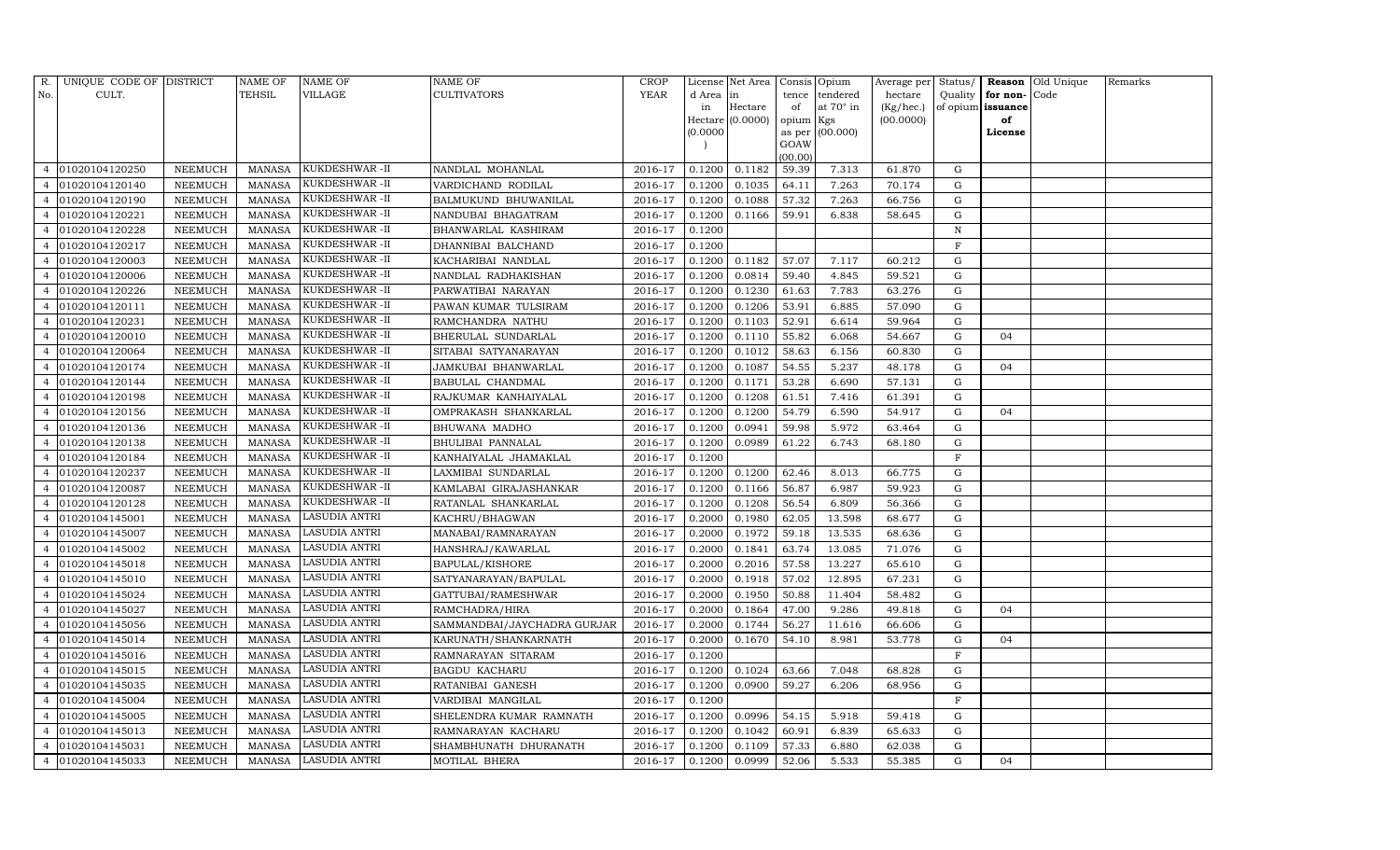| R.             | UNIQUE CODE OF DISTRICT |                | NAME OF       | NAME OF            | NAME OF                     | <b>CROP</b> |           | License Net Area |                 | Consis Opium     | Average per Status/ |             |          | Reason Old Unique | Remarks |
|----------------|-------------------------|----------------|---------------|--------------------|-----------------------------|-------------|-----------|------------------|-----------------|------------------|---------------------|-------------|----------|-------------------|---------|
| No.            | CULT.                   |                | TEHSIL        | VILLAGE            | CULTIVATORS                 | <b>YEAR</b> | d Area in |                  | tence           | tendered         | hectare             | Quality     | for non- | Code              |         |
|                |                         |                |               |                    |                             |             | in        | Hectare          | of              | at $70^\circ$ in | (Kg/hec.)           | of opium    | issuance |                   |         |
|                |                         |                |               |                    |                             |             |           | Hectare (0.0000) | opium Kgs       |                  | (00.0000)           |             | of       |                   |         |
|                |                         |                |               |                    |                             |             | (0.0000)  |                  |                 | as per (00.000)  |                     |             | License  |                   |         |
|                |                         |                |               |                    |                             |             |           |                  | GOAW<br>(00.00) |                  |                     |             |          |                   |         |
|                | 01020104124005          | NEEMUCH        | MANASA        | MAHESHPURIA        | JAGANNATH/BHANVARLAL        | 2016-17     | 0.2000    | 0.1967           | 64.22           | 13.862           | 70.473              | G           |          |                   |         |
|                | 01020104124006          | NEEMUCH        | <b>MANASA</b> | MAHESHPURIA        | JANKILAL/HARLAL             | 2016-17     | 0.2000    | 0.1980           | 60.65           | 12.953           | 65.419              | G           |          |                   |         |
|                | 01020104124001          | NEEMUCH        | <b>MANASA</b> | MAHESHPURIA        | KANHAIYALAL/BHANVARLAL      | 2016-17     | 0.2000    | 0.1974           | 63.29           | 14.213           | 72.001              | G           |          |                   |         |
| $\overline{4}$ | 01020104124004          | NEEMUCH        | MANASA        | MAHESHPURIA        | LAXMINARAYAN/HARLAL         | 2016-17     | 0.2000    | 0.1908           | 60.93           | 12.787           | 67.018              | ${\rm G}$   |          |                   |         |
|                | 01020104124007          | NEEMUCH        | <b>MANASA</b> | <b>MAHESHPURIA</b> | MANNALAL/BHAWARLAL          | 2016-17     | 0.2000    | 0.1977           | 57.49           | 12.410           | 62.772              | G           |          |                   |         |
|                | 01020104124013          | NEEMUCH        | <b>MANASA</b> | MAHESHPURIA        | PRAHALAD/BHAGIRATH          | 2016-17     | 0.2000    | 0.1936           | 62.83           | 13.158           | 67.965              | ${\rm G}$   |          |                   |         |
| 4              | 01020104124028          | NEEMUCH        | <b>MANASA</b> | MAHESHPURIA        | RAMCHANDRA/LAXMINARAYAN     | 2016-17     | 0.2000    | 0.1962           | 59.02           | 12.613           | 64.286              | G           |          |                   |         |
| 4              | 01020104124002          | NEEMUCH        | <b>MANASA</b> | MAHESHPURIA        | RAMKISHAN/ONKAR             | 2016-17     | 0.2000    | 0.1946           | 56.25           | 12.560           | 64.543              | ${\rm G}$   |          |                   |         |
| $\overline{4}$ | 01020104124031          | NEEMUCH        | <b>MANASA</b> | MAHESHPURIA        | RAMKUNWARBAI RAGHUNATHSINGH | 2016-17     | 0.2000    | 0.1930           | 59.46           | 12.903           | 66.855              | G           |          |                   |         |
|                | 01020104124036          | NEEMUCH        | <b>MANASA</b> | MAHESHPURIA        | BAPULAL HIRALAL             | 2016-17     | 0.2000    | 0.2005           | 50.98           | 10.881           | 54.269              | G           | 04       |                   |         |
| 4              | 01020104124012          | NEEMUCH        | <b>MANASA</b> | MAHESHPURIA        | DEVILAL/CHAMPALAL           | 2016-17     | 0.2000    | 0.1892           | 51.13           | 11.022           | 58.256              | G           |          |                   |         |
|                | 01020104124037          | NEEMUCH        | <b>MANASA</b> | MAHESHPURIA        | KESHARBAI/KANWARLAL         | 2016-17     | 0.2000    | 0.1794           | 43.49           | 8.971            | 50.006              | G           | 04       |                   |         |
|                | 01020104124014          | <b>NEEMUCH</b> | <b>MANASA</b> | MAHESHPURIA        | AMARLAL/NANDA               | 2016-17     | 0.2000    | 0.1968           | 53.10           | 11.318           | 57.510              | G           |          |                   |         |
|                | 01020104124019          | NEEMUCH        | <b>MANASA</b> | MAHESHPURIA        | BHERULAL DHURA              | 2016-17     | 0.1200    | 0.1103           | 59.79           | 7.209            | 65.358              | G           |          |                   |         |
|                | 01020104124034          | NEEMUCH        | <b>MANASA</b> | MAHESHPURIA        | BHANWARKUNWAR HARISINGH     | 2016-17     | 0.1200    | 0.1119           | 64.47           | 8.123            | 72.592              | G           |          |                   |         |
|                | 01020104124003          | NEEMUCH        | <b>MANASA</b> | MAHESHPURIA        | KARULAL KASHIRAM            | 2016-17     | 0.1200    | 0.0972           | 59.89           | 6.451            | 66.368              | G           |          |                   |         |
|                | 01020104124011          | NEEMUCH        | <b>MANASA</b> | MAHESHPURIA        | PRABHULAL PANNALAL          | 2016-17     | 0.1200    |                  |                 |                  |                     | $\mathbf F$ |          |                   |         |
|                | 01020104124018          | NEEMUCH        | <b>MANASA</b> | MAHESHPURIA        | DHANNALAL RAMLAL            | 2016-17     | 0.1200    | 0.1085           | 59.16           | 7.336            | 67.613              | G           |          |                   |         |
|                | 01020104124017          | NEEMUCH        | <b>MANASA</b> | MAHESHPURIA        | JAGANNATH PHULCHAND         | 2016-17     | 0.1200    | 0.1153           | 60.93           | 8.034            | 69.679              | G           |          |                   |         |
| 4              | 01020104124023          | NEEMUCH        | <b>MANASA</b> | MAHESHPURIA        | RAMPRASAD KANHAIYALAL       | 2016-17     | 0.1200    | 0.1003           | 57.88           | 6.648            | 66.281              | G           |          |                   |         |
|                | 01020104124040          | NEEMUCH        | <b>MANASA</b> | MAHESHPURIA        | SUKHIBAI MOHANLAL           | 2016-17     | 0.1200    | 0.1037           | 45.08           | 2.570            | 24.783              | ${\rm G}$   | 04       |                   |         |
| 4              | 01020104124026          | NEEMUCH        | <b>MANASA</b> | MAHESHPURIA        | RADHESHYAM GOPAL            | 2016-17     | 0.1200    | 0.1077           | 65.99           | 7.909            | 73.435              | G           |          |                   |         |
| 4              | 01020104124009          | NEEMUCH        | <b>MANASA</b> | MAHESHPURIA        | BHAGIRATH LAKHMA            | 2016-17     | 0.1200    |                  |                 |                  |                     | F           |          |                   |         |
|                | 01020104124016          | <b>NEEMUCH</b> | <b>MANASA</b> | MAHESHPURIA        | GANPAT SITARAM              | 2016-17     | 0.1200    | 0.1146           | 62.51           | 8.216            | 71.693              | G           |          |                   |         |
|                | 01020104117004          | NEEMUCH        | <b>MANASA</b> | <b>MALAHEDA</b>    | HEERALAL BHUWANIRAM         | 2016-17     | 0.2000    | 0.1963           | 62.63           | 12.768           | 65.043              | ${\rm G}$   |          |                   |         |
|                | 01020104117002          | NEEMUCH        | <b>MANASA</b> | <b>MALAHEDA</b>    | CHENKUNWARBAI OMPRAKASH     | 2016-17     | 0.2000    | 0.1504           | 63.11           | 9.476            | 63.005              | G           |          |                   |         |
| 4              | 01020104117003          | NEEMUCH        | <b>MANASA</b> | <b>MALAHEDA</b>    | VIDHAYABAI NANDLAL          | 2016-17     | 0.2000    | 0.1976           | 64.93           | 13.403           | 67.829              | ${\rm G}$   |          |                   |         |
|                | 01020104117012          | <b>NEEMUCH</b> | <b>MANASA</b> | <b>MALAHEDA</b>    | GORDHANLAL NATHULAL         | 2016-17     | 0.1200    | 0.0738           | 64.18           | 4.282            | 58.022              | ${\rm G}$   |          |                   |         |
|                | 01020104117011          | NEEMUCH        | MANASA        | <b>MALAHEDA</b>    | GHISALAL SUKHA              | 2016-17     | 0.1200    | 0.0900           | 65.29           | 6.044            | 67.156              | G           |          |                   |         |
| 4              | 01020104117016          | NEEMUCH        | MANASA        | <b>MALAHEDA</b>    | JHUMIBAI GABBA              | 2016-17     | 0.1200    | 0.1000           | 59.86           | 6.097            | 60.970              | G           |          |                   |         |
| 4              | 01020104117043          | NEEMUCH        | <b>MANASA</b> | <b>MALAHEDA</b>    | JANIBAI SHOLA               | 2016-17     | 0.1200    | 0.0712           | 60.44           | 4.447            | 62.458              | G           |          |                   |         |
|                | 01020104116063          | <b>NEEMUCH</b> | <b>MANASA</b> | MALAHEDA           | CHANDIBAI KALURAM           | 2016-17     | 0.1200    | 0.1100           | 70.18           | 7.559            | 68.718              | G           |          |                   |         |
| 4              | 01020104116002          | NEEMUCH        | <b>MANASA</b> | MOKADI             | MOHANSINGH/BHANVARSINGH     | 2016-17     | 0.2000    | 0.1929           | 69.35           | 13.424           | 69.590              | G           |          |                   |         |
| 4              | 01020104116009          | NEEMUCH        | <b>MANASA</b> | MOKADI             | DALPATSINGH/BHANVARSINGH    | 2016-17     | 0.2000    | 0.1714           | 59.73           | 10.547           | 61.534              | G           |          |                   |         |
| 4              | 01020104116018          | NEEMUCH        | <b>MANASA</b> | MOKADI             | HARISINGH/MOKHAMSINGH       | 2016-17     | 0.2000    | 0.1961           | 62.69           | 12.941           | 65.992              | G           |          |                   |         |
|                | 01020104116001          | NEEMUCH        | MANASA        | MOKADI             | JASWANTSINGH/BHANVARSINGH   | 2016-17     | 0.2000    | 0.1752           | 61.11           | 10.668           | 60.890              | ${\rm G}$   |          |                   |         |
|                | 01020104116007          | NEEMUCH        | <b>MANASA</b> | <b>MOKADI</b>      | PRABHAKUNWAR/BAHADURSINGH   | 2016-17     | 0.2000    | 0.1862           | 62.26           | 11.714           | 62.911              | G           |          |                   |         |
| $\overline{4}$ | 01020104116026          | NEEMUCH        | <b>MANASA</b> | MOKADI             | RAMLAL/PRAYA                | 2016-17     | 0.2000    | 0.2048           | 59.50           | 12.903           | 63.003              | ${\rm G}$   |          |                   |         |
| $\overline{4}$ | 01020104116048          | NEEMUCH        | <b>MANASA</b> | MOKADI             | GAJENDRASINGH/MADANSINGH    | 2016-17     | 0.2000    | 0.1975           | 59.55           | 12.369           | 62.628              | G           |          |                   |         |
| $\overline{4}$ | 01020104116042          | NEEMUCH        | MANASA        | <b>MOKADI</b>      | RUKMANABAI BHANWARLAL       | 2016-17     | 0.2000    | 0.1669           | 55.39           | 9.939            | 59.551              | G           |          |                   |         |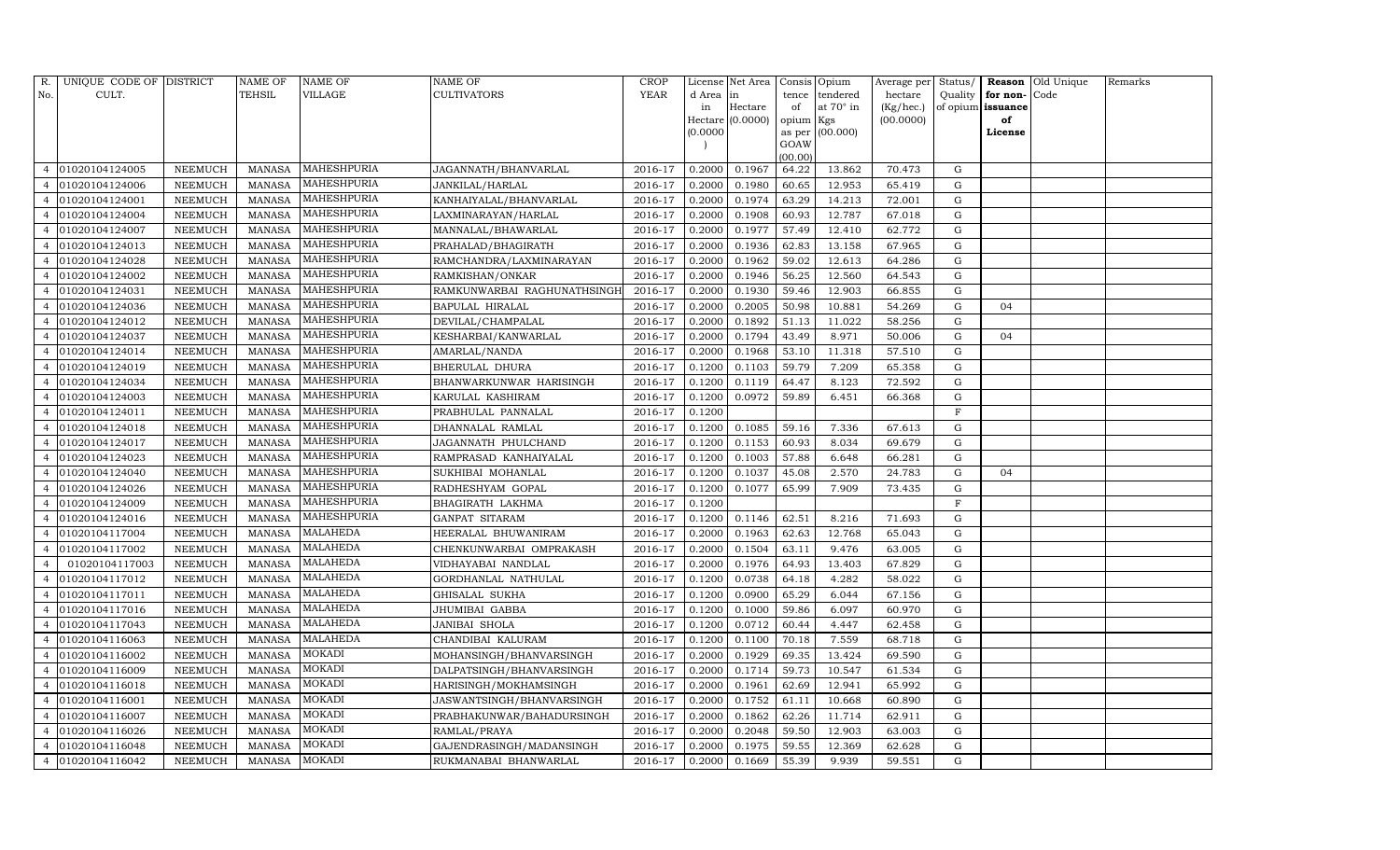| R.             | UNIQUE CODE OF DISTRICT |                | <b>NAME OF</b> | <b>NAME OF</b> | <b>NAME OF</b>             | CROP    |          | License Net Area   Consis   Opium |                     |           |           |             |                          | Average per Status/ <b>Reason</b> Old Unique | Remarks               |  |
|----------------|-------------------------|----------------|----------------|----------------|----------------------------|---------|----------|-----------------------------------|---------------------|-----------|-----------|-------------|--------------------------|----------------------------------------------|-----------------------|--|
| No.            | CULT.                   |                | <b>TEHSIL</b>  | VILLAGE        | <b>CULTIVATORS</b>         | YEAR    | d Area   | in                                | tence               | tendered  | hectare   |             | Quality for non-Code     |                                              |                       |  |
|                |                         |                |                |                |                            |         | in       | Hectare                           | of                  | at 70° in | (Kg/hec.) |             | of opium <b>issuance</b> |                                              |                       |  |
|                |                         |                |                |                |                            |         | (0.0000) | Hectare (0.0000)                  | opium Kgs<br>as per | (00.000)  | (00.0000) |             | of<br>License            |                                              |                       |  |
|                |                         |                |                |                |                            |         |          |                                   | GOAW                |           |           |             |                          |                                              |                       |  |
|                |                         |                |                |                |                            |         |          |                                   | (00.00)             |           |           |             |                          |                                              |                       |  |
| $\overline{4}$ | 01020104116056          | <b>NEEMUCH</b> | <b>MANASA</b>  | MOKADI         | KRISHANAGOPAL/LAXMINARAYAN | 2016-17 | 0.2000   | 0.1993                            | 66.51               | 13.102    | 65.740    | G           |                          |                                              |                       |  |
| $\overline{4}$ | 01020104116025          | <b>NEEMUCH</b> | <b>MANASA</b>  | MOKADI         | GORDHA SINGH/MANSINGH      | 2016-17 | 0.2000   | 0.2012                            | 60.59               | 13.010    | 64.662    | G           |                          |                                              |                       |  |
| $\overline{4}$ | 01020104116020          | <b>NEEMUCH</b> | <b>MANASA</b>  | MOKADI         | GORIKUNWAR GAMBHIRSINGH    | 2016-17 | 0.2000   | 0.0848                            | 55.87               | 5.116     | 60.330    | G           |                          |                                              |                       |  |
| $\overline{4}$ | 01020104116005          | <b>NEEMUCH</b> | <b>MANASA</b>  | MOKADI         | SHANTIBAI KISHORE          | 2016-17 | 0.1200   | 0.0999                            | 60.18               | 6.379     | 63.854    | G           |                          |                                              |                       |  |
| $\overline{4}$ | 01020104116004          | <b>NEEMUCH</b> | <b>MANASA</b>  | <b>MOKADI</b>  | JAMNABAI PYARA             | 2016-17 | 0.1200   | 0.0971                            | 59.14               | 6.176     | 63.605    | G           |                          |                                              |                       |  |
| $\overline{4}$ | 01020104116012          | <b>NEEMUCH</b> | <b>MANASA</b>  | MOKADI         | RUGHANATH AASHU BANJARA    | 2016-17 | 0.1200   | 0.1092                            | 65.60               | 7.853     | 71.914    | G           |                          |                                              |                       |  |
| $\overline{4}$ | 01020104116054          | <b>NEEMUCH</b> | <b>MANASA</b>  | MOKADI         | HARPALSINGH NATHUSINGH     | 2016-17 | 0.1200   | 0.1175                            | 59.01               | 7.216     | 61.413    | G           |                          |                                              |                       |  |
| $\overline{4}$ | 01020104116034          | <b>NEEMUCH</b> | <b>MANASA</b>  | MOKADI         | KESHURAM HEERA             | 2016-17 | 0.1200   | 0.1151                            | 69.00               | 7.886     | 68.514    | G           |                          |                                              |                       |  |
| $\overline{4}$ | 01020104116014          | <b>NEEMUCH</b> | <b>MANASA</b>  | MOKADI         | RAMKUNWAR INDERSINGH       | 2016-17 | 0.1200   | 0.1152                            | 59.34               | 6.926     | 60.122    | G           |                          |                                              |                       |  |
| $\overline{4}$ | 01020104116010          | <b>NEEMUCH</b> | <b>MANASA</b>  | <b>MOKADI</b>  | NARAYANSINGH BHANWARSINGH  | 2016-17 | 0.1200   | 0.1146                            | 63.06               | 7.576     | 66.108    | G           |                          |                                              |                       |  |
| $\overline{4}$ | 01020104116013          | <b>NEEMUCH</b> | <b>MANASA</b>  | <b>MOKADI</b>  | SUKHIBAI PRATHAVIRAJ       | 2016-17 | 0.1200   | 0.1179                            | 64.42               | 7.822     | 66.344    | G           |                          |                                              |                       |  |
| $\overline{4}$ | 01020104116049          | <b>NEEMUCH</b> | <b>MANASA</b>  | MOKADI         | VIKRAMSINGH NATHUSINGH     | 2016-17 | 0.1200   | 0.1166                            | 61.09               | 7.191     | 61.672    | G           |                          |                                              | TRANSFER PIPLIA GHOTA |  |
| $\overline{4}$ | 01020104133051          | <b>NEEMUCH</b> | <b>MANASA</b>  | MOYA           | ALTAB HUSAIN AHMADUR       | 2016-17 | 0.2000   | 0.1752                            | 60.35               | 11.354    | 64.806    | G           |                          |                                              |                       |  |
| $\overline{4}$ | 01020104133067          | <b>NEEMUCH</b> | <b>MANASA</b>  | MOYA           | BHULIBAI BHONIRAM          | 2016-17 | 0.2000   | 0.1974                            | 59.05               | 12.443    | 63.034    | G           |                          |                                              |                       |  |
| $\overline{4}$ | 01020104133006          | NEEMUCH        | <b>MANASA</b>  | MOYA           | ABDUL KARIM IBRAHIM        | 2016-17 | 0.2000   | 0.1992                            | 61.33               | 13.098    | 65.753    | G           |                          |                                              |                       |  |
| $\overline{4}$ | 01020104133010          | NEEMUCH        | <b>MANASA</b>  | MOYA           | JAGDISH PRATHAVIRAJ        | 2016-17 | 0.2000   | 0.1814                            | 64.02               | 12.804    | 70.584    | G           |                          |                                              |                       |  |
| $\overline{4}$ | 01020104133040          | <b>NEEMUCH</b> | <b>MANASA</b>  | MOYA           | SHARDABAI RATANLAL         | 2016-17 | 0.2000   | 0.1552                            | 62.76               | 10.409    | 67.068    | G           |                          |                                              |                       |  |
| $\overline{4}$ | 01020104133043          | NEEMUCH        | <b>MANASA</b>  | MOYA           | SATYANARAYAN KANHAIYALAL   | 2016-17 | 0.2000   | 0.1869                            | 61.60               | 12.980    | 69.449    | G           |                          |                                              |                       |  |
| $\overline{4}$ | 01020104133070          | NEEMUCH        | <b>MANASA</b>  | MOYA           | SHAKIL MOHAMMAD AHMADNUR   | 2016-17 | 0.2000   | 0.1716                            | 61.39               | 10.550    | 61.480    | G           |                          |                                              |                       |  |
| $\overline{4}$ | 01020104133022          | NEEMUCH        | <b>MANASA</b>  | MOYA           | TEJSINGH BHANWARSINGH      | 2016-17 | 0.2000   | 0.1795                            | 60.28               | 11.780    | 65.627    | G           |                          |                                              |                       |  |
| $\overline{4}$ | 01020104133036          | NEEMUCH        | <b>MANASA</b>  | MOYA           | SULTAN KHA IBRAHIM KHA     | 2016-17 | 0.2000   | 0.2000                            | 69.97               | 14.084    | 70.420    | G           |                          |                                              |                       |  |
| $\overline{4}$ | 01020104133018          | <b>NEEMUCH</b> | <b>MANASA</b>  | MOYA           | MOHANBAI NATHULAL          | 2016-17 | 0.2000   | 0.1928                            | 51.71               | 10.734    | 55.674    | G           | 04                       |                                              |                       |  |
| $\overline{4}$ | 01020104133008          | NEEMUCH        | <b>MANASA</b>  | MOYA           | BAPULAL DEVILAL            | 2016-17 | 0.2000   | 0.1926                            | 61.95               | 12.638    | 65.618    | G           |                          |                                              |                       |  |
| $\overline{4}$ | 01020104133002          | <b>NEEMUCH</b> | <b>MANASA</b>  | MOYA           | GANGABAI RAMCHANDRA        | 2016-17 | 0.2000   | 0.1951                            | 57.88               | 12.411    | 63.614    | G           |                          |                                              |                       |  |
| $\overline{4}$ | 01020104133069          | NEEMUCH        | <b>MANASA</b>  | MOYA           | SHARIFHUSAIN SHABBIR       | 2016-17 | 0.2000   | 0.1750                            | 62.80               | 10.900    | 62.286    | G           |                          |                                              |                       |  |
| $\overline{4}$ | 01020104133060          | <b>NEEMUCH</b> | <b>MANASA</b>  | MOYA           | JAITUNBAI AMIRKHA          | 2016-17 | 0.2000   | 0.1989                            | 59.44               | 11.930    | 59.980    | G           |                          |                                              |                       |  |
| $\overline{4}$ | 01020104133027          | NEEMUCH        | <b>MANASA</b>  | MOYA           | ANTARKUWAR VIRAMSINGH      | 2016-17 | 0.2000   | 0.1856                            | 51.99               | 9.789     | 52.742    | G           | 04                       |                                              |                       |  |
| $\overline{4}$ | 01020104133066          | <b>NEEMUCH</b> | <b>MANASA</b>  | MOYA           | MOTYABAI RADHU             | 2016-17 | 0.2000   | 0.1972                            | 54.33               | 12.449    | 63.129    | G           |                          |                                              |                       |  |
| $\overline{4}$ | 01020104133014          | <b>NEEMUCH</b> | <b>MANASA</b>  | MOYA           | MUNIRKHA IBRAHIM           | 2016-17 | 0.2000   | 0.1972                            | 57.78               | 11.762    | 59.645    | G           |                          |                                              |                       |  |
| $\overline{4}$ | 01020104133038          | <b>NEEMUCH</b> | <b>MANASA</b>  | MOYA           | <b>BANSHILAL RAMLAL</b>    | 2016-17 | 0.1200   | 0.1132                            | 62.48               | 7.623     | 67.341    | G           |                          |                                              |                       |  |
| $\overline{4}$ | 01020104133004          | <b>NEEMUCH</b> | <b>MANASA</b>  | MOYA           | BHAGUBAI BHANWARLAL        | 2016-17 | 0.1200   | 0.1002                            | 59.14               | 6.522     | 65.090    | G           |                          |                                              |                       |  |
| $\overline{4}$ | 01020104133030          | <b>NEEMUCH</b> | <b>MANASA</b>  | MOYA           | GHISALAL BHANWARLAL        | 2016-17 | 0.1200   |                                   |                     |           |           | $\mathbf F$ |                          |                                              |                       |  |
| $\overline{4}$ | 01020104133032          | <b>NEEMUCH</b> | <b>MANASA</b>  | MOYA           | BABULAL GANGARAM           | 2016-17 | 0.1200   | 0.1069                            | 60.19               | 7.231     | 67.643    | G           |                          |                                              |                       |  |
| $\overline{4}$ | 01020104133025          | <b>NEEMUCH</b> | <b>MANASA</b>  | MOYA           | SHAMBHUSINGH BHANWARSINGH  | 2016-17 | 0.1200   | 0.1000                            | 63.56               | 6.765     | 67.650    | G           |                          |                                              |                       |  |
| $\overline{4}$ | 01020104133015          | <b>NEEMUCH</b> | <b>MANASA</b>  | MOYA           | YUSUF MOHAMMAD LAL MOHAMMA | 2016-17 | 0.1200   | 0.0999                            | 61.73               | 6.746     | 67.528    | G           | 01                       |                                              |                       |  |
| $\overline{4}$ | 01020104133053          | <b>NEEMUCH</b> | <b>MANASA</b>  | MOYA           | MANGILAL BHANWARLAL        | 2016-17 | 0.1200   |                                   |                     |           |           | F           |                          |                                              |                       |  |
| $\overline{4}$ | 01020104133058          | <b>NEEMUCH</b> | <b>MANASA</b>  | MOYA           | CHANDIBAI BHERA            | 2016-17 | 0.1200   | 0.1070                            | 55.24               | 6.321     | 59.075    | G           |                          |                                              |                       |  |
| $\overline{4}$ | 01020104144018          | NEEMUCH        | <b>MANASA</b>  | NALWA          | BHAGWATIBAI RODILAL        | 2016-17 | 0.2000   | 0.1983                            | 58.56               | 12.766    | 64.377    | G           |                          |                                              |                       |  |
| $\overline{4}$ | 01020104144033          | <b>NEEMUCH</b> | <b>MANASA</b>  | <b>NALWA</b>   | RAMESHCHANDRA NARAYAN      | 2016-17 | 0.2000   | 0.1800                            | 63.05               | 11.943    | 66.350    | G           |                          |                                              |                       |  |
|                | 4 01020104144026        | <b>NEEMUCH</b> | <b>MANASA</b>  | <b>NALWA</b>   | GANPAT LAXMINARAYAN        | 2016-17 | 0.2000   | 0.2001                            | 54.74               | 11.972    | 59.830    | G           |                          |                                              |                       |  |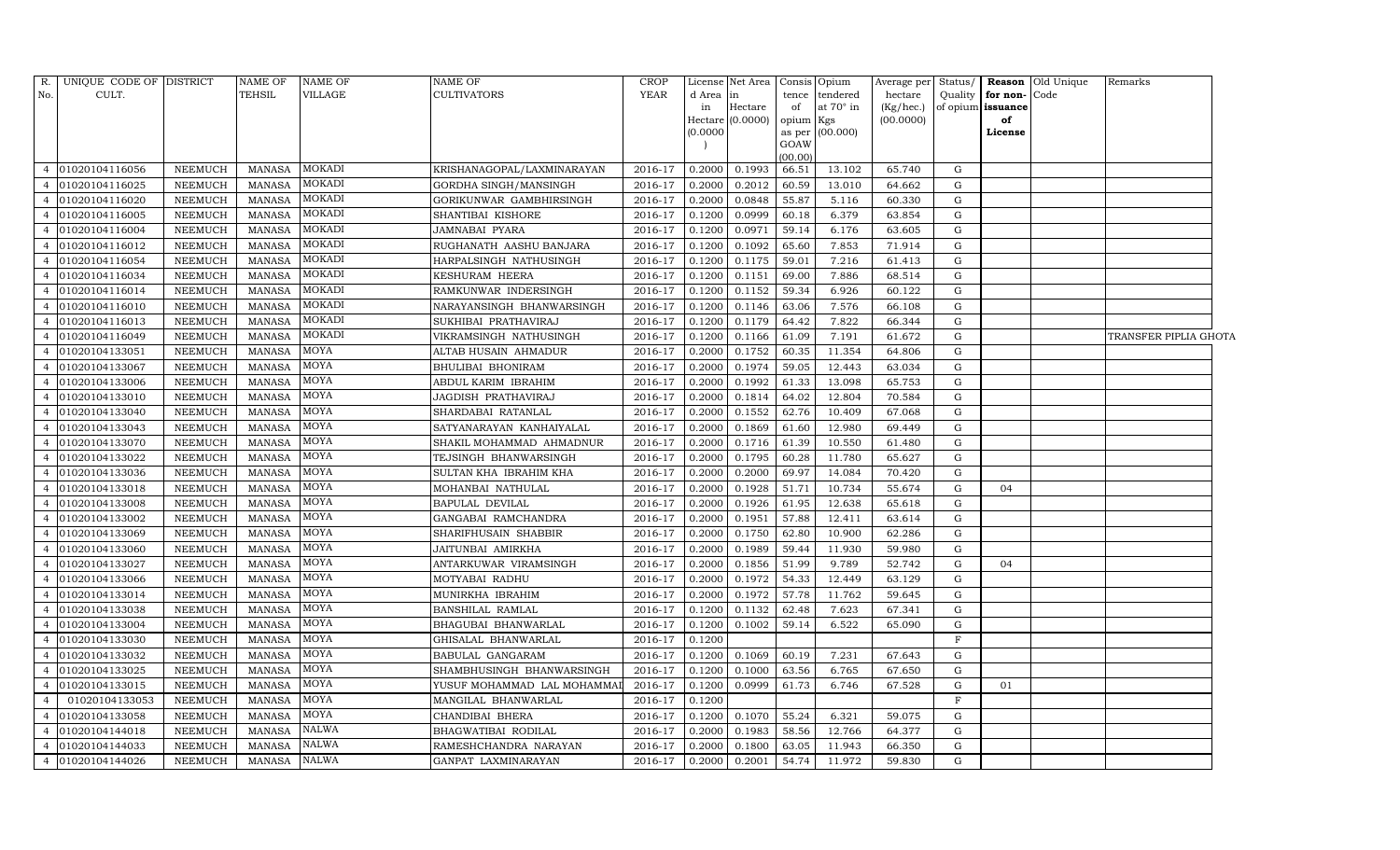| R.             | UNIQUE CODE OF DISTRICT |                | NAME OF       | <b>NAME OF</b> | NAME OF                    | CROP           |           | License Net Area   Consis   Opium |           |                  | Average per Status/ |             |                   | Reason Old Unique | Remarks |
|----------------|-------------------------|----------------|---------------|----------------|----------------------------|----------------|-----------|-----------------------------------|-----------|------------------|---------------------|-------------|-------------------|-------------------|---------|
| No.            | CULT.                   |                | TEHSIL        | VILLAGE        | <b>CULTIVATORS</b>         | <b>YEAR</b>    | d Area in |                                   | tence     | tendered         | hectare             | Quality     | for non-Code      |                   |         |
|                |                         |                |               |                |                            |                | in        | Hectare                           | of        | at $70^\circ$ in | (Kg/hec.)           |             | of opium issuance |                   |         |
|                |                         |                |               |                |                            |                |           | Hectare (0.0000)                  | opium Kgs |                  | (00.0000)           |             | of                |                   |         |
|                |                         |                |               |                |                            |                | (0.0000)  |                                   | GOAW      | as per (00.000)  |                     |             | License           |                   |         |
|                |                         |                |               |                |                            |                |           |                                   | (00.00)   |                  |                     |             |                   |                   |         |
| $\overline{4}$ | 01020104144040          | NEEMUCH        | MANASA        | NALWA          | GITABAI NANURAM            | 2016-17        | 0.2000    | 0.2000                            | 53.28     | 10.968           | 54.840              | G           | 04                |                   |         |
|                | 01020104144034          | NEEMUCH        | <b>MANASA</b> | <b>NALWA</b>   | JANIBAI RAMCHAND           | 2016-17        | 0.2000    | 0.1698                            | 55.00     | 9.421            | 55.483              | G           | 04                |                   |         |
|                | 01020104144028          | NEEMUCH        | <b>MANASA</b> | NALWA          | BABULAL BHANWARLAL         | 2016-17        | 0.1200    |                                   |           |                  |                     | $\mathbf F$ |                   |                   |         |
| 4              | 01020104144015          | NEEMUCH        | MANASA        | NALWA          | PRAHALAD SHAMBHULAL        | 2016-17        | 0.1200    | 0.1030                            | 58.81     | 6.301            | 61.175              | G           |                   |                   |         |
| 4              | 01020104144027          | NEEMUCH        | <b>MANASA</b> | NALWA          | RAMDAYAL SHANKARLAL        | 2016-17        | 0.1200    | 0.1110                            | 63.81     | 6.864            | 61.838              | G           |                   |                   |         |
|                | 01020104144014          | NEEMUCH        | <b>MANASA</b> | NALWA          | RADHABAI KARULAL           | 2016-17        | 0.1200    |                                   |           |                  |                     | $\mathbf F$ |                   |                   |         |
|                | 01020104144016          | NEEMUCH        | <b>MANASA</b> | NALWA          | JAMNABAI BANSHILAL         | 2016-17        | 0.1200    | 0.1074                            | 60.99     | 7.057            | 65.708              | G           |                   |                   |         |
| 4              | 01020106110042          | NEEMUCH        | <b>MANASA</b> | <b>NALWA</b>   | RAMESHWAR BHANWARLAL       | 2016-17        | 0.1200    | 0.1099                            | 57.96     | 7.195            | 65.469              | ${\rm G}$   |                   |                   |         |
| 4              | 01020104140022          | NEEMUCH        | <b>MANASA</b> | PAVATI         | LAXMINARAYAN AMRA          | 2016-17        | 0.2000    | 0.1801                            | 56.60     | 11.199           | 62.182              | G           |                   |                   |         |
|                | 01020104140011          | NEEMUCH        | <b>MANASA</b> | PAVATI         | NANDLAL BHAGIRATH          | 2016-17        | 0.2000    | 0.1901                            | 61.02     | 13.302           | 69.974              | G           |                   |                   |         |
| 4              | 01020104140016          | NEEMUCH        | <b>MANASA</b> | PAVATI         | NANDLAL NARAYAN            | 2016-17        | 0.1200    | 0.1101                            | 59.95     | 7.973            | 72.416              | G           |                   |                   |         |
|                | 01020104140019          | NEEMUCH        | MANASA        | PAVATI         | PARWATIBAI BHANWARLAL      | 2016-17        | 0.1200    | 0.1174                            | 56.53     | 6.703            | 57.095              | G           |                   |                   |         |
|                | 01020104126031          | <b>NEEMUCH</b> | <b>MANASA</b> | <b>PAVATI</b>  | KANHAIYALAL BHUWANA        | 2016-17        | 0.1200    | 0.1066                            | 63.47     | 7.671            | 71.961              | G           |                   |                   |         |
| 4              | 01020104140006          | NEEMUCH        | MANASA        | PAVATI         | BHANWARSINGH KISHORE       | 2016-17        | 0.1200    | 0.1013                            | 57.06     | 5.274            | 52.063              | G           | 04                |                   |         |
| $\overline{4}$ | 01020104140008          | NEEMUCH        | MANASA        | <b>PAVATI</b>  | MANGILAL DHURA             | 2016-17        | 0.1200    | 0.1015                            | 55.98     | 5.598            | 55.153              | G           | 04                | 01020104134061    |         |
| 4              | 01020104118007          | NEEMUCH        | MANASA        | PIPLIA GHOTA   | DHANRAJ BAPULAL            | 2016-17        | 0.2000    | 0.1980                            | 64.14     | 13.598           | 68.677              | G           |                   |                   |         |
|                | 01020104118015          | NEEMUCH        | <b>MANASA</b> | PIPLIA GHOTA   | GULABSINGH KHUMANSINGH     | 2016-17        | 0.2000    | 0.1920                            | 61.72     | 12.459           | 64.891              | G           |                   |                   |         |
|                | 01020104118037          | NEEMUCH        | MANASA        | PIPLIA GHOTA   | KISHORE BHAGWAN            | 2016-17        | 0.2000    | 0.1389                            | 64.53     | 9.781            | 70.418              | G           |                   |                   |         |
| 4              | 01020104118018          | NEEMUCH        | <b>MANASA</b> | PIPLIA GHOTA   | KANWARLAL ONKARLAL         | 2016-17        | 0.2000    | 0.1932                            | 60.95     | 12.408           | 64.224              | G           |                   |                   |         |
| 4              | 01020104118026          | NEEMUCH        | MANASA        | PIPLIA GHOTA   | RAMESH NARAYAN             | 2016-17        | 0.2000    | 0.1998                            | 59.73     | 12.586           | 62.993              | G           |                   |                   |         |
|                | 01020104118030          | NEEMUCH        | <b>MANASA</b> | PIPLIA GHOTA   | SAMARATHSINGH BALWANTSINGH | 2016-17        | 0.2000    | 0.2012                            | 62.23     | 13.148           | 65.348              | G           |                   |                   |         |
|                | 01020104118027          | NEEMUCH        | <b>MANASA</b> | PIPLIA GHOTA   | SHYAMLAL KISHANLAL         | 2016-17        | 0.2000    | 0.1012                            | 58.59     | 6.177            | 61.038              | G           |                   |                   |         |
|                | 01020104118038          | NEEMUCH        | MANASA        | PIPLIA GHOTA   | SHOBHARAM BHAGWAN          | 2016-17        | 0.2000    | 0.1452                            | 64.20     | 9.786            | 67.397              | G           |                   |                   |         |
|                | 01020104118005          | NEEMUCH        | <b>MANASA</b> | PIPLIA GHOTA   | RAMLAL PYARCHAND           | 2016-17        | 0.2000    | 0.1967                            | 62.87     | 13.041           | 66.299              | G           |                   |                   |         |
|                | 01020104118045          | NEEMUCH        | <b>MANASA</b> | PIPLIA GHOTA   | PANNALAL JAGANNATH         | 2016-17        | 0.2000    | 0.1147                            | 66.78     | 8.042            | 70.113              | G           |                   |                   |         |
|                | 01020104118061          | NEEMUCH        | <b>MANASA</b> | PIPLIA GHOTA   | VISHANUNARAYAN SITARAM     | 2016-17        | 0.2000    | 0.1900                            | 64.39     | 12.970           | 68.263              | G           |                   |                   |         |
|                | 01020104118068          | NEEMUCH        | <b>MANASA</b> | PIPLIA GHOTA   | BHAGATRAM RUGHANATH        | 2016-17        | 0.2000    | 0.2000                            | 63.51     | 13.519           | 67.595              | G           |                   |                   |         |
| $\overline{4}$ | 01020104118069          | NEEMUCH        | <b>MANASA</b> | PIPLIA GHOTA   | RAMVILAS/RAMCHANDRA        | 2016-17        | 0.2000    | 0.1596                            | 64.95     | 11.004           | 68.947              | G           |                   |                   |         |
|                | 01020104118060          | NEEMUCH        | <b>MANASA</b> | PIPLIA GHOTA   | BHARATRAM RAGHUNATH        | 2016-17        | 0.2000    | 0.1949                            | 62.68     | 12.867           | 66.018              | G           |                   |                   |         |
| 4              | 01020104118070          | NEEMUCH        | <b>MANASA</b> | PIPLIA GHOTA   | BALWANTSINGH NIRBHAYSINGH  | 2016-17        | 0.2000    | 0.1961                            | 62.84     | 13.160           | 67.109              | G           |                   |                   |         |
| 4              | 01020104118047          | NEEMUCH        | <b>MANASA</b> | PIPLIA GHOTA   | BANESINGH LALSINGH         | 2016-17        | 0.1200    | 0.1132                            | 62.87     | 7.383            | 65.221              | G           |                   |                   |         |
| 4              | 01020104118001          | NEEMUCH        | <b>MANASA</b> | PIPLIA GHOTA   | KISANLAL UDAYRAM           | 2016-17        | 0.1200    | 0.1003                            | 57.98     | 6.129            | 61.107              | G           |                   |                   |         |
|                | 01020104118041          | NEEMUCH        | <b>MANASA</b> | PIPLIA GHOTA   | NANDLAL GIRDHARI           | 2016-17        | 0.1200    | 0.1178                            | 56.72     | 6.968            | 59.151              | G           |                   |                   |         |
|                | 01020104118006          | NEEMUCH        | <b>MANASA</b> | PIPLIA GHOTA   | RAMBILAS JAGANNATH         | 2016-17        | 0.1200    | 0.1155                            | 64.62     | 7.801            | 67.541              | G           |                   |                   |         |
| 4              | 01020104118028          | NEEMUCH        | <b>MANASA</b> | PIPLIA GHOTA   | HEERALAL NANURAM           | 2016-17        | 0.1200    | 0.1102                            | 64.02     | 7.637            | 69.301              | G           |                   |                   |         |
|                | 01020104118056          | <b>NEEMUCH</b> | <b>MANASA</b> | PIPLIA GHOTA   | MANGUSINGH VIJAYSINGH      | 2016-17        | 0.1200    | 0.1103                            | 63.14     | 7.162            | 64.932              | ${\rm G}$   |                   |                   |         |
|                | 01020104118046          | NEEMUCH        | MANASA        | PIPLIA GHOTA   | DEVKISHAN NARAYAN          | 2016-17        | 0.1200    | 0.0984                            | 60.56     | 6.341            | 64.441              | G           |                   |                   |         |
| 4              | 01020104118019          | NEEMUCH        | <b>MANASA</b> | PIPLIA GHOTA   | KISHANIBAI RAJARAM         | 2016-17        | 0.1200    | 0.1037                            | 64.61     | 7.384            | 71.205              | G           |                   |                   |         |
| 4              | 01020104118010          | NEEMUCH        | MANASA        | PIPLIA GHOTA   | CHOUTHMAL RODILAL          | 2016-17        | 0.1200    | 0.1047                            | 69.94     | 7.973            | 76.151              | G           |                   |                   |         |
| $\overline{4}$ | 01020104118012          | NEEMUCH        | MANASA        | PIPLIA GHOTA   | NANALAL RUPA               | 2016-17 0.1200 |           | 0.0994                            | 67.59     | 7.068            | 71.107              | G           |                   |                   |         |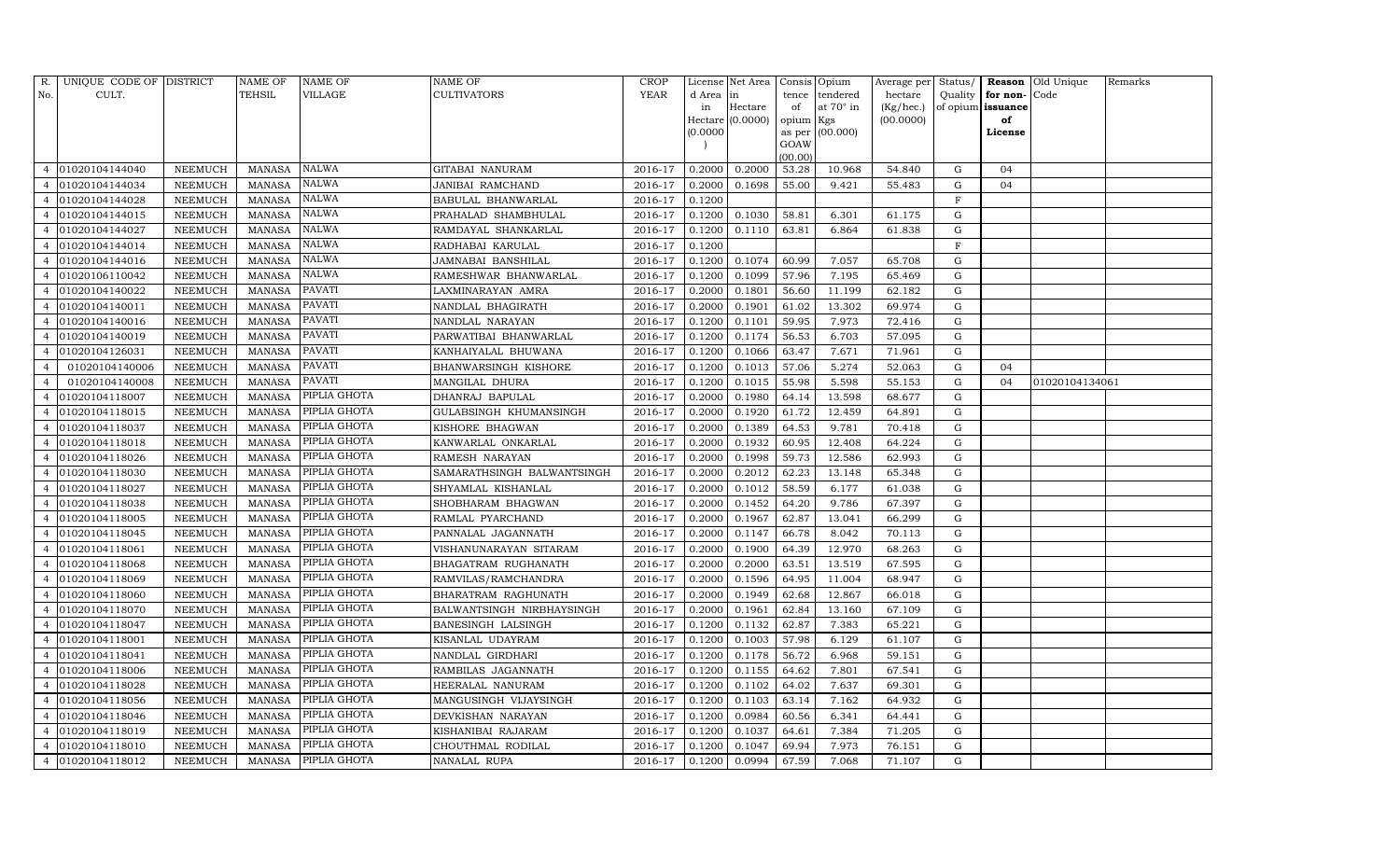| R.             | UNIQUE CODE OF DISTRICT |                | NAME OF       | <b>NAME OF</b>       | NAME OF                 | CROP           |           | License Net Area   Consis   Opium |           |                  | Average per Status/ |              |                   | Reason Old Unique | Remarks |
|----------------|-------------------------|----------------|---------------|----------------------|-------------------------|----------------|-----------|-----------------------------------|-----------|------------------|---------------------|--------------|-------------------|-------------------|---------|
| No.            | CULT.                   |                | TEHSIL        | VILLAGE              | <b>CULTIVATORS</b>      | <b>YEAR</b>    | d Area in |                                   | tence     | tendered         | hectare             | Quality      | for non-Code      |                   |         |
|                |                         |                |               |                      |                         |                | in        | Hectare                           | of        | at $70^\circ$ in | (Kg/hec.)           |              | of opium issuance |                   |         |
|                |                         |                |               |                      |                         |                |           | Hectare (0.0000)                  | opium Kgs |                  | (00.0000)           |              | of                |                   |         |
|                |                         |                |               |                      |                         |                | (0.0000)  |                                   | GOAW      | as per (00.000)  |                     |              | License           |                   |         |
|                |                         |                |               |                      |                         |                |           |                                   | (00.00)   |                  |                     |              |                   |                   |         |
| $\overline{4}$ | 01020104118022          | NEEMUCH        | MANASA        | PIPLIA GHOTA         | DHURILAL BHUWANA        | 2016-17        | 0.1200    | 0.1111                            | 63.96     | 7.447            | 67.030              | G            |                   |                   |         |
|                | 01020104134032          | NEEMUCH        | <b>MANASA</b> | <b>RATANPURA</b>     | NANALAL GANGARAM        | 2016-17        | 0.2000    | 0.1949                            | 66.18     | 13.397           | 68.738              | G            |                   |                   |         |
|                | 01020104134010          | NEEMUCH        | MANASA        | <b>RATANPURA</b>     | SAMDIBAI NATHULAL       | 2016-17        | 0.2000    | 0.2000                            | 60.09     | 12.499           | 62.495              | G            |                   |                   |         |
| 4              | 01020104134006          | NEEMUCH        | MANASA        | <b>RATANPURA</b>     | RAMSINGH GANGARAM       | 2016-17        | 0.2000    | 0.1920                            | 65.90     | 13.735           | 71.536              | G            |                   |                   |         |
| 4              | 01020104134055          | NEEMUCH        | <b>MANASA</b> | <b>RATANPURA</b>     | MANGUBAI HARIRAM        | 2016-17        | 0.2000    | 0.2010                            | 62.35     | 12.978           | 64.567              | G            |                   |                   |         |
|                | 01020104134054          | NEEMUCH        | <b>MANASA</b> | <b>RATANPURA</b>     | MOHANLAL UDA            | 2016-17        | 0.2000    | 0.2019                            | 62.27     | 13.566           | 67.192              | G            |                   |                   |         |
|                | 01020104134021          | NEEMUCH        | <b>MANASA</b> | <b>RATANPURA</b>     | BULAKBAI RAMCHANDRA     | 2016-17        | 0.2000    | 0.0984                            | 57.63     | 6.570            | 66.768              | G            |                   |                   |         |
| 4              | 01020104134016          | NEEMUCH        | <b>MANASA</b> | <b>RATANPURA</b>     | RAMKUNWARBAI GANGARAM   | 2016-17        | 0.2000    | 0.1801                            | 62.89     | 12.183           | 67.646              | G            |                   |                   |         |
|                | 01020104134029          | NEEMUCH        | <b>MANASA</b> | RATANPURA            | RAMKISHAN BHANWARLAL    | 2016-17        | 0.2000    | 0.1415                            | 56.93     | 8.507            | 60.120              | G            |                   |                   |         |
|                | 01020104134015          | NEEMUCH        | <b>MANASA</b> | <b>RATANPURA</b>     | SAJJANBAI BHANWARLAL    | 2016-17        | 0.2000    | 0.1987                            | 57.41     | 12.245           | 61.626              | G            |                   |                   |         |
|                | 01020104134025          | NEEMUCH        | <b>MANASA</b> | <b>RATANPURA</b>     | <b>GOKUL HEERA</b>      | 2016-17        | 0.2000    | 0.1843                            | 59.71     | 11.695           | 63.456              | G            |                   |                   |         |
|                | 01020104134022          | NEEMUCH        | MANASA        | <b>RATANPURA</b>     | BHAGIRATH HEERA         | 2016-17        | 0.2000    | 0.1537                            | 61.97     | 10.544           | 68.601              | G            |                   |                   |         |
|                | 01020104134033          | <b>NEEMUCH</b> | <b>MANASA</b> | <b>RATANPURA</b>     | KARULAL JETRAM          | 2016-17        | 0.1200    | 0.1119                            | 55.89     | 6.763            | 60.438              | G            |                   |                   |         |
|                | 01020104134037          | NEEMUCH        | MANASA        | <b>RATANPURA</b>     | RAMPAL RAMCHANDRA       | 2016-17        | 0.1200    | 0.1172                            | 55.08     | 7.499            | 63.985              | G            |                   |                   |         |
| 4              | 01020104134047          | NEEMUCH        | MANASA        | <b>RATANPURA</b>     | FAKIRIBAI GOKUL         | 2016-17        | 0.1200    | 0.1058                            | 61.10     | 6.930            | 65.501              | G            |                   |                   |         |
| 4              | 01020104134034          | NEEMUCH        | MANASA        | <b>RATANPURA</b>     | MANOHAR GANGARAM        | 2016-17        | 0.1200    | 0.1019                            | 61.85     | 6.733            | 66.075              | G            |                   |                   |         |
|                | 01020104134028          | NEEMUCH        | <b>MANASA</b> | <b>RATANPURA</b>     | MOTILAL RATANLAL        | 2016-17        | 0.1200    | 0.0605                            | 64.30     | 4.115            | 68.017              | G            |                   |                   |         |
|                | 01020104134019          | NEEMUCH        | MANASA        | <b>RATANPURA</b>     | VINOD KUMAR RAMLAL      | 2016-17        | 0.1200    | 0.1176                            | 64.71     | 8.422            | 71.616              | G            |                   |                   |         |
| 4              | 01020104134030          | NEEMUCH        | MANASA        | <b>RATANPURA</b>     | PRABHULAL NATHULAL      | 2016-17        | 0.1200    |                                   |           |                  |                     | F            |                   |                   |         |
| 4              | 01020104134043          | NEEMUCH        | MANASA        | RATANPURA            | RAMLAL BHURA            | 2016-17        | 0.1200    | 0.1176                            | 61.38     | 7.953            | 67.628              | G            |                   |                   |         |
|                | 01020104134003          | NEEMUCH        | <b>MANASA</b> | <b>RATANPURA</b>     | RAMLAL JETRAM           | 2016-17        | 0.1200    |                                   |           |                  |                     | F            |                   |                   |         |
|                | 01020104134009          | NEEMUCH        | <b>MANASA</b> | <b>RATANPURA</b>     | GIRDHARI ONKAR          | 2016-17        | 0.1200    | 0.1123                            | 55.14     | 7.097            | 63.197              | G            |                   |                   |         |
|                | 01020104134014          | NEEMUCH        | MANASA        | <b>RATANPURA</b>     | RAMCHANDRA NANURAM      | 2016-17        | 0.1200    | 0.1163                            | 58.48     | 7.795            | 67.025              | G            |                   |                   |         |
|                | 01020104134012          | NEEMUCH        | <b>MANASA</b> | <b>RATANPURA</b>     | MANGIBAI MANGUDAS       | 2016-17        | 0.1200    | 0.1136                            | 49.90     | 6.352            | 55.915              | G            | 04                |                   |         |
|                | 01020104134036          | NEEMUCH        | <b>MANASA</b> | <b>RATANPURA</b>     | GANPAT GIRDHARI         | 2016-17        | 0.1200    | 0.1171                            | 51.01     | 6.799            | 58.061              | G            |                   |                   |         |
|                | 01020104134031          | NEEMUCH        | <b>MANASA</b> | <b>RATANPURA</b>     | JAGDISHCHANDRA RATANLAL | 2016-17        | 0.1200    | 0.1003                            | 58.50     | 6.076            | 60.578              | G            |                   |                   |         |
|                | 01020104134035          | NEEMUCH        | <b>MANASA</b> | <b>RATANPURA</b>     | KACHARULAL BHANWARLAL   | 2016-17        | 0.1200    | 0.1011                            | 50.71     | 5.143            | 50.870              | G            | 04                |                   |         |
| $\overline{4}$ | 01020104134050          | NEEMUCH        | <b>MANASA</b> | RATANPURA            | KANCHANBAI RATANLAL     | 2016-17        | 0.1200    | 0.1067                            | 56.25     | 6.011            | 56.336              | G            |                   |                   |         |
|                | 01020104134040          | NEEMUCH        | MANASA        | <b>RATANPURA</b>     | BALURAM FAKIRCHAND      | 2016-17        | 0.1200    |                                   |           |                  |                     | $\mathbf F$  |                   |                   |         |
| 4              | 01020104134044          | NEEMUCH        | <b>MANASA</b> | <b>RATANPURA</b>     | BHAGWANTIBAI BHAGIRATH  | 2016-17        | 0.1200    |                                   |           |                  |                     | $\mathbf F$  |                   |                   |         |
| 4              | 01020104134004          | NEEMUCH        | <b>MANASA</b> | <b>RATANPURA</b>     | NATHU MANGU             | 2016-17        | 0.1200    | 0.1174                            | 59.65     | 7.576            | 64.532              | G            |                   |                   |         |
| 4              | 01020104134051          | NEEMUCH        | <b>MANASA</b> | RATANPURA            | KACHARULAL GANESH       | 2016-17        | 0.1200    | 0.0827                            | 56.39     | 4.785            | 57.860              | G            |                   |                   |         |
|                | 01020104134008          | NEEMUCH        | <b>MANASA</b> | RATANPURA            | PRABHULAL HEERALAL      | 2016-17        | 0.1200    | 0.0912                            | 59.65     | 5.726            | 62.785              | G            |                   |                   |         |
|                | 01020104134039          | NEEMUCH        | <b>MANASA</b> | <b>RATANPURA</b>     | HANSRAJ PYARA           | 2016-17        | 0.1200    | 0.1151                            | 53.02     | 6.294            | 54.683              | G            | 04                |                   |         |
| 4              | 01020104134020          | NEEMUCH        | <b>MANASA</b> | <b>RATANPURA</b>     | RAMIBAI BHANWARLAL      | 2016-17        | 0.1200    |                                   |           |                  |                     | $\mathbf F$  |                   |                   |         |
|                | 01020104134001          | <b>NEEMUCH</b> | <b>MANASA</b> | RATANPURA            | JAMANABAI GANGARAM      | 2016-17        | 0.1200    | 0.0953                            | 61.82     | 6.226            | 65.331              | ${\rm G}$    |                   |                   |         |
|                | 01020104134017          | NEEMUCH        | MANASA        | <b>RATANPURA</b>     | KAMAL DEVILAL           | 2016-17        | 0.1200    |                                   |           |                  |                     | $\mathbf{F}$ |                   |                   |         |
| 4              | 01020104134046          | NEEMUCH        | <b>MANASA</b> | <b>RATANPURA</b>     | LALIBAI RAMESHCHAND     | 2016-17        | 0.1200    | 0.0665                            | 60.96     | 4.145            | 62.331              | G            |                   |                   |         |
| 4              | 01020104101005          | NEEMUCH        | MANASA        | SAKRIYA KHEDI        | NARSINGH MEGHA          | 2016-17        | 0.1200    | 0.1104                            | 60.75     | 6.795            | 61.549              | G            |                   |                   |         |
| $\overline{4}$ | 01020104120269          | NEEMUCH        | MANASA        | <b>SAKRIYA KHEDI</b> | TEJA/HEMA               | 2016-17 0.1200 |           | 0.1151                            | 62.18     | 7.497            | 65.135              | G            |                   |                   |         |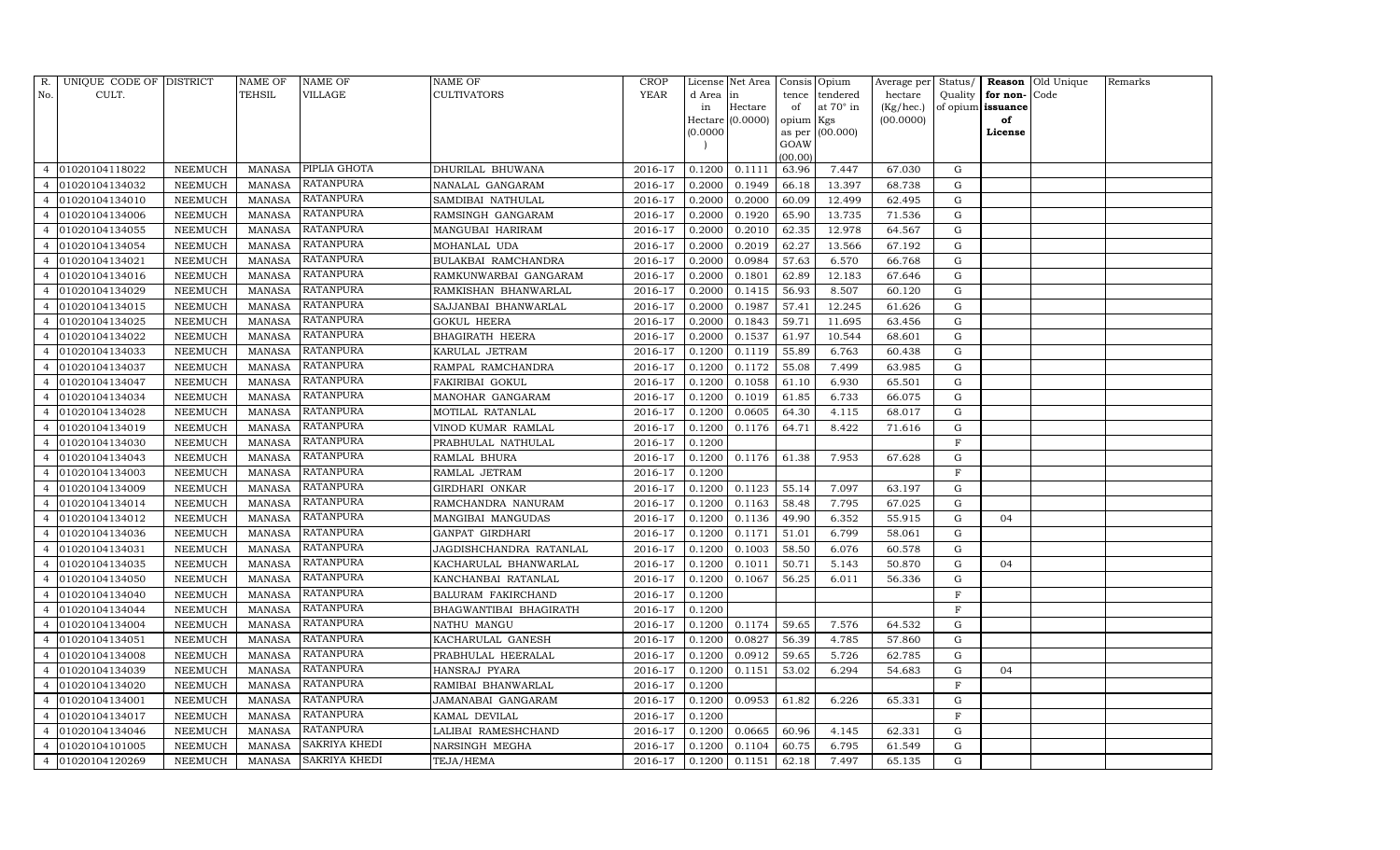|                | R. UNIQUE CODE OF DISTRICT |                | NAME OF       | <b>NAME OF</b>       | <b>NAME OF</b>                | CROP    |           | License Net Area   Consis   Opium |           |                  |                               |             |                          | Average per Status / Reason Old Unique | Remarks |
|----------------|----------------------------|----------------|---------------|----------------------|-------------------------------|---------|-----------|-----------------------------------|-----------|------------------|-------------------------------|-------------|--------------------------|----------------------------------------|---------|
| No.            | CULT.                      |                | TEHSIL        | <b>VILLAGE</b>       | <b>CULTIVATORS</b>            | YEAR    | d Area in |                                   | tence     | tendered         | hectare                       |             | Quality $\vert$ for non- | Code                                   |         |
|                |                            |                |               |                      |                               |         | in        | Hectare                           | of        | at $70^\circ$ in | $(Kg/hec.)$ of opium issuance |             |                          |                                        |         |
|                |                            |                |               |                      |                               |         | (0.0000)  | Hectare (0.0000)                  | opium Kgs | as per (00.000)  | (00.0000)                     |             | of<br>License            |                                        |         |
|                |                            |                |               |                      |                               |         |           |                                   | GOAW      |                  |                               |             |                          |                                        |         |
|                |                            |                |               |                      |                               |         |           |                                   | (00.00)   |                  |                               |             |                          |                                        |         |
| $\overline{4}$ | 01020104120271             | NEEMUCH        | MANASA        | <b>SAKRIYA KHEDI</b> | JAGDISH RUPA                  | 2016-17 | 0.1200    | 0.1056                            | 62.41     | 6.901            | 65.350                        | G           |                          |                                        |         |
|                | 01020104129018             | NEEMUCH        | MANASA        | <b>SARELYA</b>       | RADHABAI JANKIDAS             | 2016-17 | 0.1200    |                                   |           |                  |                               | $\mathbf F$ |                          |                                        |         |
| $\overline{4}$ | 01020104129019             | <b>NEEMUCH</b> | MANASA        | <b>SARELYA</b>       | SOHANBAI DHANRAJ              | 2016-17 | 0.1200    | 0.1073                            | 57.25     | 6.150            | 57.316                        | G           |                          |                                        |         |
| $\overline{4}$ | 01020104129008             | NEEMUCH        | MANASA        | <b>SARELYA</b>       | SHYAMLAL MANGILAL             | 2016-17 | 0.1200    | 0.1128                            | 58.50     | 7.254            | 64.309                        | G           |                          |                                        |         |
| $\overline{4}$ | 01020104129005             | NEEMUCH        | <b>MANASA</b> | <b>SARELYA</b>       | BHAGWANTIBAI NARAYAN          | 2016-17 | 0.1200    | 0.1088                            | 56.09     | 6.050            | 55.607                        | G           | 04                       |                                        |         |
| $\overline{4}$ | 01020104129004             | NEEMUCH        | MANASA        | <b>SARELYA</b>       | LEELABAI GANGARAM             | 2016-17 | 0.1200    | 0.1137                            | 55.76     | 6.994            | 61.513                        | G           |                          |                                        |         |
| $\overline{4}$ | 01020104129016             | NEEMUCH        | MANASA        | <b>SARELYA</b>       | <b>BANSHILAL SHANKARLAL</b>   | 2016-17 | 0.1200    | 0.1101                            | 52.76     | 4.055            | 36.830                        | G           | 04                       |                                        |         |
| $\overline{4}$ | 01020104126018             | NEEMUCH        | MANASA        | <b>SEMALI JAGIR</b>  | <b>BALMUKAND JAYCHAND</b>     | 2016-17 | 0.2000    | 0.1998                            | 62.19     | 12.811           | 64.119                        | G           |                          |                                        |         |
| $\overline{4}$ | 01020104126017             | NEEMUCH        | MANASA        | <b>SEMALI JAGIR</b>  | DEVILAL JAYCHAND              | 2016-17 | 0.2000    | 0.1980                            | 62.36     | 13.363           | 67.490                        | G           |                          |                                        |         |
| $\overline{4}$ | 01020104126003             | NEEMUCH        | MANASA        | <b>SEMALI JAGIR</b>  | GHANSHYAM PRABHULAL           | 2016-17 | 0.2000    | 0.1987                            | 61.12     | 12.320           | 62.003                        | G           |                          |                                        |         |
| $\overline{4}$ | 01020104126002             | NEEMUCH        | <b>MANASA</b> | <b>SEMALI JAGIR</b>  | RAMCHANDRA DEVILAL            | 2016-17 | 0.2000    | 0.2001                            | 64.36     | 13.074           | 65.337                        | G           |                          |                                        |         |
| $\overline{4}$ | 01020104126015             | NEEMUCH        | MANASA        | <b>SEMALI JAGIR</b>  | RAMVILAS GODILAL              | 2016-17 | 0.2000    | 0.1397                            | 60.28     | 8.276            | 59.241                        | G           |                          |                                        |         |
|                | 01020104126005             | NEEMUCH        | MANASA        | <b>SEMALI JAGIR</b>  | KANCHANBAI RAMNARAYAN         | 2016-17 | 0.2000    | 0.1944                            | 55.73     | 11.775           | 60.571                        | G           |                          |                                        |         |
| $\overline{4}$ | 01020104126019             | <b>NEEMUCH</b> | MANASA        | <b>SEMALI JAGIR</b>  | SURESHCHANDRA ONKARLAL        | 2016-17 | 0.2000    | 0.2009                            | 59.39     | 12.166           | 60.557                        | G           |                          |                                        |         |
| $\overline{4}$ | 01020104126004             | NEEMUCH        | MANASA        | <b>SEMALI JAGIR</b>  | RAMESHCHANDRA VARDICHANDRA    | 2016-17 | 0.2000    | 0.2013                            | 61.97     | 12.792           | 63.547                        | G           |                          |                                        |         |
| $\overline{4}$ | 01020104126016             | NEEMUCH        | <b>MANASA</b> | <b>SEMALI JAGIR</b>  | MANGILAL JAYCHAND             | 2016-17 | 0.2000    | 0.1950                            | 61.21     | 12.548           | 64.349                        | G           |                          |                                        |         |
|                | 01020104126023             | NEEMUCH        | MANASA        | <b>SEMALI JAGIR</b>  | DEVILAL PURA                  | 2016-17 | 0.1200    | 0.1159                            | 62.65     | 7.751            | 66.877                        | G           |                          |                                        |         |
| $\overline{4}$ | 01020104126006             | NEEMUCH        | MANASA        | <b>SEMALI JAGIR</b>  | GANGABAI SUNDARLAL            | 2016-17 | 0.1200    | 0.1197                            | 64.30     | 7.799            | 65.155                        | G           |                          |                                        |         |
| $\overline{4}$ | 01020104126013             | NEEMUCH        | MANASA        | <b>SEMALI JAGIR</b>  | GOPAL KANWARLAL               | 2016-17 | 0.1200    | 0.1149                            | 60.19     | 7.610            | 66.232                        | G           |                          |                                        |         |
| $\overline{4}$ | 01020104126011             | <b>NEEMUCH</b> | MANASA        | <b>SEMALI JAGIR</b>  | DHAPUBAI BHONA                | 2016-17 | 0.1200    | 0.0710                            | 63.87     | 4.690            | 66.056                        | $\mathbf G$ |                          |                                        |         |
| $\overline{4}$ | 01020104126014             | NEEMUCH        | MANASA        | <b>SEMALI JAGIR</b>  | PANNALAL PYARA                | 2016-17 | 0.1200    | 0.1000                            | 63.74     | 6.483            | 64.830                        | G           |                          |                                        |         |
| $\overline{4}$ | 01020104126024             | NEEMUCH        | MANASA        | <b>SEMALI JAGIR</b>  | JAGANNATH PARTHA              | 2016-17 | 0.1200    | 0.0973                            | 58.50     | 6.218            | 63.905                        | G           |                          |                                        |         |
| $\overline{4}$ | 01020104126028             | NEEMUCH        | MANASA        | <b>SEMALI JAGIR</b>  | KANWARLAL NANURAM             | 2016-17 | 0.1200    | 0.0969                            | 56.89     | 5.835            | 60.217                        | G           |                          |                                        |         |
| $\overline{4}$ | 01020104137053             | NEEMUCH        | <b>MANASA</b> | <b>SEMLIISTMURAR</b> | BHAGWANSINGH GORDHANSINGH     | 2016-17 | 0.2000    | 0.1973                            | 63.15     | 12.774           | 64.744                        | G           |                          |                                        |         |
| $\overline{4}$ | 01020104137038             | <b>NEEMUCH</b> | MANASA        | <b>SEMLIISTMURAR</b> | <b>BHERUSINGH GULABSINGH</b>  | 2016-17 | 0.2000    | 0.1744                            | 60.96     | 11.382           | 65.264                        | G           |                          |                                        |         |
| $\overline{4}$ | 01020104137060             | NEEMUCH        | MANASA        | <b>SEMLIISTMURAR</b> | <b>BHOPALSINGH GULABSINGH</b> | 2016-17 | 0.2000    | 0.1481                            | 63.85     | 9.769            | 65.962                        | G           |                          |                                        |         |
| $\overline{4}$ | 01020104137043             | NEEMUCH        | MANASA        | <b>SEMLIISTMURAR</b> | CHAINRAM MANGILAL             | 2016-17 | 0.2000    | 0.2000                            | 63.09     | 13.528           | 67.640                        | G           |                          |                                        |         |
|                | 01020104137005             | <b>NEEMUCH</b> | MANASA        | <b>SEMLIISTMURAR</b> | RAMNIVAS MANGILAL             | 2016-17 | 0.2000    | 0.1358                            | 62.45     | 9.269            | 68.255                        | G           |                          |                                        |         |
| $\overline{4}$ | 01020104137059             | NEEMUCH        | MANASA        | <b>SEMLIISTMURAR</b> | RAJENDRASINGH BHAGWANSINGH    | 2016-17 | 0.2000    | 0.1973                            | 64.74     | 13.151           | 66.655                        | G           |                          |                                        |         |
| $\overline{4}$ | 01020104137006             | NEEMUCH        | MANASA        | <b>SEMLIISTMURAR</b> | ISHWARSINGH GULABSINGH        | 2016-17 | 0.2000    | 0.1978                            | 62.21     | 11.580           | 58.544                        | G           |                          |                                        |         |
| $\overline{4}$ | 01020104137028             | NEEMUCH        | MANASA        | <b>SEMLIISTMURAR</b> | <b>BAGDIRAM KHEMRAJ</b>       | 2016-17 | 0.2000    | 0.1931                            | 59.65     | 12.203           | 63.195                        | G           |                          |                                        |         |
|                | 01020104137076             | NEEMUCH        | MANASA        | <b>SEMLIISTMURAR</b> | DALPATSINGH ARJUNSINGH        | 2016-17 | 0.2000    | 0.2000                            | 59.76     | 12.242           | 61.210                        | G           |                          |                                        |         |
| $\overline{4}$ | 01020104137033             | <b>NEEMUCH</b> | MANASA        | <b>SEMLIISTMURAR</b> | UDAYARAM HEERALAL             | 2016-17 | 0.2000    | 0.2010                            | 54.93     | 12.430           | 61.841                        | G           |                          |                                        |         |
| $\overline{4}$ | 01020104137037             | NEEMUCH        | MANASA        | <b>SEMLIISTMURAR</b> | MANOHARLAL JARILAL            | 2016-17 | 0.2000    | 0.2010                            | 62.50     | 13.027           | 64.811                        | G           |                          |                                        |         |
| $\overline{4}$ | 01020104137077             | NEEMUCH        | MANASA        | <b>SEMLIISTMURAR</b> | JAGANNATH RADHU               | 2016-17 | 0.2000    | 0.1944                            | 63.92     | 12.337           | 63.462                        | G           |                          |                                        |         |
|                | 01020104137029             | NEEMUCH        | MANASA        | <b>SEMLIISTMURAR</b> | GAJRAJSINGH MANGUSINGH        | 2016-17 | 0.2000    | 0.1901                            | 59.43     | 12.209           | 64.224                        | G           |                          |                                        |         |
| 4              | 01020104137058             | NEEMUCH        | MANASA        | <b>SEMLIISTMURAR</b> | MANGUSINGH GANPATSINGH        | 2016-17 | 0.2000    | 0.2013                            | 57.47     | 13.243           | 65.787                        | G           |                          |                                        |         |
| $\overline{4}$ | 01020104137066             | NEEMUCH        | MANASA        | <b>SEMLIISTMURAR</b> | RAMCHANDRA BADRILAL           | 2016-17 | 0.2000    | 0.1947                            | 55.96     | 11.128           | 57.155                        | G           |                          |                                        |         |
| $\overline{4}$ | 01020104137004             | NEEMUCH        | MANASA        | <b>SEMLIISTMURAR</b> | RAMPRASAD PRABHULAL           | 2016-17 | 0.1200    | 0.1163                            | 63.77     | 7.570            | 65.090                        | G           |                          |                                        |         |
| $\overline{4}$ | 01020104137048             | NEEMUCH        |               | MANASA SEMLIISTMURAR | SHYAMSINGH VANESINGH          | 2016-17 | 0.1200    | 0.1195                            | 65.30     | 7.500            | 62.762                        | G           |                          |                                        |         |